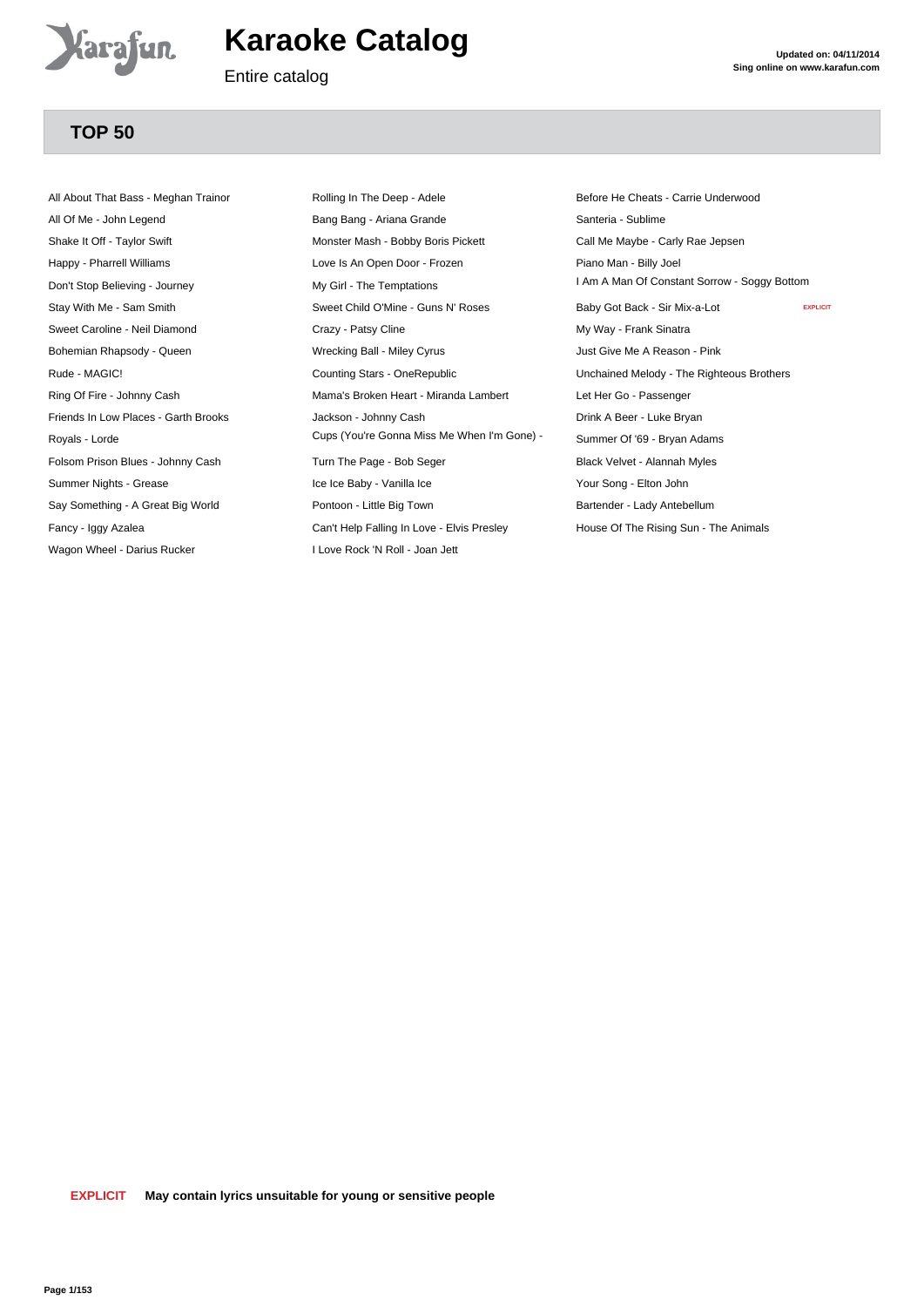

| 't Vrije Schaep                                                      |
|----------------------------------------------------------------------|
| Ik Ben Blij Dat Ik Je Niet Vergeten Ben                              |
| (H?D) Planet Earth                                                   |
| <b>Other Side</b>                                                    |
| <b>Blackout</b>                                                      |
| 10,000 Maniacs                                                       |
| <b>Because The Night</b>                                             |
| <b>10CC</b>                                                          |
| I'm Not In Love                                                      |
| Dreadlock Holiday                                                    |
| 112                                                                  |
| Peaches And Cream                                                    |
| Cupid                                                                |
| 12 Gauge                                                             |
| Dunkie Butt                                                          |
| <b>12 Stones</b>                                                     |
| Far Away                                                             |
| Crash                                                                |
| <b>1800s Standards</b>                                               |
| Home On The Range                                                    |
| Over The River and Through The Woods                                 |
| Over The River and Through The Woods (Xmas                           |
| Home Sweet Home                                                      |
| <b>1910s Standards</b>                                               |
| Darktown Strutters Ball                                              |
| The Daughter of Rosie O'Grady                                        |
|                                                                      |
| <b>1920s Standards</b>                                               |
| Bye Bye Blackbird                                                    |
| This Little Light Of Mine                                            |
| Me And My Shadow                                                     |
| 'S Wonderful                                                         |
| When You're Smiling (The Whole World Smiles With                     |
| My Blue Heaven                                                       |
| It Had To Be You                                                     |
|                                                                      |
| Makin' Whoopee<br>Someone To Watch Over Me                           |
| Clap Yo' Hands                                                       |
|                                                                      |
| I've Been Working On The Railroad                                    |
| Somebody Loves Me                                                    |
| 'Ain't No Sin (To Dance Around In Your Bones)<br>Dinah               |
|                                                                      |
| Bugle Call Rag                                                       |
| How Ya Gonna Keep 'Em Down on the Farm                               |
| My Mammy<br>Lover Come Back To Me                                    |
| Chili Bom Bom                                                        |
|                                                                      |
| My One And Only                                                      |
| At Sundown                                                           |
| I Love My Baby (My Baby Loves Me)                                    |
| Softly, As In A Morning Sunrise<br>I'll Build A Stairway To Paradise |

I Wonder Where My Baby Is Tonight What Can I Say After I Say I'm Sorry **1930s Standards** I'm Gonna Sit Right Down And Write Myself A Letter Pennies From Heaven Smoke Gets In Your Eyes You Must Have Been A Beautiful Baby The Gold Diggers' Song (We're in the Money) Isle Of Capri Cheek To Cheek You're My Everything Let's Call The Whole Thing Off Yes Sir, That's My Baby You're The Top Begin The Beguine We Gather Together About A Quarter To Nine Body And Soul Did You Ever See A Dream Walking Man On The Flying Trapeze All The Things You Are Kumbaya My Romance The Last Time I Saw Paris Sleepy Head Would You Like To Take A Walk Smiles Remember Me Heartaches It's Time To Say Aloha When My Ship Comes In I Thought About You Love Is Sweeping The Country Who Cares (So Long As You Care) That Certain Party I Love A Parade (short version) With Plenty Of Money and You I Love A Parade Mine **1940s Standards** Besame Mucho (Spanish vocal) That Old Black Magic (Man Voice) That Old Black Magic (Woman Voice)

I'm Looking Over A Four Leaf Clover Someday You'll Want Me To Want You Daddy's Little Girl Besame Mucho (English vocal) Let It Snow! Let It Snow! Let It Snow! For Me And My Gal Personality Deep In The Heart Of Texas Button Up Your Overcoat

What Are You Doing New Year's Eve 'Til Then This Heart Of Mine (I've Got A Gal In) Kalamazoo I'll Be Home For Christmas Long Ago And Far Away Route 66 The Old Lamplighter Sunday, Monday Or Always Hawaiian Hula Eyes Aren't You Glad You're You Laura On The Beach At Waikiki **I Know Why (And So Do You)** Mister Meadowlark My One And Only Highland Fling No Love No Nothin' **1950s Standards** Fly Me To The Moon It's Beginning To Look A Lot Like Christmas Summertime That's Amore I Got Rhythm Rags To Riches An Affair To Remember Crawdad Song Around The World In Eighty Days Quien Sera (Sway) **Zing A Little Zong DUET** Yellow Rose Of Texas Get Me To The Church On Time Do You Hear What I Hear? (Woman Voice) Lullaby Of Birdland My Own True Love (Tara's Theme) Something's Gotta Give In The Cool, Cool, Cool Of The Evening By Strauss Christmas In Killarney I Saw Mommy Kissing Santa Claus (Man Voice) Organ Grinder's Swing Housewife's Lament Nice Work If You Can Get It Fascinatin' Rhythm Sunshine Cake **DUET** Here's That Rainy Day (Woman Voice) Oh, Lady Be Good Bidin' My Time They All Laughed I Saw Mommy Kissing Santa Claus (Woman voice) That Certain Feeling He Loves And She Loves **1960s Standards**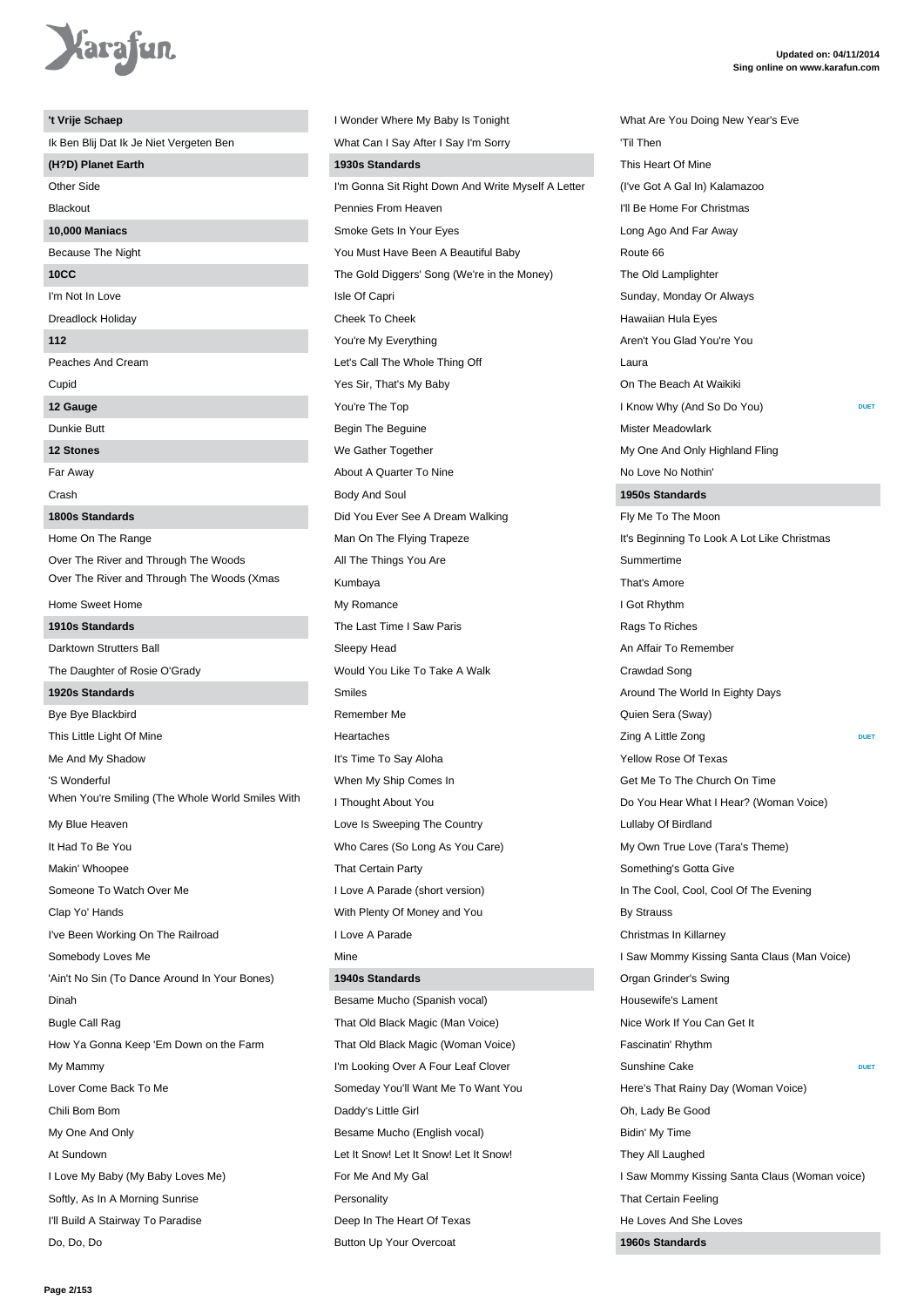

| Autumn Leaves                               |
|---------------------------------------------|
| Love Me With All Your Heart                 |
| Happy Days Are Here Again (Man Voice)       |
| My Little Grass Shack In Kealakekua, Hawaii |
| She'll Be Coming 'Round The Mountain        |
| <b>Born Free</b>                            |
| Put The Blame On Mame                       |
| Clementine                                  |
| Do It Again                                 |
| We Need A Little Christmas (Man)            |
| Love Walked In                              |
| We Need A Little Christmas (Woman)          |
| Happy Days Are Here Again (Woman Voice)     |
| 1970s Standards                             |
| Dem Bones, Dry Bones                        |
| After You've Gone                           |
| 2 Brothers On The 4th Floor                 |
| Let Me Be Free                              |
| 2 Shy                                       |
| I'd Love You To Want Me                     |
| 2 Unlimited                                 |
| No Limit                                    |
| 20 Fingers                                  |
| Short Dick Man<br><b>EXPLICIT</b>           |
| 2Pac                                        |
| California Love                             |
|                                             |
| Changes                                     |
| Dear Mama                                   |
| How Do U Want It<br><b>EXPLICIT</b>         |
| I Get Around                                |
| California Love (Remix)                     |
| Do For Love                                 |
| <b>2raumwohnung</b>                         |
| 36grad                                      |
| 3 Doors Down                                |
| Kryptonite                                  |
| Here Without You                            |
| When I'm Gone                               |
| Landing In London                           |
| Be Like That                                |
| Loser                                       |
| Let Me Go                                   |
| <b>Behind Those Eyes</b>                    |
| <b>Ticket To Heaven</b>                     |
| Dangerous Game                              |
| <b>Better Life</b>                          |
| Going Down In Flames                        |
| Live For Today                              |
| 3 of Hearts                                 |
| <b>Christmas Shoes</b>                      |
| 311                                         |

| Love Song                                 |                 |
|-------------------------------------------|-----------------|
| Creatures (For A While)                   |                 |
| Beyond The Gray Sky                       |                 |
| I'll Be Here Awhile                       |                 |
| You Wouldn't Believe                      |                 |
| 38 Special                                |                 |
| Second Chance                             |                 |
| Back Where You Belong                     |                 |
| 3JS                                       |                 |
| Kom                                       |                 |
| Wiegelied                                 |                 |
| Je vecht nooit alleen                     |                 |
| Never Alone                               |                 |
| 30H!3                                     |                 |
| <b>Starstrukk</b>                         | <b>EXPLICIT</b> |
| My First Kiss                             |                 |
| 3T                                        |                 |
| Anything                                  |                 |
| I Need You                                |                 |
| 24/7                                      |                 |
| Why                                       |                 |
| Tease Me                                  |                 |
| <b>4 PM (For Positive Music)</b>          |                 |
| Sukiyaki                                  |                 |
| 42nd Street                               |                 |
| Forty-Second Street                       |                 |
| Lullaby Of Broadway                       |                 |
| I'm Young And Healthy                     |                 |
| <b>5 Seconds of Summer</b>                |                 |
| Amnesia                                   |                 |
| She Looks So Perfect                      |                 |
| Don't Stop                                |                 |
| 50 Cent                                   |                 |
| In Da Club                                | <b>EXPLICIT</b> |
| Candy Shop                                |                 |
| Hate It Or Love It                        |                 |
| Baby By Me                                |                 |
| 5th Dimension                             |                 |
| Aquarius / Let The Sun Shine In           |                 |
| <b>Wedding Bell Blues</b>                 |                 |
| Up, Up And Away                           |                 |
| (Last Night) I Didn't Get To Sleep At All |                 |
| <b>Stoned Soul Picnic</b>                 |                 |
| 702                                       |                 |
| Get It Together                           |                 |
| Where My Girls At                         |                 |
| I Still Love You                          |                 |
| 7669                                      |                 |
| Joy                                       |                 |
| 911                                       |                 |
| A Little Bit More                         |                 |
| 98 Degrees                                |                 |
|                                           |                 |

| Give Me Just One Night (Una Noche) |             |
|------------------------------------|-------------|
| I Do (Cherish You)                 |             |
| Why (Are We Still Friends)         |             |
| A cause des garçons                |             |
| A cause des garçons                |             |
| A Chorus Line                      |             |
| One                                |             |
| Nothing                            |             |
| Let Me Dance For You               |             |
| A Day To Remember                  |             |
| All I Want                         |             |
| A Fine Frenzy                      |             |
| <b>Almost Lover</b>                |             |
| Near To You                        |             |
| Ashes And Wine                     |             |
| A Flock of Seagulls                |             |
| I Ran (So Far Away)                |             |
| A Great Big World                  |             |
| Say Something                      | <b>DUET</b> |
| You'll Be Okay                     |             |
| Already Home                       |             |
| Rockstar                           |             |
| I Really Want It                   |             |
| A Little Night Music               |             |
| Send In The Clowns                 |             |
| <b>A Perfect Circle</b>            |             |
| 3 Libras                           |             |
| Judith                             |             |
| Imagine                            |             |
| Passive                            |             |
| A Taste of Honey                   |             |
| Boogie Oogie Oogie                 |             |
| Sukiyaki                           |             |
| a-ha                               |             |
| Take On Me                         |             |
| The Sun Always Shines On TV        |             |
| Hunting High And Low               |             |
| You Are The One                    |             |
| Stay On These Roads                |             |
| The Living Daylights               |             |
| I've Been Losing You               |             |
| A1                                 |             |
| Caught In The Middle               |             |
| A <sub>3</sub>                     |             |
| Woke Up This Morning               |             |
| Aaliyah                            |             |
| Rock The Boat                      |             |
| At Your Best (You Are Love)        |             |
| Try Again                          |             |
| Journey To The Past                |             |
| Back & Forth                       |             |
| The One I Gave My Heart To         |             |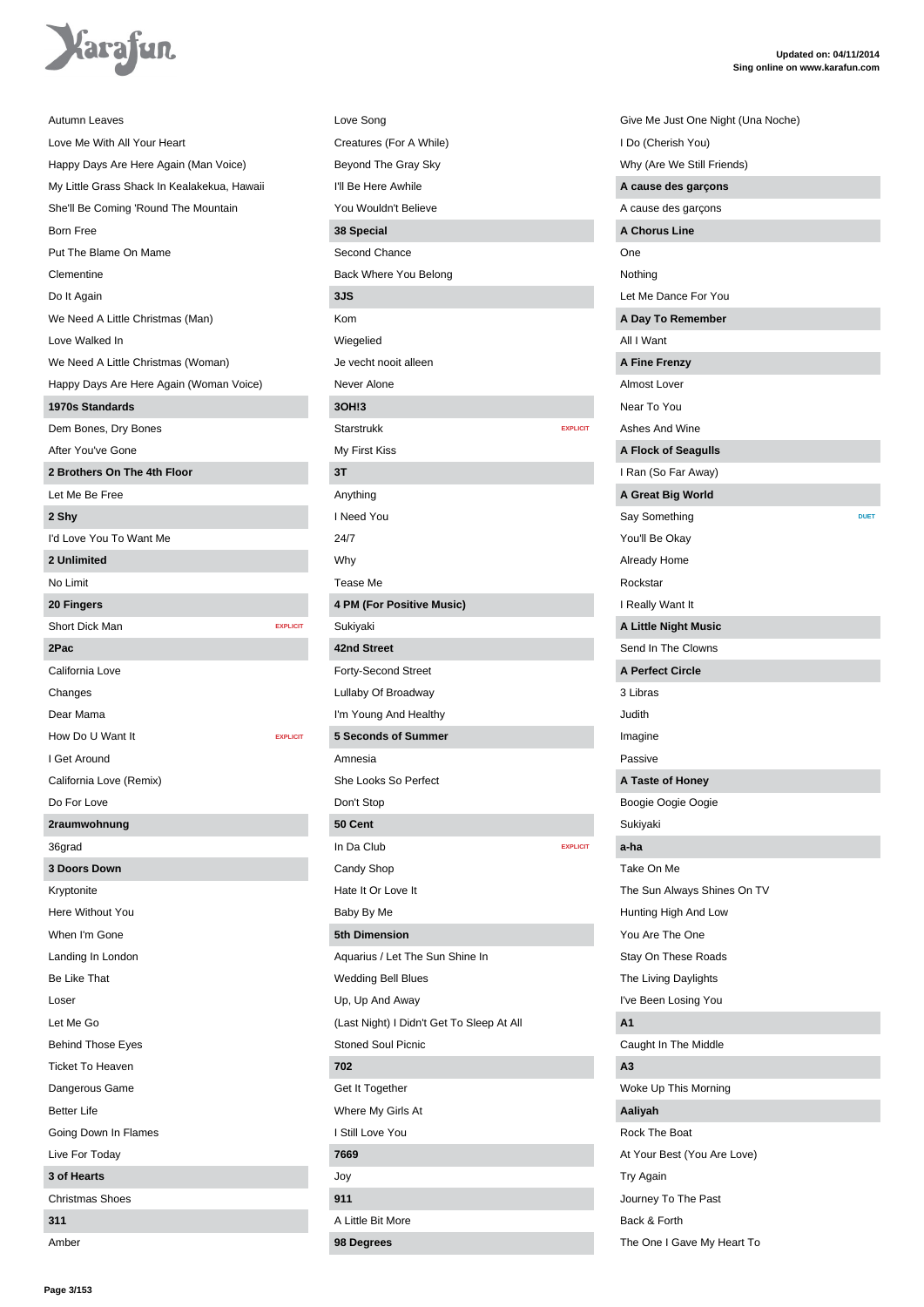

| We Need A Resolution                                                             | <b>DUET</b> |
|----------------------------------------------------------------------------------|-------------|
| I Don't Wanna                                                                    |             |
| <b>AaRON</b>                                                                     |             |
| U-Turn (Lili)                                                                    |             |
| Le tunnel d'or                                                                   |             |
| <b>Aaron Carter</b>                                                              |             |
| That's How I Beat Shaq                                                           |             |
| Aaron's Party (Come Get It)                                                      |             |
| I'm All About You                                                                |             |
| American AO                                                                      |             |
| <b>Aaron Hall</b>                                                                |             |
| All The Places (I Will Kiss You)                                                 |             |
| <b>Aaron Neville</b>                                                             |             |
| Tell It Like It Is                                                               |             |
| Even If My Heart Would Break                                                     |             |
| <b>Aaron Tippin</b>                                                              |             |
| Where The Stars And Stripes And The Eagle Fly                                    |             |
| <b>Kiss This</b>                                                                 |             |
| <b>Abandoned Pools</b>                                                           |             |
| Remedy                                                                           |             |
| <b>ABC</b>                                                                       |             |
| The Look of Love                                                                 |             |
| Be Near Me                                                                       |             |
| When Smokey Sings                                                                |             |
| Abel                                                                             |             |
| Onderweg                                                                         |             |
| <b>AC/DC</b>                                                                     |             |
| You Shook Me All Night Long                                                      |             |
| Highway To Hell                                                                  |             |
| Thunderstruck                                                                    |             |
| Back In Black                                                                    |             |
| T.N.T                                                                            |             |
| Dirty Deeds Done Dirt Cheap<br>It's A Long Way To The Top (If You Wanna Rock 'n' |             |
| The Jack                                                                         |             |
| Shoot To Thrill                                                                  |             |
| <b>Hells Bells</b>                                                               |             |
| Whole Lotta Rosie                                                                |             |
| Touch Too Much                                                                   |             |
| Girls Got Rhythm                                                                 |             |
| <b>Night Prowler</b>                                                             |             |
| Jailbreak                                                                        |             |
| War Machine                                                                      |             |
| Rock 'n' Roll Train                                                              |             |
| Stiff Upper Lip                                                                  |             |
| Let There Be Rock                                                                |             |
| Go Down                                                                          |             |
| High Voltage                                                                     |             |
| Rock 'N Roll Dream                                                               |             |
| <b>Acda En De Munnik</b>                                                         |             |
| Het regent zonnestralen                                                          |             |

Niet of nooit geweest

**Adam Sandler**

| Ace                             |             |
|---------------------------------|-------------|
| How Long                        |             |
| <b>Ace Of Base</b>              |             |
| The Sign                        |             |
| All That She Wants              |             |
| Don't Turn Around               |             |
| Always Have, Always Will        |             |
| <b>Travel To Romantis</b>       |             |
| Everytime It Rains              |             |
| <b>Across The Universe</b>      |             |
| Let It Be                       |             |
| Oh Darling!                     |             |
| I Want To Hold Your Hand        |             |
| Hey Jude                        |             |
| If I Fell                       |             |
| It Won't Be Long                |             |
| Adam & Eve                      |             |
| Rien ne se finit                | <b>DUET</b> |
| Ma bataille                     | <b>DUET</b> |
| <b>Adam &amp; The Ants</b>      |             |
| <b>Prince Charming</b>          |             |
| <b>Stand and Deliver</b>        |             |
| <b>Adam Ant</b>                 |             |
| Strip                           |             |
| <b>Adam Brand</b>               |             |
| Ready For Love                  |             |
| <b>Adam Harvey</b>              |             |
| Seven Spanish Angels            | <b>DUET</b> |
| <b>Adam Lambert</b>             |             |
| Mad World                       |             |
| Whataya Want From Me (Acoustic) |             |
| Whataya Want From Me            |             |
| Ring Of Fire                    |             |
| For Your Entertainment          |             |
| Feeling Good                    |             |
| Play That Funky Music           |             |
| Strut                           |             |
| If I Had You                    |             |
| Never Close Our Eyes            |             |
| Fever                           |             |
|                                 |             |
| A Change Is Gonna Come          |             |
| Aftermath                       |             |
| <b>Time For Miracles</b>        |             |
| Trespassing                     |             |
| Soaked                          |             |
| Broken Open                     |             |
| Music Again                     |             |
| Sleepwalker                     |             |
| Better Than I Know Myself       |             |
| Voodoo                          |             |

No Boundaries Underneath

| Grow Old With You                |
|----------------------------------|
| Adele                            |
| Rolling In The Deep              |
| Make You Feel My Love            |
| <b>Chasing Pavements</b>         |
| Lovesong                         |
| I Can't Make You Love Me         |
| Rolling In The Deep (Acoustic)   |
| Hometown Glory                   |
| Hiding My Heart                  |
| I Found A Boy                    |
| Crazy For You                    |
| He Won't Go                      |
| Rolling In The Deep (ReMixed)    |
| If It Hadn't Been For Love       |
| Daydreamer                       |
| That's It, I Quit, I'm Movin' On |
| Melt My Heart To Stone           |
| <b>Black And Gold</b>            |
| Chasing Pavements (Live)         |
| <b>Best For Last</b>             |
| Crazy For You (Demo version)     |
| Tired                            |
| Best For Last (live)             |
| Many Shades Of Black             |
| Adema                            |
|                                  |
| Giving In                        |
| Unstable                         |
| <b>Adriano Celentano</b>         |
| Il Ragazzo Della Via Gluck       |
| Azzurro                          |
| Il Tempo Se Ne Va                |
| Svalutation                      |
| Don't Play That Song (You Lied)  |
| Preghero (Stand By Me)           |
| Ti penso e cambia il mondo       |
| I Want To Know                   |
| Una Festa Sui Prati              |
| <b>Adrienne Liesching</b>        |
| In Christ Alone<br><b>DUET</b>   |
| <b>Adrienne Pauly</b>            |
| J'veux un mec                    |
| <b>Aerosmith</b>                 |
| I Don't Want To Miss A Thing     |
| Dream On                         |
| <b>Sweet Emotion</b>             |
| Walk This Way                    |
| Walk This Way (duet)             |
| Cryin'                           |
| Dude (Looks Like A Lady)         |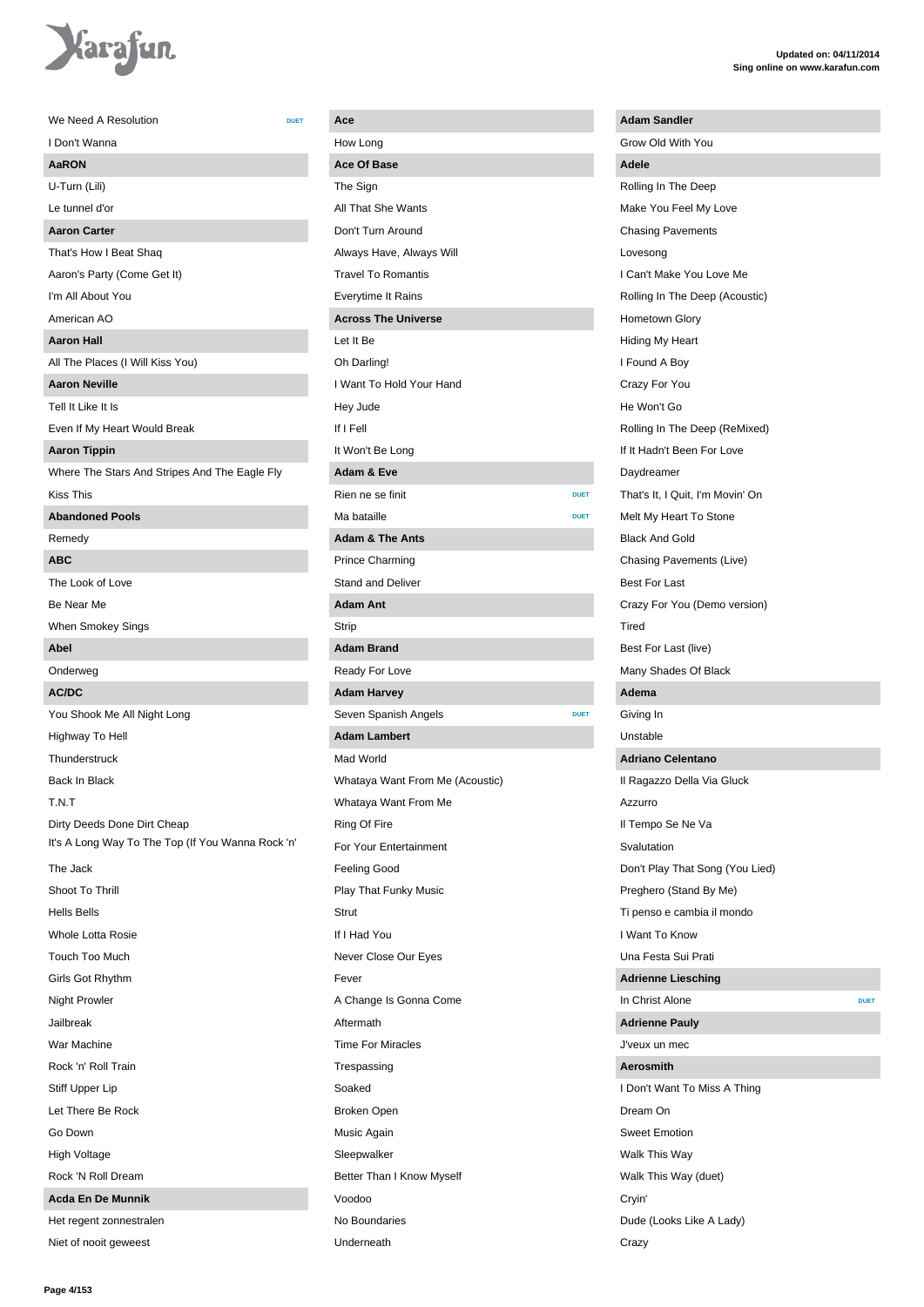

Don't Matter

Oh Africa Angel **Al B. Sure!** Right Now

**Al Green**

**Al Jarreau** Teach Me Tonight

Mornin' Summertime Since I Fell For You Roof Garden Boogie Down Agua De Beber Spain (I Can Recall)

**Al Jolson** My Mammy

**Al Martino** Spanish Eyes **Al Stewart** Year Of The Cat **Al Wilson** The Snake **Al.Hy** Echo **Alabama** Mountain Music Feels So Right Dixieland Delight Christmas In Dixie Take Me Down

We're In This Love Together

Liza (All The Clouds'll Roll Away)

Love In The First Degree

Forever's As Far As I'll Go Jukebox In My Mind Born Country If I Had You

You've Got The Touch

I'm In A Hurry (And Don't Know Why)

Let's Stay Together Love And Happiness Tired Of Being Alone I'm Still In Love With You Here I Am (Come And Take Me) Sha La La (Make Me Happy) Call Me (Come Back Home) Look What You've Done For Me

Sorry, Blame It on Me

I Love It (Papi Aye, Aye, Aye) **Al Bano & Romina Power** Il Ballo Del Qua Qua

| Angel                                              |
|----------------------------------------------------|
| Rag Doll                                           |
| Come Together                                      |
| Amazing                                            |
| Love In An Elevator                                |
| Jaded                                              |
| Livin' On The Edge                                 |
| Big Ten Inch Record                                |
| Falling In Love (Is Hard On The Knees)             |
| Girls Of Summer                                    |
| <b>Blind Man</b>                                   |
| Hole In My Soul                                    |
| What Could Have Been Love                          |
| Fly Away From Here                                 |
| Luv Lies                                           |
| Afi                                                |
| Silver And Cold                                    |
| Miss Murder                                        |
| Afrojack                                           |
| <b>Ten Feet Tall</b>                               |
|                                                    |
| As Your Friend                                     |
| Afroman                                            |
| Because I Got High                                 |
| Crazy Rap<br><b>EXPLICIT</b>                       |
| After 7                                            |
| 'Til You Do Me Right                               |
| <b>Against Me!</b>                                 |
| <b>Thrash Unreal</b>                               |
| Age Of Love                                        |
| The Age Of Love                                    |
| Agnes & Björn Skifs                                |
| When You Tell The World You're Mine<br><b>DUET</b> |
| <b>Agnes Carlsson</b>                              |
| Release Me                                         |
| I Need You Now                                     |
| <b>Agnes Obel</b>                                  |
| Riverside                                          |
| Aida                                               |
| Easy As Life                                       |
| How I Know You<br><b>DUET</b>                      |
| Ain't Misbehavin'                                  |
| Ain't Misbehavin'                                  |
|                                                    |
| <b>Air Supply</b>                                  |
| All Out Of Love                                    |
| Making Love Out Of Nothing At All                  |
| Lost In Love                                       |
| Even The Nights Are Better                         |
| The One That You Love                              |
| Every Woman In The World                           |
| <b>Sweet Dreams</b>                                |
| Akon                                               |

The Woman He Loves I'm In The Mood Give Me One More Shot Louisiana Moon **Alabama Shakes** Hold On **Alabina** C'est la vie **Alain Barrière Cathy Alain Bashung** Gaby, oh Gaby Vertige de l'amour Madame rêve Les mots bleus Osez Joséphine La nuit je mens Ma petite entreprise **Alain Clark Father And A Friend DUET** Blow Me Away Back In My World This Ain't Gonna Work **Alain Morisod** Une chanson italienne Le marchand de bonheur **Alain Souchon** Foule sentimentale L'amour à la machine C'est déjà ça La ballade de Jim Sous les jupes des filles Quand j'serai KO Y a d'la rumba dans l'air Allô Maman bobo Le Bagad de Lann-Bihoué Les saisons Rame On avance Jamais content Parachute doré Et si en plus y'a personne Le baiser Ecoutez d'où ma peine vient La beauté d'Ava Gardner Somerset Maugham **Alan Jackson** Chattahoochee

Remember When The Blues Man Don't Rock The Jukebox It's Five O'Clock Somewhere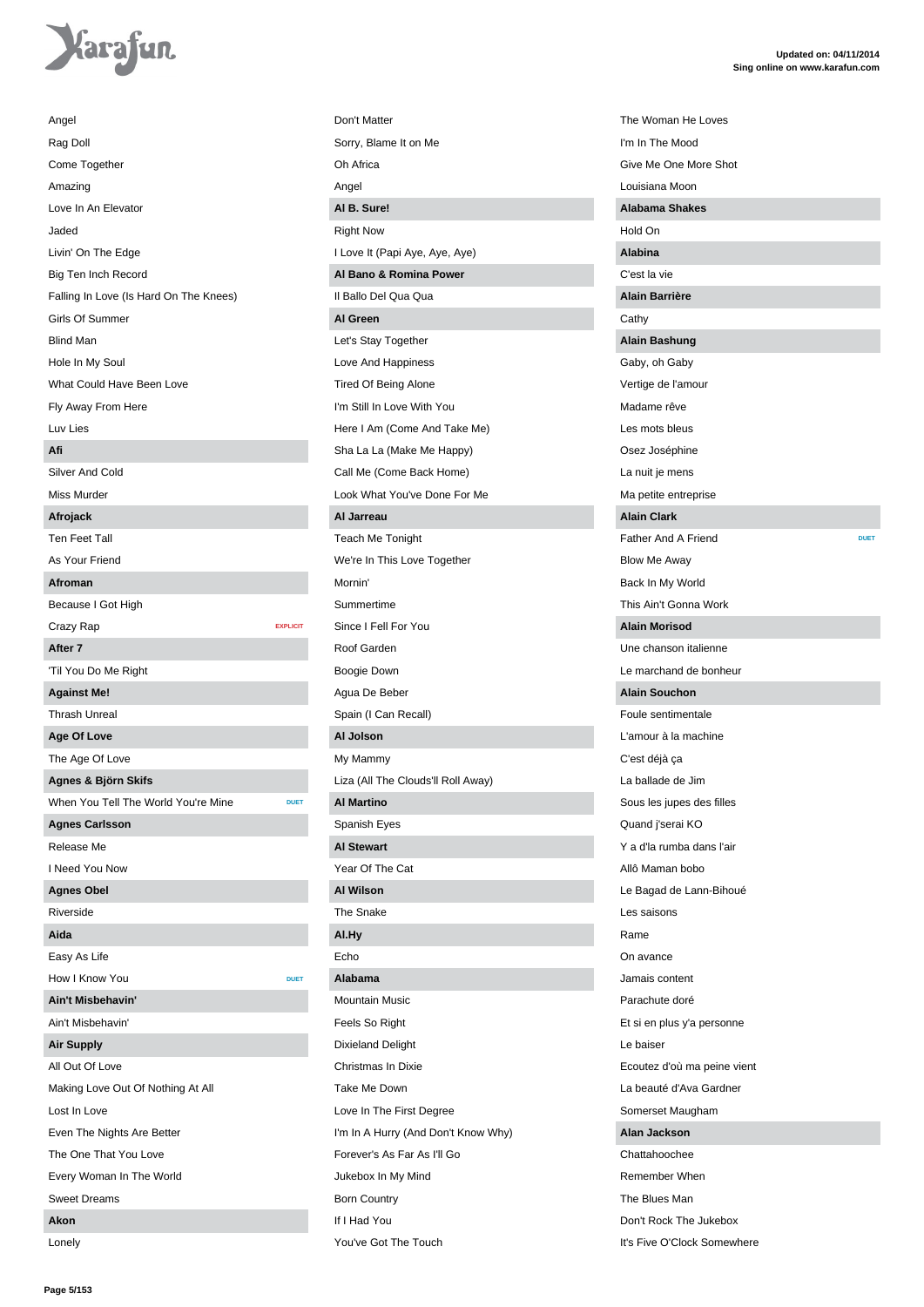

Livin' On Love Here In The Real World Gone Country Good Time Ring Of Fire What A Friend We Have In Jesus Pop A Top Blessed Assurance Summertime Blues Chasin' That Neon Rainbow Mercury Blues Rudolph The Red-Nosed Reindeer **Designated Drinker DUET** Drive (For Daddy Gene) Where Were You (When The World Stopped Walkin' The Floor Over Me Sissy's Song Who's Cheatin' Who How Great Thou Art It Must Be Love Thank God For The Radio So You Don't Have To Love Me Anymore Like Red On A Rose Let It Be Christmas www.memory Margaritaville **Monday Morning Church DUET** Country Boy Tall Tall Trees If Love Was A River Every Now And Then A Little Bluer Than That Amarillo Too Much Of A Good Thing Freight Train Gonna Come Back As A Country Song Tropical Depression When Somebody Loves You Strong Enough Dog River Blues Dixie Highway Buicks To The Moon Blue Ridge Mountain Song That's Where I Belong Long Long Way 1976 Long Way To Go I Still Like Bologna Talk Is Cheap Laid Back 'n Low Key Another Good Reason

That'd Be Alright It's Just That Way **Alanis Morissette** Ironic You Oughta Know Hand In My Pocket Uninvited Head Over Feet You Learn Right Through You Thank U That I Would Be Good Guardian So Unsexy Unsent Crazy (James Michael Mix) Joining You Let's Do It (Let's Fall In Love) So Pure 21 Things I Want In A Lover **Everything** Explicit **EXPLICIT** Underneath Hands Clean That Particular Time Not As We **Alannah Myles** Black Velvet Love Is Lover Of Mine Still Got This Thing **Albert Hammond** The Free Electric Band **Albert West** Ginny Come Lately **Alberto Cortez** El vagabundo **Alcazar** Crying At The Discoteque **Aled Jones** Walking In The Air **Alejandro Fernández** Me estoy enamorando Se me va la voz Te voy a perder **Alejandro Lerner** Todo a pulmón Amarte Asi No hace falta que lo digas **Alejandro Sanz** Corazón partío

Tú no tienes alma Desde cuando

| Alesha Dixon                  |  |
|-------------------------------|--|
| Every Little Part Of Me       |  |
| To Love Again                 |  |
| The Boy Does Nothing          |  |
| <b>Breathe Slow</b>           |  |
| <b>Alessi Brothers</b>        |  |
| Oh Lori                       |  |
| <b>Alex Band</b>              |  |
| Tonight                       |  |
| <b>Alex Clare</b>             |  |
| <b>Too Close</b>              |  |
| Too Close (Unplugged)         |  |
| <b>Alex Ferrari</b>           |  |
| Bara Bará Bere Berê           |  |
| Guere Guerê                   |  |
| <b>Alex Gardner</b>           |  |
| I'm Not Mad                   |  |
| <b>Alex Gaudino</b>           |  |
| What A Feeling                |  |
| <b>Alex Hepburn</b>           |  |
| Under (Acoustic)              |  |
| Under                         |  |
| Alexander Rybak               |  |
| Fairytale                     |  |
| <b>Alexandra Burke</b>        |  |
| Hallelujah                    |  |
| <b>The Silence</b>            |  |
| Bad Boys                      |  |
| All Night Long                |  |
| <b>Broken Heels</b>           |  |
| Elephant                      |  |
| <b>Start Without You</b>      |  |
| Alexandra Stan                |  |
| Get Back (ASAP)               |  |
| <b>Alexandre Desrousseaux</b> |  |
| Dors, min p'tit Quinquin      |  |
| Alexis Jordan                 |  |
| Happiness                     |  |
| Hush Hush                     |  |
| Good Girl                     |  |
| <b>Alias</b>                  |  |
| More Than Words Can Say       |  |
| <b>Alice Cooper</b>           |  |
| Poison                        |  |
| Welcome To My Nightmare       |  |
| No More Mister Nice Guy       |  |
| School's Out                  |  |
| I Never Cry                   |  |
| <b>Billion Dollar Babies</b>  |  |
| Cold Ethyl                    |  |
| Lost In America               |  |
| Mr. And Misdemeanor           |  |
|                               |  |

I Could Get Used To This Lovin' Thing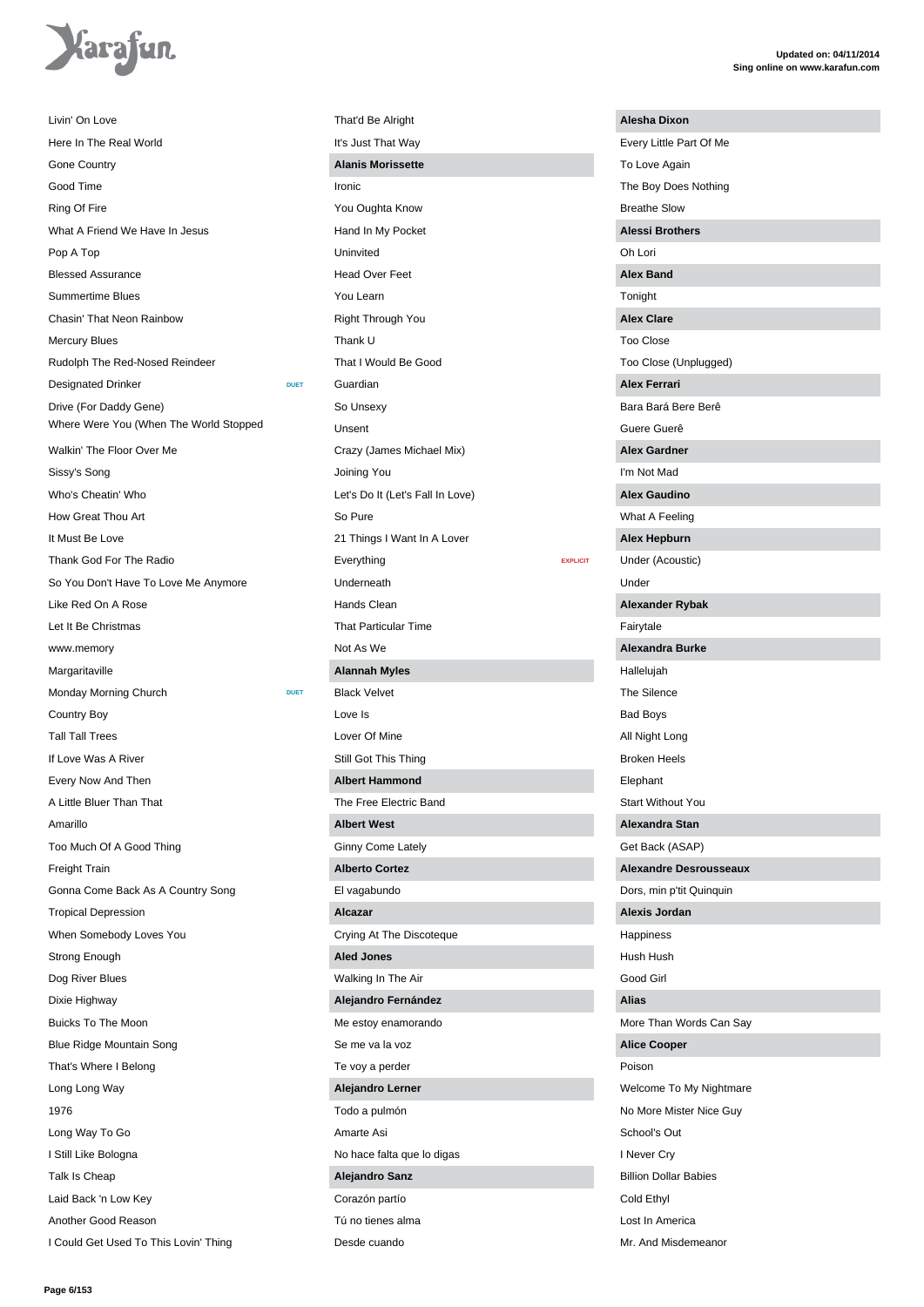

| Man Of The Year                            |
|--------------------------------------------|
| <b>Alice Dona</b>                          |
| Chanson hypocalorique                      |
| <b>Alice in Chains</b>                     |
| Man In The Box                             |
| Nutshell                                   |
| Down In A Hole                             |
| Don't Follow                               |
| Heaven Beside You                          |
| No Excuses                                 |
| Got Me Wrong                               |
| I Stay Away                                |
| Sea Of Sorrow                              |
| Fear The Voices                            |
| <b>Alice Smith</b>                         |
| Dream                                      |
| <b>Alicia Bridges</b>                      |
| I Love The Nightlife                       |
| <b>Alicia Keys</b>                         |
| If I Ain't Got You                         |
| Girl On Fire (Main Version)                |
| Fallin'                                    |
| No One                                     |
| Empire State Of Mind (Part II) Broken Down |
| Un-Thinkable (I'm Ready)                   |
| Girl On Fire                               |
| <b>Wild Horses</b><br><b>DUET</b>          |
| A Woman's Worth                            |
| Try Sleeping With A Broken Heart           |
| You Don't Know My Name                     |
| <b>Brand New Me</b>                        |
| Put It In A Love Song                      |
| Never Felt This Way                        |
| Girl On Fire (Inferno Version)             |
| Like You'll Never See Me Again             |
| <b>Tears Always Win</b>                    |
| Unbreakable                                |
| Doesn't Mean Anything                      |
| It's On Again                              |
| Loving You                                 |
| Butterflyz                                 |
| Love Is Blind                              |
| No One (Intimate)                          |
| That's How Strong My Love Is               |
| Every Little Bit Hurts                     |
| Piano & I (clean)                          |
| Teenage Love Affair                        |
| Distance And Time                          |
| <b>Wreckless Love</b>                      |
| Girlfriend                                 |
| <b>Alicia Myers</b>                        |
| Just Can't Stay Away                       |

| <b>Alien Ant Farm</b>                    |
|------------------------------------------|
| Smooth Criminal                          |
| <b>These Days</b>                        |
| Alisha Chinai                            |
| Made In India (Indian Vocals)            |
| Made In India                            |
| <b>Alison Krauss</b>                     |
| I'll Fly Away                            |
| Down To The River To Pray                |
| Baby, Now That I've Found You            |
| Let Me Touch You For Awhile              |
| The Lucky One                            |
| Simple Love                              |
| Maybe                                    |
| <b>Alison Krauss &amp; Union Station</b> |
| When You Say Nothing At All              |
| <b>Alison Limerick</b>                   |
| <b>Where Love Lives</b>                  |
| <b>Alison Moyet</b>                      |
| That Ole Devil Called Love               |
| Love Letters                             |
| All Cried Out                            |
| All In The Family                        |
| Those Were The Days<br><b>DUET</b>       |
| <b>All Saints</b>                        |
| Never Ever                               |
| <b>Pure Shores</b>                       |
| <b>Bootie Call</b>                       |
| <b>All Star Tribute</b>                  |
| What's Going On?                         |
| All-4-One                                |
| I Swear                                  |
| I Can Love You Like That                 |
| <b>Allan Sherman</b>                     |
| Hello Muddah! Hello Fadduh!              |
| <b>Alliance Ethnik</b>                   |
| Respect                                  |
| <b>Allison Iraheta</b>                   |
| Friday I'll Be Over U                    |
| <b>Allison Moorer</b>                    |
| Up This High                             |
| <b>Allure</b>                            |
| You're The Only One For Me               |
| <b>Aloe Blacc</b>                        |
| Wake Me Up (Acoustic)                    |
| The Man                                  |
| I Need A Dollar                          |
| Loving You Is Killing Me                 |
| Green Lights                             |
| Alphabeat                                |
| 10.000 Nights Of Thunder                 |
|                                          |

| Boyfriend                                   |
|---------------------------------------------|
| The Spell                                   |
| <b>Alphaville</b>                           |
| Forever Young                               |
| Big In Japan                                |
| <b>Alphonse Brown</b>                       |
| Le frunkp                                   |
| <b>Alter Bridge</b>                         |
| Watch Over You                              |
| <b>Broken Wings</b>                         |
| Open Your Eyes                              |
| <b>Altered Images</b>                       |
| Happy Birthday                              |
| <b>Altiyan Childs</b>                       |
| Somewhere In The World                      |
| <b>Alvin and the Chipmunks</b>              |
| The Chipmunk Song (Christmas Don't Be Late) |
| Funky Town                                  |
| <b>Witch Doctor</b>                         |
| I Love Rock 'n' Roll                        |
| The Chipmunk Song (Christmas Don't Be Late) |
| Here Comes Santa Claus                      |
| Uptown Girl                                 |
| O Christmas Tree (O Tannenbaum)             |
| <b>Alvin Stardust</b>                       |
| Pretend                                     |
| Aly & AJ                                    |
| Walking On Sunshine                         |
| Potential Breakup Song                      |
| <b>Chemicals React</b>                      |
| <b>Greatest Time Of Year</b>                |
| Rush                                        |
| Alyssa Reid                                 |
| Alone Again                                 |
| <b>Amadou et Mariam</b>                     |
| La réalité                                  |
| <b>Amaia Montero</b>                        |
| Caminando                                   |
| <b>Amanda</b>                               |
| Everybody Doesn't                           |
| <b>Amanda Lear</b>                          |
| Follow Me                                   |
| <b>Amanda Marshall</b>                      |
| Let It Rain                                 |
| Believe In You                              |
| <b>Beautiful Goodbye</b>                    |
| If I Didn't Have You                        |
| Sunday Morning After                        |
| <b>Amanda Perez</b>                         |
| I Pray                                      |
| <b>Amanda Seyfried</b>                      |
| <b>Little House</b>                         |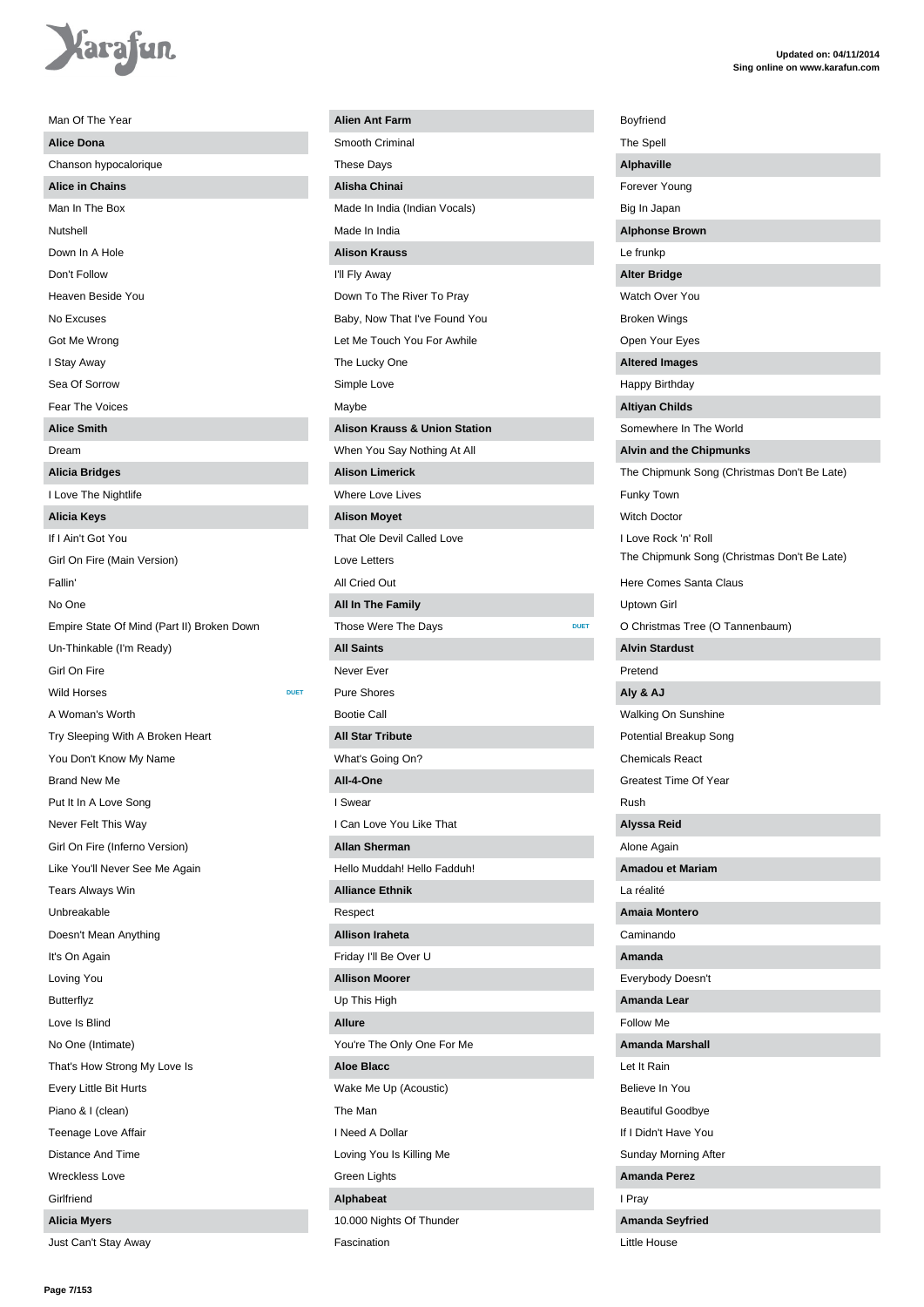

| <b>Amandine Bourgeois</b>              |
|----------------------------------------|
| Love Me, Please Love Me                |
| Ma gueule                              |
| La ballade de Jim                      |
| Savoir aimer                           |
| L'enfer et moi                         |
| <b>Amber Lawrence</b>                  |
| <b>Good Girls</b>                      |
| <b>Amel Bent</b>                       |
| Ma philosophie                         |
| Je me sens bien                        |
| A trop t'aimer                         |
| La bohème                              |
| <b>J'attends</b>                       |
| Je reste                               |
| Pardonnez-moi                          |
| <b>Amel Larrieux</b>                   |
| For Real                               |
| <b>Amelia Lily</b>                     |
| You Bring Me Joy                       |
| Shut Up (And Give Me Whatever You Got) |
| America                                |
| A Horse With No Name                   |
| Ventura Highway                        |
| Sister Golden Hair                     |
| You Can Do Magic                       |
| Tin Man                                |
| The Last Unicorn                       |
| <b>Inspector Mills</b>                 |
| <b>American Authors</b>                |
| Best Day Of My Life                    |
| American Hi-Fi                         |
| Flavor Of The Weak                     |
| Another Perfect Day                    |
| The Art Of Losing                      |
| American Idol                          |
| God Bless The U.S.A.                   |
| <b>American Orchestra</b>              |
| When Johnny Comes Marching Home        |
| Amerie                                 |
| Why Don't We Fall In Love              |
| <b>Ames Brothers</b>                   |
| Hawaiian War Chant                     |
| <b>Amii Stewart</b>                    |
| Knock On Wood                          |
| <b>Amos Lee</b>                        |
| Arms Of A Woman                        |
| <b>Amy Grant</b>                       |
| Winter Wonderland                      |
| Baby Baby                              |
| Breath Of Heaven (Mary's Song)         |

| El Shaddai                        |                 |
|-----------------------------------|-----------------|
| <b>River Lullaby</b>              |                 |
| Every Heartbeat                   |                 |
| Baby, It's Christmas              |                 |
| <b>Takes A Little Time</b>        |                 |
| Amy Macdonald                     |                 |
| This Is The Life                  |                 |
| Mr. Rock and Roll                 |                 |
| Let's Start A Band                |                 |
| Don't Tell Me That It's Over      |                 |
| Spark                             |                 |
| Slow It Down                      |                 |
| Pride                             |                 |
| This Pretty Face                  |                 |
| What Happiness Means To Me        |                 |
| <b>Across The Nile</b>            |                 |
| <b>The Furthest Star</b>          |                 |
| Amy Winehouse                     |                 |
| Valerie ('68 version)             |                 |
| Rehab                             |                 |
| <b>Back To Black</b>              |                 |
| Will You Still Love Me Tomorrow   |                 |
| Valerie (Acoustic)                |                 |
| You Know I'm No Good              |                 |
| Back To Black (Acoustic)          |                 |
| Me & Mr Jones                     | <b>EXPLICIT</b> |
| Fuck Me Pumps                     | <b>EXPLICIT</b> |
| Tears Dry On Their Own            |                 |
| Cupid                             |                 |
| Teach Me Tonight                  |                 |
| Someone To Watch Over Me          |                 |
| Love Is a Losing Game             |                 |
| To Know Him Is To Love Him        |                 |
| All My Lovin'                     |                 |
| The Girl From Ipanema             |                 |
| Our Day Will Come                 |                 |
| Stronger Than Me                  |                 |
| Love Is A Losing Game (Acoustic)  |                 |
| <b>Just Friends</b>               |                 |
| Monkey Man                        |                 |
| Moody's Mood For Love / Teo Licks |                 |
| 'Round Midnight                   |                 |
| Wake Up Alone                     |                 |
| You Sent Me Flying                |                 |
| (There Is) No Greater Love        |                 |
|                                   |                 |
| A Song For You                    |                 |
| Some Unholy War                   |                 |
| Amy Amy Amy                       |                 |
| I Heard Love Is Blind             |                 |
| <b>Take The Box</b>               |                 |

Hey Little Rich Girl

| <b>Help Yourself</b>                     |                 |
|------------------------------------------|-----------------|
| Ana Johnsson                             |                 |
| We Are                                   |                 |
| Ana Torroja                              |                 |
| Duele el amor                            | <b>DUET</b>     |
| Anastacia                                |                 |
| I'm Outta Love                           |                 |
| Left Outside Alone                       |                 |
| One Day In Your Life                     |                 |
| <b>Stupid Little Things</b>              |                 |
| <b>Sick And Tired</b>                    |                 |
| Cowboys & Kisses                         |                 |
| Welcome To My Truth                      |                 |
| I Can Feel You                           |                 |
| Pieces Of A Dream                        |                 |
| I Ask Of You                             |                 |
| I Dreamed You                            |                 |
| Lifeline                                 |                 |
| Heavy On My Heart                        |                 |
| Why'd You Lie To Me                      |                 |
| Made For Lovin' You                      |                 |
| Anastasia                                |                 |
| Once Upon A December                     |                 |
| Anaïs                                    |                 |
| Christina                                | <b>EXPLICIT</b> |
| Mon coeur, mon amour                     |                 |
| Peut-être une angine                     |                 |
| Le 1er amour                             |                 |
| <b>Andrea Berg</b>                       |                 |
| Du Hast Mich Tausendmal Belogen          |                 |
| Andrea Berg Party Mix                    |                 |
| Wenn du mich willst, dann küss mich doch |                 |
| Das kann kein Zufall sein                |                 |
| Ich liebe das Leben                      |                 |
| Seemann, deine Heimat ist das Meer       |                 |
| Die Gefühle Haben Schweigepflicht        |                 |
| Leise rieselt der schnee                 |                 |
| Du kannst noch nicht mal richtig lügen   |                 |
| Lebenslänglich                           |                 |
| Flieg mit mir fort                       |                 |
| Ich sterbe nicht nochmal                 |                 |
| Ein Tag mit dir im Paradies              |                 |
| Kilimandscharo                           |                 |
| Dich soll der Teufel hol'n               |                 |
| Herztattoo                               |                 |
| Vielleicht ein traum zu viel             |                 |
| Und heute Abend geh ich tanzen           |                 |
| <b>Andrea Bocelli</b>                    |                 |
| Besame Mucho                             |                 |
| Time To Say Goodbye                      | <b>DUET</b>     |
|                                          |                 |

Con te partiro

I Will Remember You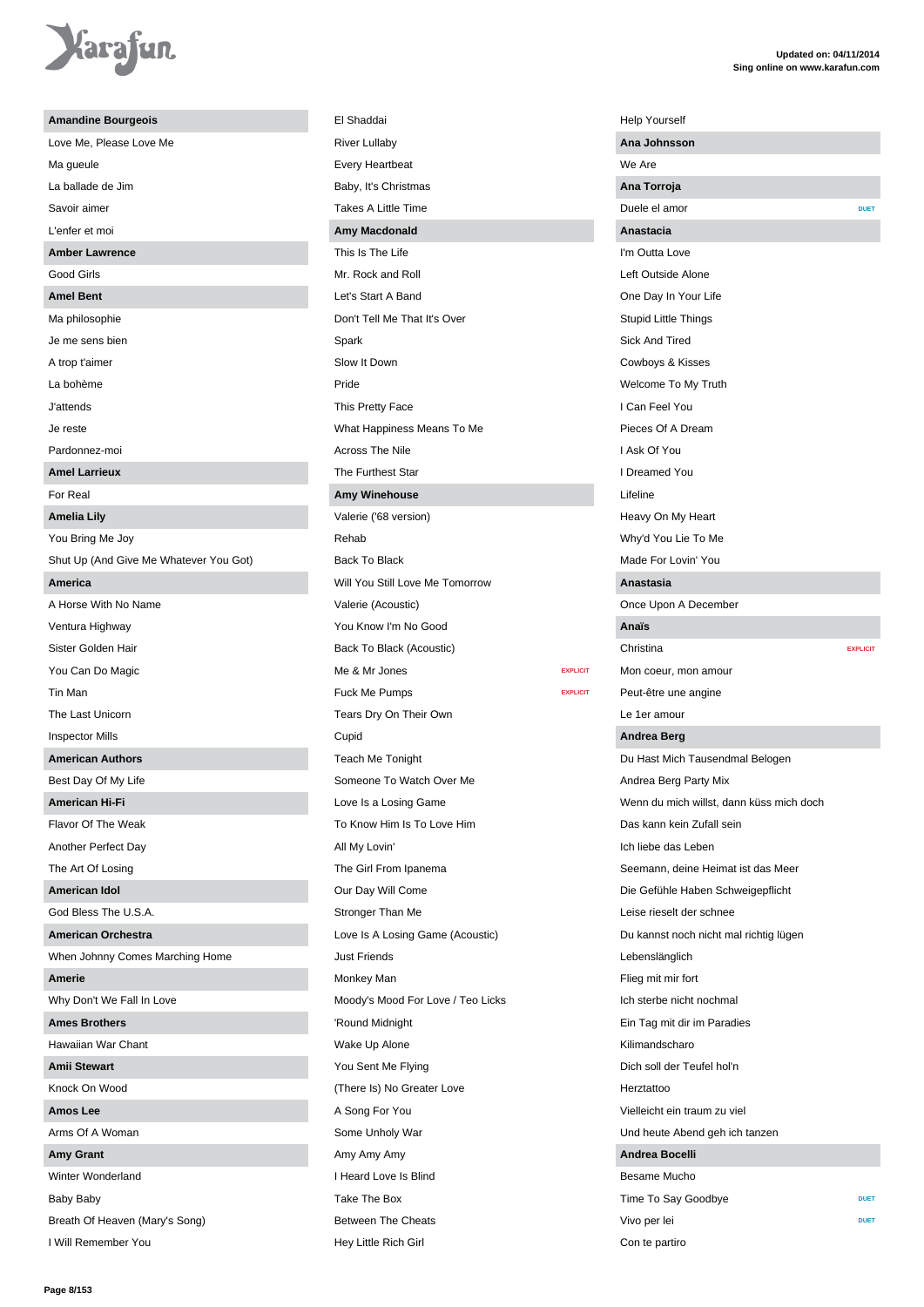

| Ave Maria                            |             |
|--------------------------------------|-------------|
| Can't Help Falling in Love (duet)    | <b>DUET</b> |
| Quizás, Quizás, Quizás               | <b>DUET</b> |
| Somos Novios                         |             |
| Panis angelicus                      |             |
| Dare To Live (Vivere)                |             |
| Il mare calmo della sera             |             |
| Vive Ya                              | <b>DUET</b> |
| La voce del silenzio                 |             |
| Romanza                              |             |
| Contigo en la distancia              |             |
| <b>Andreas Bourani</b>               |             |
| Nur in meinem kopf                   |             |
| <b>Andreas Gabalier</b>              |             |
| I Sing A Liad Für Di                 |             |
| <b>Andreas Johnson</b>               |             |
| Glorious                             |             |
| <b>Andreas Kümmert</b>               |             |
| Simple Man                           |             |
| <b>Andreas Martin</b>                |             |
| Aber Dich gibt's nur einmal für mich |             |
| Im Himmel ist der Teufel los         |             |
| Deine Flügel fangen Feuer            |             |
| Andrew W.K.                          |             |
| We Want Fun                          |             |
| I Love New York                      |             |
| <b>André Claveau</b>                 |             |
| Domino, Domino                       |             |
|                                      |             |
| André Hazes                          |             |
| Bloed, zweet en tranen               |             |
| De Vlieger                           |             |
| Een beetje verliefd                  |             |
| Uit m'n bol                          |             |
| Buona Sera / Oh Marie                |             |
| Waarom                               |             |
| Hoogste tijd                         |             |
| Zij gelooft in mij                   |             |
| Eenzaam zonder jou                   |             |
| Ik meen 't                           |             |
| Wat is dan liefde                    |             |
| Als je alles weet                    |             |
| Dat ene moment                       |             |
| Wij houden van Oranje                |             |
| André van Duin                       |             |
| Als de zon schijnt                   |             |
| <b>Andy Grammer</b>                  |             |
| Keep Your Head Up                    |             |
| Fine By Me                           |             |
| <b>Andy Griggs</b>                   |             |
| If Heaven                            |             |

| <b>Andy Williams</b>                     |
|------------------------------------------|
| Moon River                               |
| Can't Take My Eyes Off You               |
| The Impossible Dream (The Quest)         |
| (Where Do I Begin?) Love Story           |
| It's The Most Wonderful Time Of The Year |
| Days Of Wine And Roses                   |
| Hawaiian Wedding Song                    |
| <b>Blue Hawaii</b>                       |
| To You, Sweetheart, Aloha                |
| Aloha Oe (Farewell to Thee)              |
| A Song Of Old Hawaii                     |
| Dear Heart                               |
| The Little Drummer Boy                   |
| Beyond The Reef                          |
| Sweet Leilani                            |
| I'll Weave A Lei Of Stars                |
| Here's That Rainy Day                    |
| The Twelve Days Of Christmas             |
| Song Of The Island                       |
|                                          |
| I Heard The Bells On Christmas Day       |
| Moon Of Manakoora                        |
| Angelo Branduardi                        |
| La demoiselle                            |
| Va où le vent te mène                    |
| <b>Angels And Airwaves</b>               |
| The Adventure                            |
| <b>Angie Stone</b>                       |
| Wish I Didn't Miss You                   |
| <b>Brotha</b>                            |
| Mad Issues                               |
| <b>Angus &amp; Julia Stone</b>           |
| Big Jet Plane                            |
| <b>Anita Baker</b>                       |
| <b>Sweet Love</b>                        |
| Caught Up In The Rapture                 |
| Angel                                    |
| Body And Soul                            |
| <b>Anita Meyer</b>                       |
| Why Tell Me Why                          |
| They Don't Play Our Lovesong Anymore     |
| <b>Anita Ward</b>                        |
| Ring My Bell                             |
| <b>Ann Lee</b>                           |
| 2 Times                                  |
| Voices                                   |
| Ann Tayler                               |
| $1 - 2 - 3$                              |
| Home To Louisiana                        |
| Anna Abreu                               |
| <b>Ivory Tower</b>                       |

**Anna Garrott**

Two More Bottles Of Wine **Anna Hanski Kotiviini** DUET **Anna Nalick** Breathe (2 A.M.) Wreck Of The Day ('06) **Anna-Maria Zimmermann** Tanz **Annalisa Scarrone** Scintille Senza riserva **Anne Murray** Could I Have This Dance Tennessee Waltz You Needed Me I Just Fall In Love Again Snowbird The Little Drummer Boy You Won't See Me Do You Hear What I Hear? We Three Kings **Annett Louisan** Das Liebeslied **Annie** Tomorrow **Annie Cordy** Hello Dolly Tata Yoyo Le chou chou de mon coeur L'artiste Nini la chance **Annie Get Your Gun** Anything You Can Do (I Can Do Better) **DUET** There's No Business Like Show Business **Annie Lennox** No More I Love You's Keep Young And Beautiful Put A Little Love In Your Heart **Anouk** Nobody's Wife Girl Sacrifice Michel R U Kiddin' Me Down & Dirty **Modern World EXPLICIT** Lost It's So Hard Lovin' Whiskey The Dark Three Days In A Row Everything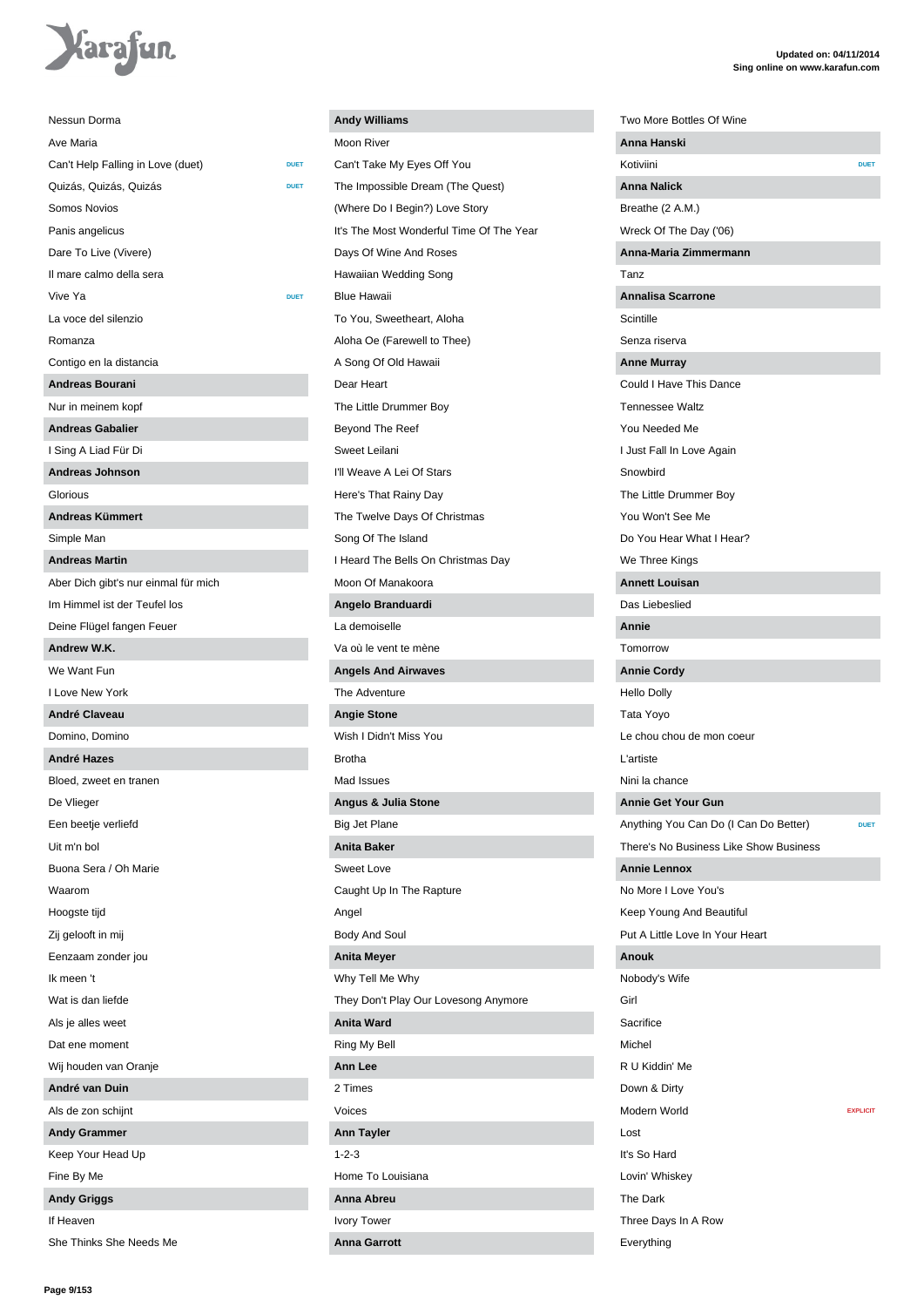

| Jerusalem                                   |                 |
|---------------------------------------------|-----------------|
| Woman                                       |                 |
| Good God                                    |                 |
| I Don't Wanna Hurt                          |                 |
| One Word                                    |                 |
| For Bitter Or Worse                         |                 |
| <b>Birds</b>                                |                 |
| <b>Anthony Hamilton</b>                     |                 |
| Freedom                                     | <b>DUET</b>     |
| <b>Anthony Newley</b>                       |                 |
| <b>Talk To The Animals</b>                  |                 |
| <b>Anthrax</b>                              |                 |
| <b>Bring The Noise</b>                      |                 |
| Anti-Flag                                   |                 |
| You've Got To Die For The Government        |                 |
| <b>Tearing Everyone Down</b>                |                 |
| <b>Anti-Nowhere League</b>                  |                 |
| So What?                                    | <b>EXPLICIT</b> |
| <b>Antoine Dodson</b>                       |                 |
| <b>Bed Intruder Song</b>                    |                 |
| Antonia aus Tirol                           |                 |
|                                             |                 |
| Herzilein                                   |                 |
| <b>Antonie Kamerling</b>                    |                 |
| Toen Ik Je Zag                              |                 |
| <b>Antonio Banderas</b>                     |                 |
| Canción Del Mariachi (Morena De Mi Corazón) |                 |
| <b>Antonio Carlos Jobim</b>                 |                 |
| The Girl From Ipanema                       | <b>DUET</b>     |
| A felicidade                                |                 |
| <b>Antonio Carmona</b>                      |                 |
| Para que tú no llores                       | <b>DUET</b>     |
| <b>Antonio Orozco</b>                       |                 |
| La cuestión                                 |                 |
| <b>Antonio Rodriguez</b>                    |                 |
| La Bamba                                    |                 |
| Apollo 440                                  |                 |
| Charlie's Angels 2000                       |                 |
| <b>April Wine</b>                           |                 |
| Sign Of The Gypsy Queen                     |                 |
| Apulanta                                    |                 |
| Armo                                        |                 |
| Koneeseen Kadonnut                          |                 |
| Aqua                                        |                 |
| <b>Barbie Girl</b>                          | <b>DUET</b>     |
| Lollipop (Candyman)                         |                 |
| Back To The 80's                            |                 |
| Happy Boys and Girls                        |                 |
| Turn Back Time                              |                 |
| My Oh My                                    |                 |
| Good Morning Sunshine                       |                 |
| Aqualung                                    |                 |
| <b>Brighter Than Sunshine</b>               |                 |

| <b>Arcade Fire</b>                        |             |
|-------------------------------------------|-------------|
| Wake Up                                   |             |
| Rebellion (Lies)                          |             |
| <b>Archie Bell &amp; The Drells</b>       |             |
| Tighten Up                                |             |
| <b>Archie Campbell</b>                    |             |
| The Dark End Of The Street                | <b>DUET</b> |
| <b>Arctic Monkeys</b>                     |             |
| Do I Wanna Know?                          |             |
| I Bet You Look Good On The Dancefloor     |             |
| When The Sun Goes Down                    |             |
| Mardy Bum                                 |             |
| Dancing Shoes                             |             |
| Cornerstone                               |             |
| Fake Tales Of San Francisco               |             |
| Crying Lightning                          |             |
| My Propeller                              |             |
| Arcángel                                  |             |
| Noche de Jangueo                          |             |
| <b>Aretha Franklin</b>                    |             |
| Respect                                   |             |
| Chain Of Fools                            |             |
| (You Make Me Feel Like) A Natural Woman   |             |
| I Say A Little Prayer                     |             |
| I Never Loved A Man (The Way I Loved You) |             |
| Amazing Grace                             |             |
| <b>Rock Steady</b>                        |             |
| Dr. Feelgood (Love Is A Serious Business) |             |
| Do Right Woman, Do Right Man              |             |
| Think                                     |             |
| Ain't No Way                              |             |
| Baby I Love You                           |             |
| I Knew You Were Waiting (For Me)          | <b>DUET</b> |
| Until You Come Back To Me                 |             |
| You're All I Need To Get By               |             |
| (Sweet Sweet Baby) Since You've Been Gone |             |
| Don't Play That Song (You Lied)           |             |
| Spanish Harlem                            |             |
| A Rose Is Still A Rose                    |             |
| The House That Jack Built                 |             |
| A Deeper Love                             |             |
| <b>Argent</b>                             |             |
| Hold Your Head Up                         |             |
| Ari Koivunen                              |             |
| Angels Are Calling                        |             |
| <b>Ariana Grande</b>                      |             |
| Bang Bang                                 |             |
| <b>Break Free</b>                         |             |
| Problem                                   |             |
| Baby I                                    |             |
| Almost Is Never Enough                    | <b>DUET</b> |
| Break Your Heart Right Back               |             |
|                                           |             |

Best Mistake Be My Baby Just A Little Bit Of Your Heart Tattooed Heart Honeymoon Avenue Piano **Arielle Dombasle** Quizás, quizás, quizás Tico Tico Perfidia Quien Sera (Sway) Amapola Besame mucho Solamente una vez Amor amor Rhum And Coca-Cola Porque te vas **Arisa** La notte Meraviglioso amore mio Amami **Aristide Bruant** Nini peau d'chien **Arja Koriseva** Enkelin Silmin **Arjon** Schudden **Armando Manzanero** Contigo aprendi **Armin Van Buuren** This Is What It Feels Like **Arno** Les filles du bord de mer **Arrested Development** Tennessee People Everyday **Arrow** Hot Hot Hot **Art Garfunkel** 99 Miles From L.A. Breakaway **Arthur Conley** Sweet Soul Music **Artists for Haiti** We Are the World 25 for Haiti **Artists Stand Up To Cancer** Just Stand Up! **As Animals** Ghost Gunfighters **Asa** Be My Man **Asaf Avidan**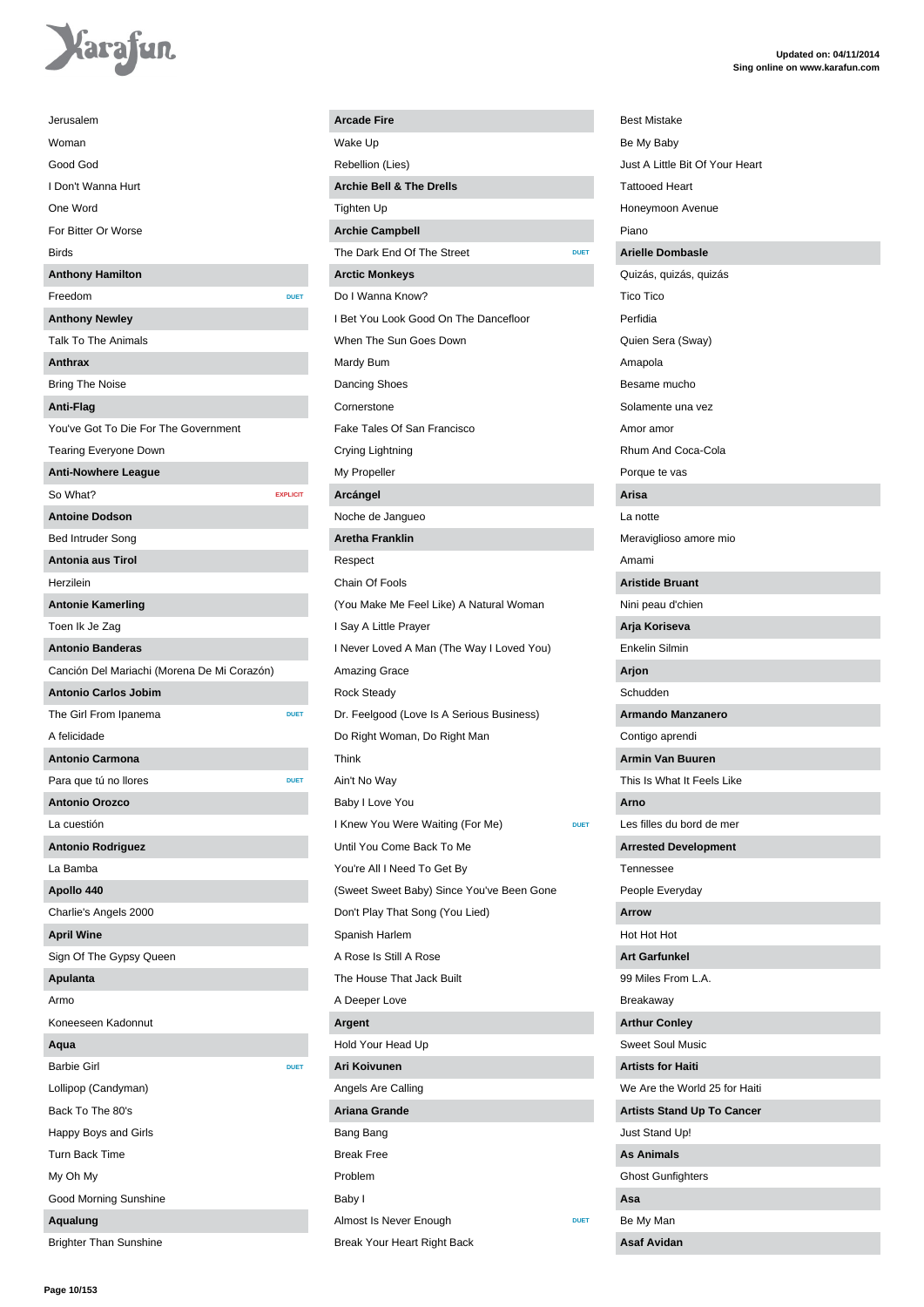

| One Day / Reckoning Song (Wankelmut Remix) |
|--------------------------------------------|
| One Day / Reckoning Song (Live Acoustic)   |
| <b>Different Pulses</b>                    |
| <b>Aselin Debison</b>                      |
| Over The Rainbow / What A Wonderful World  |
| <b>Ash Bowers</b>                          |
| <b>Stuck</b>                               |
| <b>Ashanti</b>                             |
| Breakup 2 Makeup                           |
| <b>Ashford &amp; Simpson</b>               |
| Solid                                      |
| <b>Ashlee Simpson</b>                      |
| Pieces Of Me                               |
| Boyfriend                                  |
| Surrender                                  |
| Undiscovered                               |
| <b>Ashley Gearing</b>                      |
| Can You Hear Me When I Talk To You?        |
| <b>Ashley Monroe</b>                       |
| I Don't Want To                            |
| Satisfied                                  |
| <b>Ashley Tisdale</b>                      |
| Last Christmas                             |
| It's Alright, It's OK                      |
| He Said She Said                           |
| Suddenly                                   |
| <b>Ashton Shepherd</b>                     |
| Look It Up                                 |
| Takin' Off This Pain                       |
| Asia                                       |
| <b>Heat Of The Moment</b>                  |
| <b>Asking Alexandria</b>                   |
| A Prophecy                                 |
| Aslan                                      |
| Crazy World                                |
| <b>Aspects Of Love</b>                     |
| Chanson D'Enfance                          |
| <b>Astrud Gilberto</b>                     |
| The Girl From Ipanema                      |
| Fly Me To The Moon                         |
| Corcovado (Quiet Nights of Quiet Stars)    |
| Agua De Beber                              |
| The Shadow Of Your Smile                   |
| Manhã de Carnaval                          |
| Aswad                                      |
| Shine                                      |
| Don't Turn Around                          |
| Smile                                      |
| <b>ATC</b>                                 |
| Around The World (La La La La La)          |
| <b>Athlete</b>                             |

**Updated on: 04/11/2014 Sing online on www.karafun.com**

**Average White Band**

| <b>Atlanta Rhythm Section</b>      |                 |
|------------------------------------|-----------------|
| Spooky                             |                 |
| So Into You                        |                 |
| Imaginary Lover                    |                 |
| <b>Atlantic Starr</b>              |                 |
| Always                             |                 |
| Masterpiece                        |                 |
| <b>Atom And His Package</b>        |                 |
| Punk Rock Academy                  |                 |
| <b>Atomic Kitten</b>               |                 |
| <b>Eternal Flame</b>               |                 |
| Ladies Night                       |                 |
| The Tide Is High (Get The Feeling) |                 |
| Someone Like Me                    |                 |
| Au Bonheur des Dames               |                 |
| Roulez bourrés                     |                 |
| Au p'tit bonheur                   |                 |
| J'veux du soleil                   |                 |
| Audioslave                         |                 |
| Like A Stone                       |                 |
| I Am The Highway                   |                 |
| Cochise                            |                 |
| <b>Be Yourself</b>                 |                 |
| Your Time Has Come                 |                 |
| Out Of Exile                       |                 |
| <b>Original Fire</b>               |                 |
| What You Are                       |                 |
| <b>Audiovent</b>                   |                 |
| Looking Down                       |                 |
| <b>Audrey Hepburn</b>              |                 |
| <b>Moon River</b>                  |                 |
| <b>Auf Der Maur</b>                |                 |
| <b>Followed The Waves</b>          |                 |
| Augustana                          |                 |
| <b>Boston</b>                      |                 |
| <b>Aura Dione</b>                  |                 |
| Geronimo                           |                 |
| Song For Sophie (I Hope She Flies) |                 |
| Friends                            |                 |
| <b>Austin Mahone</b>               |                 |
| <b>What About Love</b>             |                 |
| <b>Australian Crawl</b>            |                 |
| The Boys Light Up                  |                 |
| <b>Avalon</b>                      |                 |
| I Can't Live A Day Without You     |                 |
| <b>Testify To Love</b>             |                 |
| Avant                              |                 |
| Makin' Good Love                   |                 |
| <b>Avenged Sevenfold</b>           |                 |
| Afterlife                          | <b>EXPLICIT</b> |
| Aventura                           |                 |

Obsesión

Cut The Cake Let's Go Round Again **Avicii** Wake Me Up! Hey Brother Lay Me Down Addicted To You Levels I Could Be The One Fade Into Darkness **Avril Lavigne** Sk8er Boi Complicated Girlfriend I'm With You When You're Gone What The Hell My Happy Ending Nobody's Home Wish You Were Here Knockin' On Heaven's Door Anything But Ordinary Everybody Hurts Girlfriend (Remix) Keep Holding On Losing Grip Fall To Pieces Things I'll Never Say Naked Don't Tell Me Tomorrow Smile 4 Real Innocence Not Enough Hot He Wasn't Push Remember When Stop Standing There **Awolnation** Sail **Axe** Rock n' Roll Party In The Streets **Axel Bauer** Cargo Eteins la lumière **Axel Fischer** Amsterdam **Axelle Red** La claque

Superhuman Touch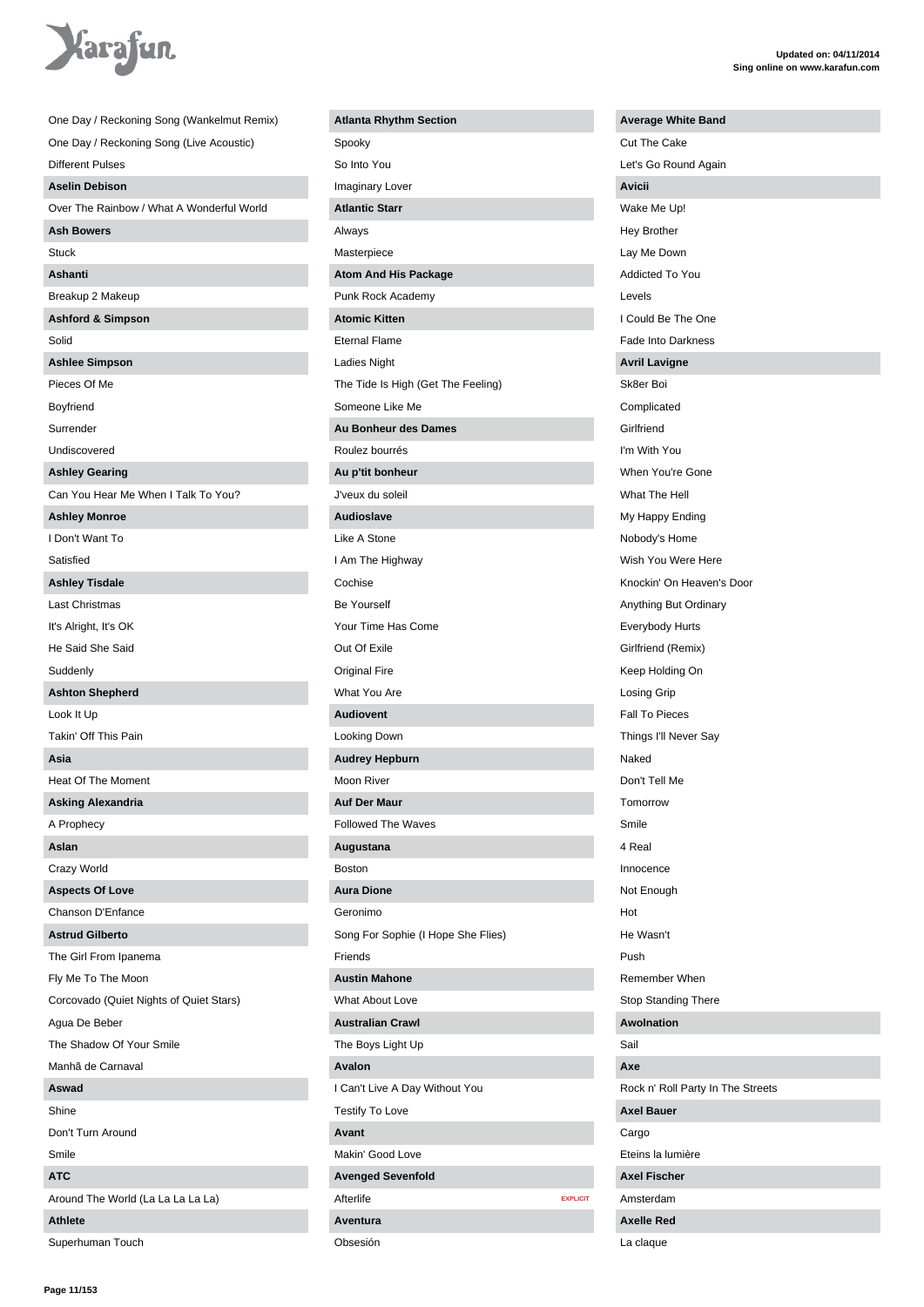

| Je pense à toi                            |             | Yes Sir, I Can Boogie   |
|-------------------------------------------|-------------|-------------------------|
| Axiom                                     |             | <b>Bachelor Girl</b>    |
| A Little Ray Of Sunshine                  |             | <b>Buses And Trains</b> |
| <b>Aylin Prandi</b>                       |             | Bachman-Turner Ov       |
| Via con me                                |             | Takin' Care Of Busine   |
| 24000 Baci                                |             | You Ain't Seen Nothir   |
| L'Italiana                                |             | Let It Ride             |
| Ayo                                       |             | <b>Bacilos</b>          |
| Slow Slow (Run Run)                       |             | Tabaco y channel        |
| Down On My Knees                          |             | <b>Backstreet Boys</b>  |
| Az Yet                                    |             | I Want It That Way      |
| Last Night                                |             | Everybody (Backstree    |
| Hard To Say I'm Sorry                     |             | As Long As You Love     |
| <b>Aztec Camera</b>                       |             | Drowning                |
| Somewhere In My Heart                     |             | The Perfect Fan         |
| <b>B-Rock and the Bizz</b>                |             | Straight Through My I   |
| My Baby Daddy                             |             | That's The Way I Like   |
| <b>B-Witched</b>                          |             | It's True               |
| Rollercoaster                             |             | I Still                 |
| To You I Belong                           |             | Bigger                  |
| Jesse Hold On                             |             | <b>Bad Boys Blue</b>    |
| B. J. Thomas                              |             | You're A Woman          |
| Raindrops Keep Fallin' On My Head         |             | <b>Bad Company</b>      |
| Hooked On A Feeling                       |             | Feel Like Makin' Love   |
| Another Somebody Done Somebody Wrong Song |             | Shooting Star           |
| The Eyes Of A New York Woman              |             | <b>Bad Company</b>      |
| <b>B.B. King</b>                          |             | Can't Get Enough        |
| The Thrill Is Gone                        | <b>DUET</b> | Ready For Love          |
| Rock Me Baby                              |             | <b>Rock Steady</b>      |
| Let The Good Times Roll                   |             | Run With The Pack       |
| Come Rain Or Come Shine                   | <b>DUET</b> | Good Lovin' Gone Ba     |
| Please Send Me Someone To Love            | <b>DUET</b> | <b>Bad Religion</b>     |
| B.o.B                                     |             | Generator               |
| Airplanes                                 |             | <b>Bagatelle</b>        |
| Magic                                     |             | Summer In Dublin        |
| Nothin' On You                            |             | Second Violin           |
| Both Of Us                                |             | Is It Raining In Paris  |
| So Good                                   |             | <b>Baha Men</b>         |
| <b>Baauer</b>                             |             | Who Let The Dogs Or     |
| Harlem Shake                              |             | <b>Baltimora</b>        |
| <b>Babes In Toyland</b>                   |             | Tarzan Boy              |
| Sweet '69                                 |             | Bananarama              |
| <b>Baby Animals</b>                       |             | Venus                   |
| One Word                                  |             | I Heard A Rumour        |
| <b>Babyface</b>                           |             | Love Comes              |
| When Can I See You                        |             | I Want You Back         |
| Every Time I Close My Eyes                |             | Love Truth and Hones    |
| How Come, How Long                        | <b>DUET</b> | Nathan Jones            |
| <b>There She Goes</b>                     |             | <b>Band Aid II</b>      |
| <b>Babyshambles</b>                       |             | Do They Know It's Ch    |
| Killamangiro                              |             | <b>Bandolero</b>        |
| Baccara                                   |             | Paris Latino            |

# **Bachelor Girl** Buses And Trains **Bachman–Turner Overdrive** Takin' Care Of Business You Ain't Seen Nothing Yet Let It Ride **Bacilos** Tabaco y channel **Backstreet Boys** I Want It That Way Everybody (Backstreet's Back) As Long As You Love Me Drowning The Perfect Fan Straight Through My Heart That's The Way I Like It It's True I Still Bigger **Bad Boys Blue** You're A Woman **Bad Company** Feel Like Makin' Love Shooting Star Bad Company Can't Get Enough Ready For Love Rock Steady Run With The Pack Good Lovin' Gone Bad **Bad Religion** Generator **Bagatelle** Summer In Dublin Second Violin Is It Raining In Paris **Baha Men** Who Let The Dogs Out? **Baltimora** Tarzan Boy **Bananarama** Venus I Heard A Rumour Love Comes I Want You Back Love Truth and Honesty Nathan Jones **Band Aid II** Do They Know It's Christmas? **Bandolero** Paris Latino

**BAP**

| <b>Barbara Lewis</b><br><b>Hello Stranger</b><br>Baby I'm Yours<br><b>Barbra Streisand</b><br>The Way We Were<br>Evergreen<br>Memory<br><b>Tell Him</b><br>My Funny Valentine<br>Send In The Clowns<br>New York State Of Mind<br>All I Ask Of You<br>Don't Rain On My Parade<br>Cry Me A River<br>Happy Days Are Here Again<br>People<br>Second Hand Rose<br>Happy Days Are Here Again (Duet)<br>I'm The Greatest Star<br>A Piece Of Sky<br>As If We Never Said Goodbye<br>Sam You Made The Pants Too Long<br>My Heart Belongs To Me<br>The Man I Love<br>The Way He Makes Me Feel<br>Free Again<br>You're The Top<br>Being Good Isn't Good Enough<br><b>Barclay James Harvest</b><br>Life Is For Living<br>Hymn<br><b>Barenaked Ladies</b><br>One Week<br>If I Had 1000000 dollars<br>Big Bang Theory Theme (The History Of Everything)<br>Testing 1,2,3<br><b>Barrett Strong</b><br>Money (That's What I Want)<br><b>Barry Manilow</b><br>Copacabana<br>Mandy<br>Can't Smile Without You<br>I Write The Songs<br>Even Now<br>I Made It Through The Rain<br>Somewhere In The Night<br><b>Bandstand Boogie</b><br>Looks Like We Made It<br>One Voice<br>When October Goes | Verdamp Lang Her |             |
|---------------------------------------------------------------------------------------------------------------------------------------------------------------------------------------------------------------------------------------------------------------------------------------------------------------------------------------------------------------------------------------------------------------------------------------------------------------------------------------------------------------------------------------------------------------------------------------------------------------------------------------------------------------------------------------------------------------------------------------------------------------------------------------------------------------------------------------------------------------------------------------------------------------------------------------------------------------------------------------------------------------------------------------------------------------------------------------------------------------------------------------------------------------------------|------------------|-------------|
|                                                                                                                                                                                                                                                                                                                                                                                                                                                                                                                                                                                                                                                                                                                                                                                                                                                                                                                                                                                                                                                                                                                                                                           |                  |             |
|                                                                                                                                                                                                                                                                                                                                                                                                                                                                                                                                                                                                                                                                                                                                                                                                                                                                                                                                                                                                                                                                                                                                                                           |                  |             |
|                                                                                                                                                                                                                                                                                                                                                                                                                                                                                                                                                                                                                                                                                                                                                                                                                                                                                                                                                                                                                                                                                                                                                                           |                  |             |
|                                                                                                                                                                                                                                                                                                                                                                                                                                                                                                                                                                                                                                                                                                                                                                                                                                                                                                                                                                                                                                                                                                                                                                           |                  |             |
|                                                                                                                                                                                                                                                                                                                                                                                                                                                                                                                                                                                                                                                                                                                                                                                                                                                                                                                                                                                                                                                                                                                                                                           |                  |             |
|                                                                                                                                                                                                                                                                                                                                                                                                                                                                                                                                                                                                                                                                                                                                                                                                                                                                                                                                                                                                                                                                                                                                                                           |                  |             |
|                                                                                                                                                                                                                                                                                                                                                                                                                                                                                                                                                                                                                                                                                                                                                                                                                                                                                                                                                                                                                                                                                                                                                                           |                  |             |
|                                                                                                                                                                                                                                                                                                                                                                                                                                                                                                                                                                                                                                                                                                                                                                                                                                                                                                                                                                                                                                                                                                                                                                           |                  | <b>DUET</b> |
|                                                                                                                                                                                                                                                                                                                                                                                                                                                                                                                                                                                                                                                                                                                                                                                                                                                                                                                                                                                                                                                                                                                                                                           |                  |             |
|                                                                                                                                                                                                                                                                                                                                                                                                                                                                                                                                                                                                                                                                                                                                                                                                                                                                                                                                                                                                                                                                                                                                                                           |                  |             |
|                                                                                                                                                                                                                                                                                                                                                                                                                                                                                                                                                                                                                                                                                                                                                                                                                                                                                                                                                                                                                                                                                                                                                                           |                  |             |
|                                                                                                                                                                                                                                                                                                                                                                                                                                                                                                                                                                                                                                                                                                                                                                                                                                                                                                                                                                                                                                                                                                                                                                           |                  |             |
|                                                                                                                                                                                                                                                                                                                                                                                                                                                                                                                                                                                                                                                                                                                                                                                                                                                                                                                                                                                                                                                                                                                                                                           |                  |             |
|                                                                                                                                                                                                                                                                                                                                                                                                                                                                                                                                                                                                                                                                                                                                                                                                                                                                                                                                                                                                                                                                                                                                                                           |                  |             |
|                                                                                                                                                                                                                                                                                                                                                                                                                                                                                                                                                                                                                                                                                                                                                                                                                                                                                                                                                                                                                                                                                                                                                                           |                  |             |
|                                                                                                                                                                                                                                                                                                                                                                                                                                                                                                                                                                                                                                                                                                                                                                                                                                                                                                                                                                                                                                                                                                                                                                           |                  |             |
|                                                                                                                                                                                                                                                                                                                                                                                                                                                                                                                                                                                                                                                                                                                                                                                                                                                                                                                                                                                                                                                                                                                                                                           |                  |             |
|                                                                                                                                                                                                                                                                                                                                                                                                                                                                                                                                                                                                                                                                                                                                                                                                                                                                                                                                                                                                                                                                                                                                                                           |                  | <b>DUET</b> |
|                                                                                                                                                                                                                                                                                                                                                                                                                                                                                                                                                                                                                                                                                                                                                                                                                                                                                                                                                                                                                                                                                                                                                                           |                  |             |
|                                                                                                                                                                                                                                                                                                                                                                                                                                                                                                                                                                                                                                                                                                                                                                                                                                                                                                                                                                                                                                                                                                                                                                           |                  |             |
|                                                                                                                                                                                                                                                                                                                                                                                                                                                                                                                                                                                                                                                                                                                                                                                                                                                                                                                                                                                                                                                                                                                                                                           |                  |             |
|                                                                                                                                                                                                                                                                                                                                                                                                                                                                                                                                                                                                                                                                                                                                                                                                                                                                                                                                                                                                                                                                                                                                                                           |                  |             |
|                                                                                                                                                                                                                                                                                                                                                                                                                                                                                                                                                                                                                                                                                                                                                                                                                                                                                                                                                                                                                                                                                                                                                                           |                  |             |
|                                                                                                                                                                                                                                                                                                                                                                                                                                                                                                                                                                                                                                                                                                                                                                                                                                                                                                                                                                                                                                                                                                                                                                           |                  |             |
|                                                                                                                                                                                                                                                                                                                                                                                                                                                                                                                                                                                                                                                                                                                                                                                                                                                                                                                                                                                                                                                                                                                                                                           |                  |             |
|                                                                                                                                                                                                                                                                                                                                                                                                                                                                                                                                                                                                                                                                                                                                                                                                                                                                                                                                                                                                                                                                                                                                                                           |                  |             |
|                                                                                                                                                                                                                                                                                                                                                                                                                                                                                                                                                                                                                                                                                                                                                                                                                                                                                                                                                                                                                                                                                                                                                                           |                  |             |
|                                                                                                                                                                                                                                                                                                                                                                                                                                                                                                                                                                                                                                                                                                                                                                                                                                                                                                                                                                                                                                                                                                                                                                           |                  |             |
|                                                                                                                                                                                                                                                                                                                                                                                                                                                                                                                                                                                                                                                                                                                                                                                                                                                                                                                                                                                                                                                                                                                                                                           |                  |             |
|                                                                                                                                                                                                                                                                                                                                                                                                                                                                                                                                                                                                                                                                                                                                                                                                                                                                                                                                                                                                                                                                                                                                                                           |                  |             |
|                                                                                                                                                                                                                                                                                                                                                                                                                                                                                                                                                                                                                                                                                                                                                                                                                                                                                                                                                                                                                                                                                                                                                                           |                  |             |
|                                                                                                                                                                                                                                                                                                                                                                                                                                                                                                                                                                                                                                                                                                                                                                                                                                                                                                                                                                                                                                                                                                                                                                           |                  |             |
|                                                                                                                                                                                                                                                                                                                                                                                                                                                                                                                                                                                                                                                                                                                                                                                                                                                                                                                                                                                                                                                                                                                                                                           |                  |             |
|                                                                                                                                                                                                                                                                                                                                                                                                                                                                                                                                                                                                                                                                                                                                                                                                                                                                                                                                                                                                                                                                                                                                                                           |                  |             |
|                                                                                                                                                                                                                                                                                                                                                                                                                                                                                                                                                                                                                                                                                                                                                                                                                                                                                                                                                                                                                                                                                                                                                                           |                  |             |
|                                                                                                                                                                                                                                                                                                                                                                                                                                                                                                                                                                                                                                                                                                                                                                                                                                                                                                                                                                                                                                                                                                                                                                           |                  |             |
|                                                                                                                                                                                                                                                                                                                                                                                                                                                                                                                                                                                                                                                                                                                                                                                                                                                                                                                                                                                                                                                                                                                                                                           |                  |             |
|                                                                                                                                                                                                                                                                                                                                                                                                                                                                                                                                                                                                                                                                                                                                                                                                                                                                                                                                                                                                                                                                                                                                                                           |                  |             |
|                                                                                                                                                                                                                                                                                                                                                                                                                                                                                                                                                                                                                                                                                                                                                                                                                                                                                                                                                                                                                                                                                                                                                                           |                  |             |
|                                                                                                                                                                                                                                                                                                                                                                                                                                                                                                                                                                                                                                                                                                                                                                                                                                                                                                                                                                                                                                                                                                                                                                           |                  |             |
|                                                                                                                                                                                                                                                                                                                                                                                                                                                                                                                                                                                                                                                                                                                                                                                                                                                                                                                                                                                                                                                                                                                                                                           |                  |             |
|                                                                                                                                                                                                                                                                                                                                                                                                                                                                                                                                                                                                                                                                                                                                                                                                                                                                                                                                                                                                                                                                                                                                                                           |                  |             |
|                                                                                                                                                                                                                                                                                                                                                                                                                                                                                                                                                                                                                                                                                                                                                                                                                                                                                                                                                                                                                                                                                                                                                                           |                  |             |
|                                                                                                                                                                                                                                                                                                                                                                                                                                                                                                                                                                                                                                                                                                                                                                                                                                                                                                                                                                                                                                                                                                                                                                           |                  |             |
|                                                                                                                                                                                                                                                                                                                                                                                                                                                                                                                                                                                                                                                                                                                                                                                                                                                                                                                                                                                                                                                                                                                                                                           |                  |             |
|                                                                                                                                                                                                                                                                                                                                                                                                                                                                                                                                                                                                                                                                                                                                                                                                                                                                                                                                                                                                                                                                                                                                                                           |                  |             |
|                                                                                                                                                                                                                                                                                                                                                                                                                                                                                                                                                                                                                                                                                                                                                                                                                                                                                                                                                                                                                                                                                                                                                                           |                  |             |
|                                                                                                                                                                                                                                                                                                                                                                                                                                                                                                                                                                                                                                                                                                                                                                                                                                                                                                                                                                                                                                                                                                                                                                           |                  |             |
|                                                                                                                                                                                                                                                                                                                                                                                                                                                                                                                                                                                                                                                                                                                                                                                                                                                                                                                                                                                                                                                                                                                                                                           |                  |             |
|                                                                                                                                                                                                                                                                                                                                                                                                                                                                                                                                                                                                                                                                                                                                                                                                                                                                                                                                                                                                                                                                                                                                                                           |                  |             |
|                                                                                                                                                                                                                                                                                                                                                                                                                                                                                                                                                                                                                                                                                                                                                                                                                                                                                                                                                                                                                                                                                                                                                                           |                  |             |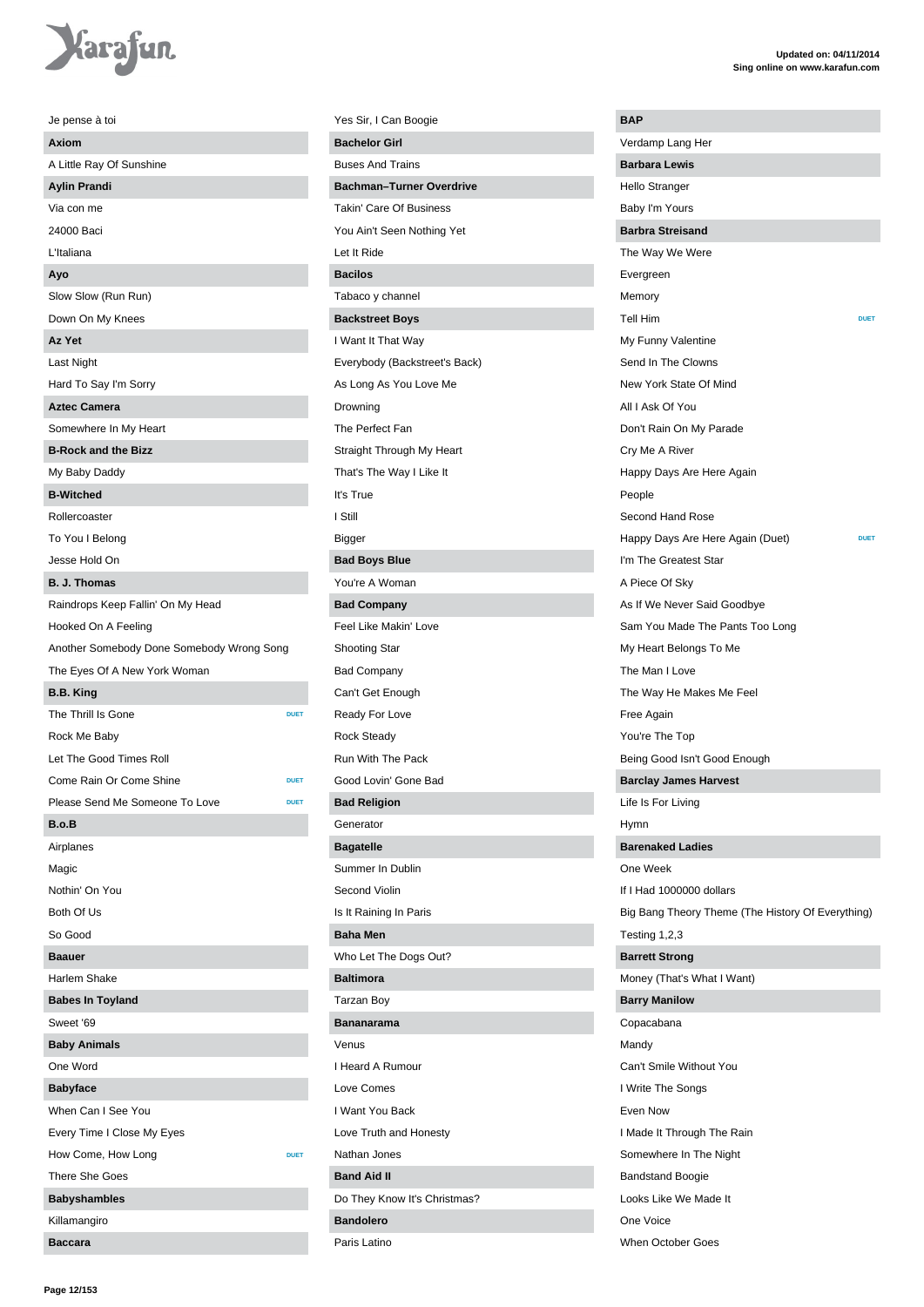

| Jump Shout Boogie                            |
|----------------------------------------------|
| <b>Bring On Tomorrow</b>                     |
| <b>Barry Mann</b>                            |
| Who Put The Bomp                             |
| <b>Barry McGuire</b>                         |
| Eve Of Destruction                           |
| <b>Barry White</b>                           |
| You're The First, The Last, My Everything    |
| Can't Get Enough of Your Love, Babe          |
| Just The Way You Are                         |
| Practice What You Preach                     |
| Let The Music Play                           |
| It's Ecstasy When You Lay Down Next To Me    |
| <b>Staying Power</b>                         |
| <b>Basshunter</b>                            |
| <b>Every Morning</b>                         |
| All I Ever Wanted                            |
| Now You're Gone                              |
| Angel In The Night                           |
| Jingle Bells (Bass)                          |
| <b>Bastian Baker</b>                         |
| Hallelujah                                   |
| <b>Bastille</b>                              |
| Pompeii                                      |
| Things We Lost In The Fire                   |
| <b>Bat For Lashes</b>                        |
| What's A Girl To Do                          |
| <b>Bata Illic</b>                            |
| Mit verbundenen Augen                        |
| <b>Bay City Rollers</b>                      |
| Bye Bye Baby (Baby Goodbye)                  |
| Saturday Night                               |
| <b>Baz Luhrmann</b>                          |
| Everybody's Free (To Wear Sunscreen)         |
| <b>BB Brunes</b>                             |
| Gaby Oh Gaby                                 |
| Stéréo                                       |
| Aficionado                                   |
| <b>Be Mine</b>                               |
| Be My Valentine                              |
| <b>Beady Eye</b>                             |
| The Roller                                   |
| <b>Beagle Music Ltd.</b>                     |
| Daydream                                     |
| <b>Beastie Boys</b>                          |
| (You Gotta) Fight For Your Right (To Party!) |
| Girls                                        |
| No Sleep Til Brooklyn                        |
| <b>Triple Trouble</b>                        |
| <b>Right Right Now Now</b>                   |
| <b>Beatrice Egli</b>                         |
| Mein Herz                                    |

Jetzt und hier für immer Diese nacht hat 1000 stunden **BeBe & CeCe Winans Close To You**  DUET **Bebo Norman** Great Light Of The World **Beck** Loser Ramona **Becky Baeling** Heaven Is A Place On Earth **Becky G** Shower **Beef** I Would Stay **Belinda Carlisle** Heaven Is A Place On Earth Circle in the Sand Leave A Light On It's Too Real (Big Scary Animal) Live Your Life Be Free **Bell Biv DeVoe** Poison Gangsta **Belle Perez** El ritmo caliente Amame **Belles, belles, belles** J'attendrai **Bellini** Samba de Janeiro **Ben E. King** Stand By Me Spanish Harlem I (Who Have Nothing) **Ben Folds** You Don't Know Me **EXPLICIT EXPLICIT** DUET The Luckiest Bruised **Ben Folds Five** One Angry Dwarf And 200 Solemn Faces Underground **Ben Harper** Steal My Kisses Diamonds On The Inside **Ben Howard** Keep Your Head Up **Ben L'Oncle Soul** Soulman Say You'll Be There Seven Nation Army

Barbie Girl

| Petite soeur                    |
|---------------------------------|
| Sympathique                     |
| Crazy                           |
| Ain't Off To The Back           |
| Elle me dit                     |
| I Don't Wanna Waste             |
| Come Home                       |
| Mon amour                       |
| Demain j'arrête                 |
| L'ombre d'un homme              |
| Partir                          |
| Otherside                       |
| Lose It                         |
| <b>Ben Moody</b>                |
| <b>Everything Burns</b>         |
| <b>Benassi Bros</b>             |
| Cinema                          |
|                                 |
| Hit My Heart                    |
| <b>Benny Neyman</b>             |
| Vrijgezel                       |
| <b>Bensé</b>                    |
| Au grand jamais                 |
| <b>Berget Lewis</b>             |
| Zwart wit                       |
| <b>Berlin</b>                   |
| Take My Breath Away             |
| <b>Bernd Clüver</b>             |
| Der Junge mit der Mundharmonika |
| <b>Berry</b>                    |
| Mademoiselle                    |
| Le bonheur                      |
| Demain                          |
| <b>Berthe Sylva</b>             |
| Les roses blanches              |
| Frou-frou                       |
| <b>Bertie Higgins</b>           |
| Key Largo                       |
| <b>Beth Hart</b>                |
| Bang Bang Boom Boom             |
| I'll Take Care Of You           |
| Leave The Light On              |
| <b>Bethany Joy Lenz</b>         |
| Halo                            |
| <b>Bette Midler</b>             |
| The Rose                        |
|                                 |
| I Put A Spell On You            |
| Wind Beneath My Wings           |
| Beast Of Burden                 |
| From A Distance                 |
| Mambo Italiano                  |
| Do You Wanna Dance?             |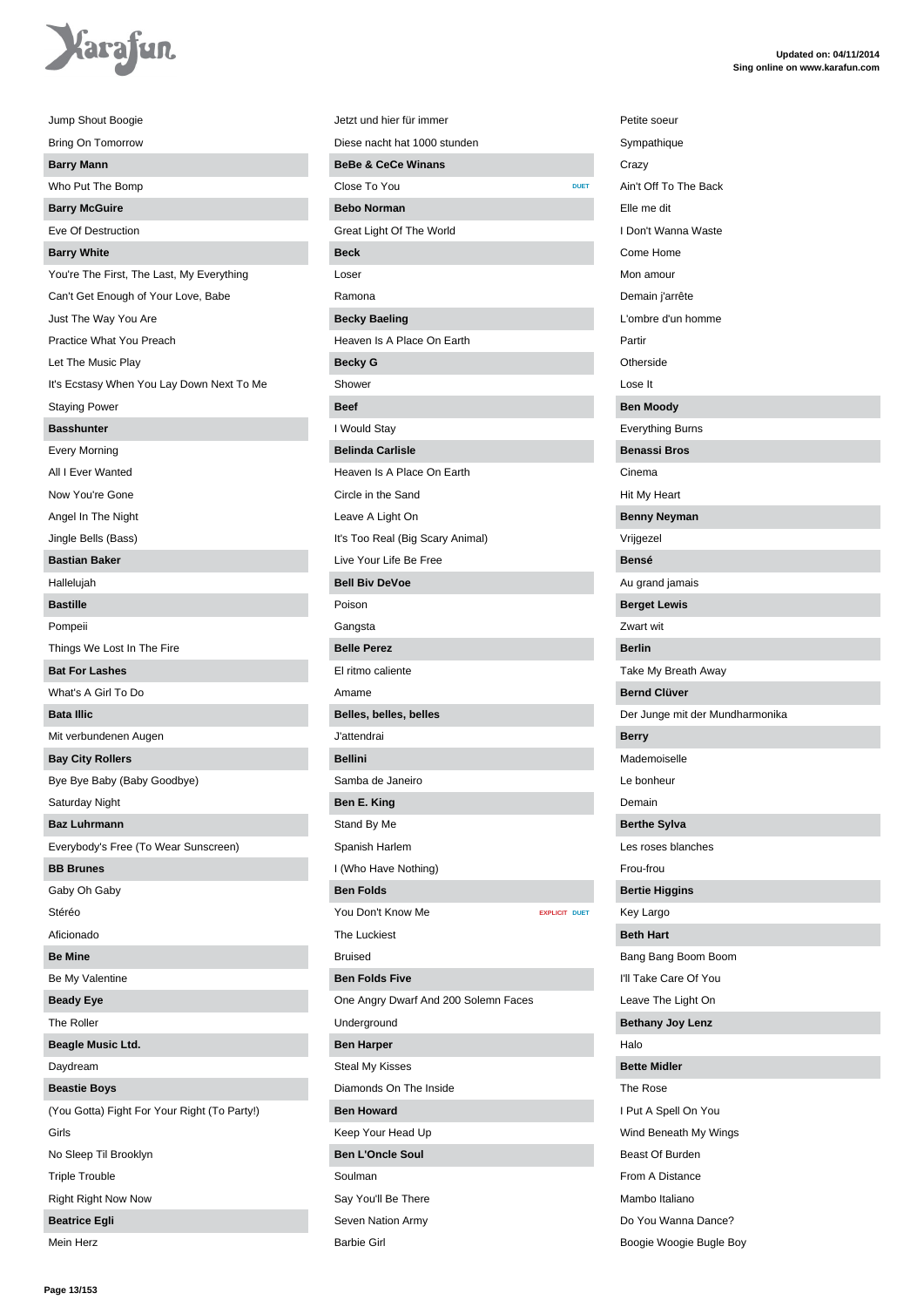

| Otto Titsling                                   |  |
|-------------------------------------------------|--|
| You Don't Own Me                                |  |
| Winter Wonderland / Let It Snow!<br><b>DUET</b> |  |
| Friends                                         |  |
| <b>Baby Mine</b>                                |  |
| I've Still Got My Health                        |  |
| <b>Stuff Like That There</b>                    |  |
| In The Mood                                     |  |
| Stay With Me                                    |  |
| Cool Yule                                       |  |
| In These Shoes                                  |  |
| That's How Love Moves                           |  |
| <b>Better Than Ezra</b>                         |  |
| A Lifetime                                      |  |
| <b>Betty Boo</b>                                |  |
| Doin' The Do                                    |  |
| <b>Betty Everett</b>                            |  |
| Shoop Shoop Song (It's In His Kiss)             |  |
| <b>Betty Hutton</b>                             |  |
| It Had To Be You                                |  |
| It's Oh So Quiet                                |  |
| <b>Betty Wright</b>                             |  |
| Tonight Is The Night                            |  |
| <b>Beverley Knight</b>                          |  |
| Come As You Are                                 |  |
| <b>Beautiful Night</b>                          |  |
| Gold                                            |  |
| Shoulda Woulda Coulda                           |  |
| <b>Beyoncé</b>                                  |  |
| If I Were A Boy                                 |  |
| $1 + 1$                                         |  |
| Dangerously In Love                             |  |
| At Last                                         |  |
| Ego                                             |  |
| I'd Rather Go Blind                             |  |
| I Was Here                                      |  |
| Diamonds Are A Girl's Best Friend               |  |
| Fever                                           |  |
| <b>Back To Black</b>                            |  |
| Video Phone                                     |  |
| Still In Love (Kissing You)                     |  |
| <b>Biagio Antonacci</b>                         |  |
| Sognami                                         |  |
| Non vivo più senza te                           |  |
| <b>Bic Runga</b>                                |  |
| Sway                                            |  |
| <b>Biffy Clyro</b>                              |  |
| <b>Bubbles</b>                                  |  |
| Many Of Horror                                  |  |
| The Captain                                     |  |
| God & Satan                                     |  |

# That Golden Rule **Big & Rich** Save A Horse, Ride A Cowboy **DUET** Rollin' (The Ballad Of Big & Rich) Holy Water Kick My Ass Fake I.D. Wild West Show Lost In This Moment Live This Life Comin' To Your City Big Time Real World **Big Al Carson** Take Your Drunken Ass Home **Big Bad Voodoo Daddy** You & Me & The Bottle Makes 3 Tonight (Baby) Mambo Swing **Big Country** In A Big Country **Big Fun** Handful of Promises Can't Shake The Feeling **Big Joe Turner** Flip, Flop and Fly Shake, Rattle And Roll **Big Kenny** Long After I'm Gone **Big Mountain** Baby, I Love Your Way **Big Time Operator** It Don't Mean A Thing (If It Ain't Got That Swing) **Big Time Rush** Any Kind Of Guy Famous If I Ruled The World **Big Tom** Four Country Roads **Big Tymers** Still Flv **Bill Baxter Bienvenue à Paris de la comme de la comme de la comme de la comme de la comme de la comme de la comme de la comme** Embrasse-moi idiot **Bill Conti** Theme From Rocky (Gonna Fly Now) **Bill Deraime** Babylone tu déconnes **Bill Haley & His Comets** Rock Around The Clock Shake, Rattle and Roll See You Later, Alligator

**Bill LaBounty**

### **Updated on: 04/11/2014 Sing online on www.karafun.com**

Livin' It Up **Bill Medley** Brown Eyed Woman **Bill Withers** Ain't No Sunshine Lean On Me Just The Two Of Us Use Me Lovely Day Grandma's Hands Who Is He (And What Is He To You) Soul Shadows **Billie Holiday** All Of Me Can't Help Lovin' Dat Man God Bless The Child Come Rain Or Come Shine Night And Day Ain't Nobody's Business All The Way Love For Sale Easy Living I'm A Fool To Want You Don't Explain I Hear Music **Billie Jo Spears** Blanket On The Ground **Billie Piper** Honey To The Bee **Billie Ray Martin** Your Loving Arms **Billy Currington** People Are Crazy Pretty Good At Drinkin' Beer Good Directions Let Me Down Easy Must Be Doin' Somethin' Right That's How Country Boys Roll Hey Girl Like My Dog I Got A Feeling Why, Why, Why Don't Hard To Be A Hippie Love Done Gone Tangled Up Enjoy Yourself One Way Ticket **Billy Dean** Somewhere In My Broken Heart Thank God I'm A Country Boy Let Them Be Little

Black Chandelier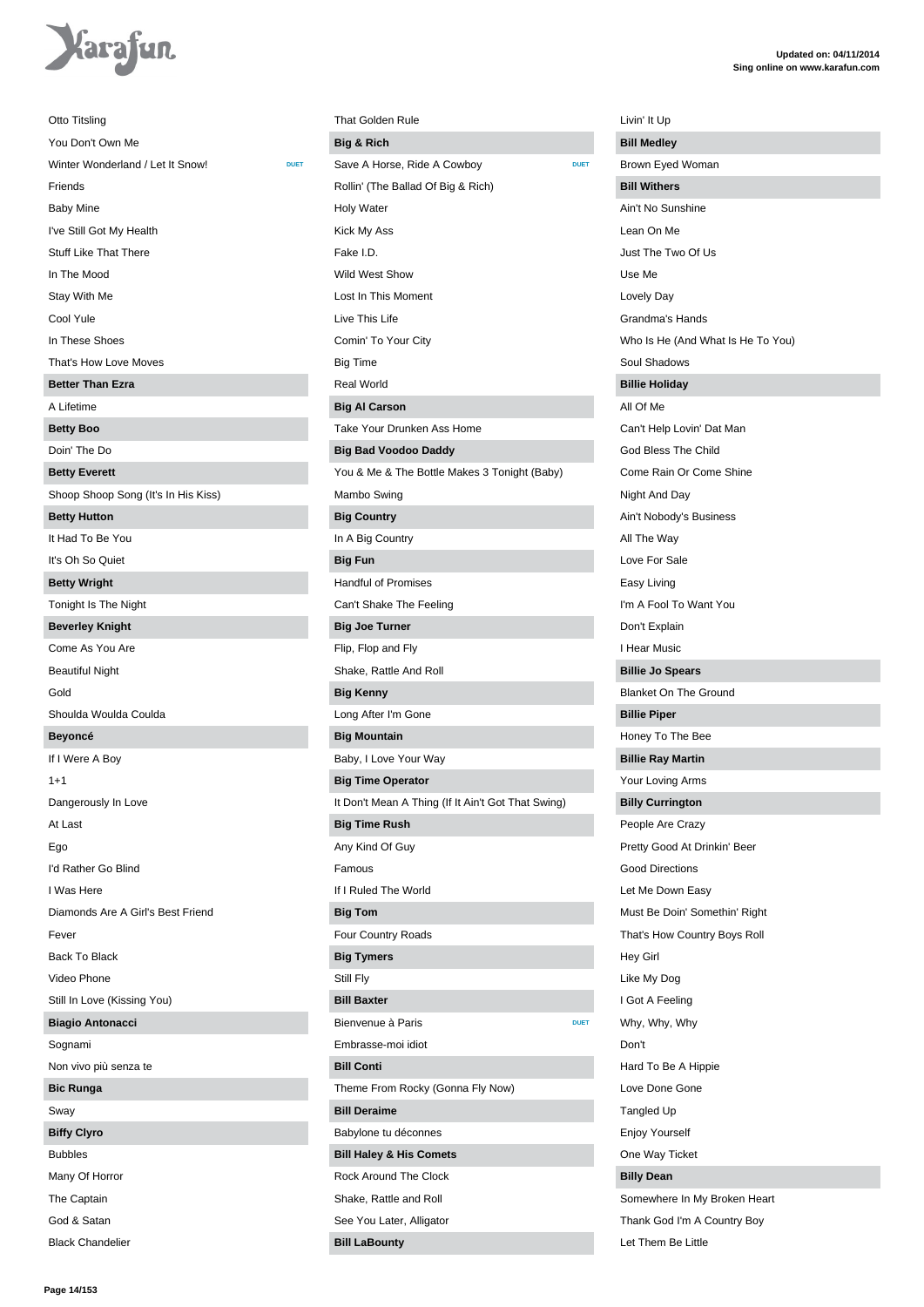

| <b>Billy Eckstine</b>                           |  |
|-------------------------------------------------|--|
| Prisoner of Love                                |  |
| My Foolish Heart                                |  |
| On Green Dolphin Street                         |  |
| I Got A Right To Sing The Blues                 |  |
| Sunday Kind Of Love                             |  |
| <b>Billy Fury</b>                               |  |
| Halfway To Paradise                             |  |
| <b>Billy Gilman</b>                             |  |
| There's A Hero                                  |  |
| <b>Billy Idol</b>                               |  |
| White Wedding                                   |  |
| <b>Rebel Yell</b>                               |  |
| Eyes Without A Face                             |  |
| Mony Mony                                       |  |
| Cradle Of Love                                  |  |
| <b>Flesh For Fantasy</b>                        |  |
| To Be A Lover                                   |  |
| Hot In The City                                 |  |
| <b>Sweet Sixteen</b>                            |  |
| Scream                                          |  |
| <b>Billy Joe Royal</b>                          |  |
| Down In The Boondocks                           |  |
| I Knew You When                                 |  |
| <b>Billy Joel</b>                               |  |
| Piano Man                                       |  |
| Just The Way You Are                            |  |
| New York State Of Mind                          |  |
| She's Always A Woman                            |  |
| It's Still Rock & Roll To Me                    |  |
| You May Be Right                                |  |
| The Longest Time                                |  |
| Honesty                                         |  |
| She's Got A Way                                 |  |
| Uptown Girl                                     |  |
| My Life                                         |  |
| We Didn't Start the Fire                        |  |
| Only The Good Die Young                         |  |
| Scenes From An Italian Restaurant               |  |
| Movin' Out (Anthony's Song)                     |  |
| To Make You Feel My Love                        |  |
| <b>River Of Dreams</b>                          |  |
| <b>Big Shot</b>                                 |  |
| Tell Her About It                               |  |
| Vienna                                          |  |
| The Downeaster 'Alexa'                          |  |
| Allentown                                       |  |
| Miami 2017 (Seen The Lights Go Out On Broadway) |  |
| Don't Ask Me Why                                |  |
|                                                 |  |
| Lullabye (Goodnight, My Angel)                  |  |
| A Matter Of Trust                               |  |

Sometimes A Fantasy Hey Girl You're My Home All For Leyna Leave A Tender Moment Alone Summer, Highland Falls Prelude/Angry Young Man Where Were You On Our Wedding Day? Leningrad Modern Woman **Billy Ocean** Caribbean Queen (No More Love On The Run) Suddenly Love Really Hurts Without You Red Light Spells Danger There'll Be Sad Songs (To Make You Cry) **Billy Paul** Me and Mrs. Jones Your Song **Billy Preston** Will It Go Round In Circles With You I'm Born Again **DUET Billy Ray Cyrus** Achy Breaky Heart These Boots Are Made For Walkin' Ready, Set, Don't Go I Want My Mullet Back Trail Of Tears Back To Tennessee In The Heart Of A Woman **Billy Squier** Rock Me Tonite Christmas Is The Time To Say I Love You **Billy Swan** I Can Help **Billy Thorpe** Children Of The Sun **Billy Vera** At This Moment **Storybook Children DUET Billy Ze Kick** Mangez-Moi! Mangez-Moi! **Bing Crosby** White Christmas Swingin' On A Star Don't Fence Me In Mele Kalikimaka Santa Claus Is Coming To Town In The Cool, Cool, Cool Of The Evening **Bird York** In The Deep

**Birdman**

| Written On Her                        |  |
|---------------------------------------|--|
| <b>Birdy</b>                          |  |
| <b>Skinny Love</b>                    |  |
| People Help The People                |  |
| Not About Angels                      |  |
| <b>Tee Shirt</b>                      |  |
| Wings                                 |  |
| Light Me Up                           |  |
| The A Team                            |  |
| Fire And Rain                         |  |
| No Angel                              |  |
| Shelter                               |  |
| <b>Terrible Love</b>                  |  |
| Strange Birds                         |  |
| <b>Bitty McLean</b>                   |  |
| Dedicated To The One I Love           |  |
| It Keeps Rainin' (Tears from My Eyes) |  |
| <b>Björk</b>                          |  |
| It's Oh So Quiet                      |  |
| Jóga                                  |  |
| <b>Bachelorette</b>                   |  |
| Play Dead                             |  |
| <b>Black</b>                          |  |
| Wonderful Life                        |  |
| <b>Black Box</b>                      |  |
| Ride On Time                          |  |
| <b>Black Eyed Peas</b>                |  |
| I Gotta Feeling                       |  |
| My Humps                              |  |
| Where Is The Love                     |  |
| Boom Boom Pow                         |  |
| Rock That Body                        |  |
| Meet Me Halfway                       |  |
| Let's Get It Started                  |  |
| Shut Up                               |  |
| My Humps (Dance Remix)                |  |
| Pump It                               |  |
| The Time (Dirty Bit)                  |  |
| Just Can't Get Enough                 |  |
| Imma Be                               |  |
| Don't Stop The Party                  |  |
| <b>Beautiful People</b>               |  |
| Don't Lie                             |  |
| <b>Black Flag</b>                     |  |
| Nervous Breakdown                     |  |
| <b>Black Label Society</b>            |  |
| In This River                         |  |
| <b>Black Lace</b>                     |  |
| Agadoo                                |  |
| <b>Hokey Cokey</b>                    |  |
| Do The Conga                          |  |
| <b>Black M</b>                        |  |
|                                       |  |

The Entertainer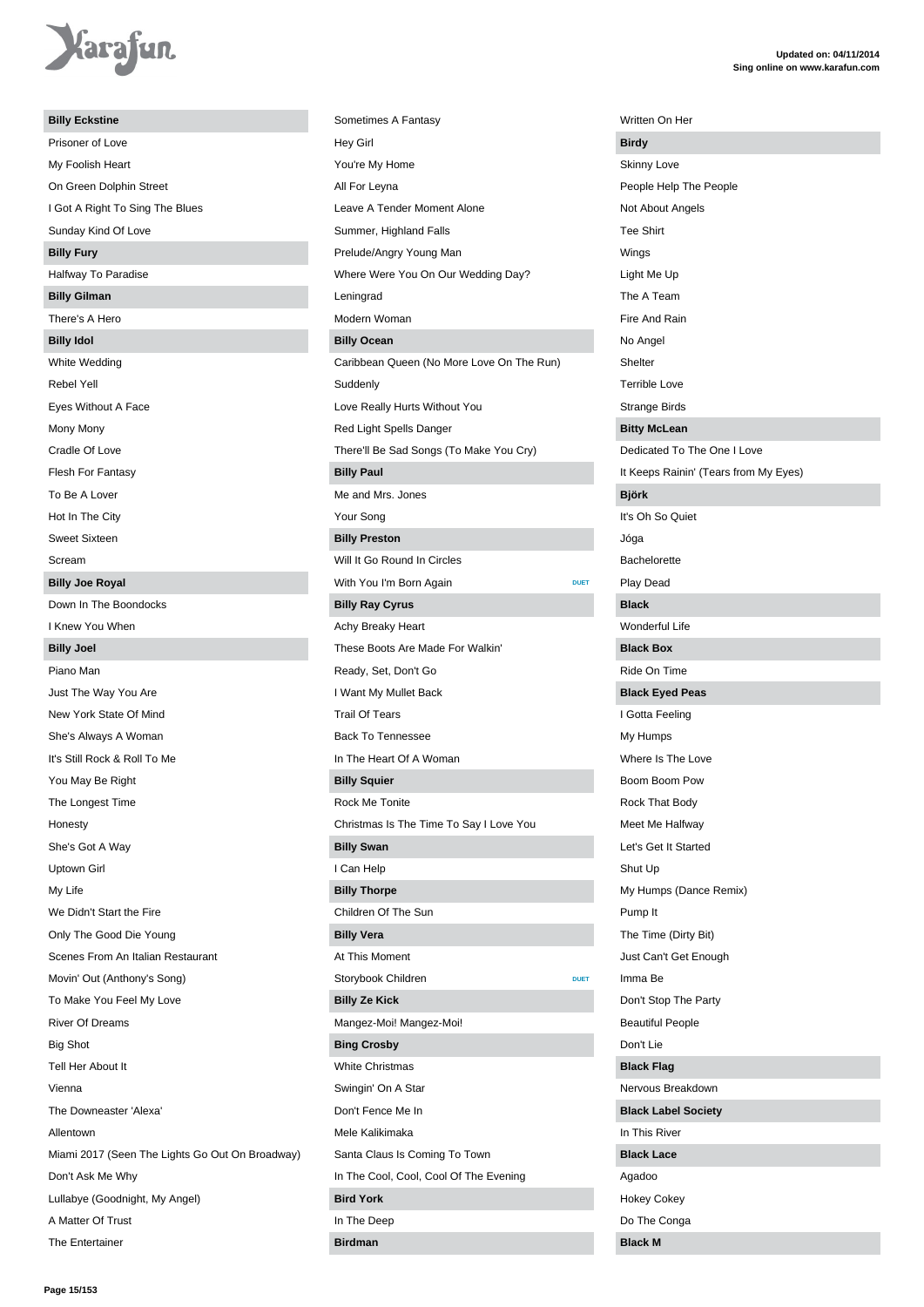

| <b>Black Machine</b>               |
|------------------------------------|
| How Gee                            |
| <b>Black Men United (B.M.U.)</b>   |
| U Will Know                        |
| <b>Black Orpheus</b>               |
| Manhã de Carnaval                  |
| <b>Black Sabbath</b>               |
| War Pigs                           |
| Paranoid                           |
| <b>Fairies Wear Boots</b>          |
| <b>Blackberry Smoke</b>            |
| Good One Comin' On                 |
| Like I Am                          |
| Son Of A Bourbon                   |
| <b>Blackfoot</b>                   |
| Train, Train                       |
| <b>BlackGirl</b>                   |
| Let's Do It Again                  |
| <b>Blackstreet</b>                 |
| No Diggity                         |
| Don't Leave Me                     |
| Before I Let You Go                |
| <b>Take Me There</b>               |
| <b>Blahzay Blahzay</b>             |
| Danger                             |
| <b>Blaine Larsen</b>               |
| How Do You Get That Lonely         |
|                                    |
| Spoken Like A Man                  |
| I Don't Know What She Said         |
| <b>Blake Shelton</b>               |
| Boys 'Round Here                   |
| Ol' Red                            |
| The More I Drink                   |
| My Eyes                            |
| Who Are You When I'm Not Looking   |
| Honey Bee                          |
| Some Beach                         |
| Sure Be Cool If You Did            |
| Goodbye Time                       |
| Kiss My Country Ass                |
| Footloose                          |
| <b>Hillbilly Bone</b>              |
| God Gave Me You                    |
| The Baby                           |
| All About Tonight                  |
| Drink On It                        |
| Playboys Of The Southwestern World |
| Nobody But Me                      |
| She Wouldn't Be Gone               |
| I'll Just Hold On                  |

Cotton Pickin' Time Good At Startin' Fires Don't Make Me Asphalt Cowboy All Over Me Underneath The Same Moon Someday Sunny In Seattle Georgia In A Jug **Blessid Union Of Souls** I Believe **Blind Faith** Can't Find My Way Home **Blind Melon** No Rain **Blink-182** All The Small Things I Miss You Dammit (Growing Up) First Date Feeling This The Rock Show Stay Together For The Kids Not Now Down After Midnight **EXPLICIT Bloc Party** Banquet Like Eating Glass **Blof** Wat Zou Je Doen? **Mannenharten DUET** Liefs uit Londen Zo stil Alles is liefde Alles is liefde (akoestisch) Hier **Meer kan het niet zijn DUET** Omarm Me **Blondie** One Way Or Another The Tide Is High Call Me Heart Of Glass Maria Rapture Sunday Girl Denis (Denee Denee) Hanging On The Telephone In The Flesh Atomic

**Blood Brothers**

| Tell Me It's Not True               |             |
|-------------------------------------|-------------|
| <b>Blood, Sweat And Tears</b>       |             |
| You've Made Me So Very Happy        |             |
| Spinning Wheel                      |             |
| And When I Die                      |             |
| God Bless The Child                 |             |
| Lucretia Mac Evil                   |             |
| Hi-De-Ho                            |             |
| <b>Bloodstone</b>                   |             |
| Natural High                        |             |
| <b>Blu Cantrell</b>                 |             |
| Hit 'Em Up Style (Oops!)            |             |
| <b>Breathe</b>                      |             |
| Don't Wanna Say Goodbye             |             |
| <b>Blue</b>                         |             |
| Sorry Seems To Be The Hardest Word  |             |
| All Rise                            |             |
| <b>Breathe Easy</b>                 |             |
| Best In Me                          |             |
| Signed, Sealed, Delivered I'm Yours |             |
| I Can                               |             |
| If You Come Back                    |             |
| <b>Blue Diamonds</b>                |             |
| Ramona                              |             |
| <b>Blue Man Group</b>               |             |
| <b>Hamster Dance</b>                |             |
| Sing Along                          |             |
| I Feel Love                         |             |
| <b>Blue October</b>                 |             |
| Hate Me                             |             |
| <b>Blue Swede</b>                   |             |
| Hooked On A Feeling                 |             |
| <b>Blue Öyster Cult</b>             |             |
| (Don't Fear) The Reaper             |             |
| Godzilla                            |             |
| <b>Blues Brothers 2000</b>          |             |
| <b>New Orleans</b>                  |             |
| 634-5789                            |             |
| <b>Funky Nassau</b>                 |             |
| John The Revelator                  |             |
| Looking For A Fox                   | <b>DUET</b> |
| I Can't Turn You Loose              |             |
| <b>Blues Traveler</b>               |             |
| Run-around                          |             |
| <b>Blur</b>                         |             |
|                                     |             |
| Song 2                              |             |
| Girls & Boys                        |             |
| Coffee & TV                         |             |
| <b>Country House</b>                |             |
| There's No Other Way                |             |
| Charmless Man                       |             |
| <b>Under The Westway</b>            |             |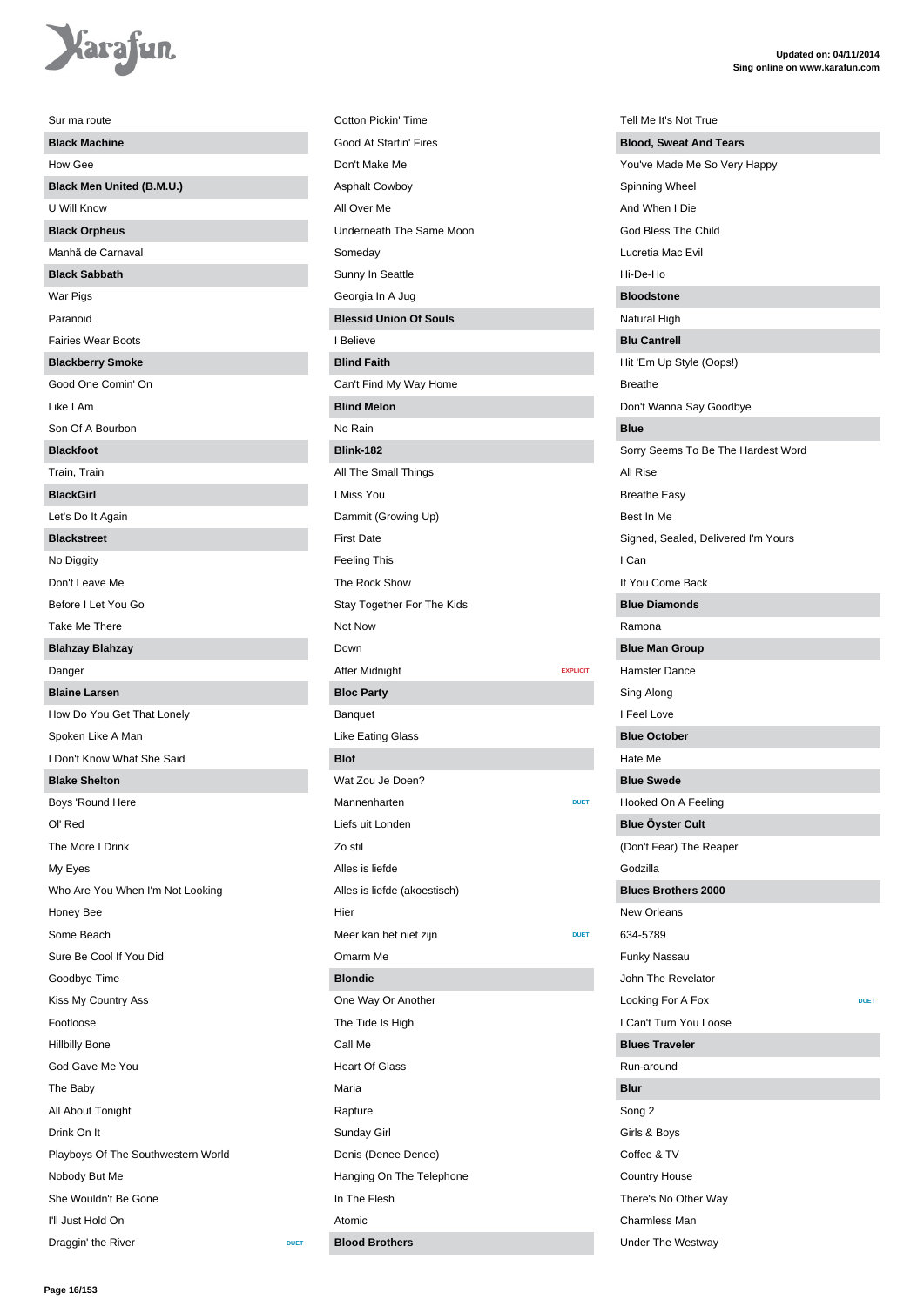

| <b>Bläck Fööss</b>                      |                 |
|-----------------------------------------|-----------------|
| Drink doch eine met                     |                 |
| <b>Bo Bice</b>                          |                 |
| Inside Your Heaven                      |                 |
| The Real Thing                          |                 |
| <b>Bo Diddley</b>                       |                 |
| I'm A Man                               |                 |
| Bo Donaldson & the Heywoods             |                 |
| Billy, Don't Be A Hero                  |                 |
| <b>Bob &amp; Tom</b>                    |                 |
| The Drinking Song                       | <b>EXPLICIT</b> |
| <b>Bob Azzam</b>                        |                 |
| Fais-moi le couscous chéri (Remix)      |                 |
| Bob B. Soxx & the Blue Jeans            |                 |
| Here Comes Santa Claus                  |                 |
| <b>Bob Beckham</b>                      |                 |
| Crazy Arms                              |                 |
| <b>Bob Carleton</b>                     |                 |
| Ja-Da (Ja Da, Ja Da, Jing, Jing, Jing!) |                 |
| <b>Bob Carlisle</b>                     |                 |
| <b>Butterfly Kisses</b>                 |                 |
| <b>Bob Dylan</b>                        |                 |
| Knockin' On Heaven's Door               |                 |
| Blowin' In The Wind                     |                 |
| Like A Rolling Stone                    |                 |
| Lay Lady Lay                            |                 |
| The Times They Are A-Changin'           |                 |
| Subterranean Homesick Blues             |                 |
| Mr. Tambourine Man                      |                 |
| Forever Young                           |                 |
| It Ain't Me Babe                        |                 |
| Rainy Day Women #12 & 35                |                 |
| I Shall Be Released                     |                 |
| I Want You                              |                 |
| Gotta Serve Somebody                    |                 |
| <b>Bob Lind</b>                         |                 |
| <b>Elusive Butterfly</b>                |                 |
| <b>Bob Marley</b>                       |                 |
| <b>Three Little Birds</b>               |                 |
| Redemption Song                         |                 |
| No Woman, No Cry                        |                 |
| Is This Love                            |                 |
| <b>Buffalo Soldier</b>                  |                 |
| Turn Your Lights Down Low               | <b>DUET</b>     |
| One Love (People Get Ready)             |                 |
| Waiting In Vain                         |                 |
| Stir It Up                              |                 |
| No Woman, No Cry (Album Version)        |                 |
| Could You Be Loved                      |                 |
| Jamming                                 |                 |

Lively Up Yourself (45 edit) Iron Lion Zion Lively Up Yourself **Bob Seger** Turn The Page Old Time Rock & Roll Against The Wind Night Moves Mainstreet Shame On The Moon Hollywood Nights The Fire Down Below Chances Are **DUET** Her Strut C'est La Vie **Bob Sinclar** Far l'amore World, Hold On (Children Of The Sky) (Dance Love Generation Sound Of Freedom Rock This Party (Everybody Dance Now) **EXPLICIT** What I Want Together **Bob The Builder** Blonde Haired Girl In A Hard Hat **Bobbers** Apple Bobbin' Boogie **Bobbie Gentry** Ode To Billy Joe **Morning Glory Bobby Bare** 500 Miles Away From Home Tequila Sheila **Bobby Bloom** Montego Bay **Bobby Blue Bland** Members Only **Bobby Boris Pickett** Monster Mash Monster's Holiday **Bobby Brown** My Prerogative Two Can Play That Game Good Enough Something In Common Get Away **Bobby Caldwell** What You Won't Do For Love **Bobby Darin** Mack The Knife Dream Lover

Beyond the Sea

Splish Splash A Nightingale Sang In Berkeley Square Hello Young Lovers Artificial Flowers Beatles Medley As Long As I'm Singing I Got Rhythm Some Of These Days The Curtain Falls There's A Rainbow 'Round My Shoulder **Bobby Day** Rockin' Robin **Bobby Freeman** Do You Wanna Dance **Bobby Fuller Four** I Fought The Law **Bobby Goldsboro** Honey Me And The Elephants **Bobby Hebb** Sunny **Bobby Helms** Jingle Bell Rock My Special Angel **Bobby Lewis** Tossin' And Turnin' **Bobby McFerrin** Don't Worry, Be Happy Don't Worry, Be Happy (a capella) **Bobby Rydell** Forget Him Volare We Got Love **Bobby Sherman** Julie, Do Ya Love Me **Bobby Solo** Una lacrima sul viso **Bobby Vee** Take Good Care Of My Baby **Bobby Vinton** Blue Velvet Roses Are Red (My Love) Mr. Lonely **Bobby Womack** If You Think You're Lonely Now **BodyRockers** I Like The Way (You Move) **Bomshel** 19 And Crazy Fight Like A Girl **Bon Iver**

Skinny Love

I Shot The Sheriff Coming In From The Cold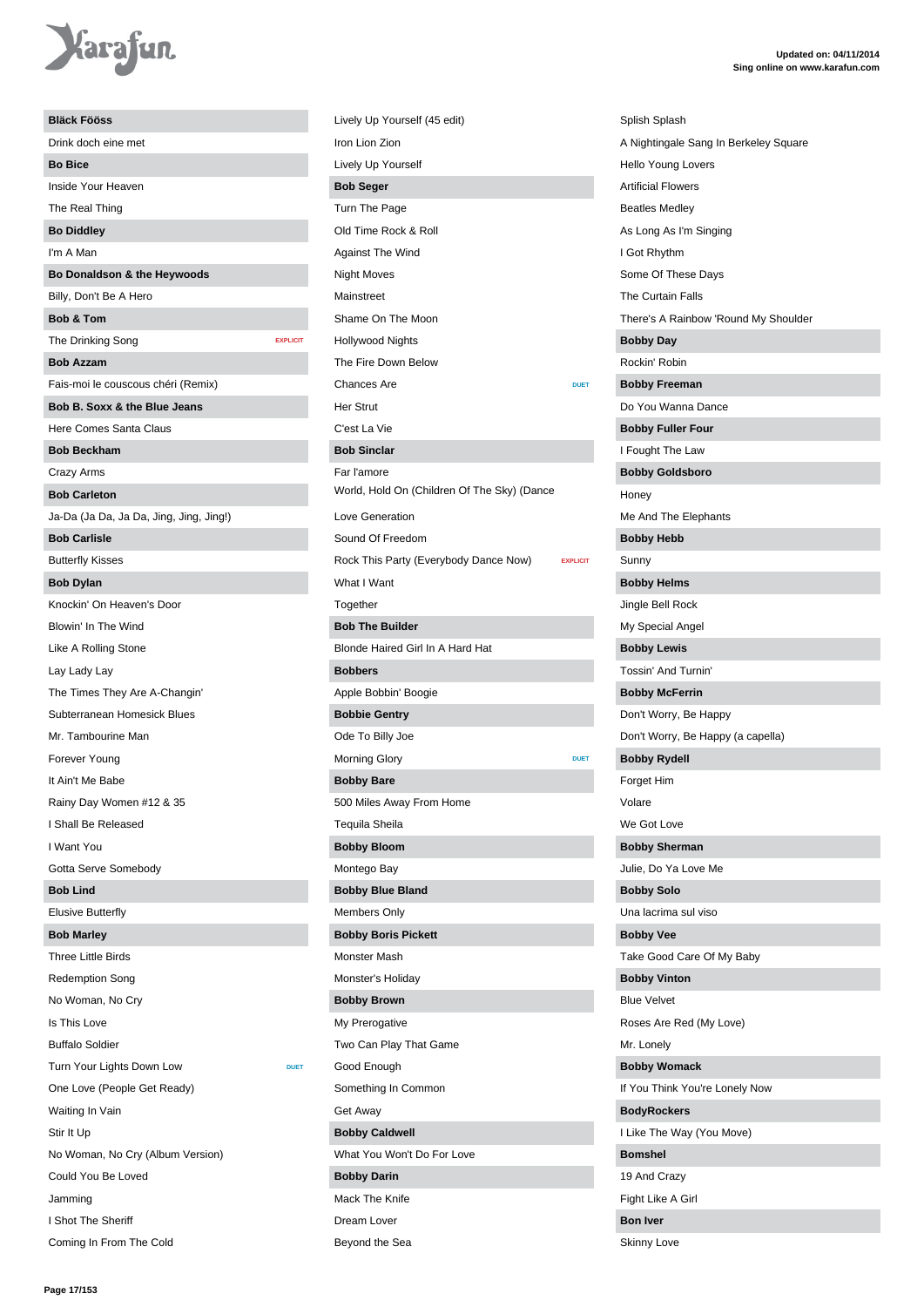

| <b>Bon Jovi</b>                        |
|----------------------------------------|
| Please Come Home For Christmas         |
| <b>Bone Thugs-N-Harmony</b>            |
| The Crossroads                         |
| If I Could Teach The World             |
| I Tried                                |
| <b>Boney M</b>                         |
| Rivers of Babylon                      |
| Rasputin                               |
| Daddy Cool                             |
| Sunny                                  |
| Mary's Boy Child                       |
| Hooray! Hooray! It's A Holi-Holiday    |
| Brown Girl In The Ring                 |
| Mega Mix (Medley)                      |
| Ma Baker                               |
| Kalimba De Luna                        |
| I See A Boat On The River              |
| Gotta Go Home                          |
| <b>Bonnie Raitt</b>                    |
| Something To Talk About                |
| I Can't Make You Love Me               |
| <b>Tennessee Waltz</b><br><b>DUET</b>  |
| Angel From Montgomery                  |
| Love Me Like A Man                     |
| Dimming Of The Day                     |
| Love Sneakin' Up On You                |
| Nick Of Time                           |
| <b>Thing Called Love</b>               |
| <b>Rock Steady</b>                     |
| I Will Not Be Broken                   |
| You Got It                             |
| <b>Bonnie St. Claire</b>               |
| Bonnie kom je buiten spelen            |
| <b>Bonnie Tyler</b>                    |
| Total Eclipse Of The Heart             |
| It's A Heartache                       |
| Holding Out For A Hero                 |
| Have You Ever Seen The Rain?           |
| Si demain (Turn Around)<br><b>DUET</b> |
| <b>Boogie Boards</b>                   |
| Hawaiian Boogie                        |
| <b>Boomkat</b>                         |
| The Wreckoning                         |
| <b>Boomtown Rats</b>                   |
| I Don't Like Mondays                   |
| <b>Booty Luv</b>                       |
| Shine                                  |
| Say It                                 |
| <b>Bopperz</b>                         |
| Conga Bop                              |
| <b>Boris Gardiner</b>                  |

I Wanna Wake Up With You **Boston** More Than A Feeling Peace of Mind Rock And Roll Band Smokin' Let Me Take You Home Tonight Party **Bots** Zeven dagen lang **Boudewijn De Groot** Testament Avond Het land van maas en waal **Bouke** Karin **Bourgeois Tagg** I Don't Mind At All **Bourvil** Salade de fruits La tendresse A bicyclette Ma p'tite chanson Un clair de lune à Maubeuge **Bow Wow Wow** C30, C60, C90, Go! **Bowling for Soup** 1985 Girl All The Bad Guys Want ...Baby One More Time **Bowser And Blue** Working Where The Sun Don't Shine **Boy George** Everything I Own The Crying Game Sold **Boy Krazy** That's What Love Can Do **Boy Meets Girl** Waiting For A Star To Fall **Boyce Avenue** All Of Me **Demons Demons** Let Her Go **DUET** Story Of My Life **Heaven DUET** Titanium Superman Radioactive Iris

Use Somebody **DUET** 

Rolling In The Deep

| A Thousand Years                        |             |
|-----------------------------------------|-------------|
| Beautiful Girls / Stand By Me           |             |
| Faithfully                              |             |
| When I Was Your Man                     |             |
| Fast Car                                | <b>DUET</b> |
| Skyscraper                              | <b>DUET</b> |
| Drops Of Jupiter                        |             |
| Jar Of Hearts                           | <b>DUET</b> |
| <b>Without You</b>                      |             |
| <b>Here Without You</b>                 |             |
| <b>Breakeven</b>                        |             |
| Wherever You Will Go                    |             |
| She Will Be Loved                       | <b>DUET</b> |
| PayPhone                                |             |
| <b>Bleeding Love</b>                    |             |
| I Want It That Way                      |             |
| What Makes You Beautiful                |             |
| Umbrella                                |             |
| For The First Time                      |             |
| The A Team                              |             |
| We Found Love                           |             |
| A Thousand Miles                        | <b>DUET</b> |
| Just The Way You Are                    |             |
| I Look To You                           |             |
| Will You Be There                       |             |
| I'll Be There For You                   |             |
| <b>Back For Good</b>                    |             |
| Somebody That I Used To Know            |             |
| Don't Stop Believin'                    |             |
| Call Me Maybe                           |             |
| One More Night                          |             |
| <b>Every Breath</b>                     |             |
| Closer                                  |             |
| I knew You Were Trouble                 |             |
| Dynamite                                |             |
| We Are Young                            |             |
| Grenade                                 |             |
| Disturbia                               |             |
| Want U Back                             | <b>DUET</b> |
| What Hurts The Most                     |             |
| Because Of You                          |             |
| No Air                                  |             |
| With You                                |             |
| Jumper                                  |             |
| Locked Out Of Heaven                    |             |
| Only Girl (In The World)                |             |
| We Can't Stop                           | <b>DUET</b> |
| Perfect                                 |             |
| Just Can't Get Enough                   |             |
| It Will Rain                            |             |
| We Are Never Ever Getting Back Together | <b>DUET</b> |
| Glad You Came                           |             |
|                                         |             |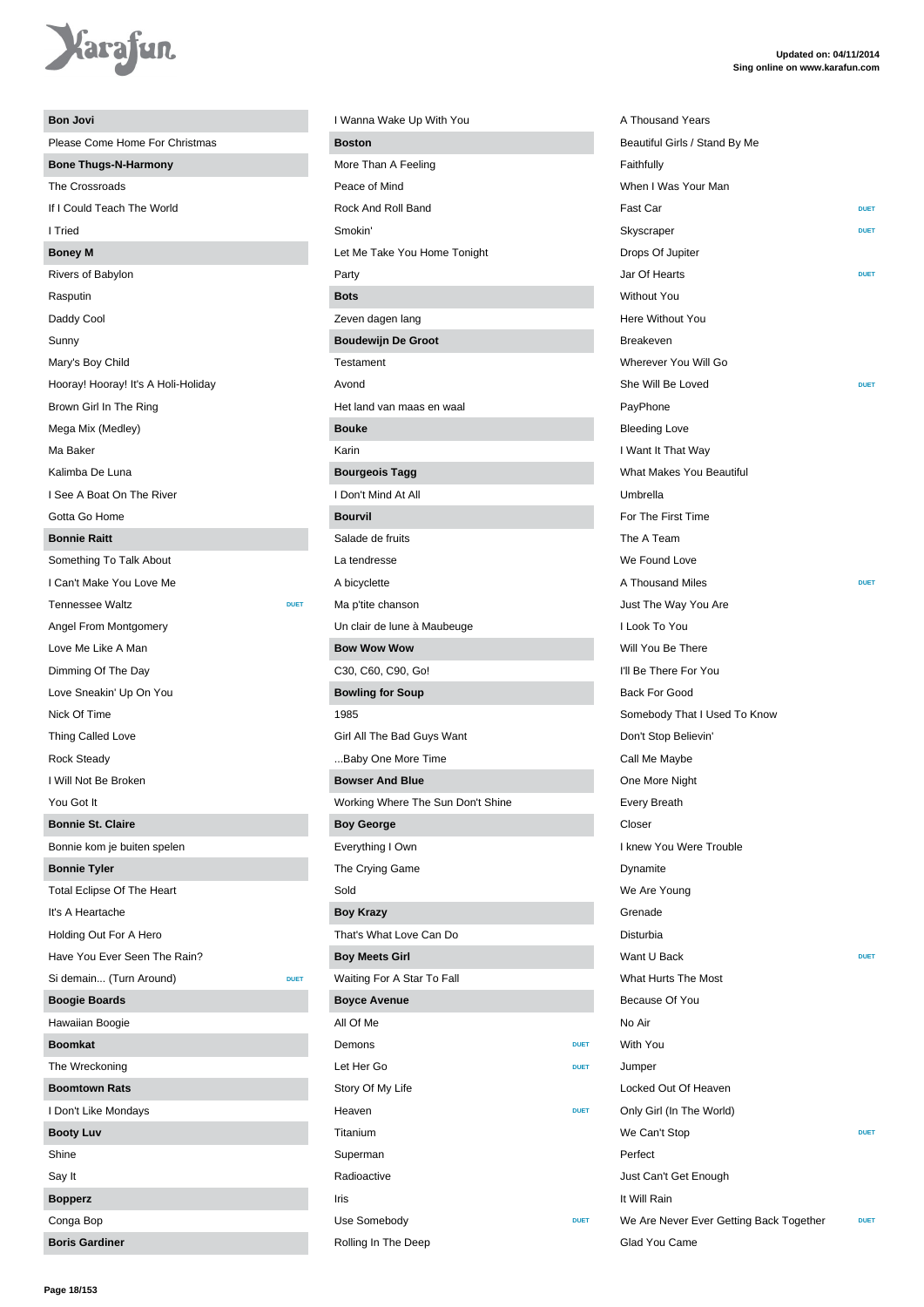

| <b>Boys Like Girls</b>                   |             |
|------------------------------------------|-------------|
| Two Is Better Than One                   | <b>DUET</b> |
| Love Drunk                               |             |
| <b>Boys Town Gang</b>                    |             |
| Can't Take My Eyes Off You               |             |
| <b>Boyz II Men</b>                       |             |
| End Of The Road                          |             |
| I'll Make Love To You                    |             |
| It's So Hard To Say Goodbye To Yesterday |             |
| Water Runs Dry                           |             |
| A Song For Mama                          |             |
| On Bended Knee                           |             |
| When I Fall In Love                      | <b>DUET</b> |
| The Color Of Love                        |             |
| I Can't Make You Love Me                 |             |
| I Will Get There                         |             |
| Thank You                                |             |
| Vibin'                                   |             |
| <b>Boyzone</b>                           |             |
| No Matter What                           |             |
| Baby Can I Hold You                      |             |
| Picture Of You                           |             |
| Gave It All Away                         |             |
| Love Is A Hurricane                      |             |
| Love Will Save The Day                   |             |
| Love You Anyway                          |             |
|                                          |             |
| <b>Boz Scaggs</b>                        |             |
| Lowdown                                  |             |
| Lido Shuffle                             |             |
| Look What You've Done To Me              |             |
| We're All Alone                          |             |
| Fly Like A Bird                          |             |
| <b>BR5-49</b>                            |             |
| Seven Nights To Rock                     |             |
| <b>Brad Paisley</b>                      |             |
| <b>Whiskey Lullaby</b>                   |             |
| <b>River Bank</b>                        |             |
| We Danced                                |             |
| Alcohol                                  |             |
| The Old Rugged Cross                     |             |
| I'm Gonna Miss Her                       |             |
| Remind Me                                | <b>DUET</b> |
| Mud On The Tires                         |             |
| When I Get Where I'm Going               |             |
| Ticks                                    |             |
| She's Everything                         |             |
| Old Alabama                              |             |
| I'm Still A Guy                          |             |
| Waitin' On A Woman                       |             |
| This Is Country Music                    |             |
| Then                                     |             |

Don't Drink The Water Water Southern Comfort Zone Me Neither Letter To Me Beat This Summer The World Wrapped Around Welcome To The Future Start A Band Oh Love **DUET** Long Sermon Working On A Tan **Camouflage** Online The Mona Lisa Ain't Nothin' Like You Need A Man Around Here Flowers Mr. Policeman The Best Thing That I Had Goin' **Brad Wolf** Tan Lines **Bradd Young** Grown Man **Brady Seals** Been There, Drunk That **Brandi Carlile** The Story That Wasn't Me **Brandy** Have You Ever Baby Afrodisiac Angel In Disguise Another Day In Paradise Right Here (Departed) Best Friend **Brandy Clark** Stripes **Brantley Gilbert** Bottoms Up Country Must Be Country Wide You Don't Know Her Like I Do **Bread** The Guitar Man Make It With You Baby I'm-A Want You Everything I Own

If

Diary

Little Moments

**Breakbot** Baby I'm Yours **Breaking Benjamin** So Cold The Diary Of Jane Breath Sooner Or Later **Breathe Carolina** Blackout **Brenda Lee** Rockin' Around The Christmas Tree I'm Sorry If You Love Me (Really Love Me) I Want To Be Wanted Sunday Sunrise **Brendan Shine** You Are No Angel **Brett Eldredge** Don't Ya **Brewer & Shipley** One Toke Over The Line **Brian Doerksen** Come Now Is The Time To Worship **Brian Hyland** Itsy Bitsy Teenie Weenie Yellow Polka Dot Bikini Sealed With A Kiss **Brian McComas** I Could Never Love You Enough The Middle Of Nowhere **Brian McFadden** Just Say So **Brian McKnight** Back At One One Last Cry 6, 8, 12 Anytime Love Of My Life Still Win What I've Been Waiting For You Should Be Mine (Don't Waste Your Time) **Brian Setzer** Summertime Blues This Old House Jump, Jive, An' Wail Americano Rock This Town Mack The Knife The Dirty Boogie The House Is Rockin' Route 66 This Cat's On A Hot Tin Roof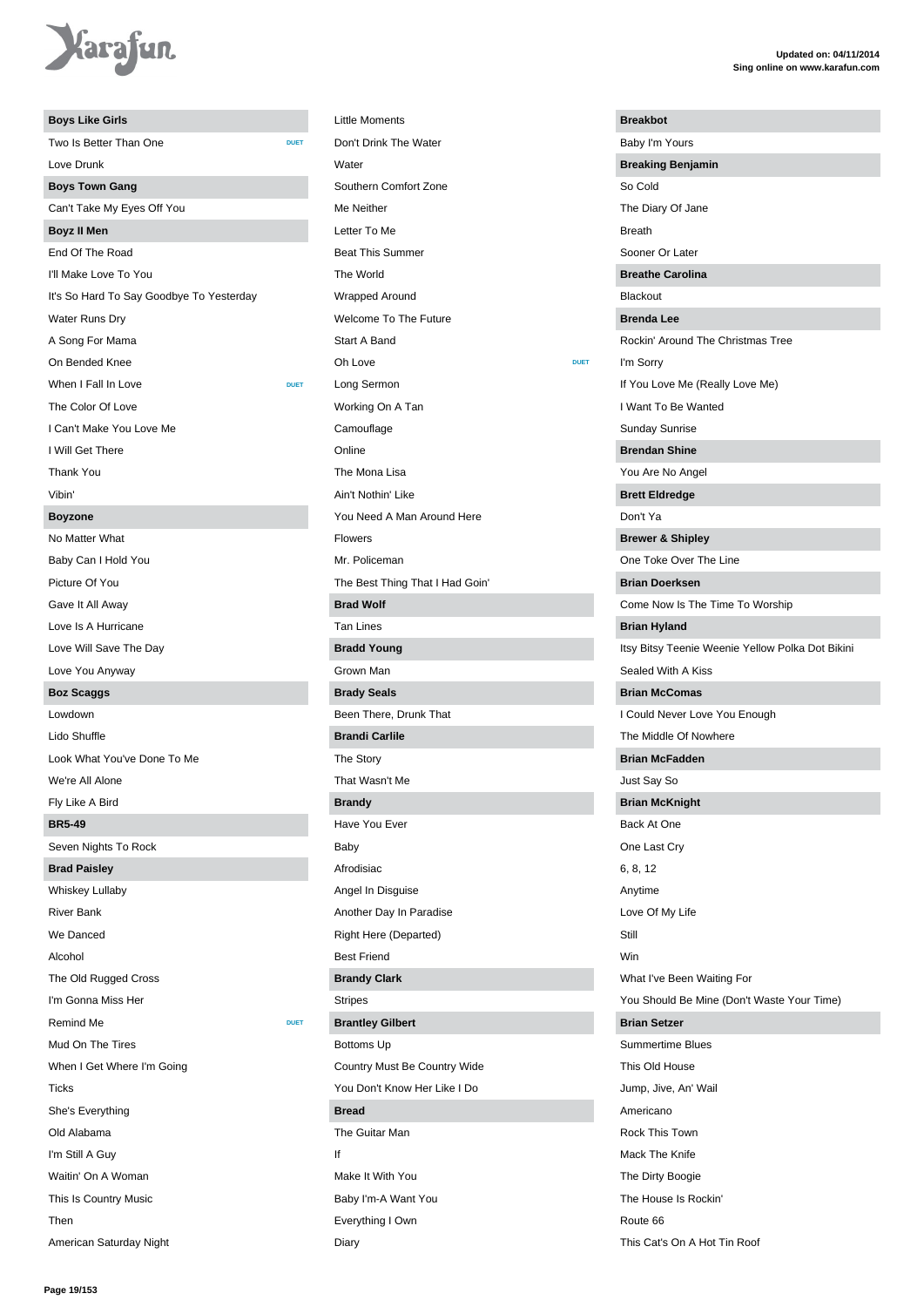

| <b>Mystery Train</b>                 |                 |
|--------------------------------------|-----------------|
| <b>Brice Conrad</b>                  |                 |
| Oh la                                |                 |
| Fleur du mal                         |                 |
| <b>Brick</b>                         |                 |
| Dazz                                 |                 |
| <b>Brick &amp; Lace</b>              |                 |
| Love Is Wicked                       |                 |
| <b>Bridgette Tatum</b>               |                 |
| (I Like My) Cowboys Dirty            |                 |
| <b>Bridgit Mendler</b>               |                 |
| Ready Or Not                         |                 |
| <b>Blonde</b>                        |                 |
| Hurricane                            |                 |
| <b>Brigitte Bardot</b>               |                 |
| Ah! les p'tites femmes de Paris      | <b>DUET</b>     |
| <b>Harley Davidson</b>               |                 |
| <b>Brita Koivunen</b>                |                 |
| Suklaasydän                          |                 |
| <b>Britney Spears</b>                |                 |
| Baby One More Time                   |                 |
| Toxic                                |                 |
| Oops! I Did It Again                 |                 |
| I Love Rock 'n Roll                  |                 |
| Sometimes                            |                 |
| Everytime                            |                 |
| <b>Work Bitch</b>                    | <b>EXPLICIT</b> |
| I'm Not A Girl, Not Yet A Woman      |                 |
| Circus                               |                 |
| Womanizer                            |                 |
| Criminal                             |                 |
| I'm A Slave 4 U                      |                 |
| Overprotected                        |                 |
| Born To Make You Happy               |                 |
| (You Drive Me) Crazy                 |                 |
| <b>Gimme More</b>                    |                 |
| Ooh La La                            |                 |
| Piece of Me                          |                 |
| Perfume                              |                 |
| From The Bottom Of My Broken Heart   |                 |
| <b>Big Fat Bass</b>                  |                 |
| (You Drive Me) Crazy (album version) |                 |
| If U Seek Amy                        | <b>EXPLICIT</b> |
| Hold It Against Me                   |                 |
| I Wanna Go                           |                 |
| (I Can't Get No) Satisfaction        |                 |
| My Prerogative                       |                 |
| Alien                                |                 |
| (Drop Dead) Beautiful                |                 |
| Do Somethin'                         |                 |
| Cinderella                           |                 |

That's What It's All About

Girl In The Mirror 3 Break The Ice Hot As Ice Till The World Ends Out From Under Inside Out Ooh Ooh Baby Get Naked (I Got A Plan) Seal It With A Kiss Unusual You Phonography Gasoline Up N' Down Trouble For Me Kill The Lights **Broadcast** Black Cat **Brook Benton** Rainy Night In Georgia **Brooke Fraser** Something In The Water Shadowfeet Deciphering Me **Brooke Hogan** Falling About Us **Brooks & Dunn** Neon Moon Boot Scootin' Boogie Believe My Maria That Ain't No Way To Go **Folsom Prison Blues DUET** Hard Workin' Man Play Something Country Brand New Man Red Dirt Road It's Getting Better All The Time Rock My World (Little Country Girl) Building Bridges You're Gonna Miss Me When I'm Gone Hillbilly Deluxe Little Miss Honky Tonk My Next Broken Heart You Can't Take The Honky Tonk Out Of The Girl Cowgirls Don't Cry Tonight The Bottle Let Me Down Put A Girl In It Honky Tonk Stomp Whiskey Under The Bridge Only In America

God Must Be Busy Every River Proud Of The House We Built **Brother Beyond** He Ain't No Competition **Brother Cane** Hard Act To Follow **Brotherhood Of Man** Save Your Kisses For Me **Brownstone** If You Love Me Grapevyne **Brownsville Station** Smokin' In The Boys Room **Bruce Channel** Hey! Baby **Bruce Hornsby** The Way It Is Every Little Kiss Walk In The Sun **Bruce Springsteen** I'm On Fire Dancing In The Dark Born To Run Glory Days Thunder Road Streets Of Philadelphia Born In The USA The River Secret Garden Hungry Heart Pink Cadillac Tougher Than The Rest Santa Claus Is Comin' To Town My Hometown Fire Brilliant Disguise Waitin' On A Sunny Day Downbound Train Old Dan Tucker I'm Goin' Down Pay Me My Money Down If I Should Fall Behind The Ghost Of Tom Joad Badlands Cover Me Dead Man Walkin' Human Touch Land Of Hope And Dreams Girls In Their Summer Clothes One Step Up

My Only Wish (This Year)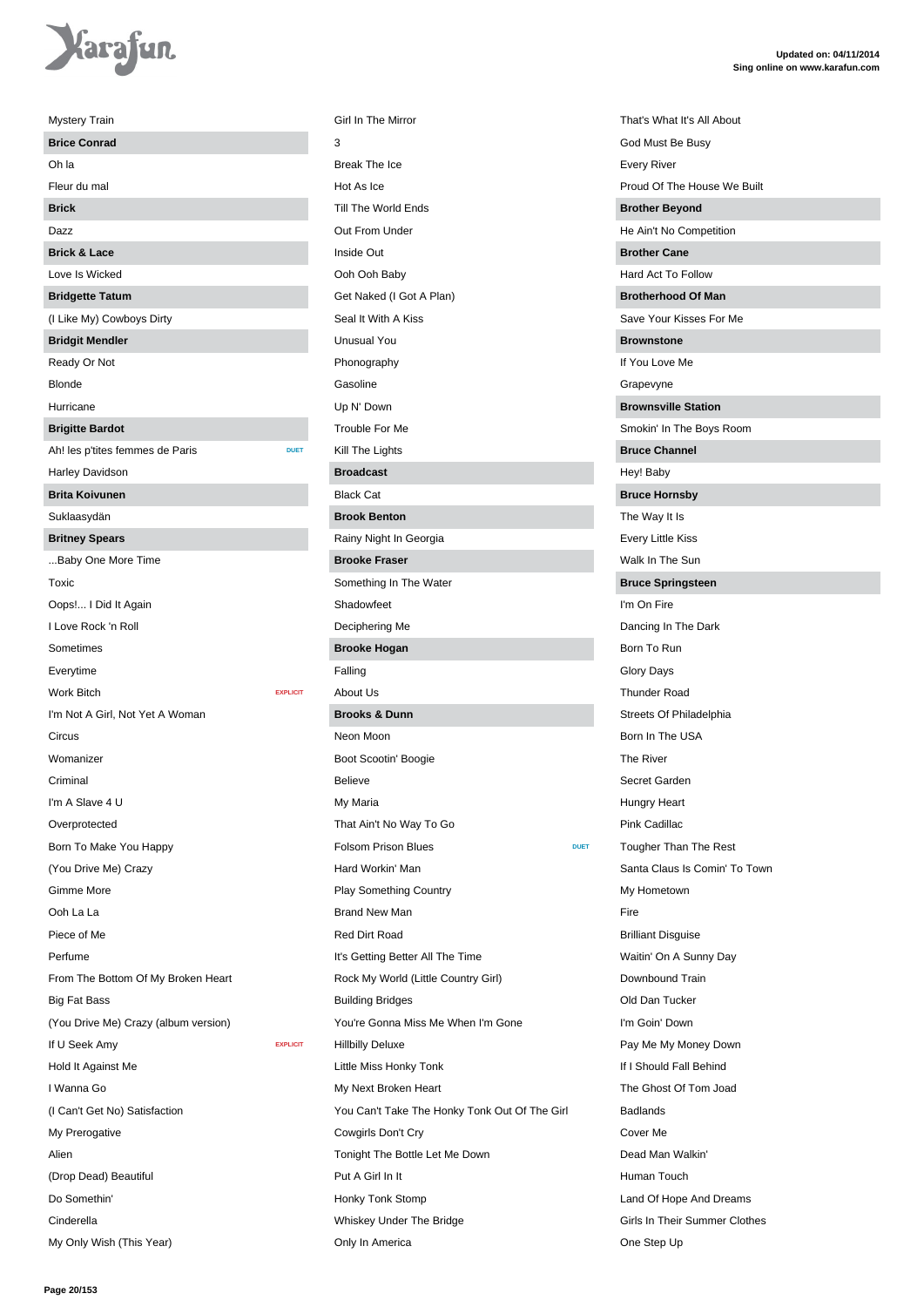

Tenth Avenue Freeze-Out Murder Incorporated Working On A Dream Working On The Highway Ain't Good Enough For You Radio Nowhere We Take Care Of Our Own My City Of Ruins **Bruce Willis** Respect Yourself **Brunner & Brunner** Wir Sind Alle Über Vierzig (Mallorca Mix) **Bruno Mars** When I Was Your Man Just The Way You Are Grenade The Lazy Song Treasure Locked Out Of Heaven Marry You Gorilla **EXPLICIT** Count On Me Just The Way You Are (Acoustic) Talking To The Moon It Will Rain Valerie Grenade (Acoustic) The Lazy Song (Acoustic) Young Girls If I Knew Liquor Store Blues Locked Out Of Heaven (Acoustic) The Other Side Natalie Runaway Baby Moonshine Our First Time Money Make Her Smile Somewhere In Brooklyn Today My Life Begins Again Who Is **Bruno Martino** Estate **Bruno Pelletier** Je ne suis qu'une chanson Minuit, chrétiens **Bryan Adams** Summer Of '69 Heaven Straight From The Heart

Please Forgive Me Cloud #9 Kids Wanna Rock She Knows Me Cuts Like A Knife Please Forgive Me (45 edit) When You're Gone **DUET** Summer Of '69 (MTV Unplugged Version) Here I Am **It's Only Love DUET** Run Rudolph Run Somebody Back To You One Night Love Affair Heat Of The Night This Time **Bryan Ferry** Let's Stick Together Slave To Love Kiss and Tell **Bubba Sparxxx** Deliverance **Buck Owens** Act Naturally Together Again I've Got A Tiger By The Tail Rollin' In My Sweet Baby's Arms Keys In The Mailbox Love's Gonna Live Here Under Your Spell Again Pfft You Were Gone Close Up The Honky Tonks **Buckcherry Crazy Bitch** EXPLICIT Sorry **Bucks Fizz** Making Your Mind Up The Land Of Make Believe **Buckshot LeFonque** Another Day **Bucky Covington** A Different World It's Good To Be Us I Want My Life Back **Buddy Holly** That'll Be The Day Peggy Sue Oh, Boy! Everyday Rave On True Love Ways It Doesn't Matter Anymore

| It's So Easy                                    |             |
|-------------------------------------------------|-------------|
| Maybe Baby                                      |             |
| Raining In My Heart                             |             |
| Not Fade Away                                   |             |
| Heartbeat                                       |             |
| Words Of Love                                   |             |
| Well All Right                                  |             |
| <b>Buddy Jewell</b>                             |             |
| Today I Started Loving You Again                | <b>DUET</b> |
| Help Pour Out The Rain                          |             |
| <b>Sweet Southern Comfort</b>                   |             |
| <b>Buddy Knox</b>                               |             |
| Party Doll                                      |             |
| <b>Buena Vista Social Club</b>                  |             |
| Chan Chan                                       |             |
| Dos gardenias                                   |             |
| <b>Bugsy Malone</b>                             |             |
| Tomorrow                                        |             |
| <b>Buika</b>                                    |             |
| Mi Niña Lola                                    |             |
| <b>Bullet For My Valentine</b>                  |             |
| <b>Tears Don't Fall</b>                         |             |
| <b>Burl Ives</b>                                |             |
| A Little Bitty Tear                             |             |
| <b>Pearly Shells</b>                            |             |
|                                                 |             |
| Holly Jolly Christmas                           |             |
| Funny Way Of Laughin'                           |             |
| <b>Little White Duck</b>                        |             |
| <b>Burns And Poe</b>                            |             |
| Don't Get No Better Than That                   |             |
| <b>Bush</b>                                     |             |
| Glycerine                                       |             |
| Machinehead                                     |             |
| The People That We Love                         |             |
| <b>Busta Rhymes</b>                             |             |
| Woo Hah!! Got You All in Check                  |             |
| Dangerous                                       |             |
| What's It Gonna Be                              |             |
| <b>Busted</b>                                   |             |
| <b>Year 3000</b>                                |             |
| What I Go To School For                         |             |
| <b>Buster Poindexter</b>                        |             |
| Hot Hot Hot                                     |             |
| <b>Buzzcocks</b>                                |             |
| Ever Fallen in Love (With Someone You Shouldn't |             |
| <b>Bye Bye Birdie</b>                           |             |
| Put On A Happy Face                             |             |
| <b>BZN</b>                                      |             |
| Mon amour                                       | <b>DUET</b> |
| <b>Bénabar</b>                                  |             |
| Paris By Night                                  |             |
| La berceuse                                     |             |

Run To You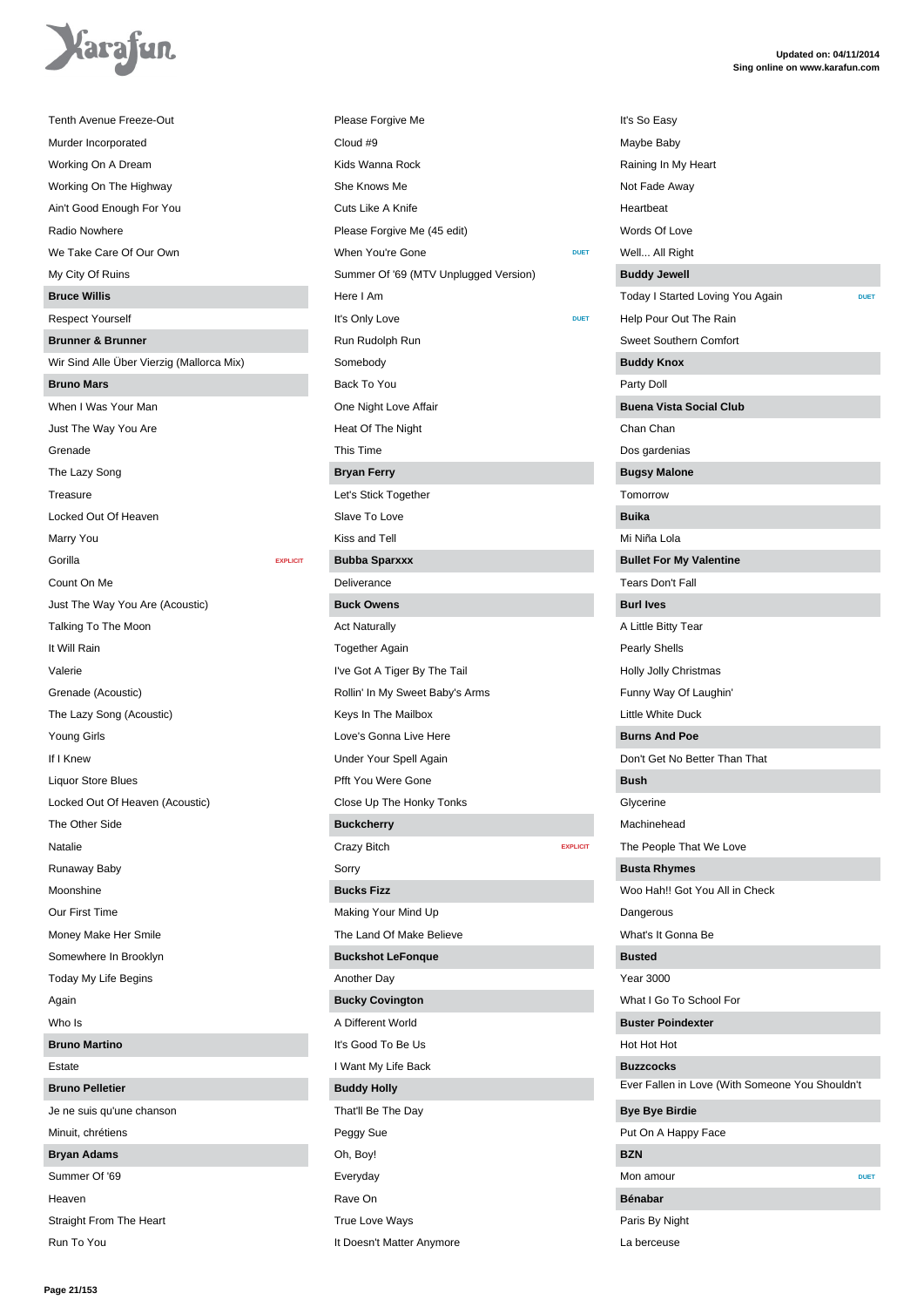

| Vélo                                          | Teach Me How To Dougie              |
|-----------------------------------------------|-------------------------------------|
| Le dîner                                      | Caligola                            |
| Y'a une fille qu'habite chez moi              | Forgive Forget                      |
| Je suis de celles                             | <b>Calvin Harris</b>                |
| Tu peux compter sur moi                       | Summer                              |
| L'effet papillon                              | <b>Blame</b>                        |
| Dis-lui oui                                   | Feel So Close                       |
| Quatre murs et un toit                        | I Need Your Love                    |
| Maritie et Gilbert Carpentier                 | Thinking About You                  |
| Couche tard et lève tôt                       | <b>Sweet Nothing</b>                |
| L'itinéraire                                  | Let's Go                            |
| Bézu et la Classe                             | You Used To Hold Me                 |
| La queuleuleu                                 | <b>Under Control</b>                |
| Ali Baba                                      | We'll Be Coming Back                |
| C+C Music Factory                             | Flashback                           |
| Gonna Make You Sweat                          | The Girls                           |
| Do You Wanna Get Funky                        | Cameo                               |
| Here We Go                                    | Word Up!                            |
| Keep It Comin' (Dance Till You Can't Dance No | Camila                              |
| C-Block                                       | Mientes                             |
| <b>Broken Wings</b>                           | Alejate De Mi                       |
| C. Jérôme                                     | <b>Camillo Felgen</b>               |
| C'est moi                                     | Sag warum                           |
| Et tu danses avec lui                         | <b>Camilo Sesto</b>                 |
| Kiss Me                                       | Jamás                               |
| Himalaya                                      | Camouflage                          |
| Derniers baisers                              | Love Is A Shield                    |
| La petite fille 73                            | <b>Candi Staton</b>                 |
| C.J. Lewis                                    | Young Hearts Run Free               |
| Sweets For My Sweet                           | Candyman                            |
| <b>Cab Calloway</b>                           | Knockin' Boots                      |
| Minnie The Moocher                            | <b>Canned Heat</b>                  |
| Cabaret                                       | Let's Work Together                 |
| Cabaret                                       | On the Road Again                   |
| Maybe This Time                               | Going Up The Country                |
| Don't Tell Mama                               | <b>Cannibal and the Headhunters</b> |
| Willkommen                                    | Land Of 1000 Dances                 |
| Mein Herr                                     | Cantores de Híspalis                |
| Money Makes The World Go Around               | Quiero cruzar la bahía              |
| I Don't Care Much                             | <b>Capital Cities</b>               |
| The Money Song                                | Safe And Sound                      |
| Cabaret, le musical de Broadway               | <b>Captain and Tennille</b>         |
| Cabaret                                       | Love Will Keep Us Together          |
| Caesars                                       | Do That To Me One More Time         |
| Jerk It Out                                   | There Is Love (Wedding Song)        |
| Caetano Veloso                                | <b>Carl Anderson</b>                |
| Sozinho                                       | <b>Friends and Lovers</b>           |
| Cake                                          | <b>Carl Douglas</b>                 |
| The Distance                                  | Kung Fu Fighting                    |
| Short Skirt Long Jacket                       | <b>Carl Perkins</b>                 |
| Sheep Go To Heaven                            | <b>Blue Suede Shoes</b>             |
| Cali Swag District                            | Matchbox                            |

### **The Me How To Dougie And Accept Contract CONCE Aleger De Mi DUET Friends and Lovers DUET Carla Bruni** Quelqu'un m'a dit Le temps perdu L'amoureuse **Carla Thomas** Gee Whiz **Carlos** Rosalie Big bisou Medley 98 La bamboula Tout nu et tout bronzé Le bougalou du loup-garou La Coladeira Señor météo **Carlos Baute Colgando en tus manos (duo) DUET** Colgando en tus manos (salsa) **DUET** Quien te quiere como yo Tu no sabes que tanto **Carlos Cano** María la Portuguesa Falsa moneda **Carlos Vives** Volví A Nacer **Carly Rae Jepsen** Call Me Maybe This Kiss Tonight I'm Getting Over You **Beautiful Carly Simon** You're So Vain Nobody Does It Better You Belong To Me That's The Way I Always Heard It Should Be Let The River Run Love of My Life Jesse Two Little Sisters **Carmel** Sally **Carmen Maria Vega** La menteuse **Carmen Miranda** Weekend In Havana **Caro Emerald** Back It Up Dream A Little Dream Of Me That Man A Night Like This Price Tag

Bad Romance

### **Updated on: 04/11/2014 Sing online on www.karafun.com**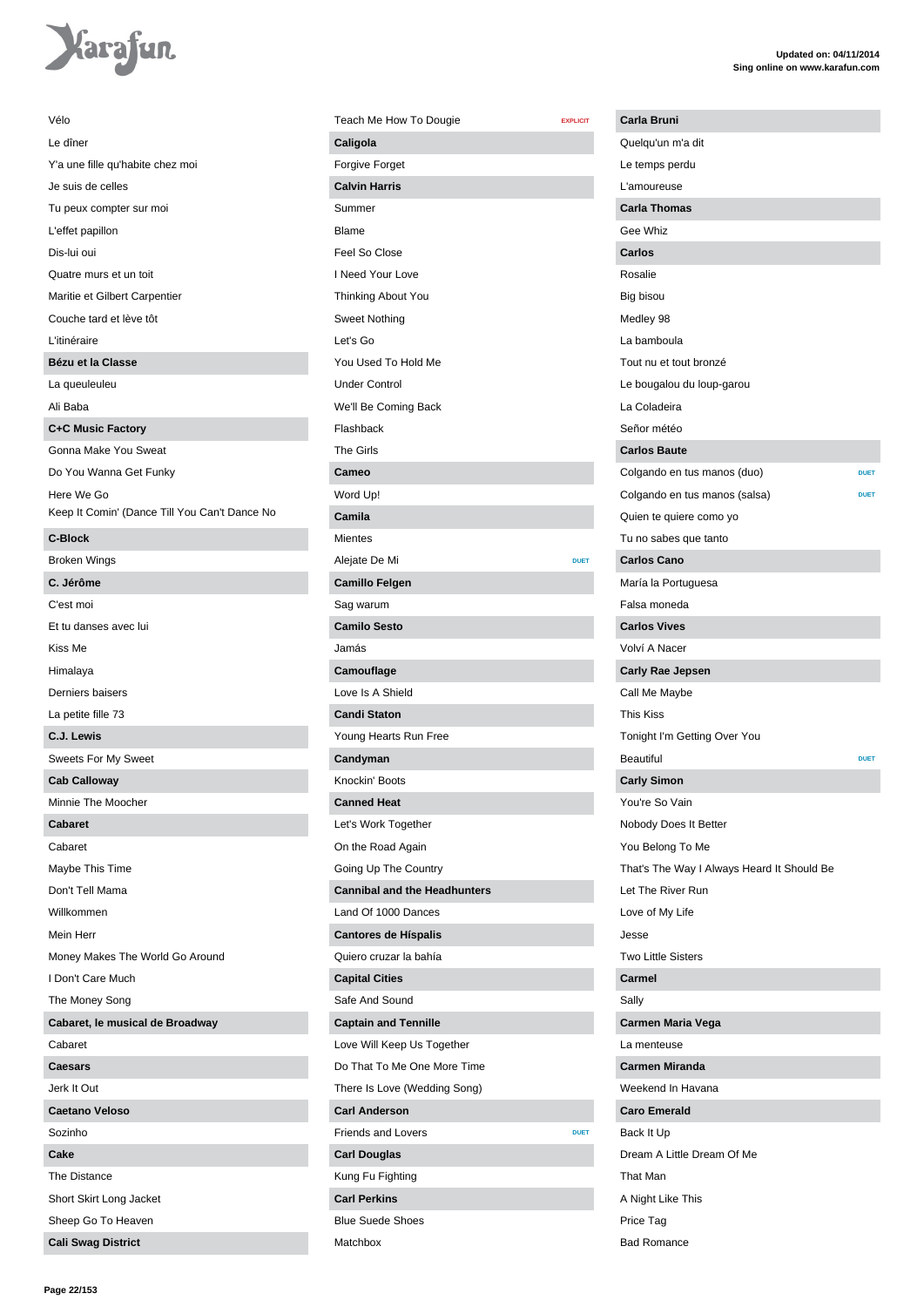

The Wonderful In You Stuck I'm Yours Coming Back As A Man The Other Woman I Know That He's Mine Liquid Lunch Tangled Up You Don't Love Me Completely I Belong To You My Two Cents One Day Dr. Wanna Do Absolutely Me Pack Up The Louie Black Valentine Just One Dance The Maestro Riviera Life The Lipstick On His Collar Tell Me How Long Two Hearts **Carole King** Will You Still Love Me Tomorrow **DUET** You've Got A Friend It's Too Late (You Make Me Feel Like) A Natural Woman I Feel The Earth Move So Far Away Smackwater Jack Where You Lead Beautiful **Tapestry** City Streets Hard Rock Cafe Jazzman It Might As Well Rain Until September **Carolina Rain** American Radio Isn't She **Carolyn Dawn Johnson** Die Of A Broken Heart **Carousel** If I Loved You **Carrie Underwood** Before He Cheats Blown Away Two Black Cadillacs Cowboy Casanova Jesus, Take The Wheel

Good Girl Something In The Water Temporary Home How Great Thou Art Last Name Look At Me See You Again Just A Dream Undo It O Holy Night Wasted All-American Girl Mama's Song So Small I'll Stand By You Don't Forget To Remember Me Keep Us Safe Inside Your Heaven Home Sweet Home Do You Hear What I Hear? Do You Think About Me Wine After Whiskey The First Noel Crazy Dreams We're Young And Beautiful Change Songs Like This Jesus Take The Wheel / How Great Thou Art I Know You Won't One Way Ticket You're Lookin' At Country Good In Goodbye What Child Is This Lessons Learned Cupid's Got A Shotgun The Night Before (Life Goes On) Angels Brought Me Here Some Hearts You Won't Find This Flat On The Floor Summer of '69 The More Boys I Meet Nobody Ever Told You Starts With Goodbye **Quitter** Forever Changed Twisted Someday When I Stop Loving You Unapologize Wheel Of The World I Just Can't Live A Lie There's A Place for Us

What Can I Say **DUET** Whenever You Remember Leave Love Alone Thank God For Hometowns I Ain't In Checotah Anymore Hark! The Herald Angels Sing Get Out of This Town That's Where It Is Play On This Time Praying For Time **Cartel** Honestly **Carter's Chord** Different Breed **Cartoons** Pokémon Inspector Gadget **Cascada** Everytime We Touch Everytime We Touch (Acoustic) What Hurts The Most Last Christmas Evacuate The Dancefloor What Do You Want From Me? Miracle Just Like A Pill Pyromania Glorious Dangerous **Case** Touch Me, Tease Me **Casey James** Drive **Casey Jones** Don't Ha Ha **Cash Cash** Take Me Home **Cassadee Pope** Wasting All These Tears **Cassandra Beck** Material Girl **Cassandra Steen** Stadt **DUET Cassie** Long Way 2 Go Must Be Love **Cassita** La foule **Cat Power** New York **Cat Stevens**

I Told You So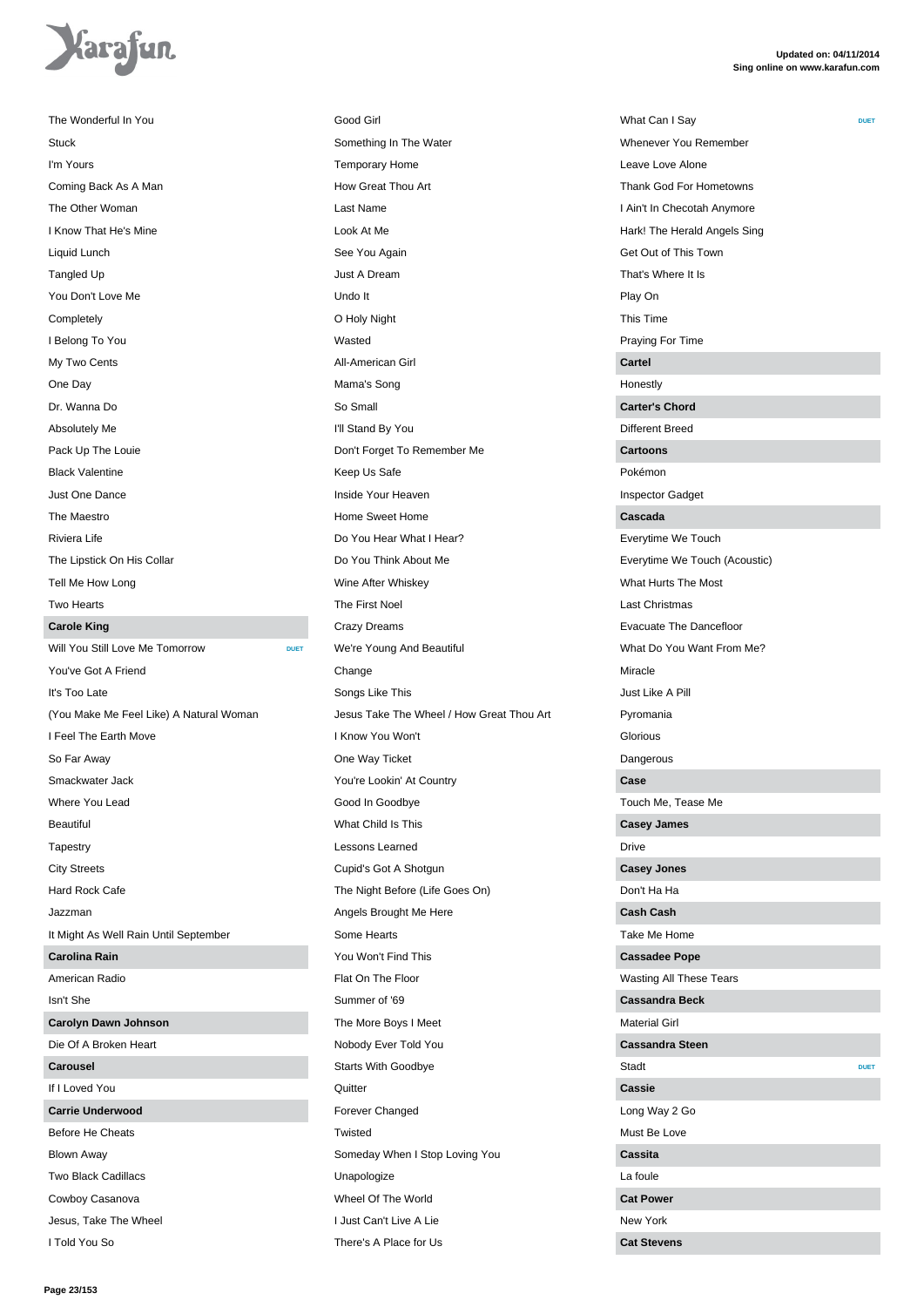

| Father And Son                          |                 |
|-----------------------------------------|-----------------|
| Wild World                              |                 |
| Moonshadow                              |                 |
| Morning Has Broken                      |                 |
| Peace Train                             |                 |
| The First Cut Is the Deepest            |                 |
| Where Do The Children Play              |                 |
| Lady D'Arbanville                       |                 |
| <b>Catalin Josan</b>                    |                 |
| Don't Wanna Miss You                    |                 |
| Catatonia                               |                 |
| Road Rage                               |                 |
| Mulder and Scully                       |                 |
| Catch 22                                |                 |
| <b>Keasbey Nights</b>                   |                 |
| <b>Caterina Valente</b>                 |                 |
| Wo meine sonne scheint                  |                 |
| Spiel noch einmal für mich Habanero     |                 |
| <b>Catherine Britt</b>                  |                 |
| What I Did Last Night                   |                 |
| <b>Catherine Lara</b>                   |                 |
|                                         |                 |
| Nuit magique<br>La rockeuse de diamants |                 |
|                                         |                 |
| <b>Catherine Zeta Jones</b>             |                 |
| All That Jazz                           |                 |
| <b>Cathy Dennis</b>                     |                 |
| <b>Just Another Dream</b>               |                 |
| You Lied To Me                          |                 |
| Touch Me (All Night Long)               |                 |
| <b>Too Many Walls</b>                   |                 |
| C'mon And Get My Love                   |                 |
| Why                                     |                 |
| Cats                                    |                 |
| Memory                                  |                 |
| Jellicle Songs For Jellicle Cats        |                 |
| Mr. Mistoffelees                        |                 |
| Rum Tum Tugger                          |                 |
| <b>Cats On Trees</b>                    |                 |
| Love You Like A Love Song               |                 |
| Cauet                                   |                 |
| Zidane y va marquer                     |                 |
| <b>Cause And Effect</b>                 |                 |
| It's Over Now (It's Alright)            |                 |
| Cavo                                    |                 |
| Let It Go                               |                 |
| Champagne                               |                 |
| <b>Ce Ce Peniston</b>                   |                 |
| Finally                                 |                 |
| Cee Lo Green                            |                 |
| F**k You                                | <b>EXPLICIT</b> |
| Forget You!                             |                 |

I Want You Cry Baby It's OK **EXPLICIT Celia Cruz** La Vida Es Un Carnaval La Negra Tiene Tumbao Celia's Oye Como Va (Oye Como Va) Yo vivire Que le den candela Ríe Y Llora Azúcar Negra **Celtic Woman** The Prayer You Raise Me Up Scarborough Fair O Holy Night Ave Maria The Voice Caledonia The Last Rose Of Summer Have Yourself A Merry Little Christmas Walking In The Air **Cesare Cremonini** Il comico (Sai che risate) **Cesária Évora** Besame mucho **Chad & Jeremy** A Summer Song **Chad Kroeger** Hero **Chad Simmons** I Will **Chagrin d'amour** Chacun fait (c'qui lui plaît) **Chairmen Of The Board** Give Me Just A Little More Time **Chaka Demus & Pliers** Murder She Wrote **I Wanna Be Your Man DUET Chaka Khan** Ain't Nobody I'm Every Woman Through The Fire My Funny Valentine What Cha' Gonna Do For Me I Feel For You Angel And The Melody Still Lingers On (Night In Tunisia) This Is My Night **Chalee Tennison** Easy Lovin' You Handful Of Water

#### **Updated on: 04/11/2014 Sing online on www.karafun.com**

| Chambao                          |             |
|----------------------------------|-------------|
| Pokito a poko                    |             |
| <b>Changing Faces</b>            |             |
| G.H.E.T.T.O.U.T.                 |             |
| Stroke You Up                    |             |
| <b>Chantal Goya</b>              |             |
| Un lapin                         |             |
| Voulez-vous danser grand-mère    |             |
| <b>Chantal Janzen</b>            |             |
| Papa                             |             |
| <b>Chanteurs Sans Frontières</b> |             |
| Ethiopie                         |             |
| <b>Chanté Moore</b>              |             |
| Love's Taken Over                |             |
| <b>Charice</b>                   |             |
| Note to God                      |             |
| Pyramid                          |             |
| As Long As You're There          |             |
| In This Song                     |             |
| <b>Charlene Soraia</b>           |             |
| Wherever You Will Go             |             |
| Ghost                            |             |
| <b>Charles &amp; Eddie</b>       |             |
| Would I Lie To You?              |             |
| <b>Charles Aznavour</b>          |             |
| La bohème                        |             |
| For me formidable                |             |
| Emmenez-moi                      |             |
| She                              |             |
| Comme ils disent                 |             |
| Hier encore (duo)                | <b>DUET</b> |
| Je m'voyais déjà                 |             |
| The Old Fashioned Way            |             |
| Mourir d'aimer                   |             |
| Ave Maria                        | <b>DUET</b> |
| Il faut savoir                   |             |
| Mes emmerdes                     |             |
| Hier encore                      |             |
| Sur ma vie                       |             |
| Les deux guitares                |             |
| Que c'est triste Venise          |             |
| Désormais                        |             |
| La bohème (duo)                  | <b>DUET</b> |
| Et pourtant                      |             |
| Être                             |             |
| Tu t'laisses aller               |             |
| Comme ils disent (version 2009)  |             |
| J'aime Paris au mois de mai      |             |
| La mamma                         |             |
| Que c'est triste Venise (Duo)    | <b>DUET</b> |
| Et moi dans mon coin             |             |
| Non je n'ai rien oublié          |             |

Bright Lights Bigger City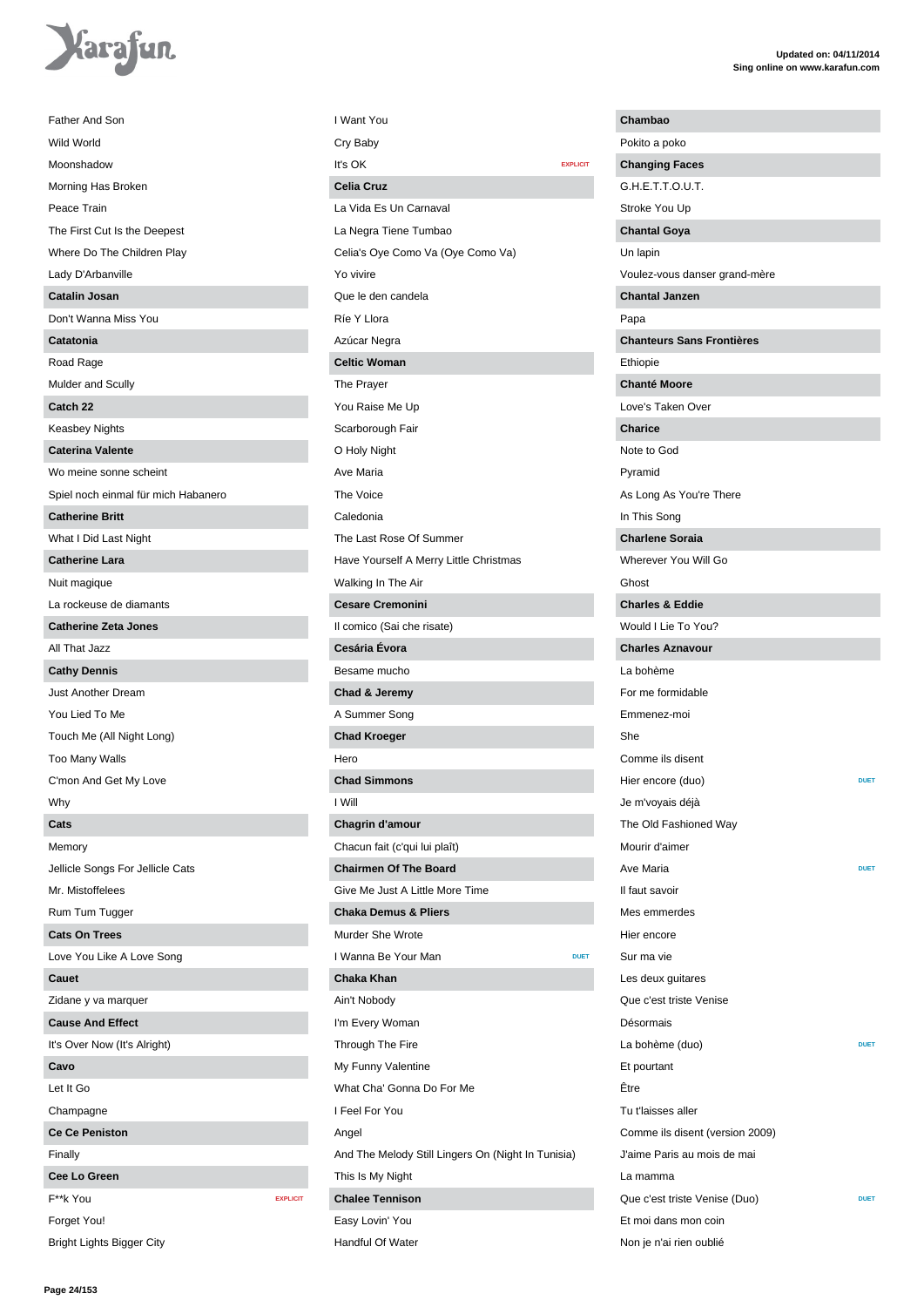

| Paris au mois d'août (avec Laura Pausini) | <b>DUET</b> |
|-------------------------------------------|-------------|
| A ma fille                                |             |
| Les plaisirs démodés                      |             |
| Mourir d'aimer (duo)                      | <b>DUET</b> |
| Nous nous reverrons un jour ou l'autre    |             |
| Il faut savoir (Duo)                      | <b>DUET</b> |
| Qui ?                                     |             |
| L'amour c'est comme un jour               |             |
| Plus bleu que tes yeux                    | <b>DUET</b> |
| Trousse-chemise                           |             |
| Reste                                     |             |
| Les comédiens                             |             |
| Sa jeunesse                               |             |
| Nous irons à Vérone                       |             |
| Paris au mois d'août                      |             |
| De t'avoir aimée                          |             |
| Camarade                                  |             |
| Le temps                                  |             |
| Mon émouvant amour                        |             |
| <b>Charles D. Lewis</b>                   |             |
| Soca Dance                                |             |
| <b>Charles Gounod</b>                     |             |
| Ave Maria                                 |             |
| <b>Charles Trenet</b>                     |             |
| La mer                                    |             |
| Douce France                              |             |
| Boum                                      |             |
| Que reste-t-il de nos amours ?            |             |
| Le jardin extraordinaire                  |             |
| Y'a d'la joie                             |             |
| La romance de Paris                       |             |
| Débit de l'eau, débit de lait             |             |
| Le soleil et la lune                      |             |
| Je chante                                 |             |
| L'âme des poètes                          |             |
| Moi j'aime le music-hall                  |             |
| <b>Charley Pride</b>                      |             |
| All I Have To Offer You Is Me             |             |
| Me And Bobby McGee                        |             |
| <b>Crystal Chandeliers</b>                |             |
| Is Anybody Goin' To San Antone            |             |
| I Don't Know Why I Love But I Do          |             |
| <b>Streets Of Baltimore</b>               |             |
| Someone Loves You Honey                   |             |
| <b>Shutters And Boards</b>                |             |
| <b>Charli XCX</b>                         |             |
| Boom Clap                                 |             |
| <b>Charlie Brown</b>                      |             |
| On My Way                                 |             |
| <b>Charlie Gracie</b>                     |             |
|                                           |             |

| The Most Beautiful Girl                     |             |
|---------------------------------------------|-------------|
| Since I Fell For You                        |             |
| You're Gonna Love Yourself (In The Morning) |             |
| I Love My Friend                            |             |
| <b>Charlie Wilson</b>                       |             |
| There Goes My Baby                          |             |
| <b>Charlie Winston</b>                      |             |
| In Your Hands                               |             |
| Hello Alone                                 |             |
| Like A Hobo                                 |             |
| <b>Kick The Bucket</b>                      |             |
| Calling Me                                  |             |
| I Love Your Smile                           |             |
| <b>Charlotte Church</b>                     |             |
| Ding Dong Merrily On High                   |             |
| <b>Charlotte Julian</b>                     |             |
| Fleur de province                           |             |
| <b>Chas &amp; Dave</b>                      |             |
| Snooker Loopy                               |             |
| Chayanne                                    |             |
| Humanos a marte                             |             |
| Salome                                      |             |
| Dame (Touch Me)                             | <b>DUET</b> |
| Ay Mamá                                     |             |
| <b>Cheap Trick</b>                          |             |
| I Want You To Want Me                       |             |
| Surrender                                   |             |
| The Flame                                   |             |
| I Want You To Want Me (Live version)        |             |
| Don't Be Cruel                              |             |
| <b>Dream Police</b>                         |             |
| Cheech & Chon                               |             |
| Born In East L.A.                           |             |
| <b>Chely Wright</b>                         |             |
| Single White Female                         |             |
| <b>Cher</b>                                 |             |
| If I Could Turn Back Time                   |             |
| Believe                                     |             |
| The Shoop Shoop Song (It's In His Kiss)     |             |
| Welcome to Burlesque                        |             |
| Just Like Jesse James                       |             |
| Dark Lady                                   |             |
| Gypsys, Tramps & Thieves                    |             |
| You Haven't Seen The Last Of Me             |             |
| Bang Bang (My Baby Shot Me Down)            |             |
| Walking In Memphis                          |             |
| Star Spangled Banner                        |             |
| Half-Breed                                  |             |
| Strong Enough                               |             |
| I Found Someone                             |             |
| Love Hurts                                  |             |
| Dov'e L'Amore                               |             |

| Take Me Home                          |
|---------------------------------------|
| All I Really Want To Do               |
| I Hope You Find It                    |
| Woman's World                         |
| Save Up All Your Tears                |
| Love And Understanding                |
| Sirens                                |
| <b>Cher Lloyd</b>                     |
| Want U Back                           |
| Oath                                  |
| With Ur Love                          |
| Swagger Jagger                        |
| Human                                 |
| <b>Cherie</b>                         |
| I'm Ready                             |
| <b>Cherry Poppin' Daddies</b>         |
| Zoot Suit Riot                        |
| The Ding Dong Daddy Of The D-Car Line |
| <b>Cheryl Cole</b>                    |
| Crazy Stupid Love                     |
| Under The Sun                         |
| Parachute                             |
| 3 Words<br><b>DUET</b>                |
| Call My Name                          |
| <b>Screw You</b>                      |
| <b>Cheryl Lynn</b>                    |
| Got To Be Real                        |
| <b>Chesney Hawkes</b>                 |
| The One And Only                      |
| <b>Chet Atkins</b>                    |
| Poor Boy Blues                        |
| <b>Chevelle</b>                       |
|                                       |
|                                       |
| Closure                               |
| <b>Cheyenne Kimball</b>               |
| Hanging On                            |
| <b>Chi Coltrane</b>                   |
| Go Like Elijah                        |
| Chiara Galiazzo                       |
| Due respiri                           |
| <b>Chic</b>                           |
| Le Freak                              |
| I Want Your Love                      |
| Good Times                            |
| Dance Dance Dance                     |
| <b>Everybody Dance</b>                |
| Chicago                               |
| You're The Inspiration                |
| Hard To Say I'm Sorry                 |
| If You Leave Me Now                   |
| Colour My World<br>Love Me Tomorrow   |

**Charlie Rich**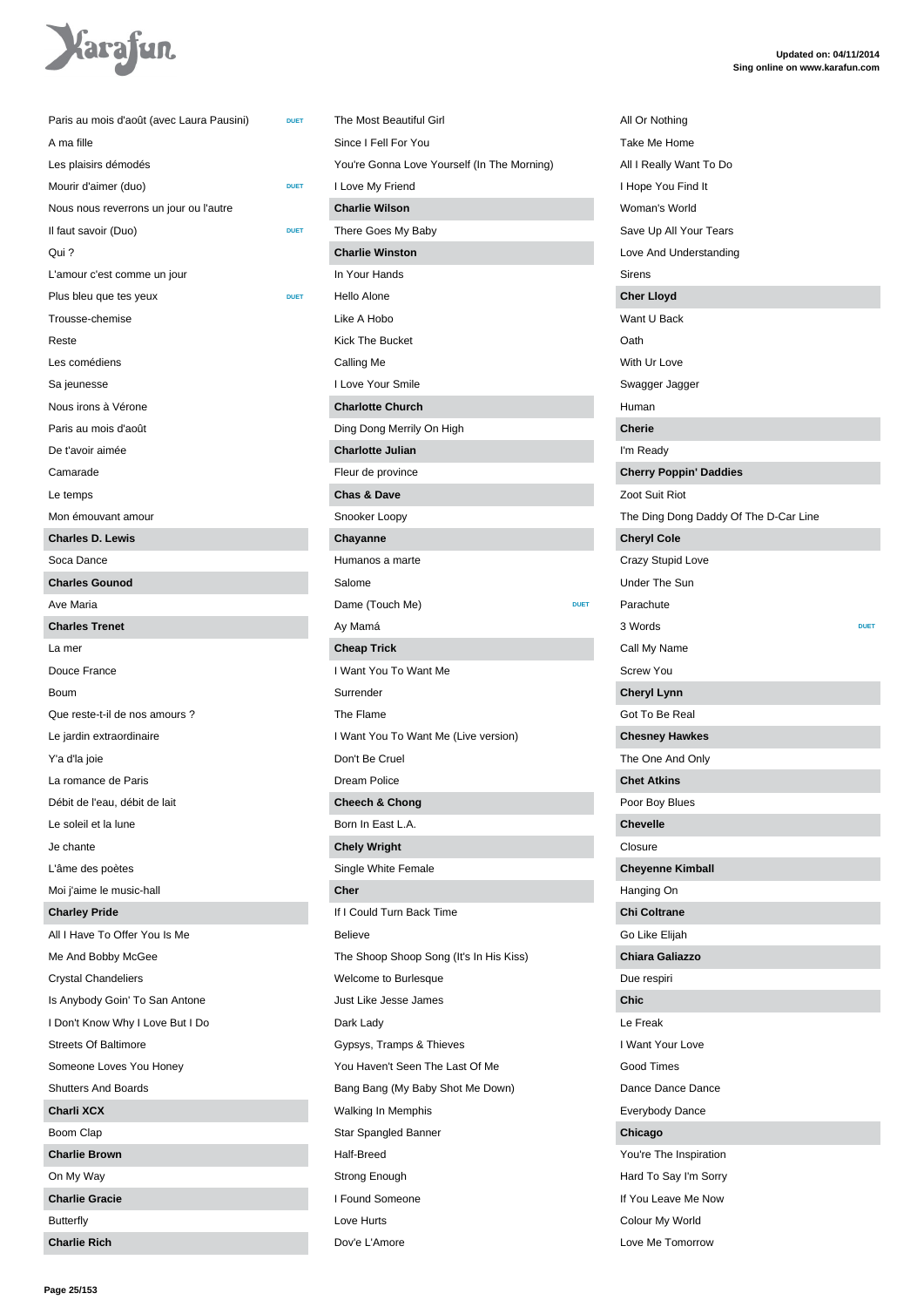

| I'm A Man                              |             |
|----------------------------------------|-------------|
| If I Should Lose You                   |             |
| Chicago (the movie)                    |             |
| Nowadays                               |             |
| <b>Chicago (The Musical)</b>           |             |
| When You're Good To Mama               |             |
| Mr. Cellophane                         |             |
| Razzle Dazzle                          |             |
| Funny Honey                            |             |
| A Little Bit Of Good                   |             |
| <b>Chico</b>                           |             |
| It's Chico Time                        |             |
| <b>Chico &amp; The Gypsies</b>         |             |
| El porompompero                        |             |
| Historia De Un Amor                    |             |
| 1, 2, 3 Maria                          |             |
| Besame mucho                           |             |
| La Bohemia                             |             |
| Vous les femmes                        | <b>DUET</b> |
| Amor de mis amores                     |             |
| Siempre cantare                        | <b>DUET</b> |
| La Mama                                |             |
| <b>Chico Buarque</b>                   |             |
| O que será (A flor da terra)           |             |
| <b>Chico DeBarge</b>                   |             |
| Give U What You Want (Fa Sure)         |             |
| <b>Chiddy Bang</b>                     |             |
| <b>Ray Charles</b>                     |             |
| <b>Children's Chorus</b>               |             |
| <b>Twinkle Twinkle Little Star</b>     |             |
| Old MacDonald Had A Farm               |             |
| Wheels On The Bus (Go Round And Round) |             |
| B-I-N-G-O                              |             |
| Eensy Weensy Spider                    |             |
| Row Row Row Your Boat                  |             |
| You Are My Sunshine                    |             |
| Head, Shoulders, Knees and Toes        |             |
| Apples And Bananas                     |             |
| <b>Electric Slide</b>                  |             |
| <b>Jingle Bells</b>                    |             |
| Elmo's Song                            |             |
| Mary Had A Little Lamb                 |             |
| Cotton Eyed Joe                        |             |
| We Wish You A Merry Christmas          |             |
| Pop Goes The Weasel                    |             |
| Joy To The World                       |             |
| O Come All Ye Faithful                 |             |
| How Much Is That Doggie In the Window  |             |
| Do Re Mi                               |             |
| Lean On Me                             |             |
| C Is For Cookie                        |             |
|                                        |             |

She'll Be Coming 'Round The Mountain London Bridge (Is Falling Down) Oscar Meyer Weiner Song Silent Night Getting To Know You Birthday Macarena Big Rock Candy Mountain Pizza Song God Rest Ye Merry, Gentlemen La Bamba Three Blind Mice I'd Like To Teach The World To Sing Leavin' On A Jet Plane That's What Friends Are For This Land Is Your Land Ten Bottles Of Pop On The Wall Mulberry Bush Dimelo The Name Game We Three Kings Deck The Halls Limbo Rock (Spanish vocals) All That Jazz On The Good Ship Lollipop Where Is Love O Little Town of Bethlehem Bailar El Twist I'm A Nut Alexander's Ragtime Band Die Loreli Oklahoma Twelve Days of Christmas Wabash Cannonball Conga (spanish vocal) Get Along Little Doggies I'm A Believer Do You Hear What I Hear The Limerick Song Hark! The Herald Angels Sing Day By Day Thoroughly Modern Millie Back In The Saddle Again Ballin' The Jack Celebration It Ain't Gonna Rain No More No More O Holy Night King Tut The First Noel El Juego De Las Ritmas It's A Mad, Mad, Mad, Mad World Shout (Gritar)

Another Opening, Another Show Somos Una Union **Chimène Badi** Mercedes Benz Joshua Fit The Battle Of Jericho Amazing Grace Ma liberté Viens, viens Je vais te chercher L'accordéoniste Tellement beau This World Today Is A Mess Le jour se lève Pourquoi le monde a peur **China Anne McClain** Dynamite **Chingon** Malagueña Salerosa **Chino & Nacho** Mi Niña Bonita **Chipmunk** Oopsy Daisy Look For Me **Chisu** Mun Koti Ei Oo Täällä **Chitty Chitty Bang Bang** Chitty Chitty Bang Bang Truly Scrumptious **Chlöe Howl** Disappointed **Choirboys** Run To Paradise **Chris Anderson** Last Night **Chris Andrews** Pretty Belinda / Schlauchboot **Chris Botti** Let There Be Love **Chris Brown** New Flame With You Don't Judge Me Yo (Excuse Me Miss) Say Goodbye This Christmas Fine China Forever Gimme That Next 2 You **DUET** I Can Transform Ya Turn Up The Music

Yeah 3X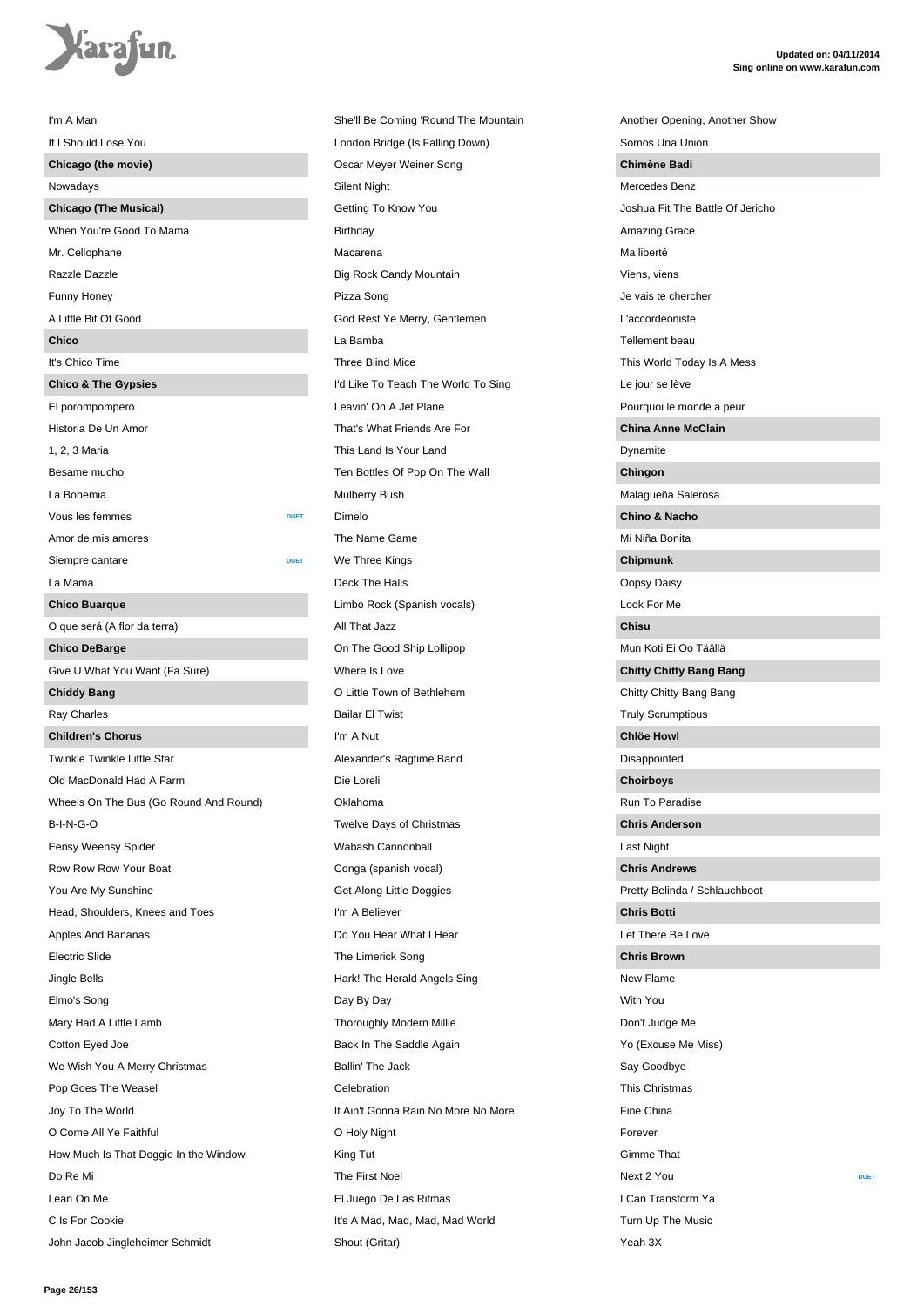

| Superhuman                               | Du Kannst Nicht Immer Siebzehn Sein    |
|------------------------------------------|----------------------------------------|
| <b>Beautiful People</b>                  | <b>Chris Tomlin</b>                    |
| Crawl                                    | How Great Is Our God                   |
| <b>Chris Cagle</b>                       | <b>Chris Young</b>                     |
| Chicks Dig It                            | Who I Am With You                      |
| What Kinda Gone                          | Gettin' You Home                       |
| What A Beautiful Day                     | Tomorrow                               |
| <b>Chris Cornell</b>                     | Neon                                   |
| <b>Billie Jean</b>                       | Aw Naw                                 |
| You Know My Name                         | You                                    |
| <b>Chris Daughtry</b>                    | The Man I Want To Be                   |
| Home                                     | I Can Take It From There               |
| It's Not Over                            | You're Gonna Love Me                   |
| September                                | The Shoebox                            |
| What About Now                           | <b>Chrisette Michele</b>               |
| Waiting For Superman                     | Blame It On Me                         |
| Poker Face                               | <b>Christian Adam</b>                  |
| Over You                                 | Si tu savais combien je t'aime         |
| Feels Like Tonight                       | <b>Christian Delagrange</b>            |
| <b>Start Of Something Good</b>           | Reviens, mon amour reviens             |
| Crawling Back To You                     | Rosetta                                |
| Renegade                                 | <b>Christian Vidal</b>                 |
| <b>Chris De Burgh</b>                    | Angélique                              |
| The Lady In Red                          | <b>Christie</b>                        |
| A Spaceman Came Travelling               | <b>Yellow River</b>                    |
| The Traveller                            | Christina Aguilera                     |
| High On Emotion                          | Something's Gotta Hold On Me           |
| <b>Chris LeDoux</b>                      | Genie In A Bottle                      |
| Tougher Than The Rest                    | I Turn To You                          |
| Copenhagen<br><b>DUET</b>                | Guy What Takes His Time                |
| Even Cowboys Like A Little Rock And Roll | But I Am A Good Girl                   |
| Chris Medina                             | Just A Fool                            |
| What Are Words                           | At Last                                |
| <b>Chris Montez</b>                      | Tough Lover                            |
| The More I See You                       | It's A Man's Man's Man's World         |
| Let's Dance                              | Contigo En La Distancia                |
| <b>Chris Rea</b>                         | Oh Holy Night                          |
| The Road To Hell                         | What A Girl Wants                      |
| Driving Home For Christmas               | Car Wash                               |
| The Blue Cafe                            | Impossible                             |
| Let's Dance                              | Have Yourself A Merry Little Christmas |
| On The Beach                             | Your Body                              |
| I Can Hear Your Heartbeat                | The Beautiful People                   |
| Fool (If You Think It's Over)            | This Christmas                         |
| Josephine                                | Merry Christmas, Baby                  |
| Julia                                    | The Christmas Song                     |
| Auberge                                  | The Christmas Song (Holiday Remix)     |
| Looking For The Summer                   | Ven Conmigo (Solamente Tú)             |
| Heaven                                   | Let There Be Love                      |
| <b>Chris Rice</b>                        | Not Myself Tonight                     |
| What If Cartoons Got Saved               | Make The World Move                    |
| <b>Chris Roberts</b>                     | <b>Christina Milian</b>                |

# How Great Is Our God **Chris Young** Who I Am With You Gettin' You Home Tomorrow Neon Aw Naw You The Man I Want To Be I Can Take It From There You're Gonna Love Me The Shoebox **Chrisette Michele** Blame It On Me **Christian Adam** Si tu savais combien je t'aime **Christian Delagrange** Reviens, mon amour reviens Rosetta **Christian Vidal** Angélique **Christie** Yellow River **Christina Aguilera** Something's Gotta Hold On Me Genie In A Bottle I Turn To You Guy What Takes His Time But I Am A Good Girl Just A Fool At Last Tough Lover It's A Man's Man's Man's World Contigo En La Distancia Oh Holy Night What A Girl Wants Car Wash Impossible Have Yourself A Merry Little Christmas Your Body The Beautiful People This Christmas Merry Christmas, Baby The Christmas Song The Christmas Song (Holiday Remix) Ven Conmigo (Solamente Tú) Let There Be Love Not Myself Tonight Make The World Move **Christina Milian**

#### **Updated on: 04/11/2014 Sing online on www.karafun.com**

| AM to PM                                          |
|---------------------------------------------------|
| When You Look At Me                               |
| <b>Christina Perri</b>                            |
| A Thousand Years                                  |
| Jar Of Hearts                                     |
| Human                                             |
| A Thousand Years, Pt. 2<br><b>DUET</b>            |
| Arms                                              |
| <b>Distance</b>                                   |
| The Lonely                                        |
| Bang Bang Bang                                    |
| Tragedy                                           |
| Penguin                                           |
| Black + Blue                                      |
| Something About December                          |
| Christina Stürmer                                 |
| Ich Lebe                                          |
| Wir leben den Moment                              |
| Juniherz                                          |
| <b>Christine And The Queens</b>                   |
| Saint Claude                                      |
| <b>Christmas Carol</b>                            |
| The Christmas Song (Chestnuts Roasting)           |
| Jingle Bells (jazzy version)                      |
| Santa Claus Is Coming To Town                     |
| Silent Night                                      |
| Auld Lang Syne                                    |
| O Holy Night                                      |
| Jingle Bells                                      |
| We Wish You A Merry Christmas                     |
| God Rest Ye Merry, Gentlemen                      |
| Deck The Halls                                    |
| God Rest Ye Merry, Gentlemen (slow version)       |
| Carol Of The Bells                                |
| O Come All Ye Faithful                            |
| Away In A Manger                                  |
| We Wish You A Merry Christmas (alternate version) |
| Up On The House Top                               |
| Silent Night (Man Voice)                          |
| Joy To The World                                  |
| All Through The Night                             |
| Twelve Days Of Christmas (alternate version)      |
| O Come All Ye Faithful (alternate version)        |
| The First Noel                                    |
| Stille Nacht, Heilige Nacht                       |
| Silent Night (Woman Voice)                        |
| Hark! The Herald Angels Sing                      |
| We Wish You A Merry Christmas (slow version)      |
| Ding Dong Merrily on High                         |
| Angels We Have Heard On High                      |
| Ave Maria (Spanish)                               |
| O Christmas Tree                                  |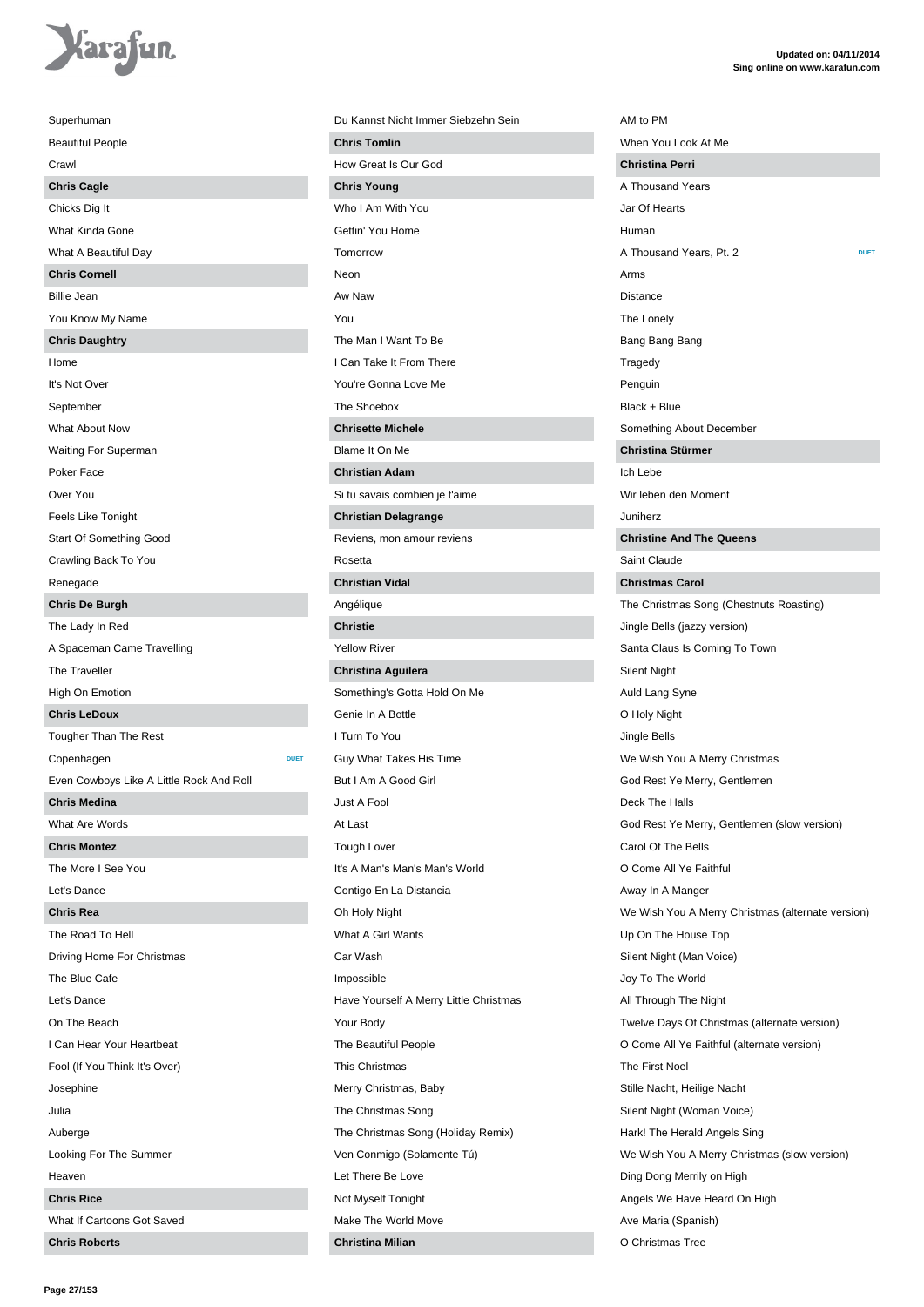

Jingle Bells (slow version) We Three Kings (alternate version) It Came Upon A Midnight Clear Oh Ven Oh Ven Emmanuel Angeles Del Cielo Azul O Little Town Of Bethlehem What Child Is This Once in Royal David's City Angels From The Realms Of Glory The Holly and the Ivy Angel De Los Reinos Santos Hark! The Herald Angels Sing (slow version) O Little Town Of Bethlehem (slow version) Twelve Days Of Christmas Good King Wenceslas Navidad, Navidad I Saw Three Ships Il est né le divin enfant (version dance) While Shepherds Watched Their Flocks O Come, O Come, Emmanuel O Tannenbaum We Three Kings Doce Dias De Navidad Quien Es Esten Nino Escucha! Los Angeles Cantan El Acebo Y La Hiedra Noche Santa El Primer Noel Campanas De Navidad Ya Llego La Navidad El Buen Rey Wenceslao Douce nuit, sainte nuit Toda La Noche Te Deseamos Una Feliz Navidad Noche De Paz Mon beau sapin Ding dong que alegria Deck The Halls (long version) Nosotros Los Tres Reyes En Un Pesebrito O Vengan A Adorarlo Gozo de Dios Oyelas Bien Dios Muy Alegre Albergo Toyland The Friendly Beasts **Christoff** Deine blauen Augen **Christophe** Aline

Les marionnettes Les mots bleus

Les paradis perdus Succès fou Petite fille du soleil Señorita **Christophe Maé** On s'attache Belle demoiselle Ca fait mal Spleen On trace la route Maman C'est ma terre (live) C'est ma terre J'ai laissé Mon paradis Manon La rumeur Mon père spirituel Va voir ailleurs Ma vie est une larme **Christophe Willem** New York, New York I Am What I Am I Will Always Love You Sunny (Version Piano) Last Dance Sunny True Colors Des nues Entre nous et le sol **Christopher Cross** Sailing Ride Like The Wind Arthur's Theme (The Best That You Can Do) All Right Never Be The Same Think Of Laura **Christopher Williams** All I See **Christy Moore** Ride On **Christy Sterling** Water **Chubby Checker** Let's Twist Again The Twist Limbo Rock Pony Time **Chuck Berry** Johnny B. Goode

My Ding-A-Ling You Never Can Tell

Maybellene Sweet Little Sixteen No Particular Place To Go Rock And Roll Music Route 66 Nadine Memphis, Tennessee Roll Over Beethoven Run, Rudolph, Run School Days Reelin' and Rockin' Carol Little Queenie **Chuck Wicks** All I Ever Wanted Stealing Cinderella Man of the House **Chumbawamba** Tubthumping **Ciara** 1, 2 Step Like A Boy **Cibo Matto** Sugar Water Sci-Fi Wasabi **Cindy Bullens** It's Raining On Prom Night **Cindy Morgan** Make Us One **Cirque du Soleil** Alegria **City High** Caramel **Clare Teal** That's The Way It Is **Clark Anderson** Give Me Something Real **Classics IV** Spooky Traces Stormy **Claude François** Alexandrie Alexandra Comme d'habitude Cette année-là Le lundi au soleil Je vais à Rio Belles, belles, belles Pourquoi pleurer ? Belinda Reste 17 ans (At Seventeen)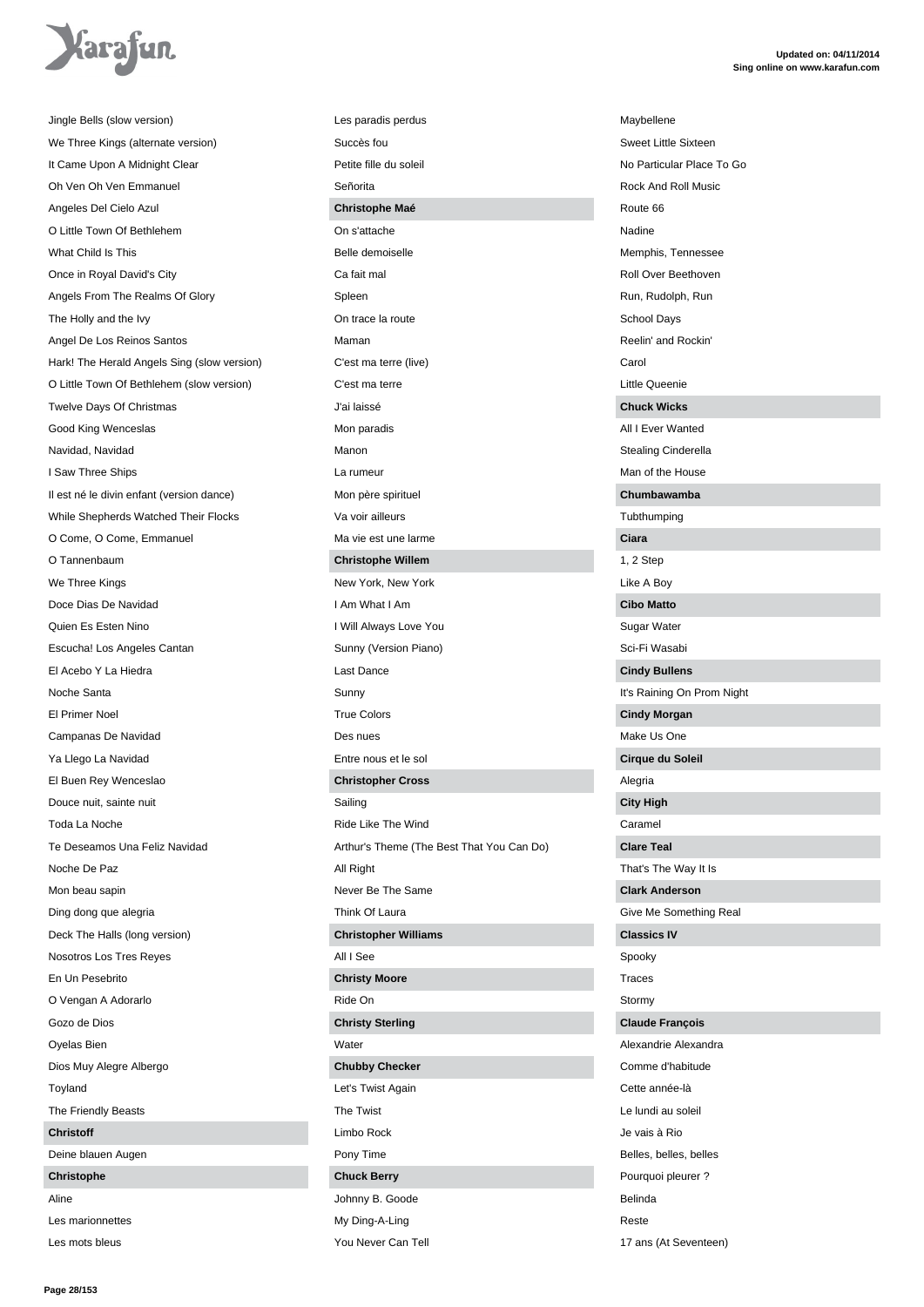

| J'attendrai                 |
|-----------------------------|
| Éloïse                      |
| Et je t'aime tellement      |
| J'y pense et puis j'oublie  |
| Pauvre petite fille riche   |
| Toi et le soleil            |
| <b>Claude Nougaro</b>       |
| Armstrong                   |
| Le jazz et la java          |
| Tu verras                   |
| Dansez sur moi              |
| Armstrong (live)            |
| Lady Liberty                |
| Je suis sous                |
| l'Île de Ré                 |
| L'irlandaise                |
| Vie violence                |
| Une petite fille            |
| Nougayork                   |
| Bidonville                  |
| Cécile, ma fille            |
| Le cinéma                   |
| Toulouse                    |
| Le coq et la pendule        |
| Le chat                     |
| Il faut tourner la page     |
| Le gardien de phare         |
| Un été                      |
| Los Angeles Eldorado        |
| Claudia & Asu               |
| Zalele                      |
| Claudia Jung                |
| Je t'aime mon amour         |
| <b>Tausend Frauen</b>       |
| Mittenrein ins Glück        |
| Claudja Barry               |
| Boogie Woogie Dancin' Shoes |
| <b>Clay Aiken</b>           |
| Mary, Did You Know          |
| The Way                     |
| Invisible                   |
| I Will Carry You            |
| I Survived You              |
| This Is The Night           |
| <b>Clay Crosse</b>          |
| I Will Follow Christ        |
| <b>Clay Walker</b>          |
| She Won't Be Lonely Long    |
| The Chain Of Love           |
| Fall                        |
| 'Fore She Was Mama          |
|                             |

### **Updated on: 04/11/2014 Sing online on www.karafun.com**

| <b>Clean Bandit</b>                    |             |
|----------------------------------------|-------------|
| <b>Rather Be</b>                       |             |
| <b>Cliff Edwards</b>                   |             |
| When You Wish Upon A Star              |             |
| <b>Cliff Richard</b>                   |             |
| Johnny B. Goode                        |             |
| Lucky Lips                             |             |
| The Young Ones                         |             |
| Singing The Blues                      |             |
| Devil Woman                            |             |
| Do You Wanna Dance                     |             |
| Sealed With A Kiss                     |             |
| Congratulations                        |             |
| Summer Holiday                         |             |
| We Don't Talk Anymore                  |             |
| Living Doll                            |             |
| <b>Unchained Melody</b>                |             |
| I Could Easily Fall (In Love With You) |             |
| Poetry In Motion                       |             |
| Move It                                |             |
| Stood Up                               |             |
| <b>Bachelor Boy</b>                    |             |
| Rave On                                |             |
| Fabulous                               |             |
| Dreamin'                               |             |
| Such A Night                           |             |
| <b>Two Hearts</b>                      |             |
| <b>Climax Blues Band</b>               |             |
| I Love You                             |             |
| <b>Clint Black</b>                     |             |
| Killin' Time                           |             |
| Nothing's News                         |             |
| Nobody's Home                          |             |
| Chain Of Fools                         | <b>DUET</b> |
| Money Or Love                          |             |
| Clouseau                               |             |
| Laat me nu toch niet alleen            |             |
| Domino                                 |             |
| Altijd heb ik je lief                  |             |
| Clout                                  |             |
| Substitute                             |             |
| <b>Club Nouveau</b>                    |             |
| Lean On Me                             |             |
| <b>Clueso</b>                          |             |
| Gewinner                               |             |
| <b>Cobra Starship</b>                  |             |
| You Make Me Feel                       |             |
| <b>Cock Robin</b>                      |             |
| Just Around The Corner                 |             |
| The Promise You Made                   | <b>DUET</b> |
| When Your Heart Is Weak                |             |
| CoCo Lee                               |             |
|                                        |             |

| Before I Fall In Love                |                 |
|--------------------------------------|-----------------|
| A Love Before Time                   |                 |
| Cocoon                               |                 |
| American Boy                         |                 |
| <b>Cody ChesnuTT</b>                 |                 |
| Look Good In Leather                 |                 |
| Coeur de pirate                      |                 |
| Mistral gagnant                      |                 |
| Comme des enfants                    |                 |
| Ensemble                             |                 |
| <b>Coheed And Cambria</b>            |                 |
| A Favor House Atlantic               |                 |
| The Suffering                        |                 |
| Welcome Home                         | <b>EXPLICIT</b> |
| <b>Blood Red Summer</b>              |                 |
| <b>Colbie Caillat</b>                |                 |
| Try                                  |                 |
| <b>Bubbly</b>                        |                 |
| I Never Told You                     |                 |
| Realize                              |                 |
| Brighter Than The Sun                |                 |
| Fallin' For You                      |                 |
| When The Darkness Comes              |                 |
| Hold On                              |                 |
| Midnight Bottle                      |                 |
| Magic                                |                 |
| You Got Me                           |                 |
| The Little Things                    |                 |
| We Both Know                         | <b>DUET</b>     |
| Battle                               |                 |
| l Do                                 |                 |
| Fearless                             |                 |
| One Fine Wire                        |                 |
| Cold                                 |                 |
| A Different Kind Of Pain             |                 |
| <b>Cold Chisel</b>                   |                 |
| Khe Sanh                             |                 |
| <b>Flame Trees</b>                   |                 |
| Cheap Wine                           |                 |
| When The War Is Over                 |                 |
| <b>Forever Now</b>                   |                 |
| <b>Bow River</b>                     |                 |
| My Baby                              |                 |
| Choir Girl                           |                 |
| <b>Cole Deggs &amp; The Lonesome</b> |                 |
| I Got More                           |                 |
| Collage                              |                 |
| I'll Be Loving You                   |                 |
| <b>Collectif Métissé</b>             |                 |
| Hey Baby                             |                 |
| Ces soirées-là                       |                 |
| Femme libérée                        |                 |
|                                      |                 |

I Can't Sleep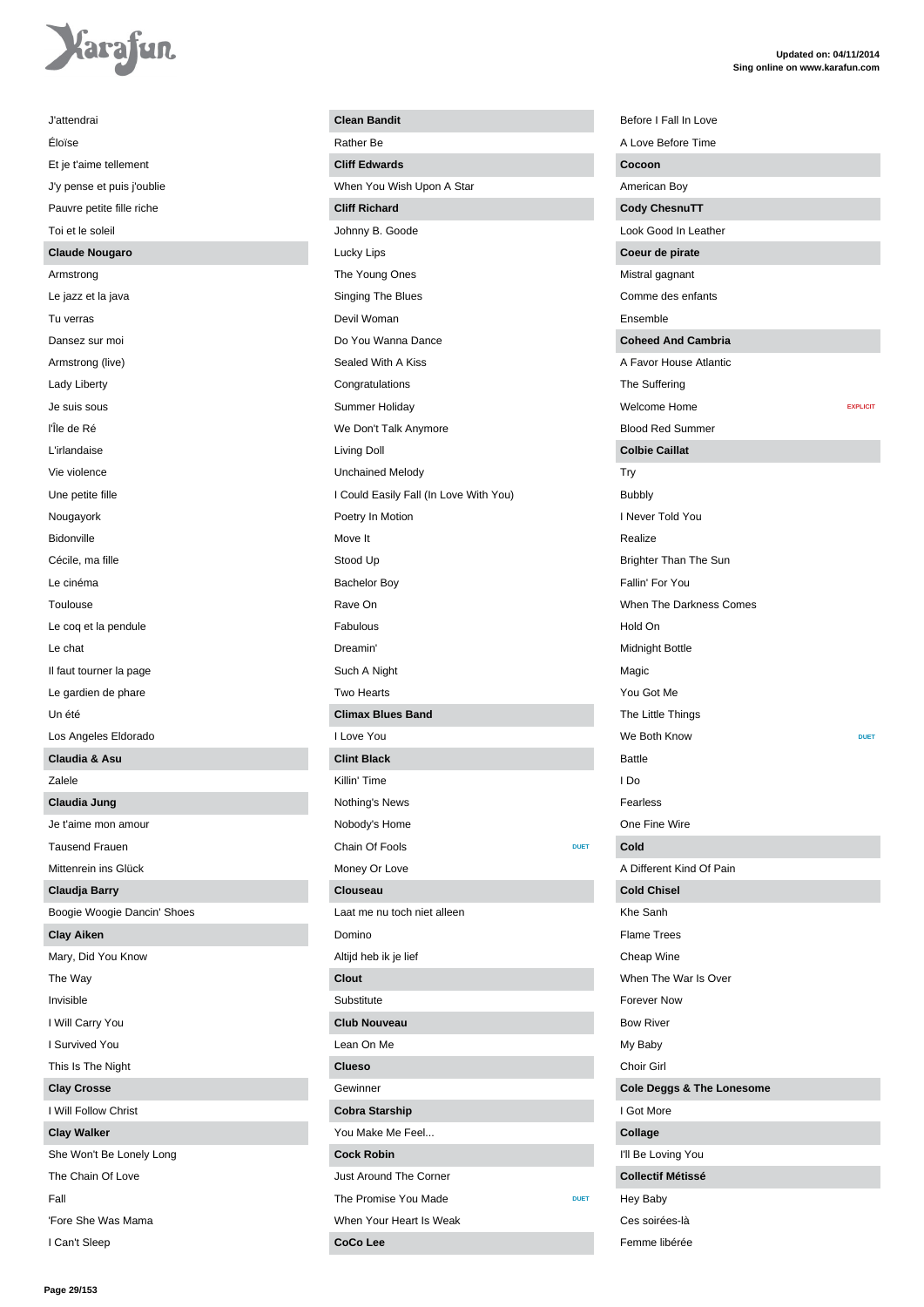

| Les démons de minuit               | <b>DUET</b> |
|------------------------------------|-------------|
| Laisse tomber tes problèmes        |             |
| <b>Collective Soul</b>             |             |
| Shine                              |             |
| The World I Know                   |             |
| Next Homecoming                    |             |
| <b>Collin Raye</b>                 |             |
| Love, Me                           |             |
| O Holy Night                       |             |
| <b>Color Me Badd</b>               |             |
| I Wanna Sex You Up                 |             |
| All 4 Love                         |             |
| I Adore Mi Amor                    |             |
| Forever Love                       |             |
| <b>Slow Motion</b>                 |             |
| <b>Colt Ford</b>                   |             |
| Cold Beer                          |             |
| <b>Complices</b>                   |             |
| Es por ti                          |             |
| <b>Comptine</b>                    |             |
| Frère Jacques                      | <b>DUET</b> |
| Quand trois poules vont aux champs |             |
| Une souris verte                   |             |
| Au clair de la lune                |             |
| Ainsi font, font, font             |             |
| Savez-vous planter les choux       |             |
| Ah vous dirais-je maman            |             |
| Auprès de ma blonde                |             |
| A la claire fontaine               |             |
| Vent frais, vent du matin          | <b>DUET</b> |
| Chevaliers de la Table Ronde       |             |
| Sur le pont d'Avignon              |             |
| Il était une bergère               |             |
| Sur la route de Louviers           | <b>DUET</b> |
| Gentil coquelicot                  |             |
| Un jour la troupe campa            | <b>DUET</b> |
| Le bon roi Dagobert                |             |
| <b>Conal Gallen</b>                |             |
| Horse It Into Ya, Cynthia          |             |
| Conchita                           |             |
| Nada que perder                    |             |
| <b>Conchita Wurst</b>              |             |
| Rise Like A Phoenix                |             |
| <b>Concrete Blonde</b>             |             |
| Tomorrow, Wendy                    |             |
| <b>Connie Francis</b>              |             |
| <b>Stupid Cupid</b>                |             |
| I Can't Stop Loving You            |             |
| Where The Boys Are                 |             |
| Who's Sorry Now                    |             |
| Lipstick On Your Collar            |             |
|                                    |             |

| Arrivederci Roma                                 |
|--------------------------------------------------|
| Schöner fremder mann                             |
| Someone Else's Boy                               |
| <b>Conny Froboess</b>                            |
| Zwei Kleine Italiener                            |
| <b>Conor Maynard</b>                             |
| Can't Say No                                     |
| <b>Turn Around</b>                               |
| <b>Conway Twitty</b>                             |
| It's Only Make Believe                           |
| Goodbye Time                                     |
| Desperado Love                                   |
| Rainy Night In Georgia<br><b>DUET</b>            |
| I Don't Know A Thing About Love (The Moon Song)  |
| Happy Birthday Darlin'                           |
| I May Never Get To Heaven                        |
| She's Got A Single Thing In Mind                 |
| <b>Cookie Dingler</b>                            |
| Femme libérée                                    |
| Coolio                                           |
| <b>EXPLICIT</b>                                  |
| Gangsta's Paradise                               |
| <b>Fantastic Voyage</b>                          |
| 1, 2, 3, 4 (Sumpin' New)<br>C U When U Get There |
| Too Hot                                          |
| Ooh La La                                        |
|                                                  |
| It's All The Way Live (Now)                      |
| The Winner                                       |
| Dial-A-Jam<br>Cora                               |
| Amsterdam                                        |
| <b>Cora Vaucaire</b>                             |
| La complainte de la butte                        |
| <b>Corey Hart</b>                                |
|                                                  |
| Sunglasses At Night<br>Corina                    |
|                                                  |
| Temptation                                       |
| <b>Corinne Bailey Rae</b>                        |
| Put Your Records On                              |
| Like A Star                                      |
| <b>Trouble Sleeping</b>                          |
| <b>Breathless</b>                                |
| I'd Like To                                      |
| Paris Nights / New York Mornings                 |
| Corneille                                        |
| Parce qu'on vient de loin                        |
| Avec classe                                      |
| Seul au monde                                    |
| Ensemble                                         |
| <b>Cornelius Brothers &amp; Sister Rose</b>      |
| Treat Her Like A Lady                            |
| Too Late To Turn Back Now                        |

l

| Corona                                    |
|-------------------------------------------|
| Rhythm Of The Night                       |
| <b>Corrosion Of Conformity</b>            |
| Albatross                                 |
| <b>Corry Konings</b>                      |
| Ik krijg een heel apart gevoel van binnen |
| <b>Corynne Charby</b>                     |
| Boule de flipper                          |
| A pile ou face                            |
| <b>Costa Cordalis</b>                     |
| Anita                                     |
| Coti                                      |
| Canción de adiós                          |
| <b>Counting Crows</b>                     |
| Mr. Jones                                 |
| Accidentally In Love                      |
| Holiday In Spain                          |
| Colorblind                                |
| <b>Country Standards</b>                  |
| Cotton-Eyed Joe                           |
| <b>Country Strong</b>                     |
| Me And Tennessee<br><b>DUET</b>           |
| <b>Course Of Nature</b>                   |
| Wall Of Shame                             |
| Coven                                     |
| One Tin Soldier                           |
|                                           |
| <b>Craig Campbell</b>                     |
| Fish                                      |
| <b>Craig David</b>                        |
| Walking Away                              |
| Rendezvous                                |
| Hot Stuff (Let's Dance)                   |
| World Filled With Love                    |
| Hidden Agenda                             |
| <b>Craig Morgan</b>                       |
| <b>International Harvester</b>            |
| Little Bit Of Life                        |
| This Ain't Nothin'                        |
| Redneck Yacht Club                        |
| <b>Bonfire</b>                            |
| That's What I Love About Sunday           |
| God Must Really Love Me                   |
| Tough                                     |
| <b>Crash Test Dummies</b>                 |
| Mmm, Mmm, Mmm, Mmm                        |
| Afternoons And Coffeespoons               |
| The Ballad Of Peter Pumpkinhead           |
| <b>Crazy Frog</b>                         |
| Jingle Bells                              |
| Cream                                     |
| Sunshine Of Your Love                     |

Tennessee Waltz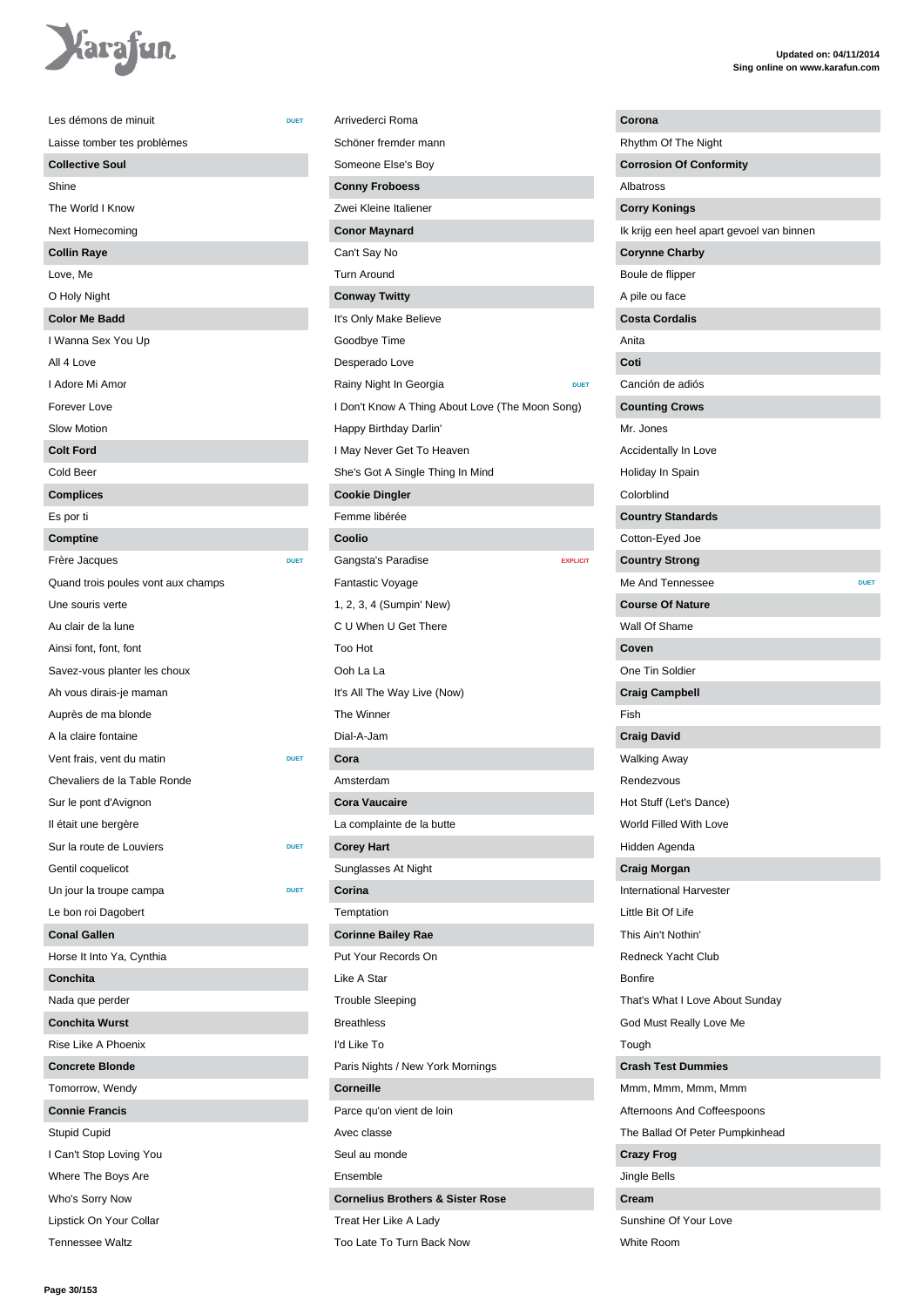

| Born Under A Bad Sign                                |
|------------------------------------------------------|
| Badge                                                |
| Crossroads                                           |
| Spoonful                                             |
| <b>Creed</b>                                         |
| With Arms Wide Open                                  |
| Higher                                               |
| My Sacrifice                                         |
| One Last Breath                                      |
| Don't Stop Dancing                                   |
| Hide                                                 |
| Stand Here With Me                                   |
| Overcome                                             |
| Who's Got My Back?                                   |
| <b>Creedence Clearwater Revival</b>                  |
| Have You Ever Seen The Rain?                         |
| Bad Moon Rising                                      |
| <b>Proud Mary</b>                                    |
| The Midnight Special                                 |
| Lookin' Out My Back Door                             |
| Lodi                                                 |
| Who'll Stop The Rain                                 |
| <b>Cotton Fields</b>                                 |
| I Put A Spell On You                                 |
| Suzie Q                                              |
| Long As I Can See The Light                          |
| The CCR Mix                                          |
| Down On The Corner                                   |
| Fortunate Son                                        |
| Hello Mary Lou                                       |
| I Heard It Through The Grapevine                     |
| <b>Hey Tonight</b>                                   |
| Up Around The Bend                                   |
| <b>Travelin' Band</b>                                |
| Born On The Bayou                                    |
| Run Through The Jungle<br>Before You Accuse Me       |
|                                                      |
| The Night Time Is The Right Time                     |
| Good Golly Miss Molly                                |
| <b>Someday Never Comes</b>                           |
| Don't Look Now (It Ain't You Or Me)                  |
| Jambalaya<br>Molina                                  |
|                                                      |
| It Came Out Of The Sky                               |
| Wrote A Song For Everyone<br><b>Tombstone Shadow</b> |
| <b>Cris Cab</b>                                      |
| Liar Liar                                            |
| <b>Cristian Castro</b>                               |
| Verónica                                             |
| Mi vida sin tu amor                                  |
| Lo Mejor De Mi                                       |
|                                                      |

Nunca Voy A Olvidarte Agua Nueva Amantes de ocasión **Cro** Einmal um die Welt Easy Whatever Du **Crosby, Stills & Nash** Teach Your Children Our House Just A Song Before I Go Wasted On The Way **Crowded House** Don't Dream It's Over Better Be Home Soon Fall At Your Feet Something So Strong Four Seasons In One Day **EXPLICIT** Distant Sun It's Only Natural Weather With You Locked Out **Cry-Baby** Please, Mr. Jailer **Crystal Bowersox** Up To The Mountain **Crystal Gayle** Don't It Make My Brown Eyes Blue **Crystal Shawanda** You Can Let Go My Roots Are Showing **Crystal Waters** Gypsy Woman (She's Homeless) 100% Pure Love Say... If You Feel Alright **Culture Beat** Mr. Vain Tell Me That You Wait **Culture Club** Karma Chameleon Do You Really Want To Hurt Me Time (Clock Of The Heart) Victims **Cunnie Williams** Come Back To Me **Cupid** Cupid Shuffle **Curtis Lee** Under The Moon Of Love **Curtis Magee**

(You're Going Out) The Same Way You Came In

| <b>Curtis Mayfield</b>                   |             |
|------------------------------------------|-------------|
| Superfly                                 |             |
| <b>Curtis Stigers</b>                    |             |
| I Wonder Why                             |             |
| You're All That Matters To Me            |             |
| <b>Cutting Crew</b>                      |             |
| (I Just) Died In Your Arms               |             |
| <b>Cyndi Lauper</b>                      |             |
| Girls Just Wanna Have Fun                |             |
| <b>True Colors</b>                       |             |
| I Drove All Night                        |             |
| I'm Gonna Be Strong                      |             |
| <b>Cypress Hill</b>                      |             |
| Insane In The Brain                      |             |
| <b>Céline Dion</b>                       |             |
| My Heart Will Go On                      |             |
| The Power Of Love                        |             |
| The Prayer (duet)                        | <b>DUET</b> |
| Because You Loved Me                     |             |
| It's All Coming Back To Me Now           |             |
| When I Fall In Love                      | <b>DUET</b> |
| I'm Alive                                |             |
| All By Myself                            |             |
| To Love You More                         |             |
| <b>Think Twice</b>                       |             |
| Dance With My Father                     |             |
| My Way                                   |             |
| What A Wonderful World                   |             |
| River Deep, Mountain High                |             |
| <b>Just Walk Away</b>                    |             |
| That's The Way It Is                     |             |
| I Surrender                              |             |
| I'm Your Angel                           | <b>DUET</b> |
| God Bless America                        |             |
| The First Time Ever I Saw Your Face      |             |
| I Drove All Night                        |             |
| Ave Maria                                |             |
| O Holy Night                             |             |
| All The Way                              | <b>DUET</b> |
| It's All Coming Back To Me Now (45 edit) |             |
| Have You Ever Been In Love               |             |
| The Colour Of My Love                    |             |
| When I Need You                          |             |
| A New Day Has Come                       |             |
| Nature Boy                               |             |
| Seduces Me                               |             |
| Overjoyed                                | <b>DUET</b> |
| Water And A Flame                        |             |
| The Reason                               |             |
| If I Could                               |             |
| At Last                                  |             |
| Alone                                    |             |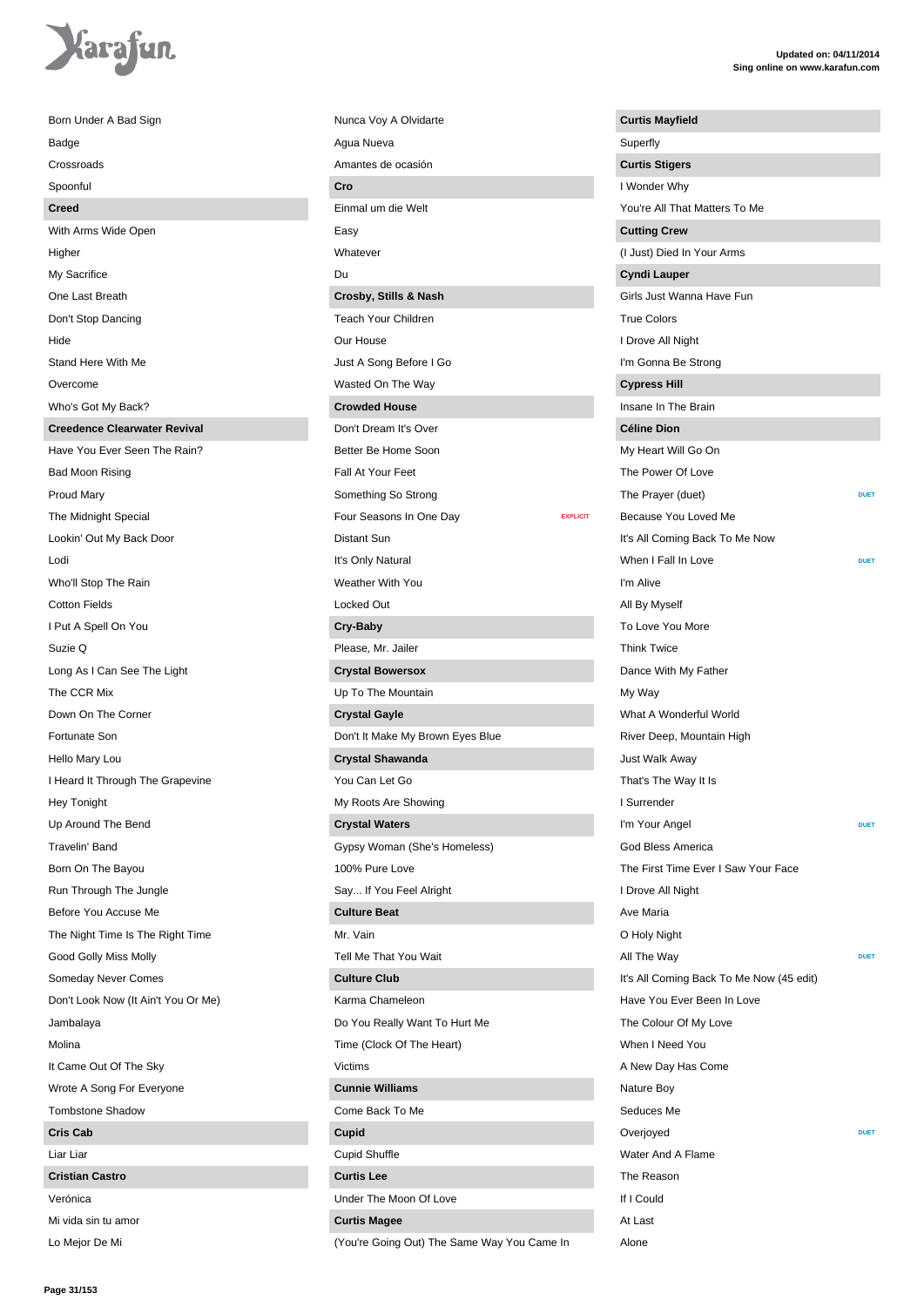

Loved Me Back To Life Can't Help Falling In Love Where Does My Heart Beat Now Happy Xmas (War Is Over) Je ne vous oublie pas Parler à mon père Stand By Your Side The Power Of The Dream Falling Into You If You Asked Me To **Incredible** Somebody Loves Somebody A Song For You Can't Fight The Feelin' A World To Believe In Prayer Thankful The Greatest Reward (If There Was) Any Other Way Don't Save It All for Christmas Day Des mots qui sonnent At Seventeen Always Be Your Girl Thank You Love Is All We Need Then You Look At Me Miracle Didn't Know Love Ne me quitte pas Breakaway Tous les secrets I've Got The World On A String Eyes On Me Water From The Moon I Know What Love Is Where Is The Love? Save Your Soul Beautiful Boy La mer et l'enfant You And I Surprise Surprise Fade Away Unfinished Songs Shadow Of Love **Cérena** Rosso **D.H.T.** Listen To Your Heart (piano version) Listen To Your Heart **D:Ream** Things Can Only Get Better

Funkdafied Give It 2 You **Da Family** Mueve ese bom bom **Daddy Cool** Eagle Rock Come Back Again **Daddy DJ** Daddy DJ **Daddy Yankee** Limbo Ella Me Levantó (Remix) Lovumba A lo clasico Ella Me Levantó Pa-Kum-Pa!! **Daft Punk** Get Lucky Instant Crush Around The World Lose Yourself To Dance Something About Us One More Time **Daisy Dares You** Number One Enemy **Dale And Grace I'm Leaving It Up To You DUET Dale Evans** Happy Trails **DUET Dalida** Besame Mucho Je suis malade La vie en rose Histoire d'un amour Bambino La danse de Zorba Les Gitans Le petit Gonzalès Comme disait Mistinguett Tico Tico Ils ont changé ma chanson J'attendrai Le Lambeth Walk Dans le bleu du ciel bleu (Volare nel blu di pinto di Mourir sur scène Les enfants du Pirée Kalimba de luna Génération 78 Quand on n'a que l'amour Le petit bonheur **Dami Im**

Super Love

**Damn Yankees (musical)** Whatever Lola Wants, Lola Gets **Dan Baird** I Love You Period **Dan Fogelberg** Leader Of The Band Longer Same Old Lang Syne Run For The Roses Hard To Say Make Love Stay Sutter's Mill **Dan Hartman** I Can Dream About You Instant Replay **Dan Hill** Sometimes When We Touch Can't We Try **DUET** Never Thought (That I Could Love) **Dana Glover** It Is You (I Have Loved) **Dana Rosemary Scallon** All Kinds Of Everything **Dandy Warhols** Bohemian Like You **Daniel Balavoine** L'Aziza Mon fils, ma bataille Le chanteur La vie ne m'apprend rien Tous les cris, les SOS Je ne suis pas un héros Vendeurs de larmes Aimer est plus fort que d'être aimé Petite Angèle Sauver l'amour Vivre ou survivre Petit homme mort au combat Un enfant assis attend la pluie Pour la femme veuve qui s'éveille Dieu que c'est beau Partir avant les miens Lady Marlène Dieu que l'amour est triste Lipstick polychrome Lucie **Daniel Bedingfield** If You're Not The One **Daniel Boone** Beautiful Sunday

**Damn Yankees** High Enough

**Da Brat**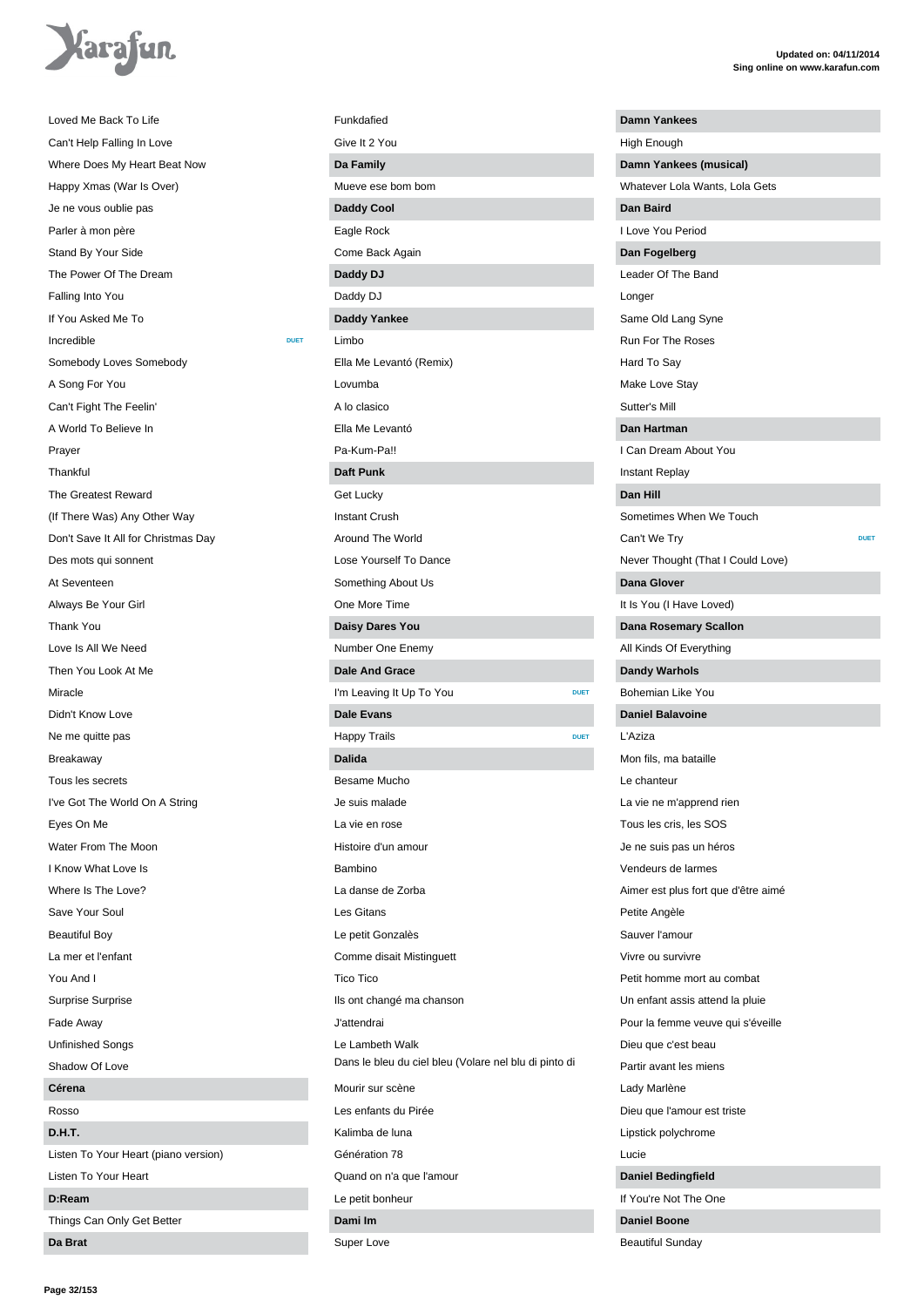

Histoire d'un amour Strangers In The Night Mambo Italiano Bambino La belle vie

Viens danser

Hier encore **Danyel Gérard** Petit Gonzales **Danzig**

**Dario Moreno** Brigitte Bardot

Quand elle danse Tout l'amour **Darius Rucker** Wagon Wheel

Come Back Song

**Darlene Love**

**Darlene Zschech** Shout To The Lord

**Daron Norwood**

In God We Trust **Darren Hayes** Insatiable **Darryl Worley** I Miss My Friend

Awful Beautiful Life Tequila On Ice

**Daryl Braithwaite** The Horses **Daryl Hall** Gloryland

Hands Down Vindicated

Alright

| <b>Daniel Guichard</b>            |
|-----------------------------------|
| Faut pas pleurer comme ça         |
| Croire au bonheur                 |
| Plus bleu que le bleu de tes yeux |
| Le droit de vivre                 |
| Chanson pour Anna                 |
| <b>Daniel Lanois</b>              |
| Jolie Louise                      |
| <b>Daniel Lavoie</b>              |
| Ils s'aiment                      |
| <b>Daniel Merriweather</b>        |
| Red                               |
| <b>Daniel O'Donnell</b>           |
| Crush On You                      |
| The Magic Is There                |
| <b>Daniel Powter</b>              |
| Bad Day                           |
| Crazy All My Life                 |
| Cupid                             |
| <b>Next Plane Home</b>            |
| <b>Daniela Mercury</b>            |
| Rapunzel                          |
| Daniela Romo                      |
| Todo, Todo, Todo                  |
| <b>Danielle Bradbery</b>          |
| The Heart Of Dixie                |
| I Will Never Forget You           |
| <b>Danielle Peck</b>              |
| Findin' A Good Man                |
| Isn't That Everything             |
| <b>Bad For Me</b>                 |
| I Don't                           |
| <b>Danity Kane</b>                |
| Damaged                           |
| Dannii Minogue                    |
| I Begin To Wonder                 |
| <b>Danny And The Juniors</b>      |
| At The Hop                        |
| Rock And Roll Is Here To Stay     |
| <b>Danny Gokey</b>                |
| My Best Days Are Ahead of Me      |
| I Still Believe                   |
| Danny Kaye                        |
| Ballin' The Jack                  |
| <b>Dante Thomas</b>               |
| Get It On                         |
| <b>Dany Brillant</b>              |
| Volare                            |
| Tu vuo' fa l'Americano            |
| Fly Me To The Moon                |
| Besame mucho                      |
|                                   |

China Girl

Stolen

Belle Of The Boulevard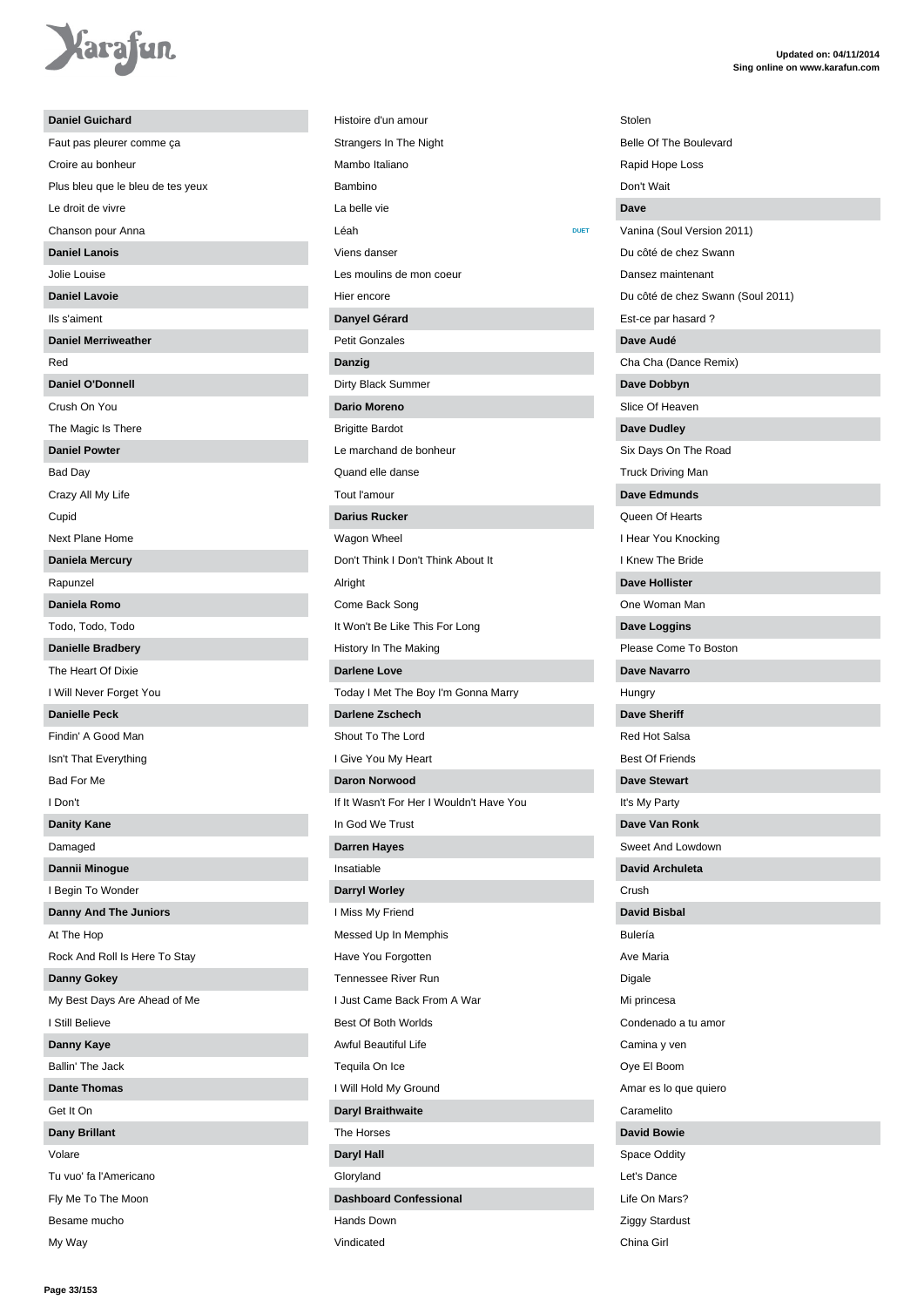

Moonage Daydream Heroes Ashes To Ashes Modern Love Dancing In The Street **DUET** Starman Rebel Rebel Changes The Man Who Sold The World As The World Falls Down Fame Diamond Dogs Wild Is The Wind **Peace on Earth/Little Drummer Boy DUET** Five Years Suffragette City I'm Afraid Of Americans Seven Look Back In Anger Fashion Hallo Spaceboy Thursday's Child Where Are We Now? Jump They Say **David Bustamante** Dos hombres y un destino **David Cook** Billie Jean Always Be My Baby The Time Of My Life Permanent **David Frizzell** You're The Reason God Made Oklahoma **David Garrick** Dear Mrs. Applebee **David Gates** Goodbye Girl **David Gray** Babylon This Year's Love Be Mine The One I Love **David Guetta** Titanium Titanium (Acoustic) Lovers On The Sun Without You Shot Me Down She Wolf (Falling To Pieces) When Love Takes Over Memories

Turn Me On Love Is Gone Love Don't Let Me Go Play Hard [New Edit] I Can Only Imagine Baby When The Light Gettin' Over One Love Just One Last Time The World Is Mine Night Of Your Life Delirious **David Hallyday** High **David Hasselhoff** Jump In My Car Looking For Freedom It's A Real Good Feeling **David Houston** Almost Persuaded After Closing Time **DUET** You Mean The World To Me **David Jordan** Sun Goes Down **David Kersh** Wonderful Tonight **David Lee Roth** Just A Gigolo/I Ain't Got Nobody Just Like Paradise **David Nail** Red Light Clouds **David Naughton** Makin' It **David Ruffin** My Whole World Ended **David Seville** Witch Doctor **David St. Romain** That's Love **David Tavaré** Hot Summer Night (Oh la la la) **David Usher** Alone In The Universe Black Black Heart **Davide Esposito** Ti amo **Dawn Penn** You Don't Love Me (No, No, No)

Play Hard

**Dazz Band**

Let It Whip

| <b>DC Talk</b>                    |             |
|-----------------------------------|-------------|
| Free At Last                      |             |
| De Après Skihut                   |             |
| Hij was maar een clown            |             |
| De Dijk                           |             |
| Nergens goed voor                 |             |
| Mag het licht uit                 |             |
| Als ze er niet is                 |             |
| <b>Bloedend hart</b>              |             |
| Ik kan het niet alleen            |             |
| Dansen op de vulkaan              |             |
| De Jantjes                        |             |
| Omdat ik zoveel van je hou        |             |
| De Kast                           |             |
| Hart van mijn gevoel              |             |
| De Kreuners                       |             |
| Ik wil je                         |             |
| De Rampestampers                  |             |
| Hoofd, schouders, knie en teen    |             |
| <b>De Toppers</b>                 |             |
| <b>Elvis Medley</b>               |             |
| Tom Jones Medley                  |             |
| <b>Disco Classics Medley</b>      |             |
| Neil Diamond Medley               |             |
| André Hazes Medley (part 2)       |             |
| Rock Medley 2010                  |             |
| Dance The Night Away Medley       |             |
| <b>Swinging Soul Medley</b>       |             |
| Queen Medley (part 2)             |             |
| Queen Medley (part 1)             |             |
| Latino Medley                     |             |
| Motown Medley (part 1)            |             |
| <b>Deacon Blue</b>                |             |
| Dignity                           |             |
| Real Gone Kid                     |             |
| Chocolate Girl                    |             |
| <b>Twist And Shout</b>            |             |
| <b>Dead Or Alive</b>              |             |
| You Spin Me Round (Like A Record) |             |
| <b>Deadeye Dick</b>               |             |
| New Age Girl                      |             |
| Deadmau5                          |             |
| <b>Ghosts N Stuff</b>             |             |
| Dean Brody                        |             |
| <b>Little Yellow Blanket</b>      |             |
| <b>Brothers</b>                   |             |
| <b>Dean Martin</b>                |             |
| That's Amore                      |             |
| Baby, It's Cold Outside           | <b>DUET</b> |
| Ain't That A Kick In The Head     |             |
| Everybody Loves Somebody          |             |
| Sway (Quien Sera)                 |             |

Little Bad Girl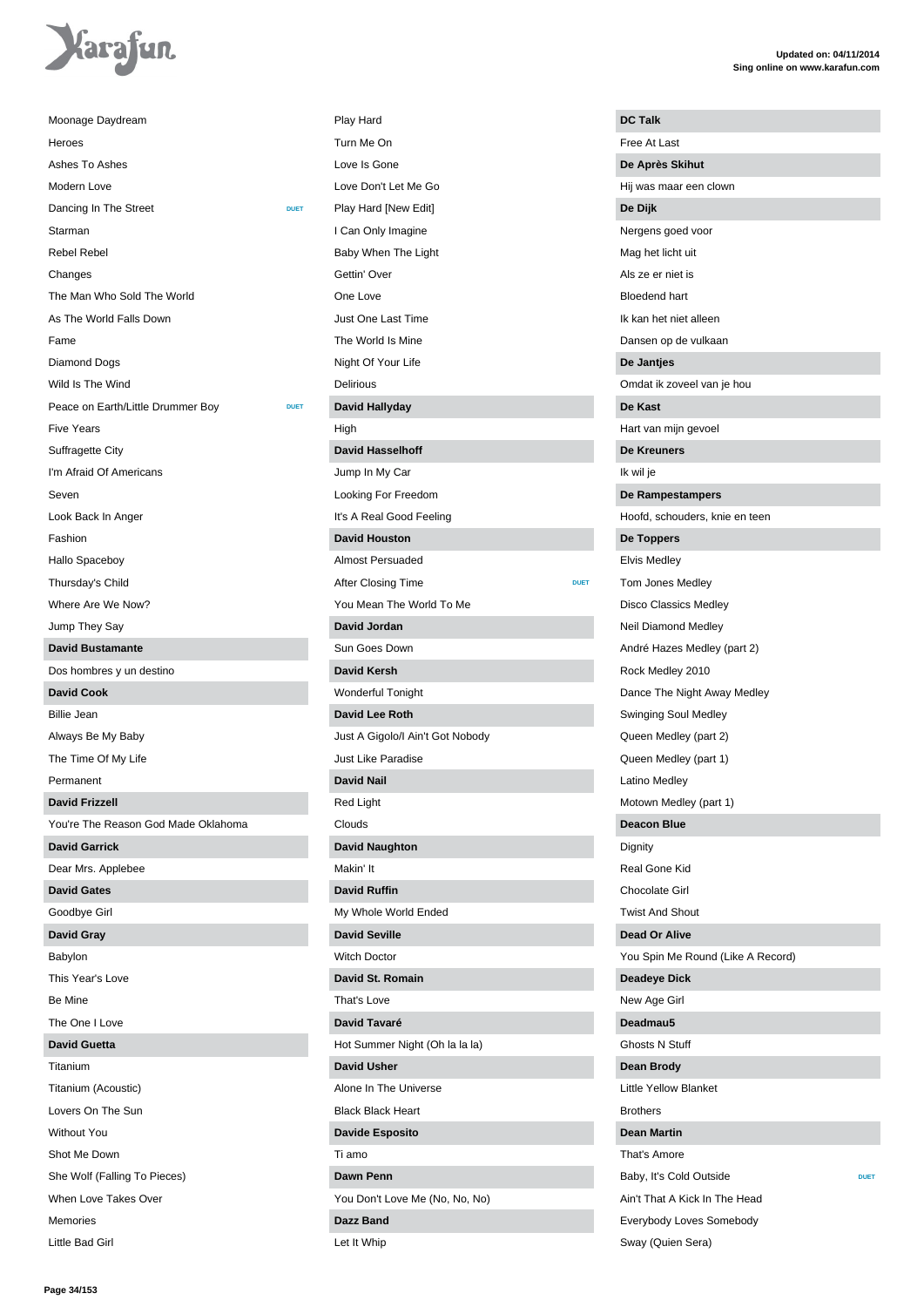

Little Ole Wine Drinker, Me King Of The Road You're Nobody Till Somebody Loves You Send Me The Pillow That You Dream On On The Street Where You Live Return To Me A Marshmallow World Arrivederci Roma Gentle On My Mind Volare (Nel Blu Dipinto Di Blu) I Can't Give You Anything But Love Houston In The Misty Moonlight It's Beginning To Look A Lot Like Christmas Mambo Italiano Memories Are Made Of This Somewhere There's A Someone You Belong To Me Please Don't Talk About Me When I'm Gone When You're Smiling On An Evening In Roma Welcome To My World C'est si bon In The Chapel In The Moonlight Let It Snow! Let It Snow! Let It Snow! I've Got My Love To Keep Me Warm I Wish You Love Imagination How D'Ya Like Your Eggs In The Morning **DUET My Rifle, My Pony And Me (Duet)** Dream Baby Face Someday You'll Want Me To Want You Dean's Vegas Melody Bye Bye Blackbird Come Back to Sorrento (Torna a Surriento) **Things DUET** Standing On The Corner My Rifle, My Pony And Me Bumming Around Let Me Go Lover Powder Your Face With Sunshine The Object Of My Affection **Two Sleepy People Deana Carter** Strawberry Wine **Death Cab For Cutie** I Will Follow You Into The Dark Crooked Teeth Meet Me On The Equinox Little Bribes

Rhythm Of The Night All This Love I Like It **Debby Boone** You Light Up My Life **Debelah Morgan** Dance With Me **Deborah Cox** Nobody's Supposed To Be Here Who Do U Love Sentimental It's Over Now **Deborah Gibson** Anything Is Possible Some Day **DUET** Sure **Declan Galbraith** Tell Me Why **Declan Nerney** Stop The World And Let Me Off **Dee Clark** Hey Little Girl **Dee Dee Bridgewater** Let's Do It (Let's Fall In Love) **Dee Dee Sharp** Mashed Potato Time **Deee-Lite** Groove Is In The Heart **Deep Blue Something** Breakfast At Tiffany's **Deep Purple** Smoke On The Water Soldier Of Fortune Child In Time Highway Star Black Night Hush When A Blind Man Cries My Woman From Tokyo Strange Kind Of Woman Burn Space Truckin' Never Before Speed King **Def Leppard** Two Steps Behind Let It Go Miss You In A Heartbeat Now **Default** (Taking My) Life Away

**Del Amitri**

Roll To Me Always The Last To Know **Del Shannon** Runaway **Delbert McClinton** Shakey Ground Lone Star Blues **Delegation** Darling I Think About You **Delta Goodrem** Not Me, Not I Born To Try Mistaken Identity Innocent Eyes Lost Without You Sitting On Top Of The World Believe Again Wish You Were Here You Will Only Break My Heart **Demi Lovato** Really Don't Care **Skyscraper** Heart Attack Give Your Heart A Break Neon Lights Warrior La La Land Don't Forget Nightingale Made In The USA Catch Me Believe In Me **Trainwreck** Get Back Lightweight My Love Is Like A Star Until You're Mine Party Solo Two Worlds Collide The Middle Wonderful Christmastime Here We Go Again Remember December Got Dynamite On The Line Quiet Stop The World Falling Over Me Shouldn't Come Back All Night Long For The Love Of A Daughter

**DeBarge**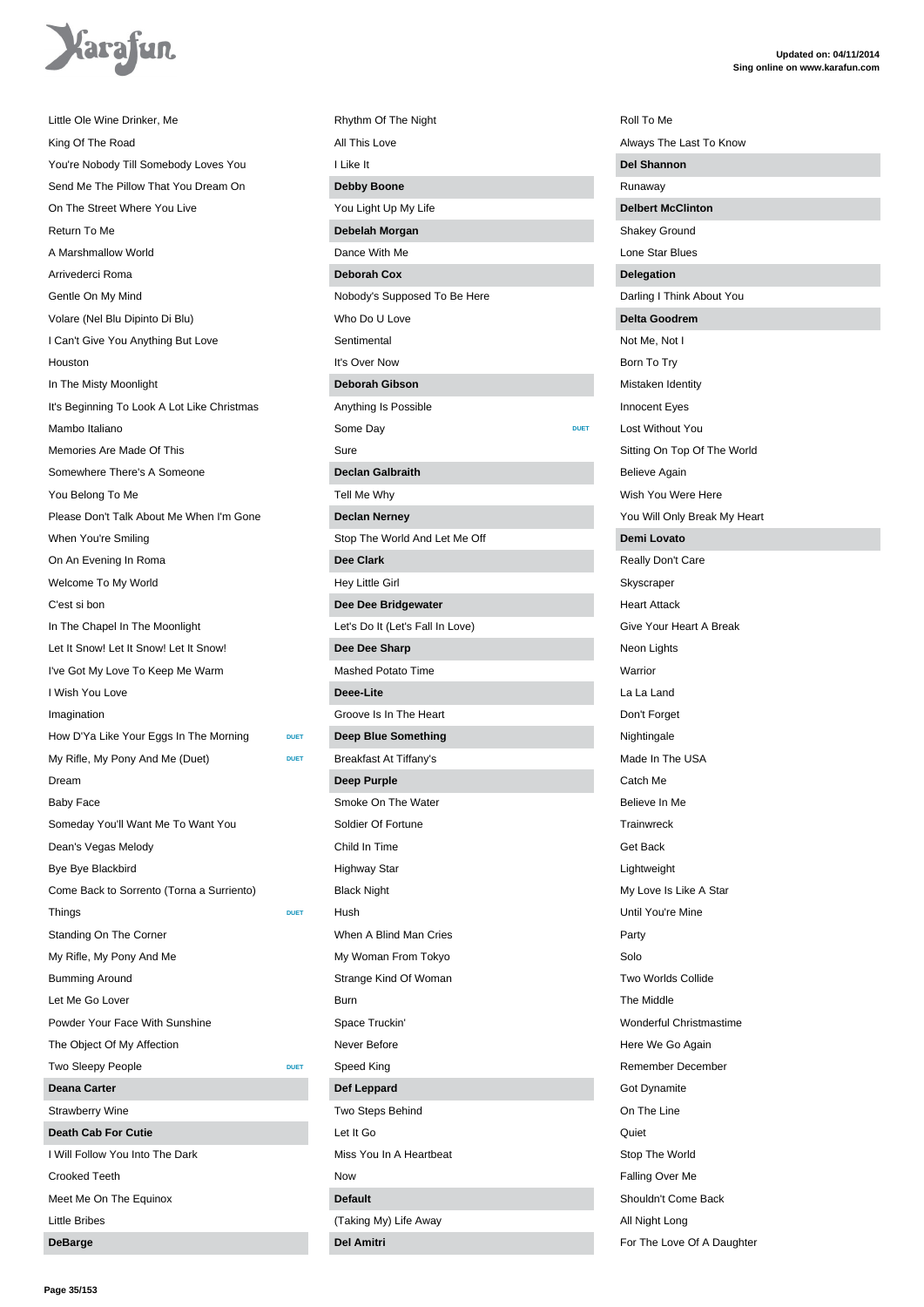

Unbroken Never Been Hurt One And The Same Something That We're Not Everytime You Lie Heart By Heart In Real Life Who's That Boy **Demis Roussos** Goodbye My Love, Goodbye My Friend The Wind Rain And Tears Quand je t'aime Mourir auprès de mon amour **Deniece Williams** Let's Hear It For The Boy Healing **Dennie Christian** Rosamunde (NL) Rosamunde (DE) **Dennis Day** Christmas In Killarney **Dennis Waterman** I Could Be So Good For You **Depeche Mode** Enjoy The Silence Personal Jesus Just Can't Get Enough Somebody Policy Of Truth **Strangelove** People Are People Shake The Disease **Stripped** Walking In My Shoes It's No Good Precious A Pain That I'm Used To A Question Of Lust I Feel You Blue Dress Wrong Heaven Dream On Clean I Feel Loved Martyr Fragile Tension **Derek and the Dominos** Layla **Derek Ryan**

Love's Gonna Live Here There Stands The Glass It's A Heartache I Saw The Light Wake Me Up I Can't Stop Loving You God's Plan It's Friday Old Time Rock & Roll Raggle Taggle Gypsy Turn Me Loose Home From The Sea Dreamers And Believers You Waltzed Yourself Right Into My Life I Got My Baby Back Dance With Me Tonight Dancing In The Moonlight Kiss Me Mary Better Times A Comin Irish Heart Made Of Gold I Don't Want To Miss A Thing Leave A Light On For Me I'll Settle For Old Ireland Life Is A River Galway To Graceland 100 Numbers Sparkle Welcome Home (The Gathering) The Belle Of Liverpool Perfect Days I'm Gonna Get You The Long Way Home Write Me A Letter Country Soul To Be A Man **Des'ree** You Gotta Be Kissing You Life Feel So High **Desi Arnaz** I Love Lucy Babalu **Desmond Dekker** You Can Get It If You Really Want **Destiny's Child** Say My Name Brown Eyes Stand Up For Love The Proud Family

Whip It **Dexter Freebish** My Madonna **Dexy's Midnight Runners** Come On Eileen **Dia Frampton** Heartless Inventing Shadows **Diam's** La boulette (Génération nan nan) DJ<sub>1</sub> Par amour **Diamond Rio** One More Day Meet In The Middle I Believe God Only Cries **Diana King** I Say A Little Prayer Ain't Nobody Love Triangle **Diana Krall** Cry Me A River Walk On By The Look Of Love I've Got You Under My Skin Bésame Mucho Peel Me A Grape Just The Way You Are Fly Me To The Moon Santa Claus Is Coming To Town So Nice Alright, Okay, You Win **DUET** Gee Baby, Ain't I Good To You Let's Fall in Love East Of The Sun (West Of The Moon) The Boy From Ipanema I Can't Give You Anything But Love Body And Soul 'S Wonderful Let's Face The Music And Dance Quiet Nights Popsicle Toes Why Should I Care You're Getting To Be A Habit With Me How Insensitive The Frim-Fram Sauce Hit That Jive, Jack! As Long As I Live Straighten Up And Fly Right Exactly Like You I'm An Errand Girl For Rhythm

Love Me Tonight (Turn Out The Lights)

**Devo**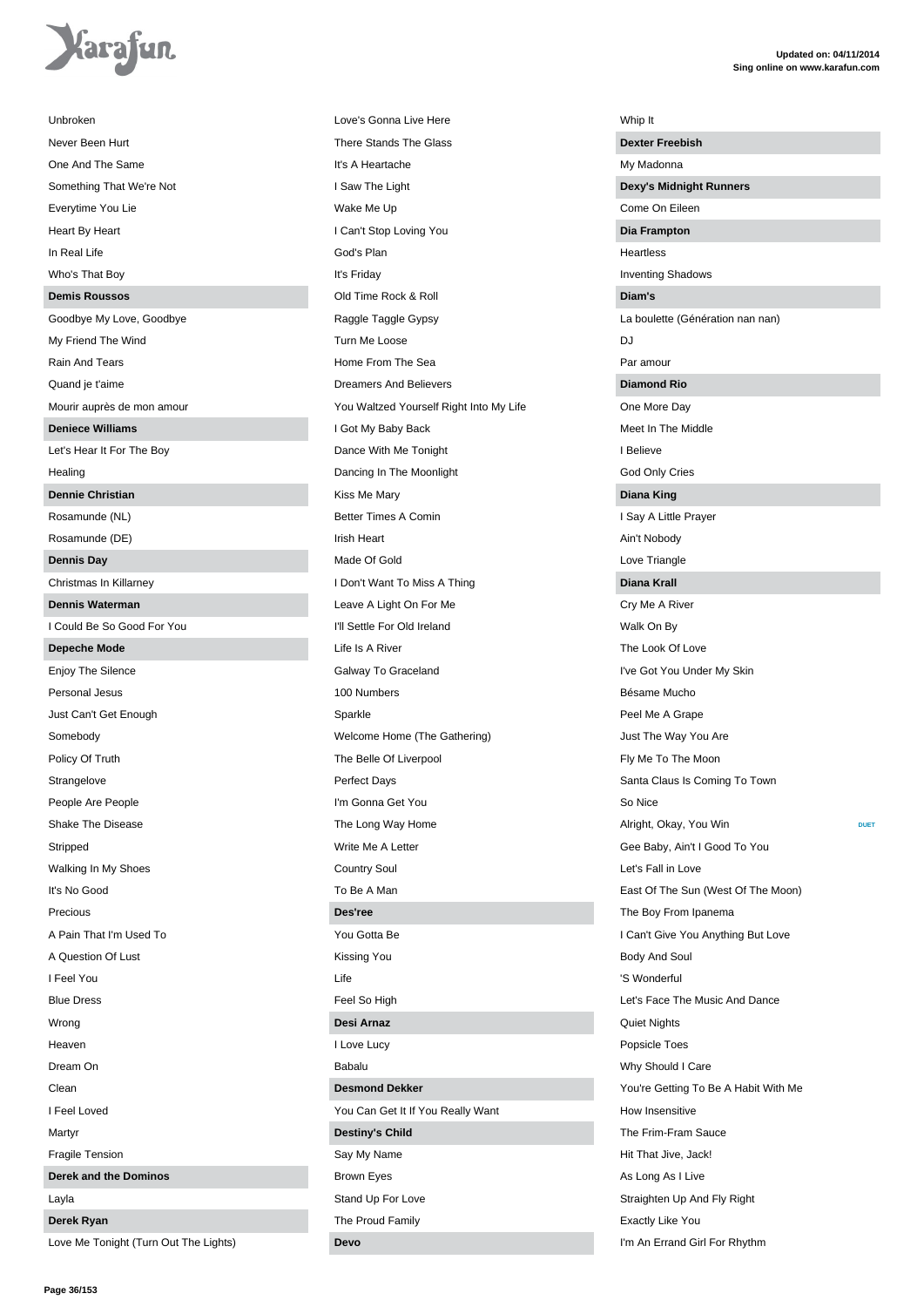

| Deed I Do                                  |             |
|--------------------------------------------|-------------|
| <b>Diana Ross</b>                          |             |
| <b>Endless Love</b>                        | <b>DUET</b> |
| When You Tell Me That You Love Me          |             |
| Ain't No Mountain High Enough              |             |
| I'm Coming Out                             |             |
| Upside Down                                |             |
| Do You Know Where You're Going To          |             |
| Touch Me In The Morning                    |             |
| Why Do Fools Fall In Love                  |             |
| If We Hold On Together                     |             |
| My Old Piano                               |             |
| Remember Me                                |             |
| Love Hangover                              |             |
| One Shining Moment                         |             |
| Last Time I Saw Him                        |             |
| <b>Muscles</b>                             |             |
| Take Me Higher                             |             |
| Diana Sorbello                             |             |
| Mamma Maria                                |             |
| Ich fange nie mehr was an einem sonntag an |             |
| <b>Diana Vickers</b>                       |             |
| Once                                       |             |
| <b>Dianne Reeves</b>                       |             |
| At Last                                    |             |
| Never Too Far                              |             |
| <b>Dick Brave &amp; The Backbeats</b>      |             |
| Always On My Mind                          |             |
| <b>Buona Sera</b>                          |             |
| Teenager In Love                           |             |
| Take Good Care Of My Baby                  |             |
| Just The Way You Are                       |             |
| <b>Dick Dale &amp; The Del-Tones</b>       |             |
| Misirlou                                   |             |
| <b>Dick Rivers</b>                         |             |
| Faire un pont (Take Me Home)               |             |
| Les yeux d'une femme                       |             |
| <b>Didier Barbelivien</b>                  |             |
| Elle                                       |             |
| A toutes les filles                        |             |
| Les mariés de Vendée                       | <b>DUET</b> |
| Il faut laisser le temps au temps          |             |
| Quand je t'aime                            | <b>DUET</b> |
| Elsa                                       |             |
| <b>Dido</b>                                |             |
| White Flag                                 |             |
| <b>Thank You</b>                           |             |
| Here With Me                               |             |
| Life For Rent                              |             |
| Sand In My Shoes                           |             |
| Hunter                                     |             |
| Stoned                                     |             |
|                                            |             |

| Who Makes You Feel                    |                 |
|---------------------------------------|-----------------|
| Mary's In India                       |                 |
| Don't Leave Home                      |                 |
| Christmas Day                         |                 |
| End Of Night                          |                 |
| Die Prinzen                           |                 |
| <b>Alles Nur Geklaut</b>              |                 |
| <b>Die Toten Hosen</b>                |                 |
| Bonnie & Clyde                        |                 |
| Im wagen vor mir                      | <b>DUET</b>     |
| Die Zillertaler Schürzenjäger         |                 |
| Sierra Madre                          |                 |
| Die Ärzte                             |                 |
| Westerland                            |                 |
| Junge                                 |                 |
| Schrei nach Liebe                     |                 |
| Zu spät                               |                 |
| Diego Martín                          |                 |
| Todo se parece a ti                   |                 |
| <b>Dierks Bentley</b>                 |                 |
| What Was I Thinkin'                   |                 |
| Come A Little Closer                  |                 |
| $5 - 1 - 5 - 0$                       |                 |
| Lot Of Leavin' Left To Do             |                 |
| Am I The Only One                     |                 |
| Sideways                              |                 |
| <b>Feel That Fire</b>                 |                 |
| Trying To Stop Your Leaving           |                 |
| Home                                  |                 |
| Free And Easy (Down The Road I Go)    |                 |
| Every Mile A Memory                   |                 |
| How Am I Doin'                        |                 |
| Sweet & Wild                          | <b>DUET</b>     |
| Long Trip Alone                       |                 |
| <b>Diesel</b>                         |                 |
| Sausalito Summernight                 |                 |
| <b>Dieter Thomas Kuhn</b>             |                 |
| Uber den Wolken                       |                 |
| Am Tag Als Conny Kramer Starb         |                 |
| Wann Wird's Mal Wieder Richtig Sommer |                 |
| Tanze Samba mit mir                   |                 |
| <b>Digable Planets</b>                |                 |
| Rebirth Of Slick (Cool Like Dat)      |                 |
| 9th Wonder (Blackitolism)             | <b>EXPLICIT</b> |
| 9th Wonder (Blackitolism) (Clean)     |                 |
| Diggy Dex                             |                 |
| Slaap lekker (Fantastig toch)         |                 |
| <b>Dinah Shore</b>                    |                 |
| Dearly Beloved                        |                 |
| Dinah Washington                      |                 |
| What A Diff'rence A Day Makes!        |                 |
| Mad About The Boy                     |                 |

| There'll Be Some Changes Made            |                 |
|------------------------------------------|-----------------|
| <b>But Not For Me</b>                    |                 |
| I Understand                             |                 |
| Harbor Lights                            |                 |
| <b>Dion</b>                              |                 |
| <b>Runaround Sue</b>                     |                 |
| The Wanderer                             |                 |
| Donna The Prima Donna                    |                 |
| Ruby Baby                                |                 |
| Johnny B. Goode                          |                 |
| <b>Dion And The Belmonts</b>             |                 |
| A Teenager In Love                       |                 |
| Where Or When                            |                 |
| That's My Desire                         |                 |
| <b>Dionne Warwick</b>                    |                 |
| That's What Friends Are For              | <b>DUET</b>     |
| Walk On By                               |                 |
| I'll Never Love This Way Again           |                 |
| You'll Never Get To Heaven               |                 |
| I Just Don't Know What To Do With Myself |                 |
| Wishin' and Hopin'                       |                 |
| Make It Easy On Yourself                 |                 |
| Don't Make Me Over                       |                 |
| Promises, Promises                       |                 |
| Dirk Meeldijk                            |                 |
| Jou herken ik met gesloten ogen          |                 |
| Dirotta su Cuba                          |                 |
| Liberi di liberi da                      |                 |
| <b>Dirty Dancing</b>                     |                 |
| (I've Had) The Time Of My Life           | <b>DUET</b>     |
| She's Like The Wind                      |                 |
| <b>Dirty Pretty Things</b>               |                 |
| Bang Bang You're Dead                    |                 |
| <b>Disclosure</b>                        |                 |
| Latch                                    |                 |
| <b>Disco Estrella</b>                    |                 |
| Carnavalera                              |                 |
| <b>Dishwalla</b>                         |                 |
|                                          |                 |
| <b>Counting Blue Cars</b>                |                 |
| Every Little Thing                       |                 |
| Somewhere In the Middle                  |                 |
| <b>Disturbed</b>                         |                 |
| Down With The Sickness                   | <b>EXPLICIT</b> |
| Stupify                                  |                 |
| <b>Stricken</b>                          |                 |
| Inside The Fire                          |                 |
| The Night                                |                 |
| <b>Dixie Chicks</b>                      |                 |
| <b>Travelin' Soldier</b>                 |                 |
| Cowboy Take Me Away                      |                 |
| Not Ready To Make Nice                   |                 |
| Wide Open Spaces                         |                 |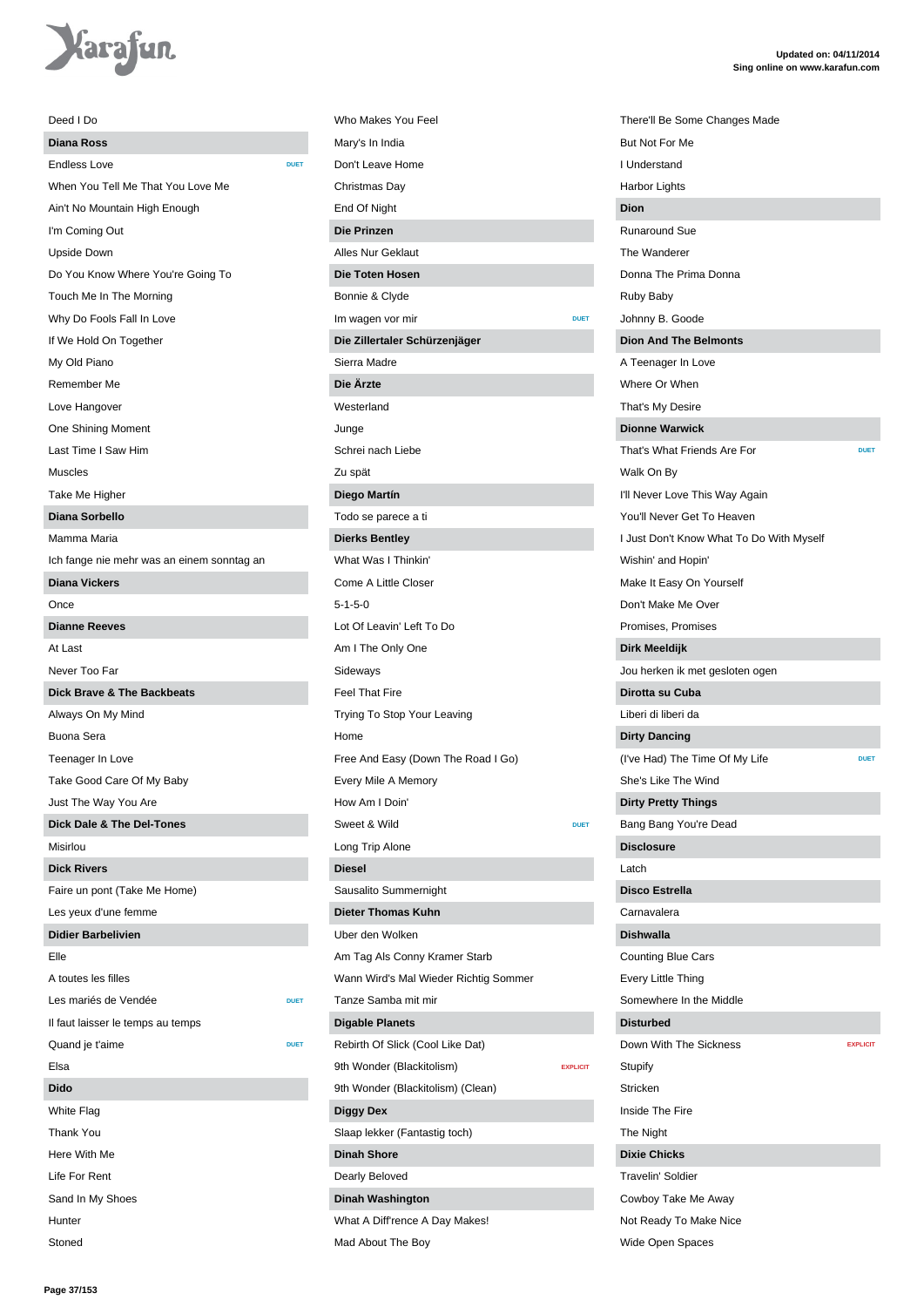

| Sin Wagon                            |             |
|--------------------------------------|-------------|
| Long Time Gone                       |             |
| Some Days You Gotta Dance            |             |
| Hello Mr. Heartache                  |             |
| Godspeed (Sweet Dreams)              |             |
| You Can't Hurry Love                 |             |
| I Believe In Love                    |             |
| Everybody Knows                      |             |
| <b>Dixieland Boys</b>                |             |
| For Me And My Gal                    |             |
| <b>Dizzee Rascal</b>                 |             |
| Holiday                              |             |
| Dance Wiv Me                         |             |
| Dirtee Cash                          |             |
| DJ Bobo                              |             |
| Chihuahua                            |             |
| <b>DJ Casper</b>                     |             |
| Cha Cha Slide                        |             |
| <b>DJ Cassidy</b>                    |             |
| Calling All Hearts                   | <b>DUET</b> |
| <b>DJ Company</b>                    |             |
| Rhythm Of Love                       |             |
| <b>DJ Encore</b>                     |             |
| I See Right Through To You           |             |
| <b>DJ Flex</b>                       |             |
| Te quiero (Remix)                    | <b>DUET</b> |
| <b>DJ Fresh</b>                      |             |
|                                      |             |
| Louder                               |             |
| Hot Right Now                        |             |
| DJ Jazzy Jeff & The Fresh Prince     |             |
| Summertime                           |             |
| Nightmare On My Street               |             |
| Boom! Shake The Room                 |             |
| Ring My Bell                         |             |
| DJ Sammy                             |             |
| Heaven (Candlelight Mix)             |             |
| Heaven                               |             |
| California Dreamin'                  |             |
| DJ Ötzi                              |             |
| Hey Baby                             |             |
| <b>Sweet Caroline</b>                |             |
| Ein Stern (der deinen Namen trägt)   |             |
| I Need More Of You                   |             |
| Summer Of '69                        |             |
| Live Is Life (Here We Go)            |             |
| Anton Aus Tirol                      |             |
| Crossfire                            |             |
| When You Walk In The Room            |             |
| 7 Sünden                             | <b>DUET</b> |
| Aber Dich gibt's nur einmal für mich |             |

**Django Wagner** Mooie blauwe ogen Dat ene moment Maar toch blijf jij me trouw Zwarte haren, zwoele gitaren Wat een heerlijke dag Wij dansen samen de bossa nova Waarom ben jij gegaan Die ene mooie vrouw Als jij niet kiezen kan Als de nacht geen droom meer over heeft In de zomer Oh liefste moet dat nou Gewoon een keer jezelf zijn **Do** Zij Gelooft In Mij **Dobie Gray** Drift Away **Doble R** Zullen we maar weer **Doctor and the Medics** Spirit In The Sky **Dokken** It's Not Love **Dolly Dots** Do Wah Diddy Diddy Love Me Just A Little Bit More Medley **Dolly Parton** Jolene 9 To 5 Coat Of Many Colors I Will Always Love You **I Will Always Love You (duet) DUET** Just When I Needed You Most Here You Come Again The Last Thing On My Mind **DUET** The House Of The Rising Sun Hard Candy Christmas Save The Last Dance For Me The Tracks Of My Tears Wildflowers Backwoods Barbie Heartbreaker To Know Him Is To Love Him **DUET** The Grass Is Blue She Drives Me Crazy Better Get To Livin' Jesus & Gravity Together You And I You Are

**Dominique Walter**

Les petits boudins **Domino** Sweet Potato Pie **Don Gibson** Oh Lonesome Me Sea Of Heartbreak **Don Henley Sometimes Love Just Ain't Enough** For My Wedding **Don Ho** Tiny Bubbles **Don McLean** American Pie American Pie (45 version) Vincent Castles In The Air **Don Omar** Danza kuduro Zumba Hasta que salga el sol Blue Zone Salió El Sol Sudando Taboo **Don Williams** I Believe In You Tulsa Time Some Broken Hearts Never Mend I Recall A Gypsy Woman Lay Down Beside Me You're My Best Friend Down The Road I Go She's In Love With The Rodeo Man I'm Just A Country Boy Listen To The Radio **Donell Jones** Where I Wanna Be You Know What's Up **Donkeyboy** Ambitions **Donna Fargo** Funny Face **Donna Hightower** This World Today Is A Mess **Donna Lewis At The Beginning Donna Summer** Last Dance Hot Stuff Bad Girls **No More Tears (Enough Is Enough) DUET** 

On The Radio

Noch in 100.000 Jahren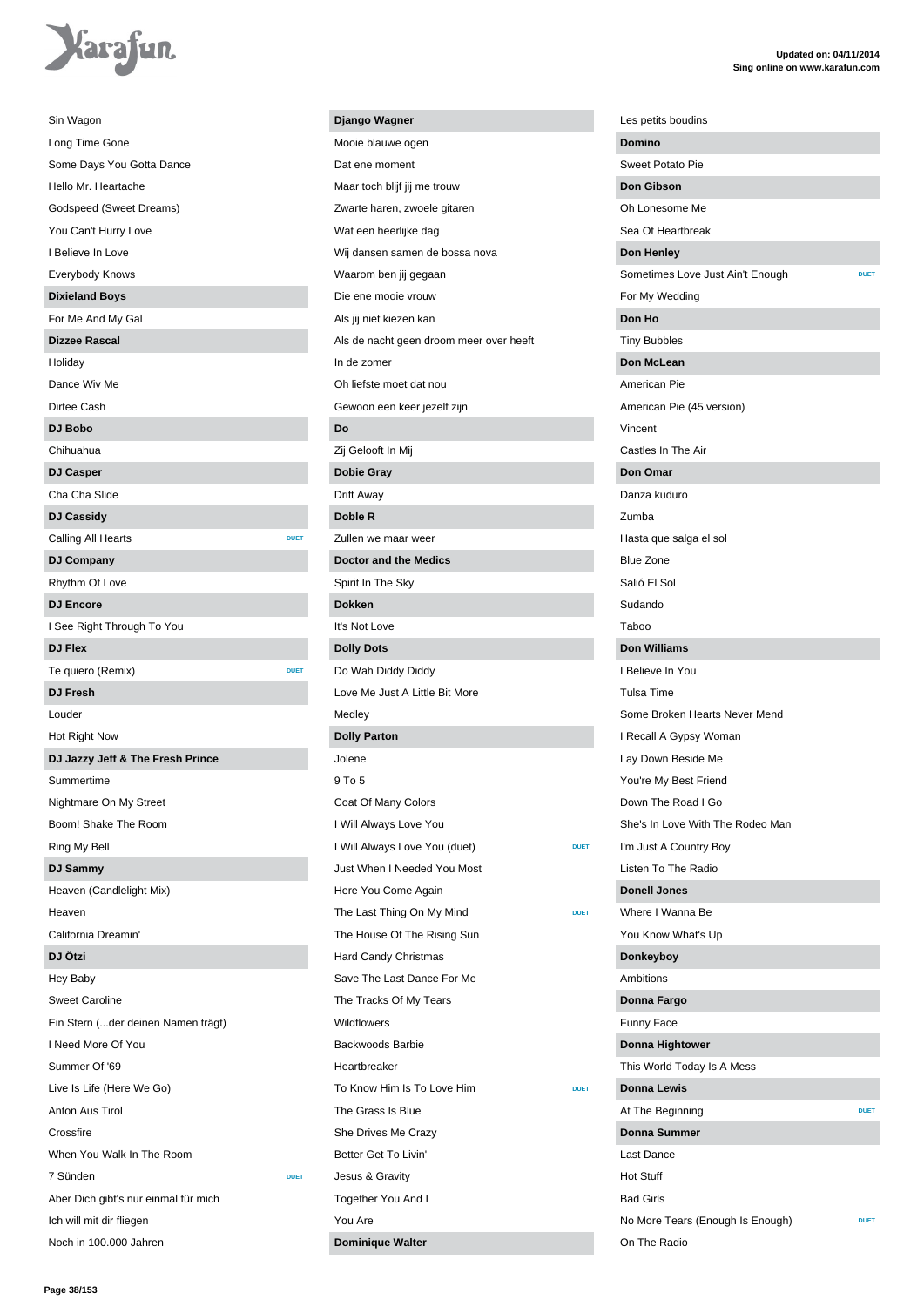

| <b>MacArthur Park</b>                           |
|-------------------------------------------------|
| She Works Hard For The Money                    |
| Love To Love You Baby                           |
| Could It Be Magic                               |
| I Feel Love                                     |
| This Time I Know It's For Real                  |
| Melody Of Love                                  |
| Love's About to Change My Heart                 |
| I Don't Wanna Get Hurt                          |
| <b>Donnie McClurkin</b>                         |
| The Prayer<br><b>DUET</b>                       |
| Donny Hathaway                                  |
| A Song For You                                  |
| I Love You More Than You'll Ever Know           |
| What's Going On                                 |
| This Christmas                                  |
| For All We Know                                 |
| Someday We'll All Be Free                       |
| <b>Donny Osmond</b>                             |
| Puppy Love                                      |
| A Little Bit Country, A Little Bit Rock 'N Roll |
| Keep Her In Mind                                |
| Sweet And Innocent                              |
| What I Meant To Say                             |
| Dope                                            |
| Slipping Away                                   |
|                                                 |
| <b>Doris Day</b>                                |
| Sentimental Journey                             |
| Que Sera, Sera (Whatever Will Be, Will Be)      |
| Perhaps, Perhaps, Perhaps                       |
| Fly Me To The Moon                              |
| Tea For Two                                     |
| Lullaby Of Broadway                             |
| If I Give My Heart To You                       |
| You Took Advantage of Me                        |
| Little Girl Blue                                |
| <b>Doro Pesch</b>                               |
| Für Immer                                       |
| <b>Dorothy Moore</b>                            |
| <b>Misty Blue</b>                               |
| <b>Dorothée</b>                                 |
| Allo, allo monsieur l'ordinateur                |
| Pour faire une chanson                          |
| <b>Dorus</b>                                    |
| Twee motten                                     |
| <b>Dotan</b>                                    |
| Home                                            |
| <b>Dottie West</b>                              |
| All I Ever Need Is You<br><b>DUET</b>           |
| <b>Double</b>                                   |
| The Captain of Her Heart                        |

Diggy Liggy Lo **Dr. Alban** Sing Hallelujah **Dr. Dre** I Need A Doctor Keep Their Heads Ringin' **Dr. Hook & The Medicine Show** The Cover Of The Rolling Stone Sylvia's Mother When You're In Love With A Beautiful Woman Sexy Eyes A Little Bit More Walk Right In Only Sixteen **Dr. Horrible's Sing-Along Blog My Eyes DUET** Brand New Day **Dr. John Makin' Whoopee DUET Dracula, L'amour plus fort que la mort** Eteins La Lumière (Dracula Mix) **Drafi Deutscher** Marmor, Stein Und Eisen Bricht **Dragon** April Sun In Cuba Rain **DragonForce** Through The Fire And Flames **Drake** Hold On, We're Going Home Forever Take Care Find Your Love Over **Dream** He Loves U Not In My Dreams **Dream Street** It Happens Everytime **Dream Theater** The Spirit Carries On **Dreamgirls** And I Am Telling You I'm Not Going One Night Only (Highlights Version) Love You I Do I Am Changing Dreamgirls One Night Only (Disco Version) Family Move Patience

Fake Your Way To The Top

#### **Updated on: 04/11/2014 Sing online on www.karafun.com**

| When I First Saw You           | <b>DUET</b>     |
|--------------------------------|-----------------|
| Cadillac Car                   |                 |
| Steppin' To The Bad Side       |                 |
| <b>Drew Davis Band</b>         |                 |
| <b>Back There All The Time</b> |                 |
| <b>Dropkick Murphys</b>        |                 |
| Kiss Me, I'm Shitfaced         | <b>EXPLICIT</b> |
| I'm Shipping Up To Boston      |                 |
| <b>Drowning Pool</b>           |                 |
| <b>Bodies</b>                  |                 |
| <b>Tear Away</b>               |                 |
| <b>DRS</b>                     |                 |
| Gangsta Lean                   |                 |
| Dru Hill                       |                 |
| In My Bed                      |                 |
| How Deep Is Your Love          |                 |
| These Are The Times            |                 |
| We're Not Making Love No More  |                 |
| Never Make A Promise           |                 |
| <b>Drukwerk</b>                |                 |
| Je loog tegen mij              |                 |
| <b>Drupi</b>                   |                 |
| Vado Via                       |                 |
| <b>Duck Sauce</b>              |                 |
| <b>Barbra Streisand</b>        |                 |
| Duffy                          |                 |
| Mercy                          |                 |
| <b>Warwick Avenue</b>          |                 |
| Cry To Me                      |                 |
| Endlessly                      |                 |
| <b>Stepping Stone</b>          |                 |
| Syrup & Honey                  |                 |
| Well, Well, Well               |                 |
| Rain On Your Parade            |                 |
| <b>Distant Dreamer</b>         |                 |
| Oh Boy                         |                 |
| Rockferry                      |                 |
| <b>Duncan James</b>            |                 |
| Sooner Or Later                |                 |
| <b>Duncan Sheik</b>            |                 |
| <b>Barely Breathing</b>        |                 |
| <b>Duran Duran</b>             |                 |
| Hungry Like The Wolf           |                 |
| Rio                            |                 |
| A View To A Kill               |                 |
| The Reflex                     |                 |
| Save A Prayer                  |                 |
| <b>Ordinary World</b>          |                 |
| Come Undone                    |                 |
| Girls On Film                  |                 |
| The Wild Boys                  |                 |
| Hold Back The Rain             |                 |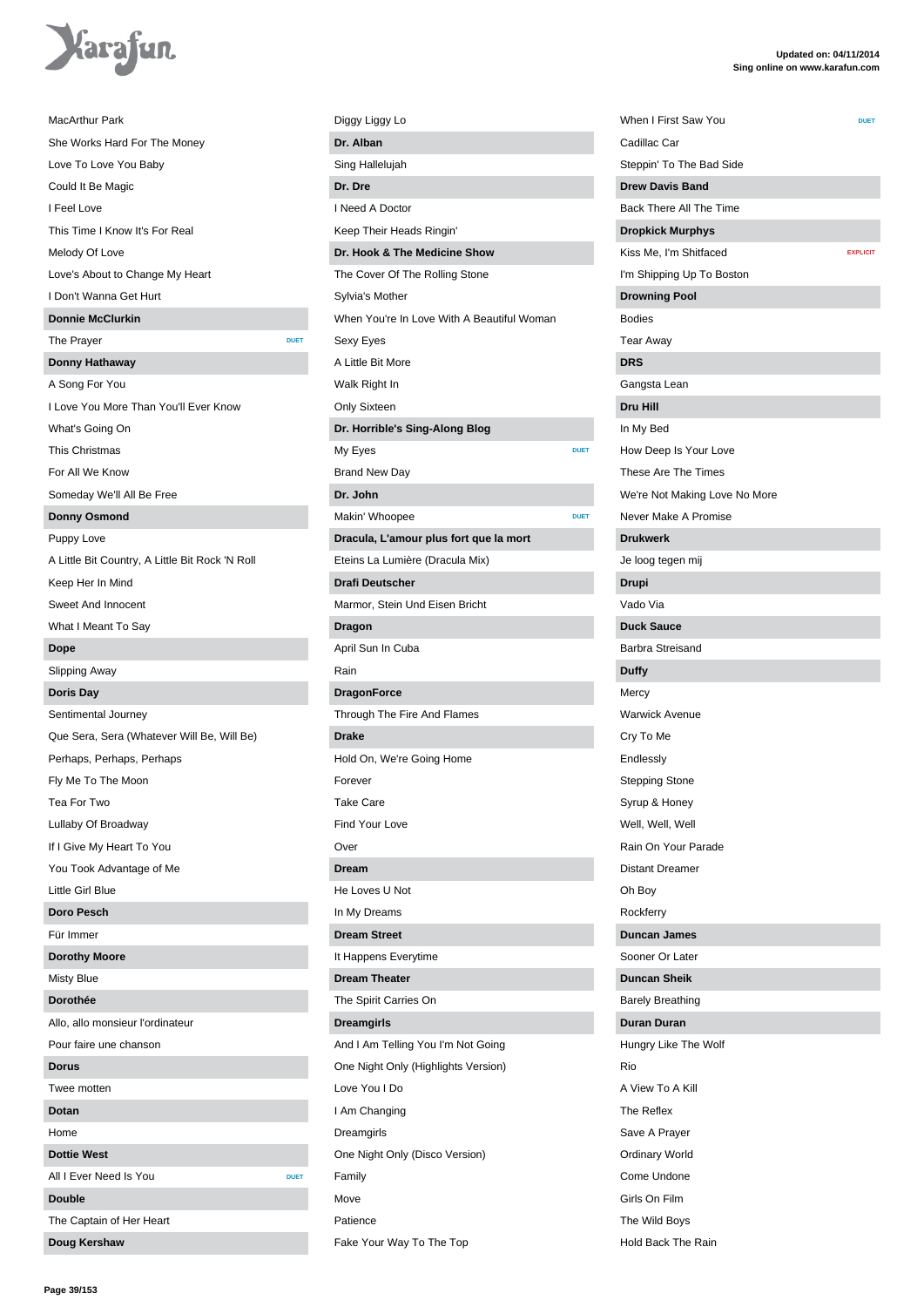

| Reach Up For The Sunrise                 |             |
|------------------------------------------|-------------|
| Notorious                                |             |
| New Religion                             |             |
| <b>Dustin Lynch</b>                      |             |
| <b>Cowboys And Angels</b>                |             |
| She Cranks My Tractor                    |             |
| <b>Dusty Drake</b>                       |             |
| Say Yes                                  |             |
| <b>Smaller Pieces</b>                    |             |
| <b>Dusty Springfield</b>                 |             |
| Son Of A Preacher Man                    |             |
| You Don't Have To Say You Love Me        |             |
| I Only Want To Be With You               |             |
| Windmills Of Your Mind                   |             |
| Wishin' And Hopin'                       |             |
| Anyone Who Had A Heart                   |             |
| Will You Love Me Tomorrow?               |             |
| The Look Of Love                         |             |
| I Just Don't Know What To Do With Myself |             |
| In Private                               |             |
| Goin' Back                               |             |
| <b>Dwight Yoakam</b>                     |             |
| Fast As You                              |             |
| Guitars, Cadillacs                       |             |
| Blue Moon Of Kentucky                    |             |
| Turn It On, Turn It Up, Turn Me Loose    |             |
| <b>Streets Of Bakersfield</b>            | <b>DUET</b> |
| <b>Suspicious Minds</b>                  |             |
| Crazy Little Thing Called Love           |             |
| Heartaches By The Number                 |             |
| Baby Don't Go                            | <b>DUET</b> |
| <b>Little Sister</b>                     |             |
| A Thousand Miles From Nowhere            |             |
| Honky Tonk Man                           |             |
| <b>Mystery Train</b>                     |             |
| My Heart Skips A Beat                    |             |
| I Want You To Want Me                    |             |
| Smoke Along The Track                    |             |
| Stop The World (And Let Me Off)          |             |
| Locomotion                               |             |
| Dim Lights, Thick Smoke                  |             |
| Send A Message To My Heart               | <b>DUET</b> |
| What Do You Know About Love?             |             |
| Close Up The Honky Tonks                 |             |
| <b>Population Me</b>                     |             |
| Back Of Your Hand                        |             |
| <b>Dynamite Hack</b>                     |             |
| Boyz-n-the-Hood                          |             |
| <b>E.M.D.</b>                            |             |
| There's A Place For Us                   |             |
| <b>Eagle-Eye Cherry</b>                  |             |
| Save Tonight                             |             |

| <b>DUET</b><br><b>DUET</b><br>re:<br>if)<br><b>DUET</b><br>$\cdot$ |  |  |
|--------------------------------------------------------------------|--|--|
|                                                                    |  |  |
|                                                                    |  |  |
|                                                                    |  |  |
|                                                                    |  |  |
|                                                                    |  |  |
|                                                                    |  |  |
|                                                                    |  |  |
|                                                                    |  |  |
|                                                                    |  |  |
|                                                                    |  |  |
|                                                                    |  |  |
|                                                                    |  |  |
|                                                                    |  |  |
|                                                                    |  |  |
|                                                                    |  |  |
|                                                                    |  |  |
|                                                                    |  |  |
|                                                                    |  |  |
|                                                                    |  |  |
|                                                                    |  |  |
|                                                                    |  |  |
|                                                                    |  |  |
|                                                                    |  |  |
|                                                                    |  |  |
|                                                                    |  |  |
|                                                                    |  |  |
|                                                                    |  |  |
|                                                                    |  |  |
|                                                                    |  |  |

Falling In Love Again Long Way Around **Earl Thomas Conley** Once In A Blue Moon **Earth, Wind & Fire** September Let's Groove Boogie Wonderland Fantasy Reasons Shining Star After the Love Has Gone MegaMix Sing A Song Love's Holiday I'll Write A Song For You Can't Hide Love Devotion In The Stone Got To Get You Into My Life Saturday Nite Sunday Morning That's The Way Of The World The Way You Move **Eartha Kitt** C'est Si Bon I Want To Be Evil This Is My Life Le danseur de charleston **East 17** Stay Another Day It's Alright **Easter songs** Funny Little Bunny (With The Powder Puff Tail) Happy Easter My Chocolate Easter Rabbit Eggbert The Easter Egg **Easton Corbin** A Little More Country Than That Lovin' You Is Fun All Over The Road **Echo & The Bunnymen** Bedbugs And Ballyhoo The Cutter **Echosmith** Cool Kids **Econoline Crush** Make It Right You Don't Know What It's Like **Ed Bruce** My First Taste Of Texas The Last Cowboy Song

| <b>Ed Sheeran</b>                    |             |
|--------------------------------------|-------------|
| Thinking Out Loud                    |             |
| The A Team                           |             |
| I See Fire                           |             |
| Don't                                |             |
| Sing                                 |             |
| Lego House                           |             |
| Photograph                           |             |
| Give Me Love                         |             |
| One                                  |             |
| Kiss Me                              |             |
| Drunk                                |             |
| I'm a Mess                           |             |
| <b>Skinny Love</b>                   |             |
| Small Bump                           |             |
| All Of The Stars                     |             |
| Afire Love                           |             |
| Wake Me Up                           |             |
| U.N.I.                               |             |
| Gold Rush                            |             |
| <b>Ed Townsend</b>                   |             |
| For Your Love                        |             |
| <b>Eddie Cochran</b>                 |             |
| <b>Summertime Blues</b>              |             |
| C'mon Everybody                      |             |
| Jeanie Jeanie Jeanie                 |             |
| <b>Eddie Constantine</b>             |             |
| Cigarettes, whisky et p'tites pépées |             |
| <b>Eddie Fisher</b>                  |             |
| Anytime                              |             |
| Oh My Pa-Pa (O Mein Papa)            |             |
| The Rose Tattoo                      |             |
| I'm Walking Behind You               |             |
| <b>Eddie Floyd</b>                   |             |
| Knock On Wood                        |             |
| <b>Eddie Hodges</b>                  |             |
| I'm Gonna Knock On Your Door         |             |
| <b>Eddie Kendricks</b>               |             |
| Boogie Down                          |             |
| <b>Eddie Money</b>                   |             |
| Take Me Home Tonight                 |             |
| Two Tickets To Paradise              |             |
| Walk On Water                        |             |
| Gimme Some Water                     |             |
| <b>Eddie Rabbitt</b>                 |             |
| I Love A Rainy Night                 |             |
| You And I                            | <b>DUET</b> |
| Drivin' My Life Away                 |             |
| Step By Step                         |             |
| <b>Eddie Vedder</b>                  |             |
| You've Got To Hide Your Love Away    |             |
| <b>Eddy Arnold</b>                   |             |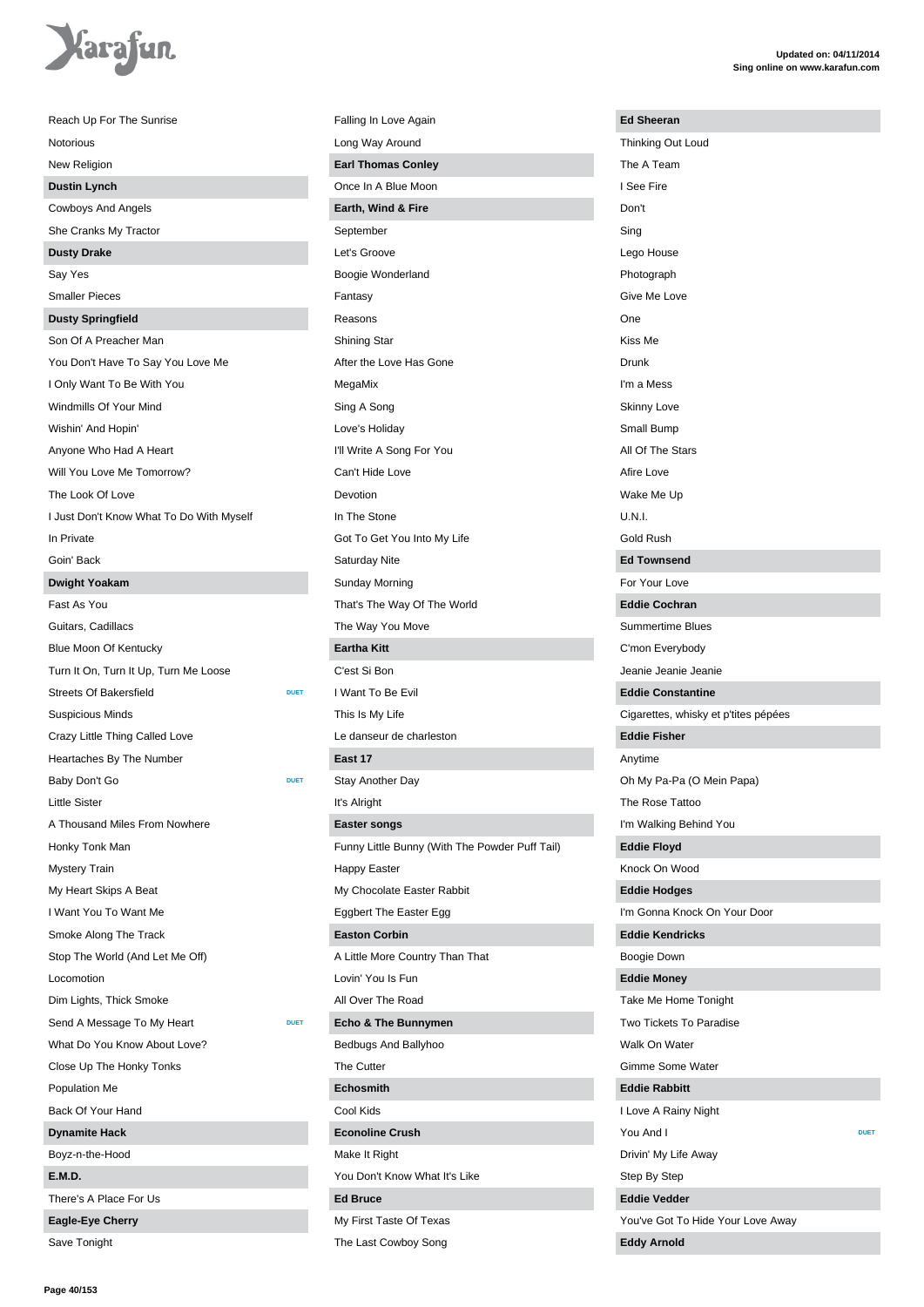

| Make The World Go Away                    |             |
|-------------------------------------------|-------------|
| I Want To Go With You                     |             |
| The Last Word In Lonesome                 |             |
| <b>Eddy Grant</b>                         |             |
| <b>Electric Avenue</b>                    |             |
| Gimme Hope Jo'anna                        |             |
| I Don't Wanna Dance                       |             |
| Do You Feel My Love?                      |             |
| <b>Eddy Mitchell</b>                      |             |
| A crédit et en stéréo                     |             |
| Les feuilles mortes                       |             |
| Toujours un coin qui me rappelle          |             |
| Vieille canaille (swing version)          | <b>DUET</b> |
| Derrière l'arc-en-ciel / Over The Rainbow | <b>DUET</b> |
| Toute la pluie tombe sur moi              |             |
| T'es seul, tu stresses, t'es mal          |             |
| Et la voix d'Elvis                        |             |
| Garde-moi la dernière danse               |             |
| <b>Eddy Raven</b>                         |             |
| In A Letter To You                        |             |
| <b>Eddy Wally</b>                         |             |
| Ik spring uit 'n vliegmachien             |             |
| <b>Edens Edge</b>                         |             |
| Amen                                      |             |
| Too Good To Be True                       |             |
| <b>Edgar Winter</b>                       |             |
| Free Ride                                 |             |
| <b>Edie Brickell</b>                      |             |
| What I Am                                 |             |
| <b>Edison Lighthouse</b>                  |             |
| Love Grows (Where My Rosemary Goes)       |             |
| <b>Edith Piaf</b>                         |             |
| La vie en rose                            |             |
| Non, je ne regrette rien                  |             |
| L'hymne à l'amour                         |             |
| La Vie En Rose (English version)          |             |
| Milord                                    |             |
| Padam Padam                               |             |
| Sous le ciel de Paris                     |             |
| La foule                                  |             |
| L'accordéoniste                           |             |
| Mon Dieu                                  |             |
| La goualante du pauvre Jean               |             |
| Mon manège à moi                          |             |
| La vie en rose (version lente)            |             |
| Bravo pour le clown                       |             |
| Les trois cloches                         | <b>DUET</b> |
| Bal dans ma rue                           |             |
| Les flonflons du bal                      |             |
| C'est un gars                             |             |
| Je t'ai dans la peau                      |             |

Je sais comment Plus bleu que tes yeux **Editors** Munich Papillon Blood **Ednita Nazario** No te mentia **Edurne** Ven por mí **Edward Maya** Stereo Love This Is My Life **Edward Sharpe & The Magnetic Zeros** Home **Edwin Evers Band** Ik meen het **Edwin McCain** I'll Be I Could Not Ask For More **Edwin Starr** War **Edwyn Collins** A Girl Like You **Eiffel 65** Blue (Da Ba Dee) Move Your Body **Eija Merilä** Yö Saaristossa **El Arrebato** En el número 14 Búscate un hombre que te quiera Un millón de euros No puedo más **El halcon de la Sierra** La feria de las flores **El sueño de Morfeo** Para toda la vida Demasiado tarde Nunca volverá **Elaiza** Is It Right **Elbow** One Day Like This Grounds for Divorce Forget Myself **Electric Light Orchestra** Telephone Line Mr. Blue Sky Don't Bring Me Down Evil Woman

Rock 'n' Roll Is King

| Livin' Thing                           |             |
|----------------------------------------|-------------|
| Hold On Tight                          |             |
| Midnight Blue                          |             |
| Last Train To London                   |             |
| All Over The World                     |             |
| Elegance                               |             |
| Vacances j'oublie tout                 |             |
| <b>Eli Young Band</b>                  |             |
| Crazy Girl                             |             |
| Even If It Breaks Your Heart           |             |
| Always The Love Songs                  |             |
| Radio Waves                            |             |
| Elis Regina                            |             |
| Aguas De Março                         | <b>DUET</b> |
| Mas que nada                           |             |
| <b>Elisa</b>                           |             |
| Ti vorrei sollevare                    | <b>DUET</b> |
| L'anima vola                           |             |
| Eppure sentire (un senso di te)        |             |
| Dancing                                |             |
| Luce (Tramonti a nord est)             |             |
| <b>Elisabeth</b>                       |             |
| Ich gehör nur mir                      |             |
| <b>Eliza Doolittle</b>                 |             |
| Pack Up                                |             |
| <b>Skinny Genes</b>                    |             |
| Rollerblades                           |             |
| <b>Elizabeth Cook</b>                  |             |
| <b>Stupid Things</b>                   |             |
| <b>Elkie Brooks</b>                    |             |
| Pearl's A Singer                       |             |
| Ella Eyre                              |             |
| If I Go                                |             |
| Deeper                                 |             |
| <b>Ella Fitzgerald</b>                 |             |
| Summertime                             |             |
| Misty                                  |             |
| Night And Day                          |             |
| <b>Blue Moon</b>                       |             |
| All Of Me                              |             |
| Cheek To Cheek                         |             |
| Dream A Little Dream Of Me             |             |
| Have Yourself A Merry Little Christmas |             |
| Caravan                                |             |
| Cry Me A River                         |             |
| Someone To Watch Over Me               |             |
| <b>Stormy Weather</b>                  |             |
| Let's Do It (Let's Fall In Love)       |             |
| Tenderly                               |             |
| My Heart Belongs To Daddy              |             |
| My Funny Valentine                     |             |
| A-Tisket, A-Tasket                     |             |

Les mots d'amour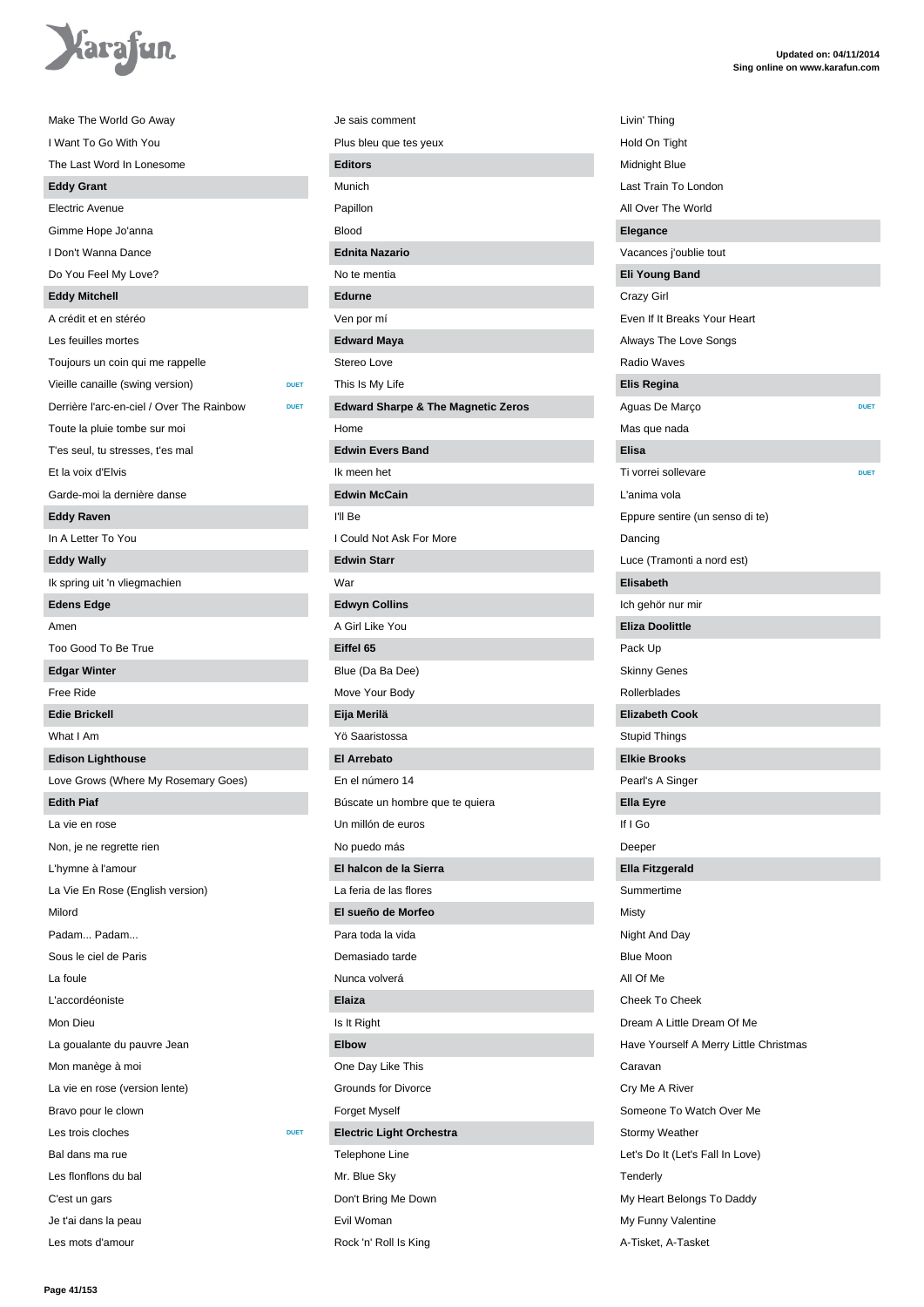

| The Lady Is A Tramp                               |             |
|---------------------------------------------------|-------------|
| <b>Black Coffee</b>                               |             |
| Georgia On My Mind ('Ella Swings Gently' version) |             |
| Lullaby Of Birdland                               |             |
| Let's Call The Whole Thing Off                    | <b>DUET</b> |
| Cry Me A River (Orchestral version)               |             |
| They Can't Take That Away From Me                 | <b>DUET</b> |
| Hello, Dolly!                                     |             |
| Take The 'A' Train                                |             |
| The Man I Love                                    |             |
| I Got Rhythm                                      |             |
| 'Round Midnight                                   |             |
| Every Time We Say Goodbye                         |             |
| All The Things You Are                            |             |
| Mack The Knife                                    |             |
| Puttin' On The Ritz                               |             |
| One Note Samba (Samba de uma nota so)             |             |
| Satin Doll                                        |             |
| Angel Eyes                                        |             |
| In A Sentimental Mood                             |             |
| <b>Basin Street Blues</b>                         |             |
| (If You Can't Sing It) You'll Have to Swing It    |             |
| Nature Boy                                        |             |
|                                                   |             |
| How High The Moon<br>Too Darn Hot                 |             |
|                                                   |             |
| Off Key (Desafinado)                              |             |
| I've Got My Love To Keep Me Warm                  |             |
| All That Jazz                                     |             |
| I Only Have Eyes For You                          |             |
| Them There Eyes                                   |             |
| Love For Sale                                     |             |
| Honeysuckle Rose                                  |             |
| This Can't Be Love                                |             |
| There Will Never Be Another You                   |             |
| A Night In Tunisia                                |             |
| I Love Paris                                      |             |
| <b>Stairway To The Stars</b>                      |             |
| Georgia On My Mind                                |             |
| It's All Right With Me                            |             |
| A Fine Romance                                    | <b>DUET</b> |
| Stompin' At The Savoy                             | <b>DUET</b> |
| Nice Work If You Can Get It                       |             |
| <b>Ella Henderson</b>                             |             |
| Ghost                                             |             |
| <b>Ellen Foley</b>                                |             |
| We Belong To The Night                            |             |
| <b>Ellie Goulding</b>                             |             |
| Your Song                                         |             |
| Burn                                              |             |
| How Long Will I Love You                          |             |
| Lights                                            |             |
| Explosions                                        |             |

## Beating Heart Figure 8 Guns And Horses The Writer Anything Could Happen Starry Eyed **Elliott Smith** Waltz #2 (XO) **Elliott Yamin** Wait For You **Elmer Food Beat** Daniela **Elmo & Patsy** Grandma Got Run Over By A Reindeer **Elton John** Your Song **Don't Go Breaking My Heart <b>DUET** DUET Rocket Man (I Think It's Going To Be a Long, Long Tiny Dancer Candle In The Wind I Guess That's Why They Call It The Blues Daniel Don't Let The Sun Go Down On Me Bennie And The Jets Don't Let The Sun Go Down On Me (Duet) DUET Sorry Seems To Be The Hardest Word Crocodile Rock Don't Let The Sun Go Down On Me (Duet 45 Edit)<sup>buer</sup> Goodbye Yellow Brick Road Nikita Blue Eyes Something About The Way You Look Tonight I Guess That's Why They Call It The Blues (Duet)<sup>DUET</sup> Sad Songs (Say So Much) **Sacrifice** Philadelphia Freedom Little Jeannie The One Blessed I'm Still Standing Lucy In The Sky With Diamonds Saturday Night's Alright for Fighting Step Into Christmas This Train Don't Stop There Anymore Honky Cat **Don't Go Breaking My Heart (with RuPaul)** DUET Honky Cat (45 edit) Song For Guy I Want Love Written In The Stars Friends Never Say Goodbye Recover Your Soul

| <b>Believe</b>                      |             |
|-------------------------------------|-------------|
| <b>True Love</b>                    | <b>DUET</b> |
| Club At The End Of The Street       |             |
| Home Again                          |             |
| My Father's Gun                     |             |
| <b>Elvin Bishop</b>                 |             |
| Fooled Around And Fell In Love      |             |
| <b>Elvis Costello</b>               |             |
| She                                 |             |
| <b>Elvis Crespo</b>                 |             |
| Bandida                             |             |
| <b>Elvis Martinez</b>               |             |
| Así fue                             |             |
| <b>Elvis Presley</b>                |             |
| Can't Help Falling In Love          |             |
| <b>Suspicious Minds</b>             |             |
| In The Ghetto                       |             |
| Love Me Tender                      |             |
| Don't Be Cruel                      |             |
| Jailhouse Rock                      |             |
| It's Now Or Never                   |             |
| <b>Blue Suede Shoes</b>             |             |
| The Wonder Of You                   |             |
| (Let Me Be Your) Teddy Bear         |             |
| Hound Dog                           |             |
| Always On My Mind                   |             |
| All Shook Up                        |             |
| (You're The) Devil In Disguise      |             |
| <b>Burning Love</b>                 |             |
| Return To Sender                    |             |
| American Trilogy                    |             |
| Help Me Make It Through The Night   |             |
| My Way                              |             |
| <b>Amazing Grace</b>                |             |
| In The Ghetto (Duet)                | <b>DUET</b> |
| Can't Help Falling In Love (live)   |             |
| Baby, What You Want Me To Do        |             |
| Never Been To Spain                 |             |
| Love Me Tender (Viva Elvis)         | <b>DUET</b> |
| Suspicious Minds (Viva Elvis)       |             |
| I Just Can't Help Believin'         |             |
| <b>Little Sister</b>                |             |
| <b>Heartbreak Hotel</b>             |             |
| I Can't Stop Loving You             |             |
| <b>Steamroller Blues</b>            |             |
| If I Can Dream                      |             |
| I'm So Lonesome I Could Cry         |             |
| Let It Be Me                        |             |
| Love Me                             |             |
| For The Good Times                  |             |
| Spanish Eyes                        |             |
| Suspicious Mind (Live in Las Vegas) |             |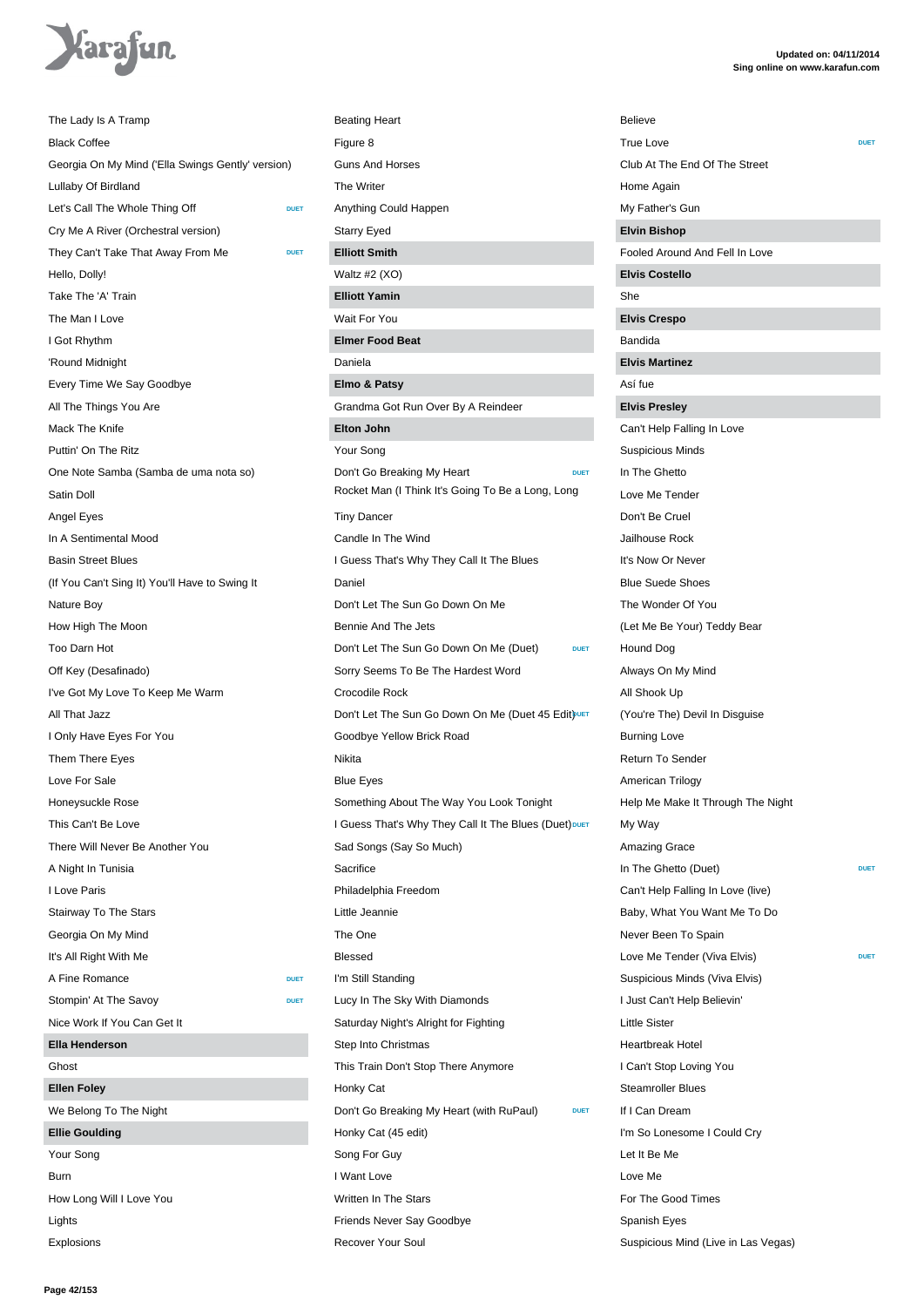

Treat Me Nice A Mess Of Blues Viva Las Vegas Can't Help Falling In Love (Viva Elvis) You Gave Me A Mountain And I Love You So Good Luck Charm Welcome To My World Bossa Nova Baby (Viva Elvis) Crying In The Chapel **Snowhird** I Want You, I Need You, I Love You Yesterday Johnny B. Goode (Live) Trouble Have I Told You Lately That I Love You See See Rider Danny Boy I Believe Memories Fever How Great Thou Art (Live) Don't That's All Right Blue Hawaii Stuck On You Polk Salad Annie (Live) The Girl Of My Best Friend You Don't Have To Say You Love Me Green Green Grass Of Home Love Me Tender (Live) You Don't Have To Say You Love Me (Live) Blueberry Hill/I Can't Stop Loving You (Live) Release Me Surrender My Way (Live) The Last Farewell Early Morning Rain Little Darlin' Proud Mary (Live) Unchained Melody (Live) Don't Cry Daddy Jailhouse Rock (Live) Kiss Me Quick You've Lost That Lovin' Feelin' Heartbreak Hotel (Viva Elvis) (Marie's The Name Of) His Latest Flame He'll Have To Go No More Sweet Caroline (Live) Just Pretend

Paralyzed Santa Lucia Gospel Medley Suspicion (Now And Then There's) A Fool Such As I A Little Less Conversation Hawaiian Wedding Song (Live) There Goes My Everything Love Letters Until It's Time For You To Go Mary In The Morning Something One Night Blue Suede Shoes (Viva Elvis) My Baby Left Me Heartbreak Medley She's Not You Blue Moon Of Kentucky Burning Love (Live '73) Lawdy Miss Clawdy (Live) Blue Moon Young And Beautiful What Now, My Love? Tryin' To Get To You (Live '68 Comback) Loving You The Impossible Dream Oh, Happy Day Mystery Train That's All Right (Viva Elvis) Moody Blue That's All Right (With 2001 Intro) Whole Lotta Shakin' Going On Such A Night Polk Salad Annie I'll Remember You Blue Suede Shoes (Live) Just Call Me Lonesome Runaway Little Sister (Live) Blueberry Hill Bossa Nova Baby All Shook Up (live) If We Never Meet Again Hurt (Live) Hurt Long Tall Sally/Whole Lotta Shakin' Goin' O (Live) Let Me Be There Burning Love (Viva Elvis) In Your Arms Hard Headed Woman

I Can Help

White Christmas

Guitar Man Walk A Mile In My Shoes King Creole (Viva Elvis) She Wears My Ring Hey Jude (Let's Have A) Party From A Jack To A King I Got A Woman/Amen Guadalajara Way Down Love Me (Live Aloha from Hawaii) Good Rockin' Tonight Too Much Mystery Train/Tiger Man Stand By Me Separate Ways Little Sister / Get Back Medley Don't Think Twice, It's All Right Hound Dog (Live) Judy Down By The Riverside/When The Saints Go Tomorrow Never Comes Ready Teddy Trouble/Guitar Man Help Me Only Believe I'm Comin' Home One Sided Love Affair Somebody Bigger Than You And I Rubberneckin' Remix I'm A Roustabout Hawaiian Sunset If I Get Home On Christmas Day Farther Along Home Is Where The Heart Is Poor Boy **Embrace** Nature's Law **Emeli Sandé** Read All About It (Pt. III) Next To Me Clown My Kind Of Love Next To Me (Acoustic) Breaking The Law River Suitcase Where I Sleep Maybe Daddy Hope Heaven

Memphis, Tennessee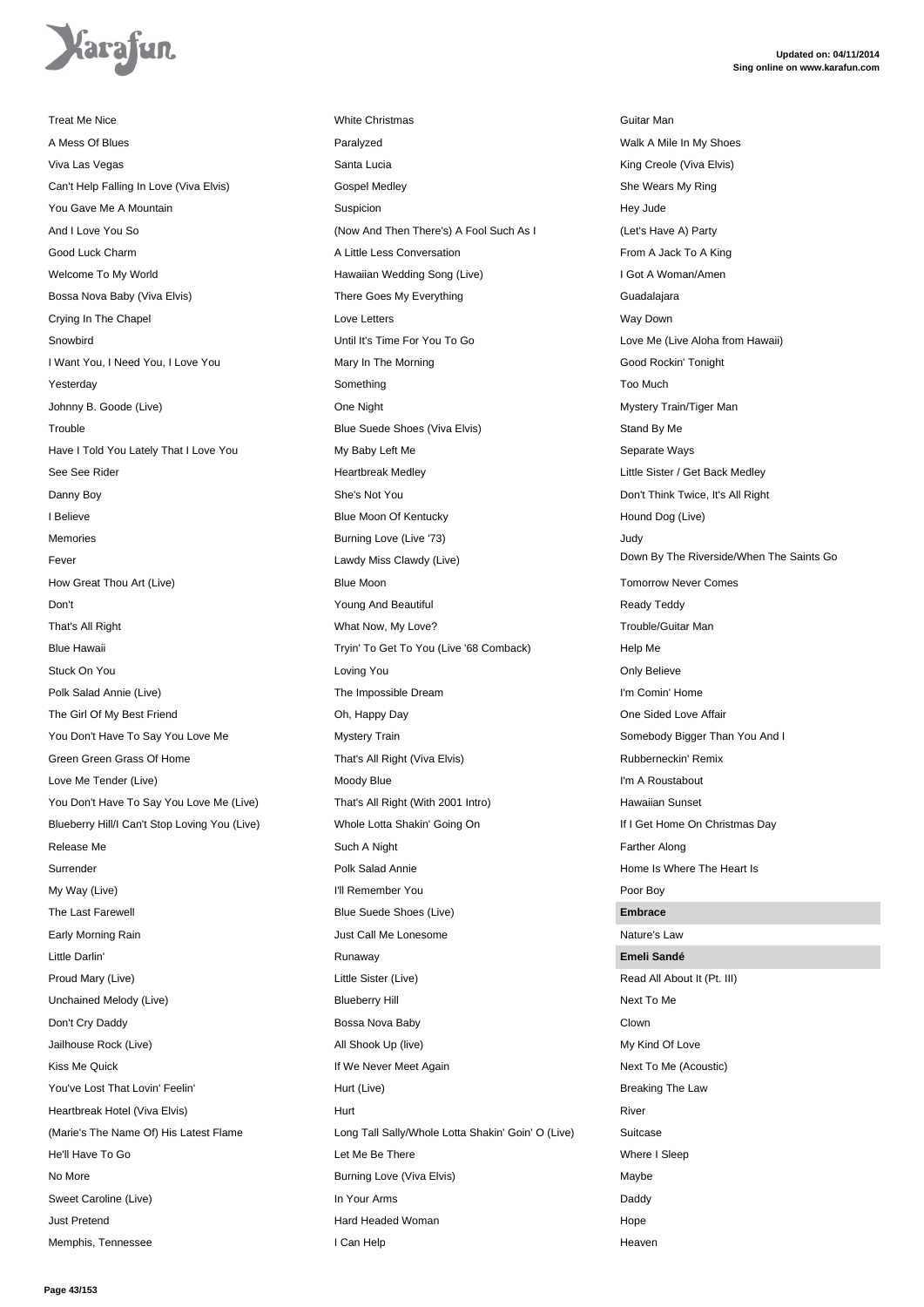

| Mountains                    |                      |
|------------------------------|----------------------|
| <b>Emerson Drive</b>         |                      |
| Moments                      |                      |
| <b>EMF</b>                   |                      |
| Unbelievable                 |                      |
| Emile & Images               |                      |
| Corps à corps                |                      |
| <b>Emily West</b>            |                      |
| Rocks In Your Shoes          |                      |
| That Kind Of Happy           |                      |
| <b>Emilíana Torrini</b>      |                      |
| Jungle Drum                  |                      |
| Eminem                       |                      |
| The Real Slim Shady          | <b>EXPLICIT</b>      |
| Love The Way You Lie         | <b>EXPLICIT DUET</b> |
| The Monster                  | <b>DUET</b>          |
| My Name Is                   | <b>EXPLICIT</b>      |
| Just Lose It                 |                      |
| Not Afraid                   | <b>EXPLICIT</b>      |
| Stan                         |                      |
| <b>Berzerk</b>               | <b>EXPLICIT</b>      |
| Guts Over Fear               |                      |
| <b>Emma Bunton</b>           |                      |
| Take My Breath Away          |                      |
| I'll Be There                |                      |
| <b>Emma Daumas</b>           |                      |
| <b>J'attends</b>             |                      |
| Au jour le jour              |                      |
| <b>Emma Marrone</b>          |                      |
| Cercavo amore                |                      |
| Amami                        |                      |
| <b>Emmanuel Moire</b>        |                      |
| Beau malheur (Version piano) |                      |
| Beau malheur                 |                      |
| La blessure                  |                      |
| Adulte et sexy               |                      |
| Venir voir                   |                      |
| Promis                       |                      |
| Je ne sais rien              |                      |
| Sois tranquille              |                      |
| La vie ailleurs              |                      |
| Quatre vies                  |                      |
| L'adversaire                 |                      |
| Ne s'aimer que la nuit       |                      |
| Sans dire un mot             |                      |
| Le sourire                   |                      |
| Là où je pars                |                      |
| <b>Emmelie De Forest</b>     |                      |
| Only Teardrops               |                      |
| <b>Emmylou Harris</b>        |                      |
| Mr. Sandman                  |                      |
| If I Needed You              | <b>DUET</b>          |

Together Again Bad Moon Rising Goodbye (You Never Can Tell) C'est la Vie It's Only Rock And Roll Roses In The Snow The Pearl **Empire Of The Sun** We Are The People Alive **En Vogue** Whatta Man Don't Let Go (Love) Giving Him Something He Can Feel Free Your Mind My Lovin' (Your Never Gonna Get It) Give It Up, Turn It Loose **Engelbert Humperdinck** After The Lovin' Quando, Quando, Quando Release Me Spanish Eyes Love Is A Many Splendored Thing The Last Waltz This Is My Song A Man Without Love Portofino My World (Il Mondo) The Shadow Of Your Smile Under The Man In The Moon Volare The Spanish Night Is Over As Time Goes By There Goes My Everything Les Bicyclettes de Belsize Am I That Easy To Forget Red Roses For My Lady Ten Guitars On The Wings Of A Silverbird Love Will Set You Free **England Dan & John Ford Coley** I'd Really Love To See You Tonight **Enigma** Return To Innocence **Ennio Morricone** Once Upon A Time In The West Your Love (Once Upon A Time In The West) **Enrico Macias** Enfants de tous pays Un berger vient de tomber Les filles de mon pays L'oriental

| Les gens du Nord                                        |                 |
|---------------------------------------------------------|-----------------|
| Noël à Jérusalem                                        |                 |
| Malheur à celui qui blesse un enfant                    |                 |
| <b>Enrique Iglesias</b>                                 |                 |
| Bailando                                                |                 |
| Hero (Radio Version)                                    |                 |
| Hero                                                    |                 |
| Loco                                                    | <b>DUET</b>     |
| <b>Bailamos</b>                                         |                 |
| Escape                                                  |                 |
| Tonight (I'm F**kin' You)                               | <b>EXPLICIT</b> |
| Cuando Me Enamoro                                       |                 |
| Could I Have This Kiss Forever                          | <b>DUET</b>     |
| Tonight (I'm Lovin' You)                                |                 |
| Heartbeat                                               | <b>DUET</b>     |
| I Like It                                               |                 |
| Do You Know? (The Ping Pong Song)                       |                 |
| Bailamos (Spanish version)                              |                 |
| Somebody's Me                                           |                 |
| Lloro Por Ti                                            |                 |
| Dímelo                                                  |                 |
| <b>Rhythm Divine</b>                                    |                 |
| Takin' Back My Love                                     | <b>DUET</b>     |
| I Have Always Loved You                                 |                 |
| Dirty Dancer                                            |                 |
| Tired Of Being Sorry (Laisse le destin l'emporter) DUET |                 |
| <b>Finally Found You</b>                                |                 |
| I Like How It Feels                                     |                 |
| Amigo Vulnerable                                        |                 |
| Enya                                                    |                 |
| May It Be                                               |                 |
| Only Time                                               |                 |
| Orinoco Flow (Sail Away)                                |                 |
| Hope Has A Place                                        |                 |
| Amarantine                                              |                 |
| <b>Silent Night</b>                                     |                 |
| <b>Enzo Enzo</b>                                        |                 |
| Les yeux ouverts                                        |                 |
| Era                                                     |                 |
| Kilimandjaro                                            |                 |
| <b>Erasure</b>                                          |                 |
| Am I Right?                                             |                 |
| <b>Eric Benet</b>                                       |                 |
| Spend My Life With You                                  | <b>DUET</b>     |
| Love Don't Love Me                                      |                 |
| <b>Eric Burdon</b>                                      |                 |
|                                                         |                 |
| Spill The Wine                                          |                 |
| San Franciscan Nights<br><b>Eric Carmen</b>             |                 |
|                                                         |                 |
| All By Myself                                           |                 |
| Hungry Eyes                                             |                 |
| Love Is All That Matters                                |                 |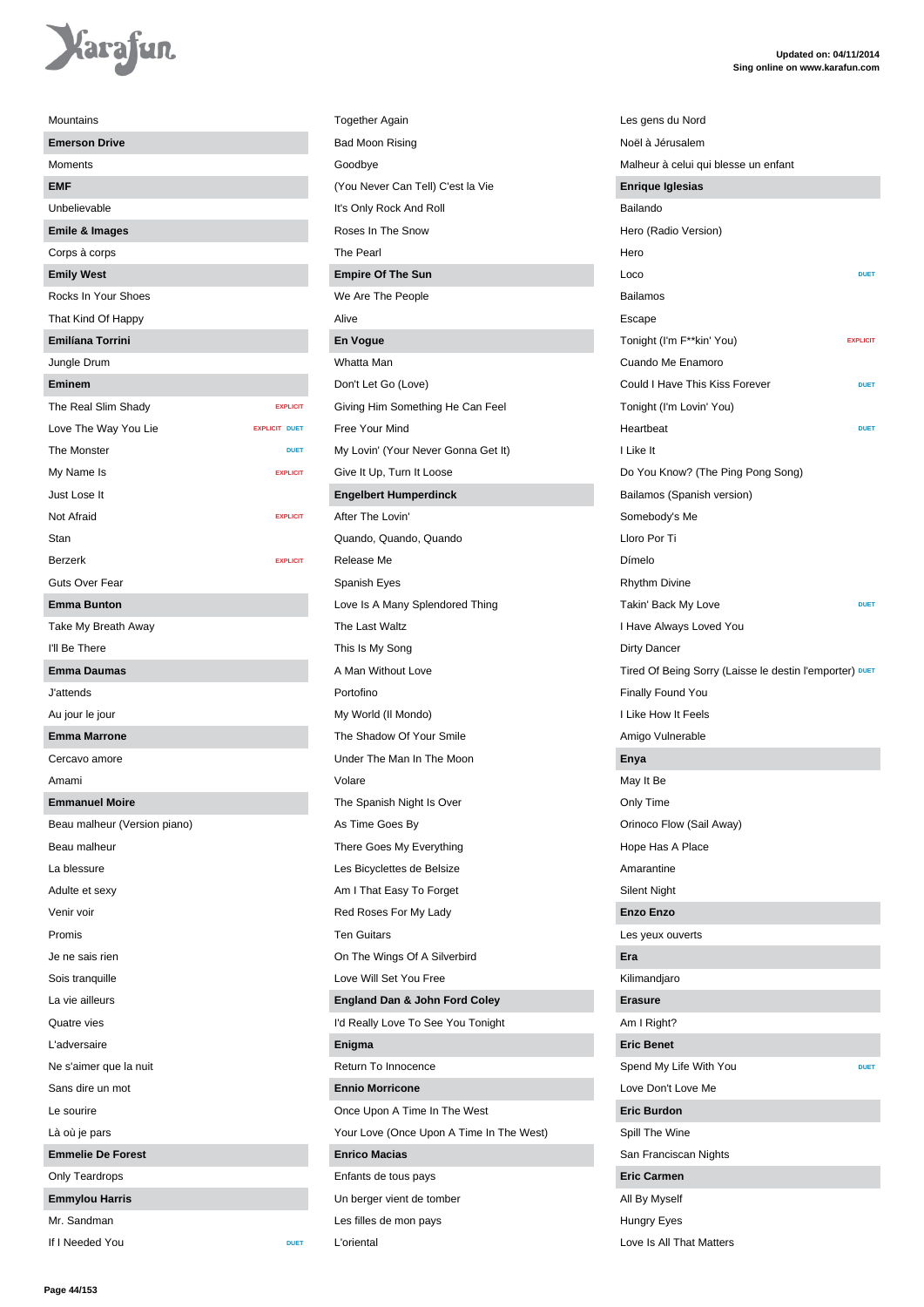

| <b>Eric Charden</b>                                                  |             |
|----------------------------------------------------------------------|-------------|
| Le monde est gris, le monde est bleu                                 |             |
| <b>Eric Church</b>                                                   |             |
| Smoke A Little Smoke                                                 |             |
| Drink In My Hand                                                     |             |
| Like Jesus Does                                                      |             |
| Creepin'                                                             |             |
| Springsteen                                                          |             |
| Guys Like Me                                                         |             |
| <b>Jack Daniels</b>                                                  |             |
| How 'Bout You                                                        |             |
| <b>Two Pink Lines</b>                                                |             |
| His Kind of Money (My Kind Of Love)                                  |             |
| <b>Eric Clapton</b>                                                  |             |
| <b>Wonderful Tonight</b>                                             |             |
| Tears In Heaven                                                      |             |
| Cocaine                                                              |             |
| They Call Me The Breeze                                              |             |
| Lay Down Sally                                                       |             |
| Layla                                                                |             |
| Knockin' On Heaven's Door                                            |             |
| <b>Autumn Leaves</b>                                                 |             |
| Change The World                                                     |             |
| Before You Accuse Me                                                 |             |
| I Shot The Sheriff                                                   |             |
|                                                                      |             |
| Over The Rainbow (Live)<br>Nobody Knows You When You're Down And Out |             |
|                                                                      |             |
| Sweet Home Chicago                                                   |             |
| <b>Tulsa Time</b>                                                    |             |
| Still Got The Blues                                                  |             |
| Old Love                                                             |             |
| After Midnight                                                       |             |
| Running On Faith                                                     |             |
| I'm Tore Down                                                        |             |
| Layla (Live)                                                         |             |
| <b>River Of Tears</b>                                                |             |
| White Room                                                           |             |
| I've Got a Rock n Roll Heart                                         |             |
| My Father's Eyes                                                     |             |
| Hoochie Coochie Man                                                  |             |
| Knock On Wood                                                        |             |
| San Francisco Bay Blues                                              |             |
| Alberta                                                              |             |
| Hold On I'm Comin'                                                   | <b>DUET</b> |
| <b>Bad Love</b>                                                      |             |
| Riding With The King                                                 | <b>DUET</b> |
| Forever Man                                                          |             |
| <b>Blue Eyes Blue</b>                                                |             |
| Further On Up The Road                                               |             |
| Willie And The Hand Jive                                             |             |
| Promises                                                             |             |
| <b>Blues Power</b>                                                   |             |

| <b>Ride The River</b>                        |             |
|----------------------------------------------|-------------|
| I Can't Stand It                             |             |
| See What Love Can Do                         |             |
| She's Waiting                                |             |
| <b>Eric Durrance</b>                         |             |
| Angels Fly Away                              |             |
| <b>Eric Heatherly</b>                        |             |
| Flowers On The Wall                          |             |
| <b>Eric Hutchinson</b>                       |             |
| Rock & Roll                                  |             |
| <b>Eric Lapointe</b>                         |             |
| Ordinaire                                    |             |
| <b>Eric Roberson</b>                         |             |
| <b>Borrow You</b>                            |             |
| <b>Eric Saade</b>                            |             |
| Popular                                      |             |
| <b>Erick Sermon</b>                          |             |
| Music                                        |             |
| <b>Erik Silvester</b>                        |             |
| Zucker im Kaffee                             |             |
| Erika Jo                                     |             |
| I Break Things                               |             |
| <b>Erin O'Donnell</b>                        |             |
| No Place So Far                              |             |
| <b>Ernest Tubb</b>                           |             |
| <b>Waltz Across Texas</b>                    |             |
| <b>Ernestine Anderson</b>                    |             |
| <b>Feeling Good</b>                          |             |
| <b>Ernie K-Doe</b>                           |             |
| Mother-In-Law                                |             |
| <b>Eros Ramazzotti</b>                       |             |
| Cose Della Vita (Can't Stop Thinking Of You) | <b>DUET</b> |
| I Belong To You (Il Ritmo Della Passione)    | <b>DUET</b> |
| Se Bastasse Una Canzone                      |             |
| Un angelo disteso al sole                    |             |
| Più bella cosa                               |             |
| Fuoco nel fuoco                              |             |
|                                              |             |
| Una storia importante<br>Più Che Puoi        | <b>DUET</b> |
|                                              |             |
| Adesso tu                                    |             |
| Parla con me                                 |             |
| Un'Emozione Per Sempre                       |             |
| L'aurora                                     |             |
| Quanto amore sei                             |             |
| Dove c'è musica                              |             |
| Fino all'estasi                              | <b>DUET</b> |
| Ci parliamo da grandi                        |             |
| <b>Eruption</b>                              |             |
| I Can't Stand The Rain                       |             |
| One Way Ticket                               |             |
| Erykah Badu                                  |             |
| Tyrone                                       |             |

| Bag Lady                        |                 |
|---------------------------------|-----------------|
| On & On                         |                 |
| <b>Next Lifetime</b>            |                 |
| <b>Esmée Denters</b>            |                 |
| Admit It                        |                 |
| Outta Here                      |                 |
| <b>Esperanza Spalding</b>       |                 |
| <b>Know You Know</b>            |                 |
| <b>Este Habana</b>              |                 |
| Zumba! (Danza Kuduro Remix)     |                 |
| <b>Estelle</b>                  |                 |
| American Boy                    | <b>EXPLICIT</b> |
| <b>Ester Dean</b>               |                 |
| Drop It Low                     | <b>EXPLICIT</b> |
| <b>Esther Galil</b>             |                 |
| Le jour se lève                 |                 |
| <b>Esther Phillips</b>          |                 |
| What A Difference A Day Makes   |                 |
| <b>Eternal</b>                  |                 |
| I Wanna Be The Only One         |                 |
| Angel Of Mine                   |                 |
| What'cha Gonna Do               |                 |
| Stay                            |                 |
| Oh, Baby I                      |                 |
| Just A Step From Heaven         |                 |
| <b>Etienne Daho</b>             |                 |
| Mon manège à moi                |                 |
| Le premier jour                 |                 |
| Comme un boomerang              | <b>DUET</b>     |
| <b>Etta James</b>               |                 |
| At Last                         |                 |
| I'd Rather Go Blind             |                 |
| All I Could Do Was Cry          |                 |
| A Sunday Kind Of Love           |                 |
| I Just Want To Make Love To You |                 |
| <b>Stormy Weather</b>           |                 |
| Damn Your Eyes                  |                 |
| The Man I Love                  |                 |
| Sugar On The Floor              |                 |
| Something's Got A Hold On Me    |                 |
| The Very Thought Of You         |                 |
| I've Been Loving You Too Long   |                 |
| There's Something On Your Mind  | <b>DUET</b>     |
| Someone To Watch Over Me        |                 |
| If I Can't Have You             |                 |
| Don't Cry Baby                  |                 |
| Tell Mama                       |                 |
| Fool That I Am                  |                 |
| Trust In Me                     |                 |
| <b>Tough Lover</b>              |                 |
| <b>Europe</b>                   |                 |
| The Final Countdown             |                 |

**Page 45/153**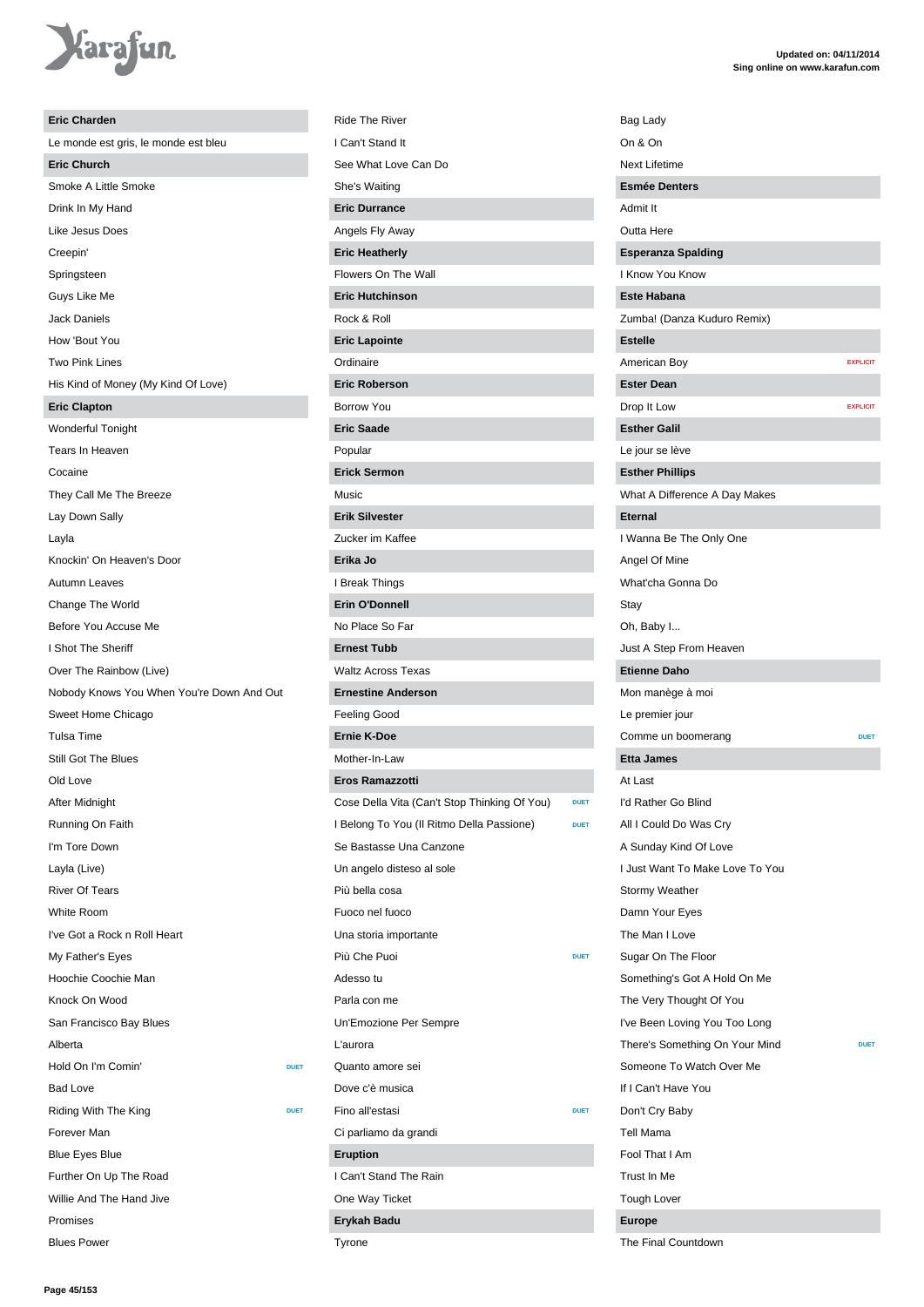

| Rock The Night                                     | Tourniquet                              |  |
|----------------------------------------------------|-----------------------------------------|--|
| Carrie                                             | Whisper                                 |  |
| <b>Eva Cassidy</b>                                 | Cloud Nine                              |  |
| Autumn Leaves                                      | <b>Sweet Sacrifice</b>                  |  |
| Songbird                                           | Good Enough                             |  |
| Ain't No Sunshine                                  | <b>Breathe No More</b>                  |  |
| Blue Eyes Crying In The Rain                       | My Last Breath                          |  |
| Over The Rainbow                                   | The Only One                            |  |
| Danny Boy                                          | My Heart Is Broken                      |  |
| Fields Of Gold                                     | Like You                                |  |
| God Bless The Child                                | Your Star                               |  |
| Walkin' After Midnight                             | You                                     |  |
| <b>Tennessee Waltz</b>                             | What You Want                           |  |
| Hallelujah I Love Him So                           | Missing                                 |  |
| Take Me To The River                               | Anywhere                                |  |
| You Don't Know Me<br><b>DUET</b>                   | Eve                                     |  |
| Stormy Monday                                      | Let Me Blow Ya Mind<br><b>EXPLICIT</b>  |  |
| <b>Blue Skies</b>                                  | Let Me Blow Ya Mind (clean version)     |  |
| People Get Ready                                   | Eve <sub>6</sub>                        |  |
| <b>True Colors</b>                                 | Here's To The Night (Here's To Tonight) |  |
| Yesterday                                          | <b>Evelyn King</b>                      |  |
| Imagine                                            | Shame                                   |  |
| At Last                                            | <b>Everlast</b>                         |  |
| Wade In The Water                                  | What It's Like                          |  |
| It Don't Mean A Thing (If It Ain't Got That Swing) | <b>Evita</b>                            |  |
|                                                    |                                         |  |
| The Letter                                         | Don't Cry For Me Argentina              |  |
| Fever                                              | <b>Example</b>                          |  |
| Anniversary Song                                   | One More Day (Stay With Me)             |  |
| You Take My Breath Away                            | Won't Go Quietly                        |  |
| Blues In The Night                                 | Watch The Sun Come Up                   |  |
| You've Changed                                     | <b>Exile</b>                            |  |
| Wayfaring Stranger                                 | Kiss You All Over                       |  |
| How Can I Keep From Singing?                       | Exposé                                  |  |
| I Know You By Heart                                | Seasons Change                          |  |
| Cheek To Cheek                                     | When I Looked At Him                    |  |
| Honeysuckle Rose                                   | Tell Me Why                             |  |
| <b>Evanescence</b>                                 | <b>Extrabreit</b>                       |  |
| Bring Me To Life                                   | Für Mich Solls Rote Rosen Regnen        |  |
| My Immortal                                        | <b>Extreme</b>                          |  |
| Call Me When You're Sober                          | More Than Words                         |  |
| Lithium                                            | Get The Funk Out                        |  |
| Bring Me To Life (Acoustic)                        | Rest In Peace                           |  |
| My Immortal (Acoustic)                             | <b>Hole Hearted</b>                     |  |
| Lacrymosa                                          | When I First Kissed You                 |  |
| Hello                                              | Eydie Gormé                             |  |
| Haunted                                            | Blame It On The Bossa Nova              |  |
| Going Under                                        | I'll Take Romance                       |  |
| Lost In Paradise                                   | <b>Fabolous</b>                         |  |
| Snow White Queen                                   | Throw It In The Bag                     |  |
| Everybody's Fool                                   | <b>Fabrizio Bosso</b>                   |  |
| Taking Over Me                                     | Estate                                  |  |

| Il pescatore                                                                                  |             |
|-----------------------------------------------------------------------------------------------|-------------|
| <b>Fairground Attraction</b>                                                                  |             |
| Perfect                                                                                       |             |
| <b>Faith Evans</b>                                                                            |             |
| Mesmerized                                                                                    |             |
| <b>Faith Hill</b>                                                                             |             |
| Where Are You Christmas                                                                       |             |
| <b>Breathe</b>                                                                                |             |
| There You'll Be                                                                               |             |
| Like We Never Loved At All                                                                    |             |
| <b>This Kiss</b>                                                                              |             |
| Let's Make Love                                                                               | <b>DUET</b> |
| Piece Of My Heart                                                                             |             |
| Mississippi Girl                                                                              |             |
| There Will Come A Day                                                                         |             |
| Cry                                                                                           |             |
| When The Lights Go Down                                                                       |             |
| If I'm Not In Love                                                                            |             |
| <b>Fireflies</b>                                                                              |             |
| A Baby Changes Everything                                                                     |             |
| If You Ask                                                                                    |             |
| American Heart                                                                                |             |
| Wish For You                                                                                  |             |
| Dearly Beloved                                                                                |             |
| I Ain't Gonna Take It Anymore                                                                 |             |
| I Love You                                                                                    |             |
| You Stay With Me                                                                              |             |
| Paris                                                                                         |             |
| I Want You                                                                                    |             |
| <b>Stealing Kisses</b>                                                                        |             |
| We've Got Nothing But Love To Prove                                                           |             |
| Come Home                                                                                     |             |
| Lost                                                                                          |             |
| <b>Faith No More</b>                                                                          |             |
| Epic                                                                                          |             |
| Easy                                                                                          |             |
| <b>Falco</b>                                                                                  |             |
| Der Kommissar                                                                                 |             |
| <b>Fall Out Boy</b>                                                                           |             |
| Sugar, We're Goin Down                                                                        |             |
| My Songs Know What You Did In The Dark                                                        |             |
| Thnks Fr Th Mmrs                                                                              |             |
| Dance, Dance                                                                                  |             |
| Beat It                                                                                       |             |
| Get Busy Living Or Get Busy Dying (Do Your Part To<br>Save The Scene And Stop Going To Shows) |             |
| <b>Fame 2009</b>                                                                              |             |
| Fame                                                                                          |             |
| <b>Family Guy</b>                                                                             |             |
| Theme Tune                                                                                    |             |
| When We Swing                                                                                 | <b>DUET</b> |
|                                                                                               |             |

**Family Of The Year**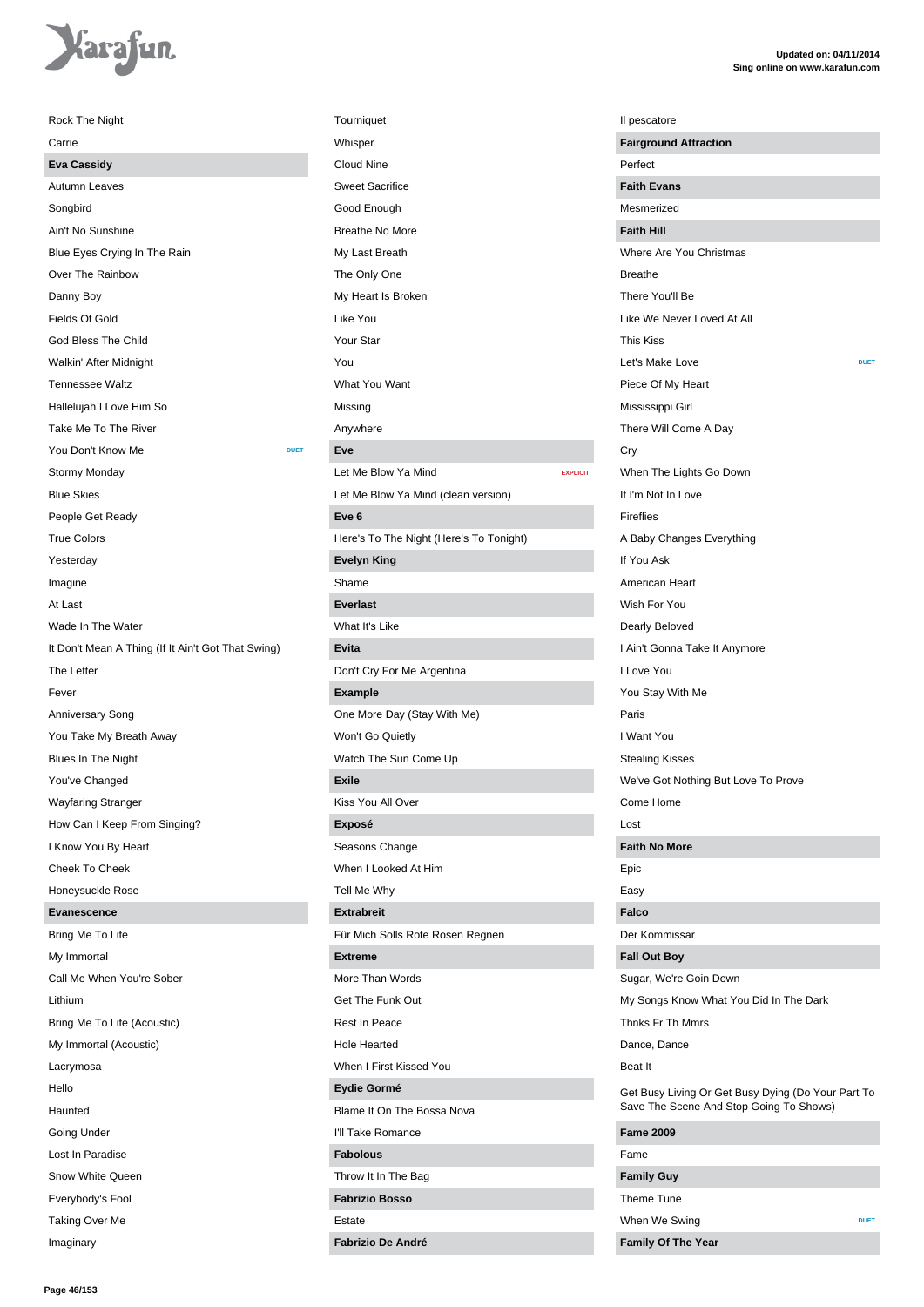

| Hero                                   |
|----------------------------------------|
| Fancy                                  |
| <b>Flames Of Love</b>                  |
| <b>Fantasia</b>                        |
| Lose To Win                            |
| I Believe                              |
| <b>Far East Movement</b>               |
| Like A G6                              |
| Rocketeer                              |
| Live My Life                           |
| <b>Faron Young</b>                     |
| <b>Hello Walls</b>                     |
| Goin' Steady                           |
| <b>Fast Ryde</b>                       |
| Make It Rain                           |
| That Thang                             |
| <b>Fastball</b>                        |
| The Way                                |
| Fat Larry's Band                       |
| Act Like You Know                      |
| <b>Fatboy Slim</b>                     |
| Praise You                             |
| Right Here, Right Now                  |
| Rockafeller Skank                      |
| <b>Fats Domino</b>                     |
| <b>Blueberry Hill</b>                  |
| Ain't That A Shame                     |
| I'm Walkin'                            |
| I Want To Walk You Home                |
| Jambalaya                              |
| <b>Blue Monday</b>                     |
| There Goes (My Heart Again)            |
| Hello Josephine                        |
| Be My Guest                            |
| Whole Lotta Loving                     |
| <b>Walkin' To New Orleans</b>          |
| My Blue Heaven                         |
| I'm In Love Again                      |
| I'm Gonna Be A Wheel Someday           |
| <b>Faudel</b>                          |
| Tellement N'brick (I Love You So Much) |
| Mon pays                               |
| Faul & Wad Ad                          |
| Changes                                |
| <b>Fausto Leali</b>                    |
| Malafemmena                            |
| A chi                                  |
| Feeder                                 |
| <b>Buck Rogers</b>                     |
| <b>Fefe Dobson</b>                     |
| Everything                             |
| Take Me Away                           |

| Don't Let It Go To Your Head                    |
|-------------------------------------------------|
| Stuttering                                      |
| Feist                                           |
| 1234                                            |
| Mushaboom                                       |
| Fergie                                          |
| Big Girls Don't Cry                             |
| Glamorous (Clean)                               |
| Glamorous<br><b>EXPLICIT</b>                    |
| Clumsy                                          |
| A Little Party Never Killed Nobody (All We Got) |
| Quando Quando Quando                            |
| Be Italian                                      |
| Here I Come                                     |
| Won't Let You Fall                              |
| <b>Ferlin Husky</b>                             |
| A Fallen Star                                   |
| Fernandel                                       |
| Félicie aussi                                   |
| Ah Le tango corse                               |
| <b>Ferry De Lits</b>                            |
| Oh, Luister toch                                |
| <b>FFH</b>                                      |
| Ready To Fly                                    |
| It's A Good Day                                 |
| On My Cross                                     |
| You Found Me                                    |
| <b>Fiction Factory</b>                          |
| (Feels Like) Heaven                             |
| <b>Fiddler On The Roof</b>                      |
| If I Were A Rich Man                            |
| Sunrise, Sunset                                 |
| Matchmaker                                      |
| <b>Fifth Harmony</b>                            |
| Miss Movin' On                                  |
| <b>Filter</b>                                   |
| Take A Picture                                  |
| <b>Fine Young Cannibals</b>                     |
| She Drives Me Crazy                             |
| <b>Finger Eleven</b>                            |
| Paralyzer                                       |
| One Thing                                       |
| <b>Finzi Contini</b>                            |
| Cha Cha Cha                                     |
| <b>Fiona Apple</b>                              |
| Criminal                                        |
| <b>Across The Universe</b>                      |
| Paper Bag                                       |
| Fast As You Can                                 |
| <b>Extraordinary Machine</b>                    |
| Never Is A Promise                              |
| <b>Please Please Please</b>                     |

### **Updated on: 04/11/2014 Sing online on www.karafun.com**

| <b>Fiorella Mannoia</b>            |                 |
|------------------------------------|-----------------|
| lo che amo solo te                 |                 |
| <b>Firehouse</b>                   |                 |
| Love Of A Lifetime                 |                 |
| When I Look In Your Eyes           |                 |
| I Live My Life For You             |                 |
| <b>First Class</b>                 |                 |
| Beach Baby                         |                 |
| Beach Baby (45 edit)               |                 |
| <b>Fitz And The Tantrums</b>       |                 |
| The Walker                         |                 |
| Five                               |                 |
| Keep On Movin'                     |                 |
| <b>Five Finger Death Punch</b>     |                 |
| <b>Bad Company</b>                 |                 |
| Far From Home                      |                 |
| <b>Five for Fighting</b>           |                 |
| Superman                           |                 |
| 100 Years                          |                 |
| The Riddle                         |                 |
| Chances                            |                 |
| <b>Flavel &amp; Neto</b>           |                 |
| Pedida perfeita (tararatata)       |                 |
| <b>Fleetwood Mac</b>               |                 |
| Go Your Own Way                    |                 |
| Don't Stop                         |                 |
| Say You Love Me                    |                 |
| <b>Little Lies</b>                 |                 |
| You Make Loving Fun                |                 |
| <b>Black Magic Woman</b>           |                 |
| Everywhere                         |                 |
| Tusk                               |                 |
| Oh Diane                           |                 |
| Green Manalishi                    |                 |
| Oh Well                            |                 |
| <b>Flesh For Lulu</b>              |                 |
| Postcards From Paradise            |                 |
| <b>Flickerstick</b>                |                 |
| <b>Talk Show Host</b>              |                 |
| <b>Beautiful</b>                   |                 |
| <b>Flight of the Conchords</b>     |                 |
| Too Many Dicks (On The Dancefloor) | <b>EXPLICIT</b> |
| Sugarlumps                         | <b>EXPLICIT</b> |
| <b>Flo Rida</b>                    |                 |
| Low                                |                 |
| Club Can't Handle Me               |                 |
| Wild Ones                          |                 |
| Whistle                            |                 |
| Good Feeling                       |                 |
| Elevator                           |                 |
| How I Feel                         |                 |
| Be On You                          |                 |
|                                    |                 |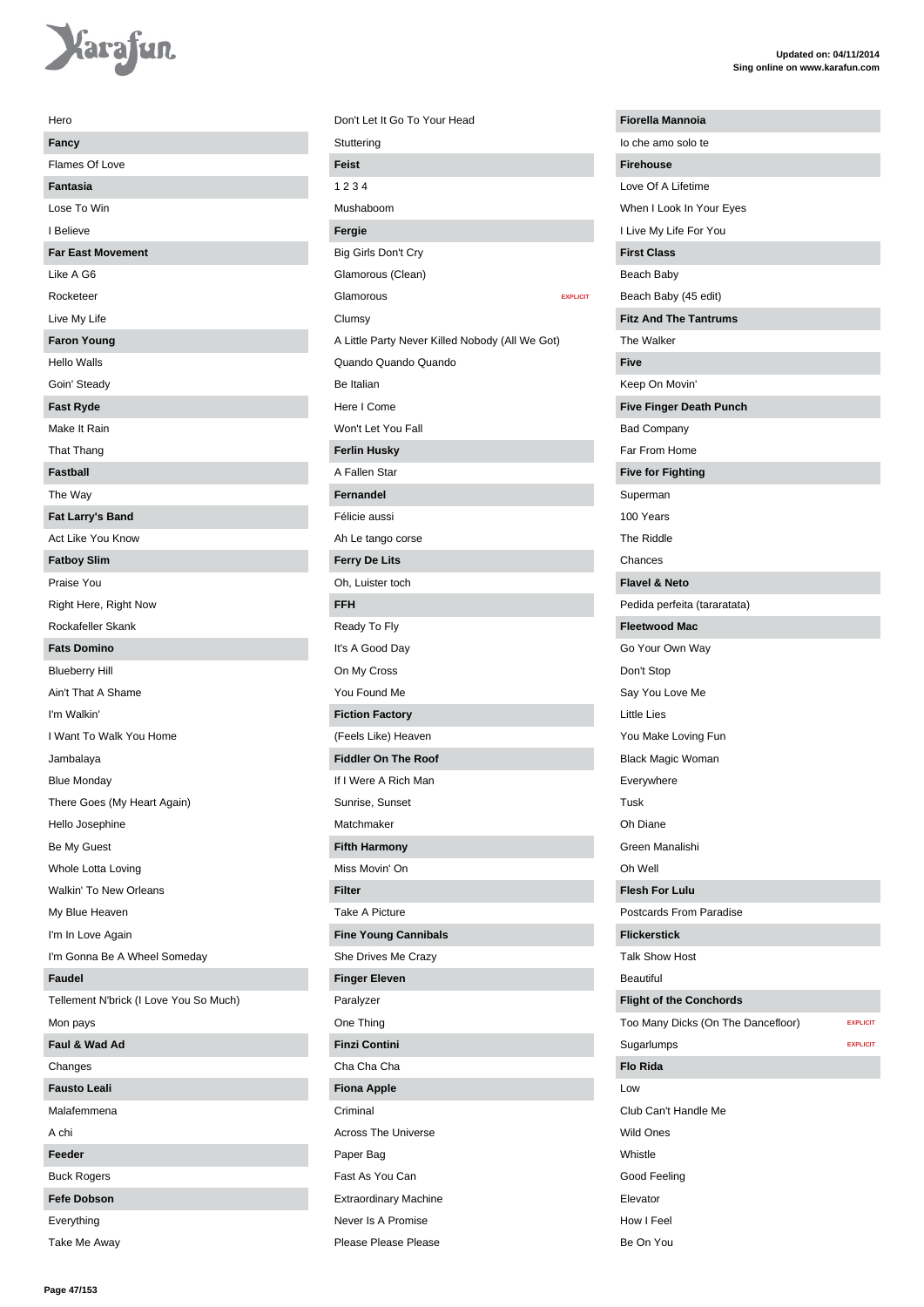

| Jump                               |             | Chanter                              |             |
|------------------------------------|-------------|--------------------------------------|-------------|
| Floetry                            |             | Amsterdam                            |             |
| Floetic                            |             | La soledad                           |             |
| <b>Flogging Molly</b>              |             | Le Jazz et la Java (Live acoustique) |             |
| What's Left Of The Flag            |             | Jolie môme                           |             |
| If I Ever Leave This World Alive   |             | Terre                                |             |
| Seven Deadly Sins                  |             | De part et d'autre                   |             |
| Salty Dog                          |             | <b>Florida Georgia Line</b>          |             |
| <b>Black Friday Rule</b>           |             | This Is How We Roll                  |             |
| Florabelle et la Mushroom Family   |             | Cruise                               |             |
| Love Is All                        |             | Cruise (Remix)                       |             |
| Florence + The Machine             |             | Stay                                 |             |
| Dog Days Are Over                  |             | Round Here                           |             |
| Shake It Out                       |             | Get Your Shine On                    |             |
| Cosmic Love                        |             | Hell Raisin' Heat Of The Summer      |             |
| Girl With One Eye                  |             | Here's To The Good Times             |             |
| Heavy In Your Arms                 |             | <b>Fly Project</b>                   |             |
| Howl                               |             | Toca Toca                            |             |
| You Got The Love                   |             | Musica                               |             |
| Drumming Song                      |             | <b>Flyleaf</b>                       |             |
| Kiss With A Fist                   |             | All Around Me                        |             |
| <b>Breath Of Life</b>              |             | I'm So Sick                          |             |
| No Light, No Light                 |             | <b>Fully Alive</b>                   |             |
| Spectrum (Remix)                   |             | <b>Flynnville Train</b>              |             |
| Rabbit Heart (Raise It Up)         |             | Last Good Time                       |             |
| Hurricane Drunk                    |             | Foghat                               |             |
| What The Water Gave Me             |             | Slow Ride                            |             |
| Never Let Me Go                    |             | I Just Wanna Make Love To You        |             |
| Over The Love                      |             | Slow Ride (45 edit)                  |             |
| <b>Florence Coste</b>              |             | <b>Fontella Bass</b>                 |             |
| Sous le ciel de Paris              | <b>DUET</b> | Rescue Me                            |             |
| 3 petites notes de musique         | <b>DUET</b> | <b>Foo Fighters</b>                  |             |
| <b>Florent Mothe</b>               |             | Walk                                 |             |
| Les blessures qui ne se voient pas |             | <b>Fool's Garden</b>                 |             |
| <b>Florent Pagny</b>               |             | Lemon Tree                           |             |
| Nessun Dorma                       |             | <b>Football Songs</b>                |             |
| Caruso                             |             | I Love Twins                         |             |
| Oh Happy Day                       |             | <b>Footloose</b>                     |             |
| La donna é mobile                  |             | Holding Out For A Hero (2011)        |             |
| Mathilde                           |             | Foreigner                            |             |
| Savoir aimer                       |             | I Want To Know What Love Is          |             |
| La Javanaise (Live acoustique)     |             | Cold As Ice                          |             |
| L'hymne à l'amour                  |             | Waiting For A Girl Like You          |             |
| Ma liberté de penser               |             | Juke Box Hero                        |             |
| Comme d'habitude                   |             | Urgent                               |             |
| Et un jour, une femme              |             | <b>Hot Blooded</b>                   |             |
| C'est le soir que je pense ma vie  |             | Double Vision                        |             |
| Vesoul                             |             | Blue Morning, Blue Day               |             |
| Ailleurs Land                      |             | Feels Like The First Time            |             |
| La chanson des vieux amants        |             | Say You Will                         |             |
| A la Huella a la Huella            |             | <b>Forever Gentlemen</b>             |             |
| Et maintenant                      | <b>DUET</b> | Fly Me To The Moon                   | <b>DUET</b> |
|                                    |             |                                      |             |

| My Way                          | <b>DUET</b> |
|---------------------------------|-------------|
| Singing In The Rain             | <b>DUET</b> |
| Somethin' Stupid                | <b>DUET</b> |
| I've Got You Under My Skin      | <b>DUET</b> |
| New York, New York              | <b>DUET</b> |
| It's Impossible                 | <b>DUET</b> |
| La belle vie                    | <b>DUET</b> |
| For me formidable               | <b>DUET</b> |
| Toute la pluie tombe sur moi    | <b>DUET</b> |
| The Lady Is A Tramp             | <b>DUET</b> |
| <b>Foster &amp; Allen</b>       |             |
| Old Flames                      |             |
| <b>Foster The People</b>        |             |
| Pumped Up Kicks                 |             |
| Don't Stop (Color On The Walls) |             |
| Call It What You Want           |             |
| Helena Beat                     |             |
| <b>Fountains of Wayne</b>       |             |
| Stacy's Mom                     |             |
| <b>Mexican Wine</b>             |             |
| Foxy                            |             |
| Get Off                         |             |
| <b>Foxy Brown</b>               |             |
| Big Bad Mamma                   |             |
| <b>France Gall</b>              |             |
| Les sucettes                    |             |
| Poupée de cire poupée de son    |             |
| Laisse tomber les filles        |             |
| Sacré Charlemagne               |             |
| <b>France Joli</b>              |             |
| Come To Me                      |             |
| <b>Francesca Michielin</b>      |             |
| Sola                            |             |
| Distratto                       |             |
| <b>Francesco Renga</b>          |             |
| La tua bellezza                 |             |
| <b>Francis Cabrel</b>           |             |
| Comme une femme                 |             |
| <b>Francis Lemarque</b>         |             |
| Marjolaine                      |             |
| Le petit cordonnier             |             |
| <b>Franco De Vita</b>           |             |
| Mi sueño                        |             |
| <b>Frank Alamo</b>              |             |
| Sing c'est la vie               |             |
| <b>Frank Black</b>              |             |
| Los Angeles                     |             |
| Headache                        |             |
| <b>Frank Boeijen</b>            |             |
| Kronenburg Park                 |             |
| <b>Frank Farian</b>             |             |
| Rocky                           |             |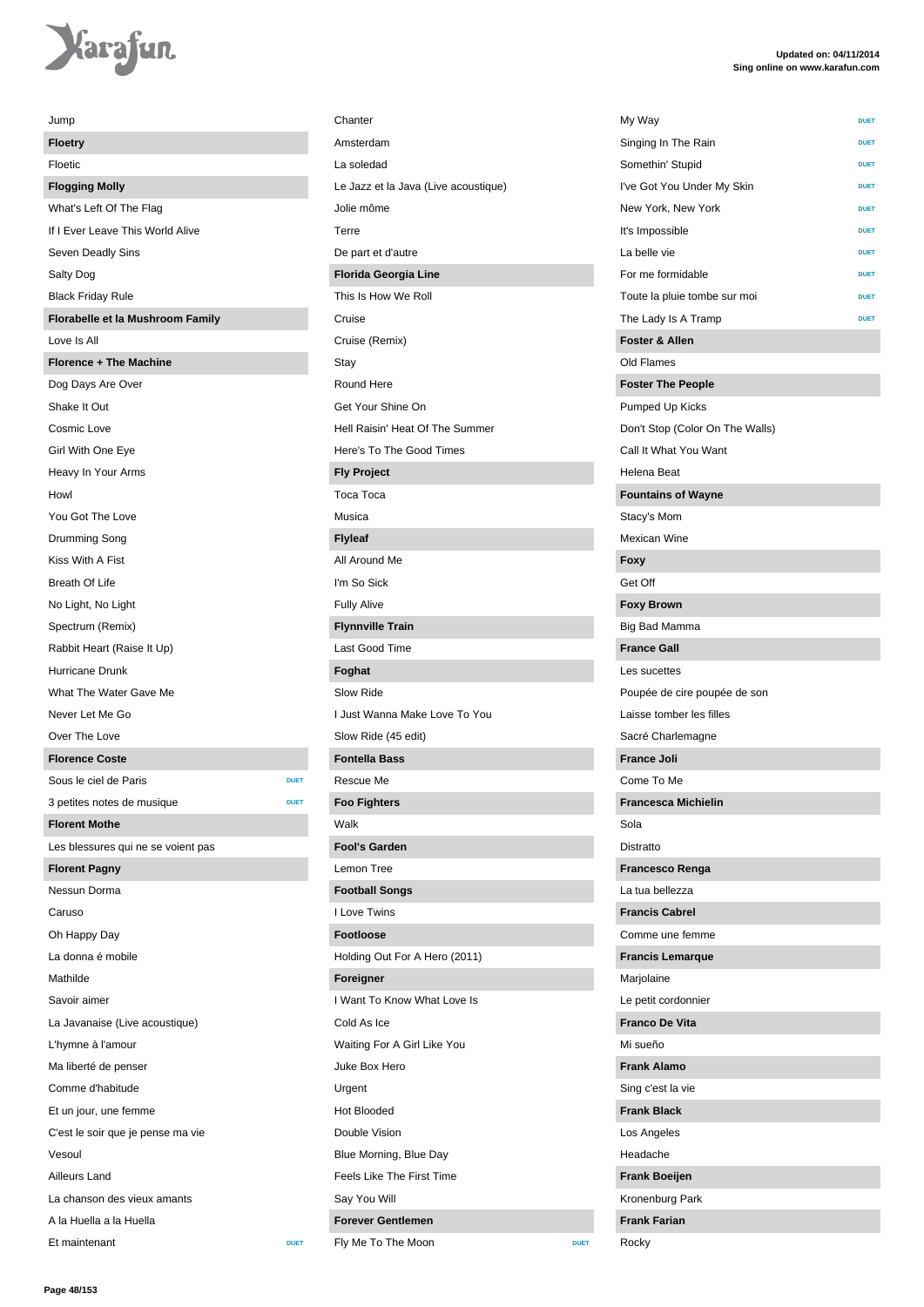

I Only Have Eyes For You My Funny Valentine Love And Marriage I Love Paris

Swinging On A Star It Was A Very Good Year

Time After Time Love Is Here To Stay Just One Of Those Things

Jingle Bells

The Tender Trap Learnin' The Blues Bad, Bad Leroy Brown I'm Gonna Live Till I Die September Song

I Won't Dance Fools Rush In I'll Never Smile Again Hello, Young Lovers Stars Fell On Alabama

High Hopes

Get Happy

Please Be Kind Talk To Me

Deck The Halls

After You've Gone Do You Hear What I Hear?

You're Sensational Moonlight Becomes You

Brazil

Didn't We They All Laughed Standing On The Corner All Or Nothing At All

South Of The Border

I Saw Mommy Kissing Santa Claus

Love Is A Many Splendored Thing I Had The Craziest Dream

One Note Samba (Samba de uma nota so)

Too Marvelous For Words What Is This Thing Called Love?

Let's Face The Music And Dance

I Could Have Danced All Night

Taking A Chance On Love

Come Rain Or Come Shine

Nancy (With The Laughing Face)

**I've Got The World On A String (duo)** DUET

Well, Did You Evah **DUET** 

I'm Gonna Sit Right Down And Write Myself A Letter

**I've Got You Under My Skin (with Bono)** DUET

| <b>Frank Michael</b>                  |             |
|---------------------------------------|-------------|
| Amapola                               |             |
| Le temps qu'il nous reste             |             |
| <b>Frank Ocean</b>                    |             |
| <b>Thinkin Bout You</b>               |             |
| <b>Sweet Life</b>                     |             |
| <b>Frank Sinatra</b>                  |             |
| My Way                                |             |
| Fly Me To The Moon                    |             |
| New York, New York                    |             |
| That's Life                           |             |
| Strangers In The Night                |             |
| The Way You Look Tonight              |             |
| Witchcraft                            |             |
| The Lady Is A Tramp                   |             |
| Come Fly With Me                      |             |
| Somethin' Stupid                      | <b>DUET</b> |
| Summer Wind                           | <b>DUET</b> |
| Everybody Loves Somebody Sometime     |             |
| The Girl From Ipanema                 | <b>DUET</b> |
| Luck Be A Lady                        |             |
| I've Got The World On A String        |             |
| I've Got You Under My Skin            |             |
| New York, New York (Duet)             | <b>DUET</b> |
| <b>Cheek To Cheek</b>                 |             |
| Young At Heart                        |             |
| Just In Time                          |             |
| Rudolph The Red Nosed Reindeer        |             |
| You Make Me Feel So Young             |             |
| Moon River                            |             |
| All The Way                           |             |
| For Once In My Life                   |             |
| You Are The Sunshine Of My Life       |             |
| Fly Me To The Moon (slow version)     |             |
| I Get A Kick Out Of You               |             |
| Pennies From Heaven                   |             |
| Send In The Clowns                    |             |
| Mack The Knife                        | <b>DUET</b> |
| That Old Black Magic                  |             |
| On The Sunny Side Of The Street       |             |
| Night And Day                         |             |
| In The Wee Small Hours Of The Morning |             |
| One For My Baby                       |             |
| I'll Be Home For Christmas            |             |
| I'll Be Seeing You                    |             |
| The Second Time Around                |             |
| Come Dance With Me                    |             |
| They Can't Take That Away From Me     |             |
| The Lady Is A Tramp (Live)            |             |
| Almost Like Being In Love             |             |
| <b>Moonlight Serenade</b>             |             |
| Chicago                               |             |

| Updated on: 04/11<br>Sing online on www.karafur |
|-------------------------------------------------|
|                                                 |
| I Believe                                       |
| My Baby Just Cares For Me                       |
| So Rare                                         |
| <b>Flowers Mean Forgiveness</b>                 |
| <b>Frank Stallone</b>                           |
| Far From Over                                   |
| <b>Frank Zappa</b>                              |
| Dancing Fool                                    |
| <b>Frankie Avalon</b>                           |
| Venus                                           |
| <b>Beauty School Dropout</b>                    |
| <b>Frankie Ballard</b>                          |
| Sunshine & Whiskey                              |
| <b>Frankie Ford</b>                             |

Sea Cruise **Frankie Goes to Hollywood**

The Power Of Love

**Frankie J**

Relax

Daddy's Little Girl

**Frankie Laine** On The Sunny Side Of The Street

That's My Desire

High Noon

That Lucky Old Sun

**Frankie Lymon** Why Do Fools Fall In Love

**Frankie Miller** Darlin'

They Can't Take That Away From Me (Duet) DUET What Now My Love **DUET Frankie Valli**

Can't Take My Eyes Off Of You

My Eyes Adored You

**Frankmusik**

Confusion Girl

**Frans Duijts**

Hij speelde accordeon Nee, niet zeggen hoe ik leven moet

Altijd te laat naar bed

Want als je me nou zou zien

Ik Mis Je

Lach en Leef Je Dromen

Morgen is pas morgen

**Frans Halsema**

Voor Haar

**Franz Ferdinand**

Take Me Out This Fire

**Franz Lehar**

Dein ist mein ganzes Herz

**François Deguelt** Le ciel, le soleil et la mer

**François Valéry**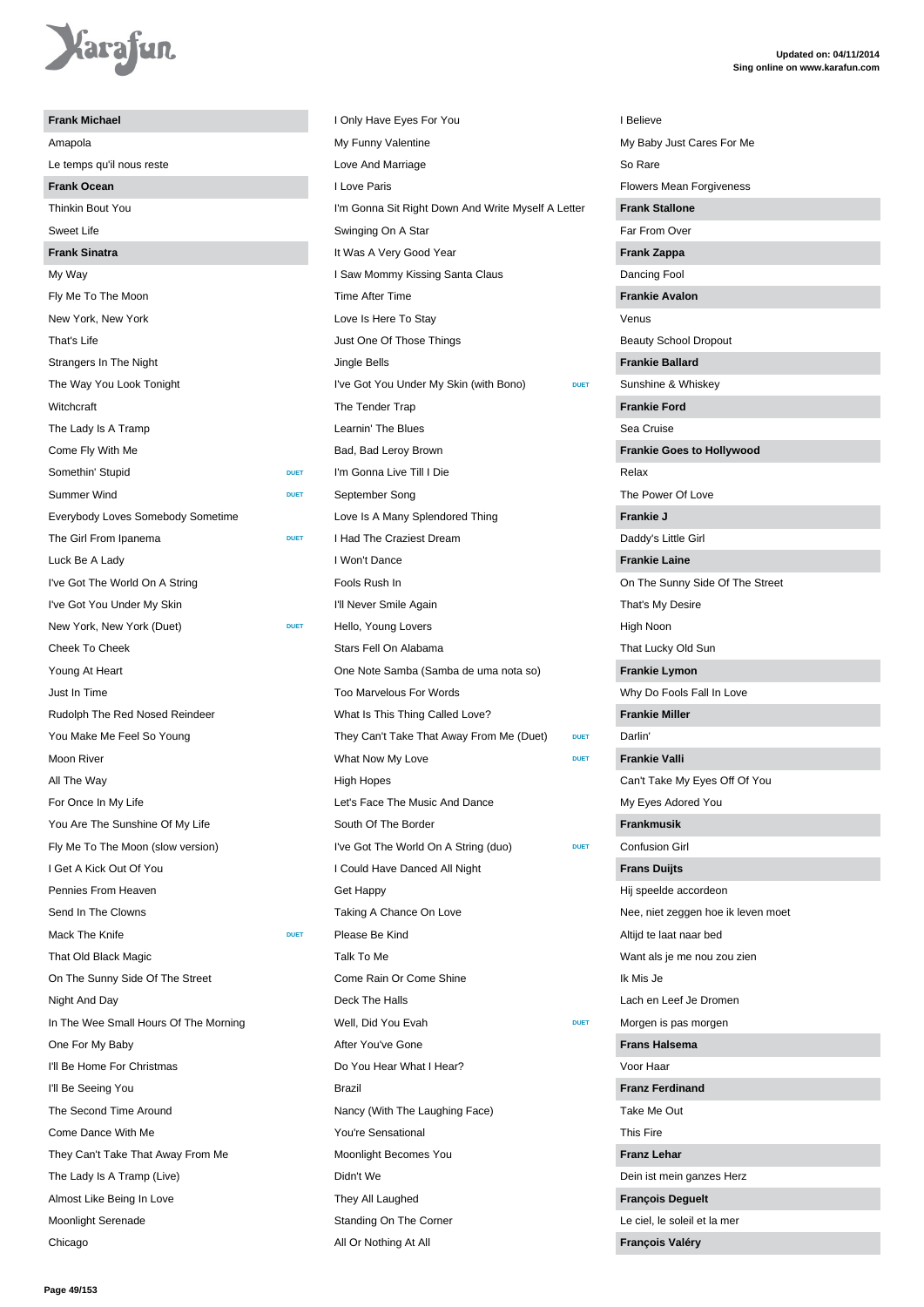

| Aimons-nous vivants                          |             |
|----------------------------------------------|-------------|
| Nos DJ font danser le monde (j'avais oublié) |             |
| <b>Françoise Hardy</b>                       |             |
| Comment te dire adieu?                       |             |
| Puisque vous partez en voyage                |             |
| La valse des regrets                         |             |
| Fais-moi une place                           |             |
| <b>Frauenarzt</b>                            |             |
| Das Geht Ab (Wir Feiern Die Ganze Nacht)     |             |
| <b>Freak Nasty</b>                           |             |
| Da' Dip                                      |             |
| <b>Fred Astaire</b>                          |             |
| <b>The Continental</b>                       |             |
| <b>Fred August Campbell</b>                  |             |
| I-95 (The Asshole Song)                      |             |
| <b>Fred Schneider</b>                        |             |
| I'm Gonna Haunt You                          |             |
| Monster                                      |             |
| <b>Freda Payne</b>                           |             |
| <b>Band Of Gold</b>                          |             |
| <b>Freddie Jackson</b>                       |             |
| Rock Me Tonight (For Old Times Sake)         |             |
| (I Want To) Thank You                        |             |
| <b>Freddie Mercury</b>                       |             |
| Barcelona                                    | <b>DUET</b> |
| The Great Pretender                          |             |
| I Was Born To Love You                       |             |
|                                              |             |
| Living On My Own                             |             |
|                                              |             |
| <b>Freddy Fender</b>                         |             |
| Wasted Days And Wasted Nights                |             |
| Before The Next Teardrop Falls               |             |
| <b>Freddy Quinn</b>                          |             |
| Seemann, deine Heimat ist das Meer           |             |
| La Paloma                                    |             |
| Free                                         |             |
| All Right Now                                |             |
| <b>Freemasons</b>                            |             |
| Uninvited                                    |             |
| Frida                                        |             |
| I Know There's Something Going On            |             |
| <b>Frida Boccara</b>                         |             |
| Les moulins de mon coeur                     |             |
| <b>Frida Gold</b>                            |             |
| Liebe ist meine Rebellion                    |             |
| Zeig mir wie du tanzt                        |             |
| Frozen                                       |             |
| Love Is An Open Door                         | <b>DUET</b> |
| Life's Too Short                             | <b>DUET</b> |
| L'amour est un cadeau                        | <b>DUET</b> |
| Frédéric François                            |             |
| Funiculi Funicula                            |             |

| <b>Sweet Darling</b>                           | <b>DUET</b> |
|------------------------------------------------|-------------|
| Fuego                                          |             |
| Que buena tu ta                                |             |
| Fuel                                           |             |
| Hemorrhage (In My Hands)                       |             |
| Shimmer                                        |             |
| Bad Day                                        |             |
| Falls On Me                                    |             |
| <b>Running Away</b>                            |             |
| Won't Back Down                                |             |
| Fugazi                                         |             |
| <b>Waiting Room</b>                            |             |
| <b>Fun</b>                                     |             |
| We Are Young                                   |             |
| Some Nights                                    |             |
| Carry On                                       |             |
| Fury In The Slaughterhouse                     |             |
| Time To Wonder                                 |             |
| <b>Fyfe Dangerfield</b>                        |             |
| She's Always A Woman                           |             |
| <b>Félix Leclerc</b>                           |             |
|                                                |             |
| Le petit bonheur                               |             |
| G. G. Anderson                                 |             |
| Sommernacht in Rom                             |             |
| G.R.L.                                         |             |
| <b>Ugly Heart</b>                              |             |
| Gabin                                          |             |
| Lost And Found                                 |             |
| Gabriella Cilmi                                |             |
| <b>Sweet About Me</b>                          |             |
| On A Mission                                   |             |
| Gabrielle                                      |             |
| Dreams                                         |             |
| Sunshine                                       |             |
| <b>Gabrielle Aplin</b>                         |             |
| The Power Of Love                              |             |
| Please Don't Say You Love Me                   |             |
| Home                                           |             |
| Panic Cord                                     |             |
| <b>Gaby Baginsky</b>                           |             |
| Itsy Bitsy Teenie Weenie Honolulu Strandbikini |             |
| Gala                                           |             |
| <b>Freed From Desire</b>                       |             |
| <b>Gale Storm</b>                              |             |
| <b>Ivory Tower</b>                             |             |
| <b>Gang of Four</b>                            |             |
| I Love A Man In Uniform                        |             |
| Garbage                                        |             |
| Special                                        |             |
| <b>Cherry Lips</b>                             |             |
| The World Is Not Enough                        |             |
| 'Til The Day I Die                             |             |

### **Updated on: 04/11/2014 Sing online on www.karafun.com**

| Why Do You Love Me                       |             |
|------------------------------------------|-------------|
| <b>Gareth Gates</b>                      |             |
| <b>Unchained Melody</b>                  |             |
| Angel On My Shoulder                     |             |
| Garou                                    |             |
| Sous le vent                             | <b>DUET</b> |
| Quand je manque de toi                   |             |
| Reviens                                  |             |
| La bohème (Live)                         |             |
| J'avais besoin d'être là                 |             |
| Gentleman cambrioleur                    |             |
| Quand tu danses                          |             |
| Le jour se lève                          |             |
| Je n'attendais que vous                  |             |
| <b>Garrett Hedlund</b>                   |             |
| Give In To Me                            | <b>DUET</b> |
| Timing Is Everything                     |             |
| Hard Out Here                            |             |
| Garry Lee & Showdown                     |             |
| The Rodeo Song                           |             |
| <b>Garth Brooks</b>                      |             |
| <b>Friends In Low Places</b>             |             |
| The Dance                                |             |
| The Thunder Rolls                        |             |
| If Tomorrow Never Comes                  |             |
| To Make You Feel My Love                 |             |
| The River                                |             |
| Shameless                                |             |
| Rodeo                                    |             |
| Callin' Baton Rouge                      |             |
| Much Too Young (To Feel This Damn Old)   |             |
| Papa Loved Mama                          |             |
| Ain't Going Down ('Til The Sun Comes Up) |             |
| Two Piña Coladas                         |             |
| <b>That Summer</b>                       |             |
| People Loving People                     |             |
| <b>Unanswered Prayers</b>                |             |
| <b>Standing Outside The Fire</b>         |             |
| Fishin' In The Dark                      |             |
| Long Neck Bottle                         |             |
| In Another's Eyes                        | <b>DUET</b> |
| <b>Wild Horses</b>                       |             |
| Workin' For A Livin'                     | <b>DUET</b> |
| American Honky-Tonk Bar Association      |             |
| One Night A Day                          |             |
| <b>Silent Night</b>                      |             |
| The Call                                 | <b>DUET</b> |
| Midnight Sun                             |             |
| <b>Gary Allan</b>                        |             |
| Every Storm (Runs Out Of Rain)           |             |
| Watching Airplanes                       |             |
| Man To Man                               |             |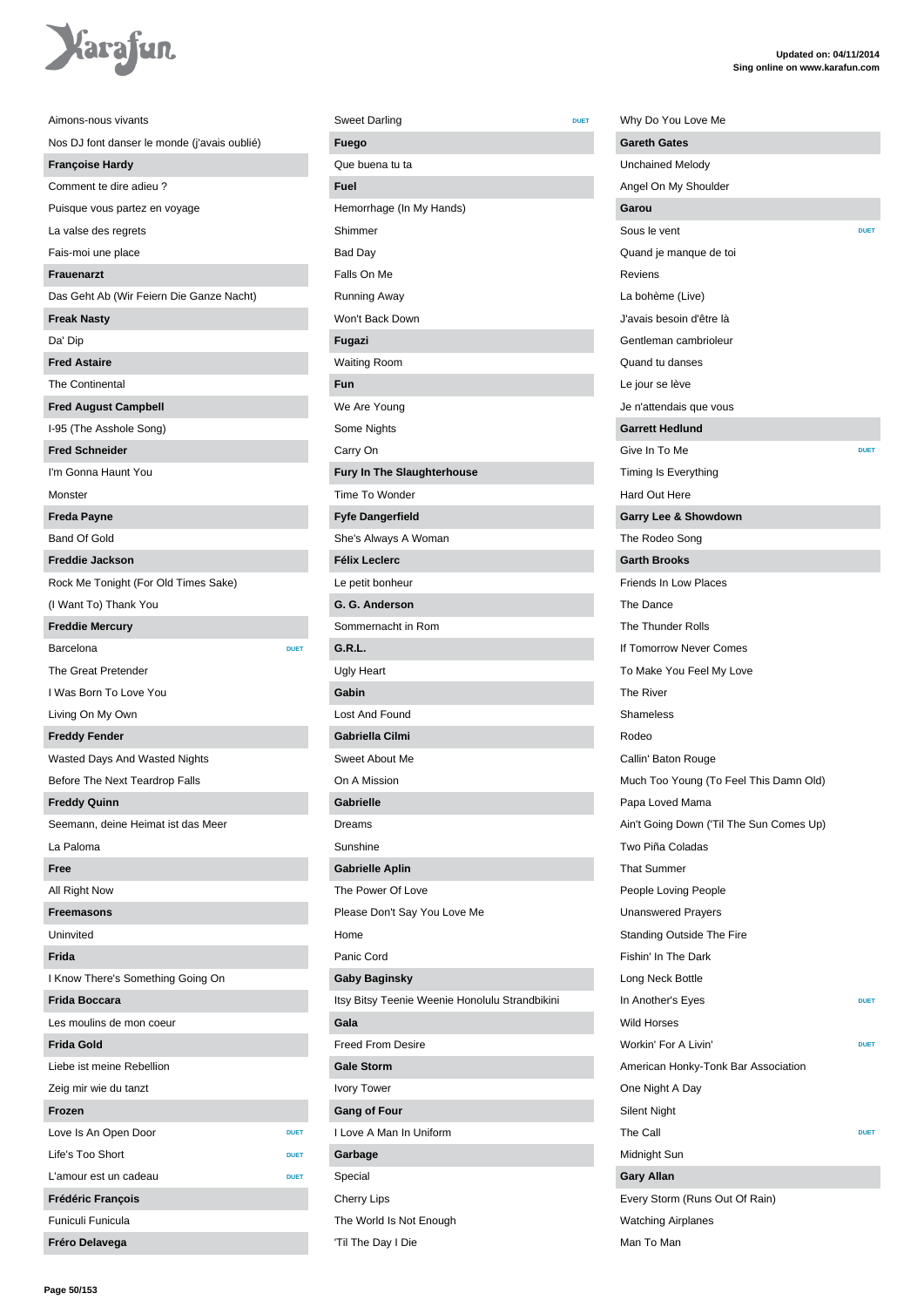

| Nothing On But The Radio              |
|---------------------------------------|
| Best I Ever Had                       |
| Today                                 |
| A Feelin' Like That                   |
| She's So California                   |
| Learning How To Bend                  |
| <b>Gary Barlow</b>                    |
| Let Me Go                             |
| Since I Saw You Last                  |
| Face To Face<br><b>DUET</b>           |
| Here Comes The Sun                    |
| Forever Love                          |
| Jump                                  |
| For All That You Want                 |
| <b>Gary Glitter</b>                   |
| Rock And Roll Part Two                |
| Another Rock N' Roll Christmas        |
| <b>Gary Lewis</b>                     |
| This Diamond Ring                     |
| <b>Gary Moore</b>                     |
| Still Got The Blues                   |
| <b>Midnight Blues</b>                 |
| Walking By Myself                     |
| Oh Pretty Woman                       |
| <b>Empty Rooms</b>                    |
| Parisienne Walkways                   |
| Out In The Fields                     |
| Cold Day In Hell                      |
| <b>Gary Numan</b>                     |
| Cars                                  |
| Are 'Friends' Electric?               |
| <b>Gary Puckett and the Union Gap</b> |
| Young Girl                            |
| Lady Willpower                        |
| Over You                              |
| Gary U.S. Bonds                       |
| Quarter To Three                      |
| <b>Gary Wright</b>                    |
| Dream Weaver                          |
| <b>Gatlin Brothers</b>                |
| All The Gold In California            |
| <b>Gauthier Galand</b>                |
| Je fais du sport                      |
| Toi & Moi                             |
| Chanteur humanitaire                  |
| Noël avec toi                         |
| La vie en vert                        |
| <b>Gavin DeGraw</b>                   |
| Not Over You                          |
| I Don't Want To Be                    |
| Soldier                               |

Chariot Follow Through In Love With A Girl More Than Anyone Sweeter Just Friends Belief **Gazebo** I Like Chopin **Gebroeders Ko** De blauwe stier **Gene Autry** Back In The Saddle Again Here Comes Santa Claus **Gene Chandler** Duke Of Earl **Gene Kelly** 'S Wonderful **Gene Loves Jezebel** The Motion Of Love **Gene McDaniels** A Hundred Pounds Of Clay Tower Of Strength **Gene Pitney** The Man Who Shot Liberty Valance Something's Gotten Hold Of My Heart Town Without Pity I'm Gonna Be Strong Louisiana Mama **Gene Vincent** Be-Bop-A-Lula **Gene Watson** Farewell Party No Trash In My Trailer **Gene Wilder** Pure Imagination **General Public** I'll Take You There **Genesis** I Can't Dance Land Of Confusion That's All Follow You Follow Me Invisible Touch The Carpet Crawlers In Too Deep Home By The Sea Jesus He Knows Me Abacab Hold On My Heart

**Gents** Dans en Zing

| <b>Geoffrey Williams</b>               |                 |
|----------------------------------------|-----------------|
| Let Me Be Your Baby                    |                 |
| <b>George Baker Selection</b>          |                 |
| Paloma Blanca                          |                 |
| Little Green Bag                       |                 |
| Morning Sky                            |                 |
| I've Been Away Too Long                |                 |
| Santa Lucia By Night                   |                 |
| George Benson                          |                 |
| This Masquerade                        |                 |
| On Broadway                            |                 |
| Nothing's Gonna Change My Love For You |                 |
| The Greatest Love Of All               |                 |
| Turn Your Love Around                  |                 |
| Beyond The Sea (La mer)                |                 |
| In Your Eyes                           |                 |
| Feel Like Making Love                  |                 |
| Kisses In The Moonlight                |                 |
| Nature Boy                             |                 |
| Moody's Mood                           | <b>DUET</b>     |
| You Don't Know What Love Is            |                 |
| Everything Must Change                 |                 |
| The Ghetto                             |                 |
| Lady Love Me                           |                 |
| 20/20                                  |                 |
| George Burns                           |                 |
| I Wish I Was Eighteen Again            |                 |
| <b>George Duke</b>                     |                 |
| Love Can Be So Cold                    |                 |
| George Ezra                            |                 |
| <b>Budapest</b>                        |                 |
| Blame It On Me                         | <b>EXPLICIT</b> |
| Cassy O'                               |                 |
| George Harrison                        |                 |
| My Sweet Lord                          |                 |
| What Is Life                           |                 |
| Got My Mind Set On You                 |                 |
| <b>George Jones</b>                    |                 |
| He Stopped Loving Her Today            |                 |
| A Picture Of Me (Without You)          |                 |
| White Lightnin'                        |                 |
| We're Gonna Hold On                    |                 |
| You Can Have Her                       | <b>DUET</b>     |
| What My Woman Can't Do                 |                 |
| The Ceremony                           | <b>DUET</b>     |
| George McCrae                          |                 |
| Rock Your Baby                         |                 |
| George Michael                         |                 |
| Careless Whisper                       |                 |
| Faith                                  |                 |
| One More Try                           |                 |
| Freedom '90                            |                 |

Best I Ever Had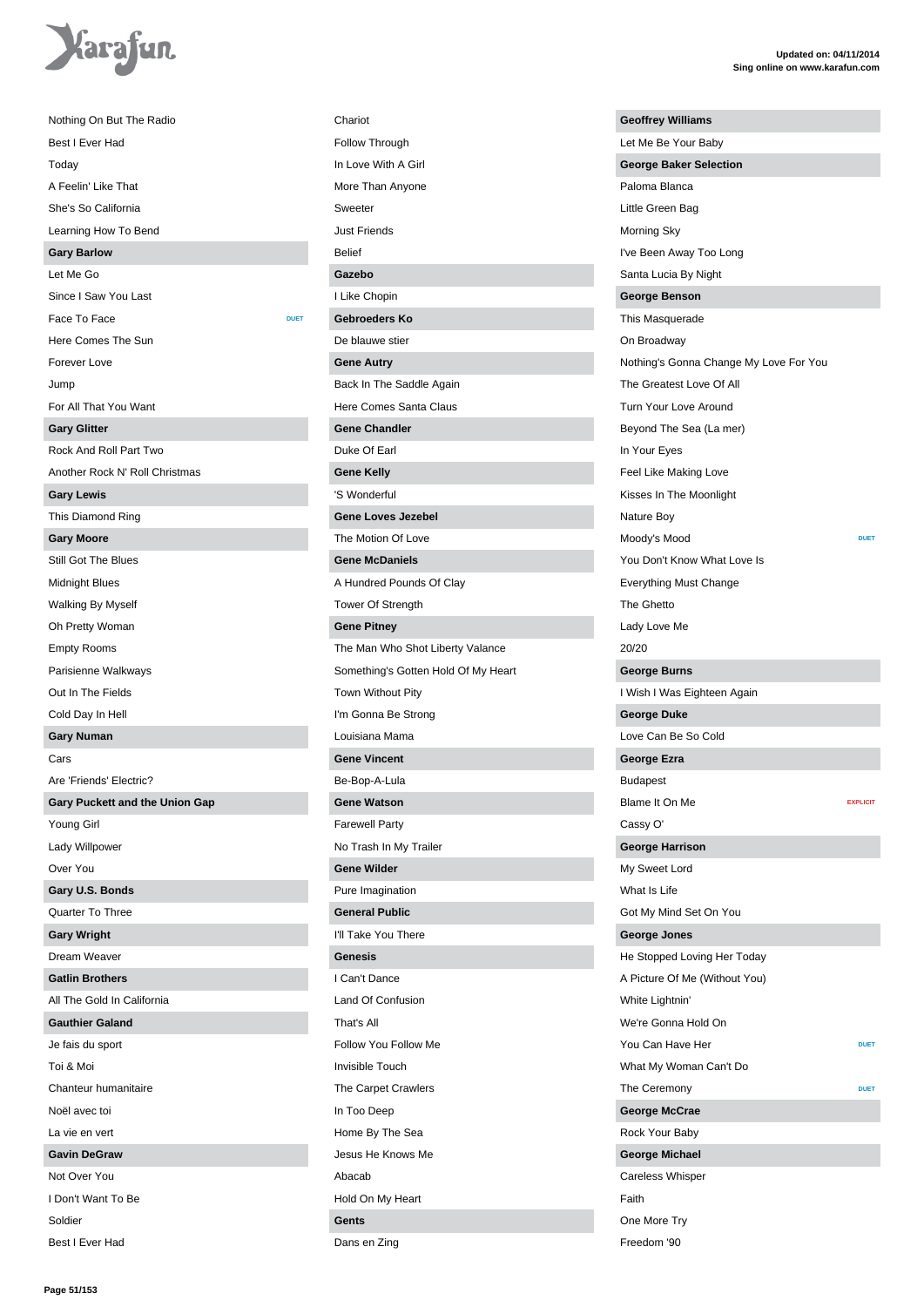

**Father Figure** The First Time Ever I Saw Your Face I Can't Make You Love Me A Different Corner I Want Your Sex Kissing a Fool Jesus To A Child Somebody To Love Secret Love Fastlove As **DUET Outside** Everything She Wants (Unplugged) Waiting For That Day Brother Can You Spare A Dime? Roxanne Cowboys And Angels Let Her Down Easy Fastlove (Unplugged) December Song (I Dreamed Of Christmas) Praying For Time My Baby Just Cares For Me Amazing Shoot The Dog Desafinado **DESAFINADO DUET** White Light Hard Day Round Here **George Strait** Amarillo By Morning I Cross My Heart The Chair The Fireman Troubadour The Cowboy Rides Away All My Ex's Live in Texas You Look So Good In Love I Just Want To Dance With You Give It All We Got Tonight Give It Away Does Fort Worth Ever Cross Your Mind Here For A Good Time Write This Down One Night At A Time The Seashores Of Old Mexico A Fire I Can't Put Out She'll Leave You With A Smile (2002) Ace In The Hole Drinking Champagne I Saw God Today You Know Me Better Than That

Love's Gonna Make It Alright Honk If You Honky Tonk How 'bout Them Cowgirls The Man In Love With You It Just Comes Natural Don't Tell Me You're Not In Love She Used To Say That To Me I Ain't Her Cowboy Anymore Texas As Far As It Goes Living For The Night Brothers Of The Highway Twang Down Louisiana Way He's Got That Something Special You'll Be There I Gotta Get To You Living And Living Well **George Thorogood** Bad To The Bone Move It On Over Get A Haircut **Georges Bizet** L'amour est un oiseau rebelle (Habanera) **Georges Brassens** Fernande Chanson pour l'Auvergnat La mauvaise réputation Les copains d'abord Tonton Nestor Mourir pour des idées Je me suis fait tout petit La cane de Jeanne Dans l'eau de la claire fontaine Le temps ne fait rien à l'affaire Les amoureux des bancs publics Quatre-vingt-quinze pour cent Rien à jeter Marinette Brave Margot Auprès de mon arbre Les trompettes de la renommée L'orage Le parapluie Une jolie fleur La complainte des filles de joie Les sabots d'Hélène Putain de toi **Georges Chelon** Père prodigue **Georges Guétary**

C'est la vie de bohème **DUET** 

**Georges Moustaki** Ma liberté Il est trop tard Le métèque Le temps de vivre Il y avait un jardin Ma solitude Joseph Donne du rhum à ton homme La philosophie **Georgette Lemaire** Vous étiez belle madame **Gerald Levert** How Many Times Nothin' To Somethin' Taking Everything **Gerard Cox** 1948 (Toen was geluk heel gewoon) **Gerard Joling** Maak me gek **Mijn liefde** Zing met me mee Het is nog niet voorbij Ik proost met jou Ik hou d'r zo van No More Boleros Love Is In Your Eyes Dan voel je me beter **Gerardo** Oye Como Va Rico Suave **Gerhard Wendland** Tanze mit mir in den Morgen (Mitternachtstango) **Geri Halliwell** It's Raining Men Circles Round The Moon Scream If You Wanna Go Faster Desire **German Nursery Rhyme** Heho spann den Wagen an **DUET Bruder Jakob DUE Gerry & The Pacemakers** You'll Never Walk Alone Don't Let The Sun Catch You Crying Ferry Cross The Mersey I Like It How Do You Do It? **Gerry Rafferty** Baker Street Right Down The Line **Gers Pardoel** Louise

Wrapped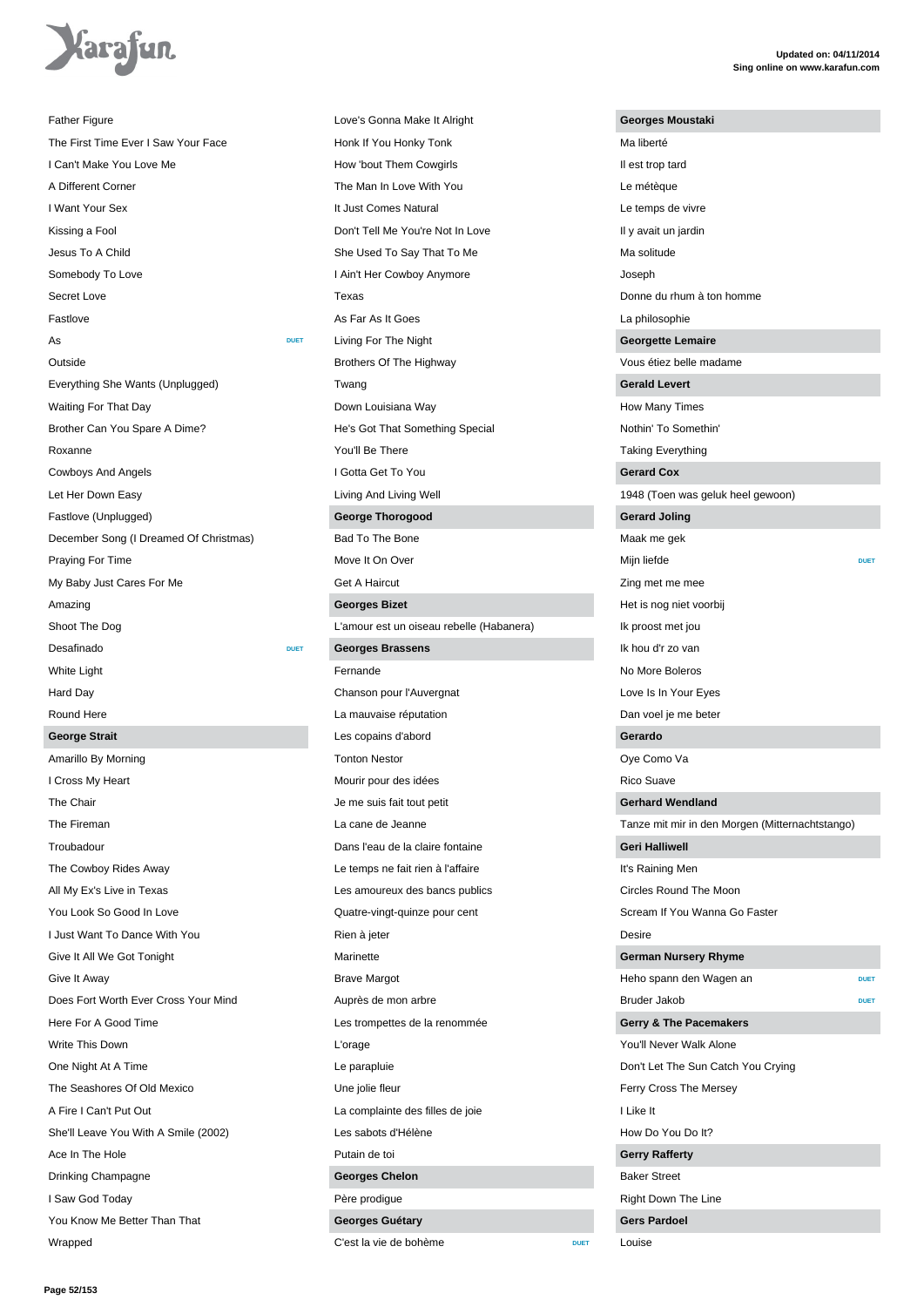

| Ik neem je mee                               |
|----------------------------------------------|
| Bagagedrager                                 |
| Liever dan Lief                              |
| <b>Ghost Town DJ's</b>                       |
| My Boo                                       |
| Gianna Nannini                               |
| Bello e impossibile                          |
| Salvami<br><b>DUET</b>                       |
| <b>Gibson Brothers</b>                       |
| Cuba                                         |
| <b>Gilbert Bécaud</b>                        |
| Nathalie                                     |
| L'important, c'est la rose                   |
| Quand Jules est au violon                    |
| Et maintenant                                |
| C'est en septembre                           |
| Le petit oiseau de toutes les couleurs       |
| Quand il est mort le poète                   |
| Je reviens te chercher                       |
| On prend toujours un train pour quelque part |
| L'orange                                     |
| Un peu d'amour et d'amitié                   |
| L'indifférence                               |
| Age tendre et tête de bois                   |
| Les marchés de Provence                      |
| Je t'appartiens                              |
| Les cerisiers sont blancs                    |
| Charlie t'iras pas au paradis                |
| La solitude ça n'existe pas                  |
| Désirée                                      |
| L'absent                                     |
| La vente aux enchères                        |
| Crois-moi, ça durera                         |
| Gilbert Montagné                             |
| Les sunlights des tropiques                  |
| J'ai le blues de toi                         |
| Musicienne                                   |
| Elle chantait ma vie en musique              |
| Gilbert O'Sullivan                           |
| Alone Again (Naturally)                      |
| Clair                                        |
| Get Down                                     |
| Nothing Rhymed                               |
| <b>Gilberto Gil</b>                          |
| Toda menina baiana                           |
| Gilberto Santa Rosa                          |
| La Agarro Bajando                            |
| <b>Gin Blossoms</b>                          |
| Found Out About You                          |
| Until I Fall Away                            |
| <b>Gin Wigmore</b>                           |
| Oh My                                        |

| <b>Ginette Reno</b>                             |             |
|-------------------------------------------------|-------------|
| Je ne suis qu'une chanson                       |             |
| L'essentiel                                     |             |
| La quête                                        |             |
| Ça pleure aussi un homme                        |             |
| J'ai vu maman embrasser le Père Noël            |             |
| La dernière valse                               |             |
| Deux histoires                                  | <b>DUET</b> |
| <b>Gino Vannelli</b>                            |             |
| I Just Wanna Stop                               |             |
| People Gotta Move                               |             |
| Ginuwine                                        |             |
| Pony                                            |             |
| The Best Man I Can Be                           |             |
| Giorgia                                         |             |
| Gocce di memoria                                |             |
| E poi                                           |             |
| Quando una stella muore                         |             |
| Tu mi porti su                                  |             |
| Come saprei                                     |             |
| É l'amore che conta                             |             |
| Inevitabile                                     | <b>DUET</b> |
| Per fare a meno di te                           |             |
| <b>Giorgio Moroder</b>                          |             |
| <b>Together In Electric Dreams</b>              |             |
| <b>Girls Aloud</b>                              |             |
| Can't Speak French                              |             |
| I'll Stand By You                               |             |
| Sound Of The Underground                        |             |
| Theme To St. Trinian's                          |             |
| The Promise                                     |             |
| Love Machine                                    |             |
| Jump                                            |             |
| Call the Shots                                  |             |
| Untouchable                                     |             |
| The Loving Kind                                 |             |
| Something New                                   |             |
| Sexy! No No No                                  |             |
| Something Kinda Ooooh                           |             |
| <b>Girls Can't Catch</b>                        |             |
| Echo                                            |             |
| <b>Gladys Knight</b>                            |             |
| Licence To Kill                                 |             |
| <b>Gladys Knight And The Pips</b>               |             |
| Midnight Train To Georgia                       |             |
| Neither One Of Us (Wants To Be The First To Say |             |
| You're The Best Thing That Ever Happened To Me  |             |
| If I Were Your Woman                            |             |
| You're Number One (In My Book)                  |             |
| Glashaus                                        |             |
| Wenn das Liebe ist                              |             |
| Glasperlenspiel                                 |             |

| Ich bin ich                                                                          |
|--------------------------------------------------------------------------------------|
| Glee                                                                                 |
| Don't Stop Believing                                                                 |
| Don't Rain On My Parade                                                              |
| Defying Gravity<br><b>DUET</b>                                                       |
| Baby It's Cold Outside                                                               |
| Hello (Lionel Richie)<br><b>DUET</b>                                                 |
| <b>Beth</b>                                                                          |
| Valerie                                                                              |
| Push It                                                                              |
| Over The Rainbow                                                                     |
| Imagine                                                                              |
| <b>Endless Love</b><br><b>DUET</b>                                                   |
| Dream A Little Dream                                                                 |
| I Say A Little Prayer                                                                |
| New York State Of Mind                                                               |
| Maybe This Time<br><b>DUET</b>                                                       |
| O Holy Night                                                                         |
| Songbird                                                                             |
| Lean On Me                                                                           |
| My Man                                                                               |
| <b>Bohemian Rhapsody</b>                                                             |
| <b>Total Eclipse Of The Heart</b>                                                    |
| Somebody To Love                                                                     |
| Alone<br><b>DUET</b>                                                                 |
| Dream On                                                                             |
| <b>Sweet Caroline</b>                                                                |
|                                                                                      |
| River Deep, Mountain High<br><b>DUET</b>                                             |
| (I've Had) The Time of My Life<br>One Less Bell to Answer / A House is Not a Homever |
|                                                                                      |
| Hey, Soul Sister                                                                     |
| Journey Medley                                                                       |
| All By Myself                                                                        |
| Leaving On A Jet Plane                                                               |
| <b>True Colors</b>                                                                   |
| What I Did for Love                                                                  |
| <b>Proud Mary</b>                                                                    |
| Poker Face<br><b>DUET</b>                                                            |
| <b>Billionaire</b>                                                                   |
| Faithfully                                                                           |
| Jingle Bells                                                                         |
| Run Joey Run                                                                         |
| All I Want For Christmas Is You                                                      |
| Somebody That I Used To Know                                                         |
| Shake It Out                                                                         |
| Hit Me With Your Best Shot / One Way Or Another                                      |
| Highway To Hell                                                                      |
| Dancing With Myself                                                                  |
| Fire                                                                                 |
| Give Your Heart A Break<br><b>DUET</b>                                               |
| <b>Sweet Transvestite</b>                                                            |
| Pure Imagination                                                                     |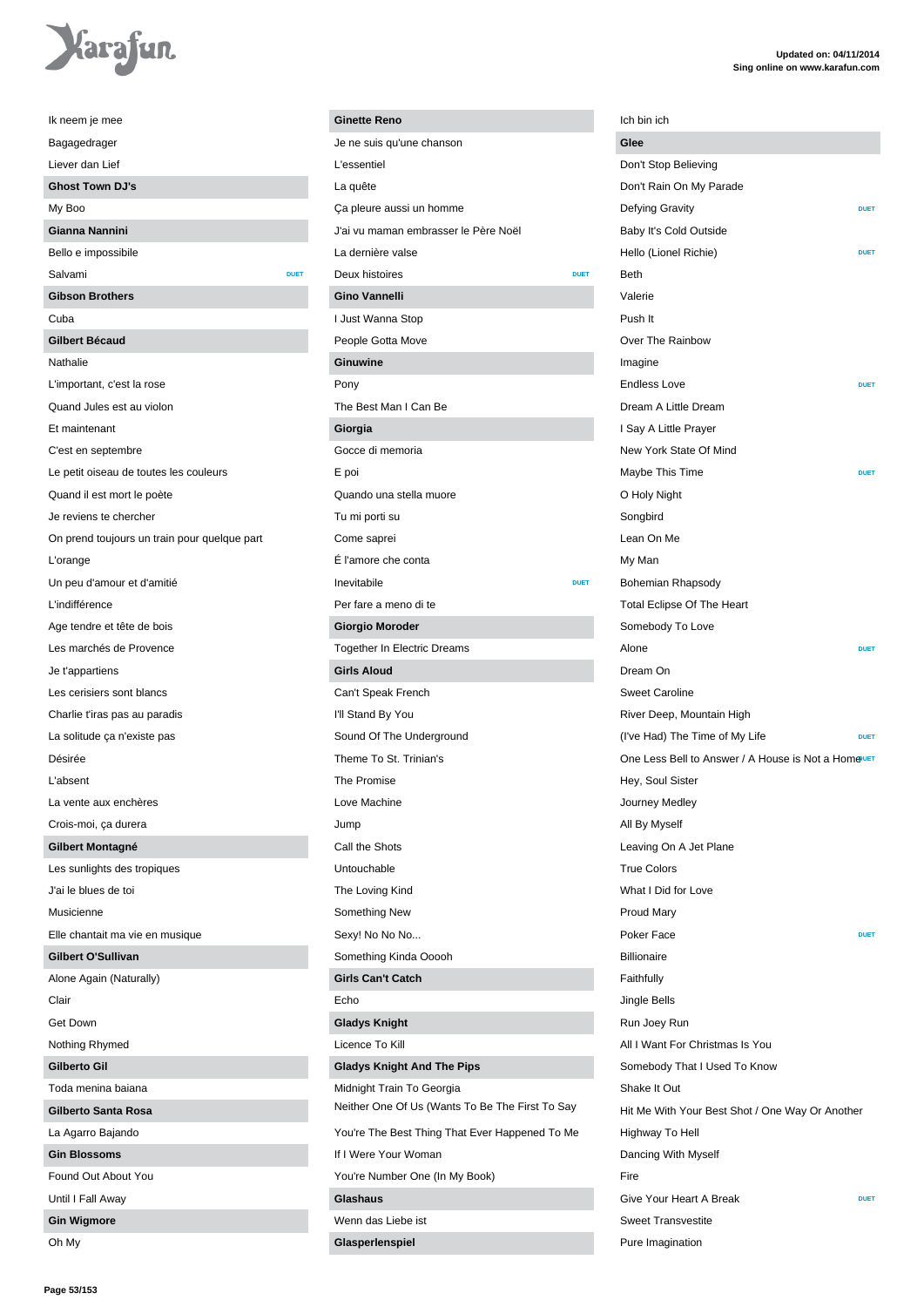

I'll Stand By You Don't Stop Believin' (Regionals Version) Last Christmas One Of Us Marry You We Need A Little Christmas Sway Jessie's Girl Get It Right The Safety Dance To Sir, With Love Home And I Am Telling You I'm Not Going Happy Days Are Here Again / Get Happy Somewhere Only We Know I Love New York / New York, New York Gives You Hell I Want To Hold Your Hand Rolling In The Deep Mercy Can't Fight This Feeling Bad Romance I Wanna Dance With Somebody (Who Loves Me) Take Me Or Leave Me Papa, Can You Hear Me? Without You Man In The Mirror Gold Digger Let Me Love You (Until You Learn To Love Yourself) The Lady Is A Tramp Edge Of Glory Forget You It's A Man's Man's Man's World One Love (People Get Ready) Don't Stand So Close To Me / Young Girl Any Way You Want It / Lovin' Touchin' Squeezin' Call Me Maybe Bust Your Windows **Sing! DUET** Papa Don't Preach Hopelessly Devoted To You Go Your Own Way A House Is Not A Home Blackbird Rehab Empire State Of Mind Smile Jar Of Hearts No Air Loser Like Me My Life Would Suck Without You

Le Jazz Hot Welcome Christmas Dog Days Are Over Colorblind We Are Young Just The Way You Are Toxic I Look To You Take A Bow Like A Virgin Telephone **Smooth Criminal** DUET Physical Born This Way When I Get You Alone Stronger Girls Just Wanna Have Fun Raise Your Glass Hello Goodbye Stop In The Name Of Love / Free Your Mind Keep Holding On ...Baby One More Time Don't You Want Me Light Up The World Pretending Hello, I Love You Let Me Love You Roots Before Branches Last Name **Baby Glen Campbell** Rhinestone Cowboy Gentle On My Mind Wichita Lineman Southern Nights Yesterday, When I Was Young Somethin' 'Bout You Baby I Like **DUET** Dreams Of The Everyday Housewife Ghost On The Canvas **Glen Hansard Falling Slowly DUET Glenn Frey** The Heat Is On **Glenn Medeiros** Nothing's Gonna Change My Love For You **Glenn Miller** Chattanooga Choo Choo **Glennis Grace** Engel zonder vleugels Afscheid Ondanks Alles

Funny Girl

**Gloria Estefan**

Con Los Años Que Me Quedan Here We Are Rhythm Is Gonna Get You Everlasting Love Words Get In The Way Anything For You Can't Stay Away From You Turn The Beat Around Ayer Reach Mi Tierra Me voy I'm Not Giving You Up **Mi Tierra (live) DUET** Betcha Say That Me odio (Salsa Remix) It's Too Late Oye Mi Canto (Hot Remix) Oye Mi Canto Oye Mi Canto (English version) Get On Your Feet Always Tomorrow Coming Out Of The Dark Don't Let This Moment End Seal Our Fate Falling In Love (Uh-Oh) **Gloria Gaynor** I Will Survive Can't Take My Eyes Off You Never Can Say Goodbye (remastered) I Am What I Am Never Can Say Goodbye **Gloria Jones** Tainted Love **Gloria Lasso** Etranger au paradis **Gloriana** (Kissed You) Good Night **DUET** The World Is Ours Tonight **Gnarls Barkley** Crazy **Go West** What You Won't Do For Love **Goats Don't Shave** Las Vegas (In The Hills Of Donegal) **Godsmack** I Stand Alone Re-Align Greed **Gogi Grant** The Wayward Wind

Anything Goes / Anything You Can Do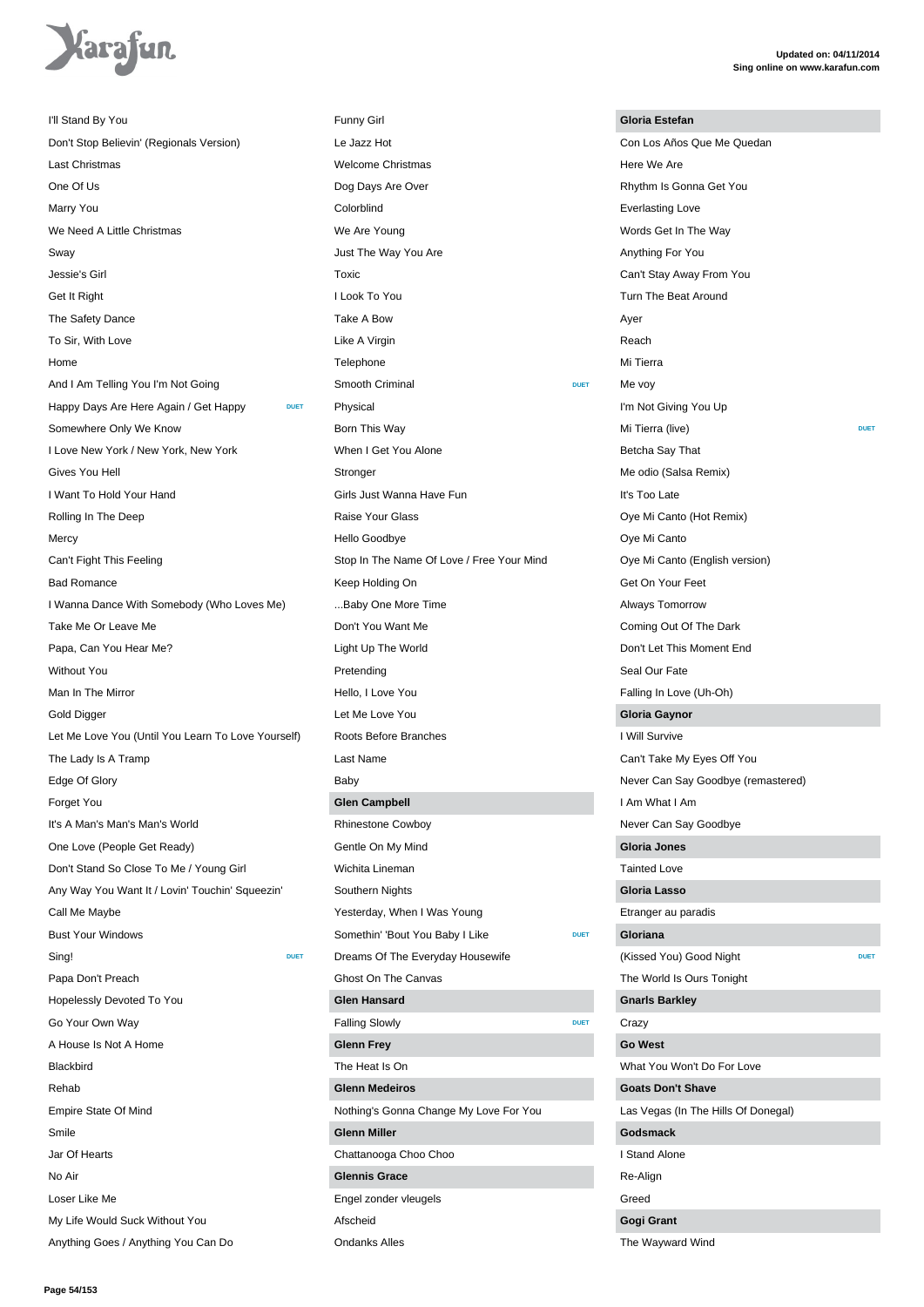

| Gold                                    |  |
|-----------------------------------------|--|
| Plus près des étoiles                   |  |
| <b>Golden Earring</b>                   |  |
| Radar Love                              |  |
| When The Lady Smiles                    |  |
| Goldfinger                              |  |
| Here In Your Bedroom<br><b>EXPLICIT</b> |  |
| Open Your Eyes                          |  |
| Goldfrapp                               |  |
| Rocket                                  |  |
| Ride A White Horse                      |  |
| Ooh La La                               |  |
| Alive                                   |  |
| Goo Goo Dolls                           |  |
| Iris                                    |  |
| Slide                                   |  |
| Name                                    |  |
| <b>Better Days</b>                      |  |
| Sympathy                                |  |
| <b>Bullet Proof</b>                     |  |
| Give A Little Bit                       |  |
| Before It's Too Late                    |  |
| <b>Good Charlotte</b>                   |  |
| Lifestyles Of The Rich And Famous       |  |
| The Anthem                              |  |
| I Just Wanna Live                       |  |
| Hold On                                 |  |
| We Believe                              |  |
| <b>Goombay Dance Band</b>               |  |
| Sun Of Jamaica                          |  |
| <b>Gord Bamford</b>                     |  |
| Drinkin' Buddy                          |  |
| Is It Friday Yet?                       |  |
| Disappearing Tail Lights                |  |
| Gordon                                  |  |
| Kom Eens Dichterbij                     |  |
| Gordon & Re-Play                        |  |
| Never Nooit Meer<br><b>DUET</b>         |  |
| Niemand                                 |  |
| <b>Gordon Lightfoot</b>                 |  |
| Sundown                                 |  |
| If You Could Read My Mind               |  |
| The Wreck Of The Edmund Fitzgerald      |  |
| <b>Gordon MacRae</b>                    |  |
| I Don't Want To Walk Without You        |  |
|                                         |  |
| <b>Gorgon City</b>                      |  |
| Ready For Your Love                     |  |
| Gorillaz                                |  |
| Feel Good Inc.                          |  |
| Clint Eastwood (Remix)                  |  |
| Dare                                    |  |
| 19-2000                                 |  |

On Melancholy Hill Stylo **Gospel Singer** Amazing Grace Peace In The Valley Just A Closer Walk With Thee Lord I Lift Your Name On High How Great Thou Art He Touched Me I Can Only Imagine Because He Lives Softly And Tenderly The Church In The Wildwood Just As I Am Rock Of Ages The Lord's Prayer I Have Decided To Follow Jesus Blessed Assurance I Love To Tell The Story Holy, Holy, Holy This Is My Father's World Sweet Hour Of Prayer Joyful, Joyful We Adore Thee Onward Christian Soldiers Christ The Lord Is Risen Today O, For A Thousand Tongues to Sing There Is A Balm In Gilead Crown Him With Many Crowns A Mighty Fortress Is Our God Tell Me The Stories Of Jesus Blessed Be The Tie that Binds All Hail The Power of Jesus' Name We Gather Together Hosanna, Loud Hosanna We Shall Overcome Tell Me The Story Of Jesus Stand Up For Jesus Praise Him Faith Of Our Fathers Praise to the Lord, the Almighty For The Beauty Of The Earth How Firm A Foundation The Strife Is O'er, The Battle Done Jesus Shall Reign **Gotthard** Mighty Quinn Heaven **Gotye** Somebody That I Used To Know **DUET** Hearts A Mess

Eyes Wide Open Easy Way Out

I Feel Better **GQ** I Do Love You **Grace** Imagine One Day **Grace Jones** La Vie En Rose Pull Up To The Bumper Slave To The Rhythm **Grace Potter** Paris (Ooh La La) **Stars** Apologies **Grads** Hats Off To The Grad Graduation Day **Graeme Allwright** Petit garçon **Gramophonedzie** Why Don't You **Grand Funk Railroad** Some Kind Of Wonderful The Loco-Motion We're An American Band Bad Time Walk Like A Man **Grand Jojo** On a soif ! **Gravity Kills** One Thing **Grayson Hugh** Talk It Over **Grease Summer Nights DUET You're The One That I Want DUET** Hopelessly Devoted To You The Grease Mega-Mix Greased Lightnin' **EXPLICIT** Sandy There Are Worse Things I Could Do Look At Me, I'm Sandra Dee We Go Together Those Magic Changes Blue Moon Born To Hand Jive Rock And Roll Is Here To Stay **Great Big Sea** Ordinary Day **Great White** Once Bitten, Twice Shy **Green Day** I Fought The Law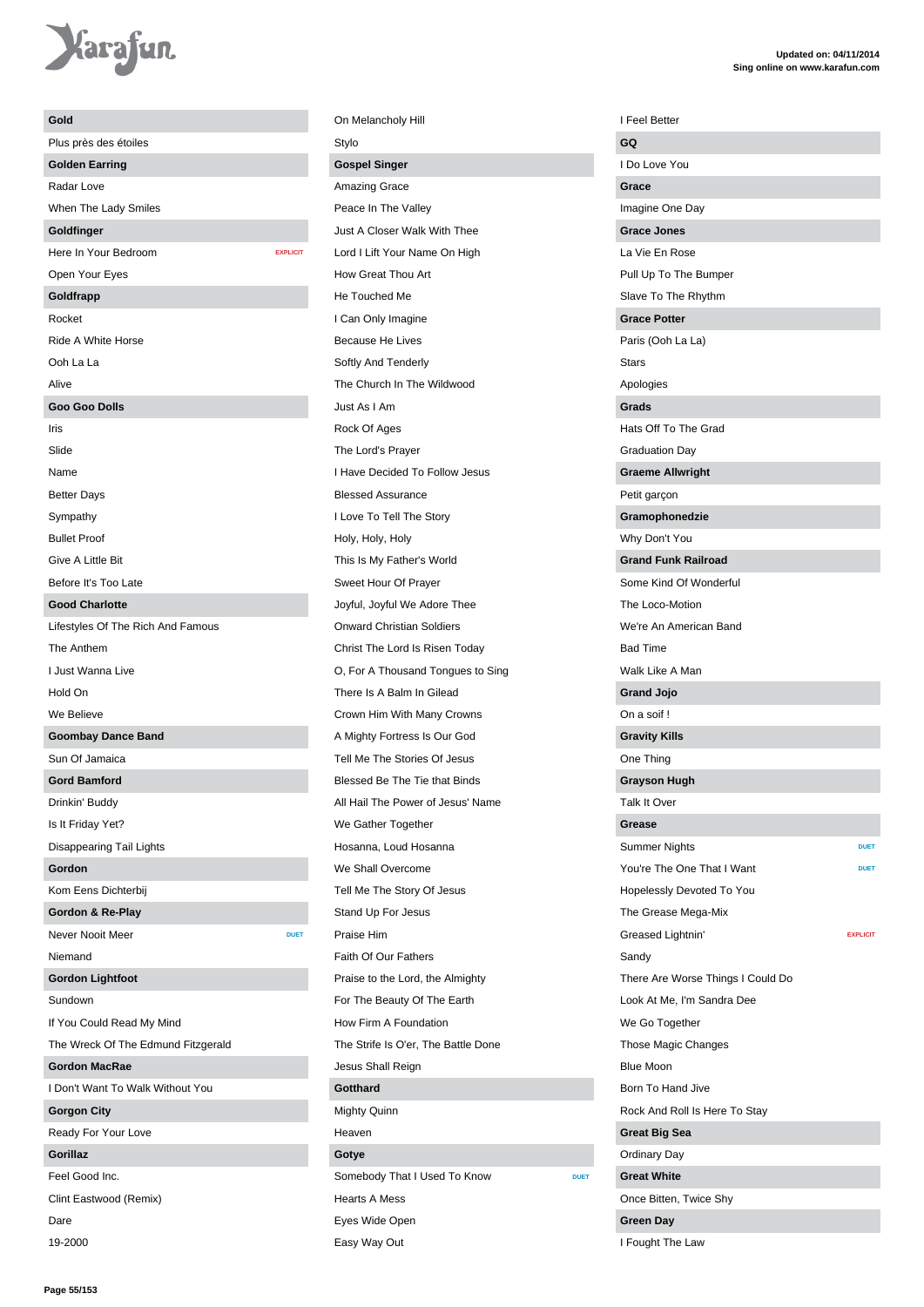

| Green Jellÿ                                      |             |
|--------------------------------------------------|-------------|
| <b>Three Little Pigs</b>                         |             |
| Greenwheel                                       |             |
| <b>Breathe</b>                                   |             |
| <b>Greg Kihn Band</b>                            |             |
| The Break Up Song                                |             |
| The Breakup Song (They Don't Write 'Em)          |             |
| Jeopardy                                         |             |
| For You                                          |             |
| <b>Greg Lake</b>                                 |             |
| I Believe In Father Christmas                    |             |
| <b>Gregor Meyle</b>                              |             |
| Keine ist wie du                                 |             |
| Hier spricht dein Herz                           |             |
| <b>Gregory Abbott</b>                            |             |
| Shake You Down                                   |             |
| <b>Gregory Porter</b>                            |             |
| Liquid Spirit                                    |             |
| Hey Laura                                        |             |
| <b>Gretchen Wilson</b>                           |             |
| Redneck Woman                                    |             |
| Here For The Party                               |             |
| All Jacked Up                                    |             |
| When I Think About Cheatin'                      |             |
| Good Morning Heartache                           |             |
| One Bud Wiser                                    |             |
| California Girls                                 |             |
| Come To Bed                                      |             |
| Holdin' You                                      |             |
| Raining On Me                                    |             |
| When It Rains                                    |             |
| You Don't Have to Go Home                        |             |
|                                                  |             |
| Homewrecker                                      |             |
| If I Could Do It All Again<br>As Far As You Know |             |
| The Bed                                          |             |
| He Ain't Even Cold Yet                           |             |
|                                                  |             |
| Skoal Ring<br>Chariot                            |             |
|                                                  |             |
| Not Bad For A Bartender                          |             |
| Work Hard, Play Harder                           |             |
| <b>Politically Uncorrect</b>                     | <b>DUET</b> |
| One Of The Boys                                  |             |
| Full Time Job                                    |             |
| Pocahontas Proud                                 |             |
| What Happened                                    |             |
| <b>Greyson Chance</b>                            |             |
| <b>Waiting Outside The Lines</b>                 |             |
| Unfriend You                                     |             |
| <b>Groove Coverage</b>                           |             |
| Angeline                                         |             |
| Groove Da Praia                                  |             |

# Is This Love **Groove Theory** Tell Me **Groucho Marx** Lydia the Tattooed Lady (Whatever It Is) I'm Against It **Grouplove** Tongue Tied **Grover Washington Jr.** Just The Two Of Us **Grégoire** Toi + moi Ta main Ce qu'il reste de toi Rue des étoiles Merci Danse Soleil Tu me manques Nuages L'ami intime **Grégory Lemarchal** Con te partiro Écris l'histoire The Show Must Go On Quand on n'a que l'amour Je deviens moi Mon ange Et maintenant Je rêve Tu prends **Guano Apes** Open Your Eyes **Guided By Voices** Hold On Hope **Guillaume Grand** Toi et moi **Gun** Word Up **Guns N' Roses** Sweet Child O'Mine Patience **EXPLICIT** Knockin' On Heaven's Door Paradise City November Rain Welcome To The Jungle Don't Cry Nightrain Live And Let Die Civil War You Could Be Mine

Sympathy For The Devil

| Yesterdays                              |                 |
|-----------------------------------------|-----------------|
| Since I Don't Have You                  |                 |
| <b>Gunter Gabriel</b>                   |                 |
| Komm' unter meine Decke                 |                 |
| <b>Guru Josh</b>                        |                 |
| Infinity 2008                           |                 |
| <b>Gus Backus</b>                       |                 |
| Rote Lippen soll man küssen             |                 |
| Guster                                  |                 |
| Satellite                               |                 |
| <b>Gusttavo Lima</b>                    |                 |
| Balada Boa                              |                 |
| Eu vou tentando te agarrar              |                 |
| <b>Guus Meeuwis</b>                     |                 |
| Het is een nacht (Levensecht)           |                 |
| <b>Brabant</b>                          |                 |
| Geef Mij Je Angst                       |                 |
| Verliefd zijn                           |                 |
| Tranen gelachen                         |                 |
| Proosten                                |                 |
| Ik wil nog niet naar huis               |                 |
| Mag ik dansen                           |                 |
| Ik ben blij dat ik je niet vergeten ben |                 |
| De weg                                  |                 |
| Dat komt door jou                       |                 |
| Guy                                     |                 |
| Dancin'                                 |                 |
| <b>Guy Mitchell</b>                     |                 |
| Heartaches By The Number                |                 |
| My Heart Cries For You                  |                 |
| <b>Guy Sebastian</b>                    |                 |
| <b>Battle Scars</b>                     |                 |
| Climb Every Mountain                    |                 |
| Art Of Love                             | <b>DUET</b>     |
| Like A Drum                             |                 |
| Don't Worry Be Happy                    |                 |
| Like It Like That                       |                 |
| Get Along                               |                 |
| Gold                                    |                 |
| <b>Gwen Stefani</b>                     |                 |
| Hollaback Girl                          | <b>EXPLICIT</b> |
| Sweet Escape                            |                 |
| Cool                                    |                 |
| <b>Rich Girl</b>                        |                 |
| 4 In The Morning                        |                 |
| <b>Gwyneth Paltrow</b>                  |                 |
| <b>Country Strong</b>                   |                 |
| Coming Home                             |                 |
| Shake That Thing                        |                 |
| <b>Gym Class Heroes</b>                 |                 |
| <b>Stereo Hearts</b>                    |                 |
| <b>Cupids Chokehold</b>                 |                 |
|                                         |                 |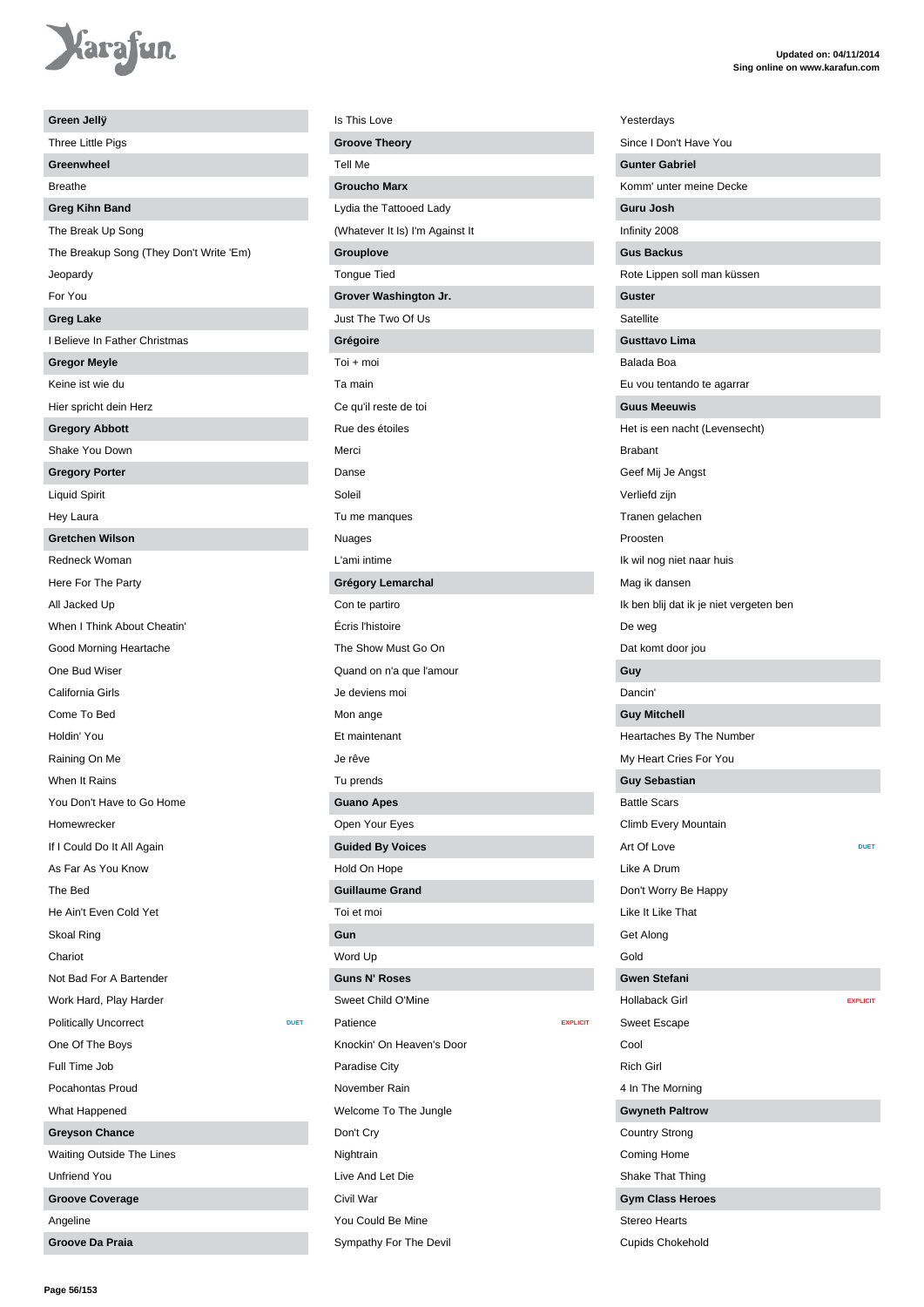

| Clothes Off!!                        |                 |
|--------------------------------------|-----------------|
| Ass Back Home                        | <b>EXPLICIT</b> |
| Gyroscope                            |                 |
| Baby, I'm Getting Better             |                 |
| Gérald De Palmas                     |                 |
| Tomber                               |                 |
| Gérard Blanchard                     |                 |
| Rockamadour                          |                 |
| Gérard Lenorman                      |                 |
| L'enfant des cathédrales             |                 |
| II (duo)                             | <b>DUET</b>     |
| Ш                                    |                 |
| H.E.A.T                              |                 |
| A Shot At Redemption                 |                 |
| Haddaway                             |                 |
| What Is Love                         |                 |
| Hair                                 |                 |
| Aquarius                             |                 |
| Good Morning, Starshine              |                 |
| <b>Frank Mills</b>                   |                 |
| Laissons entrer le soleil            |                 |
| Easy To Be Hard                      |                 |
| <b>Hairspray</b>                     |                 |
| You Can't Stop The Beat              |                 |
| Good Morning Baltimore               |                 |
| I Can Hear The Bells                 |                 |
| <b>Without Love</b>                  |                 |
| I Know Where I've Been               |                 |
| Welcome to the 60's                  |                 |
| It Takes Two                         |                 |
| Mama I'm A Big Girl Now              |                 |
| Run And Tell That                    |                 |
| The New Girl In Town                 |                 |
| Big, Blonde And Beautiful            |                 |
| (You're) Timeless To Me              | <b>DUET</b>     |
| Ladies Choice                        |                 |
| (It's) Hairspray                     |                 |
| Cooties                              |                 |
| Come So Far (Got So Far To Go)       |                 |
| The Nicest Kids In Town              |                 |
| (The Legend Of) Miss Baltimore Crabs |                 |
| <b>Hal Ketchum</b>                   |                 |
| Past The Point Of Rescue             |                 |
| Five O'Clock World                   |                 |
| Loving You Makes Me A Better Man     |                 |
| <b>Halestorm</b>                     |                 |
| Here's To Us                         |                 |
| <b>Familiar Taste of Poison</b>      |                 |
| Love Bites (So Do I)                 |                 |
| I Get Off                            |                 |
| <b>Bad Romance</b>                   |                 |

I Miss The Misery It's Not You Better Sorry Than Safe Bet U Wish U Had Me Back **Haley Reinhart** House Of The Rising Sun Bennie And The Jets Free **Hall & Oates** Sara Smile Maneater Rich Girl You Make My Dreams Private Eyes I Can't Go for That (No Can Do) Kiss On My List Family Man Do It For Love **Halloweeners** Haunted Halloween **Hamlet 2** Rock Me Sexy Jesus **EXPLICIT Handsome Devil** Makin' Money **Hank Locklin** Please, Help Me, I'm Falling (In Love With You) **Hank Thompson** The Wild Side Of Life The Blackboard Of My Heart **Hank Williams, Jr.** Family Tradition A Country Boy Can Survive Whiskey Bent And Hell Bound Outlaw Women Dinosaur The Conversation **DUET** Hey, Good Lookin' Born To Boogie There's A Tear In My Beer **DUET** Country State Of Mind All My Rowdy Friends (Have Settled Down) Dixie On My Mind Mind Your Own Business Attitude Adjustment Red White & Pink-Slip Blues Gonna Go Hunting Tonight All The Roads **Hank Williams, Sr.** Your Cheatin' Heart Cold Cold Heart Jambalaya (On The Bayou) I Saw The Light

| Hanna                                     |
|-------------------------------------------|
| Como la vida                              |
| Hannah Montana                            |
| The Climb                                 |
| I Miss You                                |
| G.N.O. Girl's Night Out                   |
| You'll Always Find Your Way Back Home     |
| Start All Over                            |
| Dream                                     |
| <b>Hannes Wader</b>                       |
| Heute hier, morgen dort                   |
| <b>Hanson</b>                             |
| MMMBop                                    |
| I Will Come To You                        |
| Where's The Love                          |
| Happoradio                                |
| <b>Tavikset</b>                           |
| <b>Happy Birthday Songs</b>               |
| Happy Birthday                            |
| Happy Birthday (Rock Version)             |
| Joyeux anniversaire                       |
| <b>Happy Mondays</b>                      |
| Kinky Afro                                |
| Hard-Fi                                   |
| Living For The Weekend                    |
| Cash Machine                              |
| I Shall Overcome                          |
| Hard to Beat                              |
| <b>Harold Melvin &amp; the Blue Notes</b> |
| If You Don't Know Me By Now               |
| Wake Up Everybody                         |
| Harpo                                     |
| Moviestar                                 |
| <b>Harry Belafonte</b>                    |
| The Banana Boat Song (Day-O)              |
| Jump In The Line (Shake Senora)           |
| Jamaican Farewell                         |
| Matilda                                   |
| Try To Remember                           |
| <b>Harry Chapin</b>                       |
| Cat's In The Cradle                       |
| Taxi                                      |
| W-O-L-D                                   |
| Sunday Morning Sunshine                   |
| I Wonder What Would Happen To The World   |
| Harry Connick Jr.                         |
| It Had To Be You                          |
| For Once In My Life                       |
| And I Love Her                            |
| More (Than The Greatest Love)             |
| Just The Way You Are                      |
| On The Street Where You Live              |

I'm Not An Angel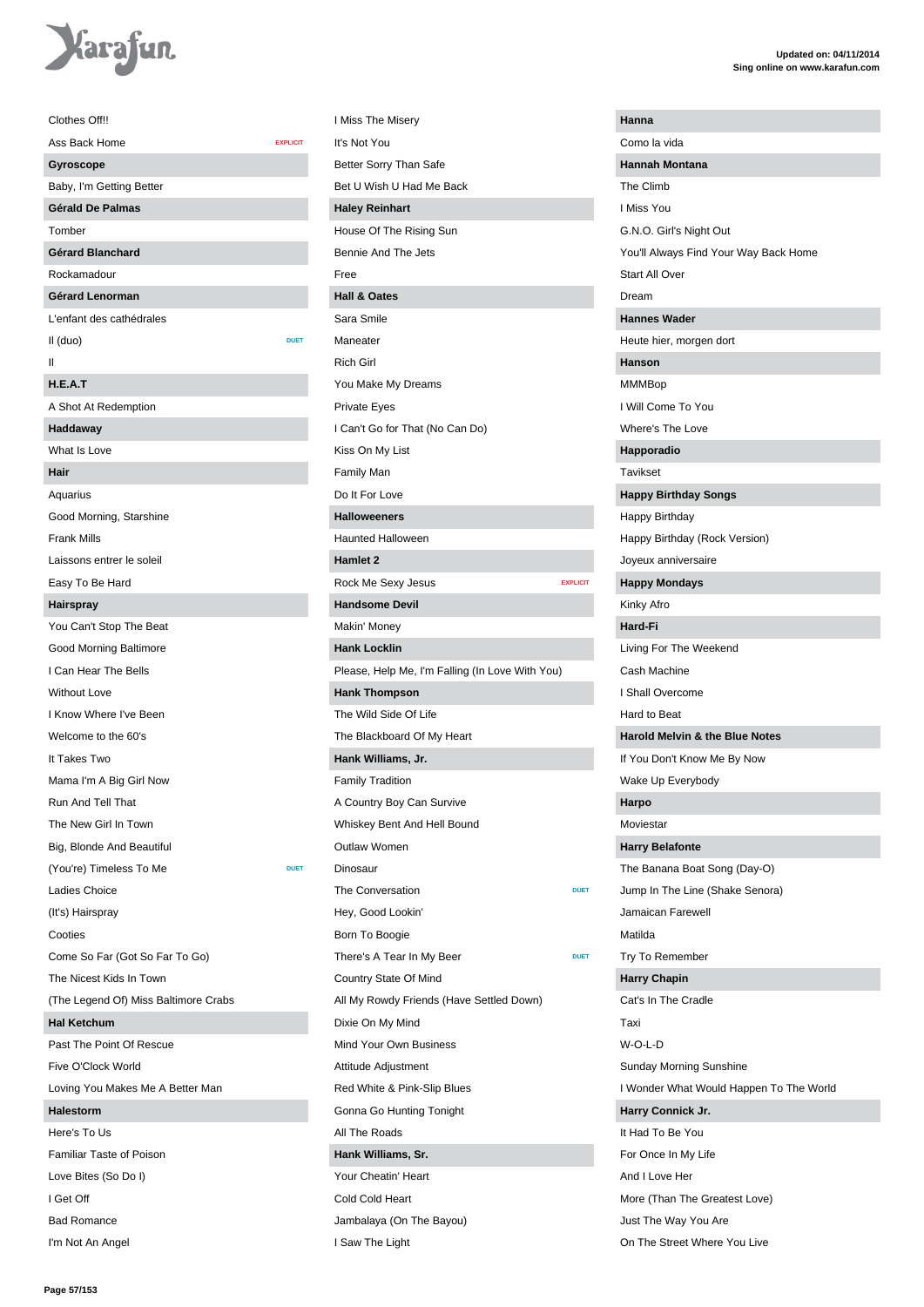

| A Wink And A Smile                  |
|-------------------------------------|
| Besame Mucho                        |
| Can't Help Falling In Love With You |
| (They Long To Be) Close To You      |
| Come By Me                          |
| Goodnight My Love                   |
| Harry M. Woods                      |
| I'm Looking Over A Four Leaf Clover |
| <b>Harry Mcclintock</b>             |
| <b>Big Rock Candy Mountain</b>      |
| <b>Harry Nilsson</b>                |
| Everybody's Talkin'                 |
| Always                              |
| <b>Harry Simeone Chorale</b>        |
| Happy Wanderer                      |
| <b>Harry Slinger</b>                |
| Schijn een lichtje op mij           |
| <b>Haun Lindsey</b>                 |
| <b>Broken</b>                       |
| Havana Brown                        |
| We Run The Night                    |
| <b>Hayley Westenra</b>              |
| Dark Waltz                          |
| World In Union                      |
| <b>Hayseed Dixie</b>                |
| Highway To Hell                     |
| <b>Fat Bottomed Girls</b>           |
| Walk This Way                       |
| Centerfold                          |
| You Shook Me All Night Long         |
| I Don't Feel Like Dancing           |
| <b>Hazel O'Connor</b>               |
| Will You                            |
| <b>Hazy Osterwald Sextett</b>       |
| Kriminaltango                       |
| Heart                               |
| Alone                               |
| Magic Man                           |
| Barracuda                           |
| Crazy On You                        |
| Dog & Butterfly                     |
| <b>These Dreams</b>                 |
| <b>What About Love</b>              |
| Alone (Live)                        |
| Kick It Out                         |
| Nothin' At All                      |
| Never                               |
| Who Will You Run To?                |
| Stranded                            |
| Secret                              |
| Heartland                           |

I Loved Her First

| <b>Heather Myles</b>                       |                 |
|--------------------------------------------|-----------------|
| Who Did You Call Darlin'                   |                 |
| <b>Heather Small</b>                       |                 |
| Proud                                      |                 |
| Heaven 17                                  |                 |
| Temptation                                 |                 |
| <b>Hector</b>                              |                 |
| Lumi Teki Enkelin Eteiseen                 |                 |
| <b>Heddy Lester</b>                        |                 |
| De Mallemolen                              |                 |
| <b>Hedley</b>                              |                 |
| Perfect                                    |                 |
| Kiss You Inside Out                        |                 |
| For The Nights I Can't Remember            |                 |
| Anything                                   | <b>EXPLICIT</b> |
| <b>Hedwig And The Angry Inch</b>           |                 |
| Wig In A Box                               |                 |
| The Origin of Love                         |                 |
| Sugar Daddy                                |                 |
| <b>Wicked Little Town</b>                  | <b>EXPLICIT</b> |
| Midnight Radio                             |                 |
| Angry Inch                                 | <b>EXPLICIT</b> |
| Hedwig's Lament                            |                 |
| <b>Heidi Newfield</b>                      |                 |
| Johnny & June                              |                 |
| Cry Cry (Till The Sun Shines)              |                 |
| Heino                                      |                 |
| Rosamunde                                  |                 |
| Junge                                      |                 |
| Heinz Rühmann                              |                 |
| Ein freund, ein guter freund               |                 |
| <b>Helemaal Hollands</b>                   |                 |
| Omdat je zo mooj is                        |                 |
| <b>Helen Forrest</b>                       |                 |
| I Remember You                             |                 |
| <b>Helen Kane</b>                          |                 |
|                                            |                 |
| I Wanna Be Loved by You                    |                 |
| <b>Helen Reddy</b>                         |                 |
| I Am Woman                                 |                 |
| Angie Baby                                 |                 |
| I Don't Know How To Love Him               |                 |
| <b>Helene Fischer</b>                      |                 |
| Atemlos durch die Nacht                    |                 |
| Ich will immer wieder dieses Fieber spür'n |                 |
| Ave Maria                                  |                 |
| Wär' heut' mein letzter Tag                |                 |
| Von Hier Bis Unendlich                     |                 |
| Captain meiner Seele                       |                 |
| In diesen Nächten                          |                 |
| Du läßt mich sein, so wie ich bin          |                 |
| Marathon                                   |                 |
| Phänomen                                   |                 |

| Die Biene Maja                                   |
|--------------------------------------------------|
| Du hast mein Herz berührt                        |
| Mitten im paradies                               |
| Auf der Suche nach mir                           |
| Du Fängst Mich Auf Und Lässt Mich Fliegen        |
| Feuerwerk                                        |
| Zaubermond                                       |
| Ehrlich und klar                                 |
| Ich wollte nie erwachsen sein (Nessaja)          |
| Te Quiero                                        |
| Die Hölle morgen früh                            |
| Vergeben, vergessen und wieder vertrau'n         |
| Und Morgen Früh Küss Ich Dich Wach               |
| Mal Ganz ehrlich                                 |
| Wunder dich nicht                                |
| Unser Tag                                        |
| Fehlerfrei                                       |
| Hundert prozent                                  |
| Die Sonne kann warten                            |
| Mit keinem Andern                                |
| Und morgen früh küss ich dich wach (Partyfoxmix) |
| Ich glaub Dir hundert Lügen                      |
| Sehnsucht                                        |
| Hab den Himmel berührt                           |
| Fantasie hat Flügel                              |
| Und ich vermiss dich auch                        |
| Hellogoodbye                                     |
| Here (In Your Arms)                              |
| <b>Helmut Lotti</b>                              |
| Amazing Grace                                    |
| <b>Henri Garat</b>                               |
| C'est un mauvais garcon                          |
| <b>Henri Salvador</b>                            |
| Zorro est arrivé                                 |
| Blouse du dentiste                               |
| Dans mon île                                     |
| Count Basie (Lil' Darlin')                       |
| Juanita Banana                                   |
| Maman la plus belle du monde                     |
| Faut rigoler                                     |
| <b>Henry Mendez</b>                              |
| El Tiburón (The Shark)                           |
| <b>Henry Valentino And Uschi</b>                 |
| Im Wagen Vor Mir<br><b>DUET</b>                  |
| <b>Henson Cargill</b>                            |
| Skip A Rope                                      |
| <b>Herb Alpert</b>                               |
|                                                  |
|                                                  |
| This Guy's In Love With You                      |
| Herbert Grönemeyer<br>Mambo                      |
| <b>Herbert Léonard</b>                           |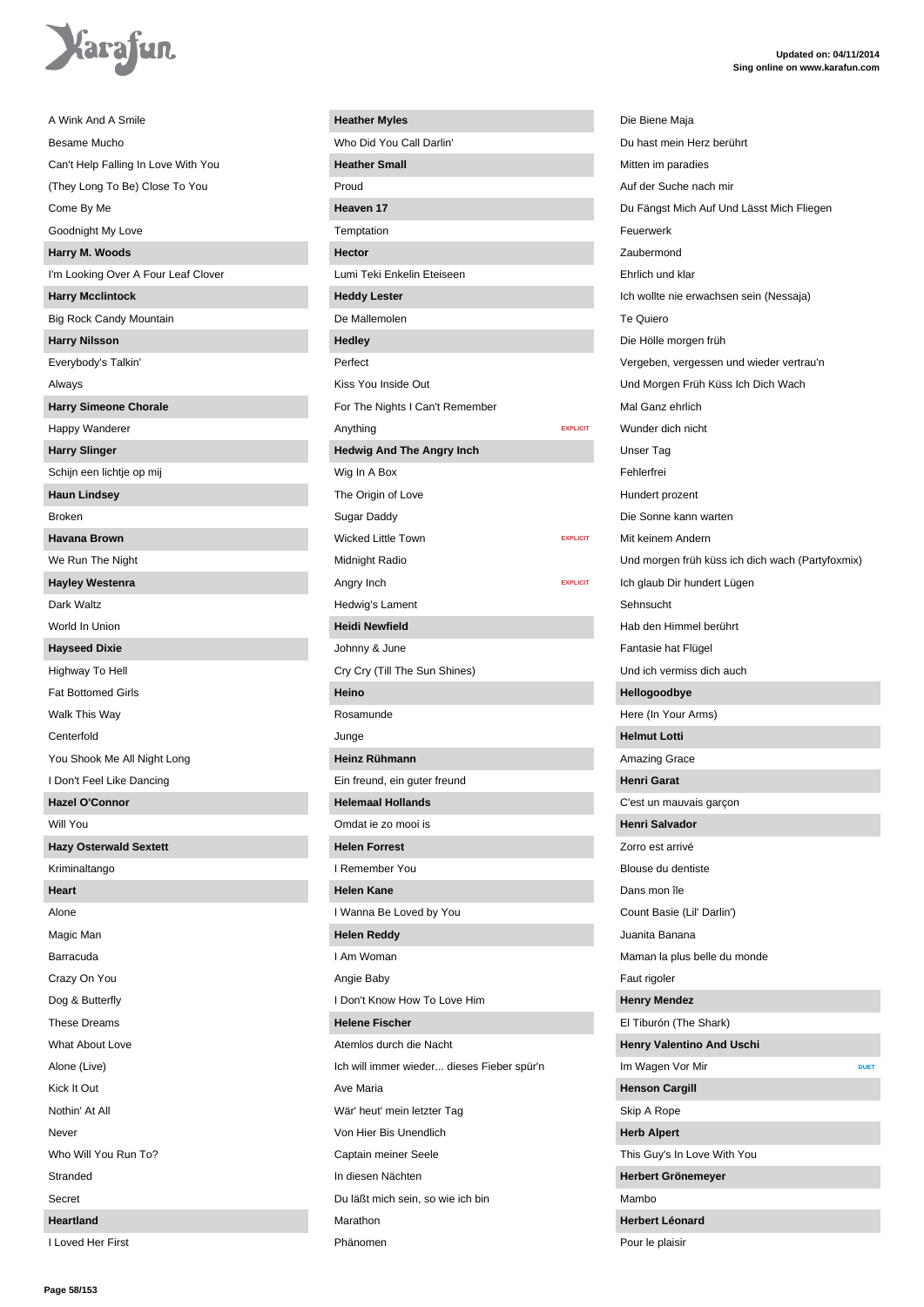

| Quand tu m'aimes                        |
|-----------------------------------------|
| Quelque chose tient mon coeur           |
| <b>Herbie Hancock</b>                   |
| A Song For You                          |
| <b>Herbie Mann</b>                      |
| A Man And A Woman                       |
| <b>Herman Van Veen</b>                  |
| Liefde van Later                        |
| <b>Herman's Hermits</b>                 |
| Mrs. Brown You've Got A Lovely Daughter |
| I'm Henery The Eighth, I Am             |
| There's A Kind Of Hush                  |
| No Milk Today                           |
| Something's Happening                   |
| Dandy                                   |
| <b>Hermes House Band</b>                |
| Country Roads                           |
| Hit The Road Jack                       |
| Don't Worry Be Happy                    |
| Those Were The Days                     |
| I Will Survive                          |
| Na Na Hey Hey (Kiss Him Goodbye)        |
| Can't Take My Eyes Off Of You           |
| Que Sera, Sera                          |
| The Rhythm Of The Night                 |
| Herra Ylppö & Ihmiset                   |
| Sata Vuotta                             |
| Hervé Vilard                            |
| Capri c'est fini                        |
| Un monde fait pour nous                 |
| Rêveries                                |
|                                         |
| <b>Het Feestteam</b>                    |
| Kleine Cafe Aan De Haven                |
| Ik neem je mee                          |
| Dromen zijn bedrog                      |
| Je loog tegen mij                       |
| <b>Het Goede Doel</b>                   |
| Vriendschap                             |
| <b>Hey Monday</b>                       |
| How You Love Me Now                     |
| $Hi-5$                                  |
| I Can't Wait Another Minute             |
| I Like The Way                          |
| She's Playin' Hard To Get               |
| Never Should've Let You Go              |
| <b>Unconditional Love</b>               |
| <b>High School Musical 2</b>            |
| <b>Work This Out</b>                    |
| <b>Hilary Duff</b>                      |
| So Yesterday                            |

Wake Up Fly Reach Out Beat Of My Heart Why Not Play With Fire I Can't Wait Workin' It Out Stranger Where Did I Go Right **Hildegard Knef** Für Mich Soll's Rote Rosen Regnen Mackie Messer **Hinder** Lips Of An Angel Without You Better Than Me Get Stoned Homecoming Queen **Hindi Zahra** Beautiful Tango **Hoagy Carmichael** Lazy River Stardust Ole Buttermilk Sky My Resistance Is Low Rockin' Chair **Hoku** Perfect Day **Hole** Violet **EXPLICIT Holly Dunn** Daddy's Hands **Holly Palmer** Just So You Know **Holly Valance** Down Boy Kiss Kiss Desire Naughty Girl **Holly Williams** Alone Mama Keep The Change **Hollywood Hotel** Hooray For Hollywood **Hombres G** Me siento bien **Honeymoon Suite** What Does It Take **Honeyz**

End Of The Line

| Hoobastank                     |  |
|--------------------------------|--|
| The Reason                     |  |
| Crawling In The Dark           |  |
| Out Of Control                 |  |
| Inside Of You                  |  |
| <b>Right Before Your Eyes</b>  |  |
| <b>Hoodoo Gurus</b>            |  |
| What's My Scene?               |  |
| I Want You Back                |  |
| <b>Hootie And The Blowfish</b> |  |
| Let Her Cry                    |  |
| Only Wanna Be With You         |  |
| Hold My Hand                   |  |
| <b>Tears Fall Down</b>         |  |
| Hooverphonic                   |  |
| Mad About You                  |  |
| Anger Never Dies               |  |
| Amalfi                         |  |
| <b>Hot Banditoz</b>            |  |
| Veo Veo                        |  |
| <b>Hot Chelle Rae</b>          |  |
| <b>Tonight Tonight</b>         |  |
| I Like To Dance                |  |
| I Like It Like That            |  |
| <b>Hot Chocolate</b>           |  |
| You Sexy Thing                 |  |
| Emma                           |  |
| <b>Hothouse Flowers</b>        |  |
| Give It Up                     |  |
| <b>House Of Pain</b>           |  |
| Jump Around                    |  |
| <b>Houston County</b>          |  |
| I Can't Make It Rain           |  |
| <b>Howard Carpendale</b>       |  |
| Hitmix                         |  |
| Hello Again                    |  |
| Ti Amo                         |  |
| <b>Howie Day</b>               |  |
| Collide                        |  |
| <b>Hoyt Axton</b>              |  |
| Della And The Dealer           |  |
| Rusty Old Halo                 |  |
| Hozier                         |  |
| Take Me To Church              |  |
| <b>Hubert Kah</b>              |  |
| Sternenhimmel                  |  |
| <b>Hubert Von Goisern</b>      |  |
| Weit, weit weg                 |  |
| <b>Hubert-Félix Thiéfaine</b>  |  |
| La ruelle des morts            |  |
| La fille du coupeur de joints  |  |
| <b>Huey Lewis and the News</b> |  |
|                                |  |

Someone's Watching Over Me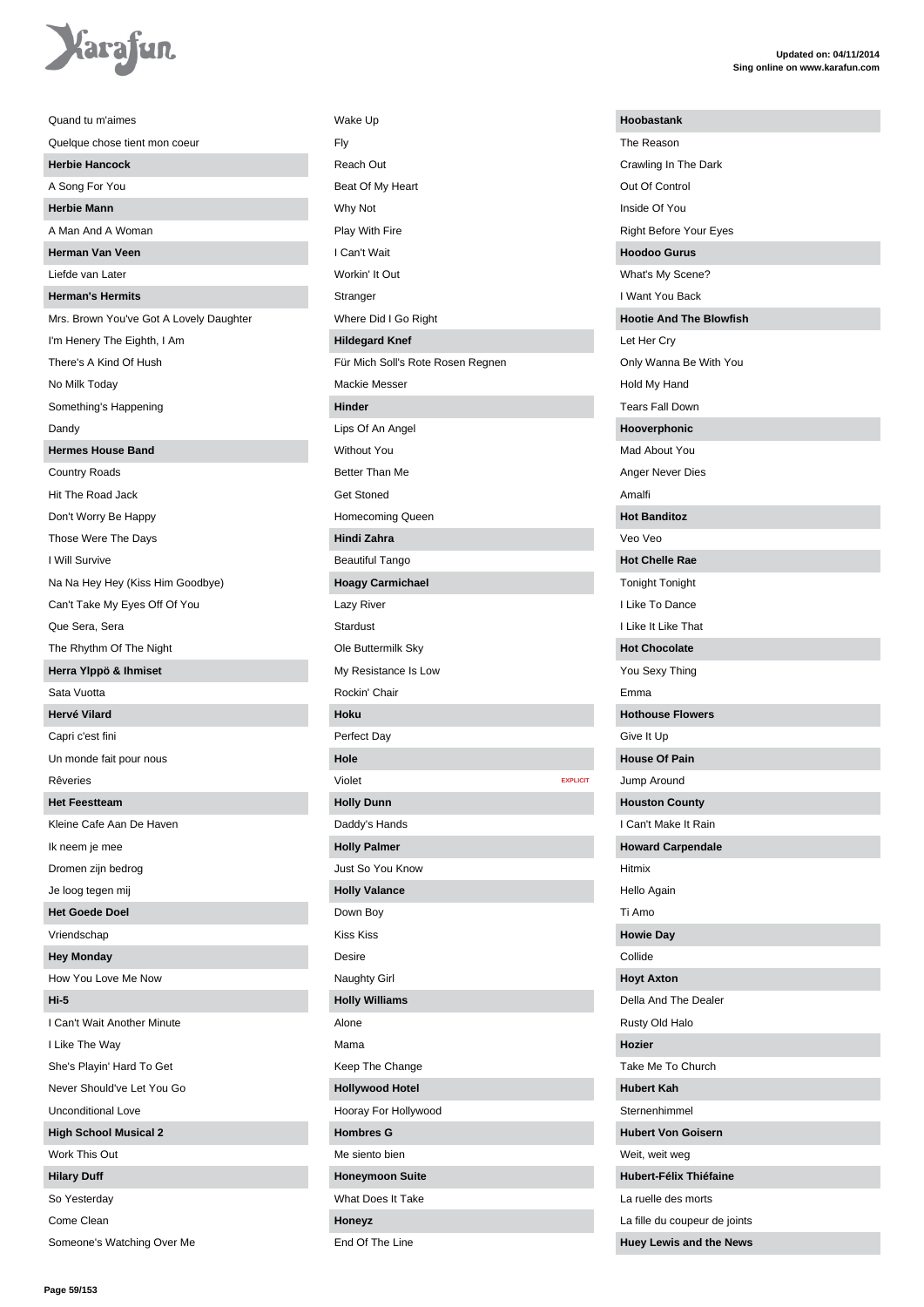

| Cruisin'                              | <b>DUET</b> |
|---------------------------------------|-------------|
| Power Of Love                         |             |
| Heart Of Rock & Roll                  |             |
| I Want a New Drug                     |             |
| Hip To Be Square                      |             |
| <b>Stuck With You</b>                 |             |
| If This Is It                         |             |
| <b>Back In Time</b>                   |             |
| Doin' It (All For My Baby)            |             |
| <b>Heart And Soul</b>                 |             |
| Couple Days Off                       |             |
| <b>Hugh Grant</b>                     |             |
| Way Back Into Love                    | <b>DUET</b> |
| Hugo                                  |             |
| 99 Problems                           |             |
| <b>Hugues Aufray</b>                  |             |
| Santiano                              |             |
| Elle descend de la montagne           |             |
| Le petit âne gris                     |             |
| Dès que le printemps revient          |             |
| Stewball                              |             |
| Les crayons de couleur                |             |
|                                       |             |
| L'épervier                            |             |
| <b>Hunter Hayes</b><br>Wanted         |             |
| I Want Crazy                          |             |
| Invisible                             |             |
|                                       |             |
| Everybody's Got Somebody But Me       |             |
| Somebody's Heartbreak                 |             |
| Storm Warning                         |             |
| Rainy Season                          |             |
| <b>Hunters &amp; Collectors</b>       |             |
| Throw Your Arms Around Me             |             |
| <b>Hurts</b><br><b>Wonderful Life</b> |             |
|                                       |             |
| Sunday                                |             |
| Stay                                  |             |
| Silver Lining                         |             |
| Hélène Ségara                         | <b>DUET</b> |
| Et si tu n'existais pas               |             |
| Elle, tu l'aimes                      |             |
| A toi                                 | <b>DUET</b> |
| Dans les yeux d'Emilie                | <b>DUET</b> |
| Salut les amoureux                    | <b>DUET</b> |
| Loin du froid de décembre             |             |
| La complainte de la butte             |             |
| Donner Tout (Solo Tu)                 |             |
| <b>Héroes Del Silencio</b>            |             |
| Entre dos tierras                     |             |
| Höhner                                |             |
| Viva Colonia                          |             |
| lan Dury                              |             |

| Sex and Drugs and Rock and Roll   |                 |
|-----------------------------------|-----------------|
| Hit Me with Your Rhythm Stick     |                 |
| lbo                               |                 |
| Schwarze Rose                     |                 |
| Spieglein, spieglein an der wand  |                 |
| <b>Ice Cube</b>                   |                 |
| Check Yo Self                     |                 |
| Down For Whatever                 | <b>EXPLICIT</b> |
| Icehouse                          |                 |
| Crazy                             |                 |
| Ich & Ich                         |                 |
| <b>Stark</b>                      |                 |
| So soll es bleiben                |                 |
| Vom Selben Stern                  |                 |
| Universum                         |                 |
| Einer von Zweien                  |                 |
| Ich War Noch Niemals In New York  |                 |
| Griechischer Wein                 |                 |
| <b>Icona Pop</b>                  |                 |
| I Love It                         | <b>EXPLICIT</b> |
| <b>Idina Menzel</b>               |                 |
| Defying Gravity                   |                 |
| Life Of The Party                 |                 |
| I Stand                           |                 |
| <b>Brave</b>                      |                 |
| <b>Idlewild</b>                   |                 |
|                                   |                 |
| American English                  |                 |
| Iggy Azalea                       |                 |
| Fancy                             |                 |
| Iggy Pop                          |                 |
| The Passenger                     |                 |
| Real Wild Child                   |                 |
| Il Divo                           |                 |
| Héroe                             |                 |
| Ave Maria                         |                 |
| Hallelujah                        |                 |
| Mama                              |                 |
| Hasta Mi Final                    |                 |
| Regresa a mi                      |                 |
| The Time of Our Lives             | <b>DUET</b>     |
| Hoy que ya no estas aqui          |                 |
| Il était une fois                 |                 |
| J'ai encore rêvé d'elle           | <b>DUET</b>     |
| Viens faire un tour sous la pluie |                 |
| Il était une fois Joe Dassin      |                 |
| L'Amérique (Yellow River)         |                 |
| <b>Ilse DeLange</b>               |                 |
| Next To Me                        |                 |
| I Still Cry                       |                 |
| Miracle                           |                 |
| So Incredible                     |                 |

I'm Not So Tough

| All The Answers                      |                                        |
|--------------------------------------|----------------------------------------|
| Old Tears                            |                                        |
| World Of Hurt                        |                                        |
| <b>Flying Blind</b>                  |                                        |
| When We Don't Talk                   |                                        |
| You Are The Dream                    |                                        |
| I'd Be Yours                         |                                        |
| Puzzle Me                            |                                        |
| I Love You                           |                                        |
| The Great Escape                     |                                        |
| Lonely Too                           |                                        |
| We Are One                           |                                        |
| <b>IMA</b>                           |                                        |
| Drôle de vie                         |                                        |
| <b>Images</b>                        |                                        |
| Les démons de minuit                 |                                        |
| Imagination                          |                                        |
| Just An Illusion                     |                                        |
| Music And Lights                     |                                        |
| <b>Imagine Dragons</b>               |                                        |
| Radioactive                          |                                        |
| Demons                               |                                        |
| It's Time                            |                                        |
| On Top Of The World                  |                                        |
| <b>Bleeding Out</b>                  |                                        |
| Imajin                               |                                        |
|                                      | Shorty (You Keep Playing With My Mind) |
| Imany                                |                                        |
| You Will Never Know                  |                                        |
| <b>Imca Marina</b>                   |                                        |
| Viva España                          |                                        |
| Vino (Waar Blijft De Wijn)           |                                        |
| Imelda May                           |                                        |
| <b>Tainted Love</b>                  |                                        |
| Big Bad Handsome Man                 |                                        |
| Inside Out                           |                                        |
| Wild Woman                           |                                        |
| <b>Kentish Town Waltz</b>            |                                        |
| Meet You At The Moon                 |                                        |
| Johnny Got A Boom Boom               |                                        |
| Psycho                               |                                        |
| <b>Proud And Humble</b>              |                                        |
| It's Good To Be Alive                |                                        |
| Mayhem                               |                                        |
| Love Tattoo                          |                                        |
| <b>Immature</b>                      |                                        |
| Never Lie                            |                                        |
| Feel The Funk                        |                                        |
|                                      |                                        |
| Watch Me Do My Thing<br>I Don't Mind |                                        |
|                                      |                                        |
| Imogen Heap                          |                                        |
| Speeding Cars                        |                                        |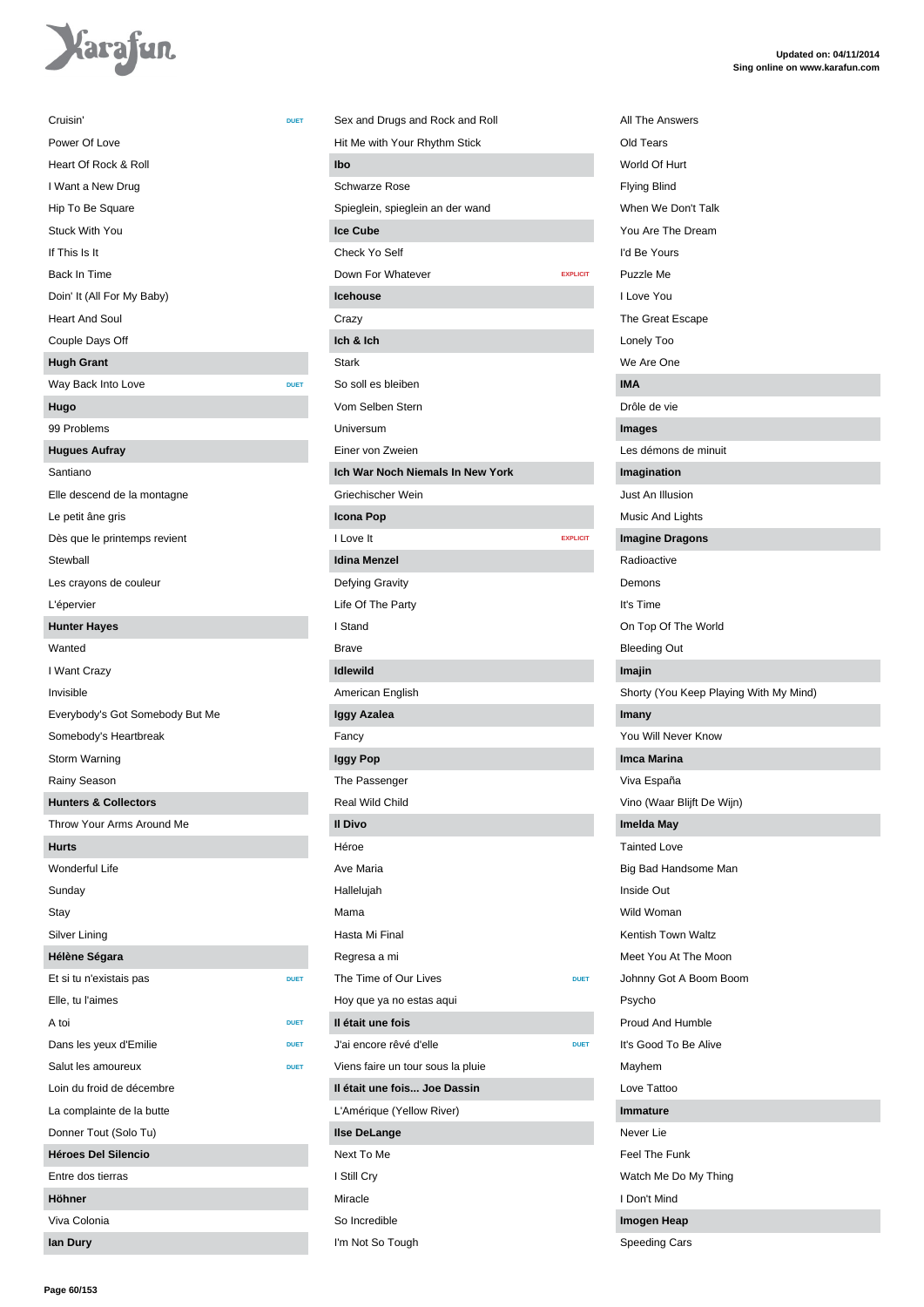

| Incognito                     |
|-------------------------------|
| Still A Friend Of Mine        |
| Don't You Worry About A Thing |
| <b>Always There</b>           |
| Deep Waters                   |
| <b>Incubus</b>                |
| <b>Drive</b>                  |
| Wish You Were Here            |
| Love Hurts                    |
| Warning                       |
| The Warmth<br><b>EXPLICIT</b> |
| Megalomaniac                  |
| Nice To Know You              |
| Mexico                        |
| Circles                       |
| <b>Talk Shows On Mute</b>     |
| Indeep                        |
| Last Night A DJ Saved My Life |
| <b>India Arie</b>             |
| Ready For Love                |
| <b>Brown Skin</b>             |
| Video                         |
| <b>Beautiful</b>              |
| Wonderful                     |
| Can I Walk With You           |
| <b>Back To The Middle</b>     |
| <b>Beautiful Flower</b>       |
| <b>Beautiful Surprise</b>     |
| Get It Together               |
| <b>Indigo Girls</b>           |
| Power Of Two                  |
| <b>Indigo Swing</b>           |
| The Indigo Swing              |
| Indila                        |
| Dernière danse                |
| Tourner dans le vide          |
| S.O.S                         |
| Love Story                    |
| Tu ne m'entends pas           |
| Boîte en argent               |
| Run Run                       |
| Ego                           |
| Mini World                    |
| Comme un bateau               |
| Indochine                     |
| J'ai demandé à la lune        |
| 3 nuits par semaine           |
| 3ème Sexe                     |
| L'aventurier                  |
| Le lac                        |
| <b>Inez and Charlie Foxx</b>  |

| <b>Infant Sorrow</b>           |                 |
|--------------------------------|-----------------|
| Bangers, Beans and Mash        |                 |
| Inside Of You                  |                 |
| <b>Furry Walls</b>             |                 |
| African Child (Trapped In Me)  |                 |
| Going Up                       |                 |
| F.O.H.                         |                 |
| Searching For A Father         |                 |
| Just Say Yes                   |                 |
| Gang Of Lust                   | <b>EXPLICIT</b> |
| Little Bird                    |                 |
| <b>Riding Daphne</b>           |                 |
| Jackie Q                       |                 |
| I Am Jesus                     |                 |
| Yeah Yeah Oi Oi                |                 |
| <b>Infernal</b>                |                 |
| From Paris To Berlin           |                 |
| Self Control                   |                 |
| <b>Ingrid Michaelson</b>       |                 |
| The Way I Am                   |                 |
| Girls Chase Boys               |                 |
| Be OK                          |                 |
| Can't Help Falling In Love     |                 |
| You And I                      | <b>DUET</b>     |
| Everybody                      |                 |
| Maybe                          |                 |
| Parachute                      |                 |
| Inna                           |                 |
| Cola Song                      |                 |
| Un momento                     |                 |
| More Than Friends              |                 |
| Sun Is Up                      |                 |
| 10 Minutes                     |                 |
| Club Rocker                    |                 |
| Amazing                        |                 |
| Déjà Vu                        |                 |
| Hot (Play & Win Radio Version) |                 |
| <b>Inner Circle</b>            |                 |
| Sweat (A La La La La Long)     |                 |
| <b>Bad Boys</b>                |                 |
| Games People Play              |                 |
| Interpol                       |                 |
| <b>Slow Hands</b>              |                 |
| <b>INXS</b>                    |                 |
| Never Tear Us Apart            |                 |
| Need You Tonight               |                 |
| Devil Inside                   |                 |
| <b>Beautiful Girl</b>          |                 |
| Pretty Vegas                   |                 |
| Don't Change                   |                 |
| Afterglow                      |                 |
| <b>New Sensation</b>           |                 |

| Original Sin                              |             |
|-------------------------------------------|-------------|
| What You Need                             |             |
| Mystify                                   |             |
| Disappear                                 |             |
| <b>Ireen Sheer</b>                        |             |
| Tennessee Waltz                           |             |
| Heut' abend hab' ich Kopfweh              |             |
| <b>Irene Cara</b>                         |             |
| FlashdanceWhat A Feeling                  |             |
| Out Here On My Own                        |             |
| Fame                                      |             |
| Love Survives                             | <b>DUET</b> |
| <b>Irish Band</b>                         |             |
| It's the Same Old Shillelagh              |             |
| Notre Dame Victory March                  |             |
| It's A Great Day For The Irish            |             |
| Iron & Wine                               |             |
| Flightless Bird, American Mouth           |             |
| <b>Iron Butterfly</b>                     |             |
| In-A-Gadda-Da-Vida                        |             |
| <b>Iron Maiden</b>                        |             |
| <b>Wasted Years</b>                       |             |
| <b>Isaac Hayes</b>                        |             |
| Theme From Shaft                          |             |
| <b>Isabelle Boulay</b>                    |             |
| Il suffirait de presque rien              |             |
| Amsterdam                                 |             |
| Coucouroucoucou Paloma                    |             |
| Besame mucho                              |             |
| Et maintenant                             |             |
| Perce les nuages                          |             |
| Ma fille                                  |             |
| La Mamma                                  |             |
| Tout au bout de nos peines                | <b>DUET</b> |
| Mieux qu'ici-bas                          |             |
| Au moment d'être à vous                   |             |
| Ton histoire                              |             |
| Nos rivières                              |             |
| Jolie Louise                              |             |
| Du temps pour toi                         |             |
| L'amour dans l'âme                        |             |
| Israel Kamakawiwo'ole                     |             |
| Over The Rainbow / What A Wonderful World |             |
| It's A Beautiful Day                      |             |
| <b>White Bird</b>                         |             |
| <b>ItaloBrothers</b>                      |             |
| This Is Nightlife                         |             |
| Ivan Heylen                               |             |
| De wilde boerendochter                    |             |
| <b>Ivan Rebroff</b>                       |             |
| Ah ! si j'étais riche                     |             |
| Ivete Sangalo                             |             |

Mockingbird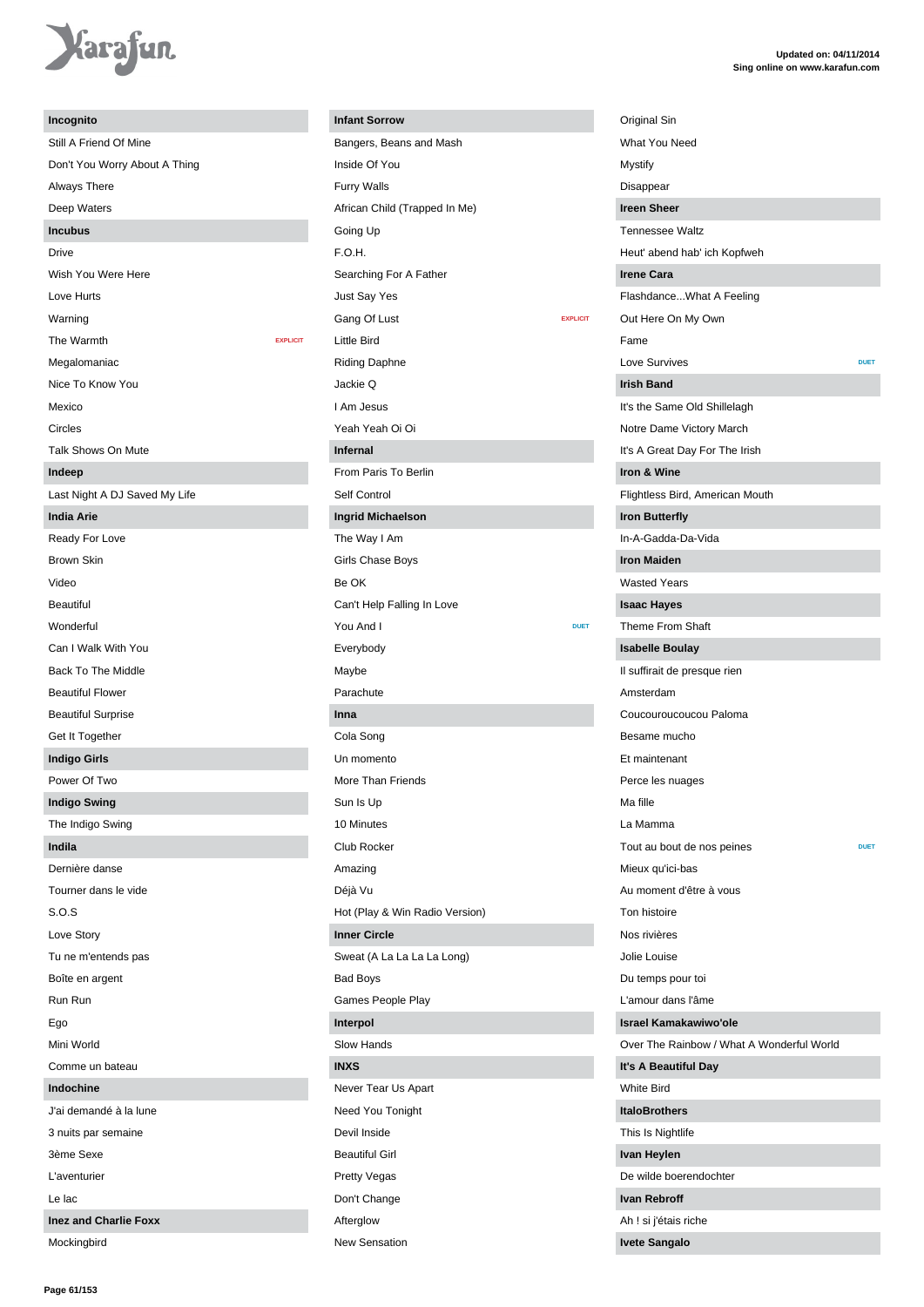

| Pererê                                                  |
|---------------------------------------------------------|
| Berimbau metalizado                                     |
| Beleza Rara                                             |
| Arere (live)                                            |
| <b>Ivo Robic</b>                                        |
| Mit 17 fängt das Leben erst an                          |
| <b>Ivy Quainoo</b>                                      |
| Do You Like What You See                                |
| <b>Ivy Queen</b>                                        |
| Quiero Bailar                                           |
| lyaz                                                    |
| Replay                                                  |
| Solo                                                    |
| So Big                                                  |
| J. D. Souther                                           |
| You're Only Lonely                                      |
| J. Geils Band                                           |
| Centerfold                                              |
| Freeze Frame                                            |
| Love Stinks                                             |
| Sanctuary                                               |
| <b>Jace Everett</b>                                     |
| <b>Bad Things</b>                                       |
| Jaci Velasquez                                          |
| He                                                      |
| Lost Without You                                        |
| Jesus Is                                                |
| <b>Jack Black and Kids</b>                              |
| School Of Rock                                          |
| Jack Blanchard & Misty Morgan                           |
| You've Got Your Troubles (I've Got Mine)<br><b>DUET</b> |
| Jack Ingram                                             |
| Lips Of An Angel                                        |
| Seeing Stars                                            |
| Wherever You Are                                        |
| Free                                                    |
| Measure Of A Man                                        |
| <b>Jack Jersey</b>                                      |
| In The Still Of The Night                               |
| Papa Was A Poor Man                                     |
| <b>Jack Jones</b>                                       |
| A Day In The Life Of A Fool                             |
| Somewhere My Love                                       |
| <b>Jack Peñate</b>                                      |
| Be the one                                              |
| <b>Jack Savoretti</b>                                   |
| Knock Knock                                             |
| <b>Jack Wagner</b>                                      |
| All I Need                                              |
| <b>Jack White</b>                                       |
| I'm Shakin'                                             |
|                                                         |

What The World Needs Now Is Love Put A Little Love In Your Heart **Jackie Moore** This Time Baby **Jackie Q** Pound Me In The Buttox Supertight **Jackie Wilson** (Your Love Keeps Lifting Me) Higher And Higher Lonely Teardrops Reet Petite Baby Workout To Be Loved **Jacks** Jack O' Lantern Jump **Jackson Browne** Stay **You're A Friend Of Mine DUET Jacob Lyda** Another Song I Had To Write **Jacques Brel** Ne me quitte pas Amsterdam Les Bourgeois La valse à mille temps Orly La chanson des vieux amants Bruxelles Les marquises La chanson de Jacky Madeleine Les biches Les vieux Voir un ami pleurer Au suivant Quand on n'a que l'amour Ces gens-là Les remparts de Varsovie La quête Vesoul Jef Le plat pays Le moribond Les bonbons Les flamandes Mathilde La ville s'endormait J'arrive Le dernier repas Les Bigotes Fernand

**Jacques Dutronc**

| Gentleman cambrioleur                 |
|---------------------------------------|
| L'Arsène                              |
| Jada                                  |
| The Breakup Song                      |
| Jade                                  |
| Don't Walk Away                       |
| <b>Jade Anderson</b>                  |
| Sugar High                            |
| <b>Jade Ewen</b>                      |
| My Time                               |
| <b>Jagged Edge</b>                    |
| Let's Get Married                     |
| Walked Outta Heaven                   |
| I Got It                              |
| <b>Jake Bugg</b>                      |
| Lightning Bolt                        |
| <b>Jake Owen</b>                      |
| Beachin'                              |
| <b>Eight Second Ride</b>              |
| Barefoot Blue Jean Night              |
| Alone With You                        |
| Startin' With Me                      |
|                                       |
| Yee Haw                               |
| Don't Think I Can't Love You          |
| <b>Jakie Quartz</b>                   |
| Mise au point                         |
| Jaman                                 |
| Spoken bestaan niet                   |
| <b>Jamelia</b>                        |
| Superstar                             |
| Stop                                  |
| James                                 |
| Laid                                  |
| <b>Sit Down</b>                       |
| <b>James &amp; Bobby Purify</b>       |
| Shake A Tail Feather                  |
| <b>James Arthur</b>                   |
| Impossible                            |
| <b>Wrecking Ball</b>                  |
| You're Nobody 'til Somebody Loves You |
| Recovery                              |
| Get Down                              |
| <b>James Blake</b>                    |
| Retrograde                            |
| <b>James Blunt</b>                    |
| You're Beautiful                      |
| <b>Bonfire Heart</b>                  |
| Goodbye My Lover                      |
|                                       |
| Tears And Rain                        |
| Stay The Night                        |

1973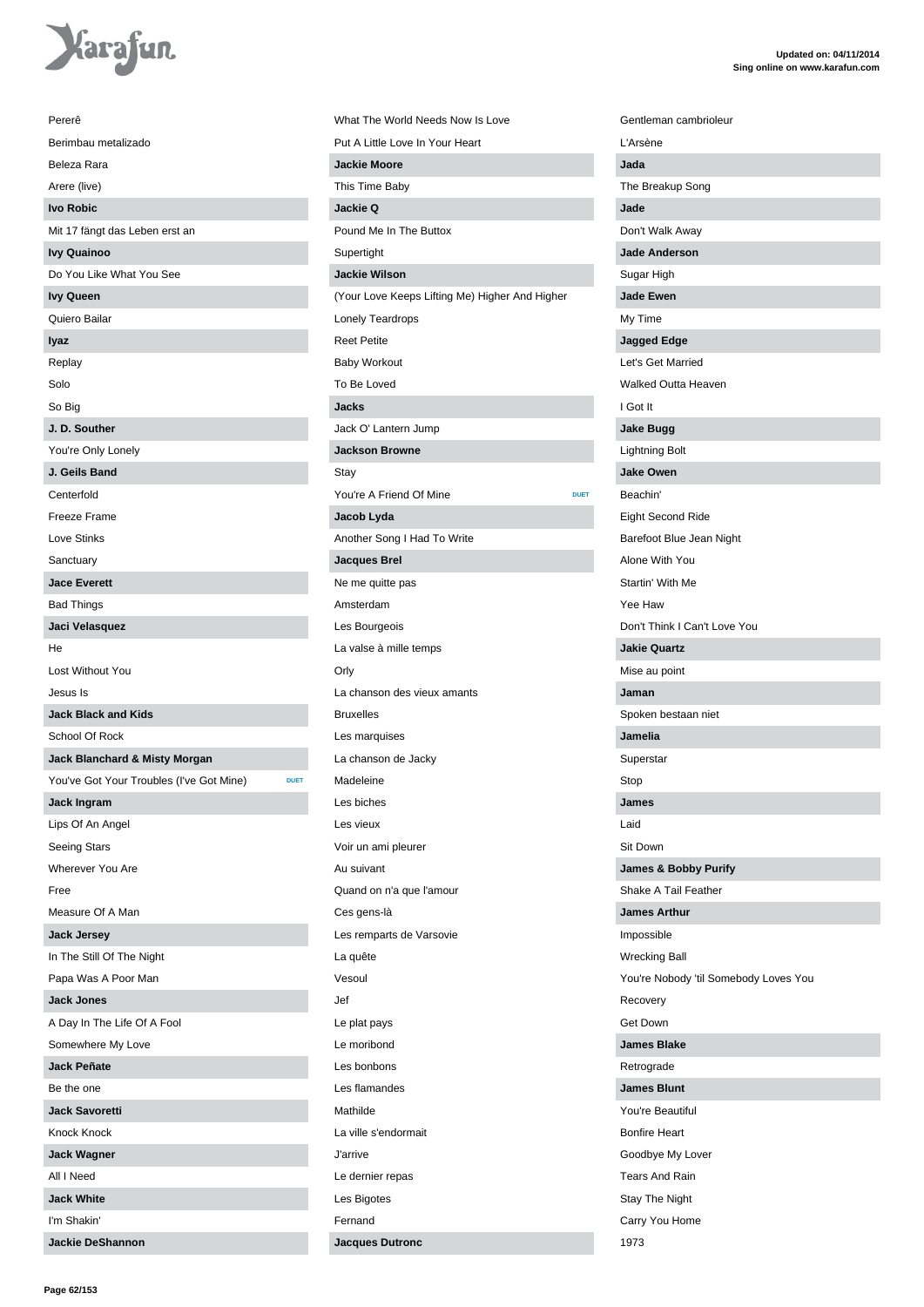

Cry I'll Be Your Man No Bravery Wisemen Out Of My Mind Heart To Heart Dangerous I Really Want You High Billy Same Mistake So Long, Jimmy Love, Love, Love I'll Take Everything **James Brown** I Got You (I Feel Good) It's A Man's Man's Man's World Get Up Offa That Thing Get Up (I Feel Like Being A) Sex Machine Living In America Papa's Got A Brand New Bag Please, Please, Please I Got The Feelin' **James Durbin** Will You Still Love Me Tomorrow **James House** This Is Me Missing You **James Ingram** Just Once How Do You Keep the Music Playing? **James Lloyd** Keep On Smiling **James Morrison Broken Strings** I Won't Let You Go The Pieces Don't Fit Anymore You Make It Real Man In The Mirror Wonderful World Slave To The Music Nothing Ever Hurt Like You If You Don't Wanna Love Me Please Don't Stop The Rain Right By Your Side **Up DUET** Get To You One Life **James Otto** Just Got Started Lovin' You These Are The Good Old Days **James Taylor** Fire And Rain

You've Got A Friend How Sweet It Is (To Be Loved By You) Handy Man Country Road Carolina In My Mind Shower The People Don't Let Me Be Lonely Tonight Your Smiling Face Everyday Up On The Roof Mexico Only One You Can Close Your Eyes **James Wesley** Jackson Hole **Jamey Johnson** In Color High Cost Of Living Ray Ray's Juke Joint My Way To You **Jamie Cullum** What A Difference A Day Made Don't Stop The Music Everlasting Love These Are The Days Photograph Get Your Way Gran Torino Frontin' All At Sea Mind Trick Singing In The Rain Save Your Soul I'm All Over It **Jamie Lidell** Another Day Multiply **Jamie O'Neal** There Is No Arizona Somebody's Hero Soldier Comin' Home God Don't Make Mistakes Trying To Find Atlantis Like A Woman **Sanctuary Jamie T** If You Got The Money Sticks 'N' Stones Chaka Demus **Jamie Walters** Hold On

**Jamiroquai**

| <b>Canned Heat</b>                             |  |
|------------------------------------------------|--|
| Virtual Insanity                               |  |
| Space Cowboy                                   |  |
| Little L                                       |  |
| Runaway                                        |  |
| Half The Man                                   |  |
| Cosmic Girl                                    |  |
| <b>Blue Skies</b>                              |  |
| Deeper Underground                             |  |
| Love Foolosophy                                |  |
|                                                |  |
| King For A Day                                 |  |
| White Knuckle Ride                             |  |
| <b>Jan And Dean</b>                            |  |
| Little Old Lady From Pasadena                  |  |
| Surf City                                      |  |
| <b>Jan Dulles</b>                              |  |
| Hart van mijn gevoel                           |  |
| <b>Jan Smit</b>                                |  |
| Als de nacht verdwijnt                         |  |
| Als de morgen is gekomen                       |  |
| Mi Rowsu (Tuintje In Mijn Hart)<br><b>DUET</b> |  |
| Tulpen aus Amsterdam                           |  |
| Als je lacht                                   |  |
| Vrienden voor het leven                        |  |
| Mi amor es solo para ti                        |  |
| Leef nu het kan                                |  |
| Niemand zo trots als wij                       |  |
| Dan Volg Je Haar Benen                         |  |
| Hoop liefde en vertrouwen                      |  |
| Sla je armen om me heen<br><b>DUET</b>         |  |
| Terug in de tijd                               |  |
| <b>Jana Kramer</b>                             |  |
| Why Ya Wanna                                   |  |
| Whiskey                                        |  |
| I Won't Give Up                                |  |
| <b>Jane Birkin</b>                             |  |
| Quoi                                           |  |
| Fuir le bonheur de peur qu'il ne se sauve      |  |
| La gadoue                                      |  |
| Ex-fan des sixties                             |  |
| <b>Jane Mcdonald</b>                           |  |
| Blame It On The Bossa Nova                     |  |
| <b>Jane Monheit</b>                            |  |
| lf                                             |  |
| Over The Rainbow                               |  |
| Cheek To Cheek                                 |  |
| I Won't Dance<br><b>DUET</b>                   |  |
| Taking A Chance On Love                        |  |
| My Foolish Heart                               |  |
| I'm Through With Love                          |  |
| <b>Jane Russell</b>                            |  |
| <b>Buttons And Bows</b>                        |  |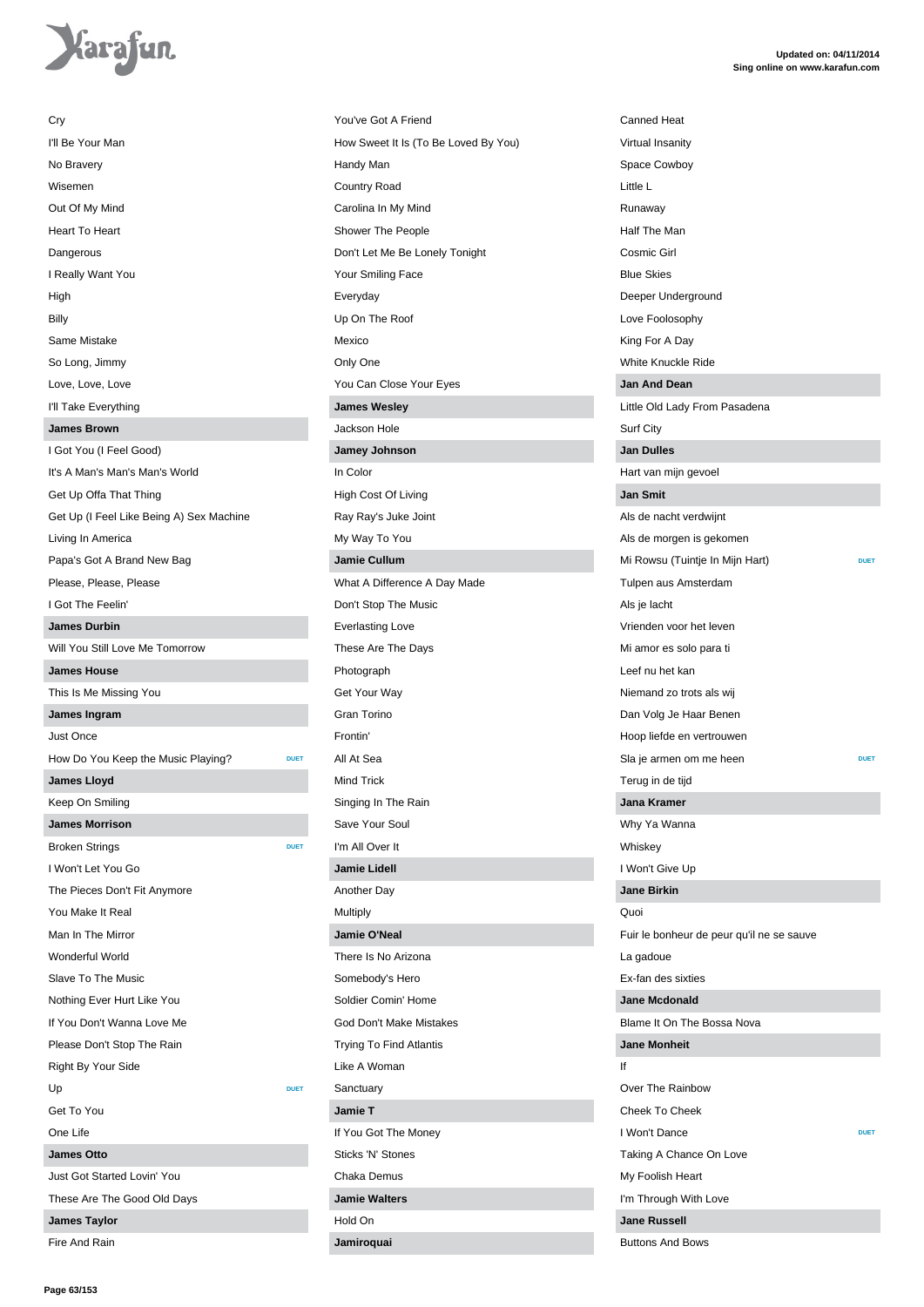

| <b>Jane's Addiction</b>          |             |
|----------------------------------|-------------|
| <b>Just Because</b>              |             |
| Janelle Monáe                    |             |
| Tightrope                        |             |
| Janet Jackson                    |             |
| Nasty                            |             |
| When I Think Of You              |             |
| <b>Together Again</b>            |             |
| Again                            |             |
| That's The Way Love Goes         |             |
| Any Time, Any Place              |             |
| Let's Wait Awhile                |             |
| Love Will Never Do               |             |
| Control                          |             |
| Feedback                         |             |
| lf                               |             |
| Someone To Call My Lover         |             |
| The Best Things In Life Are Free | <b>DUET</b> |
| Doesn't Really Matter            |             |
| All For You                      |             |
| You Want This                    |             |
| <b>Twenty Foreplay</b>           |             |
| Make Me                          |             |
| <b>Whoops Now</b>                |             |
| Janis lan                        |             |
| At Seventeen                     |             |
| Janis Joplin                     |             |
| Me And Bobby McGee               |             |
| Piece Of My Heart                |             |
| Summertime                       |             |
| Cry Baby                         |             |
| Maybe                            |             |
| Little Girl Blue                 |             |
| Jann Arden                       |             |
| Good Mother                      |             |
| <b>Janne Hurme</b>               |             |
| Kirje (Strah me da te volim)     |             |
| Jari Sillanpää                   |             |
| Satulinna                        |             |
| Jaron and The Long Road To Love  |             |
| Pray For You                     |             |
| <b>Jars Of Clay</b>              |             |
| Revolution                       |             |
| <b>Whatever She Wants</b>        |             |
| <b>Jason Aldean</b>              |             |
| Dirt Road Anthem (Remix)         |             |
| She's Country                    |             |
| Don't You Wanna Stay             | <b>DUET</b> |
| <b>Big Green Tractor</b>         |             |
| My Kinda Party                   |             |
| Night Train                      |             |
| The Only Way I Know              |             |

| The Truth                            |
|--------------------------------------|
| Hicktown                             |
| When She Says Baby                   |
| <b>Fly Over States</b>               |
| Crazy Town                           |
| Amarillo Sky                         |
| 1994                                 |
| Why                                  |
| Take A Little Ride                   |
| Tattoos On This Town                 |
| Laughed Until We Cried               |
| Johnny Cash                          |
| Jason Boland & the Stragglers        |
| When I'm Stoned                      |
| <b>Jason Bouman</b>                  |
| Het laatste huis                     |
| Jason Derülo                         |
| Wiggle                               |
| <b>Trumpets</b>                      |
| <b>Talk Dirty</b><br><b>EXPLICIT</b> |
| Marry Me                             |
| The Other Side                       |
| Ridin' Solo                          |
| In My Head                           |
| Whatcha Say                          |
| It Girl                              |
| <b>Breathing</b>                     |
| Don't Wanna Go Home                  |
| Fight For You                        |
| Jason Donovan                        |
| Rhythm Of The Rain                   |
| When You Come Back To Me             |
| Too Many Broken Hearts               |
| Hang On To Your Love                 |
| Another Night                        |
| Every Day (I Love You More)          |
| Nothing Can Divide Us                |
| <b>Jason Michael Carroll</b>         |
| Livin' Our Love Song                 |
| Alyssa Lies                          |
| I Can Sleep When I'm Dead            |
| Where I'm From                       |
| Hurry Home                           |
| <b>Jason Mraz</b>                    |
| I'm Yours                            |
| I Won't Give Up                      |
| Lucky<br><b>DUET</b>                 |
|                                      |
| Love Someone                         |
|                                      |
| 3 Things<br>A Beautiful Mess         |

Summer Breeze

| The Remedy (I Won't Worry)             |
|----------------------------------------|
| <b>Butterfly</b>                       |
| Make It Mine                           |
| 93 Million Miles                       |
| Bella Luna                             |
| Life Is Wonderful                      |
| Wordplay                               |
| Live High                              |
| If It Kills Me                         |
| Love For A Child                       |
| Mr. Curiosity                          |
| Details In The Fabric<br><b>DUET</b>   |
| <b>Javier Colon</b>                    |
|                                        |
| Stitch By Stitch                       |
| <b>Javier Solís</b>                    |
| Si Dios Me Quita La Vida               |
| Se te olvida (la mentira)              |
| <b>Jay and The Americans</b>           |
| This Magic Moment                      |
| Come A Little Bit Closer               |
| Cara Mia                               |
| Some Enchanted Evening                 |
| Only In America                        |
| She Cried                              |
| <b>Jay And The Techniques</b>          |
| Keep The Ball Rollin'                  |
| Jay Brannan                            |
| Housewife<br><b>EXPLICIT</b>           |
| <b>Jay Santos</b>                      |
| Caliente                               |
| Jay Sean                               |
| Do You Remember                        |
| Down (Candle Light Remix)              |
| Jay-Z                                  |
| Ni**as in Paris<br><b>EXPLICIT</b>     |
| <b>Empire State Of Mind</b>            |
| Hard Knock Life (Ghetto Anthem)        |
| Young Forever                          |
| I Just Wanna Love You                  |
| <b>Jazmine Sullivan</b>                |
| <b>Bust Your Windows</b>               |
| In Love With Another Man               |
| Lions, Tigers & Bears                  |
| <b>Jazz Standards</b>                  |
| Have Yourself A Merry Little Christmas |
| Don't Get Around Much Anymore          |
| Jingle Bells                           |
| Up A Lazy River                        |
| Tangerine                              |
| (Back Home In) Pasadena                |
| That's All                             |
| <b>Frosty The Snowman</b>              |
|                                        |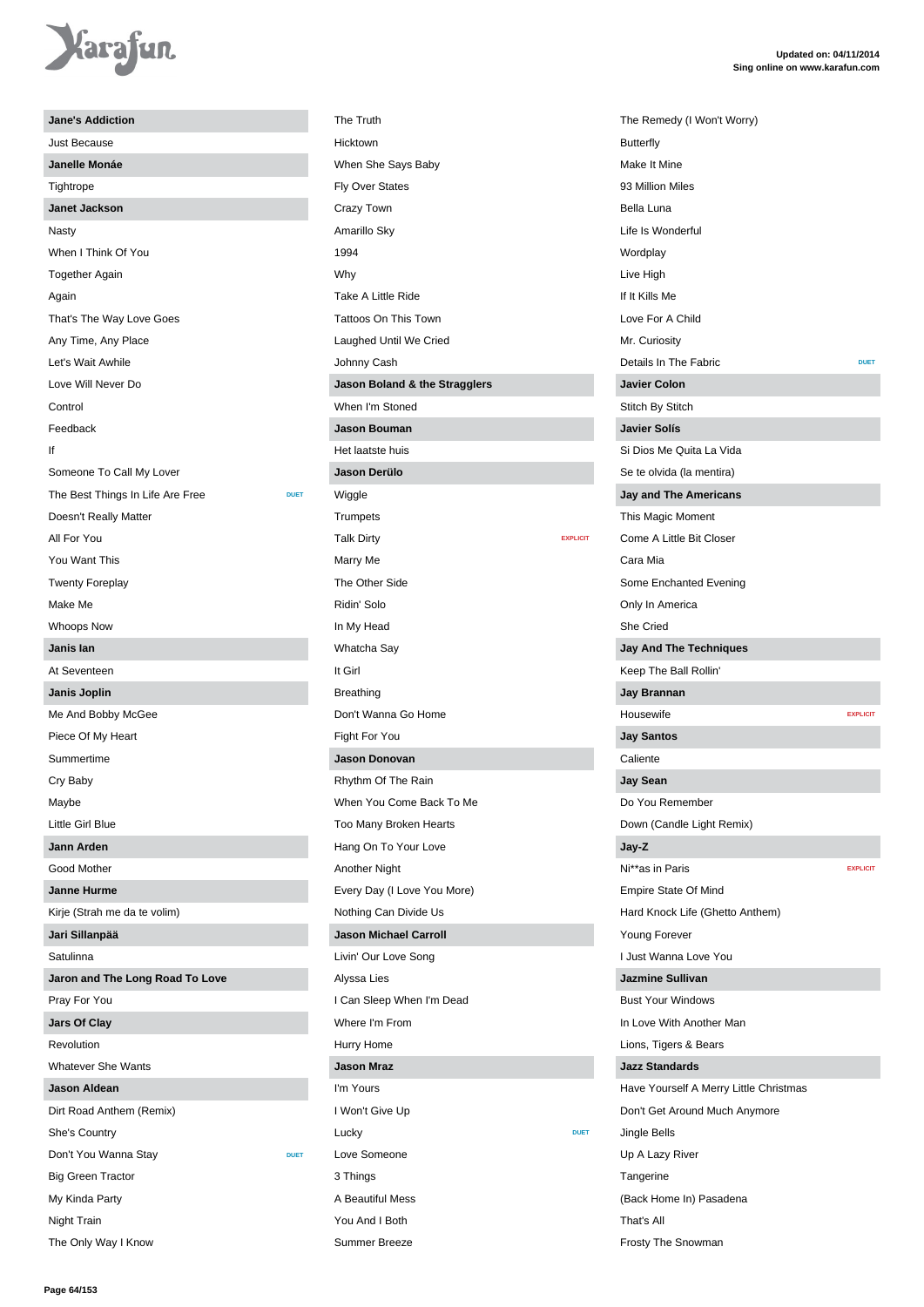

| <b>Jazzy Christmas</b>            |             |
|-----------------------------------|-------------|
| Frosty the Snowman                |             |
| O Christmas Tree                  |             |
| Llego A Mi Medianoche             |             |
| Lindo Arbol De Navidad            |             |
| Jaïro                             |             |
| Les jardins du ciel               |             |
| <b>JC Chasez</b>                  |             |
| Blowin' Me Up (With Her Love)     |             |
| <b>Jean Knight</b>                |             |
| Mr. Big Stuff                     |             |
| Jean Knipping Jr.                 |             |
| Dans met mij tot morgenvroeg      |             |
| Jean Sablon                       |             |
| Vous qui passez sans me voir      |             |
| Jean Shepard                      |             |
| A Dear John Letter                | <b>DUET</b> |
| Jean Vallée                       |             |
| L'amour ça fait chanter la vie    |             |
| Jean-François Michael             |             |
| Comme j'ai toujours envie d'aimer |             |
| Jean-Jacques Goldman              |             |
| Sister Jane                       |             |
| Jean-Jacques Lafon                |             |
| Le géant de papier                |             |
| Jean-Pierre Mader                 |             |
| Macumba                           |             |
| Disparue                          |             |
| <b>Jeane Manson</b>               |             |
| Avant de nous dire adieu          |             |
| La chapelle de Harlem             |             |
| Ce n'est qu'un au revoir          |             |
| Jeanette                          |             |
| Porque te vas                     |             |
| Solo queda (frente a frente)      |             |
| Jeanne Mas                        |             |
| Johnny, Johnny                    |             |
| Toute première fois               |             |
| Jeannie C. Riley                  |             |
| The Girl Most Likely              |             |
| Jedward                           |             |
| <b>Under Pressure</b>             |             |
| Lipstick                          |             |
| <b>Jeff Beck</b>                  |             |
| I Put A Spell On You              |             |
| Hi Ho Silver Lining               |             |
| People Get Ready                  |             |
| <b>Jeff Buckley</b>               |             |
| Hallelujah                        |             |
| Lover, You Should've Come Over    |             |
| Grace                             |             |
| <b>Jeff Carson</b>                |             |

| I Can Only Imagine                |
|-----------------------------------|
| <b>Jeff Foxworthy</b>             |
| Redneck 12 Days Of Christmas      |
| Jeff Lynne                        |
| <b>Mercy Mercy</b>                |
| At Last                           |
| <b>Jefferson Airplane</b>         |
| <b>White Rabbit</b>               |
| Somebody To Love                  |
| Jeffrey Osborne                   |
| On The Wings Of Love              |
| Jekyll & Hyde                     |
| This Is The Moment                |
| Bring On The Men                  |
| Jena Lee                          |
| J'aimerais tellement              |
| US Boy                            |
| Je me perds                       |
| Mon ange                          |
| Eternise-moi<br><b>DUET</b>       |
| Jenifer                           |
| Au soleil                         |
| Donne-moi le temps                |
| Poupée de cire poupée de son      |
| L'amour & Moi                     |
| Laisse tomber les filles          |
| Sur le fil                        |
| Comme un yoyo                     |
| Maintenant                        |
| Mademoiselle fume                 |
| Jennette McCurdy                  |
| Not That Far Away                 |
| Jenni Vartiainen                  |
| Ihmisten Edessä                   |
| <b>Jennifer Braun</b>             |
| I Care For You                    |
| Jennifer Hanson                   |
| Joyride                           |
| Jennifer Holliday                 |
| And I'm Telling You I'm Not Going |
| <b>Jennifer Hudson</b>            |
| Spotlight                         |
| Where You At                      |
| <b>Giving Myself</b>              |
| Feeling Good                      |
| If This Isn't Love                |
| All Dressed In Love               |
| You Pulled Me Through             |
| Jennifer Knapp                    |
| The Way I Am                      |
| <b>Jennifer Lopez</b>             |
| On The Floor                      |

Let's Get Loud Waiting For Tonight Jenny From The Block Dance Again First Love Que Hiciste Papi Ain't It Funny (Murder Remix) I'm Into You Ain't It Funny Alive I'm Real Una Noche Más Live It Up Play Hold It Don't Drop It Hypnotico Si Ya Se Acabó Me haces falta Goin' In Do It Well **Jennifer Love Hewitt** Bare Naked **Jennifer Nettles** That Girl Falling **Jennifer Paige** Crush **Jennifer Rostock** Ich kann nicht mehr **Jennifer Rush** The Power Of Love **Jennifer Warnes** Right Time Of The Night It Goes Like It Goes **Jeremih** Break Up To Make Up Imma Star (Everywhere We Are) **Jeremy Jordan** The Right Kind Of Love **Jeremy McComb** Cold **Jermaine Jackson** Daddy's Home When The Rain Begins To Fall Do What You Do **Jermaine Stewart** We Don't Have To Take Our Clothes Off **Jeroen van der Boom** Jij bent zo Nanana Los van de grond **DUET**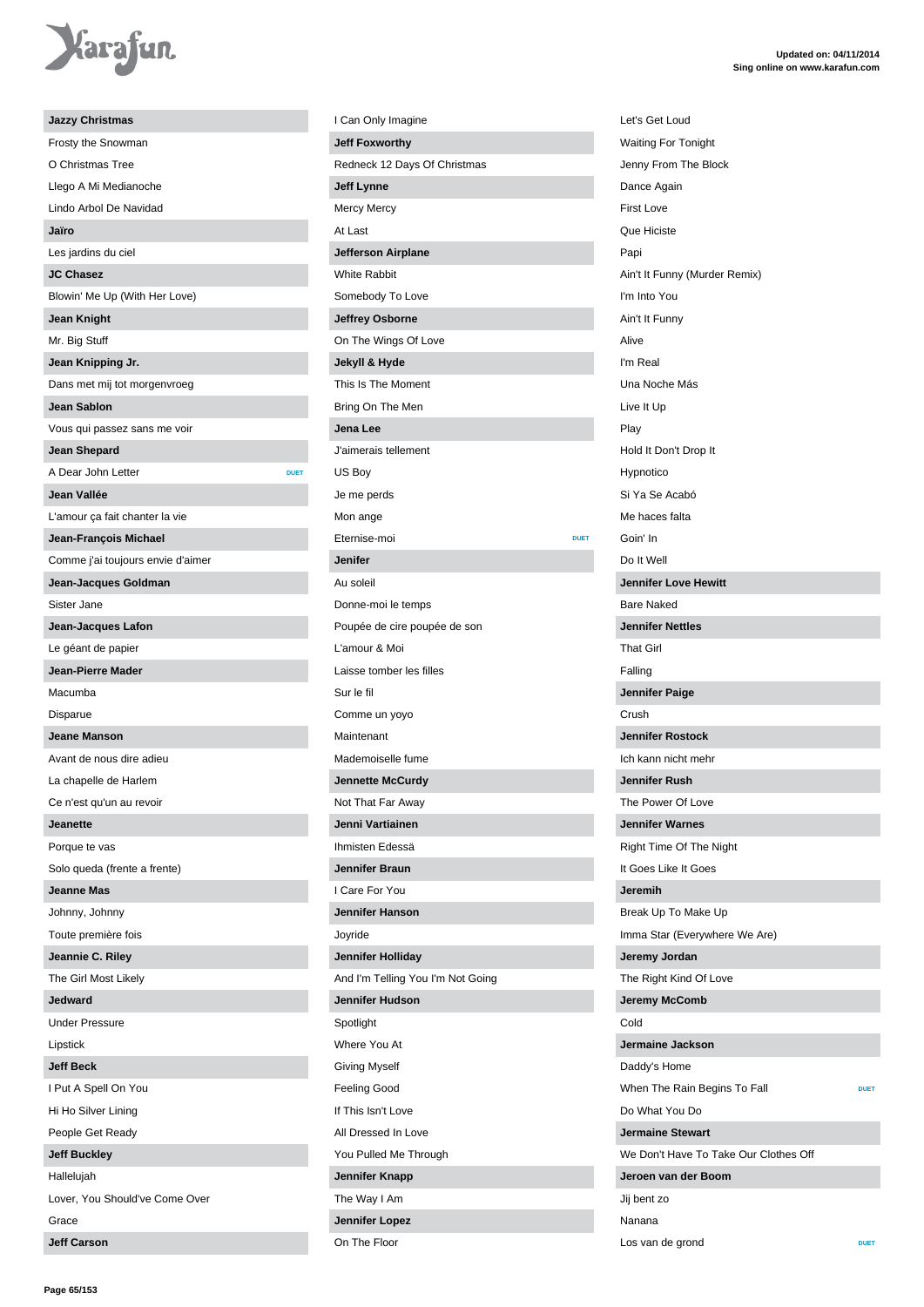

| Werd de tijd maar teruggedraaid |  |
|---------------------------------|--|
| <b>Jerrod Niemann</b>           |  |
| Lover, Lover                    |  |
| One More Drinkin' Song          |  |
| <b>Jerry Burkhart</b>           |  |
| Dodging Memories                |  |
| <b>Jerry Butler</b>             |  |
| For Your Precious Love          |  |
| Jerry Lee Lewis                 |  |
| <b>Great Balls Of Fire</b>      |  |
| Whole Lotta Shakin' Goin' On    |  |
| Me And Bobby McGee              |  |
| Honky Tonk Woman<br><b>DUET</b> |  |
| Corrine, Corrina                |  |
| I Saw Her Standing There        |  |
| Crazy Arms                      |  |
| Rockin' My Life Away            |  |
| <b>Jerry Reed</b>               |  |
| East Bound And Down             |  |
| Jersey Boys                     |  |
| Medley                          |  |
| Jesca Hoop                      |  |
| <b>Big Fish</b>                 |  |
| Jesse & Joy                     |  |
| Corre                           |  |
| <b>Jesse Belvin</b>             |  |
| Goodnight My Love               |  |
| <b>Jesse Cook</b>               |  |
| Fall At Your Feet               |  |
| <b>Jesse Frederick</b>          |  |
| Everywhere You Look             |  |
| <b>Jesse McCartney</b>          |  |
| <b>Beautiful Soul</b>           |  |
| Leavin'                         |  |
| <b>Because You Live</b>         |  |
| Right Where You Want Me         |  |
| Body Language                   |  |
| <b>Jesse Powell</b>             |  |
| You                             |  |
| Jessi Colter                    |  |
| I'm Not Lisa                    |  |
| <b>Jessica Andrews</b>          |  |
| Who I Am                        |  |
| I Will Be There For You         |  |
| Everything                      |  |
| Good Time                       |  |
| <b>Jessica Folcker</b>          |  |
| How Will I Know (Who You Are)   |  |
| <b>Jessica Harp</b>             |  |
| A Boy Like Me                   |  |
| <b>Jessica Mauboy</b>           |  |
| Never Be The Same               |  |

Inescapable Up/Down **Jessica Paré** Zou bisou bisou Zou Bisou Bisou (English version) **Jessica Rabbit** Why Don't You Do Right **Jessica Riddle** Even Angels Fall **Jessica Simpson** Take My Breath Away These Boots Are Made For Walkin' I Wanna Love You Forever Angels Where You Are **DUET** Remember That I Think I'm In Love With You Irresistible I Belong To Me Come On Over When You Told Me You Loved Me Hot Like Fire **Jessie J** Price Tag Domino Price Tag (Acoustic) Nobody's Perfect (Acoustic) Who You Are Mamma Knows Best Do It Like A Dude **EXPLICIT** Who You Are (Live Acoustic) Nobody's Perfect Wild We Found Love Big White Room LaserLight Do It Like A Dude (Acoustic) **EXPLICIT** Domino (Acoustic) L.O.V.E. Sexy Silk **Thunder** Who's Laughing Now I Need This It's My Party Casualty Of Love Abracadabra Stand Up Rainbow **Jessie James** Wanted I Look So Good Without You **Jessie Ware**

| If You're Never Gonna Move             |             |
|----------------------------------------|-------------|
| <b>Jestofunk</b>                       |             |
| <b>Special Love</b>                    |             |
| <b>Jesus Christ Superstar</b>          |             |
| I Don't Know How To Love Him           |             |
| Superstar                              |             |
| Everything's Alright                   | <b>DUET</b> |
| Heaven On Their Minds                  |             |
| <b>Jesus Jones</b>                     |             |
| <b>Right Here Right Now</b>            |             |
| Real, Real, Real                       |             |
| Jet                                    |             |
| Are You Gonna Be My Girl               |             |
| Cold Hard Bitch                        |             |
| Look What You've Done                  |             |
| Seventeen                              |             |
| Shine On                               |             |
| Jethro Tull                            |             |
| <b>Locomotive Breath</b>               |             |
| Aqualung                               |             |
| <b>Jettie Pallettie</b>                |             |
| Ik zit in een cafeetje                 |             |
| Daar word ik vrolijk van               |             |
| <b>Jevetta Steele</b>                  |             |
| Calling You                            |             |
| <b>Jibbs</b>                           |             |
| Chain Hang Low                         |             |
| Jill King                              |             |
| One Mississippi                        |             |
| <b>Jill Scott</b>                      |             |
| He Loves Me                            |             |
| Golden                                 |             |
| A Long Walk                            |             |
| Whenever You're Around                 |             |
| So In Love                             | <b>DUET</b> |
| Hate On Me                             |             |
| Jim Brickman                           |             |
| Valentine                              |             |
| Love Of My Life                        |             |
| The Gift                               | <b>DUET</b> |
| Destiny                                | <b>DUET</b> |
| Your Love                              |             |
| Beautiful World (We're All Here)       |             |
| <b>Jim Carrey</b>                      |             |
| Cuban Pete                             |             |
| Jim Croce                              |             |
| Time In A Bottle                       |             |
| Bad, Bad Leroy Brown                   |             |
| Operator (That's Not The Way It Feels) |             |
| I'll Have To Say I Love You In A Song  |             |
| You Don't Mess Around With Jim         |             |
| I Got A Name                           |             |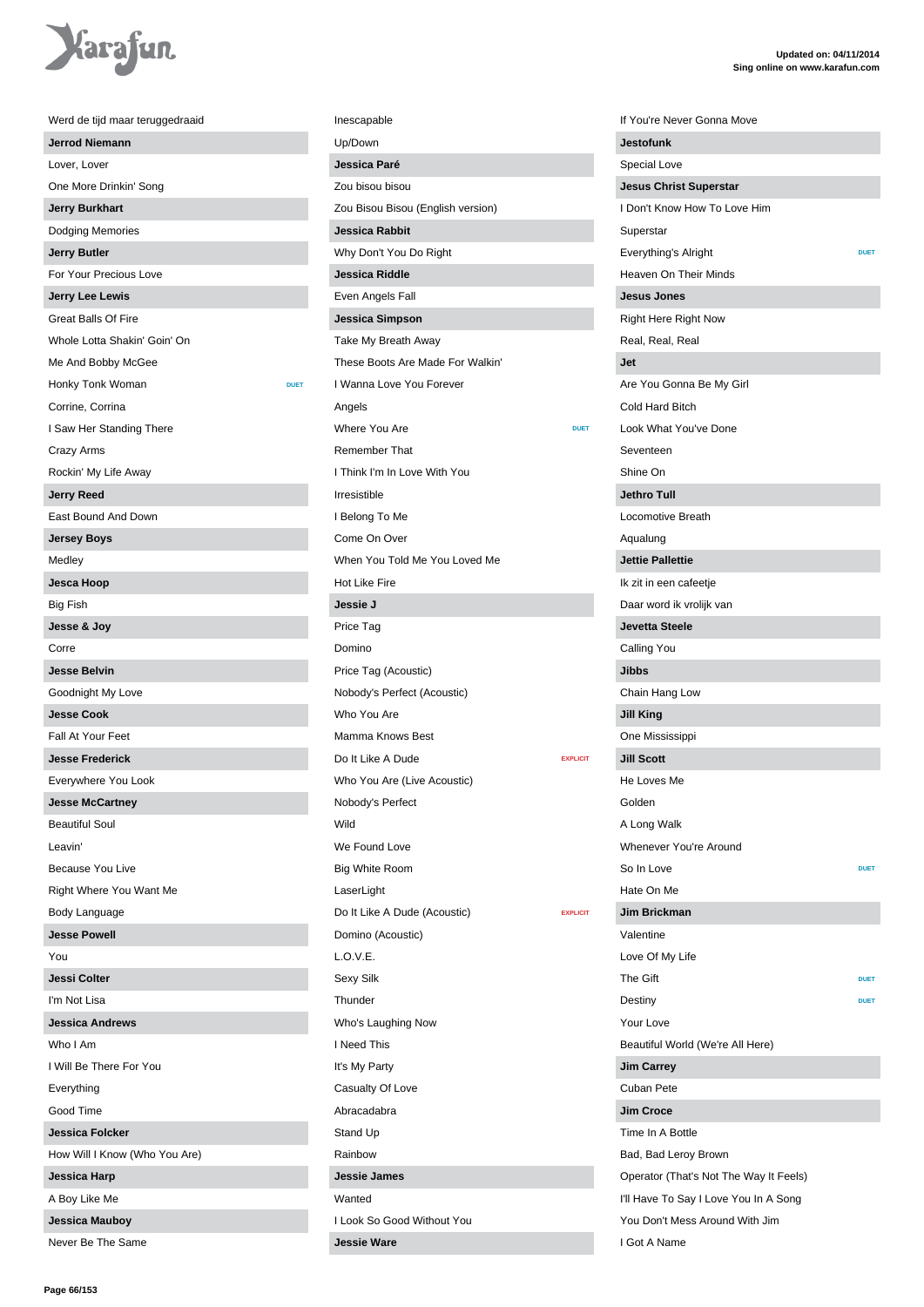

| Jim Ed Brown                                   |             |
|------------------------------------------------|-------------|
| I Don't Want To Have To Marry You              | <b>DUET</b> |
| <b>Jim Reeves</b>                              |             |
| He'll Have To Go                               |             |
| Welcome To My World                            |             |
| Am I Losing You                                |             |
| One Has My Name                                |             |
| Jimmie Rodgers                                 |             |
| Honeycomb                                      |             |
| <b>Jimmy Buffett</b>                           |             |
| Margaritaville                                 |             |
| Too Drunk To Karaoke                           | <b>DUET</b> |
| Come Monday                                    |             |
| A Pirate Looks At Forty                        |             |
| Cheeseburger In Paradise                       |             |
| Another Saturday Night                         |             |
| Sea Of Heartbreak                              |             |
| Volcano                                        |             |
| Pencil Thin Mustache                           |             |
| Hey, Good Lookin'                              |             |
| Changes in Latitudes, Changes in Attitudes     |             |
| Trip Around The Sun                            | <b>DUET</b> |
| God's Own Drunk                                |             |
| Piece Of Work (Duet)                           |             |
| Tin Cup Chalice                                |             |
| Last Mango In Paris                            |             |
| We Are The People Our Parents Warned Us About  |             |
| Merry Christmas, Alabama (Never Far From Home) |             |
| <b>Jimmy Charles</b>                           |             |
| A Million To One                               |             |
| <b>Jimmy Cliff</b>                             |             |
| I Can See Clearly Now                          |             |
| Reggae Night                                   |             |
| Many Rivers To Cross                           |             |
| You Can Get It If You Really Want              |             |
| <b>Jimmy Cozier</b>                            |             |
| She's All I Got                                |             |
| <b>Jimmy Dean</b>                              |             |
| Big Bad John                                   |             |
| <b>Jimmy Eat World</b>                         |             |
| The Middle                                     |             |
| Pain                                           |             |
| <b>Bleed American</b>                          |             |
| Work                                           |             |
| <b>Jimmy Elledge</b>                           |             |
| Funny How Time Slips Away                      |             |
| Jimmy Gilmer And The Fireballs                 |             |
| Sugar Shack                                    |             |
| Bottle Of Wine                                 |             |
| <b>Jimmy James</b>                             |             |
| I'll Go Where The Music Takes Me               |             |
| <b>Jimmy Osmond</b>                            |             |

Mother of Mine **Jimmy Ray** Are You Jimmy Ray? **Jimmy Ruffin** What Becomes Of The Brokenhearted **Jimmy Somerville** Don't Leave Me This Way Smalltown Boy You Make Me Feel (Mighty Real) Never Can Say Goodbye Comment te dire adieu ? **Jimmy Soul** If You Wanna Be Happy **Jimmy Wayne** I Love You This Much You Are Do You Believe Me Now I'll Be That I Will **Jive Bunny And The Mastermixers** Swing The Mood **JJ Cale** Call Me The Breeze **JLS** Proud One Shot The Club Is Alive Everybody In Love Beat Again **Jo Dee Messina** Bring On The Rain My Give A Damn's Busted I'm Alright Because You Love Me Biker Chick Burn If Heaven Was Needing A Hero That's God I'm Not Goin' Down I'm Done **Joan Baez** The Night They Drove Ol' Dixie Down Banks Of The Ohio Help Me Make It Through The Night Here's To You **Joan Jett** I Love Rock 'N Roll I Hate Myself For Loving You Do You Wanna Touch Me (Oh Yeah) Bad Reputation **Joan Manuel Serrat**

El Niño Yuntero

Cada loco con su tema Nanas de la cebolla Le llamaban Manuel **Joan Osborne** One Of Us Crazy Baby Righteous Love **Joan Sebastian** Verdad Que Duele **Joanie Bartels** I Want A Hippopotamus For Christmas **Joanie Keller** If Heartaches Had Wings **Joanie Sommers** Johnny Get Angry **Jocelyn Brown** Somebody Else's Guy **Jodeci** Lately Forever My Lady Come And Talk To Me Freek'n You Stay If You Think You're Lonely Now I'm Still Waiting Cry For You **Jody Reynolds** Endless Sleep **Jody Watley** All The Way To Heaven **Joe** I Wanna Know All The Things (Your Man Won't Do) Don't Wanna Be A Player Majic (Magic) All Or Nothing The One For Me **Joe Brown** I'll See You In My Dreams **Joe Cocker** You Are So Beautiful Unchain My Heart Up Where We Belong **DUET** With A Little Help From My Friends I Put A Spell On You Don't Let Me Be Misunderstood The Letter Feelin' Alright Cry Me A River Sorry Seems To Be The Hardest Word Summer In The City

Many Rivers To Cross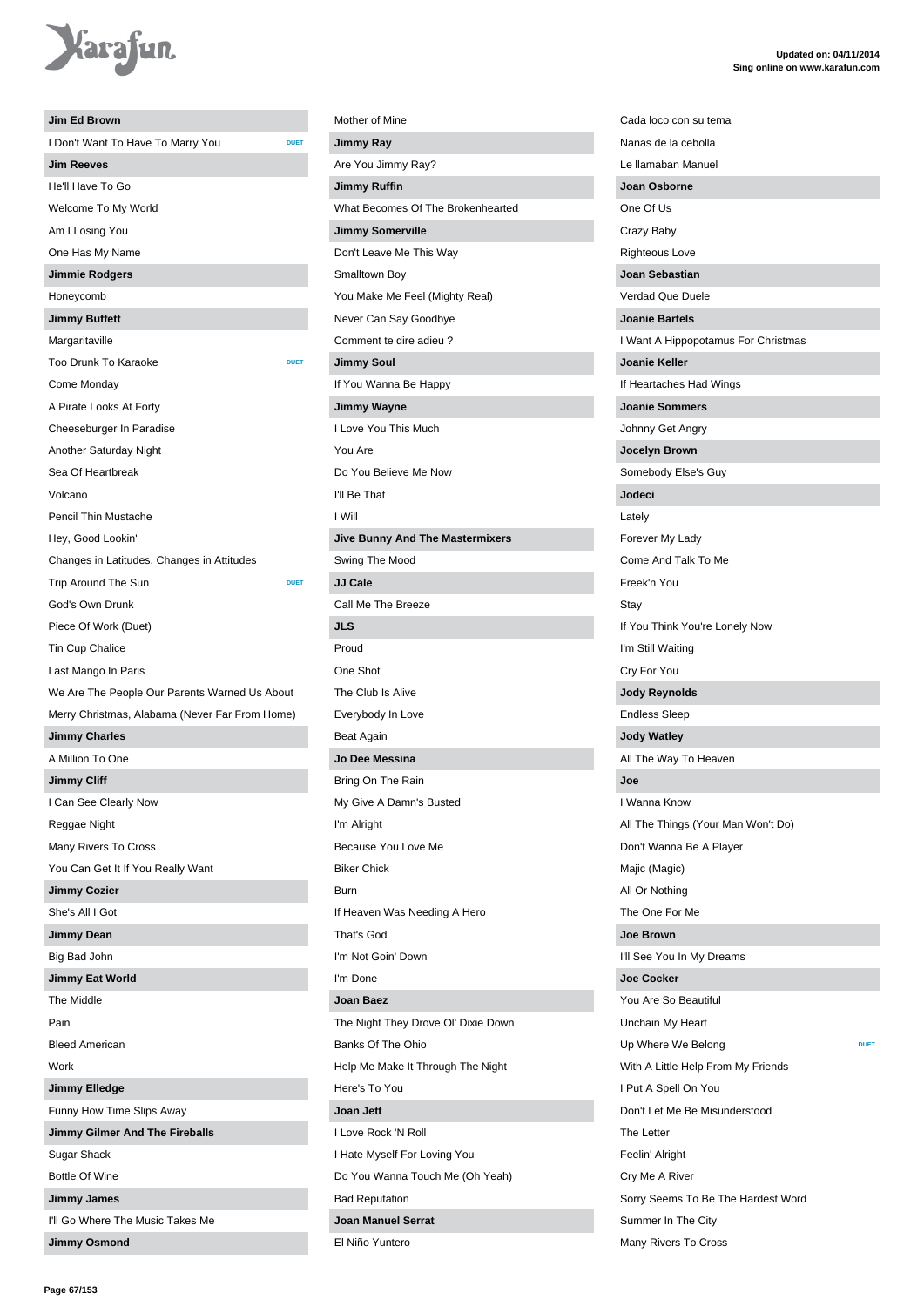

When The Night Comes Could You Be Loved? Night Calls I Come In Peace Now That The Magic Has Gone N'oubliez jamais Fire It Up High Time We Went **Joe Dassin** Et si tu n'existais pas Les Champs-Élysées A toi Salut les amoureux Guantanamera L'équipe à Jojo La complainte de l'heure de pointe L'Amérique Le café des trois colombes Mon village du bout du monde Ma bonne étoile C'est la vie, Lily Le chemin de papa Dans les yeux d'Emilie La fleur aux dents La demoiselle de déshonneur Il faut naître à Monaco **Joe Diffie** Prop Me Up Beside the Jukebox (If I Die) Third Rock From The Sun **Joe Dolan** Sweet Little Rock 'n' Roller You're Such A Good Looking Woman **Joe Jackson** Steppin' Out You Can't Get What You Want (Till You Know What **Joe Jonas** See No More **Joe McElderry** The Climb Ambitions Someone Wake Me Up **Joe Nichols** Tequila Makes Her Clothes Fall Off Brokenheartsville I'll Wait For You The Impossible Cool To Be A Fool If Nobody Believed In You It's All Good Another Side Of You Size Matters (Someday)

# **Joe Public** Live And Learn **Joe South** The Games People Play Walk A Mile In My Shoes **Joe Walsh** Life's Been Good Rocky Mountain Way All Night Long I.L.B.T.'s (I Like Big Tits) **EXPLICIT Joey + Rory** Play The Song **Joey Dee and the Starliters** Peppermint Twist **Joey Fatone** Ready To Fall **Joey Scarbury** Believe It Or Not **John Anderson** Black Sheep Straight Tequila Night I'm Just An Old Chunk Of Coal If Her Lovin' Don't Kill Me **John Barrowman** I Am What I Am The Kid Inside **John Cafferty & The Beaver Brown Band** On The Dark Side Runnin' Through The Fire Some Like It Hot Betty Lou's Got A New Pair Of Shoes **John Colbert** I Can't Let You Go **John Conlee** Rose Colored Glasses Old School **John De Bever** We Schudden... (Whoppa) **John Denver** Take Me Home, Country Roads Annie's Song Leaving On A Jet Plane Back Home Again Rocky Mountain High Sunshine On My Shoulders Thank God I'm A Country Boy This Old Guitar I'm Sorry Grandma's Feather Bed Some Days Are Diamonds On The Road Looking For Space

**John Farnham** You're The Voice Help Burn For You Please Don't Ask Me **John Fogerty** The Old Man Down The Road My Toot Toot Centerfield Don't You Wish It Was True Rock And Roll Girls Big Train (From Memphis) Southern Streamline Rockin' All Over the World Blue Moon Nights **Gunslinger** Hot Rod Heart Rambunctious Boy **John Hiatt** Have A Little Faith In Me **John Holt** Help Me Make It Through The Night **John Lee Hooker** Boom Boom Baby Lee I'm In The Mood Mama, You've Got A Daughter **John Legend** All Of Me All Of Me (Tiësto Remix) Ordinary People You & I (Nobody In The World) Save Room Tonight (Best You Ever Had) Stay With You P.D.A. (We Just Don't Care) This Time Who Did That To You Made To Love If You're Out There Don't You Worry 'Bout A Thing **John Lennon** Imagine Stand By Me Jealous Guy Watching The Wheels Woman Instant Karma! (We All Shine On) Love (Just Like) Starting Over Whatever Gets You Thru The Night Beautiful Boy (Darling Boy)

This Ole Boy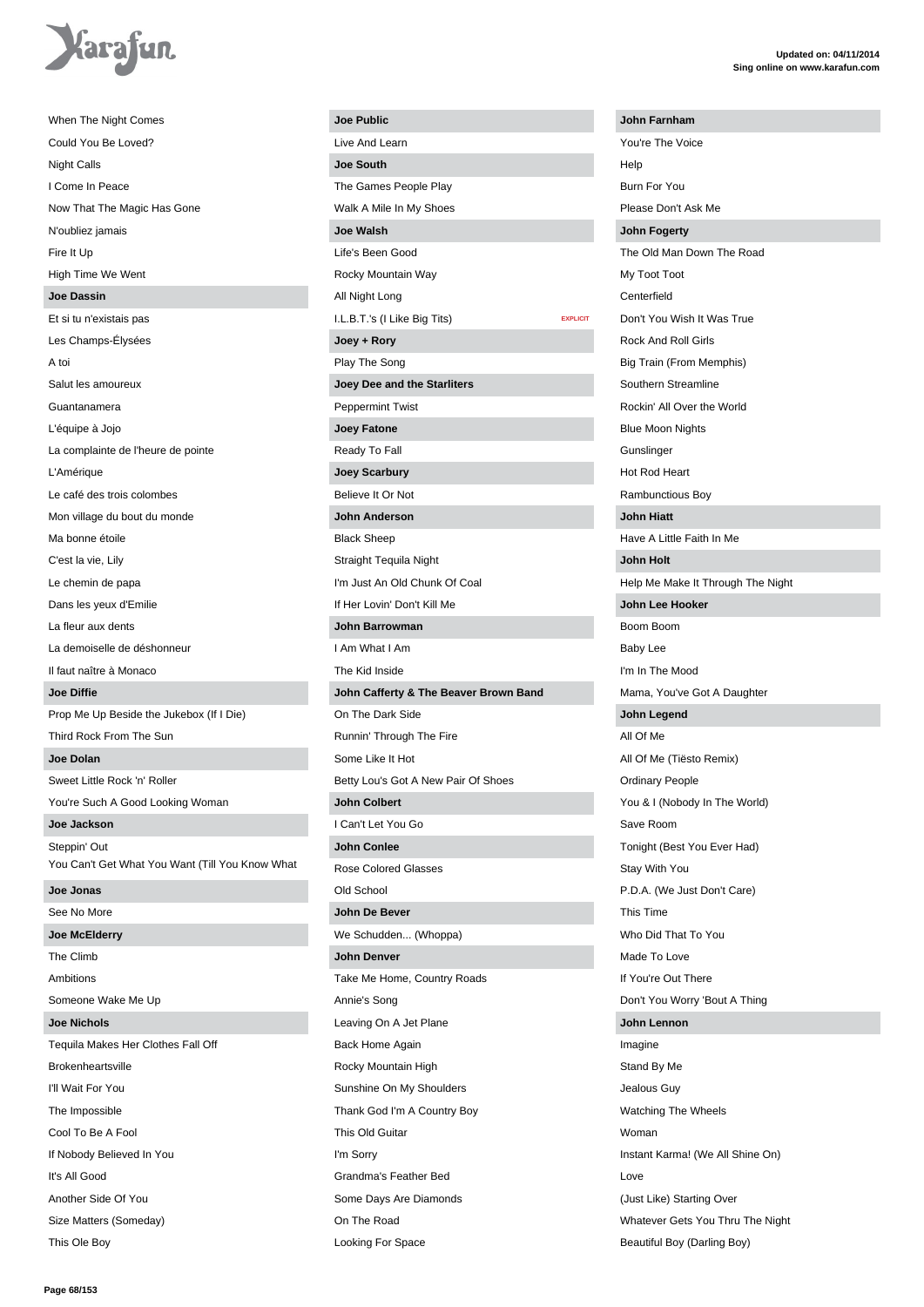

| I'm Losing You                                     |
|----------------------------------------------------|
| <b>John Martin</b>                                 |
| Anywhere For You                                   |
| John Mayer                                         |
| Free Fallin' (Where The Light Is)                  |
| Crossroads                                         |
| Route 66                                           |
| John Mellencamp                                    |
| Jack And Diane                                     |
| Hurts So Good                                      |
| <b>Pink Houses</b>                                 |
| <b>Cherry Bomb</b>                                 |
| <b>Authority Song</b>                              |
| R.O.C.K. in the U.S.A.                             |
| I Need A Lover                                     |
| <b>Yours Forever</b>                               |
| <b>Our Country</b>                                 |
| John Michael Montgomery                            |
| Sold (The Grundy County Auction Incident)          |
| I Swear                                            |
| Be My Baby Tonight                                 |
| Letters From Home                                  |
| The Little Girl                                    |
| Four Wheel Drive                                   |
| If You Ever Went Away                              |
| <b>John Miles</b>                                  |
| Music                                              |
| John Newman                                        |
|                                                    |
| Love Me Again<br><b>Losing Sleep</b>               |
| <b>John Parr</b>                                   |
|                                                    |
| St. Elmo's Fire (Man in Motion)<br>John Paul Young |
| Love Is In The Air                                 |
|                                                    |
| John Prine                                         |
| City of New Orleans                                |
| John Rich                                          |
| Shuttin' Detroit Down                              |
| <b>John Rzeznik</b>                                |
| I'm Still Here (Jim's Theme)                       |
| <b>John Sebastian</b>                              |
| <b>Welcome Back</b>                                |
| <b>John Waite</b>                                  |
| Missing You (duet)<br><b>DUET</b>                  |
| <b>John Williamson</b>                             |
| This Is Australia Calling                          |
| Johnnie Ray                                        |
| Cry                                                |
| Just Walkin' In The Rain                           |
| Here Am I, Broken Hearted                          |
| Please Mr. Sun                                     |
| Don't Blame Me                                     |

| Johnnie Taylor                                                   |             |
|------------------------------------------------------------------|-------------|
| Disco Lady                                                       |             |
| <b>Johnny Ace</b>                                                |             |
| Pledging My Love                                                 |             |
| <b>Johnny Brady</b>                                              |             |
| <b>Chicken Fried</b>                                             |             |
| Reached The Bottom Yet                                           |             |
| Good Hearted Woman                                               |             |
| I Wanna Be Your Man (Forever)                                    |             |
| I Want Crazy                                                     |             |
| <b>Johnny Burnette</b>                                           |             |
| Dreamin'                                                         |             |
| <b>Johnny Cash</b>                                               |             |
| Ring Of Fire                                                     |             |
| <b>Folsom Prison Blues</b>                                       |             |
| Jackson                                                          | <b>DUET</b> |
| I Walk the Line                                                  |             |
| Hurt                                                             |             |
| <b>Boy Named Sue</b>                                             |             |
| (Ghost) Riders in the Sky                                        |             |
| Sunday Morning Coming Down                                       |             |
| <b>Cocaine Blues</b>                                             |             |
| It Ain't Me Babe                                                 | <b>DUET</b> |
| Highwayman                                                       |             |
| Get Rhythm                                                       |             |
| I've Been Everywhere                                             |             |
| If I Were A Carpenter                                            | <b>DUET</b> |
| <b>Big River</b>                                                 |             |
| The Man Comes Around                                             |             |
| I Got Stripes                                                    |             |
| A Thing Called Love                                              |             |
| Personal Jesus                                                   |             |
| Wanted Man                                                       |             |
| Frankie And Johnny                                               |             |
| The Night Hank Williams Came To Town                             |             |
| Forty Shades Of Green                                            |             |
| For You                                                          |             |
| <b>Johnny Clegg</b>                                              |             |
| Asimbonanga                                                      |             |
| <b>Johnny Diesel</b>                                             |             |
| Tip Of My Tongue                                                 |             |
| Cry In Shame                                                     |             |
| <b>Johnny Gold</b>                                               |             |
| Samen zijn                                                       |             |
| Jou herken ik                                                    |             |
| We gaan roeien                                                   |             |
| Johnny Hallyday                                                  |             |
| That's All Right Mama (Live Théâtre De Paris 2018) <sup>ET</sup> |             |
| Que je t'aime                                                    |             |
| <b>Madison Twist</b>                                             |             |
| Allumer le feu                                                   |             |
|                                                                  |             |

Blue Suede Shoes (Stade de France 2009)

Je ne suis pas un héros (Live Bercy 90) Gabrielle Cet homme que voilà (Live 2012) Retiens la nuit Allumer le feu (Stade de France 2009) Gabrielle (Stade de France 2009) La musique que j'aime (Stade de France 2009) Le bon temps du Rock N'Roll (Stade de France Cours plus vite Charlie Que je t'aime (Live Bercy Born Rocker Tour 2013) La musique que j'aime Ma gueule Unchained Melody (Stade de France 2009) DUET Le bon temps du Rock'n'Roll (Théâtre de Paris Le pénitencier (Stade de France 2009) Non, je ne regrette rien **Tanagra EXPLICIT** J'ai oublié de vivre La fille de l'été dernier (Stade de France 2009) Rock'n'Roll Man (Théâtre De Paris 2013) Cartes postales d'Alabama Que je t'aime (Stade de France 2009) Le pénitencier T'aimer Follement (Makin' Love) Je t'ai aimée Gabrielle (Live Tour Eiffel 2000) L'idole des jeunes Si j'étais un charpentier Pour moi la vie va commencer Le bon temps du rock and roll I Got A Woman (Stade de France 2009) Gabrielle (Live Born Rocker Tour) Ma gueule (Stade de France 2009) Avant A propos de mon père Noir c'est noir Vivre pour le meilleur Rock'n'Roll Man Cet homme que voilà Et maintenant (Stade de France 2009) L'hymne à l'Amour La fille aux cheveux clairs Elle est terrible Un nouveau jour Sur ma vie (Stade de France 1998) Cheveux longs et idées courtes La quête Salut Charlie Qu'est-ce que tu croyais (Live à la Tour Eiffel) Il nous faudra parler d'amour un jour Il faudra plus de temps que m'en donnera ma vie Joue pas de rock'n'roll pour moi (Stade De France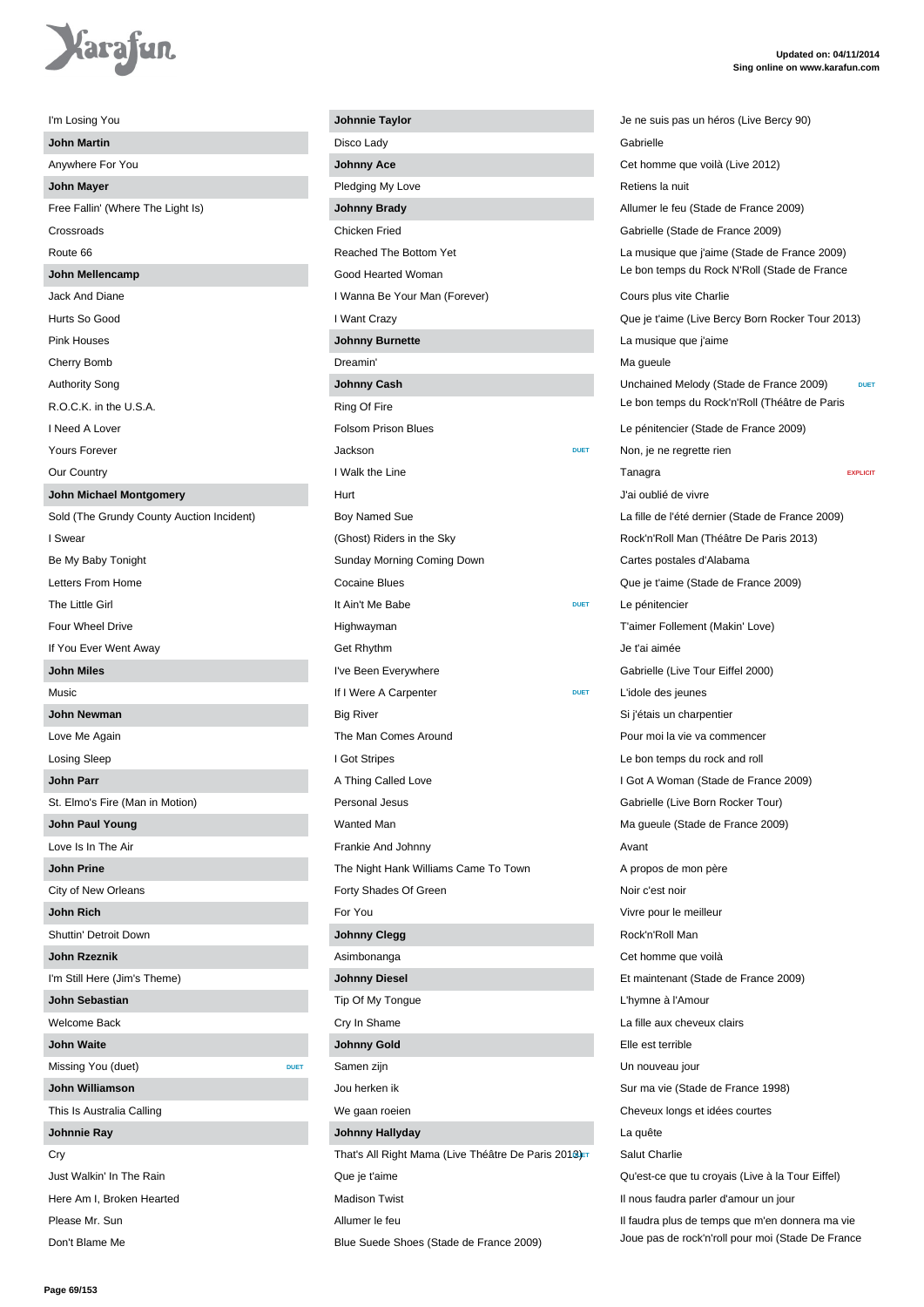

| Deux étrangers (Live Tour Eiffel 2000)                |
|-------------------------------------------------------|
| J'ai pleuré sur ma guitare                            |
| Merci                                                 |
| Mon p'tit loup (ça va faire mal)                      |
| Je suis seul                                          |
| La génération perdue                                  |
| Ma chérie, c'est moi                                  |
| Toujours là                                           |
| Frankie et Johnny                                     |
| Johnny lui dit adieu                                  |
| La fille aux cheveux clairs (Stade de France 1998)    |
| Le survivant                                          |
| La fille de l'été dernier                             |
| Le feu                                                |
| <b>Johnny Hates Jazz</b>                              |
| Turn Back The Clock                                   |
| <b>Johnny Horton</b>                                  |
| <b>Battle Of New Orleans</b>                          |
| Johnny Jordaan                                        |
| Geef mij maar amsterdam                               |
| <b>Johnny Kidd &amp; The Pirates</b>                  |
| Shakin' All Over                                      |
| Johnny Lee                                            |
| Lookin' For Love                                      |
| <b>Johnny Lion</b>                                    |
| Sophietje                                             |
| <b>Johnny Mathis</b>                                  |
| When A Child Is Born                                  |
| Winter Wonderland                                     |
| A Certain Smile                                       |
| Hold Me, Thrill Me, Kiss Me                           |
| Too Much, Too Little, Too Late<br><b>DUET</b>         |
|                                                       |
| Sleigh Ride                                           |
| A Lovely Way To Spend An Evening<br><b>Funny Face</b> |
| Gina                                                  |
|                                                       |
| Johnny Mercer<br>A Fine Romance                       |
|                                                       |
| <b>Johnny Nash</b>                                    |
| I Can See Clearly Now                                 |
| <b>Johnny Otis Show</b>                               |
| Willie And The Hand Jive                              |
| <b>Johnny Paycheck</b>                                |
| Take This Job And Shove It                            |
| <b>Johnny Preston</b>                                 |
| Running Bear                                          |
| Johnny Reid                                           |
| Darlin'                                               |
| A Woman Like You                                      |
| Dance With Me                                         |
| Out Of The Blue                                       |

## **Johnny Rivers** Secret Agent Man Memphis Rockin' Pneumonia And The Boogie Woogie Flu Tracks Of My Tears Baby I Need Your Lovin' Seventh Son Midnight Special **Johnny Rodriguez** Pass Me By (If You're Only Passing Through) **Johnny Tillotson** Poetry In Motion **JoJo** Leave (Get Out) Too Little Too Late How To Touch A Girl Disaster **Jon B.** They Don't Know Pretty Girl Someone To Love **Jon Secada** Angel Just Another Day Mental Picture Do You Believe In Us Love's About To Change My Mind **Jonas Brothers** Burnin' Up Year 3000 SOS That's Just The Way We Roll When You Look Me In The Eyes Hello Beautiful Lovebug Hold On Black Keys A Little Bit Longer Before The Storm **DUET** Time For Me To Fly BB Good Still In Love With You Joy To The World (A Christmas Prayer) (duet) DUET 6 Minutes Goodnight and Goodbye Fly With Me Games Can't Have You Turn Right I Am What I Am

Pushin' Me Away

Fire It Up

One Day At A Time Got Me Going Crazy Mandy Inseperable Hollywood Kids Of The Future Australia Video Girl Please Be Mine Take A Breath You Just Don't Know It 7:05 Shelf Underdog Just Friends **Jonathan Butler** What Would You Do For Love **Jonathan Singleton & the Grove** Livin' In Paradise **Joni Mitchell** Twisted **Jonny Lang** Lie To Me Anything's Possible **Jools Holland** Enjoy Yourself (It's Later Than You Think) **Jordan Hill** Remember Me This Way **Jordan Pruitt** Outside Looking In **Jordin Sparks** No Air Battlefield Tattoo I (Who Have Nothing) One Step At A Time Don't Let It Go To Your Head This Is My Now S.O.S. (Let The Music Play) **Jose De Rico** Rayos de sol **Josh Gracin** Stay With Me (Brass Bed) Nothin' To Lose I Keep Comin' Back **Josh Groban** You Raise Me Up O Holy Night The Prayer **DUET** She's Out of My Life Ave Maria

To Where You Are

Let's Go Higher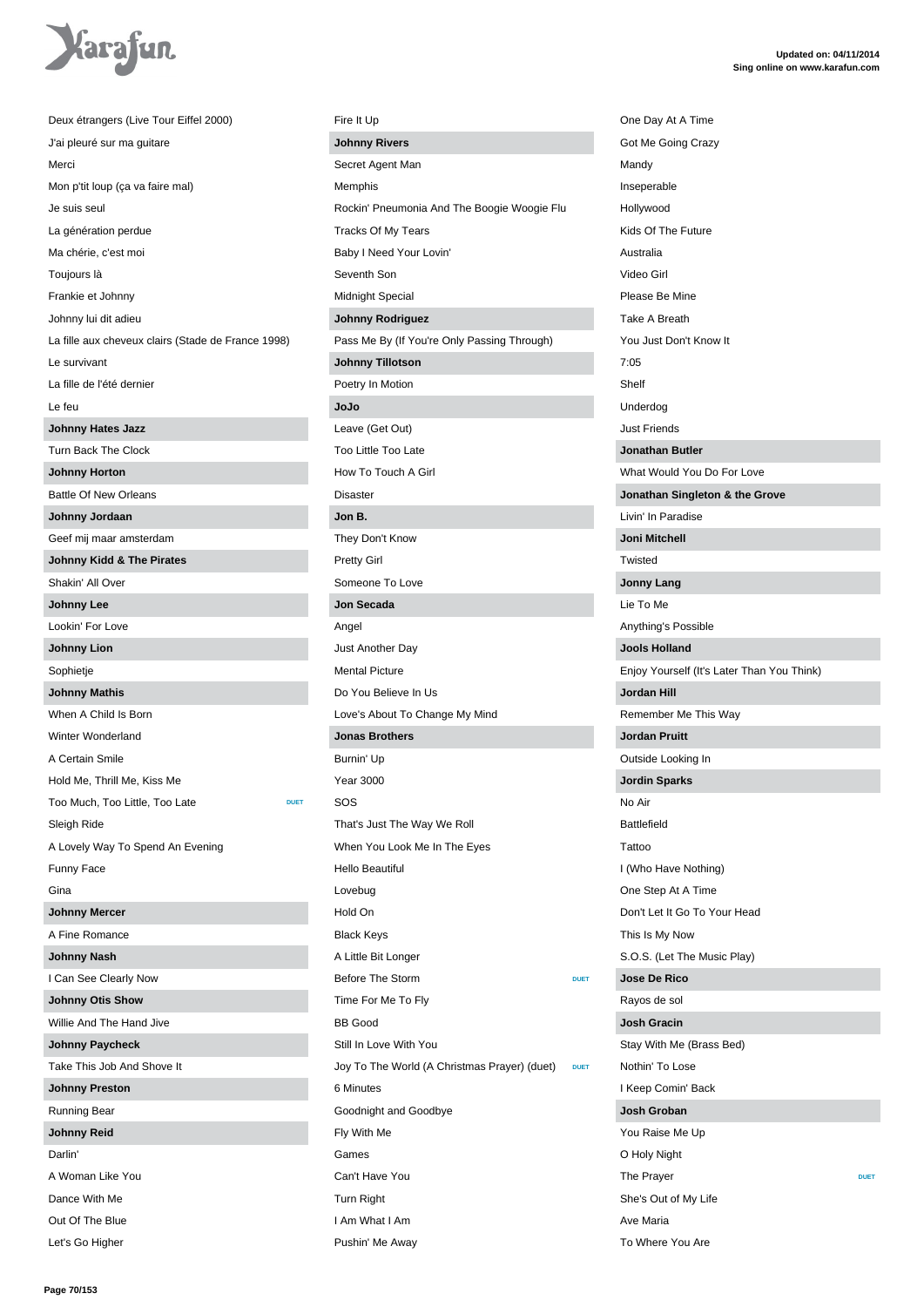

Broken Vow Believe Vincent (Starry, Starry Night) When You Say You Love Me February Song Little Drummer Boy Remember When It Rained You Are Loved (Don't Give Up) Noche de Paz (Silent Night) Weeping You're Still You Let Me Fall Thankful I Believe (When I Fall In Love It Will Be Forever) Higher Window So She Dances Un giorno per noi Per Te Aléjate All'improvviso Amore Oceano Petit Papa Noël Mi Mancherai (Il Postino) Bells Of New York City Brave My Confession Never Let Go Awake L'ultima notte Solo por ti Hymne à l'amour Mai Hidden Away Un Dia Llegara In Her Eyes Si Volvieras A Mi **Josh Harris** Too Little Too Late (Dance Remix) **Josh Kelley** Amazing **Josh Thompson** Beer On The Table **Josh Turner** Your Man Long Black Train Why Don't We Just Dance Would You Go With Me Firecracker Me And God Another Try Time Is Love

Backwoods Boy In My Dreams I Had One One Time Whatcha Reckon Jacksonville She'll Go On You **Joshua Kadison** Jessie Beautiful In My Eyes Picture Postcards From L. A. **Joshua Radin** I'd Rather Be With You **Joss Stone** Right To Be Wrong Some Kind Of Wonderful Super Duper Love 4 And 20 Son Of A Preacher Man Spoiled Fell In Love With A Boy You Had Me Cry Baby/Piece Of My Heart Dirty Man Don't Start Lying To Me Now Put Your Hands On Me Baby Baby Baby L-O-V-E While You're Out Looking For Sugar Teardrops Pillow Talk Free Me **José Feliciano** Feliz Navidad Light My Fire Que Sera (Che Sara) **José González Heartbeats** Down The Line **José José** La nave del olvido Si Me Dejas Ahora Mi Vida 40 y 20 Vamos A Darnos Tiempo **José Luis Perales** Y como es el **José Luis Rodríguez** Procuro olvidarte **Joséphine Baker** J'ai deux amours La petite Tonkinoise

**Journey**

Don't Stop Believing Faithfully Open Arms Lights Lovin', Touchin', Squeezin' Separate Ways (Worlds Apart) Any Way You Want It Who's Crying Now Wheel In The Sky Stone In Love When You Love A Woman Mother, Father After All These Years City Of Hope **Jovanotti** A te **Joy** Touch By Touch **Joy Division** Love Will Tear Us Apart She's Lost Control **Joy Fleming** Ein Lied kann eine Brücke sein **Joy Williams** Surrender No Less Touch Of Faith Every Moment **Joyce Jonathan** Je ne sais pas Ca ira Tant pis Pas besoin de toi Caractère Sur mes gardes **DUET** Un peu d'espoir Les souvenirs L'heure avait sonné Prend ton temps Le piège **João Gilberto** Desafinado **Joëlle Ursull** White & Black Blues **Juan Luis Guerra** Ojalá que llueva café **Juanes** La camisa negra A dios le pido Nada Valgo Sin Tu Amor Me enamora Odio Por Amor

Everything Is Fine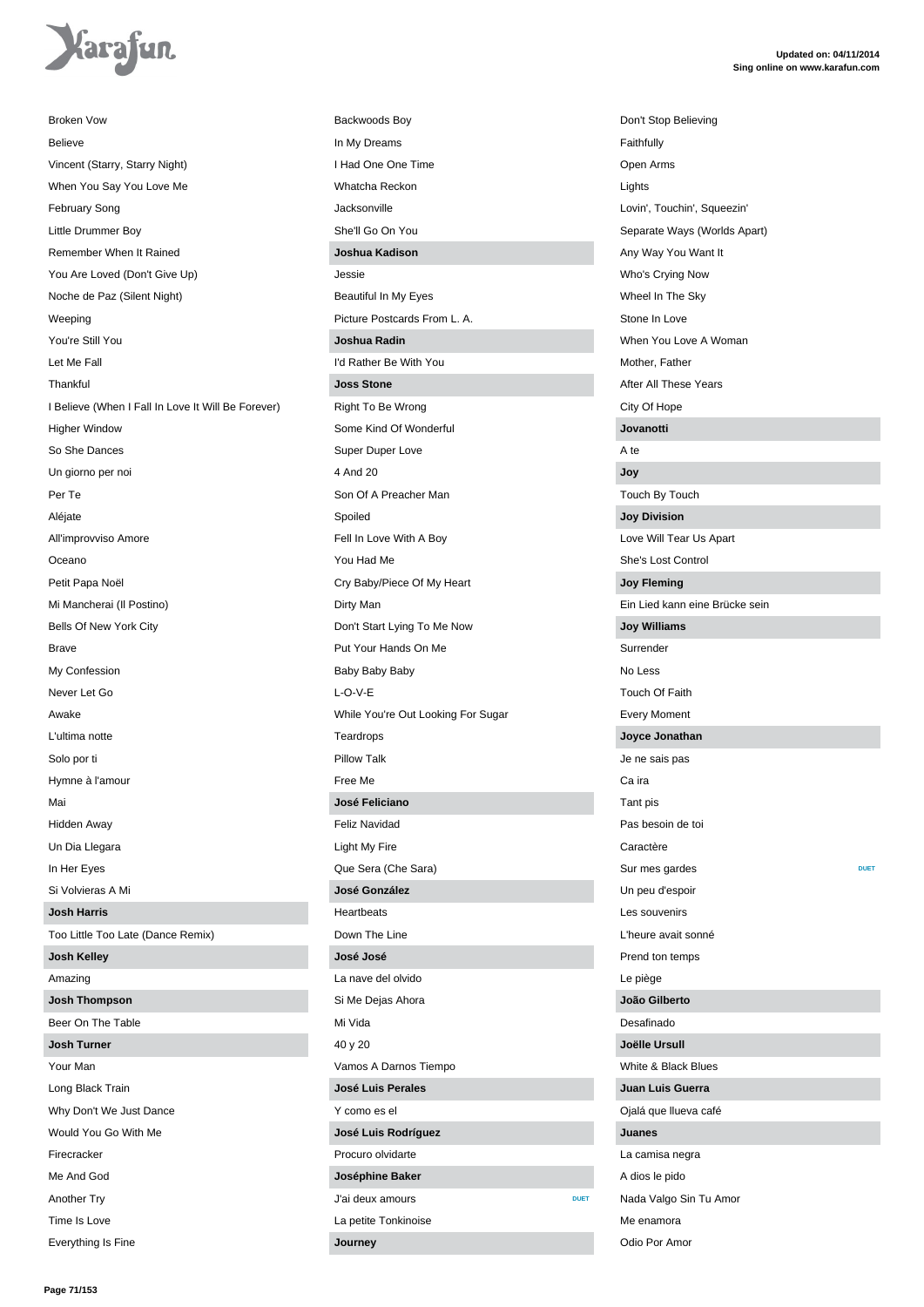

| <b>Judas Priest</b>                      |
|------------------------------------------|
| <b>Breaking The Law</b>                  |
| Before The Dawn                          |
| The Ripper                               |
| Victim Of Changes                        |
| <b>Judie Tzuke</b>                       |
| Stay With Me Till Dawn                   |
| Judith                                   |
| Te passe pas de moi                      |
| <b>Judy Collins</b>                      |
| In My Life                               |
| <b>Judy Garland</b>                      |
| Somewhere Over The Rainbow               |
| I Can't Give You Anything But Love       |
| I Got Rhythm                             |
| Meet Me In St. Louis, Louis              |
| If You Feel Like Singing, Sing           |
| On the Atchison, Topeka and the Santa Fe |
| <b>Judy Holliday</b>                     |
| The Party's Over                         |
| Juelz Santana                            |
| Back To The Crib                         |
| <b>Juice Leskinen</b>                    |
| Kaksoiselämää                            |
| Syksyn Sävel                             |
| Marilyn                                  |
| <b>Juice Newton</b>                      |
| Angel Of The Morning                     |
| Queen Of Hearts                          |
| Juli                                     |
| Elektrisches Gefühl                      |
| Perfekte Welle                           |
| <b>Julia Burton</b>                      |
| What A Woman Wants                       |
| <b>Julian Lennon</b>                     |
| Saltwater                                |
| <b>Julian Perretta</b>                   |
| Wonder Why                               |
| Stitch Me Up                             |
| Julianne Hough                           |
| That Song In My Head                     |
| My Hallelujah Song                       |
| <b>Julie Andrews</b>                     |
| I Could Have Danced All Night            |
| <b>Julie Fowlis</b>                      |
| Into The Open Air                        |
| <b>Julie London</b>                      |
| Cry Me A River                           |
| Julie Piétri                             |
| Magdalena                                |
| <b>Julie Reeves</b>                      |

Break Down Here The Chance Girl Next Door **Julie Rogers** The Wedding **Julie Zenatti** Ce qu'il me reste de toi Prends soin de moi La vie fait ce qu'elle veut **Julien Clerc** Femmes... je vous aime Mélissa Lili voulait aller danser Si j'étais elle Quand je joue Ma préférence La jupe en laine Le temps d'aimer Ce n'est rien Si on chantait Fais-moi une place Les séparés (n'écris pas) Hôtel des Caravelles This Melody Le patineur Quelques mots en ton nom **DUET** Une vie de rien Double enfance **Julien Comblat** Bien évidemment **Julien Doré** Paris-Seychelles Figures imposées Les limites Les bords de mer First Lady **Juliet Roberts** Caught In The Middle I Want You **Juliette Gréco** Parlez-moi d'amour Jolie môme **Julio Iglesias** Amor, Amor, Amor Por el amor de una mujer Guantanamera Begin The Beguine Nostalgie (Nathalie) Me va, me va Crazy

When You Tell Me That You Love Me

**Julie Roberts**

**Updated on: 04/11/2014 Sing online on www.karafun.com**

| Latino Medley                    |             |
|----------------------------------|-------------|
| Como han pasado los años         |             |
| La Paloma                        |             |
| Manuela                          |             |
| Viens m'embrasser                |             |
| Je n'ai pas changé               |             |
| Bamboleo                         |             |
| La Gota Fría                     |             |
| La Cumparsita                    |             |
| Pauvres diables                  |             |
| Moliendo Café                    |             |
| Baila morena                     |             |
| Can't Help Falling In Love       |             |
| My Love                          | <b>DUET</b> |
| Un sentimental                   |             |
| Oye como va (guajira)            |             |
| Caminito                         |             |
| Il faut toujours un perdant      |             |
| Me olvide de vivir               |             |
| Mexico (Medley)                  |             |
| A media luz                      |             |
| Aimer la vie                     |             |
| Que ganaste                      |             |
| Ni te tengo ni te olvido         |             |
| Pobre diablo                     |             |
| <b>Jully Black</b>               |             |
| Seven Day Fool                   |             |
| Jump5                            |             |
| God Bless the USA                |             |
| Forever in My Heart              |             |
| Change A Heart, Change The World |             |
| Shining Star                     |             |
| <b>Jungle King</b>               |             |
| King Of The Jungle               |             |
| Junior M.A.F.I.A.                |             |
| Player's Anthem                  |             |
| <b>Junkie XL</b>                 |             |
| A Little Less Conversation       |             |
|                                  |             |
| <b>Jupiter Jones</b>             |             |
| Still                            |             |
| Jurk!                            |             |
| Zou Zo Graag                     | <b>DUET</b> |
| <b>Just Jack</b>                 |             |
| The Day I Died                   |             |
| <b>Justice Crew</b>              |             |
| Que Sera                         |             |
| <b>Justin Bieber</b>             |             |
| Baby                             |             |
| Boyfriend                        |             |
| Beauty And A Beat                |             |
| As Long As You Love Me           |             |
| Mistletoe                        |             |

Trouble Is A Woman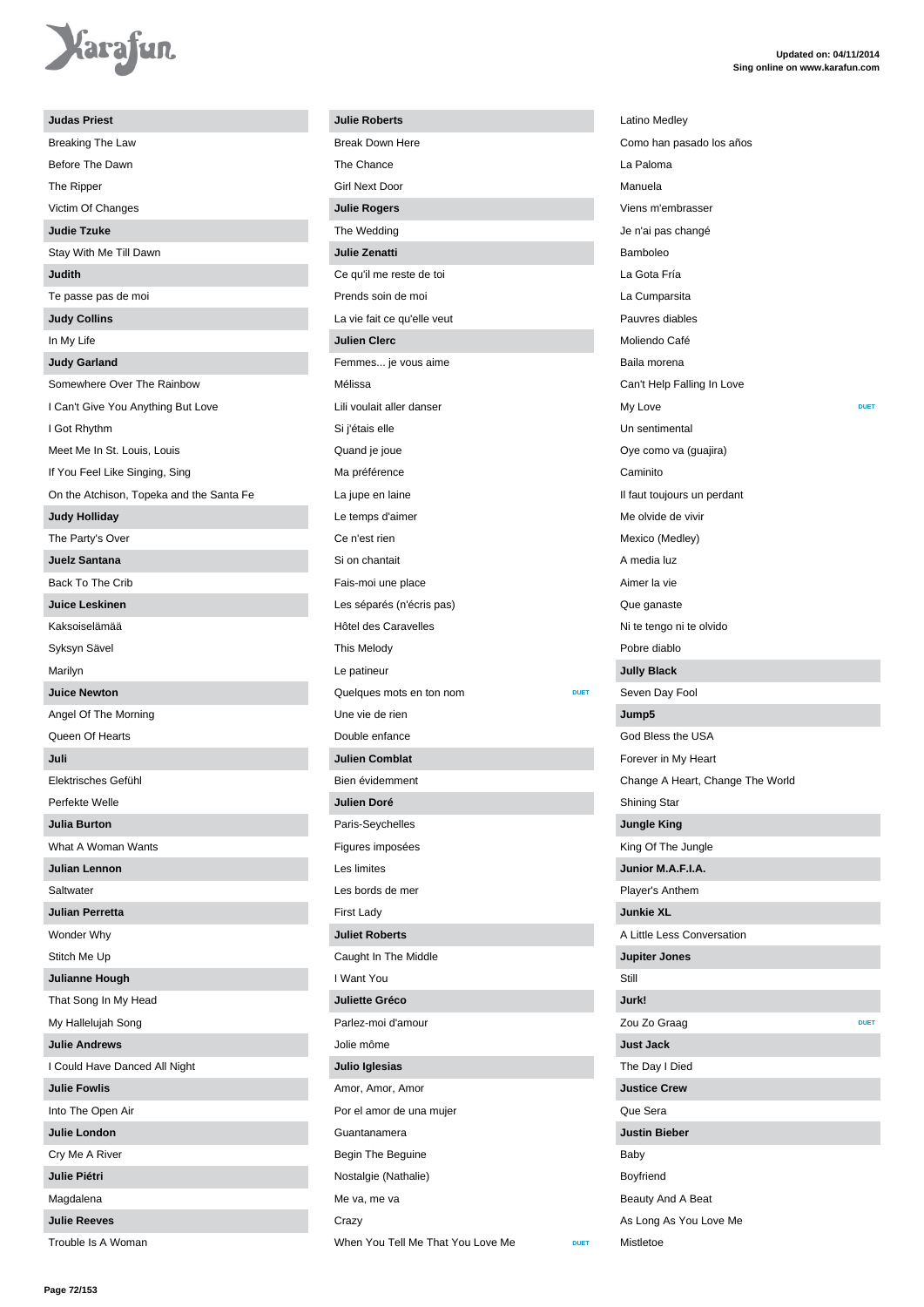

| As Long As You Love Me (Acoustic Version)    |             |
|----------------------------------------------|-------------|
| Never Say Never                              |             |
| Somebody To Love                             |             |
| One Time                                     |             |
| <b>Be Alright</b>                            |             |
| Love Me                                      |             |
| U Smile                                      |             |
| Die In Your Arms                             |             |
| The Christmas Song (Chestnuts Roasting On An |             |
| <b>Believe</b>                               |             |
| All Around The World                         |             |
| Be Alright (Acoustic)                        |             |
| Pray                                         |             |
| Never Let You Go                             |             |
| That Should Be Me                            |             |
| Eenie Meenie                                 |             |
| Silent Night                                 |             |
| Fall                                         |             |
| Santa Claus Is Coming To Town                |             |
|                                              |             |
| All I Want For Christmas Is You              | <b>DUET</b> |
| Bigger                                       |             |
| <b>Stuck In The Moment</b>                   |             |
| Born To Be Somebody                          |             |
| Turn To You (Mother's Day Dedication)        |             |
| One Less Lonely Girl                         |             |
| Down To Earth                                |             |
| Overboard                                    | <b>DUET</b> |
| Nothing Like Us                              |             |
| One Time (Acoustic)                          |             |
| Drummer Boy                                  |             |
| <b>Justin Moore</b>                          |             |
| If Heaven Wasn't So Far Away                 |             |
| <b>Bait A Hook</b>                           |             |
| <b>Justin Nozuka</b>                         |             |
| After Tonight                                |             |
| Heartless (la promesse)                      | <b>DUET</b> |
| <b>Justin Timberlake</b>                     |             |
| Hallelujah (Hope For Haiti Now)              | <b>DUET</b> |
| <b>Jutty Ranx</b>                            |             |
| I See You                                    |             |
| Jypsi                                        |             |
| Mister Officer                               |             |
| Jürgen Drews                                 |             |
| Ein Bett Im Kornfeld                         |             |
| Kornblumen                                   |             |
| Irgendwann, Irgendwo, Irgendwie              |             |
| Jürgen Peter                                 |             |
| Mary Jane                                    |             |
|                                              |             |
| K'Jon                                        |             |
| This Time                                    |             |

| Is Anybody Out There              |
|-----------------------------------|
| <b>K's Choice</b>                 |
| Not An Addict                     |
| <b>Everything For Free</b>        |
| <b>K-Ci And JoJo</b>              |
| All My Life                       |
| Life                              |
| Tell Me It's Real                 |
| It's Me                           |
| Girl                              |
| k.d. lang                         |
| Hallelujah                        |
| <b>Constant Craving</b>           |
| Crying                            |
| The Air That I Breathe            |
| Miss Chatelaine                   |
| <b>K7</b>                         |
|                                   |
| Come Baby Come                    |
| <b>Kacey Jones</b>                |
| Never Wear Panties To A Party     |
| <b>Kacey Musgraves</b>            |
| Blowin' Smoke                     |
| Follow Your Arrow                 |
| Merry Go 'Round                   |
| Step Off                          |
| Keep It To Yourself               |
| It Is What It Is                  |
| Silver Lining                     |
| My House                          |
| Stupid                            |
| Kaci Brown                        |
| Unbelieveable                     |
| <b>Kaiser Chiefs</b>              |
| I Predict A Riot                  |
| Ruby                              |
| Everyday I Love You Less And Less |
| Oh My God                         |
| Everything Is Average Nowadays    |
| Kajagoogoo                        |
| Too Shy                           |
| Kalimba                           |
| Tocando fondo                     |
| Kandi                             |
| Don't Think I'm Not               |
| Kane                              |
| No Surrender                      |
| Rain Down On Me                   |
| <b>Kane Alexander</b>             |
| Escape                            |
| <b>Kansas</b>                     |
| Dust In The Wind                  |
| Carry On Wayward Son              |

#### **Updated on: 04/11/2014 Sing online on www.karafun.com**

| The Wall                                |                 |
|-----------------------------------------|-----------------|
| <b>Kanye West</b>                       |                 |
| Gold Digger                             |                 |
| Heartless                               |                 |
| All Of The Lights                       |                 |
| Stronger                                | <b>EXPLICIT</b> |
| Amazing                                 |                 |
| Stronger (clean)                        |                 |
| Kaoma                                   |                 |
| Lambada                                 |                 |
| Dançando Lambada                        |                 |
| Karat                                   |                 |
| Über sieben Brücken                     |                 |
| <b>Karel Gott</b>                       |                 |
| Die Biene Maja                          |                 |
| <b>Karen Cheryl</b>                     |                 |
| Les nouveaux romantiques                |                 |
| <b>Karen Souza</b>                      |                 |
| Have You Ever Seen The Rain             |                 |
| <b>Tainted Love</b>                     |                 |
| Every Breath You Take                   |                 |
| Get Lucky                               |                 |
| <b>Billie Jean</b>                      | <b>DUET</b>     |
| <b>Wild Horses</b>                      |                 |
| Do You Really Want To Hurt Me           |                 |
| Feels So Good                           |                 |
| <b>Personal Jesus</b>                   |                 |
|                                         |                 |
| Why Don't You Do Right                  |                 |
| Corcovado (Quiet Nights Of Quiet Stars) |                 |
| I Heard It Through The Grapevine        |                 |
| Strawberry Fields Forever               |                 |
| Wake Up                                 | <b>DUET</b>     |
| The Show Must Go On<br>November Rain    |                 |
|                                         |                 |
| <b>Bette Davis Eyes</b>                 |                 |
| My Foolish Heart                        |                 |
| Dindi                                   |                 |
| Paris                                   |                 |
| Lie To Me                               |                 |
| Full Moon                               |                 |
| Night Demon                             |                 |
| Kari Tapio                              |                 |
| Myrskyn Jälkeen                         |                 |
| <b>Karima</b>                           |                 |
| Come in ogni ora                        |                 |
| Karin Bloemen                           |                 |
| Zuid-Afrika                             |                 |
| Karmin                                  |                 |
| <b>Brokenhearted</b>                    |                 |
| Acapella                                |                 |
| Hello                                   |                 |
| <b>Karyn White</b>                      |                 |

Wavin' Flag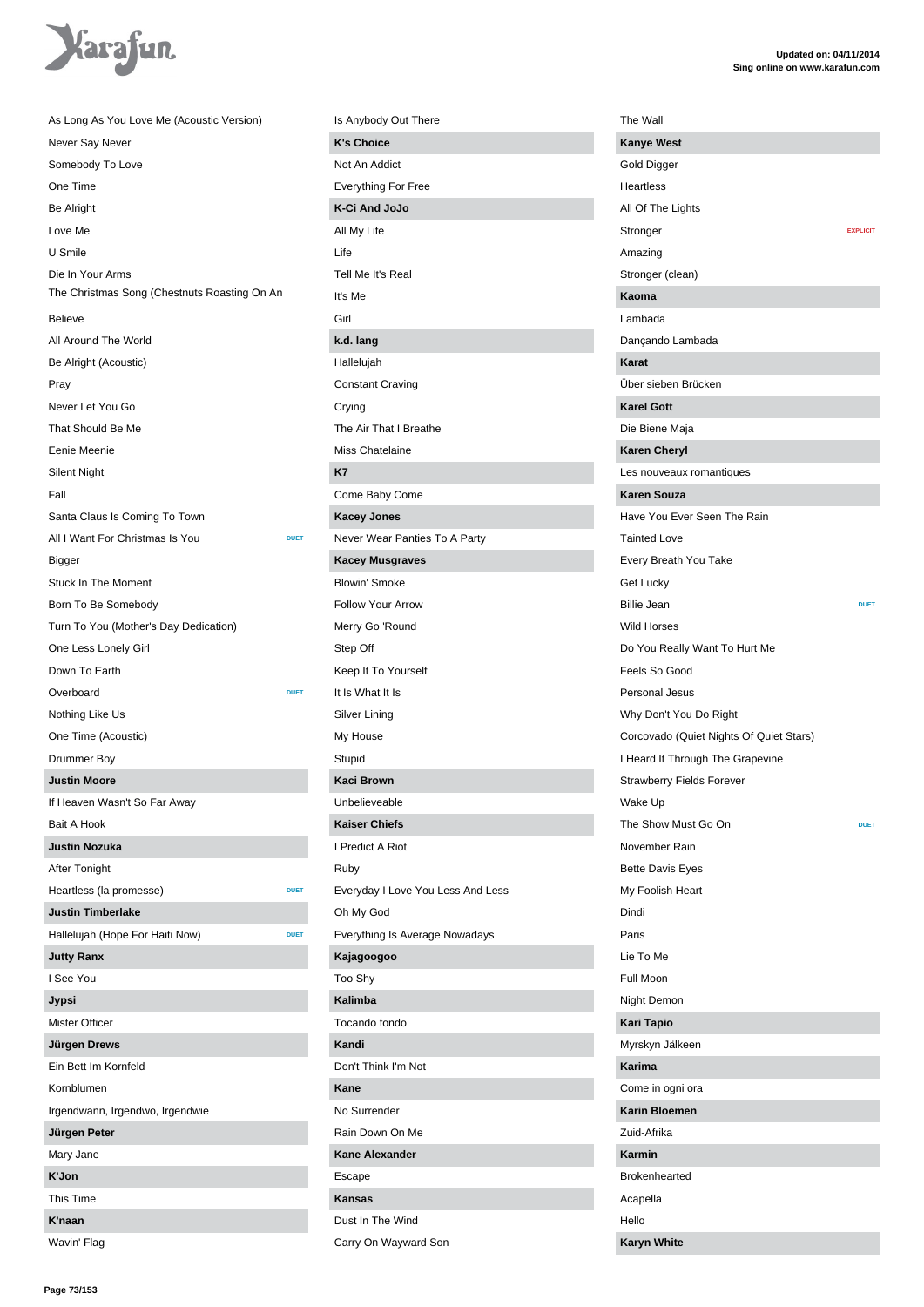

| Romantic                                          |
|---------------------------------------------------|
| Kasabian                                          |
| <b>Fast Fuse</b>                                  |
| Where Did All The Love Go?                        |
| Shoot The Runner                                  |
| Empire                                            |
| <b>Kasey Chambers</b>                             |
| A Little Bit Lonesome                             |
| Not Pretty Enough                                 |
| On A Bad Day                                      |
| I Still Pray<br><b>DUET</b>                       |
| Kat DeLuna                                        |
| Push Push                                         |
| Animal                                            |
| Whine Up                                          |
| Kate & Kacey                                      |
| Dreaming Love                                     |
| <b>Kate Bush</b>                                  |
| <b>Wuthering Heights</b>                          |
| Running Up That Hill                              |
| The Man With The Child In His Eyes                |
| Babooshka                                         |
| <b>Rubberband Girl</b>                            |
| The Sensual World                                 |
| Kate Miller-Heidke                                |
| The Last Day On Earth                             |
| Caught In The Crowd                               |
| <b>Kate Nash</b>                                  |
| Foundations                                       |
| Do Wah Doo                                        |
| Kate Ryan                                         |
| Toute première fois                               |
| <b>Kate Voegele</b>                               |
|                                                   |
| Hallelujah<br>99 Times                            |
|                                                   |
| Lift Me Up<br>Only Fooling Myself                 |
| <b>Kate Winslet</b>                               |
| What If                                           |
| <b>Kate Yanai</b>                                 |
|                                                   |
| <b>Summer Dreaming</b><br><b>Katharine McPhee</b> |
|                                                   |
| Over The Rainbow                                  |
| <b>Terrified</b>                                  |
| Say Goodbye                                       |
| I Had It All                                      |
| Love Story                                        |
| Over It                                           |
| Open Toes                                         |
| <b>Katherine Jenkins</b>                          |
| In The Arms Of An Angel                           |
| <b>Kathleen Edwards</b>                           |

Six O'Clock News **Kathy Mattea** Eighteen Wheels And A Dozen Roses Standing Knee Deep In A River **Katie Armiger** Scream Trail Of Lies **Katie Melua** Crawling Up A Hill Nine Million Bicycles The Closest Thing To Crazy I Cried For You Piece By Piece Spider's Web What A Wonderful World **DUET** My Aphrodisiac Is You Blues In The Night Just Like Heaven Shy Boy If You Were A Sailboat On The Road Again Better Than A Dream The Flood Thank You, Stars I Will Be There The Walls Of The World What I Miss About You The Love I'm Frightened Of **Katri Helena** Katson Autiota Hiekkarantaa Vasten Auringon Siltaa **Katrina And The Waves** Walking On Sunshine That's The Way **Katrina Elam** Love Is **Katy B** Crying For No Reason **Katy Perry** Ur So Gay Hackensack Black & Gold Lost **Katzenjammer** I Will Dance (When I Walk Away) Rock-Paper-Scissors **Kavinsky** Nightcall **Kay Starr** Wheel Of Fortune **KC & The Sunshine Band**

Boogie Shoes

| Get Down Tonight                                 |             |
|--------------------------------------------------|-------------|
| (Shake, Shake, Shake) Shake Your Booty           |             |
| That's the Way (I Like It)                       |             |
| Please Don't Go                                  |             |
| I'm Your Boogie Man                              |             |
| Give It Up                                       |             |
| Keane                                            |             |
| Somewhere Only We Know                           |             |
| Bedshaped                                        |             |
| Everybody's Changing                             |             |
| This Is The Last Time                            |             |
| Is It Any Wonder                                 |             |
| Disconnected                                     |             |
| Sovereign Light Café                             |             |
| Silenced By The Night                            |             |
| <b>Perfect Symmetry</b>                          |             |
| Bend & Break                                     |             |
| Nothing In My Way                                |             |
| Keen'V                                           |             |
| Dis-moi oui (Marina)                             |             |
| J'aimerais trop                                  |             |
| La vie du bon côté                               | <b>DUET</b> |
| Ma vie au soleil                                 |             |
| <b>Petite Emilie</b>                             |             |
| Keith                                            |             |
| 98.6                                             |             |
|                                                  |             |
| <b>Keith Anderson</b>                            |             |
| XXL                                              |             |
| I Still Miss You                                 |             |
| Sunday Morning In America                        |             |
| Podunk                                           |             |
| C'mon!                                           |             |
| <b>Keith Martin</b>                              |             |
| Never Find Someone Like You                      |             |
| <b>Keith Sweat</b>                               |             |
| Nobody                                           |             |
| Twisted                                          |             |
| I'll Give All My Love To You                     |             |
| My Body                                          |             |
| <b>Make You Sweat</b>                            |             |
| Come And Get With Me                             |             |
| <b>Keith Urban</b>                               |             |
| Making Memories Of Us                            |             |
| Somebody Like You                                |             |
| You'll Think Of Me                               |             |
| We Were Us                                       | <b>DUET</b> |
| Cop Car                                          |             |
| Stupid Boy                                       |             |
| Raining On Sunday                                |             |
|                                                  |             |
| Your Everything<br>Only You Can Love Me This Way |             |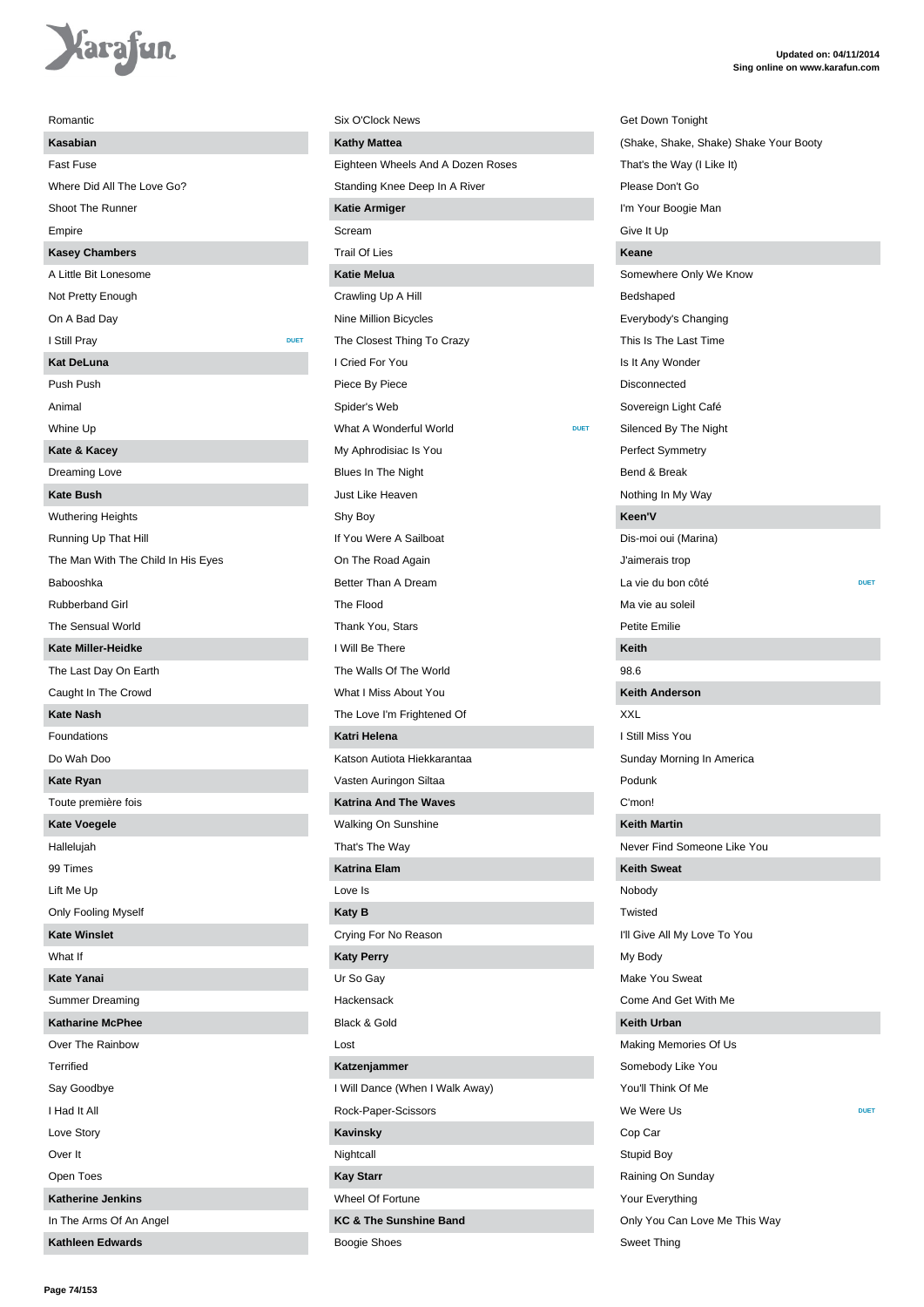

| Kiss A Girl                          |             |
|--------------------------------------|-------------|
| But For The Grace Of God             |             |
| Who Wouldn't Wanna Be Me             |             |
| 'Til Summer Comes Around             |             |
| <b>Without You</b>                   |             |
| Days Go By                           |             |
| <b>Better Life</b>                   |             |
| Once In A Lifetime                   |             |
| Everybody                            |             |
| Long Hot Summer                      |             |
| You Gonna Fly                        |             |
| Put You In A Song                    |             |
| I Told You So                        |             |
| You're My Better Half                |             |
| Hit The Ground Runnin'               |             |
|                                      |             |
| <b>Keith Whitley</b>                 |             |
| Don't Close Your Eyes                |             |
| When You Say Nothing At All          |             |
| 'Til A Tear Becomes A Rose           | <b>DUET</b> |
| I Never Go Around Mirrors            |             |
| The Birmingham Turnaround            |             |
| <b>Keke Palmer</b>                   |             |
| Man In The Mirror                    |             |
| <b>Kelis</b>                         |             |
| Milkshake                            |             |
| <b>Trick Me</b>                      |             |
| Millionaire                          |             |
| Acapella                             |             |
| Caught Out There                     |             |
| <b>Kellie Coffey</b>                 |             |
| Dance With My Father                 |             |
| Why Wyoming                          |             |
| <b>Texas Plates</b>                  |             |
| <b>Kellie Pickler</b>                |             |
| Red High Heels                       |             |
| I Wonder                             |             |
| Best Days Of Your Life               | <b>DUET</b> |
| Didn't You Know How Much I Loved You |             |
| <b>Small Town Girl</b>               |             |
| Tough                                |             |
| Someone Somewhere Tonight            |             |
| Don't You Know You're Beautiful      |             |
| Rocks Instead Of Rice                |             |
| My Angel                             |             |
| One Of The Guys                      |             |
| <b>Wild Ponies</b>                   |             |
| Makin' Me Fall In Love Again         |             |
| <b>Kelly Clarkson</b>                |             |
| Because Of You                       |             |
| Breakaway                            |             |
|                                      |             |

Mr. Know It All Run Run Rudolph Please Come Home For Christmas (Bells Will Be People Like Us My Grown Up Christmas List A Moment Like This Stronger (What Doesn't Kill You) (Acoustic) Don't Rush Already Gone Catch My Breath My Life Would Suck Without You Beautiful Disaster (live) Dark Side I'll Be Home For Christmas Underneath The Tree Up To The Mountain Walk Away Behind These Hazel Eyes Stuff Like That There Have Yourself A Merry Little Christmas You Love Me Anytime All I Ever Wanted Beautiful Disaster Every Christmas Already Gone (Acoustic) Wrapped In Red **Cry** Winter Dreams (Brandon's Song) Before Your Love Where Is Your Heart I Hate Myself For Losing You Maybe 4 Carats Gone Sober Tie It Up Breaking Your Own Heart Never Again Addicted Be Still Impossible Alone Just For Now If No One Will Listen Hear Me You Thought Wrong If I Can't Have You Irvine I Want You

**Thankful** 

White Christmas

Whyyawannabringmedown Just Missed The Train Don't Let Me Stop You How I Feel Honestly Save You Chivas Hole Some Kind Of Miracle Tell Me A Lie You Found Me Haunted The War Is Over Einstein The Sun Will Rise I Forgive You You Can't Win Let Me Down Low Ready The Day We Fell Apart **Kelly Llorenna** Heart Of Gold **Kelly Osbourne** One Word **Kelly Price** As We Lay **Kelly Rowland** Motivation Work Stole Down For Whatever Keep It Between Us **Kelly Willis** If I Left You **Kem** Love Calls **Kendji Girac** Color Gitano Andalouse Bella Ma philosophie Elle m'a aimé **Kenny Chesney** American Kids You and Tequila **DUET** When The Sun Goes Down No Shoes, No Shirt, No Problem You Had Me From Hello Anything But Mine When I Close My Eyes

Me And You

Stronger (What Doesn't Kill You)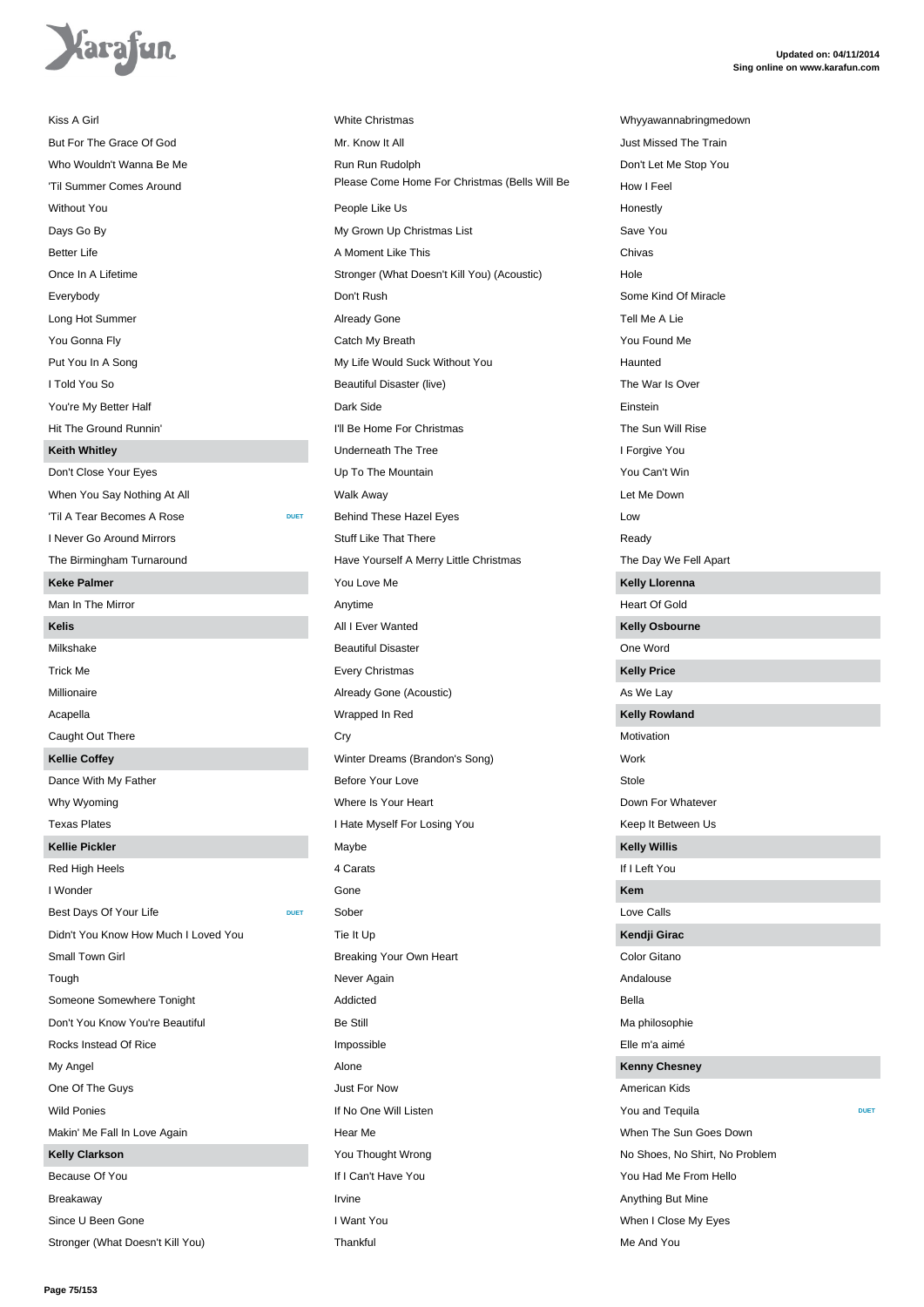

| Somewhere With You                          |             |
|---------------------------------------------|-------------|
| Come Over                                   |             |
| The Good Stuff                              |             |
| Shiftwork                                   | <b>DUET</b> |
| Don't Happen Twice                          |             |
| Everybody Wants To Go To Heaven             |             |
| Beer In Mexico                              |             |
| The Boys of Fall                            |             |
| Don't Blink                                 |             |
| Living In Fast Forward                      |             |
| That Lucky Old Sun                          |             |
| <b>Pretty Paper</b>                         |             |
| Who You'd Be Today                          |             |
| Pirate Flag                                 |             |
| Better As A Memory                          |             |
| When I See This Bar                         |             |
| Summertime                                  |             |
| Feel Like A Rock Star                       | <b>DUET</b> |
| Got A Little Crazy                          |             |
| She's From Boston                           |             |
| You Save Me                                 |             |
| The Woman With You                          |             |
| Christmas In Dixie                          |             |
| All I Want For Christmas Is A Real Good Tan |             |
| Dreams                                      |             |
| Ain't Back Yet                              |             |
|                                             |             |
|                                             |             |
| Live Those Songs<br>Outta Here              |             |
| On The Coast Of Somewhere Beautiful         |             |
|                                             |             |
| Flip-Flop Summer<br><b>Kenny G</b>          |             |
| That Somebody Was You                       |             |
|                                             |             |
| <b>Kenny Lattimore</b><br>For You           |             |
| <b>Kenny Loggins</b>                        |             |
| Footloose                                   |             |
| Danger Zone                                 |             |
| Heart To Heart                              |             |
| This Is It (duet)                           |             |
| Celebrate Me Home                           |             |
| The More We Try                             |             |
| Welcome to Heartlight                       |             |
| <b>Kenny Nolan</b>                          |             |
| I Like Dreamin'                             |             |
| <b>Kenny Rogers</b>                         |             |
| The Gambler                                 |             |
| Lady                                        |             |
| Coward Of The County                        |             |
| We've Got Tonight                           | <b>DUET</b> |
| Ruby, Don't Take Your Love To Town          |             |
| She Believes In Me                          |             |

| Through The Years                                 |
|---------------------------------------------------|
| You Decorated My Life                             |
| Buy Me A Rose                                     |
| <b>Blaze Of Glory</b>                             |
| Don't Fall In Love With A Dreamer<br><b>DUET</b>  |
| You Can't Make Old Friends<br><b>DUET</b>         |
| Anyone Who Isn't Me Tonight                       |
| Kenny Rogers And The First Edition                |
| Just Dropped In (To See What My Condition Was In) |
| Reuben James                                      |
| Something's Burning                               |
| <b>Kenny Wayne Shepherd</b>                       |
| <b>Blue On Black</b>                              |
| <b>Keri Hilson</b>                                |
| Knock You Down                                    |
| Pretty Girl Rock                                  |
| <b>Kermit</b>                                     |
| The Rainbow Connection                            |
| <b>Kerry Ellis</b>                                |
| Defying Gravity                                   |
| Kesha                                             |
| <b>TiK ToK</b>                                    |
| Die Young                                         |
| Your Love Is My Drug                              |
| We R Who We R                                     |
| Cannibal                                          |
| <b>Blow</b>                                       |
| Take It Off                                       |
| <b>Blind</b>                                      |
| C'Mon                                             |
| Animal                                            |
| <b>Blah Blah Blah</b>                             |
| Dancing With Tears In My Eyes                     |
| The Harold Song                                   |
| <b>Ketty Lester</b>                               |
| Love Letters                                      |
| <b>Kevin Fowler</b>                               |
| Hell Yeah, I Like Beer                            |
| <b>Kevin Johnson</b>                              |
| Rock And Roll (I Gave You The Best Years Of My    |
| <b>Kevin Rudolf</b>                               |
| I Made It (Cash Money Heroes)<br><b>EXPLICIT</b>  |
| Let It Rock                                       |
| <b>Kevon Edmonds</b>                              |
| No Love (I'm Not Used To)                         |
| Oh                                                |
| Keyshia Cole                                      |
| <b>Heaven Sent</b>                                |
| <b>Keziah Jones</b>                               |
| Rhythm Is Love                                    |
| <b>Khaled</b>                                     |
| C'est la vie                                      |

### **Updated on: 04/11/2014 Sing online on www.karafun.com**

| My Neck, My Back (Lick It)<br><b>EXPLICIT</b><br><b>Kid Ink</b><br>Body Language<br><b>Kid Rock</b><br>All Summer Long<br>Only God Knows Why<br>Cowboy<br>Bawitdaba<br>Collide<br>Blue Jeans And A Rosary<br><b>Born Free</b><br><b>Kiesza</b><br>Hideaway<br>What Is Love<br><b>Kiki Dee</b><br>I've Got The Music In Me<br><b>Killer Mike</b><br>A.D.I.D.A.S.<br><b>Kim Carnes</b><br><b>Bette Davis Eyes</b><br><b>Kim Wilde</b><br>You Keep Me Hangin' On<br>Kids In America<br>Kimbra<br>Settle Down<br>Cameo Lover<br>Good Intent<br><b>King Africa</b><br>La Bomba<br><b>King Charles</b><br>The Brightest Lights<br><b>King Harvest</b><br>Dancin' In The Moonlight<br><b>Kings</b><br>It's Good To Be King<br><b>Kings of Leon</b><br>Sex On Fire<br>Use Somebody<br>Closer<br>Pyro<br>The Bucket<br><b>Back Down South</b><br>Kinito Méndez<br>El Rey<br><b>Kip Moore</b><br>Somethin' 'bout A Truck | Khia |  |
|----------------------------------------------------------------------------------------------------------------------------------------------------------------------------------------------------------------------------------------------------------------------------------------------------------------------------------------------------------------------------------------------------------------------------------------------------------------------------------------------------------------------------------------------------------------------------------------------------------------------------------------------------------------------------------------------------------------------------------------------------------------------------------------------------------------------------------------------------------------------------------------------------------------|------|--|
|                                                                                                                                                                                                                                                                                                                                                                                                                                                                                                                                                                                                                                                                                                                                                                                                                                                                                                                |      |  |
|                                                                                                                                                                                                                                                                                                                                                                                                                                                                                                                                                                                                                                                                                                                                                                                                                                                                                                                |      |  |
|                                                                                                                                                                                                                                                                                                                                                                                                                                                                                                                                                                                                                                                                                                                                                                                                                                                                                                                |      |  |
| <b>EXPLICIT</b><br><b>DUET</b>                                                                                                                                                                                                                                                                                                                                                                                                                                                                                                                                                                                                                                                                                                                                                                                                                                                                                 |      |  |
|                                                                                                                                                                                                                                                                                                                                                                                                                                                                                                                                                                                                                                                                                                                                                                                                                                                                                                                |      |  |
|                                                                                                                                                                                                                                                                                                                                                                                                                                                                                                                                                                                                                                                                                                                                                                                                                                                                                                                |      |  |
|                                                                                                                                                                                                                                                                                                                                                                                                                                                                                                                                                                                                                                                                                                                                                                                                                                                                                                                |      |  |
|                                                                                                                                                                                                                                                                                                                                                                                                                                                                                                                                                                                                                                                                                                                                                                                                                                                                                                                |      |  |
|                                                                                                                                                                                                                                                                                                                                                                                                                                                                                                                                                                                                                                                                                                                                                                                                                                                                                                                |      |  |
|                                                                                                                                                                                                                                                                                                                                                                                                                                                                                                                                                                                                                                                                                                                                                                                                                                                                                                                |      |  |
|                                                                                                                                                                                                                                                                                                                                                                                                                                                                                                                                                                                                                                                                                                                                                                                                                                                                                                                |      |  |
|                                                                                                                                                                                                                                                                                                                                                                                                                                                                                                                                                                                                                                                                                                                                                                                                                                                                                                                |      |  |
|                                                                                                                                                                                                                                                                                                                                                                                                                                                                                                                                                                                                                                                                                                                                                                                                                                                                                                                |      |  |
|                                                                                                                                                                                                                                                                                                                                                                                                                                                                                                                                                                                                                                                                                                                                                                                                                                                                                                                |      |  |
|                                                                                                                                                                                                                                                                                                                                                                                                                                                                                                                                                                                                                                                                                                                                                                                                                                                                                                                |      |  |
|                                                                                                                                                                                                                                                                                                                                                                                                                                                                                                                                                                                                                                                                                                                                                                                                                                                                                                                |      |  |
|                                                                                                                                                                                                                                                                                                                                                                                                                                                                                                                                                                                                                                                                                                                                                                                                                                                                                                                |      |  |
|                                                                                                                                                                                                                                                                                                                                                                                                                                                                                                                                                                                                                                                                                                                                                                                                                                                                                                                |      |  |
|                                                                                                                                                                                                                                                                                                                                                                                                                                                                                                                                                                                                                                                                                                                                                                                                                                                                                                                |      |  |
|                                                                                                                                                                                                                                                                                                                                                                                                                                                                                                                                                                                                                                                                                                                                                                                                                                                                                                                |      |  |
|                                                                                                                                                                                                                                                                                                                                                                                                                                                                                                                                                                                                                                                                                                                                                                                                                                                                                                                |      |  |
|                                                                                                                                                                                                                                                                                                                                                                                                                                                                                                                                                                                                                                                                                                                                                                                                                                                                                                                |      |  |
|                                                                                                                                                                                                                                                                                                                                                                                                                                                                                                                                                                                                                                                                                                                                                                                                                                                                                                                |      |  |
|                                                                                                                                                                                                                                                                                                                                                                                                                                                                                                                                                                                                                                                                                                                                                                                                                                                                                                                |      |  |
|                                                                                                                                                                                                                                                                                                                                                                                                                                                                                                                                                                                                                                                                                                                                                                                                                                                                                                                |      |  |
|                                                                                                                                                                                                                                                                                                                                                                                                                                                                                                                                                                                                                                                                                                                                                                                                                                                                                                                |      |  |
|                                                                                                                                                                                                                                                                                                                                                                                                                                                                                                                                                                                                                                                                                                                                                                                                                                                                                                                |      |  |
|                                                                                                                                                                                                                                                                                                                                                                                                                                                                                                                                                                                                                                                                                                                                                                                                                                                                                                                |      |  |
|                                                                                                                                                                                                                                                                                                                                                                                                                                                                                                                                                                                                                                                                                                                                                                                                                                                                                                                |      |  |
|                                                                                                                                                                                                                                                                                                                                                                                                                                                                                                                                                                                                                                                                                                                                                                                                                                                                                                                |      |  |
|                                                                                                                                                                                                                                                                                                                                                                                                                                                                                                                                                                                                                                                                                                                                                                                                                                                                                                                |      |  |
|                                                                                                                                                                                                                                                                                                                                                                                                                                                                                                                                                                                                                                                                                                                                                                                                                                                                                                                |      |  |
|                                                                                                                                                                                                                                                                                                                                                                                                                                                                                                                                                                                                                                                                                                                                                                                                                                                                                                                |      |  |
|                                                                                                                                                                                                                                                                                                                                                                                                                                                                                                                                                                                                                                                                                                                                                                                                                                                                                                                |      |  |
|                                                                                                                                                                                                                                                                                                                                                                                                                                                                                                                                                                                                                                                                                                                                                                                                                                                                                                                |      |  |
|                                                                                                                                                                                                                                                                                                                                                                                                                                                                                                                                                                                                                                                                                                                                                                                                                                                                                                                |      |  |
|                                                                                                                                                                                                                                                                                                                                                                                                                                                                                                                                                                                                                                                                                                                                                                                                                                                                                                                |      |  |
|                                                                                                                                                                                                                                                                                                                                                                                                                                                                                                                                                                                                                                                                                                                                                                                                                                                                                                                |      |  |
|                                                                                                                                                                                                                                                                                                                                                                                                                                                                                                                                                                                                                                                                                                                                                                                                                                                                                                                |      |  |
|                                                                                                                                                                                                                                                                                                                                                                                                                                                                                                                                                                                                                                                                                                                                                                                                                                                                                                                |      |  |
|                                                                                                                                                                                                                                                                                                                                                                                                                                                                                                                                                                                                                                                                                                                                                                                                                                                                                                                |      |  |
|                                                                                                                                                                                                                                                                                                                                                                                                                                                                                                                                                                                                                                                                                                                                                                                                                                                                                                                |      |  |
|                                                                                                                                                                                                                                                                                                                                                                                                                                                                                                                                                                                                                                                                                                                                                                                                                                                                                                                |      |  |
|                                                                                                                                                                                                                                                                                                                                                                                                                                                                                                                                                                                                                                                                                                                                                                                                                                                                                                                |      |  |
|                                                                                                                                                                                                                                                                                                                                                                                                                                                                                                                                                                                                                                                                                                                                                                                                                                                                                                                |      |  |
|                                                                                                                                                                                                                                                                                                                                                                                                                                                                                                                                                                                                                                                                                                                                                                                                                                                                                                                |      |  |
| <b>Beer Money</b>                                                                                                                                                                                                                                                                                                                                                                                                                                                                                                                                                                                                                                                                                                                                                                                                                                                                                              |      |  |
| Hey Pretty Girl                                                                                                                                                                                                                                                                                                                                                                                                                                                                                                                                                                                                                                                                                                                                                                                                                                                                                                |      |  |
| Kippi Brannon                                                                                                                                                                                                                                                                                                                                                                                                                                                                                                                                                                                                                                                                                                                                                                                                                                                                                                  |      |  |
| Daddy's Little Girl                                                                                                                                                                                                                                                                                                                                                                                                                                                                                                                                                                                                                                                                                                                                                                                                                                                                                            |      |  |
| <b>Kirk Franklin</b>                                                                                                                                                                                                                                                                                                                                                                                                                                                                                                                                                                                                                                                                                                                                                                                                                                                                                           |      |  |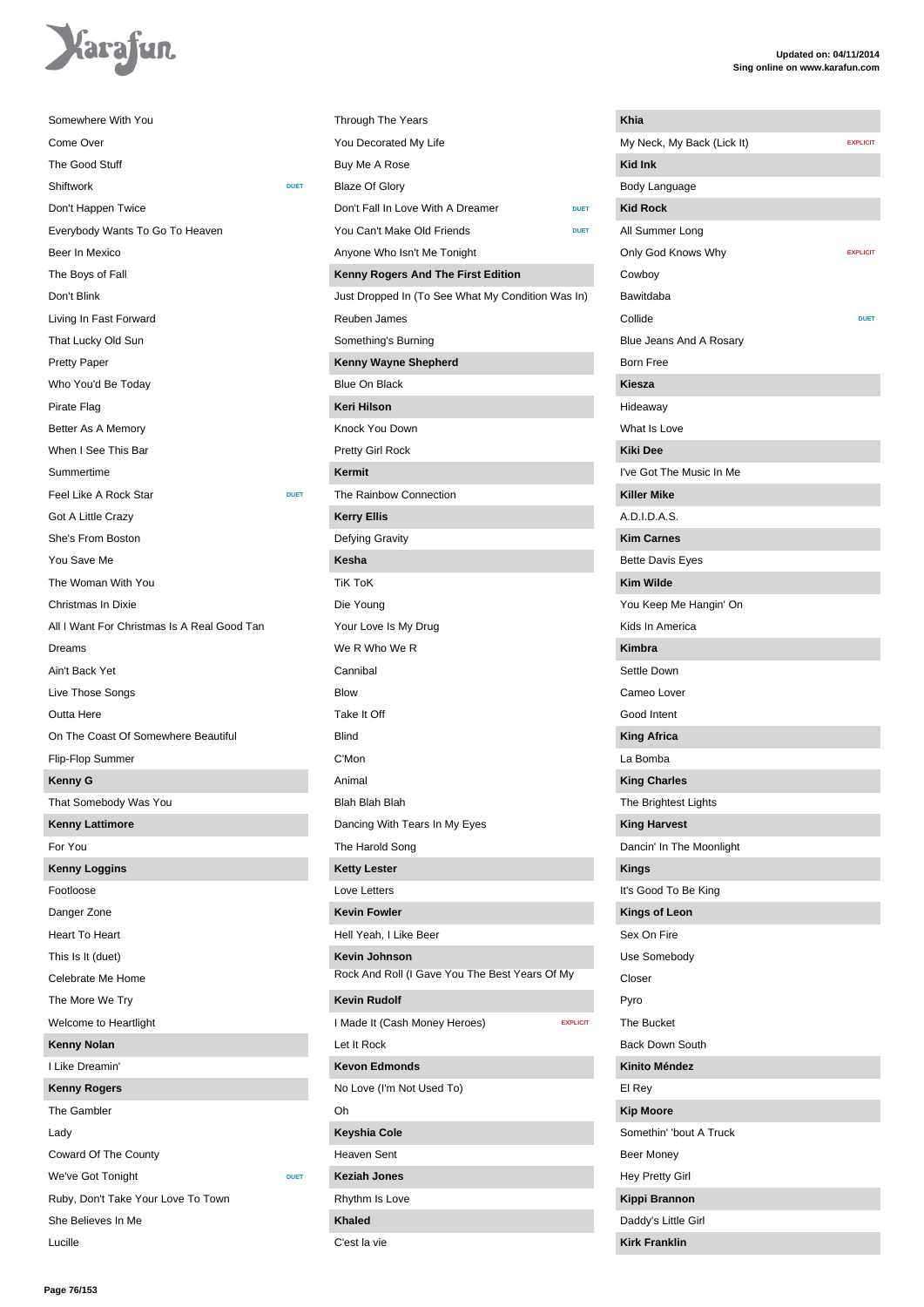

| Lean On Me                                     | The Model                            |
|------------------------------------------------|--------------------------------------|
| Imagine Me                                     | <b>Krewella</b>                      |
| <b>Kirsty MacColl</b>                          | Alive                                |
| There's A Guy Works Down The Chip Shop Swears  | Krezip                               |
| <b>Kiss</b>                                    | Everybody's Gotta                    |
| I Was Made For Lovin' You                      | <b>Sweet Goodbyes</b>                |
| Rock And Roll All Nite                         | I Would Stay                         |
| Detroit Rock City                              | All My Life                          |
| Hard Luck Woman                                | I Apologize                          |
| Love Gun                                       | <b>Kris Allen</b>                    |
| God Gave Rock & Roll To You                    | Ain't No Sunshine                    |
| Sure Know Something                            | Live Like We're Dy                   |
| <b>Kit Izak</b>                                | No Boundaries                        |
| Stay With Me                                   | <b>Kris Kristofferson</b>            |
| <b>Kitty Wells</b>                             | Help Me Make It Th                   |
| It Wasn't God Who Made Honky Tonk Angels       | Me And Bobby Mc                      |
| I Can't Stop Loving You                        | Sunday Mornin' Co                    |
| <b>Klaas</b>                                   | Loving Her Was Ea                    |
| Our Own Way                                    | The Silver Tongued                   |
| <b>Klein Orkest</b>                            | <b>Kris Kross</b>                    |
| Over de muur                                   | Jump                                 |
| <b>Kodaline</b>                                | Warm It Up                           |
| All I Want                                     | <b>Kristen Kelly</b>                 |
| High Hopes                                     | Ex-Old Man                           |
| <b>Koen Wouters</b>                            | <b>Kristin Chenowetl</b>             |
| You Are The Reason                             | I'll Never Fall In Lo<br><b>DUET</b> |
| Komp Rock And Roll Morning Show                | Taylor The Latte Be                  |
| Bin Laden Banana Boat Song                     | The Girl in 14-G                     |
| Kongos                                         | <b>Kristina Bach</b>                 |
| Come With Me Now                               | Erst ein Cappuccin                   |
| Kool And The Gang                              | <b>Kristina Train</b>                |
| Celebration                                    | Dark Black                           |
| Ladies Night                                   | <b>Kristinia DeBarge</b>             |
| Get Down On It                                 | Goodbye                              |
| Too Hot                                        | <b>Kristy Lee Cook</b>               |
| Jungle Boogie                                  | 15 Minutes Of Shar                   |
| Fresh                                          | Krystl                               |
| Megamix Medley 1                               | Golden Days                          |
| Cherish                                        | <b>KT Tunstall</b>                   |
| Let's Go Dancin' (Ooh La, La, La)              | <b>Black Horse And T</b>             |
| Joanna                                         | Suddenly I See                       |
| Megamix Medley 2                               | Heal Over                            |
| Tonight                                        | Hold On                              |
| Take My Heart (You Can Have It If You Want It) | If Only                              |
| Korn                                           | <b>Under The Weathe</b>              |
| Get Up!                                        | <b>Kula Shaker</b>                   |
| Coming Undone                                  | Hush                                 |
| <b>Twisted Transistor</b>                      | <b>Kurt Elling</b>                   |
| Alone I Break                                  | Nature Boy<br><b>EXPLICIT</b>        |
| Thoughtless                                    | <b>Kutless</b><br><b>EXPLICIT</b>    |
| Word Up!                                       | Run                                  |
| <b>Kraftwerk</b>                               | <b>Kwanzaa Singers</b>               |
|                                                |                                      |

| The Model                                         |
|---------------------------------------------------|
| <b>Krewella</b>                                   |
| Alive                                             |
| <b>Krezip</b>                                     |
| Everybody's Gotta Learn Sometime                  |
| Sweet Goodbyes                                    |
| I Would Stay                                      |
| All My Life                                       |
| I Apologize                                       |
| <b>Kris Allen</b>                                 |
| Ain't No Sunshine                                 |
| Live Like We're Dying                             |
| No Boundaries                                     |
| <b>Kris Kristofferson</b>                         |
| Help Me Make It Through The Night                 |
| Me And Bobby McGee                                |
| Sunday Mornin' Comin' Down                        |
| Loving Her Was Easier (Than Anything I'll Ever Do |
| The Silver Tongued Devil and I                    |
| <b>Kris Kross</b>                                 |
| Jump                                              |
| Warm It Up                                        |
| <b>Kristen Kelly</b>                              |
| Ex-Old Man                                        |
| <b>Kristin Chenoweth</b>                          |
| I'll Never Fall In Love Again<br><b>DUET</b>      |
| Taylor The Latte Boy                              |
| The Girl in 14-G                                  |
| <b>Kristina Bach</b>                              |
| Erst ein Cappuccino                               |
| <b>Kristina Train</b>                             |
| Dark Black                                        |
| <b>Kristinia DeBarge</b>                          |
| Goodbye                                           |
| <b>Kristy Lee Cook</b>                            |
| 15 Minutes Of Shame                               |
| Krystl                                            |
| Golden Days                                       |
| <b>KT Tunstall</b>                                |
| Black Horse And The Cherry Tree                   |
| Suddenly I See                                    |
| <b>Heal Over</b>                                  |
| Hold On                                           |
| If Only                                           |
| <b>Under The Weather</b>                          |
| <b>Kula Shaker</b>                                |
| Hush                                              |
| <b>Kurt Elling</b>                                |
| Nature Boy                                        |
| <b>Kutless</b>                                    |
| Run                                               |
|                                                   |

| Dream A World                            |
|------------------------------------------|
| Happy Happy Kwanzaa                      |
| <b>Kylie Minogue</b>                     |
| Santa Baby                               |
| Can't Get You Out Of My Head             |
| The Loco-motion                          |
| <b>Especially for You</b><br><b>DUET</b> |
| Spinning Around                          |
| Better The Devil You Know                |
| Into The Blue                            |
| I Should Be So Lucky                     |
| Your Disco Needs You                     |
| Get Outta My Way                         |
| Tears On My Pillow                       |
| Love At First Sight                      |
| 2 Hearts                                 |
| All The Lovers                           |
| In Your Eyes                             |
| In My Arms                               |
| Red Blooded Woman                        |
| Everything Is Beautiful                  |
| Hand On Your Heart                       |
| The One                                  |
| Shocked                                  |
| Confide in Me                            |
| Je Ne Sais Pas Pourquoi                  |
| Aphrodite                                |
| Never Too Late                           |
| Wouldn't Change A Thing                  |
| Can't Beat The Feeling                   |
| Timebomb                                 |
| Flower                                   |
| It's No Secret                           |
| Closer                                   |
| What Do I Have To Do?                    |
| Got To Be Certain                        |
| Slow                                     |
| Wow                                      |
| <b>Better Than Today</b>                 |
| Kyo                                      |
| Dernière danse                           |
| Le Graal                                 |
| Je cours                                 |
| Le chemin<br><b>DUET</b>                 |
| Je saigne encore                         |
| L'Aura                                   |
| Eclissi del cuore                        |
| L'Étrange Noël de Monsieur Jack          |
| La complainte de Sally                   |
| Le Boogie Blues                          |
| La complainte de Jack                    |
| L <sub>5</sub>                           |
|                                          |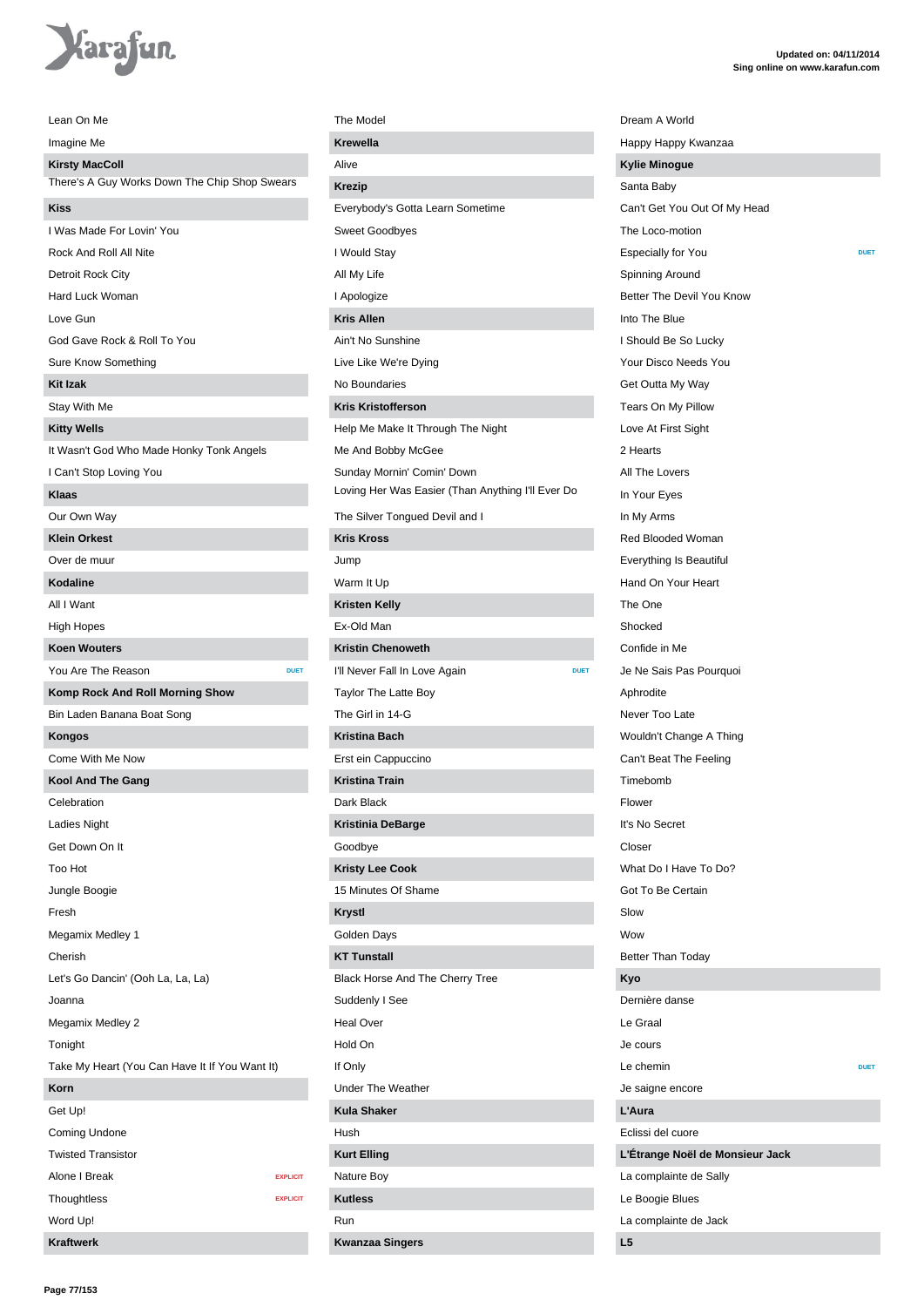

| Question de survie                    |             |
|---------------------------------------|-------------|
| La 5a estación                        |             |
| Recuerdame                            | <b>DUET</b> |
| Que te quería                         |             |
| La Frase Tonta de la Semana           |             |
| Te supieron a poco                    |             |
| La Bande à Basile                     |             |
| Les chansons françaises               |             |
| La chenille                           |             |
| La bande à Renaud                     |             |
| Dès que le vent soufflera             |             |
| La Bouche                             |             |
| Be My Lover                           |             |
| La Cage aux Folles                    |             |
| I Am What I Am                        |             |
| La Compagnie Créole                   |             |
| Ba moin en tibo                       |             |
| Scandale dans la famille              |             |
| La Factoría                           |             |
| Yo soy tu gatita                      |             |
| La Mosca Tsé Tsé                      |             |
| Para no verte más                     |             |
| La oreja de Van Gogh                  |             |
| 20 de Enero                           |             |
| Sin Miedo a Nada                      |             |
| La niña que llora en tus fiestas      |             |
| La Roux                               |             |
| <b>Bulletproof</b>                    |             |
| Quicksand                             |             |
| Labi Siffre                           |             |
| (Something Inside) So Strong          |             |
| Labrinth                              |             |
| Beneath Your Beautiful                | <b>DUET</b> |
| Let It Be                             |             |
| Earthquake                            |             |
| <b>Express Yourself</b>               |             |
| Lacuna Coil                           |             |
| Our Truth                             |             |
| Lacy J. Dalton                        |             |
| <b>Black Coffee</b>                   |             |
| Takin' It Easy                        |             |
| <b>Lady Antebellum</b>                |             |
| Bartender                             |             |
| Need You Now                          |             |
| American Honey                        |             |
| Downtown                              |             |
| Just A Kiss                           | <b>DUET</b> |
| I Run To You                          |             |
| Baby, It's Cold Outside               | <b>DUET</b> |
| Need You Now (Acoustic)               |             |
| Freestyle                             |             |
| Let It Snow, Let It Snow, Let It Snow |             |

| Never Alone                     |                 |
|---------------------------------|-----------------|
| Compass                         |                 |
| All I Want For Christmas Is You |                 |
| Lookin' For A Good Time         |                 |
| Love Don't Live Here            |                 |
| We Owned The Night              |                 |
| Perfect Day                     |                 |
| Can't Take My Eyes Off You      |                 |
| <b>Wanted You More</b>          |                 |
| Dancin' Away With My Heart      |                 |
| A Holly Jolly Christmas         |                 |
| As You Turn Away                |                 |
| When You Got A Good Thing       | <b>DUET</b>     |
| <b>Stars Tonight</b>            |                 |
| One Day You Will                |                 |
| All For Love                    | <b>DUET</b>     |
| Cold As Stone                   | <b>DUET</b>     |
| Our Kind Of Love                | <b>DUET</b>     |
| <b>Friday Night</b>             |                 |
| Singing Me Home                 | <b>DUET</b>     |
| Love's Lookin' Good On You      |                 |
| If I Knew Then                  |                 |
| When You Were Mine              |                 |
| Silver Bells                    |                 |
| Golden                          |                 |
| All We'd Ever Need              |                 |
| <b>Hello World</b>              |                 |
| I Was Here                      |                 |
| Goodbye Town                    |                 |
| Something 'Bout A Woman         |                 |
| Long Gone                       |                 |
| Bottle Up Lightning             |                 |
| Love This Pain                  |                 |
| A Woman Scorned                 |                 |
| Ready To Love Again             |                 |
| Home Is Where The Heart Is      |                 |
| Things People Say               |                 |
| <b>Slow Down Sister</b>         |                 |
| Lady GaGa                       |                 |
| Poker Face                      |                 |
| You And I                       |                 |
| <b>Bad Romance</b>              | <b>EXPLICIT</b> |
| Telephone                       |                 |
| The Edge Of Glory               |                 |
| Born This Way                   |                 |
| <b>Just Dance</b>               |                 |
| Alejandro                       |                 |
| Applause                        |                 |
| Speechless                      |                 |
| Artpop                          |                 |
| The Edge Of Glory (Acoustic)    |                 |
| Paparazzi                       |                 |

| Do What U Want (feat. Christina Aguilera) EXPLICIT DUET |                      |
|---------------------------------------------------------|----------------------|
| Monster                                                 |                      |
| Born This Way (Acoustic)                                | <b>DUET</b>          |
| Do What U Want                                          | <b>EXPLICIT DUET</b> |
| Bad Romance (Acoustic)                                  |                      |
| <b>MANiCURE</b>                                         |                      |
| Starstruck                                              |                      |
| Venus                                                   |                      |
| <b>Sexxx Dreams</b>                                     | <b>EXPLICIT DUET</b> |
| Dope                                                    | <b>EXPLICIT</b>      |
| Love Game                                               |                      |
| Boys Boys Boys                                          |                      |
| Gypsy                                                   |                      |
| <b>Christmas Tree</b>                                   |                      |
| Judas                                                   |                      |
| <b>Electric Chapel</b>                                  |                      |
| G.U.Y.                                                  |                      |
| Donatella                                               | <b>EXPLICIT</b>      |
| Born This Way (Country Roads Version)                   |                      |
| Hair                                                    |                      |
| Alejandro (Demo Version)                                |                      |
| The Queen                                               |                      |
| Born This Way (Bollywood Remix)                         |                      |
| Medley (Acoustic)                                       |                      |
| Paper Gangsta                                           |                      |
| Paparazzi (Acoustic)                                    |                      |
| Paparazzi (MTV VMA Version)                             |                      |
| Poker Face (Acoustic)                                   |                      |
| Speechless (Acoustic)                                   |                      |
| Marry The Night                                         |                      |
| Eh, Eh (Nothing Else I Can Say)                         |                      |
| <b>Brown Eyes</b>                                       |                      |
| Swine                                                   |                      |
| <b>Heavy Metal Lover</b>                                | <b>EXPLICIT</b>      |
| Beautiful, Dirty, Rich                                  |                      |
| Aura                                                    |                      |
| <b>Bad Kids</b>                                         |                      |
| Money Honey                                             |                      |
| Again Again                                             |                      |
| <b>Bloody Mary</b>                                      |                      |
| The Fame                                                |                      |
| Scheiße                                                 |                      |
| I Like It Rough                                         |                      |
| Government Hooker                                       |                      |
| Fashion                                                 |                      |
| Dance In The Dark                                       |                      |
| Summerboy                                               |                      |
| Fashion Of His Love                                     |                      |
| Teeth                                                   |                      |
| Americano                                               |                      |
| Second Time Around                                      |                      |
| Highway Unicorn (Road to Love)                          |                      |
|                                                         |                      |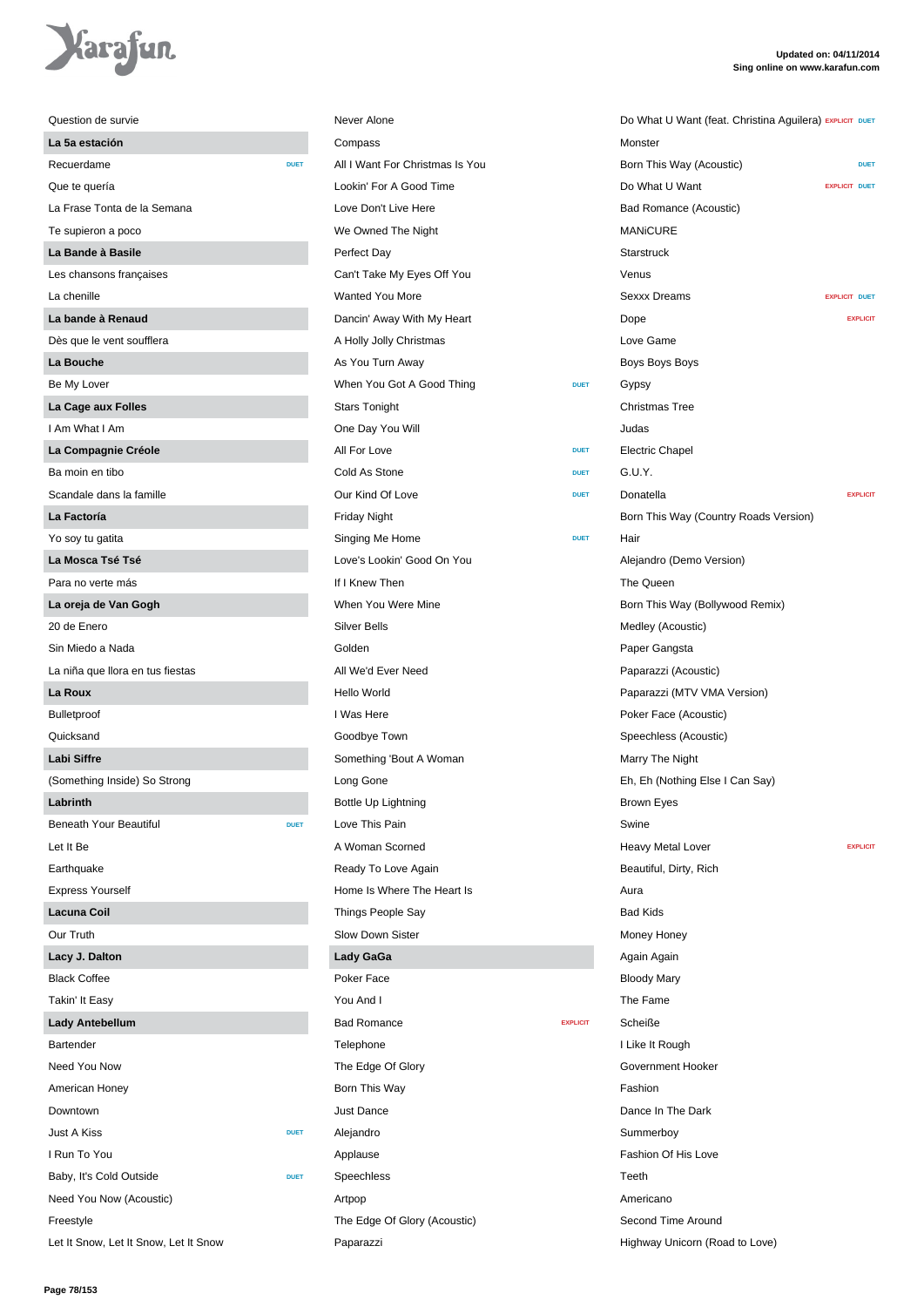

| Black Jesus † Amen Fashion                |                 |
|-------------------------------------------|-----------------|
| So Happy I Could Die                      |                 |
| Fever                                     |                 |
| <b>Lady Linn</b>                          |                 |
| I Don't Wanna Dance                       |                 |
| Ladytron                                  |                 |
| Seventeen                                 |                 |
| <b>Laid Back</b>                          |                 |
| Sunshine Reggae                           |                 |
| Bakerman                                  | <b>DUET</b>     |
| Lakeside                                  |                 |
| Fantastic Voyage                          |                 |
| Lana Del Rey                              |                 |
| <b>Summertime Sadness</b>                 |                 |
| Young & Beautiful                         |                 |
| <b>Blue Jeans</b>                         |                 |
| Born To Die                               |                 |
| Video Games                               |                 |
| <b>West Coast</b>                         |                 |
| Dark Paradise                             |                 |
| Off To The Races                          |                 |
| Summertime Sadness (Cedric Gervais Remix) |                 |
| Diet Mountain Dew                         |                 |
| Ride                                      | <b>EXPLICIT</b> |
| <b>Blue Velvet</b>                        |                 |
| Radio                                     |                 |
| <b>Million Dollar Man</b>                 |                 |
| <b>Without You</b>                        |                 |
| Lucky Ones                                |                 |
| National Anthem                           |                 |
| This Is What Makes Us Girls               |                 |
| Carmen                                    |                 |
| Lara Fabian                               |                 |
| Adagio                                    |                 |
| <b>Broken Vow</b>                         |                 |
| Je suis malade                            |                 |
| For Always (live duet)                    | <b>DUET</b>     |
| Caruso                                    |                 |
| Je suis malade (Live 98)                  |                 |
| <b>I Guess I Loved You</b>                |                 |
| Perdere l'amore                           |                 |
| Comme ils disent                          |                 |
| Quand on n'a que l'amour                  |                 |
| Calling You                               |                 |
| I Will Love Again                         |                 |
| Love By Grace                             |                 |
| Quédate                                   |                 |
| L'hymne à l'amour                         |                 |
| Si tu n'as pas d'amour                    |                 |
| Mistral gagnant                           |                 |
| Comme ils disent (Live)                   |                 |

| Amoureuse                            |
|--------------------------------------|
| Voir un ami pleurer                  |
| Nuit magique                         |
| Soleil soleil                        |
| No Big Deal                          |
| Lareau                               |
| Don't Let Me Go                      |
| Larry Finnegan                       |
| Dear One                             |
| <b>Larry Gatlin</b>                  |
| <b>Broken Lady</b>                   |
| Larry Graham                         |
| One In A Million You                 |
| <b>Larry Stewart</b>                 |
| Fantasy                              |
| Las Ketchup                          |
| Asereje (The Ketchup Song)           |
| Lasgo                                |
| Pray                                 |
| <b>Latin Fresh</b>                   |
| Bata Bata                            |
| <b>Latin Lovers</b>                  |
| Conga<br><b>DUET</b>                 |
| La camisa negra<br><b>DUET</b>       |
| Una storia importante<br><b>DUET</b> |
| La solitudine                        |
| Vous les femmes                      |
| Laura Bell Bundy                     |
| Two Step                             |
| Giddy On Up                          |
| Drop On By                           |
| If You Want My Love                  |
| Laura Branigan                       |
| Gloria                               |
| Self Control                         |
| Cry Wolf                             |
|                                      |
| Laura Fygi                           |
| Don't It Make My Brown Eyes Blue     |
| Laura Izibor                         |
| Shine                                |
| Laura Jansen                         |
| Use Somebody                         |
| Wicked World                         |
| Laura Pausini                        |
| La solitudine                        |
| Strani Amori                         |
|                                      |
| E ritorno da te                      |
| Tra Te e il Mare                     |
| In assenza di te                     |
| Bastava                              |

Invece no

| Non ho mai smesso                     |             |
|---------------------------------------|-------------|
| Surrender                             |             |
| <b>Laura Story</b>                    |             |
| <b>Blessings</b>                      |             |
| Lauren Alaina                         |             |
| Like My Mother Does                   |             |
| Georgia Peaches                       |             |
| I'm Not One Of Them                   |             |
| Dirt Road Prayer                      |             |
| Growing Her Wings                     |             |
| Eighteen Inches                       |             |
| <b>Lauren Christy</b>                 |             |
| The Color Of The Night                |             |
| <b>Lauren Wood</b>                    |             |
| Fallen                                |             |
| <b>Laurence Jalbert</b>               |             |
| Amazing Grace                         |             |
| <b>Laurent Voulzy</b>                 |             |
| Derniers baisers                      |             |
| Belle-Ile-en-Mer                      |             |
| Rockollection                         |             |
| Désir, désir (part 1)                 | <b>DUET</b> |
| Le coeur grenadine                    |             |
| Le pouvoir des fleurs                 |             |
| Jeanne                                |             |
| Le rêve du pêcheur                    |             |
| Amélie Colbert                        |             |
| Karin Redinger                        |             |
| La fille d'avril                      |             |
| Paradoxal système                     |             |
|                                       |             |
| My Song Of You                        |             |
| <b>Laurent Wolf</b>                   |             |
| <b>No Stress</b>                      |             |
| Wash My World                         |             |
| Explosion                             |             |
| <b>Laurie London</b>                  |             |
| He's Got The Whole World In His Hands |             |
| <b>Lauryn Hill</b>                    |             |
| Can't Take My Eyes Off Of You         |             |
| His Eye Is On The Sparrow             | <b>DUET</b> |
| Doo Wop (That Thing)                  |             |
| Nothing Even Matters                  | <b>DUET</b> |
| Everything Is Everything              |             |
| <b>LaVern Baker</b>                   |             |
| Saved                                 |             |
| Lawineboys                            |             |
| Sex met die kale                      |             |
| Joost                                 |             |
| <b>Lawrence Gowan</b>                 |             |
| A Criminal Mind                       |             |
| Lawson                                |             |
| Learn To Love Again                   |             |

Wonderful Life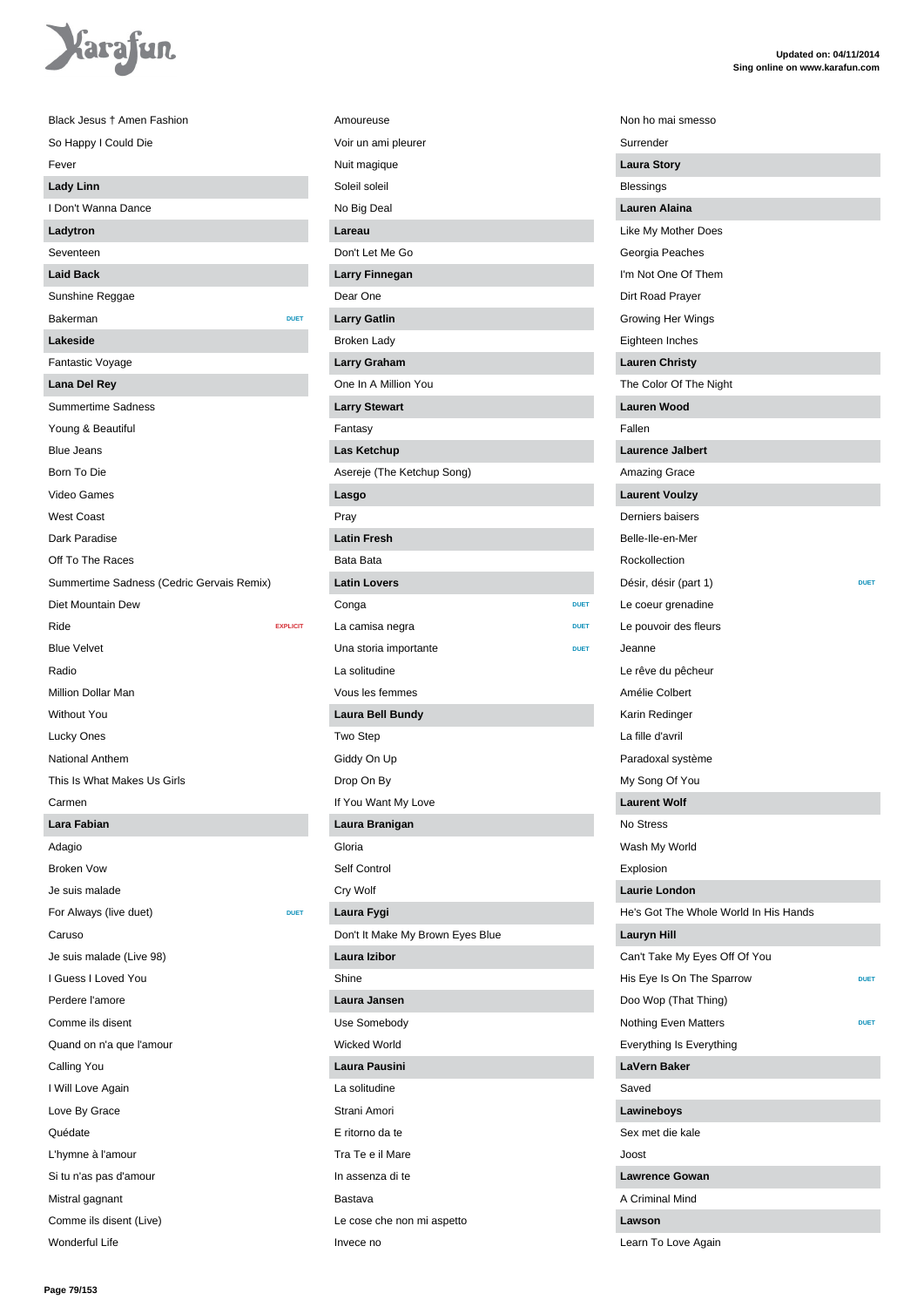

| Standing In The Dark                      |             |
|-------------------------------------------|-------------|
| When She Was Mine                         |             |
| <b>LCD Soundsystem</b>                    |             |
| North American Scum                       |             |
| All My Friends                            |             |
| Le Click                                  |             |
| Call Me                                   |             |
| Don't Go                                  |             |
| Le Grand Orchestre du Splendid            |             |
| La salsa du démon                         |             |
| Qu'est-ce qu'on attend ?                  |             |
| Tiens, tiens, tiens                       |             |
| Le Roi Soleil                             |             |
| Je fais de toi mon essentiel              |             |
| Requiem Aeternam                          |             |
| Alors d'accord                            |             |
| Ca marche                                 |             |
| A qui la faute                            |             |
| Tant qu'on rêve encore                    |             |
| Repartir                                  | <b>DUET</b> |
| Entre ciel et terre                       | <b>DUET</b> |
| Je fais de toi mon essentiel (Acoustique) |             |
| S'aimer est interdit                      | <b>DUET</b> |
| Personne n'est personne                   | <b>DUET</b> |
| Etre à la hauteur                         |             |
| Encore du temps                           |             |
| Je serai à lui                            |             |
| La vie passe                              | <b>DUET</b> |
| Et vice Versailles                        |             |
| J'en appelle                              |             |
| Contre ceux d'en haut                     |             |
| Un geste de vous                          |             |
| Où ça mène quand on s'aime                | <b>DUET</b> |
| Pour arriver à moi                        |             |
| Lea Laven                                 |             |
| Ei Oo, Ei Tuu                             |             |
| <b>Lea Michele</b>                        |             |
| Cannonball                                |             |
| If You Say So                             |             |
| Battlefield                               |             |
| Leaf                                      |             |
| Wonderwoman                               |             |
| New Song                                  |             |
| <b>Leah McFall</b>                        |             |
| I Will Survive                            |             |
| <b>LeAnn Rimes</b>                        |             |
| Blue                                      |             |
| <b>Unchained Melody</b>                   |             |
| Can't Fight The Moonlight                 |             |
| How Do I Live                             |             |
| But I Do Love You                         |             |
| Amazing Grace                             |             |

Cowboy's Sweetheart You Light Up My Life The Right Kind Of Wrong Swingin' Lovesick Blues Probably Wouldn't Be This Way Looking Through Your Eyes And It Feels Like I Need You One Of These Days Nothin' Better To Do Nothin' 'Bout Love Makes Sense Ready For A Miracle Suddenly We Can Good Friend And A Glass Of Wine Life Goes On Give This Love What I Cannot Change Some People **LeBlanc & Carr** Falling **Ledisi** Higher Than This **Lee Andrews & the Hearts** Teardrops **Lee Ann Womack** I Hope You Dance I May Hate Myself In The Morning The Fool A Little Past Little Rock Last Call Blame It On Me Never Again, Again King Of Broken Hearts You Should've Lied Something Worth Leaving Behind Solitary Thinkin' There Is A God Finding My Way Back Home He'll Be Back **Lee Brice** A Woman Like You Love Like Crazy She Ain't Right Upper Middle Class White Trash **Lee Greenwood** God Bless The U.S.A. **Lee Hazlewood** Sugar Town **Lee Majors**

The Unknown Stuntman (Fallguy) **Lee Michaels** Do You Know What I Mean **Lee Roy Parnell** Country Down To My Soul **Lee Ryan** Army Of Lovers I Am Who I Am **Lee Towers** You'll Never Walk Alone I Can See Clearly Now **Lefty Frizzell** The Long Black Veil **Legally Blonde** So Much Better Bend And Snap **Legally Blonde DUET** What You Want **Leighton Meester** Summer Girl Words I Couldn't Say Somebody To Love **Lemar** Someone Should Tell You Coming Home Another Day The Way Love Goes **LEN** Steal My Sunshine Feelin' Alright **Len Barry** 1-2-3 **Lena Horne** Stormy Weather Love Me Or Leave Me **Lena Martell** One Day At A Time **Lena Meyer-Landrut** Satellite I Like You Mama Told Me Bee Push Forward Mr. Curiosity Taken By A Stranger Love Me **Lene Marlin** Unforgivable Sinner **Lenka** The Show Everything At Once **Lenny Kravitz**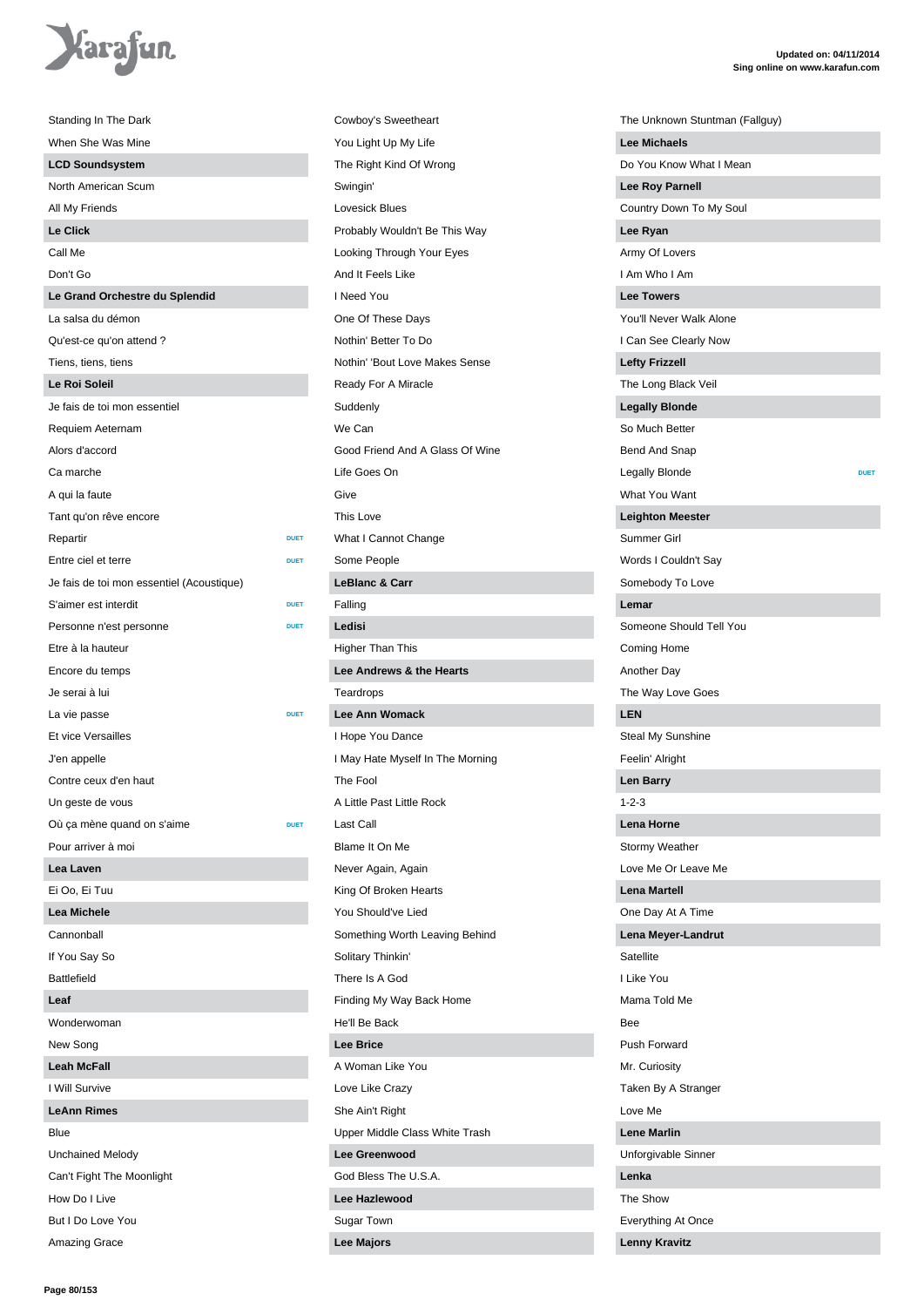

| The Chamber                            |
|----------------------------------------|
| I Belong To You                        |
| Fly Away                               |
| It Ain't Over Till It's Over           |
| Are You Gonna Go My Way                |
| Always On The Run                      |
| Dancin' Till Dawn                      |
| I'll Be Waiting                        |
| Stand                                  |
| Where Are We Runnin'?                  |
| <b>Lenny Welch</b>                     |
| Since I Fell For You                   |
| <b>Lenny Williams</b>                  |
| Cause I Love You                       |
| <b>Leny Escudero</b>                   |
| Pour une amourette                     |
| Leo Dan                                |
| Mary es mi amor                        |
| Leo Rodriguez                          |
| Bara Bará Bere Berê                    |
| Leo Sayer                              |
| When I Need You                        |
| More Than I Can Say                    |
| You Make Me Feel Like Dancing          |
| The Show Must Go On                    |
|                                        |
| I Can't Stop Lovin' You (Though I Try) |
| Leon Jackson                           |
| When You Believe                       |
| Don't Call This Love                   |
| Creative                               |
| <b>Leon Russell</b>                    |
| A Song For You                         |
| <b>Leona Lewis</b>                     |
| <b>Bleeding Love</b>                   |
| The First Time Ever I Saw Your Face    |
| Somewhere Over The Rainbow             |
| Better In Time                         |
| Summertime                             |
| Footprints In The Sand                 |
| I Will Be                              |
| A Moment Like This                     |
| Happy                                  |
| I See You                              |
| Sorry Seems To Be The Hardest Word     |
| Collide                                |
| Hurt                                   |
| The Best You Never Had                 |
| Here I Am                              |
| My Hands                               |
| I Got You                              |

| Take A Bow                                          |                 |
|-----------------------------------------------------|-----------------|
| One More Sleep                                      |                 |
| <b>Broken</b>                                       |                 |
| Homeless                                            |                 |
| Trouble                                             |                 |
| Yesterday                                           |                 |
| Outta My Head                                       |                 |
| Can't Breathe                                       |                 |
| Forgive Me                                          |                 |
| Leona Philippo                                      |                 |
| Could You Be Loved                                  |                 |
| <b>Leonard Cohen</b>                                |                 |
| Hallelujah                                          |                 |
| Dance Me To The End Of Love                         |                 |
| Suzanne                                             |                 |
| Bird On The Wire                                    |                 |
| So Long, Marianne                                   |                 |
| <b>Boogie Street</b>                                | <b>DUET</b>     |
| Lady Midnight                                       |                 |
| Joan Of Arc                                         |                 |
|                                                     |                 |
| Seems So Long Ago, Nancy<br><b>Leonardo's Bride</b> |                 |
|                                                     |                 |
| Even When I'm Sleeping                              |                 |
| Leroy Van Dyke                                      |                 |
| Walk On By                                          |                 |
| <b>Les 500 Choristes</b>                            |                 |
| Petit Papa Noël                                     |                 |
| Les Bronzés                                         |                 |
| Darla Dirladada                                     |                 |
| <b>Les Charlots</b>                                 |                 |
| Merci patron                                        |                 |
| Paulette. la reine des paupiettes                   |                 |
| Les chats sauvages                                  |                 |
| C'est pas sérieux                                   |                 |
| Twist à Saint-Tropez                                |                 |
| Les chaussettes noires                              |                 |
| La leçon de twist                                   |                 |
| Be Bop A Lula                                       |                 |
| Tu parles trop                                      |                 |
| Les Chevaliers du Fiel                              |                 |
| Je te prendrai nue dans la Simca 1000               | <b>EXPLICIT</b> |
| <b>Les Conards</b>                                  |                 |
| Comme des connards                                  |                 |
| <b>Les Dix Commandements</b>                        |                 |
| L'envie d'aimer                                     |                 |
| Mon frère                                           |                 |
| Les Enfoirés                                        |                 |
| Mistral gagnant                                     | <b>DUET</b>     |
| Quand on n'a que l'amour                            | <b>DUET</b>     |
| Hier encore                                         | <b>DUET</b>     |
| Sauver l'amour                                      |                 |

Non, je ne regrette rien

**Updated on: 04/11/2014 Sing online on www.karafun.com**

| Et maintenant                     | <b>DUET</b> |
|-----------------------------------|-------------|
| Ecris l'histoire                  |             |
| Un jour de plus au paradis        |             |
| Dis-lui toi que je t'aime         | <b>DUET</b> |
| On demande pas la lune            |             |
| <b>Les Forbans</b>                |             |
| Chante                            |             |
| Les G.O. Culture                  |             |
| Darla Dirladada                   |             |
| <b>Les Humphries Singers</b>      |             |
| Mama Loo                          |             |
| Mexico                            |             |
| Les Inconnus                      |             |
| Rap tout                          |             |
| <b>Auteuil Neuilly Passy</b>      |             |
| Les Infidèles                     |             |
| Les larmes des maux               |             |
| <b>Les Innocents</b>              |             |
| Colore                            |             |
| L'autre Finistère                 |             |
| <b>Les Parisiennes</b>            |             |
| Il fait trop beau pour travailler |             |
| <b>Les Poppys</b>                 |             |
| Non, non, rien n'a changé         |             |
| Noël 70                           |             |
| Les Rita Mitsouko                 |             |
| Marcia Baïla                      |             |
| Andy                              |             |
| C'est comme ça                    |             |
| Les histoires d'A.                |             |
| <b>Les Sunlights</b>              |             |
| Les roses blanches                |             |
| <b>Lesley Gore</b>                |             |
| It's My Party                     |             |
| You Don't Own Me                  |             |
| Maybe I Know                      |             |
| Leslie                            |             |
| Mise au point                     |             |
| <b>Leslie Caron</b>               |             |
| Hi Lili Hi Lo                     |             |
| <b>Leslie Clio</b>                |             |
| I Couldn't Care Less              |             |
| <b>Leslie Mendelson</b>           |             |
| <b>Hit The Spot</b>               |             |
| <b>Let Loose</b>                  |             |
| Crazy For You                     |             |
| <b>Letters To Cleo</b>            |             |
| I Want You To Want Me             |             |
| Cruel To Be Kind                  |             |
| Level 42                          |             |
| Something About You               |             |
| Love Games                        |             |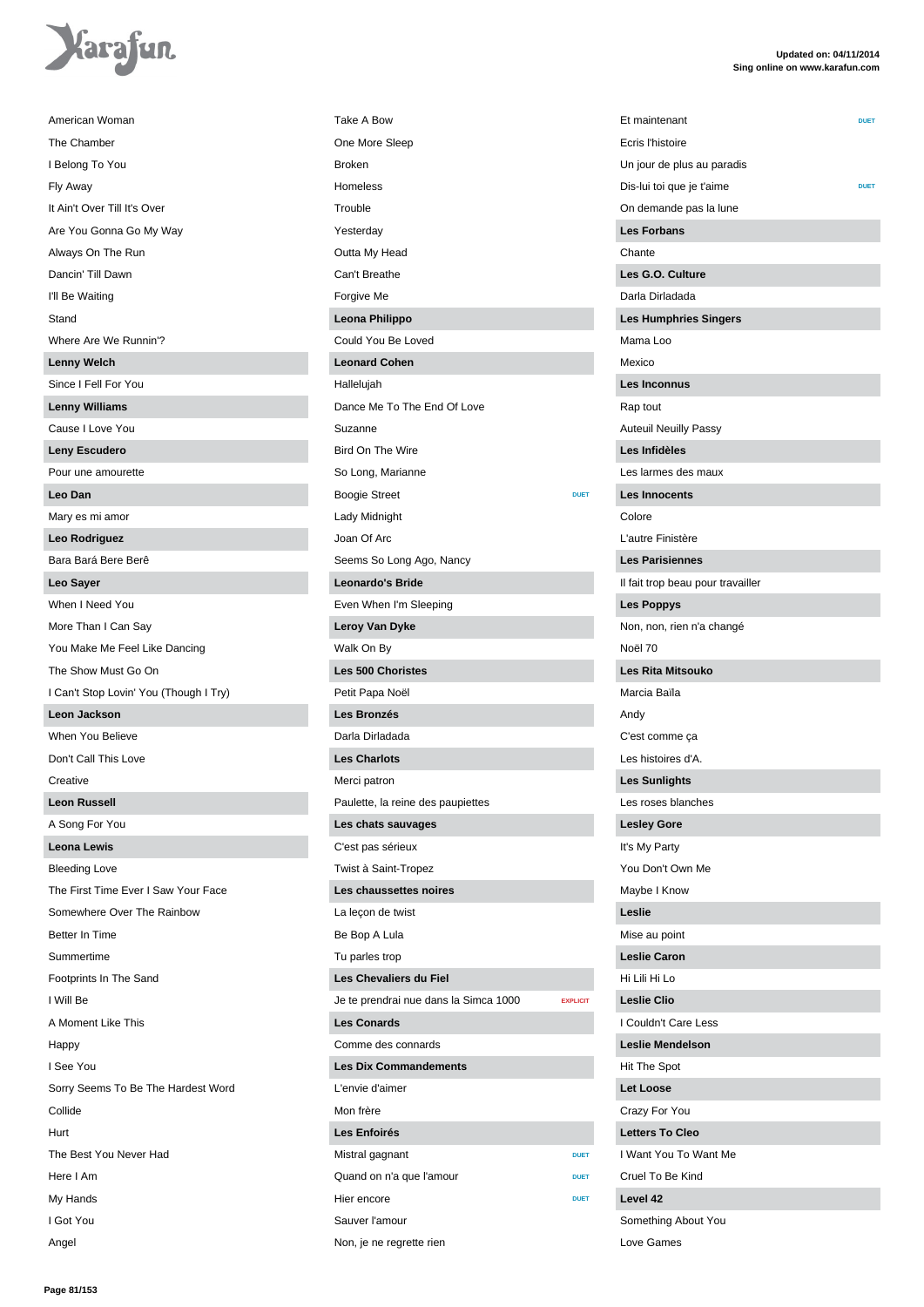

| Lessons In Love                                       |
|-------------------------------------------------------|
| Running In The Family                                 |
| <b>Liane Foly</b>                                     |
| Misty (live)                                          |
| La vie ne m'apprend rien                              |
| Lianne La Havas                                       |
| Lost & Found                                          |
| Is Your Love Big Enough?                              |
| <b>Liberty X</b>                                      |
| A Night To Remember                                   |
| <b>Just A Little</b>                                  |
| <b>Licence IV</b>                                     |
| Viens boire un p'tit coup à la maison                 |
| Lifehouse                                             |
| You And Me                                            |
| Hanging By A Moment                                   |
| Everything                                            |
| <b>Whatever It Takes</b>                              |
| Sick Cycle Carousel                                   |
| <b>Halfway Gone</b>                                   |
| Breathing                                             |
| <b>Blind</b>                                          |
| <b>Just Another Name</b>                              |
|                                                       |
| Lil Mama                                              |
| <b>Shawty Get Loose</b>                               |
| <b>Lil Wayne</b>                                      |
| Drop The World                                        |
| How To Love                                           |
| Lil' Jon                                              |
| Get Low                                               |
| Lil' Kim                                              |
| Not Tonight                                           |
| No Time                                               |
| <b>Lilian Harvey</b>                                  |
| Ich Tanze Mit Dir In Den Himmel Hinein<br><b>DUET</b> |
| Lilicub                                               |
| Voyage en Italie                                      |
| Lillix                                                |
| What I Like About You                                 |
| Lilly Wood & The Prick                                |
| Prayer In C                                           |
| <b>Lily Allen</b>                                     |
| Fuck You<br><b>EXPLICIT</b>                           |
| Somewhere Only We Know                                |
| Not Fair                                              |
| <b>Hard Out Here</b><br><b>EXPLICIT</b>               |
| 22                                                    |
| Smile                                                 |
| Who'd Have Known                                      |
| LDN                                                   |
| Limahl                                                |
| NeverEnding Story                                     |

| <b>Limp Bizkit</b>                         |             |
|--------------------------------------------|-------------|
| <b>Behind Blue Eyes</b>                    |             |
| Nookie                                     |             |
| My Way                                     |             |
| Take A Look Around                         |             |
| <b>Boiler</b>                              |             |
| Lina Margy                                 |             |
| Le petit vin blanc                         |             |
| Lina Santiago                              |             |
| Feels So Good (Show Me Your Love)          |             |
| Linda de Suza                              |             |
| Tiroli-tirola                              |             |
| <b>Linda Hesse</b>                         |             |
| Ich bin ja kein Mann                       |             |
| <b>Linda Ronstadt</b>                      |             |
| <b>Blue Bayou</b>                          |             |
| When Will I Be Loved?                      |             |
| Don't Know Much                            | <b>DUET</b> |
| You're No Good                             |             |
| Somewhere Out There                        | <b>DUET</b> |
| It's So Easy                               |             |
| Will You Love Me Tomorrow                  |             |
| Ooh Baby Baby                              |             |
| <b>Silver Threads And Golden Needles</b>   |             |
| Different Drum                             |             |
| I've Got A Crush On You                    |             |
| That'll Be The Day                         |             |
| Perfidia                                   |             |
| Just One Look                              |             |
| When I Grow Too Old To Dream               |             |
| Lindsay Lohan                              |             |
| Confessions Of A Broken Heart (Daughter To |             |
| Over                                       |             |
| <b>Lindsey Buckingham</b>                  |             |
| Holiday Road                               |             |
| <b>Line Renaud</b>                         |             |
| Etoile des neiges                          |             |
| Ma p'tite folie                            |             |
| <b>Linkin Park</b>                         |             |
| Rolling In The Deep (live)                 |             |
| Lio                                        |             |
| Banana split                               |             |
| Lion                                       |             |
| The Transformers                           |             |
| <b>Lionel Richie</b>                       |             |
| Hello                                      |             |
| Stuck On You                               |             |
| All Night Long                             |             |
| Three Times A Lady                         |             |
| Still                                      |             |
| Say You, Say Me                            |             |
| Endless Love (with Shania Twain)           | <b>DUET</b> |
|                                            |             |

| Truly                                   |             |
|-----------------------------------------|-------------|
| Lady                                    |             |
| My Love                                 |             |
| Dancing On The Ceiling                  |             |
| All Night Long (2011 Mix)               |             |
| Penny Lover                             |             |
| Angel                                   |             |
| You Are                                 |             |
| The Only One                            |             |
| Just Go                                 |             |
| Face In The Crowd                       | <b>DUET</b> |
| Lipps, Inc.                             |             |
| Funkytown                               |             |
| Liquido                                 |             |
| Narcotic                                |             |
| <b>Lisa Angell</b>                      |             |
| Sous le ciel de Paris                   |             |
| J'ai deux amours                        |             |
| Trois petites notes de musique          |             |
| Non je ne regrette rien                 |             |
| Méditerranée                            |             |
| L'accordéoniste                         |             |
| Frou frou                               |             |
| Mourir d'aimer                          |             |
| Je saurai t'aimer                       |             |
| <b>Lisa Fischer</b>                     |             |
| How Can I Ease The Pain                 |             |
| <b>Lisa Loeb And Nine Stories</b>       |             |
| Stay (I Missed You)                     |             |
| Do You Sleep?                           |             |
| Lisa Lois                               |             |
| Hallelujah (Acoustic)                   |             |
| <b>Promises Promises</b>                |             |
| No Good For Me                          |             |
| <b>Lisa Stansfield</b>                  |             |
| All Around The World                    |             |
| All Woman                               |             |
| Never, Never Gonna Give You Up          |             |
| Little Bit Of Heaven                    |             |
| <b>Lisa Wohlgemuth</b>                  |             |
| Heartbreaker                            |             |
| Lissie                                  |             |
| When I'm Alone                          |             |
| Lit                                     |             |
| My Own Worst Enemy                      |             |
| Little                                  |             |
| Je veux des violons                     |             |
| <b>Little Anthony And The Imperials</b> |             |
| Tears On My Pillow                      |             |
| Goin' Out Of My Head                    |             |
| I'm On The Outside (Looking In)         |             |
| Two People In The World                 |             |
|                                         |             |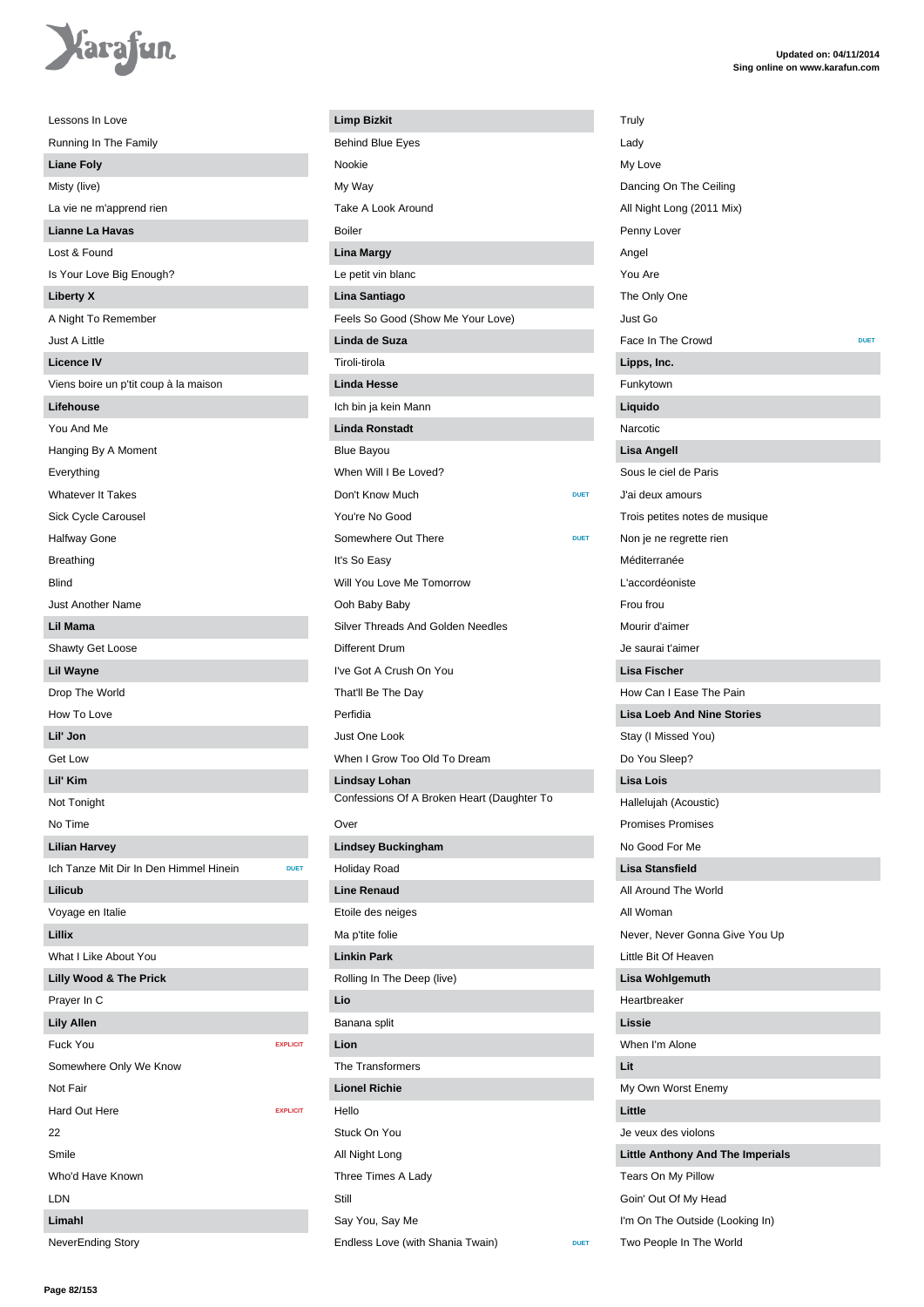

| <b>Little Big Town</b>                             |             |
|----------------------------------------------------|-------------|
| Pontoon                                            |             |
| Day Drinking                                       |             |
| Tornado                                            |             |
| Little White Church                                |             |
| <b>Boondocks</b>                                   |             |
| On Your Side Of The Bed                            |             |
| Sober                                              |             |
| A Little More You                                  |             |
| Bring It On Home                                   |             |
| Good As Gone                                       |             |
| I'm With the Band                                  |             |
| Fine Line                                          |             |
| <b>Little Boots</b>                                |             |
| Earthquake                                         |             |
| <b>Little Caesar</b>                               |             |
| Chain Of Fools                                     |             |
| <b>Little Eva</b>                                  |             |
| The Loco-Motion                                    |             |
| <b>Little Mix</b>                                  |             |
| Wings                                              |             |
| Move                                               |             |
| Little Me                                          |             |
| <b>DNA</b>                                         |             |
| How Ya Doin'?                                      |             |
| Word Up!                                           |             |
| Change Your Life                                   |             |
| Salute                                             |             |
| <b>These Four Walls</b>                            |             |
| <b>Going Nowhere</b>                               |             |
| <b>Little Peggy March</b>                          |             |
| I Will Follow Him                                  |             |
| <b>Little Richard</b>                              |             |
| Good Golly Miss Molly                              |             |
| Long Tall Sally<br><b>Tutti Frutti</b>             |             |
| Lucille                                            |             |
|                                                    |             |
| Tutti Frutti (fast version)                        |             |
| Rip It Up                                          |             |
| The Girl Can't Help It<br><b>Little River Band</b> |             |
|                                                    |             |
| Cool Change<br>Reminiscing                         |             |
| The Night Owls                                     |             |
| Lonesome Loser                                     |             |
| Help Is On Its Way                                 |             |
| <b>Little Shop Of Horrors</b>                      |             |
| <b>Suddenly Seymour</b>                            | <b>DUET</b> |
| Dentist!                                           |             |
| Little Shop Of Horrors                             |             |
| Somewhere That's Green                             |             |
| <b>Little Texas</b>                                |             |

God Blessed Texas Amy's Back In Austin **Live** Lightning Crashes I Alone Overcome Selling The Drama **Living Colour** Cult Of Personality **Liz Phair** Why Can't I? Everything To Me **Liza Minnelli** Theme From New York, New York All That Jazz But The World Goes Round Shine On Harvest Moon **LL Cool J** I Need Love Around The Way Girl Loungin' (Who Do Ya Luv Remix) Phenomenon Ain't Nobody **Lloyd** Dedication To My Ex (Miss That) **Lloyd Price** Stagger Lee Lawdy Miss Clawdy Personality Just Because I'm Gonna Get Married Where Were You On Our Wedding Day **LMFAO** Sexy And I Know It Party Rock Anthem **Shots** EXPLICIT Sorry For Party Rocking **LMNT** Hey Juliet **Lobo** I'd Love You To Want Me Me And You And A Dog Named Boo **Local H** Hands On The Bible **Loggins and Messina** Your Mama Don't Dance House At Pooh Corner **Lolita** Joli garçon **Lolita (Edith Zuser)** Seemann (Deine Heimat ist das Meer) **London Grammar**

Strong Wasting My Young Years Nightcall Darling Are You Gonna Leave Me **Lonestar** Amazed I'm Already There Walking In Memphis Mr. Mom Let Me Love You **Lonnie Donegan** Puttin' On The Style **Lonnie Gordon** Happening All Over Again **Looking Glass** Brandy (You're A Fine Girl) **Loona** Vamos a la playa Latino Lover **Lorde** Royals Team Tennis Court Buzzcut Season A World Alone Bravado **Loredana Berté** In alto mare **Loreen** Euphoria **Loreena McKennitt** The Mystic's Dream The Mummers' Dance **Loretta Lynn** Coal Miner's Daughter One's On The Way Portland, Oregon **DUET Lori Spee** How Many Times **Lorie** Le coup de soleil **Lorne Greene** Bonanza **Lorrie Morgan** Five Minutes Except For Monday What Part Of No Something In Red **He Drinks Tequila Los Angeles The Voices** Loop naar het licht Jij geeft me vleugels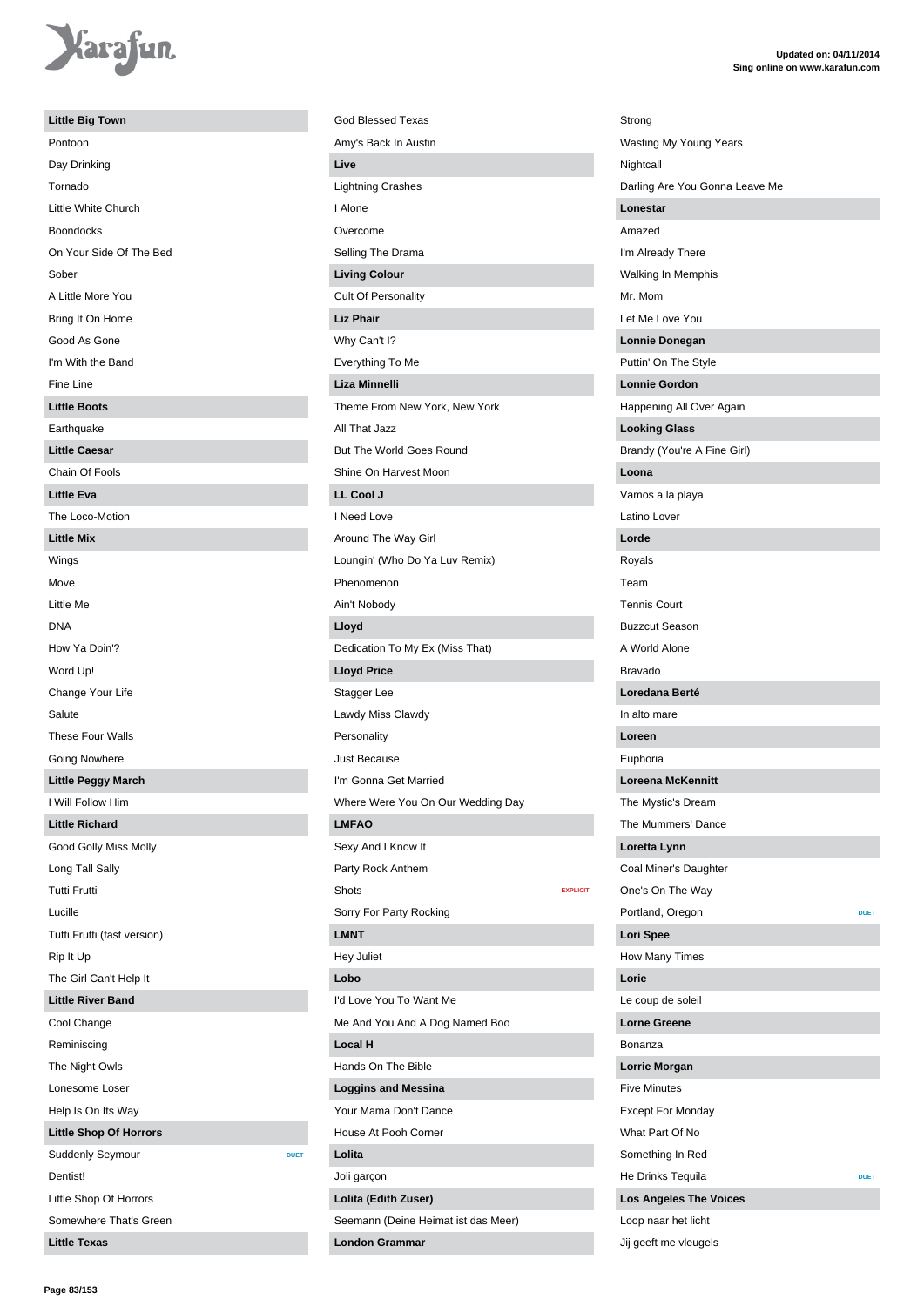

| <b>Los Bravos</b>                                                                        |
|------------------------------------------------------------------------------------------|
| <b>Black Is Black</b>                                                                    |
| <b>Los Del Rio</b>                                                                       |
| Macarena                                                                                 |
| Macarena (Spanish Version)                                                               |
| Los Lobos                                                                                |
| La Bamba                                                                                 |
| Come On Let's Go                                                                         |
| <b>Los Lonely Boys</b>                                                                   |
| Heaven                                                                                   |
| More Than Love                                                                           |
| <b>Los Machucambos</b>                                                                   |
| Cuando calienta el sol                                                                   |
| <b>Los Panchos</b>                                                                       |
| Quizás, quizás, quizás                                                                   |
| Cielito lindo                                                                            |
| Lostprophets                                                                             |
| Rooftops (A Liberation Broadcast)<br>It's Not The End Of The World But I Can See It From |
| Where We Belong                                                                          |
| Can't Catch Tomorrow                                                                     |
| Lou Bega                                                                                 |
| Mambo No. 5                                                                              |
| I Got A Girl                                                                             |
| Sweet Like Cola                                                                          |
| <b>Lou Christie</b>                                                                      |
| <b>Lightning Strikes</b>                                                                 |
| Two Faces Have I                                                                         |
| Lou Gramm                                                                                |
| Just Between You And Me                                                                  |
| <b>Lou Monte</b>                                                                         |
| Dominick the Donkey                                                                      |
| <b>Lou Rawls</b>                                                                         |
| You'll Never Find Another Love Like Mine                                                 |
| Lady Love                                                                                |
| A Natural Man                                                                            |
| <b>Lou Reed</b>                                                                          |
| Walk On The Wild Side                                                                    |
| Perfect Day                                                                              |
| Satellite Of Love                                                                        |
| <b>Louis Armstrong</b>                                                                   |
| What A Wonderful World                                                                   |
| Hello, Dolly!                                                                            |
| Summertime<br><b>DUET</b>                                                                |
| What A Wonderful World (duet)                                                            |
| La Vie En Rose                                                                           |
| A Kiss To Build A Dream On                                                               |
| 'Zat You, Santa Claus?                                                                   |
| Louis Jordan                                                                             |
| Is You Is Or Is You Ain't My Baby                                                        |
| <b>Louis Prima</b>                                                                       |

Just A Gigolo/I Ain't Got Nobody

Buona sera Oh Marie Che la luna Jump, Jive An' Wail Angelina & Zooma, Zooma I'm In The Mood For Love **Louise** Stuck In The Middle With You **Louise Tucker** Only For You **Louisiana Purchase** It's A Lovely Day Tomorrow **Louisy Joseph** Mes insomnies **Love Affair** Everlasting Love **Love And Rockets** Ball Of Confusion Yin and Yang (The Flowerpot Man) **Love and Theft** Runaway Angel Eyes **Love Never Dies** Love Never Dies Til I Hear You Sing **Loverboy** Turn Me Loose Working For The Weekend Hot Girls In Love **LTD** Love Ballad (Every Time I Turn Around) Back in Love Again **Luba** Let It Go **Luca Hänni** Don't Think About Me **Luciano Pavarotti** O Sole Mio Granada Mamma Ave Maria Va Pensiero **DUET Lucie Silvas** What You're Made Of (Même si) **DUET** Place To Hide Forget Me Not Breathe In The Game Is Won **Lucienne Boyer** Mon coeur est un violon **Lucienne Delyle**

Mon amant de Saint-Jean

| La valse brune<br>Lucifer                  |                 |
|--------------------------------------------|-----------------|
| House For Sale                             |                 |
| <b>Lucille Starr</b>                       |                 |
|                                            |                 |
| The French Song<br><b>Lucinda Williams</b> |                 |
|                                            |                 |
| Righteously                                |                 |
| Drunken Angel                              |                 |
| <b>Lucio Battisti</b>                      |                 |
| E Penso A Te                               |                 |
| <b>Lucio Dalla</b>                         |                 |
| Caruso                                     |                 |
| <b>Lucky Blondo</b>                        |                 |
| Sur ton visage une larme                   |                 |
| Lucy Spraggan                              |                 |
| Lighthouse                                 |                 |
| Ludacris                                   |                 |
| My Chick Bad                               | <b>EXPLICIT</b> |
| How Low                                    | <b>EXPLICIT</b> |
| Luis Enrique                               |                 |
| Yo no sé mañana (salsa)                    |                 |
| <b>Luis Fonsi</b>                          |                 |
| No me doy por vencido                      |                 |
| Aqui estoy yo                              |                 |
| Luis Lucena                                |                 |
| Aniversario de bodas                       |                 |
| <b>Luis Mariano</b>                        |                 |
| Granada                                    |                 |
| Valencia                                   |                 |
| Rossignol                                  |                 |
| C'est magnifique                           |                 |
| Mexico                                     |                 |
| L'Amour est un bouquet de violettes        |                 |
| Acapulco                                   |                 |
| La samba brésilienne                       |                 |
| Il est un coin de France                   |                 |
| Mexico (Remix Abfab)                       |                 |
| Maria-Luisa                                |                 |
| La chanson de Lara                         |                 |
| La fiesta bohémienne                       |                 |
| La belle de Cadix                          |                 |
| Maman, la plus belle du monde              |                 |
| Quand on est deux amis                     | <b>DUET</b>     |
| Olé toréro                                 |                 |
| <b>Luis Miguel</b>                         |                 |
| Sabor A Mi                                 |                 |
| Bésame Mucho                               |                 |
| Historia De Un Amor                        |                 |
| El dia que me quieras                      |                 |
| La barca                                   |                 |
| Solamente una vez                          |                 |
| El reloj                                   |                 |
|                                            |                 |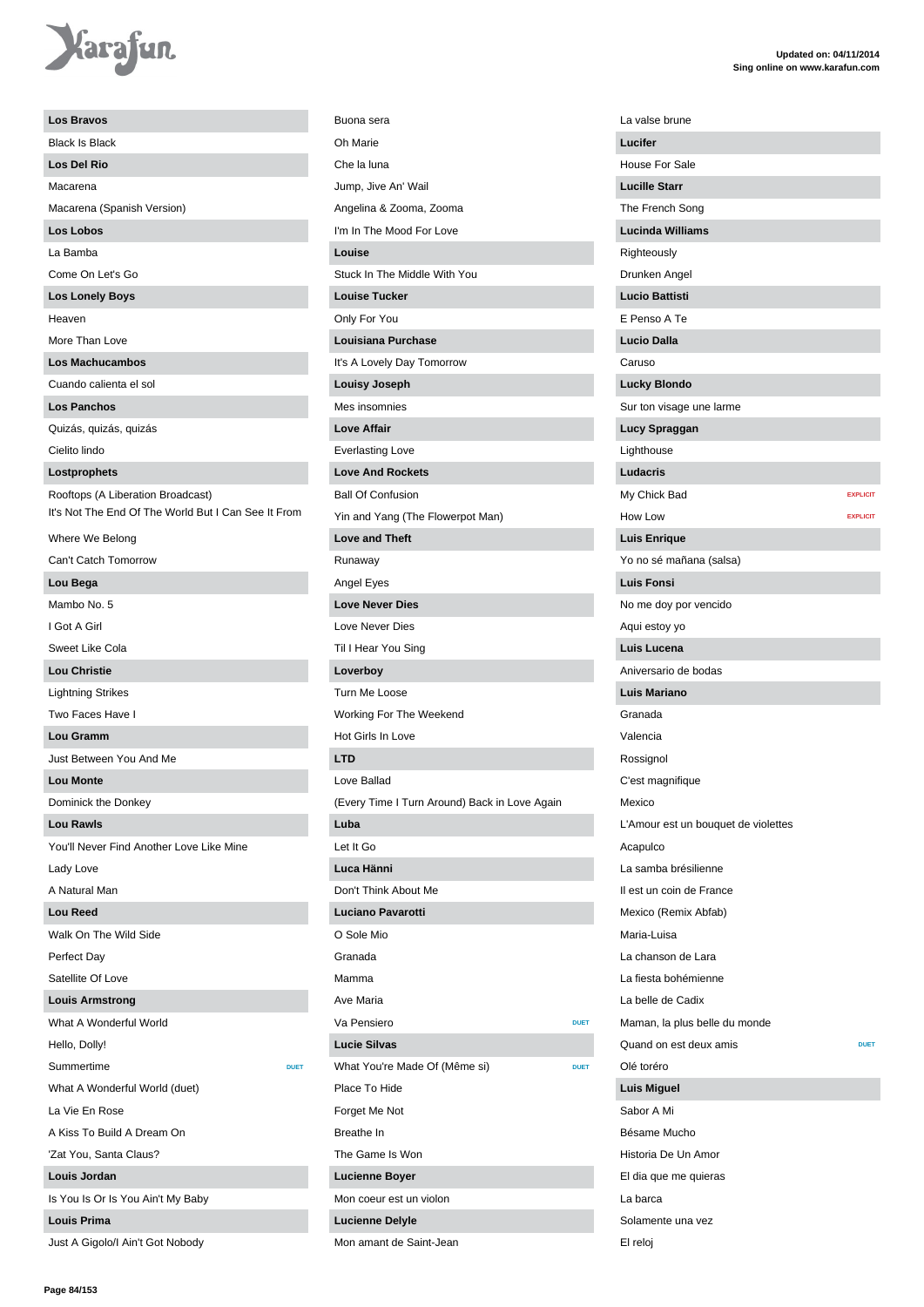

| Cuando calienta el sol                |
|---------------------------------------|
| Perfidia                              |
| No sé tú                              |
| <b>Somos Novios</b>                   |
| De Que Manera Te Olvido               |
| Amor, Amor, Amor                      |
| Entregate                             |
| Contigo en la distancia               |
| Que seas feliz                        |
| Mañana de carnaval                    |
| Voy A Apagar La Luz (Contigo Aprendí) |
| Echame A Mí La Culpa                  |
| Ahora que te vas                      |
| Hasta Que Vuelvas                     |
| No me platiques más                   |
| <b>Motivos</b>                        |
| Como duele                            |
| Al Que Me Siga                        |
| Misterios del amor                    |
| Mi humilde oración                    |
| <b>Lukas Graham</b>                   |
| Drunk In The Morning                  |
| Luke                                  |
| La sentinelle                         |
| Luke Bryan                            |
| Drink A Beer                          |
| Play It Again                         |
| <b>Roller Coaster</b>                 |
| Country Girl (Shake It For Me)        |
| That's My Kind Of Night               |
| Drunk On You                          |
| Do I                                  |
| Crash My Party                        |
| Take My Drunk Ass Home                |
| I Don't Want This Night To End        |
| Kiss Tomorrow Goodbye                 |
| All My Friends Say                    |
| Rain Is A Good Thing                  |
| <b>Country Man</b>                    |
| She Get Me High                       |
| Someone Else Calling You Baby         |
| We Rode In Trucks                     |
| Suntan City                           |
| <b>Buzzkill</b>                       |
| Lulu                                  |
| To Sir, With Love                     |
| Shout                                 |
| The Man With The Golden Gun           |
| Lupe Fiasco                           |
| <b>Kick Push</b>                      |
| Shining Down                          |
|                                       |

| Scotty Doesn't Know                               |             |
|---------------------------------------------------|-------------|
| <b>Luther Ingram</b>                              |             |
| (If Loving You Is Wrong) I Don't Want To Be Right |             |
| <b>Luther Vandross</b>                            |             |
| Dance With My Father                              |             |
| Never Too Much                                    |             |
| The Impossible Dream                              |             |
| Superstar                                         |             |
| A House Is Not A Home                             |             |
| <b>Endless Love</b>                               | <b>DUET</b> |
| If This World Were Mine                           | <b>DUET</b> |
| So Amazing                                        |             |
| Here And Now                                      |             |
| Love Won't Let Me Wait                            |             |
| Anyone Who Had A Heart                            |             |
| Any Love                                          |             |
| Power Of Love                                     |             |
| Have Yourself A Merry Little Christmas            |             |
| <b>Heaven Knows</b>                               |             |
| Every Year, Every Christmas                       |             |
| Luv'                                              |             |
| You're The Greatest Lover                         |             |
| Luxuslärm                                         |             |
| Nichts ist zu spät                                |             |
| Unsterblich                                       |             |
| Luz Casal                                         |             |
| Historia De Un Amor                               |             |
| Piensa en mi                                      |             |
| Je reviens te chercher                            |             |
| Un Año De Amor                                    |             |
| No me importa nada                                |             |
| Te deje marchar                                   |             |
| Entre Mis Recuerdos (My Heart Is Failing Me)      |             |
| Negra sombra                                      |             |
| Lykke Li                                          |             |
| I Follow Rivers (The Magician Remix)              |             |
| I Follow Rivers                                   |             |
| No One Ever Loved                                 |             |
| <b>Lyle Lovett</b>                                |             |
| That's Right (You're Not From Texas)              |             |
| Lynda Lemay                                       |             |
| Le plus fort c'est mon père                       |             |
| Ma chouette                                       |             |
| Alphonse                                          |             |
| Une mère                                          |             |
| Au nom des frustrées                              |             |
| Chéri tu ronfles                                  |             |
| Les maudits Français                              |             |
| La visite                                         |             |
| Les souliers verts                                |             |
| J'aime la pêche                                   |             |
| Chaque fois que le train passe                    |             |

La centenaire Les deux hommes Je suis grande Donnez-lui la passion Ne t'en vas pas L'enfant aux cheveux gris Ceux que l'on met au monde J'veux bien t'aimer Blessée J'ai battu ma fille Maudite prière Ma plus belle déception **Lynn Anderson** Rose Garden **Lynyrd Skynyrd** Sweet Home Alabama Simple Man Gimme Three Steps The Ballad of Curtis Loew Call Me The Breeze Free Bird Tuesday's Gone What's Your Name Saturday Night Special Red White and Blue You Got That Right Crossroads Four Walls Of Raiford Don't Ask Me No Questions Still Unbroken **Léo Ferré** Jolie môme C'est extra Avec le temps **M People** Moving On Up One Night In Heaven Don't Look Any Further Search For The Hero **M-Clan** Sopa fria **M. Pokora** Hallelujah En attendant la fin **M2M** Everything You Do **Maarit** Laakson Lilja Jäätelökesä **Mac Davis** It's Hard To Be Humble Baby Don't Get Hooked On Me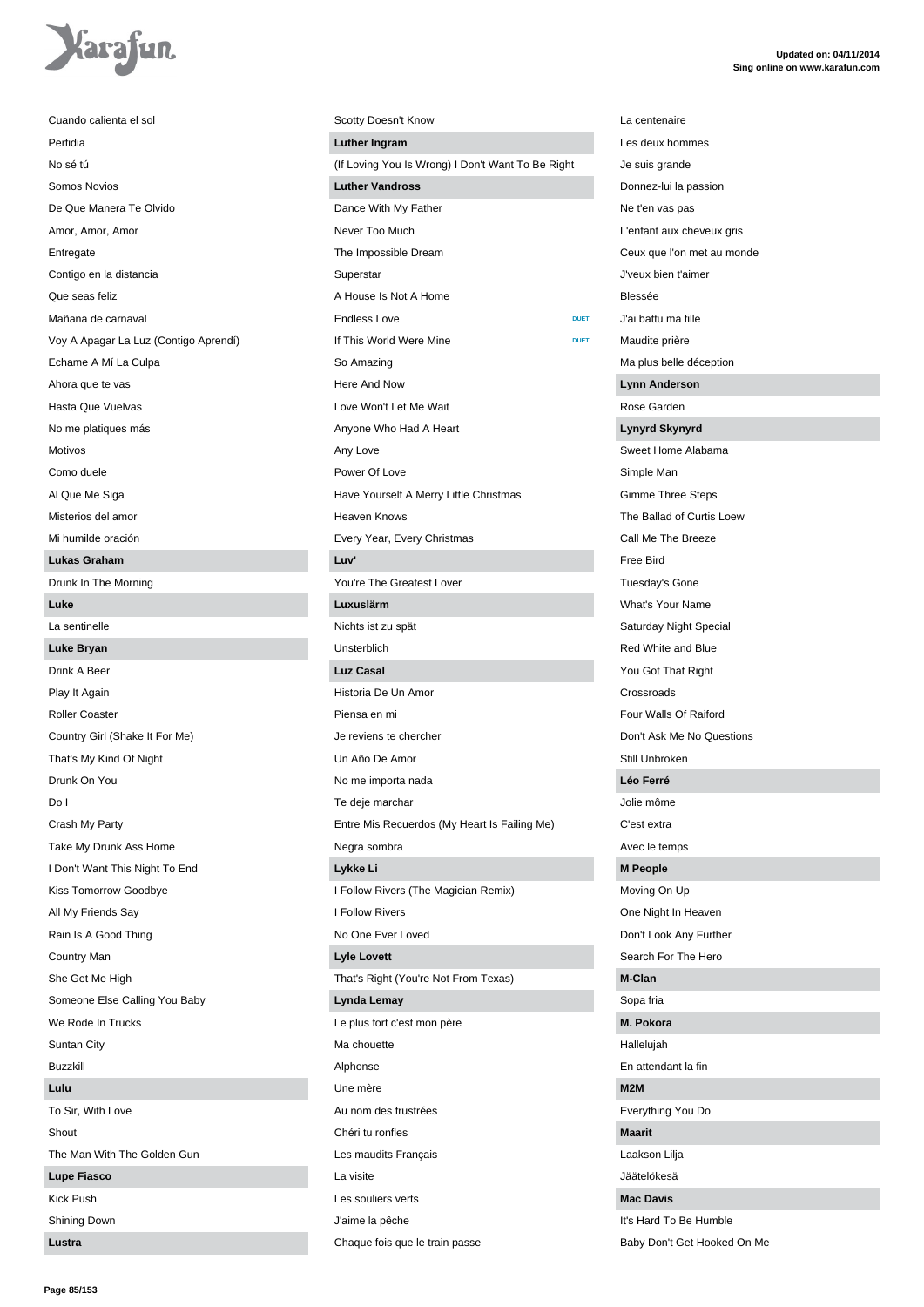

| <b>Mac McAnally</b>                   |  |
|---------------------------------------|--|
| Down The Road                         |  |
| Macaco                                |  |
| Moving                                |  |
| <b>Machine</b>                        |  |
| There but for the Grace of God Go I   |  |
| <b>Macklemore &amp; Ryan Lewis</b>    |  |
| <b>Thrift Shop</b><br><b>EXPLICIT</b> |  |
| Can't Hold Us<br><b>EXPLICIT</b>      |  |
| Same Love                             |  |
| <b>White Walls</b><br><b>EXPLICIT</b> |  |
| <b>Macy Gray</b>                      |  |
| I Try                                 |  |
| Sexual Revolution                     |  |
| Oblivion                              |  |
| <b>Mad Cobra</b>                      |  |
| Flex                                  |  |
| <b>Mad Season</b>                     |  |
| <b>River Of Deceit</b>                |  |
| <b>Madcon</b>                         |  |
| Beggin'                               |  |
| <b>Maddie &amp; Tae</b>               |  |
| Girl In A Country Song                |  |
| <b>Madeleine Peyroux</b>              |  |
| Dance Me To The End Of Love           |  |
| Don't Wait Too Long                   |  |
| J'ai deux amours                      |  |
| <b>Madison Avenue</b>                 |  |
| Don't Call Me Baby                    |  |
| <b>Madison Cowboy</b>                 |  |
| Tequila (Line Dance Party)            |  |
| <b>Madness</b>                        |  |
| One Step Beyond                       |  |
| Our House                             |  |
| <b>Baggy Trousers</b>                 |  |
| It Must Be Love                       |  |
| Forever Young                         |  |
| <b>Madonna</b>                        |  |
| Like A Virgin                         |  |
| <b>Material Girl</b>                  |  |
| Papa Don't Preach                     |  |
| Crazy For You                         |  |
| <b>Borderline</b>                     |  |
| Holiday                               |  |
| Dress You Up                          |  |
| You Must Love Me                      |  |
| American Pie                          |  |
| Santa Baby                            |  |
| Don't Cry For Me Argentina            |  |
| Sooner Or Later                       |  |
| Love Don't Live Here Anymore          |  |
| Fever                                 |  |

# Give It 2 Me Bedtime Story **Mads Langer** You're Not Alone **Maggie Rose** Goodbye Monday **Magic System** Magic In The Air **MAGIC!** Rude Don't Kill The Magic **Magnetic Fields** Too Drunk To Dream **Mahalia Jackson** How Great Thou Art I Love The Lord We Shall Overcome His Eye Is On The Sparrow God Is So Good To Me **Malika Ayane** Feeling Better Come Foglie **Malo** Suavecito **Malú** Por Una Vez **Mama Cass** Make Your Own Kind Of Music **Mando Diao** Dance With Somebody Black Saturday **Mandy Moore** Only Hope Cry I Wanna Be With You Saturate Me Umbrella In My Pocket Walk Me Home You Remind Me **Manfred Mann** Do Wah Diddy Diddy The Mighty Quinn (Quinn The Eskimo) **Manfred Mann's Earth Band** Blinded By The Light Davy's On The Road Again **Manhattan Transfer** Boy From New York City Operator Chanson D'Amour Tuxedo Junction

Java Jive

| <b>Birdland</b>                      |             |
|--------------------------------------|-------------|
| Soul Food To Go                      |             |
| <b>Manolo Escobar</b>                |             |
| El porompompero                      |             |
| <b>Manolo García</b>                 |             |
| Maruja Limón                         |             |
| <b>Manu Chao</b>                     |             |
| La vida tombola                      |             |
| <b>Manuel Carrasco</b>               |             |
| Que nadie                            |             |
| Y ahora                              |             |
| Maná                                 |             |
| Vivir sin aire                       |             |
| Bendita tu luz                       |             |
| En el muelle de San Blás             |             |
| Labios compartidos                   |             |
| Ojalá pudiera borrarte               |             |
| Manda una señal                      |             |
| El rey tiburón                       |             |
| <b>Marc Almond</b>                   |             |
|                                      |             |
| Tears Run Rings                      |             |
| <b>Marc Anthony</b><br>Vivir mi vida |             |
|                                      |             |
| No Me Ames                           | <b>DUET</b> |
| You Sang To Me<br>I Need To Know     |             |
|                                      |             |
| El Cantante                          |             |
| Valió la pena                        |             |
| My Baby You                          |             |
| Y hubo alguien                       |             |
| I Need You                           |             |
| She Mends Me                         |             |
| Dímelo                               |             |
| Tragedy                              |             |
| When I Dream At Night                |             |
| I've Got You                         |             |
| <b>Marc Broussard</b>                |             |
| Home                                 |             |
| <b>Marc Cohn</b>                     |             |
| Walking In Memphis                   |             |
| <b>Marc Hamilton</b>                 |             |
| Comme j'ai toujours envie d'aimer    |             |
| <b>Marc Lavoine</b>                  |             |
| Elle a les yeux revolver             |             |
| Chère amie (Toutes mes excuses)      | <b>DUET</b> |
| Même si                              |             |
| Bascule avec moi                     |             |
| Rue des acacias                      |             |
| Rue fontaine                         |             |
| Une nuit sur son épaule              | <b>DUET</b> |
| Je n'ai plus rien à te donner        |             |
|                                      |             |

Le parking des anges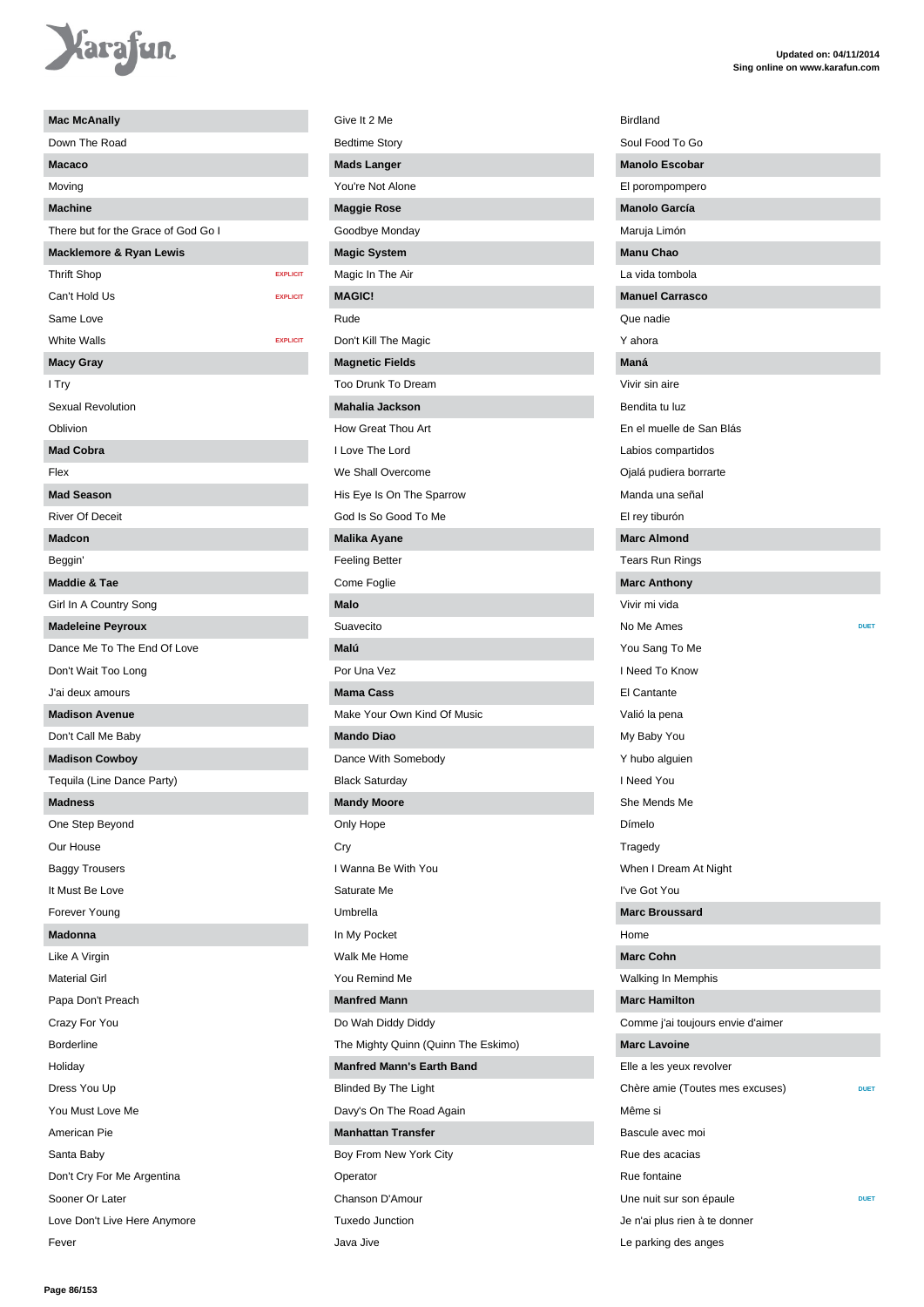

| <b>Marc-Antoine</b>                  |             |
|--------------------------------------|-------------|
| Comme il se doit                     |             |
| <b>Marcel Amont</b>                  |             |
| Le mexicain                          |             |
| L'amour ça fait passer le temps      |             |
| Marcel Mouloudji                     |             |
| Comme un p'tit coquelicot            |             |
| La complainte de la butte            |             |
| <b>Marcela Morelo</b>                |             |
| Ponernos de acuerdo                  |             |
| <b>Marco Borsato</b>                 |             |
| Dromen zijn Bedrog                   |             |
| Ik leef niet meer voor jou           |             |
| Rood                                 |             |
| Nee je hoeft niet naar huis vannacht |             |
| Dochters                             |             |
| Opa                                  |             |
| Afscheid nemen bestaat niet          |             |
| Ζij                                  |             |
| Samen voor altijd                    | <b>DUET</b> |
| Wat zou je doen?                     |             |
| Ik zou het zo weer over doen         | <b>DUET</b> |
| Als alle lichten zijn gedoofd        |             |
| Everytime I Think Of You             | <b>DUET</b> |
| Als er nooit meer een morgen         |             |
| Engel van m'n hart                   |             |
| Stop de tijd                         |             |
| Kom maar bij mij                     |             |
| Wat is mijn hart                     |             |
| Waterkant                            |             |
| <b>Marco Masini</b>                  |             |
| Perché lo fai                        |             |
| <b>Marco Mengoni</b>                 |             |
| L'essenziale                         |             |
| In Un Giorno Qualunque               |             |
| Pronto a correre                     |             |
| <b>Marcus Collins</b>                |             |
| Seven Nation Army                    |             |
| <b>Marcy Playground</b>              |             |
| Sex And Candy                        |             |
| <b>Margot Werner</b>                 |             |
| So ein Mann                          |             |
| <b>Mari Trini</b>                    |             |
| Ayudala                              |             |
| Maria Gadú                           |             |
| Shimbalaiê                           |             |
| <b>Maria Mckee</b>                   |             |
| Show Me Heaven                       |             |
| <b>Maria Mena</b>                    |             |
| I Was Made For Lovin' You            |             |
| All This Time                        |             |
| Just Hold Me                         |             |

You're The Only One **Maria Muldaur** Midnight At The Oasis I'm a Woman **Mariah Carey** Hero All I Want For Christmas Is You We Belong Together Always Be My Baby **I'll Be There DUET** My All One Sweet Day O Holy Night Vision Of Love Against All Odds (Take A Look At Me Now) #Beautiful Fantasy I Want To Know What Love Is Silent Night Santa Claus Is Comin' To Town **Honey** Emotions Open Arms Bye Bye Forever Christmas (Baby Please Come Home) Touch My Body I Don't Wanna Cry Jesus Oh What A Wonderful Child Shake It Off Through The Rain I Still Believe Dream Lover So Lonely **DUET** Butterfly Vanishing Someday Can't Let Go Can't Take That Away (Mariah's Theme) Anytime You Need A Friend Miss You Most (At Christmas Time) Whenever You Call (Duet) **DUET** Don't Forget About Us Make It Happen Obsessed Bringin' On The Heartbreak Whenever You Call Say Somethin' Hate U Angels Cry I Stay In Love Migrate

Oh Santa! You Need Me Almost Home Joy To The World Sweetheart Everything Fades Away Lead The Way I Am Free **Marianne Rosenberg** Ich bin wie du Er gehört zu mir Der Marianne Rosenberg Hitmix **Marianne Weber** Wat heeft een mens nog meer te wensen Ik doe wat ik wil Hartje van goud In de hemel **Marie Laforêt** Ivan, Boris et moi Viens, viens Il a neigé sur Yesterday La tendresse Les vendanges de l'amour **Marie Myriam** Nostalgia L'oiseau et l'enfant **Marie-Claire D'Ubaldo** The Rhythm Is Magic **Marie-Mai** Il faut que tu t'en ailles Sans cri ni haine **Marillion** Kayleigh **Marilou** Chante **Marilyn Manson** Tainted Love Personal Jesus **Marilyn McCoo You Don't Have To Be A Star <b>DUET** DUET **Marilyn Monroe** Diamonds Are A Girl's Best Friend I Wanna Be Loved By You I'm Through With Love **Marina and The Diamonds** Primadonna I Am Not A Robot Radioactive Hollywood Shampain Power & Control **Mario**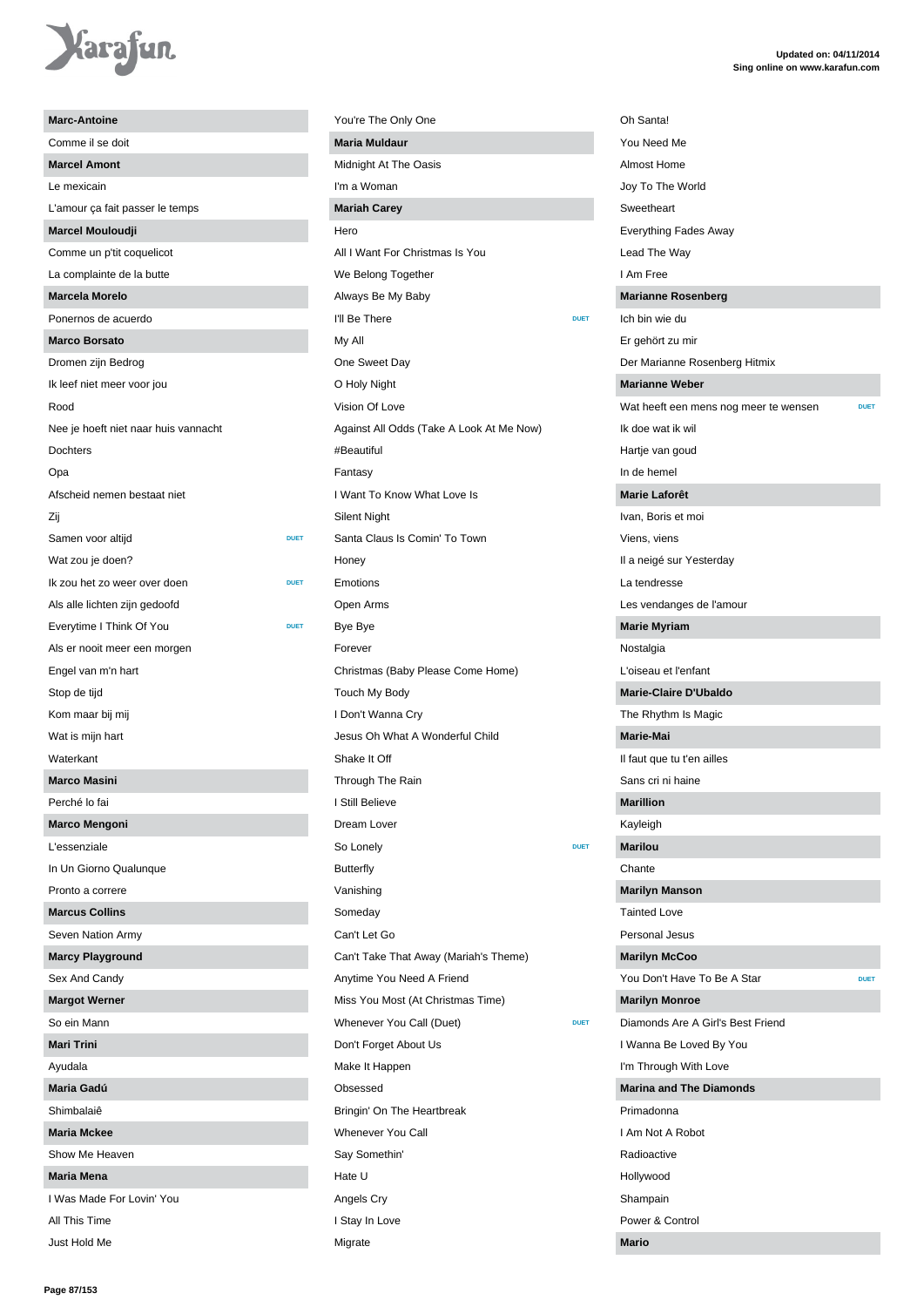

| Let Me Love You                              |
|----------------------------------------------|
| Thinkin' About You                           |
| <b>Just A Friend</b>                         |
| <b>Mario Biondi</b>                          |
| This Is What You Are                         |
| <b>Be Lonely</b>                             |
| <b>Mario Lanza</b>                           |
| Be My Love                                   |
| <b>Mario Vazquez</b>                         |
| Gallery                                      |
| <b>Marit Larsen</b>                          |
| If A Song Could Get Me You                   |
| Marius Müller-Westernhagen                   |
| Willenlos                                    |
| Freiheit                                     |
| Weil Ich Dich Liebe                          |
| Mit 18                                       |
| Johnny Walker                                |
| Es geht mir gut                              |
| Ganz und gar                                 |
| <b>Mark Brown</b>                            |
| The Journey Continues                        |
| <b>Mark Chesnutt</b>                         |
| <b>Old Country</b>                           |
| <b>Brother Jukebox</b>                       |
| Rollin' With The Flow                        |
| Goin' On Later On                            |
| <b>Mark Dinning</b>                          |
| Teen Angel                                   |
| <b>Mark Forster</b>                          |
| Auf dem Weg                                  |
| <b>Mark Jonathan Davis</b>                   |
| The Star Wars Cantina                        |
| <b>Mark Ronson</b>                           |
| Valerie                                      |
| <b>Mark Wills</b>                            |
| I Do (Cherish You)                           |
| That's A Woman                               |
| <b>Markus Becker</b>                         |
| Das rote pferd                               |
| <b>Marlene Dietrich</b>                      |
| Lili Marlene                                 |
| <b>Marlon Roudette</b>                       |
| When The Beat Drops Out                      |
| New Age                                      |
| Anti Hero (Le saut de l'ange)<br><b>DUET</b> |
| <b>Marmalade</b>                             |
| Reflections Of My Life                       |
| Maroon 5                                     |
| Maps                                         |
| Animals                                      |
| Moves Like Jagger<br><b>EXPLICIT</b>         |

She Will Be Loved Sunday Morning This Love One More Night **Payphone** Payphone (no rap) Harder To Breathe Love Somebody Moves Like Jagger (Acoustic) Won't Go Home Without You The Way You Look Tonight It Was Always You Misery Wake Up Call If I Never See Your Face Again Daylight Secret Doin' Dirt Misery (Acoustic) Stutter **Makes Me Wonder** Just A Feeling Sad If I Ain't Got You (Live) Never Gonna Leave This Bed Give A Little More Lucky Strike **Tickets Marques Houston** Body That Girl **Marsha Thornton** A Bottle Of Wine And Patsy Cline **Martha And The Muffins** Echo Beach **Martha and the Vandellas** Dancing in the Street (Love Is Like A) Heat Wave Jimmy Mack Nowhere To Run **Martial** Jean Petit qui danse **Martika** Toy Soldiers I Feel The Earth Move **Martin Circus** Marylène **Martin Morero** Echte liefde **Martin Solveig** Hello Madan (Exotic Disco Edit)

|                 | Jealousy                                  |             |
|-----------------|-------------------------------------------|-------------|
|                 | Everybody                                 |             |
|                 | One 2.3 Four                              |             |
|                 | Ready 2 Go                                |             |
| <b>EXPLICIT</b> | <b>Martina McBride</b>                    |             |
|                 | A Broken Wing                             |             |
|                 | Independence Day                          |             |
|                 | Have Yourself A Merry Little Christmas    |             |
|                 | Help Me Make It Through The Night         |             |
|                 | Concrete Angel                            |             |
|                 | O Holy Night                              |             |
|                 | If You Don't Know Me By Now               |             |
|                 | God's Will                                |             |
|                 | In My Daughter's Eyes                     |             |
|                 | This One's For The Girls                  |             |
|                 | I'm Gonna Love You Through It             |             |
|                 | (I Never Promised You A) Rose Garden      |             |
|                 | When God-Fearin' Women Get The Blues      |             |
|                 | Heartaches By The Number                  |             |
|                 | Pick Me Up On Your Way Down               |             |
| <b>EXPLICIT</b> | I Can't Stop Loving You                   |             |
|                 | In The Basement                           | <b>DUET</b> |
|                 | Anyway                                    |             |
|                 | I Still Miss Someone                      |             |
|                 | Two More Bottles Of Wine                  |             |
|                 | Happy Girl                                |             |
|                 | Wild Angels                               |             |
| <b>EXPLICIT</b> | How I Feel                                |             |
|                 | Blessed                                   |             |
|                 | Til I Can Make It On My Own               |             |
|                 | I Just Call You Mine                      |             |
|                 | Please Come Home For Christmas            |             |
|                 | How Far                                   |             |
|                 | Where Would You Be                        |             |
|                 | Wrong Baby Wrong Baby Wrong               |             |
|                 | She's A Butterfly                         |             |
|                 | There You Are                             |             |
|                 | For These Times                           |             |
|                 | When Love Is Gone                         |             |
|                 | Love Land                                 |             |
|                 | Show Me                                   |             |
|                 | House Of A Thousand Dreams                |             |
|                 | Ride                                      |             |
|                 | <b>Martine McCutcheon</b>                 |             |
|                 | <b>Perfect Moment</b>                     |             |
|                 | <b>Marty Robbins</b>                      |             |
|                 | Devil Woman                               |             |
|                 | El Paso                                   |             |
|                 | A White Sport Coat (And A Pink Carnation) |             |
|                 | 18 Yellow Roses                           |             |
|                 | <b>Red River Valley</b>                   |             |

Ballad Of The Alamo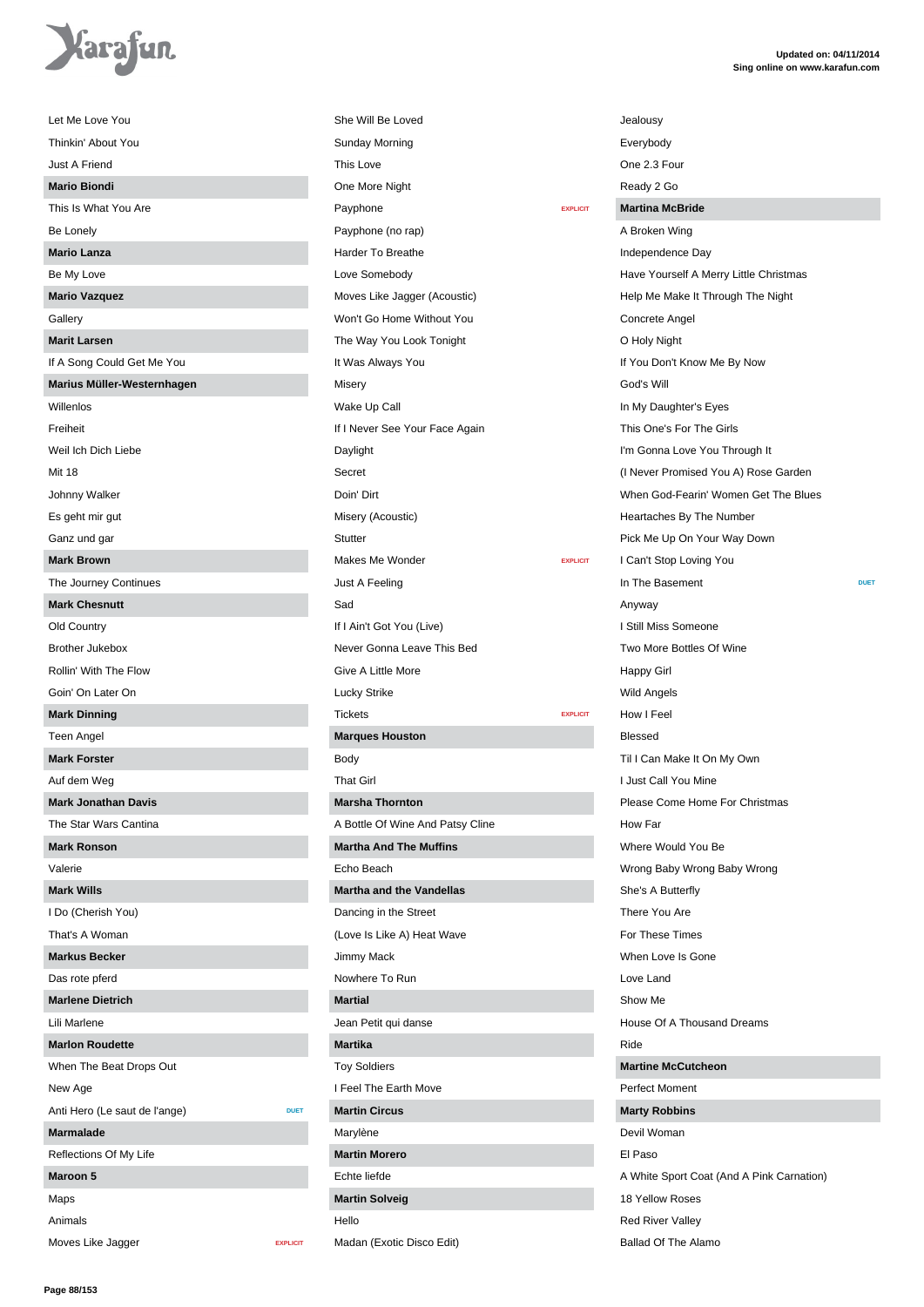

| <b>Marty Stuart</b>                  |             |
|--------------------------------------|-------------|
| Tempted                              |             |
| <b>Marty Wilde</b>                   |             |
| Sea Of Heartbreak                    |             |
| <b>Marvin And Johnny</b>             |             |
| Cherry Pie                           |             |
| <b>Marvin Gaye</b>                   |             |
| Ain't No Mountain High Enough        | <b>DUET</b> |
| Let's Get It On                      |             |
| Sexual Healing                       |             |
| I Heard It Through The Grapevine     |             |
| What's Going On                      |             |
| How Sweet It Is (To Be Loved By You) |             |
| Got To Give It Up                    |             |
| Mercy Mercy Me (The Ecology)         |             |
| Ain't Nothin' Like The Real Thing    | <b>DUET</b> |
| I Want You                           |             |
| <b>Distant Lover</b>                 |             |
| <b>Ain't That Peculiar</b>           |             |
| It Takes Two                         | <b>DUET</b> |
| You Are Everything                   | <b>DUET</b> |
| After The Dance                      |             |
| Stop, Look, Listen (To Your Heart)   | <b>DUET</b> |
| <b>Mary Byrne</b>                    |             |
| I Just Call You Mine                 |             |
| <b>Mary Chapin Carpenter</b>         |             |
| I Feel Lucky                         |             |
| Down At The Twist And Shout          |             |
| <b>Passionate Kisses</b>             |             |
| I Take My Chances                    |             |
| Grow Old With Me                     |             |
| <b>Mary Hopkin</b>                   |             |
| Those Were The Days                  |             |
| Mary J. Blige                        |             |
| I'm Going Down                       |             |
| <b>Real Love</b>                     |             |
| Family Affair                        |             |
| No More Drama                        |             |
| Not Gon' Cry                         |             |
| Be Happy                             |             |
| <b>Be Without You</b>                |             |
| Just Fine                            |             |
| Enough Cryin'                        |             |
| Everything                           |             |
| Deep Inside                          |             |
| All That I Can Say                   |             |
| The Living Proof                     |             |
| I Am                                 |             |
| Dance For Me                         |             |
| <b>Mary Jane Girls</b>               |             |
| All Night Long                       |             |
| <b>Mary MacGregor</b>                |             |

| Torn Between Two Lovers                |
|----------------------------------------|
| <b>Mary Mary</b>                       |
| Yesterday                              |
| <b>Mary Poppins</b>                    |
| A Spoonful Of Sugar                    |
| <b>Mary Wells</b>                      |
| My Guy                                 |
| You Beat Me To The Punch               |
| <b>Two Lovers</b>                      |
| The One Who Really Loves You           |
| What's Easy For Two Is So Hard For One |
| <b>Mase</b>                            |
| Feel So Good                           |
| What You Want                          |
| Lookin' At Me                          |
| <b>Massimo Ranieri</b>                 |
| Perdere l'amore                        |
| Rose rosse                             |
| <b>Massive Attack</b>                  |
| Teardrop                               |
| <b>Mat Kearney</b>                     |
| Nothing Left To Lose                   |
| <b>Matchbox</b>                        |
| Rockabilly Rebel                       |
| <b>Matchbox Twenty</b>                 |
| 3AM                                    |
| Unwell                                 |
| Push                                   |
| If You're Gone                         |
| She's So Mean                          |
| <b>Bright Lights</b>                   |
| <b>Disease</b>                         |
| How Far We've Come                     |
| Hand Me Down                           |
| Put Your Hands Up                      |
| Overjoyed                              |
| Feel                                   |
| All I Need                             |
| Downfall                               |
| <b>Material Issue</b>                  |
| Valerie Loves Me                       |
| <b>Mathieu Edward</b>                  |
| Comme avant<br><b>DUET</b>             |
| <b>Mathilde Santing</b>                |
| Inspiratie                             |
| <b>Matilda The Musical</b>             |
| Naughty                                |
| When I Grow Up                         |
| <b>Revolting Children</b>              |
| Quiet                                  |
| School Song                            |
|                                        |

My House

| <b>Matt Bianco</b>          |             |
|-----------------------------|-------------|
| More Than I Can Bear        |             |
| <b>Half A Minute</b>        |             |
| <b>Matt Cardle</b>          |             |
| When We Collide             |             |
| Run For Your Life           |             |
| Loving You                  | <b>DUET</b> |
| <b>Matt Corby</b>           |             |
| <b>Brother</b>              |             |
| <b>Matt Dusk</b>            |             |
| Fly Me To The Moon          |             |
| <b>Matt Kennon</b>          |             |
| The Call                    |             |
| <b>Matt Monro</b>           |             |
| My Kind Of Girl             |             |
| The Impossible Dream        |             |
| <b>Walk Away</b>            |             |
| This Is The Life            |             |
| From Russia With Love       |             |
| <b>Matt Nathanson</b>       |             |
| Laid                        |             |
| <b>Matt Simons</b>          |             |
| With You                    |             |
| <b>Matt Willis</b>          |             |
| Up All Night                |             |
| <b>Mattafix</b>             |             |
| <b>Big City Life</b>        |             |
| <b>Matthew Morrison</b>     |             |
| Still Got Tonight           |             |
| <b>Matthew West</b>         |             |
| Hello, My Name Is           |             |
| <b>Matthew Wilder</b>       |             |
| <b>Break My Stride</b>      |             |
| <b>Matthias Reim</b>        |             |
| Verdammt, Ich Lieb' Dich    |             |
| <b>Matthieu Mendès</b>      |             |
| Cendrillon                  |             |
| Okay                        | <b>DUET</b> |
| <b>Maurane</b>              |             |
| La chanson de l'autruche    |             |
| Armstrong                   |             |
| Tu verras                   | <b>DUET</b> |
| Bidonville                  |             |
| La chanson des vieux amants |             |
| Du mal                      |             |
| Sur un prélude de Bach      |             |
| Mais la vie                 | <b>DUET</b> |
| Rimes                       |             |
| Les antipodes               |             |
| Le jazz et la java          |             |
| Toulouse                    |             |
| Tout pour un seul homme     |             |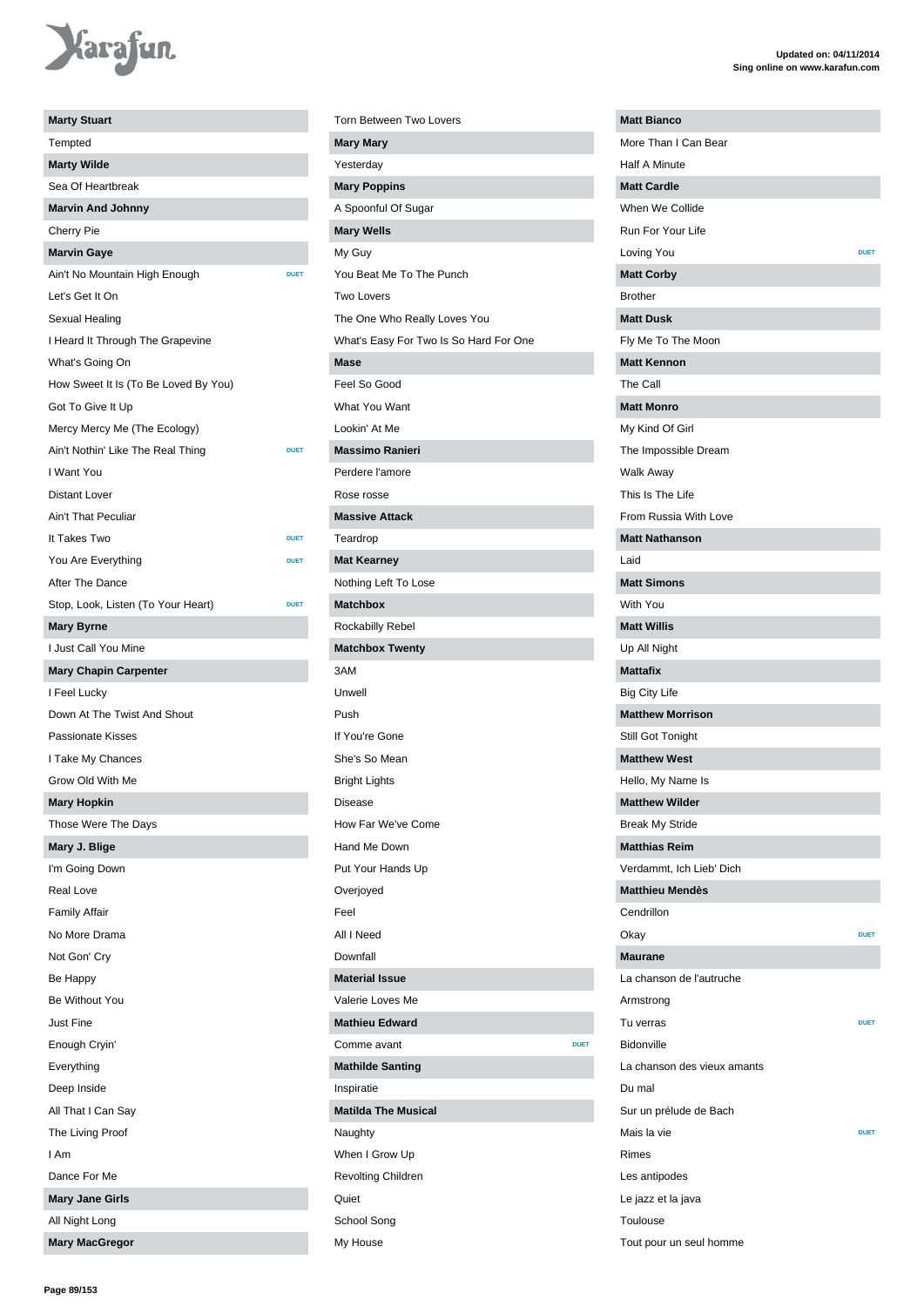

| <b>Maureen McGovern</b>                          |             |
|--------------------------------------------------|-------------|
| The Morning After                                |             |
| <b>Maurice Chevalier</b>                         |             |
| Mimi                                             |             |
| Ma pomme                                         |             |
| Fleur de Paris                                   |             |
| Dans la vie faut pas s'en faire                  |             |
| La marche de Ménilmontant                        |             |
| Prosper                                          |             |
| <b>Maurice Williams</b>                          |             |
| Stay                                             |             |
| <b>Maxi Priest</b>                               |             |
| Wild World                                       |             |
| <b>That Girl</b>                                 | <b>DUET</b> |
| Problems                                         |             |
| <b>Maxime Le Forestier</b>                       |             |
| Passer ma route                                  |             |
| Ambalaba                                         |             |
| San Francisco                                    |             |
| Bille de verre                                   | <b>DUET</b> |
| Le p'tit air                                     |             |
| <b>Education sentimentale</b>                    |             |
| <b>Restons amants</b>                            |             |
| L'homme au bouquet de fleurs                     |             |
| Fontenay-Aux-Roses                               |             |
| Comme un arbre                                   |             |
| Né quelque part                                  |             |
|                                                  |             |
| Mourir pour une nuit<br>La rouille               |             |
|                                                  |             |
| Marie, Pierre et Charlemagne                     |             |
| <b>Maxine Nightingale</b>                        |             |
| Right Back Where We Started Fr<br><b>Maxwell</b> |             |
| <b>Pretty Wings</b>                              |             |
| Ascension (Don't Ever Wonder)                    |             |
| This Woman's Work                                |             |
| Fortunate                                        |             |
|                                                  |             |
| Lifetime                                         |             |
| Get To Know You                                  |             |
| <b>Mayer Hawthorne</b>                           |             |
| The Walk                                         |             |
| Maywood                                          |             |
| Rio                                              |             |
| Late At Night                                    |             |
| <b>Maze</b>                                      |             |
| Before I Let Go                                  |             |
| Happy Feelin's                                   |             |
| Joy And Pain                                     |             |
| Golden Time Of Day                               |             |
| <b>Maître Gims</b>                               |             |
| Bella                                            |             |
| Zombie                                           |             |

| <b>MC Hammer</b>                                                   |                 |
|--------------------------------------------------------------------|-----------------|
| U Can't Touch This                                                 |                 |
| <b>Addams Groove</b>                                               |                 |
| Do Not Pass Me By                                                  |                 |
| <b>MC Lyte</b>                                                     |                 |
| Keep On, Keepin' On                                                |                 |
| Cold Rock A Party                                                  |                 |
| <b>MC Solaar</b>                                                   |                 |
| Caroline                                                           |                 |
| Victime de la mode                                                 |                 |
| <b>McFadden &amp; Whitehead</b>                                    |                 |
| Ain't No Stoppin' Us Now                                           |                 |
| Ain't No Stoppin' Us Now (45 edit)                                 |                 |
| <b>McFly</b>                                                       |                 |
| All About You                                                      |                 |
| Love Is Easy                                                       |                 |
| Star Girl                                                          |                 |
| Shine A Light                                                      |                 |
| Sorry's Not Good Enough                                            |                 |
| Please, Please                                                     |                 |
| <b>McHayes</b>                                                     |                 |
| It Doesn't Mean I Don't Love You                                   |                 |
| <b>McLean</b>                                                      |                 |
| My Name                                                            |                 |
| <b>Me First And The Gimme Gimmes</b>                               |                 |
| <b>Sweet Caroline</b>                                              |                 |
| I Believe I Can Fly                                                |                 |
| <b>Meat Loaf</b>                                                   |                 |
| Paradise By The Dashboard Light                                    | <b>DUET</b>     |
| I'd Do Anything For Love (But I Won't Do That)                     |                 |
| Two Out Of Three Ain't Bad                                         |                 |
| <b>Bat Out Of Hell</b>                                             |                 |
| Paradise By The Dashboard Light (45 version)                       |                 |
| It's All Coming Back to Me Now                                     | <b>DUET</b>     |
| Dead Ringer For Love                                               | <b>DUET</b>     |
| Rock And Roll Dreams Come Through                                  |                 |
| I'd Lie For You (And That's The Truth)                             | <b>DUET</b>     |
| Objects in the Rear View Mirror May Appear Closer<br>than They Are |                 |
| Not A Dry Eye In The House                                         |                 |
| <b>Mecano</b>                                                      |                 |
| Hijo de la luna (Acoustic)                                         |                 |
| Hijo de la luna                                                    |                 |
| El blues del esclavo                                               |                 |
| <b>Meck</b>                                                        |                 |
| Thunder In My Heart Again                                          |                 |
| <b>Medina</b>                                                      |                 |
| You And I                                                          |                 |
| Megadeth                                                           |                 |
| Symphony Of Destruction                                            | <b>EXPLICIT</b> |
| Moto Psycho                                                        |                 |
|                                                                    |                 |

I

I

I

| Ain't What It Used To Be              |
|---------------------------------------|
| <b>Megan Munroe</b>                   |
| Moonshine                             |
| <b>Meghan Trainor</b>                 |
| All About That Bass                   |
| Dear Future Husband                   |
| <b>Mehrzad Marashi</b>                |
| Sweat (A La La La La Long)            |
| <b>Mel and Kim</b>                    |
| Respectable                           |
| F.L.M.                                |
| That's the Way It Is                  |
| Showing Out                           |
| <b>Mel Carter</b>                     |
| Hold Me, Thrill Me, Kiss Me           |
| <b>Mel McDaniel</b>                   |
| Louisiana Saturday Night              |
| <b>Mel Tormé</b>                      |
| <b>Blue Moon</b>                      |
| <b>Melanie C</b>                      |
| I Want Candy                          |
| Northern Star                         |
| I Turn To You                         |
| Here It Comes Again                   |
| Ga Ga                                 |
| Goin' Down                            |
| <b>Melanie Fiona</b>                  |
| It Kills Me                           |
| Give It To Me Right                   |
| Monday Morning                        |
| Gone And Never Coming Back            |
| Melanie Safka                         |
| <b>Brand New Key</b>                  |
| Lay Down (Candles In The Rain)        |
| <b>Melanie Thornton</b>               |
| Love How You Love Me                  |
| Wonderful Dream (Holidays Are Coming) |
| <b>Melendi</b>                        |
| Por Amarte Tanto                      |
| Por eso te canto                      |
| <b>Melina Mercouri</b>                |
| Never On Sunday                       |
| <b>Melissa Etheridge</b>              |
| I'm The Only One                      |
| Come To My Window                     |
| <b>Bring Me Some Water</b>            |
| I Want To Come Over                   |
| Like The Way I Do                     |
| <b>Breathe</b>                        |
| I Run For Life                        |
| <b>Fearless Love</b>                  |
| <b>Melissa Lawson</b>                 |
|                                       |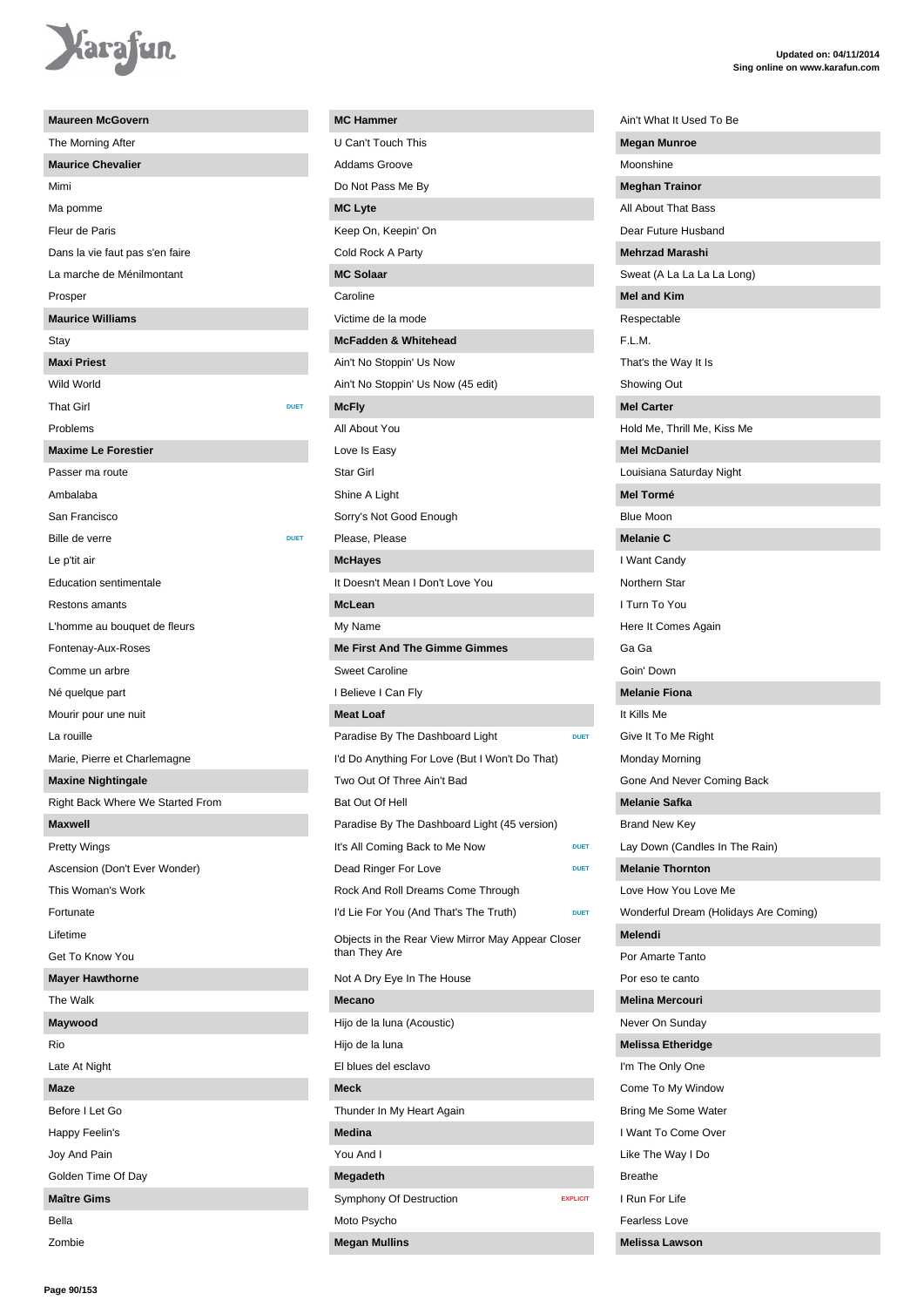

| What If It All Goes Right             | <b>Working Man Blues</b>                          |
|---------------------------------------|---------------------------------------------------|
| <b>Melissa M</b>                      | The Bottle Let Me Down                            |
| Elle                                  | Sing Me Back Home                                 |
| Melody (Melodía Ruiz Gutiérrez)       | Ramblin' Fever                                    |
| Y ese niño                            | When My Blue Moon Turns To Gold Again             |
| <b>Melody Gardot</b>                  | Pick Me Up On Your Way Down<br><b>DUET</b>        |
| Baby I'm A Fool                       | That's The Way Love Goes<br><b>DUET</b>           |
| Love Me Like A River Does             | <b>Branded Man</b>                                |
| Your Heart Is As Black As Night       | I Had A Beautiful Time                            |
| Over The Rainbow                      | The Fightin' Side Of Me                           |
| Worrisome Heart                       | Nobody's Darlin' But Mine                         |
| Lover Undercover                      | The Way I Am                                      |
| Our Love Is Easy                      | <b>Holding Things Together</b>                    |
| Quiet Fire                            | I'm A Lonesome Fugitive                           |
| My One And Only Thrill                | Somewhere Between                                 |
| Les Etoiles                           | If We're Not Back In Love By Monday               |
| <b>Sweet Memory</b>                   | Running Kind                                      |
| If The Stars Were Mine                | <b>Merril Bainbridge</b>                          |
| Goodnite                              | Mouth                                             |
| One Day                               | <b>Metallica</b>                                  |
| <b>Melonie Cannon</b>                 | Whiskey In The Jar                                |
| And The Wheels Turn                   | <b>Method Man</b>                                 |
| <b>Men At Work</b>                    | I'll Be There For You You're All I Need To Get By |
| Down Under                            | How High<br><b>EXPLICIT</b>                       |
| Who Can It Be Now                     | <b>Metric</b>                                     |
| Overkill                              | <b>Black Sheep</b>                                |
| Be Good Johnny                        | <b>Metro Station</b>                              |
| It's A Mistake                        | Shake It                                          |
| <b>Men Without Hats</b>               | <b>Mexican Traditional</b>                        |
| The Safety Dance                      | La Bamba                                          |
| <b>Mental As Anything</b>             | <b>Mia Martini</b>                                |
| Live It Up                            | Cu' mme<br><b>DUET</b>                            |
| <b>Mercedes Sosa</b>                  | MIA.                                              |
| Alfonsina y el mar                    | Tanz der Moleküle                                 |
| <b>MercyMe</b>                        | <b>Miami Sound Machine</b>                        |
| I Can Only Imagine                    | Conga                                             |
| Word Of God Speak                     | $1 - 2 - 3$                                       |
| Here With Me                          | Dr. Beat                                          |
| So Long Self                          | <b>Mica Roberts</b>                               |
| Spoken For                            | Days You Live For                                 |
| <b>Meredith Brooks</b>                | <b>Michael Africk</b>                             |
| <b>Bitch</b>                          | My Heart Belongs To You                           |
| Shout                                 | <b>Michael Andrews</b>                            |
| Shine                                 | Mad World                                         |
| <b>Meredith Edwards</b>               | <b>Michael Bolton</b>                             |
| A Rose Is A Rose                      | When A Man Loves A Woman                          |
| Merle Haggard                         | How Am I Supposed To Live Without You             |
| Silver Wings                          | (Sittin' On) The Dock Of The Bay                  |
| Mama Tried                            | Yesterday                                         |
| Okie From Muskogee                    | Georgia On My Mind                                |
| Swinging Doors                        | Lean On Me                                        |
| I Think I'll Just Stay Here And Drink | Ain't No Sunshine                                 |

| Love Is A Wonderful Thing                                              |             |
|------------------------------------------------------------------------|-------------|
| Love So Beautiful                                                      |             |
| Missing You Now                                                        |             |
| Time, Love And Tenderness                                              |             |
| Just One Love                                                          |             |
| Michael Bublé                                                          |             |
| Feeling Good                                                           |             |
| The Way You Look Tonight                                               |             |
| Sway                                                                   |             |
| Save The Last Dance For Me                                             |             |
| Cry Me A River                                                         |             |
| Quando, Quando, Quando                                                 | <b>DUET</b> |
| For Once In My Life                                                    |             |
| Everything                                                             |             |
| Me And Mrs. Jones                                                      |             |
| You Don't Know Me                                                      |             |
| Crazy Little Thing Called Love                                         |             |
| Fever                                                                  |             |
| Summer Wind                                                            |             |
| Always On My Mind                                                      |             |
| Put Your Head On My Shoulder                                           |             |
| Have I Told You Lately That I Love You                                 |             |
| Dream A Little Dream                                                   |             |
| Beyond The Sea                                                         |             |
| Sway (Cha Cha Cha Version)<br>White Christmas (Duet with Shania Twain) | <b>DUET</b> |
| You Make Me Feel So Young                                              |             |
| The Christmas Song                                                     |             |
| <b>Silent Night</b>                                                    |             |
| Something Stupid                                                       | <b>DUET</b> |
| L.O.V.E.                                                               |             |
| Santa Claus Is Coming To Town                                          |             |
| All Of Me (2009)                                                       |             |
| Lost                                                                   |             |
| What A Wonderful World                                                 |             |
| I'll Be Home For Christmas                                             |             |
| <b>White Christmas</b>                                                 |             |
| <b>Blue Moon</b>                                                       |             |
| Let It Snow! Let It Snow! Let It Snow!                                 |             |
| Come Fly With Me                                                       |             |
| Mack The Knife                                                         |             |
| I've Got You Under My Skin                                             |             |
| Cry Me A River (Live 2010)                                             |             |
| All Of Me                                                              |             |
| Nice 'N Easy                                                           |             |
| You And I                                                              |             |
| Georgia On My Mind                                                     |             |
| Call Me Irresponsible                                                  |             |
| A Foggy Day (In London Town)                                           |             |
| Grown-Up Christmas List                                                |             |
| <b>Silver Bells</b>                                                    |             |
| It's Beginning To Look A Lot Like Christmas                            |             |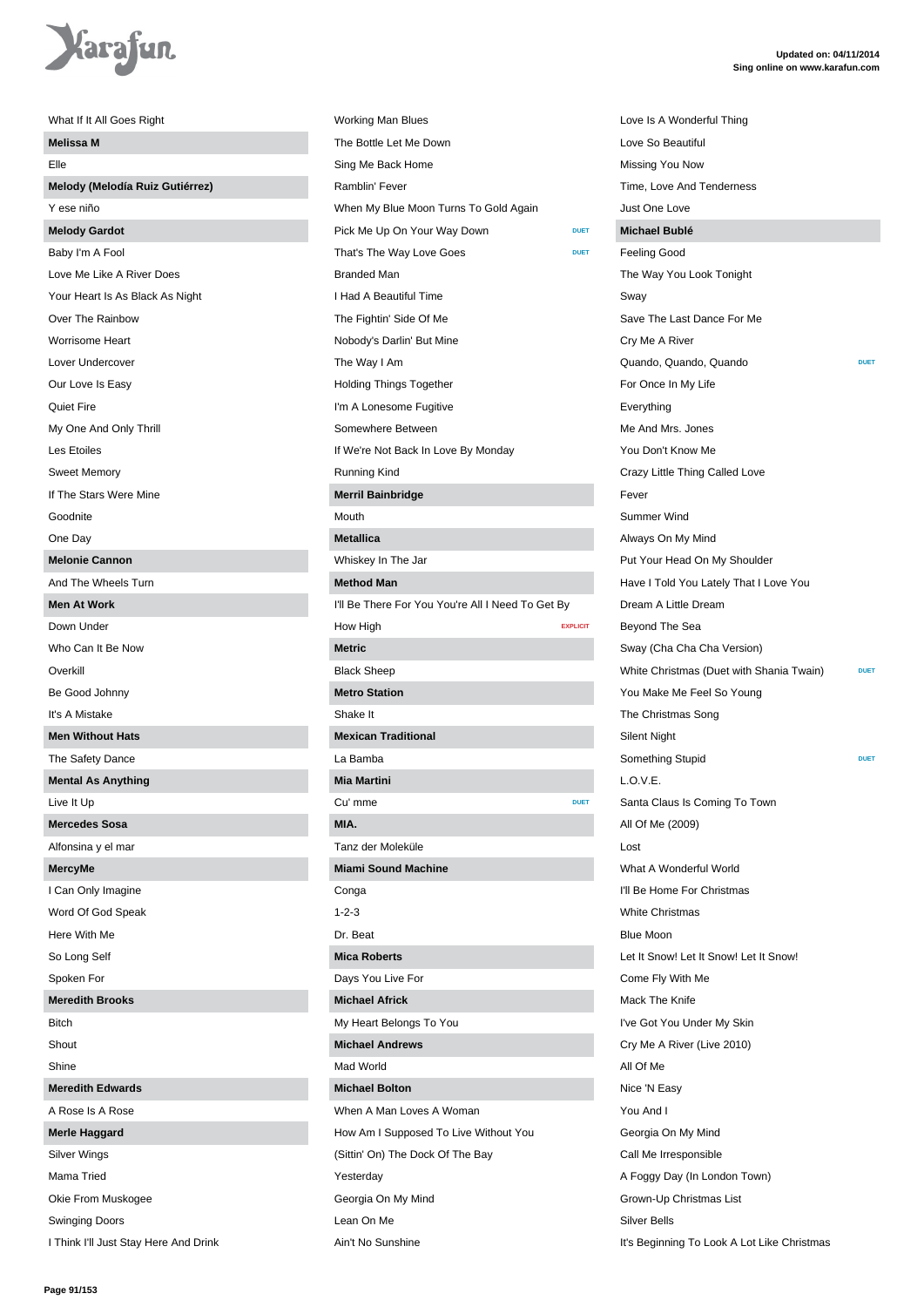

| White Christmas (Duet with Shy'm)                                     | <b>DUET</b> |
|-----------------------------------------------------------------------|-------------|
| <b>Wonderful Tonight</b>                                              | <b>DUET</b> |
| Have Yourself A Merry Little Christmas                                |             |
| You're Nobody Till Somebody Loves You                                 |             |
| Close Your Eyes                                                       |             |
| Spider-Man Theme (Junkie XL Remix)                                    |             |
| How Sweet It Is                                                       |             |
| I'll Be Seeing You                                                    |             |
| I'm Your Man                                                          |             |
| Feeling Good (Live From Madison Square Garden)                        |             |
| Save The Last Dance For Me (StarCity Remix)                           |             |
| A Song For You                                                        |             |
| Baby (You've Got What It Takes)                                       | <b>DUET</b> |
| You Belong To Me                                                      |             |
| That's Life                                                           |             |
| The More I See You                                                    |             |
| Pennies From Heaven                                                   |             |
| You'll Never Find Another Love Like Mine (duet with<br>Laura Pausini) |             |
| All I Want For Christmas Is You                                       |             |
| Kissing A Fool                                                        |             |
| Come Dance With Me                                                    |             |
| The Best Is Yet To Come                                               |             |
| Anema E Core                                                          |             |
| You'll Never Find Another Love Like Mine                              | <b>DUET</b> |
| Buena sera                                                            |             |
| I've Got The World On A String                                        |             |
| Come Fly With Me (Live)                                               |             |
| That's All                                                            |             |
| I've Got A Crush On You                                               |             |
| You'll Never Know                                                     |             |
| Stuck In The Middle With You                                          |             |
| Stardust                                                              |             |
| Ave Maria                                                             |             |
| Who's Lovin' You                                                      |             |
| Can't Help Falling In Love                                            |             |
| Try A Little Tenderness                                               |             |
| Be My Baby                                                            |             |
| Feeling Good (Caught In The Act Live)                                 |             |
| Can't Buy Me Love                                                     |             |
| Nevertheless (I'm In Love With You)                                   |             |
| I'll Be Home For Christmas (2011)                                     |             |
| My Funny Valentine                                                    |             |
| Young At Heart                                                        |             |
| I Wish You Love                                                       |             |
| At This Moment                                                        |             |
| To Be Loved                                                           |             |
| Feeling Good (Live)                                                   |             |
| Best Of Me                                                            |             |
| Don't Get Around Much Anymore (duet)                                  | <b>DUET</b> |
| <b>Winter Wonderland</b>                                              |             |
| Holly Jolly Christmas                                                 |             |

Twist And Shout Jingle Bells All I Do Is Dream Of You Don't Get Around Much Anymore You Always Hurt The One You Love Me And Mrs. Jones (live) Sway (Junkie XL Remix) Orange Colored Sky Dream Santa Baby Learnin' The Blues Hollywood It Had Better Be Tonight I'm Your Man (Live From Madison Square Garden) (Up A) Lazy River Crazy Little Thing Called Love (Live From Madison Square Garden) Some Kind Of Wonderful You Must Have Been A Beautiful Baby Sway (Live From Madison Square Garden) Frosty The Snowman Softly, As I Leave You That's Life (Live) I've Got The World On A String (live) My Melancholy Baby Everything (Live From Madison Square Garden) After All **DUET** Bill Bailey This Love That's How It Goes Christmas (Baby Please Come Home) Oh Marie **Mis Deseos / Feliz Navidad DUET** I'm Beginning To See The Light End Of May Just One More Dance When You're Smiling I Got It Easy Down With Love **DUET** Whatever It Takes **DUET** Cold December Night Me & Mrs. You Comin' Home Baby Peroxide Swing **Michael English** In Christ Alone **Michael Franks** Vivaldi's Song **Michael Franti & Spearhead** Say Hey (I Love You)

**Michael Jackson**

Song For You (live)

Billie Jean

Beat It Love Never Felt So Good **DUET** The Way You Make Me Feel Man In The Mirror Smooth Criminal P.Y.T. (Pretty Young Thing) Ben You Are Not Alone Black Or White Dirty Diana Don't Stop 'Til You Get Enough Human Nature Bad Heal The World She's Out Of My Life Earth Song I Just Can't Stop Loving You The Girl Is Mine **DUET** Remember The Time Liberian Girl You Rock My World Wanna Be Startin' Somethin' They Don't Care About Us Workin' Day And Night Ghosts Hold My Hand Will You Be There Gone Too Soon One Day In Your Life I Wanna Be Where You Are The Girl Is Mine 2008 **Scream DUET** I Can't Help It Dangerous This Is It Blood On The Dance Floor Leave Me Alone Who Is It Another Part Of Me Give In To Me Music & Me Stranger In Moscow Childhood One More Chance Jam State Of Shock Keep The Faith In the Closet Wanna Be Startin' Somethin' 2008 **Michael Learns To Rock** Take Me To Your Heart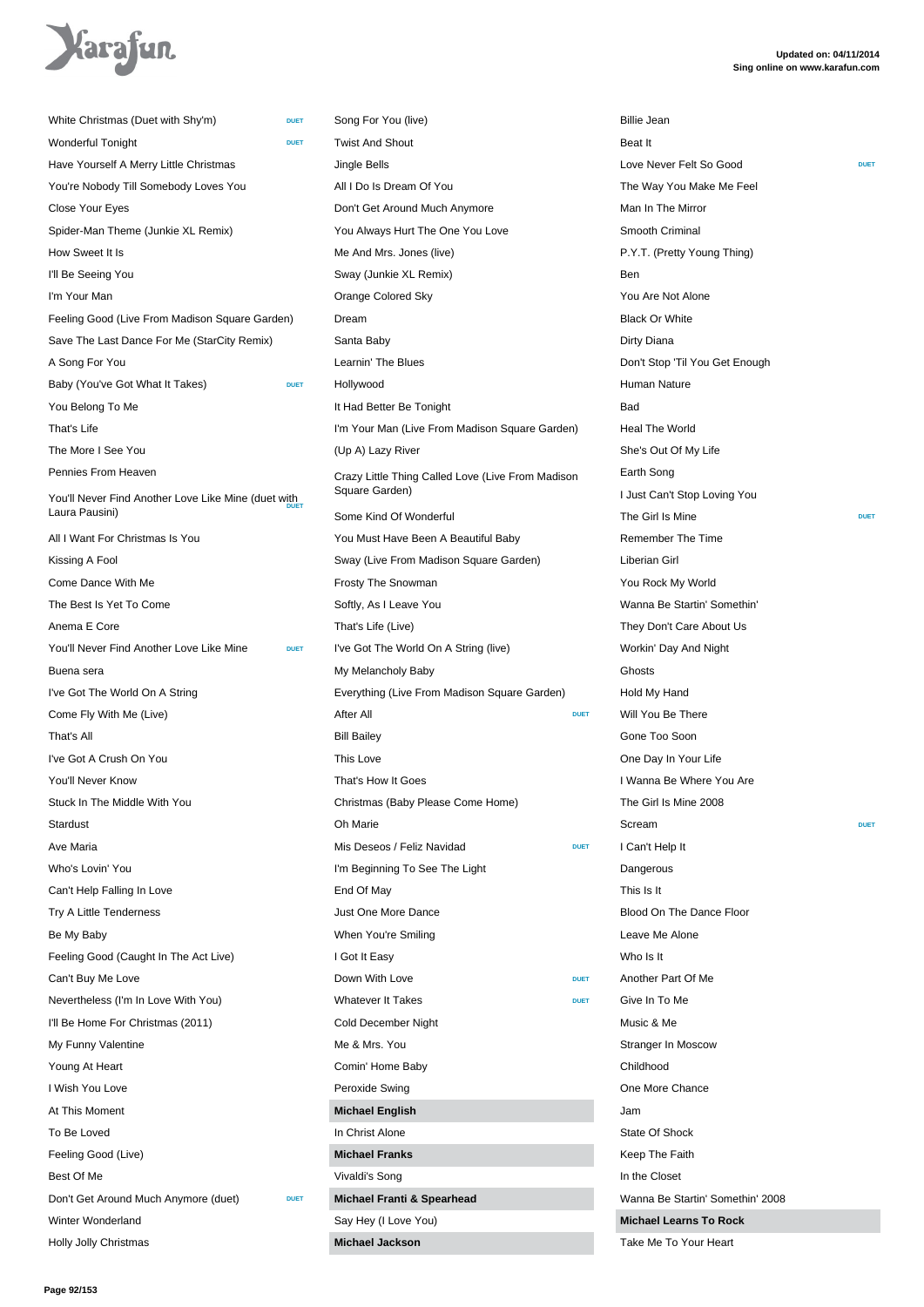

| That's Why (You Go Away)                   |             |
|--------------------------------------------|-------------|
| Nothing To Lose                            |             |
| <b>Strange Foreign Beauty</b>              |             |
| <b>Blue Night</b>                          |             |
| <b>Michael Martin Murphey</b>              |             |
| What's Forever For                         |             |
| <b>Michael McDonald</b>                    |             |
| What A Fool Believes                       |             |
| I Keep Forgettin' (Every Time You're Near) |             |
| Ain't No Mountain High Enough              |             |
| Signed, Sealed, Delivered I'm Yours        |             |
| <b>Michael Peterson</b>                    |             |
| That's What They Said About The Buffalo    |             |
| <b>Michael Sembello</b>                    |             |
| Maniac                                     |             |
| <b>Michael W. Smith</b>                    |             |
| <b>Breathe</b>                             |             |
| Friends                                    |             |
| Let It Rain                                |             |
| I Will Be Here For You                     |             |
| This Is Your Time                          |             |
| <b>Michael Wendler</b>                     |             |
| Nina                                       |             |
| <b>Michal</b>                              |             |
| Viens jusqu'à moi                          | <b>DUET</b> |
| <b>Michel Delpech</b>                      |             |
| Loin d'ici                                 |             |
| Wight Is Wight                             |             |
| <b>Michel Fugain</b>                       |             |
| Viva la vida                               |             |
| Une belle histoire                         |             |
| Les Sud-Américaines (Projet Pluribus)      |             |
| Les Acadiens (Live)                        |             |
| Fais comme l'oiseau                        |             |
| Attention, mesdames et messieurs           |             |
| Chante                                     |             |
| Bravo, Monsieur le monde                   |             |
| Comme un soleil                            |             |
| Jusqu'à demain peut-être                   |             |
| La fête (Projet Pluribus)                  |             |
| Viva la vida (Live)                        | <b>DUET</b> |
| Chante comme si tu devais mourir demain    |             |
| La fête                                    |             |
| Tout va changer                            |             |
| Les Sud-Américaines                        |             |
| On laisse tous un jour                     |             |
| Medley Soleil (live)                       |             |
| La corde au cou                            |             |
| Le chiffon rouge                           |             |
| Les gentils, les méchants                  |             |
| Le Printemps                               |             |
| <b>Michel Jonasz</b>                       |             |

Les feuilles mortes Super nana **Michel Leeb** J'aime Paris au mois de mai Sous le ciel de Paris **Michel Legrand** Les moulins de mon coeur What Are You Doing The Rest Of Your Life? Quand on s'aime **DUET** Quand ça balance **Michel Polnareff** Love Me, Please Love Me Dans la maison vide Tous les bateaux, tous les oiseaux On ira tous au paradis Holidays Gloria Ca n'arrive qu'aux autres **Michel Sardou** Comme d'habitude (live) **Michel Teló** Ai se eu te pego Bara Bará Bere Berê **Michele Anastasio** Crazy Under Paris Skies **Michell** What A Wonderful World (Salsa Version) **Michelle** Idiot **Michelle Branch** All You Wanted Are You Happy Now? 'Til I Get Over You Everywhere Breathe Goodbye To You **Michelle Gayle** Looking Up **Michelle Simonal** (I Can't Get No) Satisfaction **Michèle Torr** Je m'appelle Michèle J'aime J'en appelle à la tendresse **Mickael Miro** Ma scandaleuse L'horloge tourne **Mickey & Sylvia** Love Is Strange **DUET Mickey 3D**

Respire

| <b>Mickey Avalon</b>                             |                 |
|--------------------------------------------------|-----------------|
| So Rich, So Pretty                               | <b>EXPLICIT</b> |
| <b>Mickey Gilley</b>                             |                 |
| Stand By Me                                      |                 |
| You Don't Know Me                                |                 |
| Bring It On Home To Me                           |                 |
| Don't The Girls All Get Prettier At Closing Time |                 |
| I Overlooked An Orchid                           |                 |
| Room Full Of Roses                               |                 |
| <b>True Love Ways</b>                            |                 |
| Talk To Me                                       |                 |
| City Lights                                      |                 |
| Window Up Above                                  |                 |
| A Headache Tomorrow (Or A Heartache Tonight)     |                 |
| You've Really Got A Hold On Me                   |                 |
| Lonely Nights                                    |                 |
| Put Your Dreams Away                             |                 |
| She's Pulling Me Back Again                      |                 |
| <b>Mickie Krause</b>                             |                 |
| Ich bin solo                                     |                 |
| <b>Micky Green</b>                               |                 |
| Oh!                                              |                 |
| <b>Middle Of The Road</b>                        |                 |
| Chirpy Chirpy Cheep Cheep                        |                 |
| Medley                                           |                 |
| Sacramento                                       |                 |
| <b>Midge Ure</b>                                 |                 |
| <b>Breathe</b>                                   |                 |
| <b>Midnight Oil</b>                              |                 |
| Beds Are Burning                                 |                 |
| The Dead Heart                                   |                 |
| <b>Midnight Star</b>                             |                 |
| Midas Touch                                      |                 |
| <b>Midtown</b>                                   |                 |
| Give It Up                                       |                 |
| <b>Mighty Dub Katz</b>                           |                 |
| Magic Carpet Ride                                |                 |
| <b>Mighty Sparrow &amp; Byron Lee</b>            |                 |
| Only A Fool (Breaks His Own Heart)               |                 |
| <b>Miguel</b>                                    |                 |
| Adorn                                            |                 |
| <b>Miguel Angel Muñoz</b>                        |                 |
| Dirás Que Estoy Loco                             |                 |
| <b>Miguel Bosé</b>                               |                 |
| Si Tú No Vuelves                                 |                 |
| Morir De Amor                                    |                 |
| Olvídame Tú                                      |                 |
| <b>Manos Vacias</b>                              |                 |
| Mika                                             |                 |
| <b>Grace Kelly</b>                               |                 |
| Boum Boum Boum                                   |                 |
| Elle me dit                                      |                 |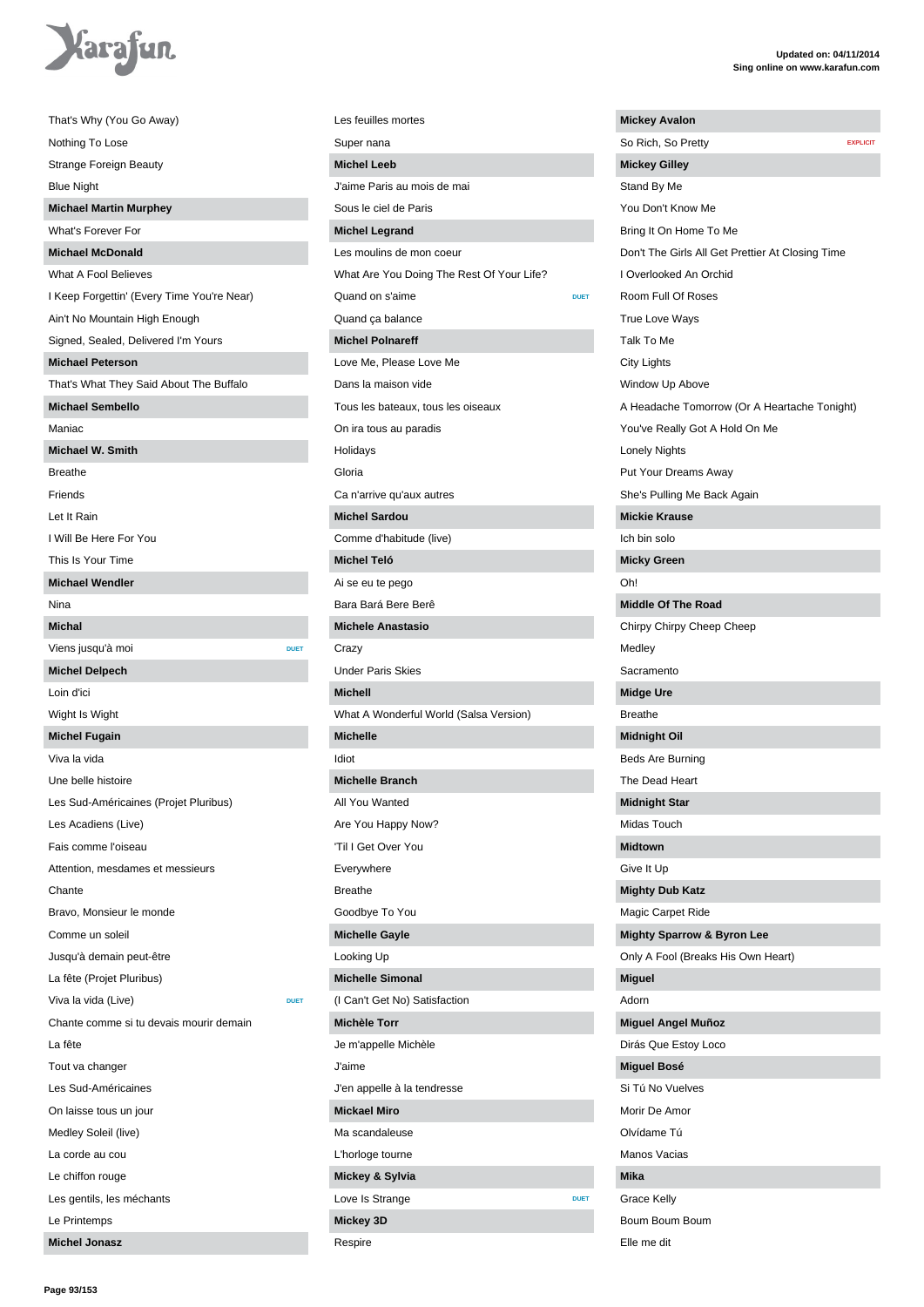

Happy Ending Relax (Take It Easy) Stardust Big Girl (You Are Beautiful) Lollipop Celebrate Blue Eyes Rain Relax, Take It Easy (Acoustic) Origin Of Love Billy Brown Love You When I'm Drunk Underwater Love Today We Are Golden Kick Ass Any Other World Blame It On The Girls My Interpretation Stuck In The Middle **Mikaila** So In Love With Two **Mike Brant** Laisse moi t'aimer Qui saura Rien qu'une larme C'est ma prière Dis-lui (Feelings) Tout donné, tout repris Toi mon enfant Viens ce soir **Mike Denver** Sylvia's Mother Tommy K The DJ Beautiful Sunday You're My Best Friend (Come Down The Mountain) Katie Daly Back In '68 Wasn't That A Party Paddy The Comfort Of Her Wings (Turn Out The Lights) The Party's Over Gentle On My Mind Old Time Fiddle Let's Go Waltzing Together Las Vegas (In The Hills Of Donegal) The Day Of My Return Got A Funny Feelin' The Chain Of Love **Mike Oldfield** Moonlight Shadow

Sailing

**Mike Posner** Cooler Than Me Bow Chicka Wow Wow Please Don't Go **Mikki Viereck** A Song For My Son **Miley Cyrus** Wrecking Ball Party In The U.S.A. We Can't Stop Jolene Adore You When I Look At You Every Rose Has Its Thorn Rockin' Around The Christmas Tree 7 Things You're Gonna Make Me Lonesome When You Go See You Again Girls Just Wanna Have Fun Fly On The Wall Take Me Along Bottom Of The Ocean Goodbye Liberty Walk Driveway Can't Be Tamed Who Owns My Heart Two More Lonely People Simple Song Breakout These Four Walls Forgiveness And Love Kicking And Screaming Obsessed I Hope You Find It Don't Walk Away My Heart Beats For Love Full Circle Wake Up America! Permanent December The Time Of Our Lives **Military Wives Choir** Wherever You Are

Shadow On The Wall

FU

Stay

Drive

Robot

Scars

**Milk & Sugar** Hey (Nah Neh Nah)

**Milk Inc.**

**Updated on: 04/11/2014 Sing online on www.karafun.com**

| Last Night A DJ Saved My Life         |                 |
|---------------------------------------|-----------------|
| <b>Milky Chance</b>                   |                 |
| <b>Stolen Dance</b>                   |                 |
| <b>Milli Vanilli</b>                  |                 |
| Blame It On The Rain                  |                 |
| When I Die                            |                 |
| End Of The Game                       |                 |
| <b>Millie Small</b>                   |                 |
| My Boy Lollipop                       |                 |
| <b>Milow</b>                          |                 |
| We Must Be Crazy                      |                 |
| You Don't Know                        |                 |
| You And Me (In My Pocket)             |                 |
| Out Of My Hands (duet)                | <b>DUET</b>     |
| Little In The Middle                  |                 |
| <b>Mina</b>                           |                 |
| <b>Heisser Sand</b>                   |                 |
| E se domani                           |                 |
| Se stasera sono qui                   |                 |
| Oggi sono io                          |                 |
| La voce del silenzio                  |                 |
| <b>Mindy McCready</b>                 |                 |
| Maybe, Maybe Not                      |                 |
| Mini Viva                             |                 |
| Left My Heart In Tokyo                |                 |
| <b>Ministry</b>                       |                 |
| What About Us                         | <b>EXPLICIT</b> |
| <b>Mink DeVille</b>                   |                 |
| Demasiado Corazon (Too Much Heart)    |                 |
| <b>Minnie Riperton</b>                |                 |
| Lovin' You                            |                 |
| <b>Mint Condition</b>                 |                 |
| Breakin' My Heart (Pretty Brown Eyes) |                 |
| Someone To Love                       |                 |
| So Fine                               |                 |
| <b>Miranda Cosgrove</b>               |                 |
| Leave It All To Me                    |                 |
| Kissin' U                             |                 |
| About You Now                         |                 |
| Stay My Baby                          |                 |
| <b>Miranda Lambert</b>                |                 |
| Mama's Broken Heart                   |                 |
| Gunpowder & Lead                      |                 |
| Kerosene                              |                 |
| The House That Built Me               |                 |
| <b>White Liar</b>                     |                 |
| Little Red Wagon                      |                 |
| Automatic                             |                 |
| Over You                              |                 |
| <b>Fastest Girl in Town</b>           |                 |
| Baggage Claim                         |                 |
| <b>Only Prettier</b>                  |                 |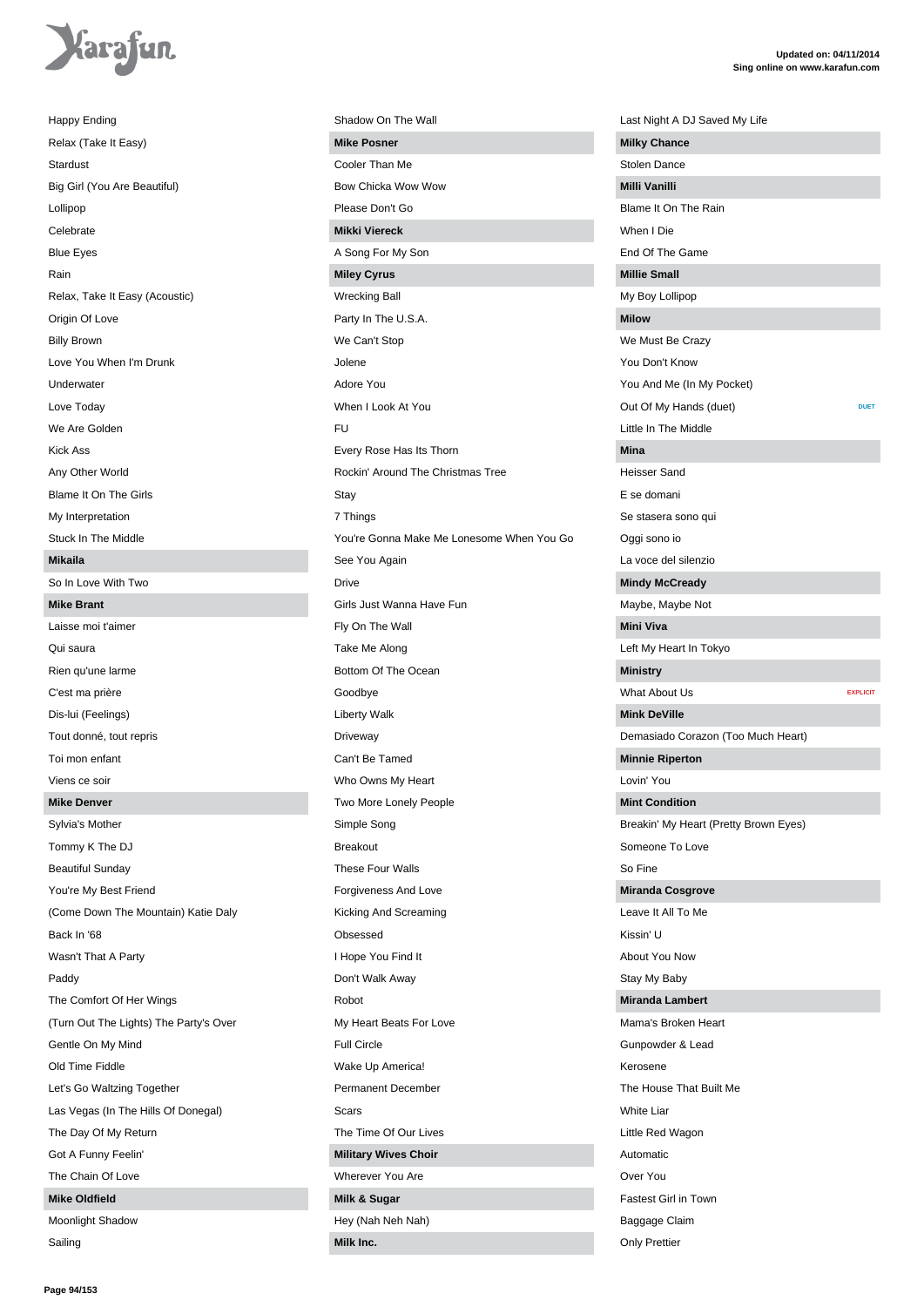

| Platinum                              |  |
|---------------------------------------|--|
| More Like Her                         |  |
| Crazy Ex-Girlfriend                   |  |
| Famous In A Small Town                |  |
| Love Your Memory                      |  |
| <b>Heart Like Mine</b>                |  |
| Dry Town                              |  |
| All Kinds Of Kinds                    |  |
| Better In The Long Run<br><b>DUET</b> |  |
| Me And Your Cigarettes                |  |
| Bring Me Down                         |  |
| Love Letters                          |  |
| Airstream Song                        |  |
| <b>Dead Flowers</b>                   |  |
| Same Old You                          |  |
| <b>Jack Daniels</b>                   |  |
| Me And Charlie Talking                |  |
| Love Song                             |  |
| Virginia Bluebell                     |  |
| Oklahoma Sky                          |  |
| I Can't Be Bothered                   |  |
| Makin' Plans                          |  |
| Guilty In Here                        |  |
| <b>New Strings</b>                    |  |
| Love Is Looking For You               |  |
| Look At Miss Ohio                     |  |
| Down                                  |  |
| Girl Like Me                          |  |
| Desperation                           |  |
| Dear Diamond                          |  |
| Sin For A Sin                         |  |
| Easy Living                           |  |
| Time To Get A Gun                     |  |
| I Wanna Die                           |  |
| Fine Tune                             |  |
| <b>Mireille Mathieu</b>               |  |
| Acropolis Adieu                       |  |
| C'est si bon<br><b>DUET</b>           |  |
| On ne vit pas sans se dire adieu      |  |
| La dernière valse                     |  |
| Mon crédo                             |  |
| <b>Miriam Makeba</b>                  |  |
| Pata Pata                             |  |
| Mis-Teeq                              |  |
| Scandalous                            |  |
| <b>Misfits</b>                        |  |
| Die, Die My Darling                   |  |
| <b>Misha B</b>                        |  |
| Do You Think Of Me                    |  |
| Home Run                              |  |
| <b>Miss 600</b>                       |  |

#### **Updated on: 04/11/2014 Sing online on www.karafun.com**

| <b>Miss Dominique</b>                       |
|---------------------------------------------|
| Les moulins de mon coeur                    |
| <b>Miss Li</b>                              |
| My Heart Goes Boom                          |
| <b>Miss Montreal</b>                        |
| <b>Just A Flirt</b>                         |
| <b>Missy Elliott</b>                        |
| Hot Boyz                                    |
| Sock It 2 Me                                |
| We Run This                                 |
| <b>Missy Higgins</b>                        |
| Where I Stood                               |
| The Special Two                             |
| Scar                                        |
| The Sound Of White                          |
| Everyone's Waiting                          |
| Ten Days                                    |
| Steer                                       |
| Peachy                                      |
| Nightminds                                  |
| They Weren't There                          |
| Dancing Dirt Into The Snow                  |
| <b>Mistinguett</b>                          |
| Mon homme                                   |
| Mistinguett, Reine des années folles        |
| Mon homme                                   |
| <b>Mitch Miller</b>                         |
| Yellow Rose Of Texas                        |
| <b>MKTO</b>                                 |
| Classic                                     |
| God Only Knows                              |
| Thank You                                   |
| <b>Moby</b>                                 |
| South Side                                  |
| <b>Extreme Ways</b>                         |
| <b>Natural Blues</b>                        |
| Why Does My Heart Feel So Bad?              |
| Slipping Away (Crier La Vie)<br><b>DUET</b> |
| <b>Mocedades</b>                            |
| Eres tú                                     |
| Me siento seguro                            |
|                                             |
| <b>Modern English</b><br>I Melt With You    |
| <b>Modern Talking</b>                       |
| <b>Brother Louie</b>                        |
|                                             |
| You're My Heart, You're My Soul             |
| Cheri, Cheri Lady                           |
| Geronimo's Cadillac                         |
| You Are Not Alone                           |
| <b>Modest Mouse</b>                         |
| Float On                                    |
| Ocean Breathes Salty                        |

| Modjo                        |             |
|------------------------------|-------------|
| Lady (Acoustic)              |             |
| Lady (Hear Me Tonight)       |             |
| Modà                         |             |
| Tappeto di fragole           |             |
| Sono già solo                |             |
| La notte                     |             |
| Se si potesse non morire     |             |
| <b>Moe Bandy</b>             |             |
| Let's Get Over Them Together |             |
| <b>Following The Feeling</b> | <b>DUET</b> |
| <b>Mohombi</b>               |             |
| <b>Bumpy Ride</b>            |             |
| <b>Molly Hatchet</b>         |             |
| Dreams I'll Never See        |             |
| <b>Moloko</b>                |             |
| Sing It Back                 |             |
| <b>Mongo Santamaría</b>      |             |
| Watermelon Man               |             |
| <b>Monica</b>                |             |
| Angel Of Mine                |             |
| For You I Will               |             |
| Why I Love You So Much       |             |
| Everything To Me             |             |
| Everytime Tha Beat Drop      |             |
| <b>Right Here Waiting</b>    |             |
| <b>Monifah</b>               |             |
| Touch It                     |             |
| <b>Monique Smit</b>          |             |
| Maak Je Move                 |             |
| <b>Monotones</b>             |             |
| Book Of Love                 |             |
| <b>Monrose</b>               |             |
| Like A Lady                  |             |
| <b>Montell Jordan</b>        |             |
| This Is How We Do It         |             |
| Get It On Tonite             |             |
| Somethin' 4 Da Honeyz        |             |
| Let's Ride                   |             |
| I Like                       |             |
| What's On Tonight            |             |
| Falling                      |             |
| <b>Montgomery Gentry</b>     |             |
| Lucky Man                    |             |
| What Do Ya Think About That  |             |
| Gone                         |             |
| Where I Come From            |             |
| My Town                      |             |
| Something To Be Proud Of     |             |
| She Don't Tell Me To         |             |
| Roll With Me                 |             |
| Back When I Knew It All      |             |

Twist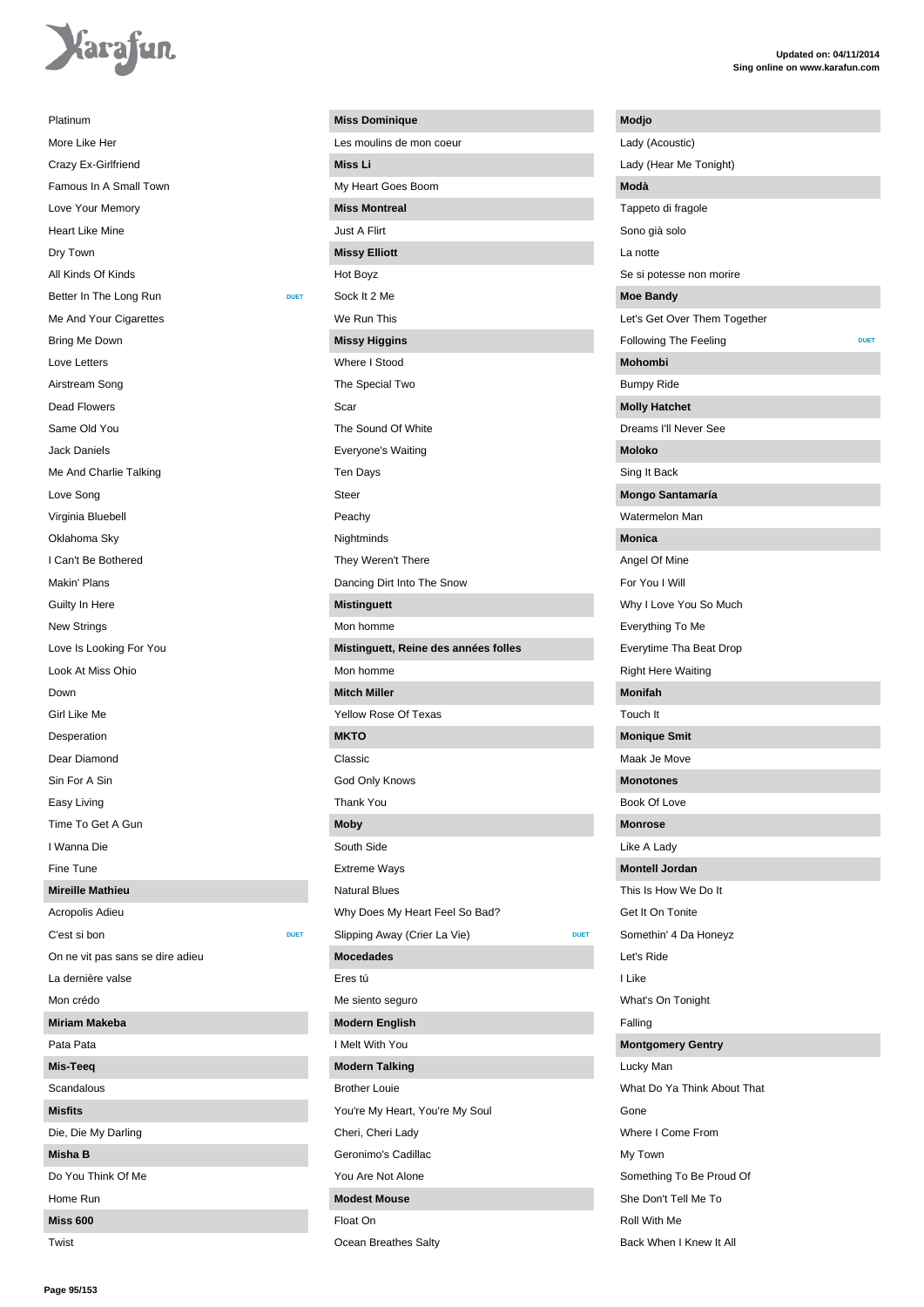

| Some People Change                             |             |
|------------------------------------------------|-------------|
| Oughta Be More Songs About That                |             |
| Didn't I                                       |             |
| One in Every Crowd                             |             |
| <b>Monty Python</b>                            |             |
| Always Look On The Bright Side Of Life         |             |
| The Lumberjack Song                            |             |
| <b>Moon Martin</b>                             |             |
| <b>Bad News</b>                                |             |
| <b>Moonbeats</b>                               |             |
| So süße Schuh                                  |             |
| Morcheeba                                      |             |
| Enjoy The Ride                                 |             |
| Rome Wasn't Built In A Day                     |             |
| <b>Morecambe and Wise</b>                      |             |
| <b>Bring Me Sunshine</b>                       | <b>DUET</b> |
| <b>Moriarty</b>                                |             |
| Jimmy                                          |             |
| Morningwood                                    |             |
| <b>Nth Degree</b>                              |             |
| <b>Morris Albert</b>                           |             |
| Feelings                                       |             |
| <b>Morrissey</b>                               |             |
| First Of The Gang To Die                       |             |
| <b>Mort Shuman</b>                             |             |
| Le Lac Majeur                                  |             |
| Sorrow                                         |             |
| Mory Kanté                                     |             |
| Yéké Yéké                                      |             |
| <b>Mother's Finest</b>                         |             |
| <b>Baby Love</b>                               |             |
| Motörhead                                      |             |
| Ace Of Spades                                  |             |
| <b>Moulin Rouge!</b>                           |             |
| Lady Marmalade                                 |             |
| <b>Elephant Love Medley</b>                    | <b>DUET</b> |
| Your Song                                      |             |
| Come What May                                  | <b>DUET</b> |
| El Tango De Roxanne                            |             |
| Sparkling Diamonds (Diamonds Are A Girl's Best |             |
| One Day I'll Fly Away                          |             |
| Nature Boy                                     |             |
| Rhythm Of The Night                            |             |
| Complainte de la Butte                         |             |
| The Show Must Go On                            |             |
| The Pitch (Spectacular Spectacular)            |             |
| <b>Mountain</b>                                |             |
| Mississippi Queen                              |             |
| <b>Mouth &amp; MacNeal</b>                     |             |
| How Do You Do?                                 | <b>DUET</b> |
| <b>Movetron</b>                                |             |
| Ei Kenenkään Maa                               |             |

| Mozart l'opéra rock          |
|------------------------------|
| L'assasymphonie              |
| Tatoue-moi                   |
| Ah vous dirais-je maman      |
| Dors mon ange                |
| Le trublion                  |
| Tatoue-moi (Acoustique)      |
| L'assasymphonie (Acoustique) |
| Victime de ma victoire       |
| <b>Mr Hudson</b>             |
| <b>White Lies</b>            |
| Mr. Big                      |
| To Be With You               |
| Wild World                   |
|                              |
| Just Take My Heart           |
| Mr. Bungle                   |
| <b>Pink Cigarette</b>        |
| Mr. Mister                   |
| <b>Broken Wings</b>          |
| Kyrie                        |
| Mr. President                |
| Coco Jambo                   |
| Mr. Probz                    |
| Waves                        |
| <b>Mrs. Greenbird</b>        |
| Shooting Stars & Fairy Tales |
| Mud                          |
| Lonely This Christmas        |
| <b>Tiger Feet</b>            |
| <b>Muddy Waters</b>          |
| Hoochie Coochie Man          |
| <b>Mudvayne</b>              |
| Fall Into Sleep              |
| Forget To Remember           |
| Mulder & Mulder              |
| Bam Bam                      |
| <b>Mundy</b>                 |
| <b>Galway Girl</b>           |
| <b>Mungo Jerry</b>           |
| In The Summertime            |
| <b>Muriel Dacq</b>           |
| Tropique                     |
| <b>Murphy Lee</b>            |
| Wat Da Hook Gon Be           |
| <b>Murray Head</b>           |
| Say It Ain't So, Joe         |
| <b>Muse</b>                  |
| <b>Feeling Good</b>          |
| Can't Take My Eyes Off You   |
| <b>Musiq Soulchild</b>       |
| Love                         |
| <b>Musique</b>               |

| In The Bush                                     |                 |
|-------------------------------------------------|-----------------|
| <b>My Bloody Valentine</b>                      |                 |
| Loomer                                          |                 |
| <b>My Chemical Romance</b>                      |                 |
| Teenagers                                       |                 |
| Welcome To The Black Parade                     |                 |
| Helena                                          |                 |
| I'm Not Okay (I Promise)                        |                 |
| The Ghost Of You                                |                 |
| You Know What They Do To Guys Like Us In Prison |                 |
| To The End                                      | <b>EXPLICIT</b> |
| Sing                                            |                 |
| <b>My Darkest Days</b>                          |                 |
| Porn Star Dancing                               | <b>EXPLICIT</b> |
| <b>My Fair Lady</b>                             |                 |
| On The Street Where You Live                    |                 |
| Get Me To The Church On Time                    |                 |
| Wouldn't It Be Loverly?                         |                 |
| <b>Mylo</b>                                     |                 |
| In My Arms                                      |                 |
| <b>Mylène Farmer</b>                            |                 |
| Sans logique                                    |                 |
| Ainsi soit je                                   |                 |
| Sans contrefaçon                                |                 |
| Maman a tort                                    |                 |
| Sans contrefaçon (live 2009)                    |                 |
| Pourvu qu'elles soient douces !                 |                 |
| Libertine                                       |                 |
| Myra                                            |                 |
| Miracles Happen (When You Believe)              |                 |
| Mélissa Nkonda                                  |                 |
| Nouveaux horizons                               |                 |
| Mötley Crüe                                     |                 |
| Home Sweet Home                                 |                 |
| Girls, Girls, Girls                             |                 |
| Dr. Feelgood                                    |                 |
| If I Die Tomorrow                               |                 |
| <b>Münchener Freiheit</b>                       |                 |
| Ohne Dich (schlaf' ich heut' nacht nicht ein)   |                 |
| Tausendmal Du                                   |                 |
| Mýa                                             |                 |
| Case Of The Ex                                  |                 |
| My First Night With You                         |                 |
| Free                                            |                 |
| N-Dubz                                          |                 |
| I Need You                                      |                 |
| Playing With Fire                               |                 |
| <b>N.O.R.E.</b>                                 |                 |
| Nothin'                                         |                 |
| Nana Mouskouri                                  |                 |
| Ave Maria                                       |                 |
| L'enfant au tambour                             |                 |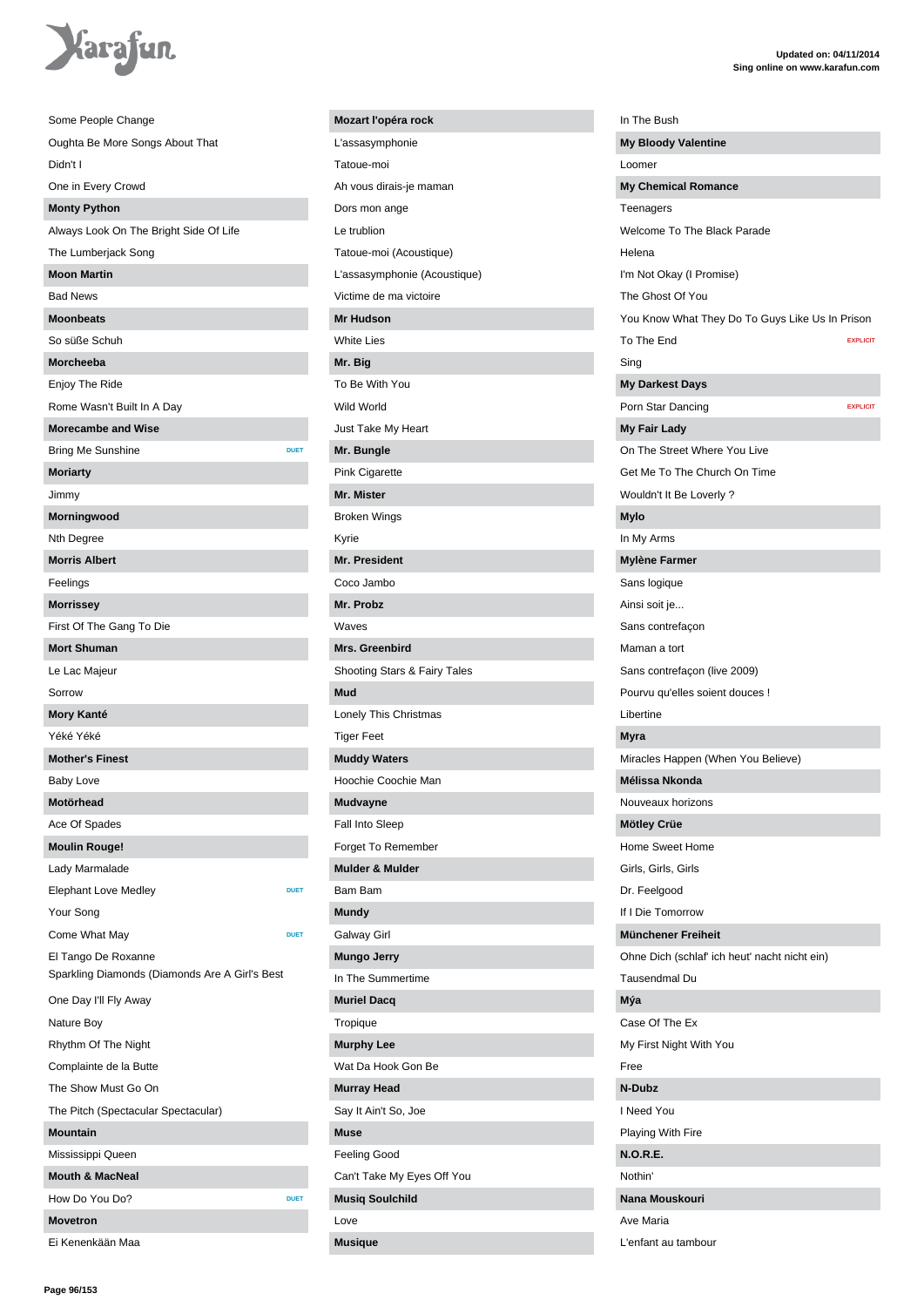

| Tous les arbres sont en fleurs                 |             |
|------------------------------------------------|-------------|
| Soleil Soleil                                  |             |
| Comme un soleil                                |             |
| Je chante avec toi liberté                     |             |
| <b>Nanci Griffith</b>                          |             |
| The Speed Of The Sound Of Loneliness           | <b>DUET</b> |
| Lone Star State Of Mind                        |             |
| <b>Nancy Holloway</b>                          |             |
| T'en vas pas comme ça                          |             |
| <b>Nancy Sinatra</b>                           |             |
| These Boots Are Made For Walkin'               |             |
| Bang Bang (My Baby Shot Me Down)               |             |
| Summer Wine                                    | <b>DUET</b> |
| Jackson                                        | <b>DUET</b> |
| <b>Nancy Wilson</b>                            |             |
| What Are You Doing New Year's Eve?             |             |
| The Nearness Of You                            |             |
| The Best Is Yet To Come                        |             |
| <b>Napoleon XIV</b>                            |             |
| They're Coming To Take Me Away, Ha-Haaa!       |             |
| Narada Michael Walden                          |             |
| Gimme Gimme Gimme                              | <b>DUET</b> |
| <b>Nas</b>                                     |             |
| I Can                                          |             |
| If I Ruled The World (Imagine That)            |             |
|                                                |             |
| <b>Nashville</b>                               |             |
| Life That's Good                               | <b>DUET</b> |
| <b>Black Roses</b>                             |             |
| Nothing In This World Will Ever Break My Heart |             |
| If I Didn't Know Better                        | <b>DUET</b> |
| Fade Into You                                  | <b>DUET</b> |
| Undermine                                      |             |
| Wrong Song                                     | <b>DUET</b> |
| Don't Put Dirt On My Grave Just Yet            |             |
| <b>Ball And Chain</b>                          | <b>DUET</b> |
| He Ain't Gonna Change                          | <b>DUET</b> |
| I Ain't Leavin' Without Your Love              |             |
| I Will Fall                                    | <b>DUET</b> |
| Telescope                                      |             |
| Looking For A Place To Shine                   |             |
| <b>Playing Tricks</b>                          |             |
| When The Right One Comes Along                 |             |
| Trouble Is                                     |             |
| No One Will Ever Love You                      | <b>DUET</b> |
| <b>Nat King Cole</b>                           |             |
| L-O-V-E                                        |             |
| When I Fall In Love                            |             |
| Autumn Leaves                                  |             |
| Mona Lisa                                      |             |
| The Christmas Song                             |             |

Stardust Ramblin' Rose Fascination Nature Boy (I Love You) For Sentimental Reasons It's Only A Paper Moon Straighten Up And Fly Right Quizás, Quizás, Quizás Too Young Sweet Lorraine Perfidia This Can't Be Love Let's Face The Music And Dance A Nightingale Sang In Berkeley Square I Found A Million Dollar Baby Non Dimenticar (Don't Forget) Slap That Bass Ballerina For All We Know (There Is) No Greater Love **Natalia Kills** Mirrors **Natalie Cole** Orange Colored Sky Our Love Is Here To Stay L-O-V-E Route 66 Inseparable When I Fall In Love **DUET** Almost Like Being In Love Straighten Up And Fly Right I Wish You Love The Very Thought Of You (It's Only A) Paper Moon As Time Goes By Pink Cadillac This Will Be Don't Get Around Much Anymore This Can't Be Love Let There Be Love I'm Beginning To See The Light Let's Face The Music And Dance Nature Boy Lush Life Sophisticated Lady **Natalie Grant** I Will Be **Natalie Imbruglia** Torn **Natalie Merchant** Wonder

**Carnival** 

| Kind And Generous                     |             |
|---------------------------------------|-------------|
| One Fine Day                          |             |
| Natasha Bedingfield                   |             |
| Pocketful Of Sunshine                 |             |
| Unwritten                             |             |
| Soulmate                              |             |
| <b>These Words</b>                    |             |
| <b>Wild Horses</b>                    |             |
| Love Like This                        |             |
| I Bruise Easily                       |             |
| Natasha St-Pier                       |             |
| Tu trouveras                          |             |
| Mourir demain (Duo)                   | <b>DUET</b> |
| Vivre d'amour                         | <b>DUET</b> |
| Un ange frappe à ma porte             |             |
| Petit papa                            |             |
| Jeter des fleurs                      |             |
| <b>Natasha Thomas</b>                 |             |
| Save Your Kisses For Me               |             |
| <b>Nathalie Cardone</b>               |             |
| Hasta Siempre                         |             |
| <b>Nathan Carter</b>                  |             |
| Old Time Rock 'n' Roll Medley         |             |
| Wagon Wheel                           |             |
| Caledonia                             |             |
| Let Me Be There                       |             |
| Footloose                             |             |
| Good Time Girls                       |             |
| Games People Play                     |             |
| Tequila Makes Her Clothes Fall Off    |             |
| Walk Right Back                       |             |
| Delta Dawn                            |             |
| Wagon Wheel (Club Mix)                |             |
| <b>Twelfth Of Never</b>               |             |
| One For The Road                      |             |
| Long Time Gone                        |             |
| Take Another Little Piece Of My Heart |             |
| Drift Away                            |             |
| How Could I Love Her So Much          |             |
| The Town I Loved So Well              |             |
| If I Get An Encore                    |             |
| On The Boat To Liverpool              |             |
| I Just Want To Dance With You         |             |
| Dixie Road                            |             |
| South Australia                       |             |
| Baton Rouge (Live)                    |             |
| Ho Hey                                |             |
| The Way That You Love Me              |             |
| Face On The Cutting Room Floor        |             |
| Mr. Man In The Moon                   |             |
| Saw You Running                       |             |
| The Answer To Everything              |             |

Let There Be Love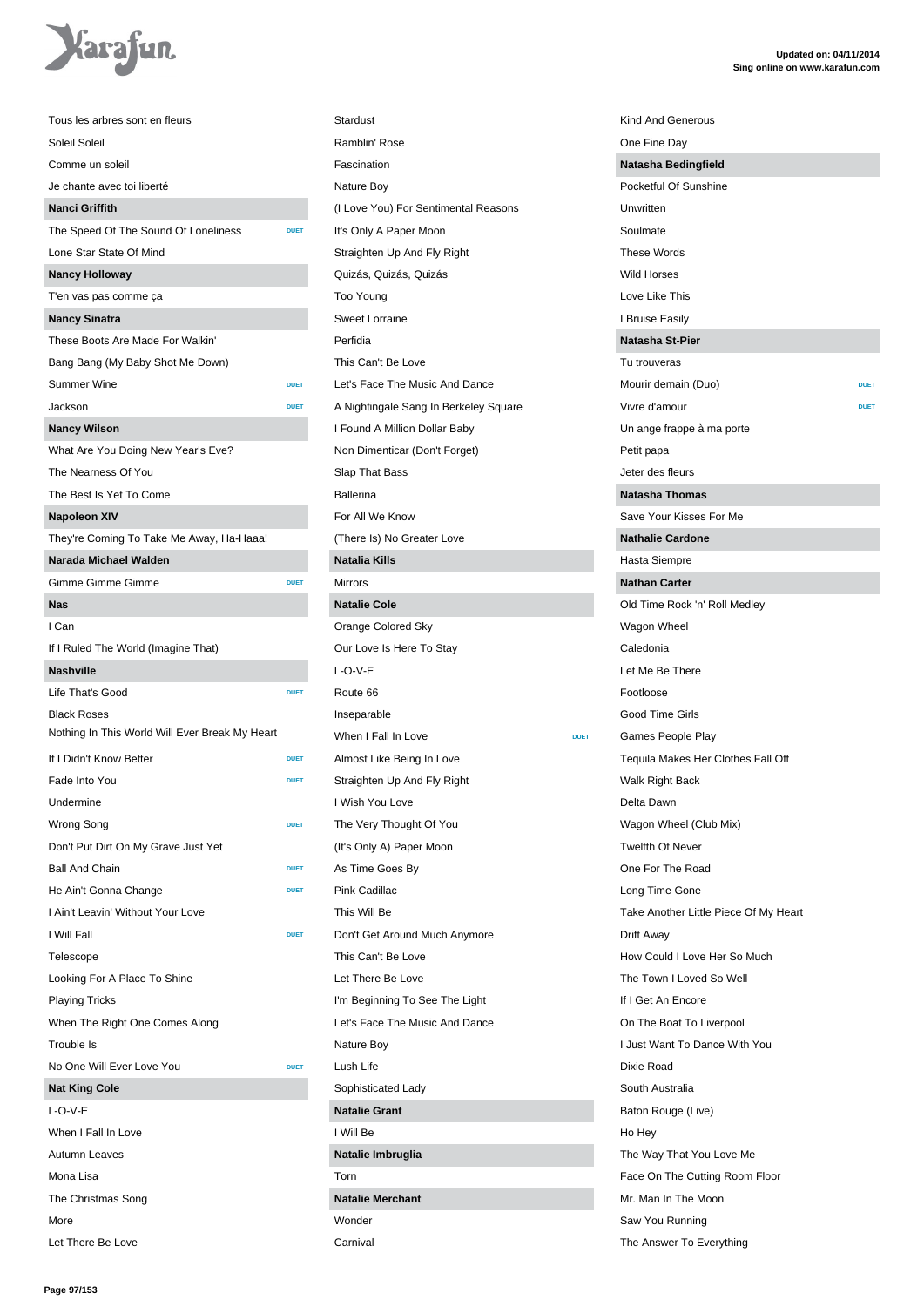

| Where Do You Go To My Lovely    |             |
|---------------------------------|-------------|
| Where I Wanna Be                |             |
| Welcome To The Weekend          |             |
| Pub Crawl                       |             |
| Nathan Lee Jackson              |             |
| Desperate Man                   |             |
| <b>Nathaniel</b>                |             |
| Live Louder                     |             |
| <b>National Anthem</b>          |             |
| The Star-Spangled Banner        |             |
| O Canada                        |             |
| God Save The Queen              |             |
| La Marseillaise                 |             |
| O Canada (fr)                   |             |
| Brabançonne                     |             |
| Wilhelmus van Nassouwe          |             |
| <b>Native</b>                   |             |
| Tu planes sur moi               |             |
| <b>Natural Selection</b>        |             |
| Do Anything                     |             |
| <b>Naughty Boy</b>              |             |
| La La La                        |             |
| Wonder                          |             |
| <b>Naughty By Nature</b>        |             |
| O.P.P.                          |             |
| Craziest                        |             |
| <b>Nayer</b>                    |             |
| Suave (Kiss Me)                 |             |
| <b>Nazareth</b>                 |             |
| Love Hurts                      |             |
| Ne-Yo                           |             |
| So Sick                         |             |
| Closer                          |             |
| Sexy Love                       |             |
| One In A Million                |             |
| Because Of You                  |             |
| Do You                          |             |
| Go On Girl                      |             |
| Let Me Love You                 |             |
| <b>Beautiful Monster</b>        |             |
| <b>Neal McCoy</b>               |             |
| Billy's Got His Beer Goggles On |             |
| Last Of A Dying Breed           |             |
| <b>Need</b>                     |             |
| <b>Graduation Song</b>          |             |
| Negramaro                       |             |
| Meraviglioso                    |             |
| <b>Neil Diamond</b>             |             |
| <b>Sweet Caroline</b>           |             |
| Love On The Rocks               |             |
| You Don't Bring Me Flowers      | <b>DUET</b> |
| Cracklin' Rosie                 |             |

Hello Again Forever In Blue Jeans September Morn' I Am...I Said Song Sung Blue Sweet Caroline (Live) America Brother Love's Traveling Salvation Show Mr. Bojangles Beautiful Noise Play Me Solitary Man Longfellow Serenade Holly Holy He Ain't Heavy, He's My Brother Midnight Train To Georgia I'm A Believer Girl, You'll Be A Woman Soon Stones Red, Red Wine God Only Knows River Deep, Mountain High Brooklyn Roads Pretty Amazing Grace Crunchy Granola Suite And The Grass Won't Pay No Mind Heartlight Cherry Cherry (concert version) Be Sleigh Ride Song Sung Blue (live) If I Don't See You Again Another Day (That Time Forgot) **DUET** Act Like A Man Whose Hands Are These I Believe In Happy Endings I Haven't Played This Song in Years Don't Go There Home Before Dark Slow It Down One More Bite Of The Apple **Neil Sedaka** Breaking Up Is Hard To Do Happy Birthday, Sweet Sixteen One Way Ticket To The Blues **Neil Young** Four Strong Winds **Nek** Laura non c'è **Nelly** Hot In Herre Just A Dream

| Shake Ya Tailfeather            |                 |
|---------------------------------|-----------------|
| Air Force Ones                  | <b>EXPLICIT</b> |
| Air Force Ones (Clean)          |                 |
| Number One                      |                 |
| <b>Nelly Furtado</b>            |                 |
| I'm Like A Bird                 |                 |
| Say It Right                    |                 |
| Turn Off The Light              |                 |
| Try                             |                 |
| In God's hands                  |                 |
| Spirit Indestructible           |                 |
| Night Is Young                  |                 |
| Powerless (Say What You Want)   |                 |
| <b>Nelson</b>                   |                 |
| After The Rain                  |                 |
| Nena                            |                 |
| 99 Luftballons                  |                 |
| 99 Red Balloons                 |                 |
| Irgendwie, Irgendwo, Irgendwann |                 |
| Anyplace, Anywhere, Anytime     | <b>DUET</b>     |
| Wunder gescheh'n                |                 |
| Leuchtturm                      |                 |
| Leuchtturm (New Version)        |                 |
| <b>Nena Daconte</b>             |                 |
| Marta                           |                 |
| <b>Neneh Cherry</b>             |                 |
| 7 Seconds                       | <b>DUET</b>     |
| Woman                           |                 |
| Neon <sub>2</sub>               |                 |
| Ei Yksinäinen Unta Saa          |                 |
| Neon Jungle                     |                 |
| <b>Braveheart</b>               |                 |
| <b>Neon Trees</b>               |                 |
| <b>Everybody Talks</b>          |                 |
| Animal                          |                 |
| <b>New Breed</b>                |                 |
| My People                       |                 |
| <b>New Christy Minstrels</b>    |                 |
| Chim Chim Cheree                |                 |
| Today                           |                 |
| <b>New Edition</b>              |                 |
| Cool It Now                     |                 |
| If It Isn't Love                |                 |
| Mr. Telephone Man               |                 |
| Hit Me Off                      |                 |
| <b>New Found Glory</b>          |                 |
| My Friends Over You             |                 |
| All Downhill From Here          |                 |
| Failure's Not Flattering        |                 |
| I Don't Wanna Know              |                 |
| <b>New Kids On The Block</b>    |                 |
| Step By Step                    |                 |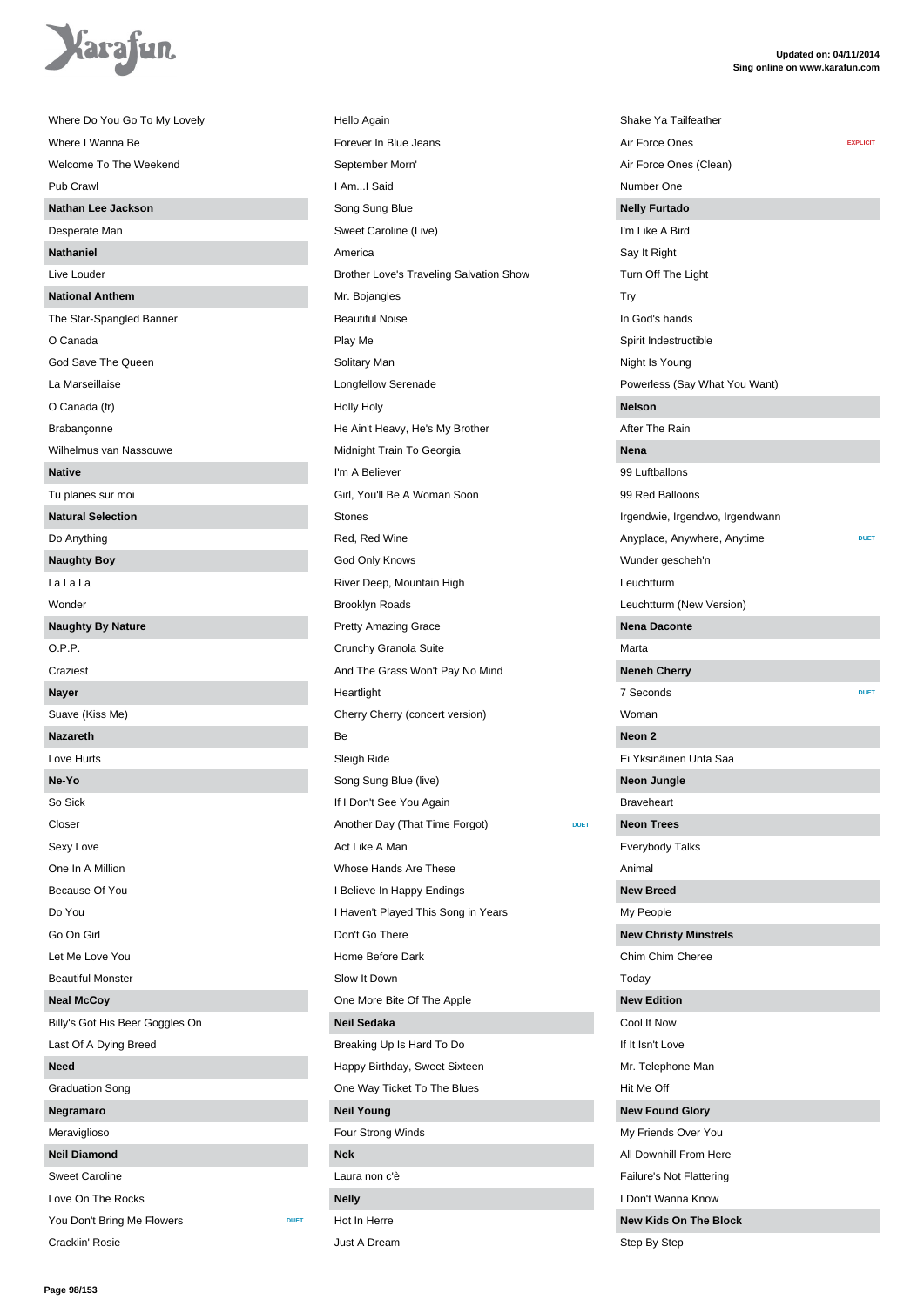

| If You Go Away               |             |
|------------------------------|-------------|
| Tonight                      |             |
| Cover Girl                   |             |
| Let's Try It Again           |             |
| Call It What You Want        |             |
| <b>New Order</b>             |             |
| Blue Monday-95               |             |
| World In Motion              |             |
| <b>New Trolls</b>            |             |
| Quella carezza della sera    |             |
| <b>New World</b>             |             |
| Tom-Tom Turnaround           |             |
| <b>Newsboys</b>              |             |
| He Reigns                    |             |
| You Are My King              |             |
| In The Belly Of The Whale    |             |
| Shine                        |             |
| I'm Not Ashamed              |             |
| Lord I Don't Know            |             |
| <b>Father Blessed Father</b> |             |
| <b>Newton Faulkner</b>       |             |
| Dream Catch Me               |             |
| I Need Something             |             |
| Over And Out                 |             |
| If This Is It                |             |
| <b>Next</b>                  |             |
| Wifey                        |             |
| <b>Beauty Queen</b>          |             |
| I Still Love You             |             |
| Niagara                      |             |
| Tchiki boum                  |             |
| J'ai vu                      |             |
| Je dois m'en aller           |             |
| L'amour à la plage           |             |
| Quand la ville dort          |             |
| <b>Nick &amp; Simon</b>      |             |
| Rosanne                      |             |
| Santa's Party                |             |
| Pak maar m'n hand            | <b>DUET</b> |
| Julia                        | <b>DUET</b> |
| De Soldaat                   |             |
| Jouw lippen op de mijne      | <b>DUET</b> |
| Vlinders                     |             |
| Een nieuwe dag               |             |
| Verloren                     |             |
| <b>Het Masker</b>            | <b>DUET</b> |
| Vallende sterren             | <b>DUET</b> |
| <b>Nick Carter</b>           |             |
| Do I Have To Cry For You     |             |
| Help Me                      |             |
| <b>Nick Cave</b>             |             |
|                              |             |

Where The Wild Roses Grow **DUET** 

# **Nick Gilder** Hot Child In The City **Nick Kamen** I Promised Myself **Nick Lachey** What's Left Of Me This I Swear **Nick Lowe** Cruel To Be Kind Half A Boy And Half A Man **Nick MacKenzie** Juanita **Nicki French** Total Eclipse Of The Heart **Nicki Minaj Anaconda** EXPLICIT Super Bass Pills N Potions Starships **EXPLICIT** Moment 4 Life **EXPLICIT** Beez In The Trap **EXPLICIT** Fly Va Va Voom Marilyn Monroe Right By My Side **EXPLICIT** Pound The Alarm **Nico & Vinz** Am I Wrong **Nicolas Peyrac** Je pars (le vol de nuit s'en va) Et mon père So Far Away From L.A. **Nicole** Ein Bisschen Frieden Flieg nicht so hoch, mein kleiner Freund **Nicole C. Mullen** My Redeemer **Nicole Croisille** I'll Never Leave You **Nicole McCloud** One Good Reason **Nicole Rieu** En courant **Nicole Scherzinger** Right There Boomerang Poison Wet Don't Hold Your Breath Try With Me **Nicoletta**

Il est mort le soleil

| <b>Niels Geusebroek</b>              |             |
|--------------------------------------|-------------|
| Take Your Time Girl                  |             |
| <b>Nielson</b>                       |             |
| Hoe                                  |             |
| <b>Beauty And The Brains</b>         |             |
| Kop in het zand                      |             |
| Zo kan het dus ook                   |             |
| <b>Night Ranger</b>                  |             |
| Goodbye                              |             |
| Nightwish                            |             |
| Over The Hills And Far Away          |             |
| Sleeping Sun                         |             |
| Bye Bye Beautiful                    |             |
| Nemo                                 |             |
| Wish I Had An Angel                  |             |
| Amaranth                             |             |
| <b>Nik Kershaw</b>                   |             |
| Wouldn't It Be Good                  |             |
| The Riddle                           |             |
| Nik P.                               |             |
| Wo die liebe deinen namen ruft       |             |
| <b>Nikka Costa</b>                   |             |
| (Out Here) On My Own                 |             |
| <b>Nikki Williams</b>                |             |
| Glowing                              |             |
| Nikki Yanofsky                       |             |
| I Believe                            |             |
| <b>Nilsen Brothers</b>               |             |
| Aber Dich Gibt's Nur Einmal Für Mich | <b>DUET</b> |
| Nina & Mike                          |             |
| Fahrende Musikanten                  | <b>DUET</b> |
| Nina Hagen                           |             |
| Du hast den Farbfilm vergessen       |             |
| <b>Nina Simone</b>                   |             |
| <b>Feeling Good</b>                  |             |
| I Put A Spell On You                 |             |
| My Baby Just Cares For Me            |             |
| I Want A Little Sugar In My Bowl     |             |
| Love Me Or Leave Me                  |             |
| My Way                               |             |
| The Look Of Love                     |             |
| Ne me quitte pas                     |             |
| I Love You, Porgy                    |             |
| Just Like A Woman                    |             |
| Wild Is The Wind                     |             |
| Four Women                           |             |
| Nina Sky                             |             |
|                                      |             |
| Move Ya Body                         |             |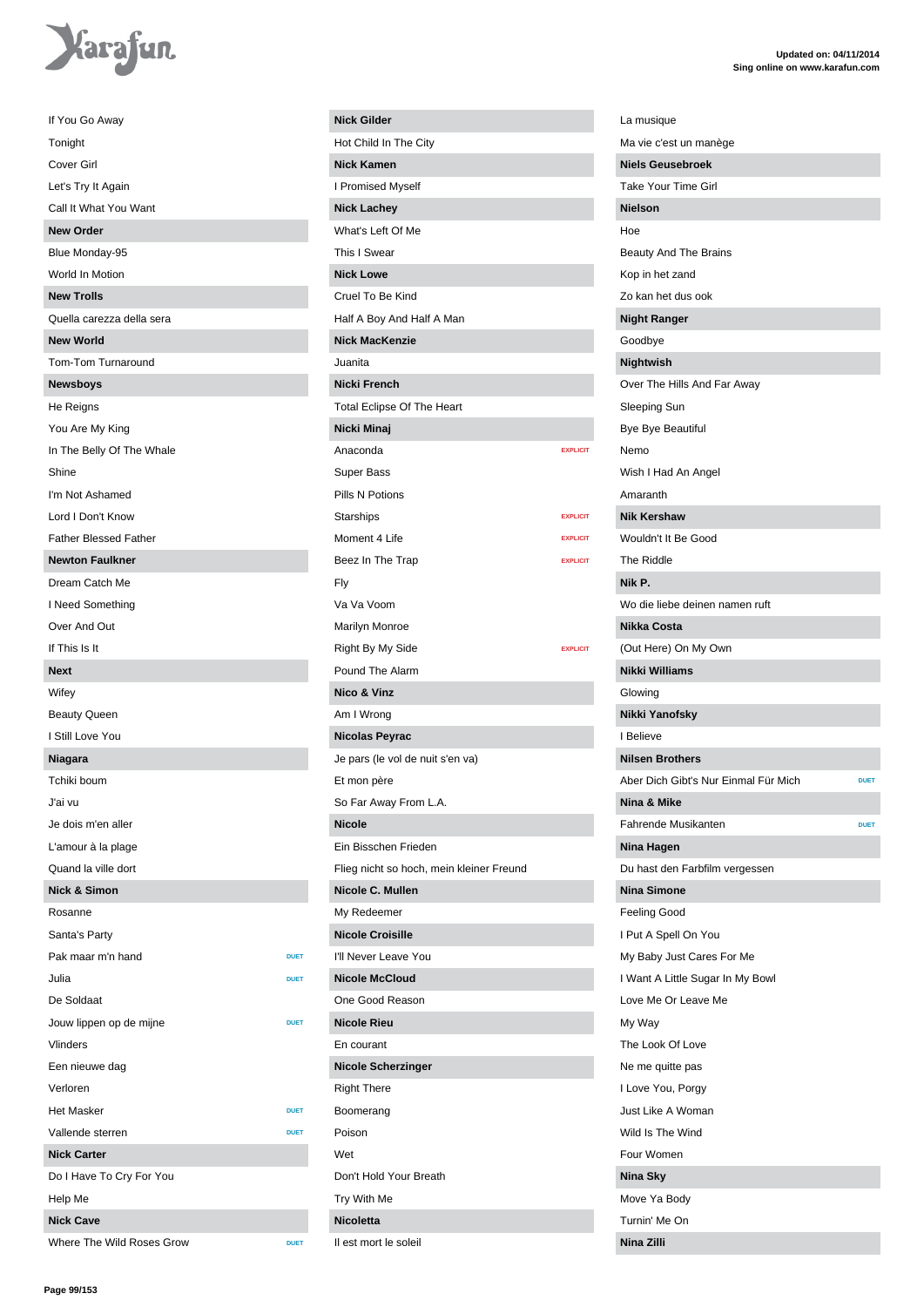

| L'amore è femmina                   |             |
|-------------------------------------|-------------|
| Per sempre                          |             |
| L'uomo che amava le donne           |             |
| Nine                                |             |
| Unusual Way                         |             |
| Take It All                         |             |
| A Call From The Vatican             |             |
| My Husband Makes Movies             |             |
| <b>Nine Inch Nails</b>              |             |
| Sin                                 |             |
| <b>Hand That Feeds</b>              |             |
| Only                                |             |
| Every Day Is Exactly The Same       |             |
| <b>Nino Bravo</b>                   |             |
| Un beso y una flor                  |             |
| <b>Nino Ferrer</b>                  |             |
| Les cornichons                      |             |
| Nino Tempo                          |             |
| Deep Purple                         | <b>DUET</b> |
| <b>Nirvana</b>                      |             |
| Smells Like Teen Spirit             |             |
| Heart-Shaped Box                    |             |
| Come As You Are                     |             |
| Lithium                             |             |
| The Man Who Sold The World          |             |
| Lake Of Fire                        |             |
| Rape Me                             |             |
| About A Girl (MTV Unplugged)        |             |
| Jesus Doesn't Want Me For A Sunbeam |             |
| Aneurysm                            |             |
| You Know You're Right               |             |
| <b>Nitty Gritty Dirt Band</b>       |             |
| Fishin' In The Dark                 |             |
| Mr. Bojangles                       |             |
| <b>Nneka</b>                        |             |
| Heartbeat                           |             |
| <b>No Address</b>                   |             |
| When I'm Gone (Sadie)               |             |
| <b>No Doubt</b>                     |             |
| Don't Speak                         |             |
| Just A Girl                         |             |
| Spiderwebs                          |             |
| It's My Life                        |             |
| Hella Good                          |             |
| Running                             |             |
| Settle Down                         |             |
| Hey You!                            |             |
| No Mercy                            |             |
| Where Do You Go                     |             |
| Please Don't Go                     |             |
| <b>No Secrets</b>                   |             |
| Kids In America                     |             |

| Skin Deep                                   |                 |
|---------------------------------------------|-----------------|
| <b>Noa</b>                                  |                 |
| I Don't Know                                |                 |
| <b>Beautiful That Way</b>                   |                 |
| Ave Maria                                   |                 |
| Eye In The Sky                              |                 |
| Noah and the Whale                          |                 |
| L.I.F.E.G.O.E.S.O.N                         |                 |
| Life Is Life                                |                 |
| <b>Nockalm Quintett</b>                     |                 |
| Zieh dich an und geh                        |                 |
| Noelia                                      |                 |
| Candela                                     |                 |
| <b>Noemi</b>                                |                 |
| L'amore si odia                             |                 |
| Per tutta la vita                           |                 |
| In un giorno qualunque                      |                 |
| <b>Briciole</b>                             |                 |
| <b>NOFX</b>                                 |                 |
| I Am An Alcoholic                           | <b>EXPLICIT</b> |
| Noir Désir                                  |                 |
| Le vent nous portera                        |                 |
| Aux sombres héros de l'amer                 |                 |
| <b>Noisettes</b>                            |                 |
| Never Forget You                            |                 |
| Don't Upset The Rhythm (Go Baby Go)         |                 |
| Every Now And Then                          |                 |
| <b>That Girl</b>                            |                 |
| Ever Fallen in Love (With Someone You       |                 |
| <b>Noiseworks</b>                           |                 |
| Take Me Back                                |                 |
| <b>Nolwenn Leroy</b>                        |                 |
| Greensleeves                                |                 |
| To France                                   |                 |
| La jument de Michao                         |                 |
| Moonlight Shadow                            |                 |
| Dans les prisons de Nantes                  |                 |
| Le Bagad de Lann-Bihoué                     |                 |
| Tri martolod                                |                 |
| Aux filles de l'eau                         |                 |
| Suite Sudarmoricaine                        |                 |
| Une femme cachée                            |                 |
|                                             |                 |
| Juste pour me souvenir<br><b>Non Aktief</b> |                 |
|                                             |                 |
| Oh Happy Day                                |                 |
| Nonpoint                                    |                 |
| <b>Bullet With A Name</b>                   |                 |
| The Truth                                   |                 |
| <b>Nora Bayes</b>                           |                 |
| Shine On, Harvest Moon                      |                 |
| <b>Norah Jones</b>                          |                 |

Don't Know Why

Turn Me On Come Away With Me The Nearness Of You Love Me Tender I've Got To See You Again What Am I To You Cold, Cold Heart Sunrise Thinking About You Nightingale In The Morning Chasing Pirates Feelin' The Same Way Lonestar Shoot The Moon Happy Pills Don't Miss You At All One Flight Down Humble Me What Am I To You (Short) **Norman Blake** You Are My Sunshine **Norman Greenbaum** Spirit In The Sky **Norman Langen** Die Gefühle haben Schweigepflicht **Nossa** Ai se eu te pego Balada (Tche Tcherere Tche Tche) Mas que nada Lelele Carnavalera **Nouvelle Star** Laissons entrer le soleil **Nouvelle Vague Too Drunk To Fuck EXPLICIT NSYNC** Bye, Bye, Bye This I Promise You **Music Of My Heart DUET** Falling On The Line **Nursery Rhyme** Alphabet Song Twinkle Twinkle Little Star Humpty Dumpty Baa, Baa, Black Sheep Ten Little Indians Are You Sleeping? **DUET** The Bear Went Over The Mountain

**NWA**

**Fuck Tha Police EXPLICIT**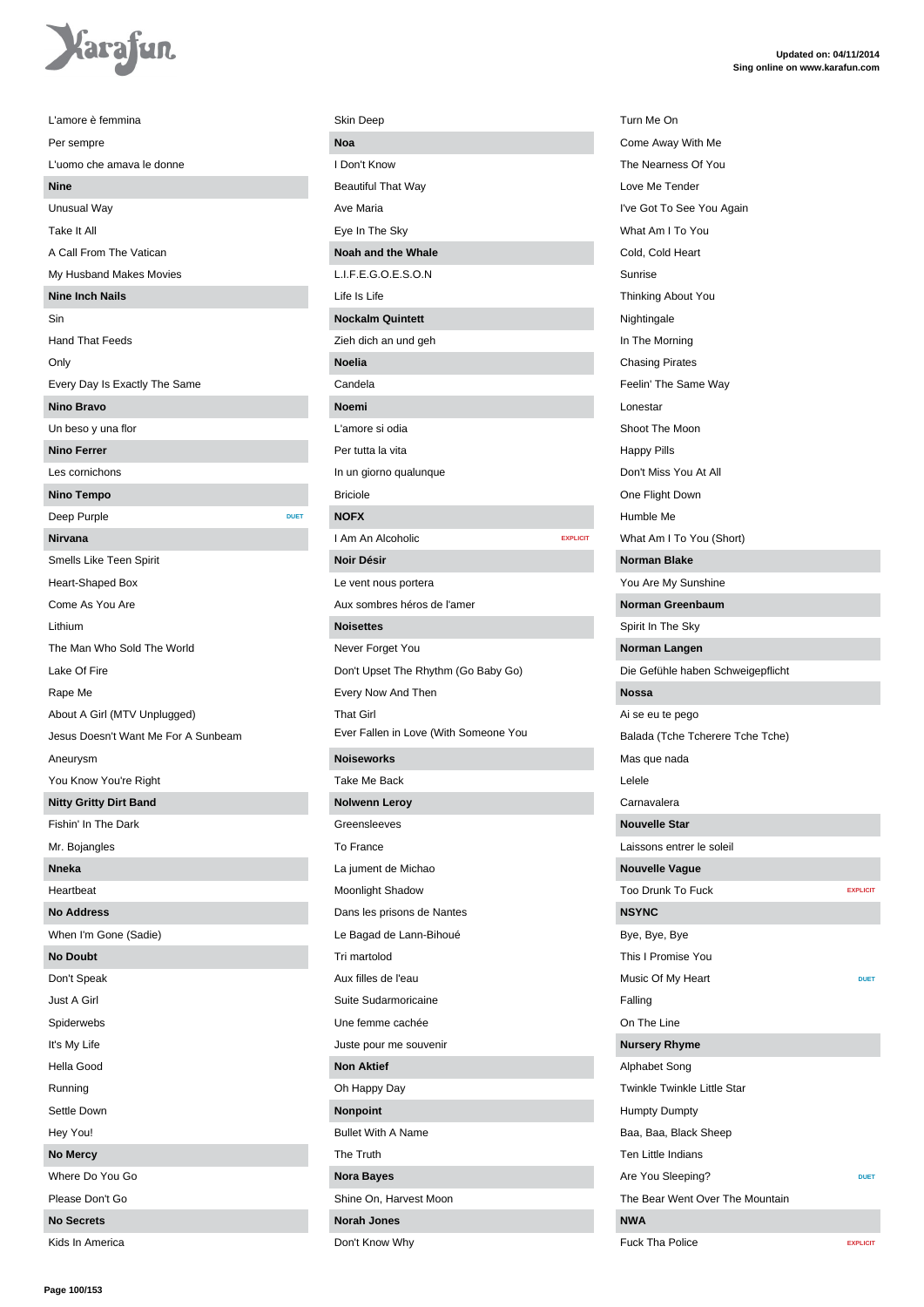

| O-Town                        |             |
|-------------------------------|-------------|
| All Or Nothing                |             |
| We Fit Together               |             |
| Oasis                         |             |
| Songbird                      |             |
| Ocean                         |             |
| Put Your Hand In The Hand     |             |
| <b>Ocean Colour Scene</b>     |             |
| The Day We Caught The Train   |             |
| Oceana                        |             |
| Cry Cry                       |             |
| <b>Endless Summer</b>         |             |
| Odyssey                       |             |
| Going Back To My Roots        |             |
| Of Monsters And Men           |             |
| <b>Little Talks</b>           | <b>DUET</b> |
| Mountain Sound                |             |
| <b>Ohio Express</b>           |             |
| Yummy Yummy Yummy             |             |
| <b>Oingo Boingo</b>           |             |
| No One Lives Forever          |             |
| Stay                          |             |
| Not My Slave                  |             |
| <b>Nasty Habits</b>           |             |
| On The Outside                |             |
| No Spill Blood                |             |
| Just Another Day              |             |
| <b>Grey Matter</b>            |             |
| OK Go                         |             |
| Here It Goes Again            |             |
| Get Over It                   |             |
| Oklahoma                      |             |
| Oh What A Beautiful Morning   |             |
| Oklahoma                      |             |
| <b>Ola Svensson</b>           |             |
| I'm In Love                   |             |
| <b>Olaf Henning</b>           |             |
| Cowboy Und Indianer           |             |
| 13 Tage                       | <b>DUET</b> |
| Die Manege Ist Leer           |             |
| <b>Old Crow Medicine Show</b> |             |
| Wagon Wheel                   |             |
| Oldelaf                       |             |
| La tristitude                 |             |
| <b>Oleta Adams</b>            |             |
| Embraceable You               |             |
| I've Got A Right              |             |
| I've Got To Sing My Song      |             |
| Circle Of One                 |             |
| Olga Tañón                    |             |
| Pasion Morena                 |             |
| <b>Oliver Cheatham</b>        |             |

## Get Down Saturday Night **Oliver Haidt** Ich fange nie mehr was an eine **Oliver!** Consider Yourself Where Is Love? I'd Do Anything Food, Glorious Food Oom Pah Pah As Long As He Needs Me **Olivia Newton-John** Let Me Be There Take Me Home, Country Roads Xanadu I Honestly Love You If You Love Me (Let Me Know) Magic **Suddenly** Physical Have You Never Been Mellow A Little More Love Change Of Heart **Olivia Ruiz** Belle à en crever Elle panique **Olly Murs** Troublemaker Dear Darlin' Dance With Me Tonight Heart Skips A Beat Busy Army Of Two In Case You Didn't Know Thinking Of Me Hand On Heart Right Place Right Time Please Don't Let Me Go This Song Is About You Oh My Goodness I Need You Now On My Cloud C'Mon C'Mon Hey You Beautiful What A Buzz I'm OK Cry Your Heart Out Hold On Head To Toe **Olsen Brothers** Fly On The Wings Of Love Marie, Marie

**Olympe**

**Updated on: 04/11/2014 Sing online on www.karafun.com**

|               |             | Zombie                                 |             |
|---------------|-------------|----------------------------------------|-------------|
|               |             | Born To Die                            |             |
| ⊧m Sonntag an |             | Non, je ne regrette rien               |             |
|               |             | C'est facile                           |             |
|               |             | La quête                               |             |
|               |             | Hometown Glory                         | <b>DUET</b> |
|               |             | <b>Omarion</b>                         |             |
|               |             | Ice Box (clean)                        |             |
|               |             | O                                      |             |
|               |             | Entourage                              |             |
|               |             | On the Town                            |             |
|               |             | New York, New York                     |             |
| 3             |             | <b>One Direction</b>                   |             |
|               |             | Story Of My Life                       |             |
|               |             | <b>What Makes You Beautiful</b>        |             |
|               |             | Best Song Ever                         |             |
|               |             | Steal My Girl                          |             |
|               | <b>DUET</b> | <b>Little Things</b>                   |             |
|               |             | You And I                              |             |
|               |             | One Way Or Another (Teenage Kicks)     |             |
|               |             | <b>Kiss You</b>                        |             |
|               |             | One Thing                              |             |
|               |             | <b>Midnight Memories</b>               |             |
|               |             | Live While We're Young                 |             |
|               |             | Half A Heart                           |             |
|               |             | They Don't Know About Us               |             |
|               |             | More Than This                         |             |
|               |             | I Wish                                 |             |
|               |             | <b>Moments</b>                         |             |
|               |             | I Want                                 |             |
|               |             | Diana                                  |             |
|               |             | Gotta Be You                           |             |
|               |             | Up All Night                           |             |
|               |             | Taken                                  |             |
|               |             | Everything About You                   |             |
|               |             | <b>One Night Only</b>                  |             |
|               |             | Just For Tonight                       |             |
|               |             | <b>OneRepublic</b>                     |             |
|               |             | <b>Counting Stars</b><br>Love Runs Out |             |
|               |             | <b>Secrets</b>                         |             |
|               |             | If I Lose Myself                       |             |
|               |             | Stop & Stare                           |             |
|               |             | I Lived                                |             |
|               |             | All The Right Moves                    |             |
|               |             | Come Home                              |             |
|               |             | Good Life                              |             |
|               |             | Something I Need                       |             |
|               |             | Feel Again                             |             |
|               |             | Marchin' On                            |             |
|               |             | <b>Burning Bridges</b>                 |             |
|               |             |                                        |             |

**Opus**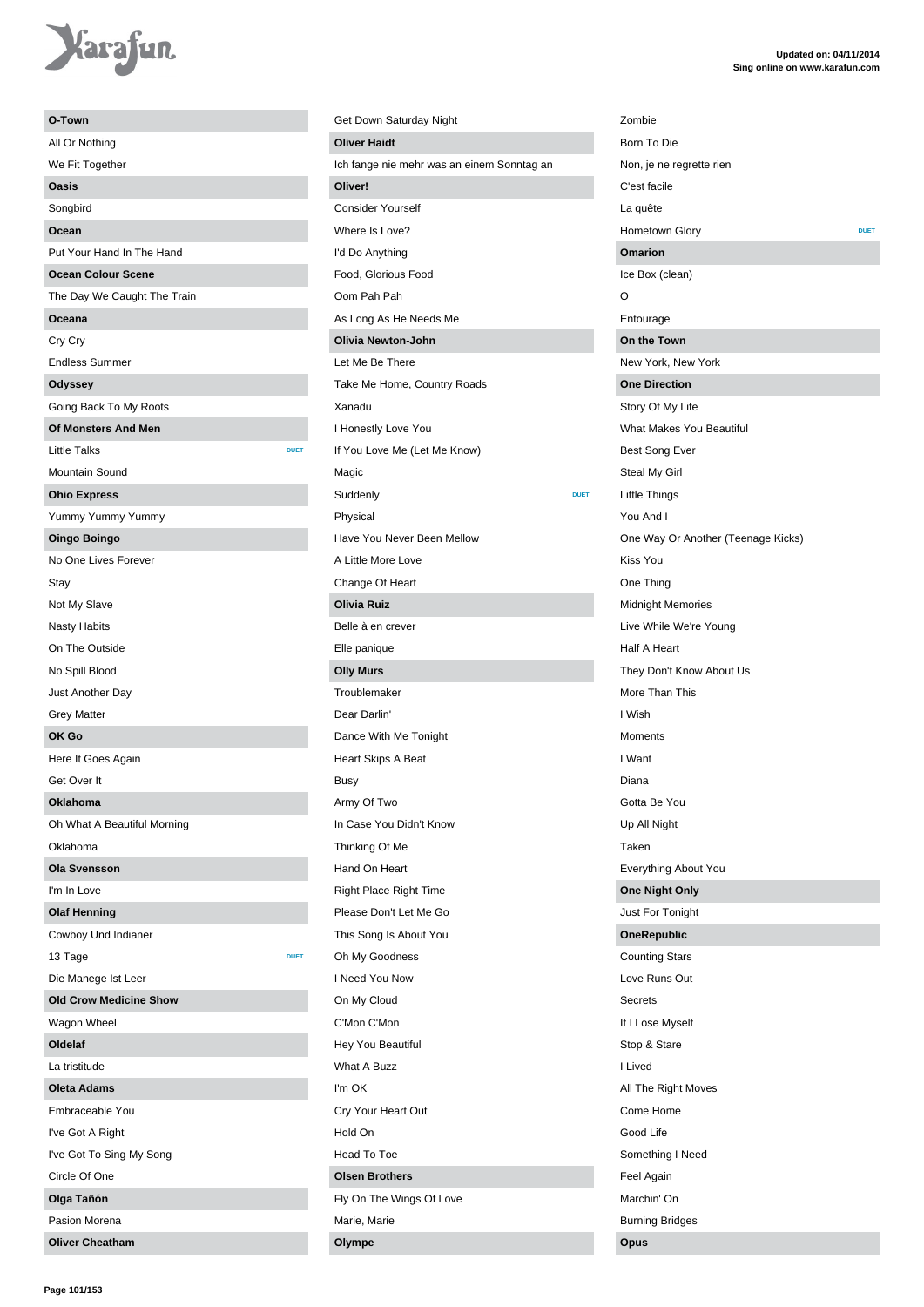

| Live Is Life                             |
|------------------------------------------|
| <b>Orchestral Manoeuvres in the Dark</b> |
| Enola Gay                                |
| Orgy                                     |
| Opticon                                  |
| Orianthi                                 |
| According To You                         |
| <b>Orleans</b>                           |
| Still The One                            |
| Dance With Me                            |
| Ornella Vanoni                           |
| Senza fine                               |
| La voglia la pazzia                      |
| Orson                                    |
| No Tomorrow                              |
| <b>Oscar Benton</b>                      |
| <b>Bensonhurst Blues</b>                 |
| <b>Oscar Harris</b>                      |
| Try A Little Love                        |
| <b>Otis Day And The Knights</b>          |
| Shout                                    |
| Shama Lama Ding Dong                     |
| <b>Otis Redding</b>                      |
| (Sittin' On) The Dock Of The Bay         |
| These Arms Of Mine                       |
| Try A Little Tenderness                  |
| Stand By Me                              |
| I've Been Loving You Too Long            |
| I've Got Dreams To Remember              |
| <b>Hard To Handle</b>                    |
| <b>Ottawan</b>                           |
| Megamix                                  |
| <b>Our Lady Peace</b>                    |
| Where Are You                            |
| Outasight                                |
| Tonight Is The Night                     |
| <b>OutKast</b>                           |
| Hey Ya!<br><b>EXPLICIT</b>               |
| Ms. Jackson                              |
| Elevators (Me & You)                     |
| Mighty 'O'                               |
| <b>Outlaws</b>                           |
| Ghost Riders In The Sky                  |
| Green Grass And High Tides               |
| Outspoken                                |
| Farther                                  |
| <b>Outwork</b>                           |
| Elektro (Dance Remix)                    |
| <b>Owl City</b>                          |
| <b>Fireflies</b>                         |
| Good Time                                |
| Deer In The Headlights                   |

| Vanilla Twilight                              | <b>Panic At The Disco</b>  |
|-----------------------------------------------|----------------------------|
| <b>Ozark Mountain Daredevils</b>              | I Write Sins Not Trag      |
| If You Wanna Get To Heaven                    | The Ballad of Mona I       |
| Jackie Blue                                   | Lying Is the Most Fur      |
| <b>Ozzy Fudd</b>                              | Taking Her Clothes 0       |
| Kill The Wabbit                               | Nine In The Afternoo       |
| Ozzy Osbourne                                 | <b>Pansy Division</b>      |
| Crazy Train                                   | <b>Bunnies</b>             |
| Mama, I'm Coming Home                         | <b>Pantera</b>             |
| No More Tears                                 | <b>Cemetery Gates</b>      |
| <b>Time After Time</b>                        | Walk                       |
| Mississippi Queen                             | Cowboys From Hell          |
| Gets Me Through                               | This Love                  |
| P. Diddy                                      | 5 Minutes Alone            |
| Coming Home                                   | Hollow                     |
| Bad Boys For Life                             | Domination                 |
| Come To Me                                    | <b>Panther</b>             |
| Tell Me                                       | Freedom<br><b>EXPLICIT</b> |
| P.M. Dawn                                     | Paola                      |
| I'd Die Without You                           | <b>Blue Bayou</b>          |
| Looking Through Patient Eyes                  | Capri-Fischer              |
| P.O.D. (Payable On Death)                     | <b>Paolo Conte</b>         |
| Alive                                         | Via Con Me                 |
| Boom                                          | Paolo Nutini               |
| Goodbye For Now                               | <b>New Shoes</b>           |
| Lights Out                                    | Candy                      |
| Will You                                      | Last Request               |
| Change the World                              | Loving You                 |
| Sleeping Awake                                | Pencil Full Of Lead        |
| <b>Pablo Cruise</b>                           | Numpty                     |
| Love Will Find A Way                          | Coming Up Easy             |
| Family Man                                    | Rewind                     |
| Pachanga                                      | Scream (Funk My Lif        |
| Close To You                                  | 10/10                      |
| Paco                                          | <b>These Streets</b>       |
| Amor de mis amores                            | Autumn                     |
| <b>Paloma Faith</b>                           | Jenny Don't Be Hast        |
| Only Love Can Hurt Like This                  | Growing Up Beside \        |
| Trouble With My Baby                          | Papa Roach                 |
| Picking Up The Pieces                         | <b>Last Resort</b>         |
| Upside Down                                   | Scars                      |
| Just Be                                       | Forever                    |
| Never Tear Us Apart                           | Between Angels And         |
| Do You Want The Truth Or Something Beautiful? | Time And Time Agai         |
| Black & Blue                                  | Take Me                    |
| New York                                      | Papa Winnie                |
| Can't Rely On You                             | I Can't Stop Loving Y      |
| 30 Minute Love Affair                         | Paper Lace                 |
| <b>Pam Tillis</b>                             | The Night Chicago D        |
| Maybe It Was Memphis                          | Pappa Bear                 |
| Let That Pony Run                             | Cherish                    |
| So Wrong                                      | When The Rain Begi         |
|                                               |                            |

| I Write Sins Not Tragedies                                              |  |
|-------------------------------------------------------------------------|--|
| The Ballad of Mona Lisa                                                 |  |
| Lying Is the Most Fun a Girl Can Have Without<br>Taking Her Clothes Off |  |
| Nine In The Afternoon                                                   |  |
| <b>Pansy Division</b>                                                   |  |
| <b>Bunnies</b><br><b>EXPLICIT</b>                                       |  |
| <b>Pantera</b>                                                          |  |
| <b>Cemetery Gates</b>                                                   |  |
| Walk                                                                    |  |
| Cowboys From Hell                                                       |  |
| This Love                                                               |  |
| 5 Minutes Alone                                                         |  |
| Hollow                                                                  |  |
| Domination                                                              |  |
| <b>Panther</b>                                                          |  |
| Freedom                                                                 |  |
| Paola                                                                   |  |
| Blue Bayou                                                              |  |
| Capri-Fischer                                                           |  |
| <b>Paolo Conte</b>                                                      |  |
| Via Con Me                                                              |  |
| <b>Paolo Nutini</b>                                                     |  |
| <b>New Shoes</b>                                                        |  |
| Candy                                                                   |  |
| Last Request                                                            |  |
| Loving You                                                              |  |
| Pencil Full Of Lead                                                     |  |
| Numpty                                                                  |  |
| Coming Up Easy                                                          |  |
| Rewind                                                                  |  |
| Scream (Funk My Life Up)                                                |  |
| 10/10                                                                   |  |
| <b>These Streets</b>                                                    |  |
| Autumn                                                                  |  |
| Jenny Don't Be Hasty                                                    |  |
| Growing Up Beside You                                                   |  |
| Papa Roach                                                              |  |
| <b>Last Resort</b>                                                      |  |
| Scars                                                                   |  |
| Forever                                                                 |  |
| Between Angels And Insects                                              |  |
| Time And Time Again                                                     |  |
| Take Me                                                                 |  |
| Papa Winnie                                                             |  |
| I Can't Stop Loving You                                                 |  |
| <b>Paper Lace</b>                                                       |  |
| The Night Chicago Died                                                  |  |
| Pappa Bear                                                              |  |
| Cherish                                                                 |  |
| When The Rain Begins To Fall                                            |  |
|                                                                         |  |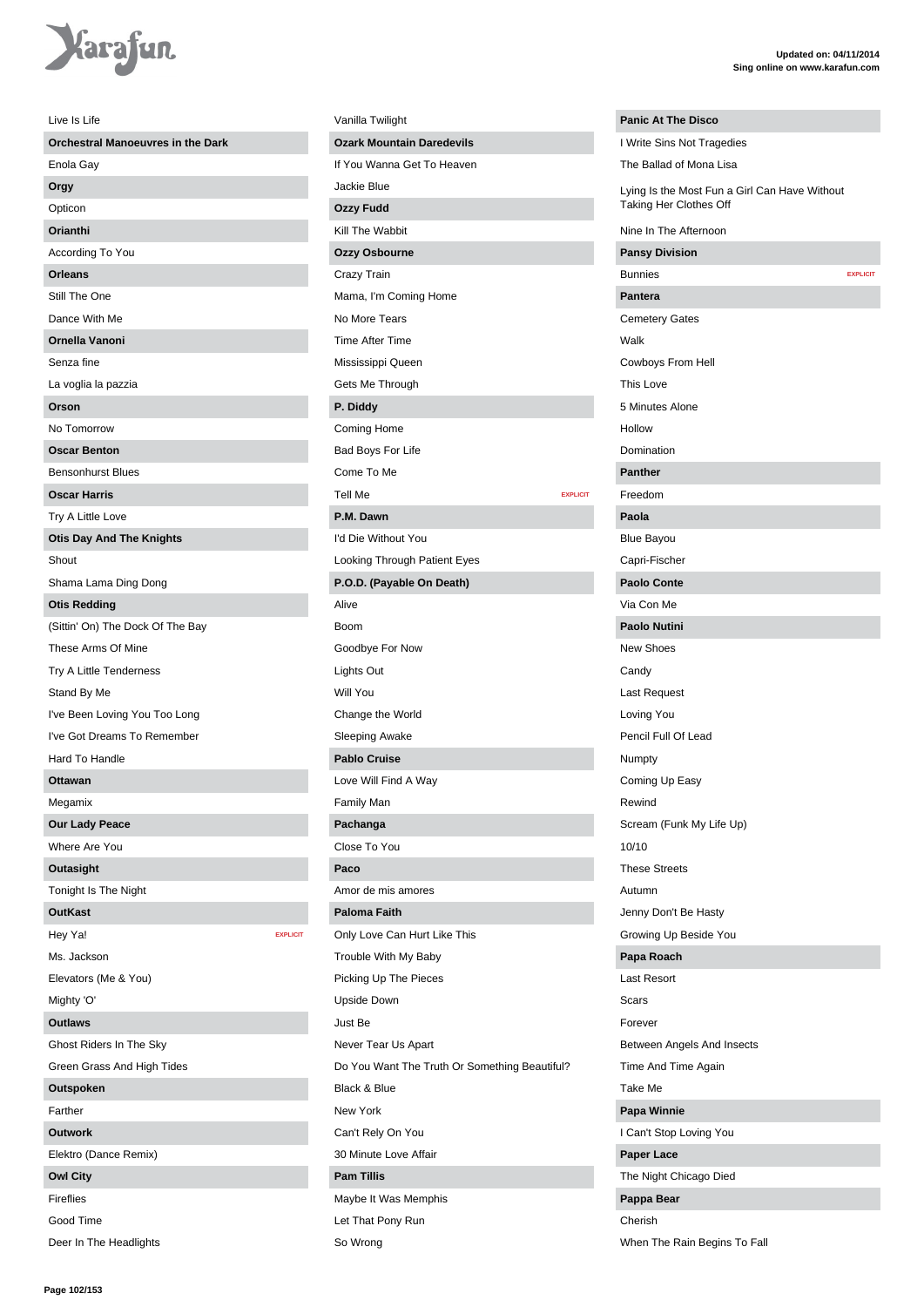

| <b>Paradisio</b>                     |
|--------------------------------------|
| Bailando                             |
| Paramore                             |
| Use Somebody                         |
| <b>Paris Hilton</b>                  |
| <b>Stars Are Blind</b>               |
| Nothing In This World                |
| <b>Pascal Danel</b>                  |
| La plage aux romantiques             |
| <b>Pascal Obispo</b>                 |
| Lucie                                |
| Les meilleurs ennemis<br><b>DUET</b> |
| L'important c'est d'aimer            |
| Mourir demain                        |
| <b>Pascal Sevran</b>                 |
| Chanter la vie                       |
| <b>Pascale Picard</b>                |
| Gate 22                              |
| Smilin'!!                            |
| Passenger                            |
| Let Her Go                           |
| Holes<br><b>EXPLICIT</b>             |
| The Wrong Direction                  |
| <b>Pastora Soler</b>                 |
| Toda mi verdad                       |
| <b>Pat Benatar</b>                   |
| Hit Me With Your Best Shot           |
| Love Is A Battlefield                |
| Heartbreaker                         |
| We Belong                            |
| Shadows Of The Night                 |
| All Fired Up                         |
| Fire And Ice                         |
| Pat Boone                            |
| Love Letters In The Sand             |
| <b>Speedy Gonzales</b>               |
| It's A Sin To Tell A Lie             |
| I Almost Lost My Mind                |
| April Love                           |
| Don't Forbid Me                      |
| <b>Pat Garrett</b>                   |
| Saddam Stomp                         |
| <b>Pat Green</b>                     |
| Wave On Wave                         |
| Way Back Texas                       |
| Feels Just Like It Should            |
| Dixie Lullaby                        |
| <b>Country Star</b>                  |
| What I'm For                         |
| Somewhere Between Texas And Mexico   |
| Let Me                               |
| <b>Pat Travers</b>                   |

### **Updated on: 04/11/2014 Sing online on www.karafun.com**

| Snortin' Whiskey                     |             |
|--------------------------------------|-------------|
| <b>Pat Williams</b>                  |             |
| Love Is All Around                   |             |
| Pat'Bol                              |             |
| Les abeilles                         |             |
| <b>Pato Banton</b>                   |             |
| <b>Baby Come Back</b>                |             |
| <b>Patrice Rushen</b>                |             |
| Forget Me Nots                       |             |
| <b>Patricia Carli</b>                |             |
| Arrête, arrête (Demain tu te maries) |             |
| <b>Patricia Kaas</b>                 |             |
| Mon mec à moi                        |             |
| If You Go Away                       |             |
| La foule                             |             |
| Les moulins de mon coeur             |             |
| Les hommes qui passent               |             |
| Mademoiselle chante le blues         |             |
| Elle voulait jouer cabaret           |             |
| Kabaret                              |             |
| Mon Dieu                             |             |
| D'Allemagne                          |             |
| Regarde les riches                   |             |
| Quand Jimmy dit                      |             |
| Kennedy Rose                         |             |
| Patricia Lavila                      |             |
| Paloma blanca                        |             |
| Patricia Manterola                   |             |
| Yo ya termine                        |             |
| No Controles                         |             |
| <b>Patrick Bruel</b>                 |             |
| Place des grands hommes              |             |
| J'te l'dis quand même                |             |
| Qui a le droit (Live)                |             |
| Alors, regarde                       |             |
| Place des grands hommes (Live)       |             |
| J'te mentirais                       |             |
| Mon amant de St Jean                 |             |
| La java bleue                        |             |
| J'te l'dis quand même (Duo)          | <b>DUET</b> |
| Alors regarde (Live)                 |             |
| She's Gone                           |             |
| La complainte de la butte            | <b>DUET</b> |
| <b>Patrick Coutin</b>                |             |
| J'aime regarder les filles           |             |
| <b>Patrick Fiori</b>                 |             |
| Out Here On My Own                   | <b>DUET</b> |
| J'espère que tu vas bien             | <b>DUET</b> |
| J'en ai mis du temps                 |             |
| Liberta                              |             |
| Que tu reviennes                     |             |

Mon pays

| Manon                                         |                 |
|-----------------------------------------------|-----------------|
| Goutte d'eau                                  |                 |
| <b>Patrick Hernandez</b>                      |                 |
| Born To Be Alive                              |                 |
| <b>Patrick Juvet</b>                          |                 |
| I Love America                                |                 |
| Où sont les femmes?                           |                 |
| <b>Patrick Sébastien</b>                      |                 |
| Les sardines                                  |                 |
| Alain (d'après Aline)                         | <b>EXPLICIT</b> |
| Le gambadou                                   |                 |
| Comment ça va                                 |                 |
| <b>Patrizio Buanne</b>                        |                 |
| II Mondo                                      |                 |
| That's Amore                                  |                 |
| <b>Patsy Cline</b>                            |                 |
| Crazy                                         |                 |
| Walkin' After Midnight                        |                 |
| I Fall To Pieces                              |                 |
| She's Got You                                 |                 |
| <b>Sweet Dreams</b>                           |                 |
| Have You Ever Been Lonely (Have You Ever Been |                 |
| Leavin' On Your Mind                          |                 |
| Just A Closer Walk With Thee                  |                 |
| You Made Me Love You (I Didn't Want to Do It) |                 |
| Stupid Cupid                                  |                 |
| <b>Lovesick Blues</b>                         |                 |
| He Called Me Baby                             |                 |
| Shake, Rattle And Roll                        |                 |
| I Love You So Much It Hurts                   |                 |
| Patti LaBelle                                 |                 |
| Lady Marmalade                                |                 |
| Stir It Up                                    |                 |
| <b>Patti Page</b>                             |                 |
| (How Much Is That) Doggie In The Window?      |                 |
| The Tennessee Waltz                           |                 |
| Old Cape Cod                                  |                 |
| Mockin' Bird Hill                             |                 |
| Allegheny Moon                                |                 |
| So Rare                                       |                 |
| <b>Patti Smith</b>                            |                 |
| <b>Because The Night</b>                      |                 |
| <b>Patty Griffin</b>                          |                 |
| Up To The Mountain                            |                 |
| <b>Patty Loveless</b>                         |                 |
| Blame It On Your Heart                        |                 |
| I Try To Think About Elvis                    |                 |
| Chains                                        |                 |
| Lovin' All Night                              |                 |
| The Boys Are Back In Town                     |                 |
| Paul & Paula                                  |                 |

Hey Paula

**Page 103/153**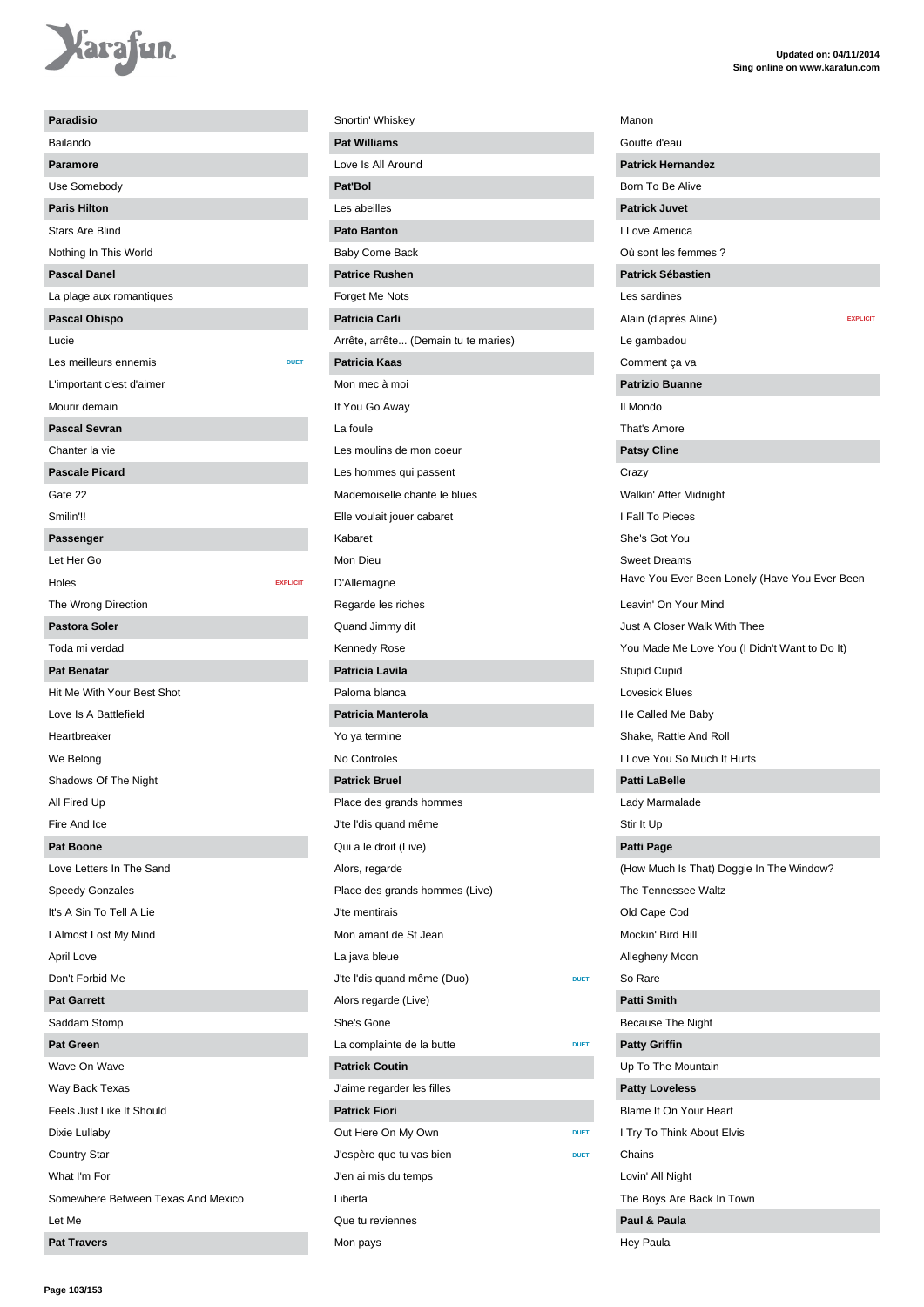

| <b>Paul Anka</b>                   |                 |
|------------------------------------|-----------------|
| Diana                              |                 |
| Put Your Head On My Shoulder       |                 |
| You Are My Destiny                 |                 |
| Hello                              |                 |
| Tears In Heaven                    |                 |
| I Don't Like To Sleep Alone        |                 |
| You're Having My Baby              |                 |
| You Are My Destiny (Duet)          | <b>DUET</b>     |
| The Way You Make Me Feel           |                 |
| Heaven                             |                 |
| Smells Like Teen Spirit            |                 |
| <b>Walking In Memphis</b>          |                 |
| <b>Black Hole Sun</b>              |                 |
| A Steel Guitar And A Glass Of Wine |                 |
| Eye Of The Tiger                   |                 |
| True                               |                 |
| Eso Beso                           |                 |
| Eyes Without A Face                |                 |
| It's a Sin                         |                 |
| Lovecats                           |                 |
| <b>Paul Brandt</b>                 |                 |
| l Do                               |                 |
| <b>Paul Carrack</b>                |                 |
| Help Me Make It Through The Night  |                 |
| He Ain't Heavy, He's My Brother    |                 |
| Don't Let The Sun Catch You Crying |                 |
| I'm Losing You                     |                 |
| Eyes Of Blue                       |                 |
| <b>Beautiful World</b>             |                 |
| When My Little Girl Is Smiling     |                 |
| Perfect Love                       |                 |
| Good Feelin' About It              |                 |
| Love Will Keep Us Alive            |                 |
| Satisfy My Soul                    |                 |
| When You Walk In The Room          |                 |
| If I Should Fall Behind            |                 |
| Paul de Leeuw                      |                 |
| Ik heb je lief                     |                 |
| Samen zijn                         |                 |
| Zonder Jou                         | <b>DUET</b>     |
| Blijf (tot de zon je komt halen)   |                 |
| Vleugels van mijn vlucht           |                 |
| Flink zijn                         |                 |
| <b>Paul Heaton</b>                 |                 |
| D.I.Y                              |                 |
| <b>Paul Kelly</b>                  |                 |
| To Her Door (Live)                 | <b>EXPLICIT</b> |
| Dumb Things                        |                 |
| To Her Door                        | <b>EXPLICIT</b> |
| <b>Paul Lekakis</b>                |                 |
|                                    |                 |

Boom Boom (Let's Go Back To My Room)

| <b>Paul McCartney</b>                  |             |
|----------------------------------------|-------------|
| Maybe I'm Amazed                       |             |
| Ebony And Ivory                        |             |
| My Love                                |             |
| Live And Let Die                       |             |
| Say Say Say                            | <b>DUET</b> |
| Another Day                            |             |
| Take It Away                           |             |
| No More Lonely Nights                  |             |
| Listen To What The Man Said            |             |
| Hope of Deliverance                    |             |
| <b>Wonderful Christmas Time</b>        |             |
| My Valentine                           |             |
| <b>Bluebird</b>                        |             |
| Dance Tonight                          |             |
| Every Night                            |             |
| Venus and Mars/Rock Show               |             |
| Sgt. Pepper's Lonely Hearts Club Band  |             |
| New                                    |             |
| From A Lover To A Friend               |             |
| <b>Paul Oakenfold</b>                  |             |
| <b>Starry Eyed Surprise</b>            |             |
| <b>Paul Revere &amp; The Raiders</b>   |             |
| Just Like Me                           |             |
| Kicks                                  |             |
| <b>Paul Stookey</b>                    |             |
| The Wedding Song                       |             |
| <b>Paul Young</b>                      |             |
| Everytime You Go Away                  |             |
| Wherever I Lay My Hat (That's My Home) |             |
| Love Of The Common People              |             |
| What Becomes Of The Broken Hearted     |             |
| <b>Paula Abdul</b>                     |             |
| Rush Rush                              |             |
| <b>Forever Your Girl</b>               |             |
| (It's Just) The Way That You Love Me   |             |
| Promise Of A New Day                   |             |
| Vibeology                              |             |
| Blowing Kisses In The Wind             |             |
| Spellbound                             |             |
| Will You Marry Me                      |             |
| <b>Paula Cole</b>                      |             |
| Autumn Leaves                          |             |
| I Don't Want To Wait                   |             |
| Where Have All The Cowboys Gone?       |             |
| I Believe In Love                      |             |
| Paula Koivuniemi                       |             |
| Aikuinen Nainen                        |             |
| Kun Kuuntelen Tomppaa                  |             |
| <b>Paulina Rubio</b>                   |             |
| Boys Will Be Boys                      |             |
| Y yo sigo aquí                         |             |

| The One You Love               |             |
|--------------------------------|-------------|
| The Last Goodbye               |             |
| Me gustas tanto                |             |
| Ayúdame                        |             |
| <b>Pauline Ester</b>           |             |
| Il fait chaud                  |             |
| Oui, je l'adore                |             |
| Une fenêtre ouverte            |             |
| Le monde est fou               |             |
| <b>PAX217</b>                  |             |
| Tonight                        |             |
| Pay The Girl                   |             |
| Freeze                         |             |
| Peabo Bryson                   |             |
| Tonight I Celebrate My Love    | <b>DUET</b> |
| By The Time This Night Is Over |             |
| <b>Peace Train</b>             |             |
| Love Will Never Ever Die       |             |
| Peaceful                       |             |
| I Believe In Peace             |             |
| <b>Peaches And Herb</b>        |             |
| Reunited                       |             |
| Shake Your Groove Thing        |             |
| <b>Peanuts Gang</b>            |             |
| Christmas Time Is Here         |             |
| Pearl Jam                      |             |
| <b>Black</b>                   |             |
| <b>Last Kiss</b>               |             |
| <b>Better Man</b>              |             |
| Jeremy                         |             |
| Even Flow                      |             |
| Alive                          |             |
| <b>Just Breathe</b>            |             |
| Rearviewmirror                 |             |
| Once                           |             |
| Crazy Mary                     |             |
| I Am Mine                      |             |
| Spin The Black Circle          |             |
| Who You Are                    |             |
| World Wide Suicide             |             |
| Life Wasted                    |             |
| <b>Pebbles</b>                 |             |
| Girlfriend                     |             |
| Peggy Lee                      |             |
| Fever                          |             |
| <b>Big Spender</b>             |             |
| Why Don't You Do Right?        |             |
| <b>Black Coffee</b>            |             |
| I'm A Woman                    |             |
| Johnny Guitar                  |             |
| Golden Earrings                |             |
| It's A Good Day                |             |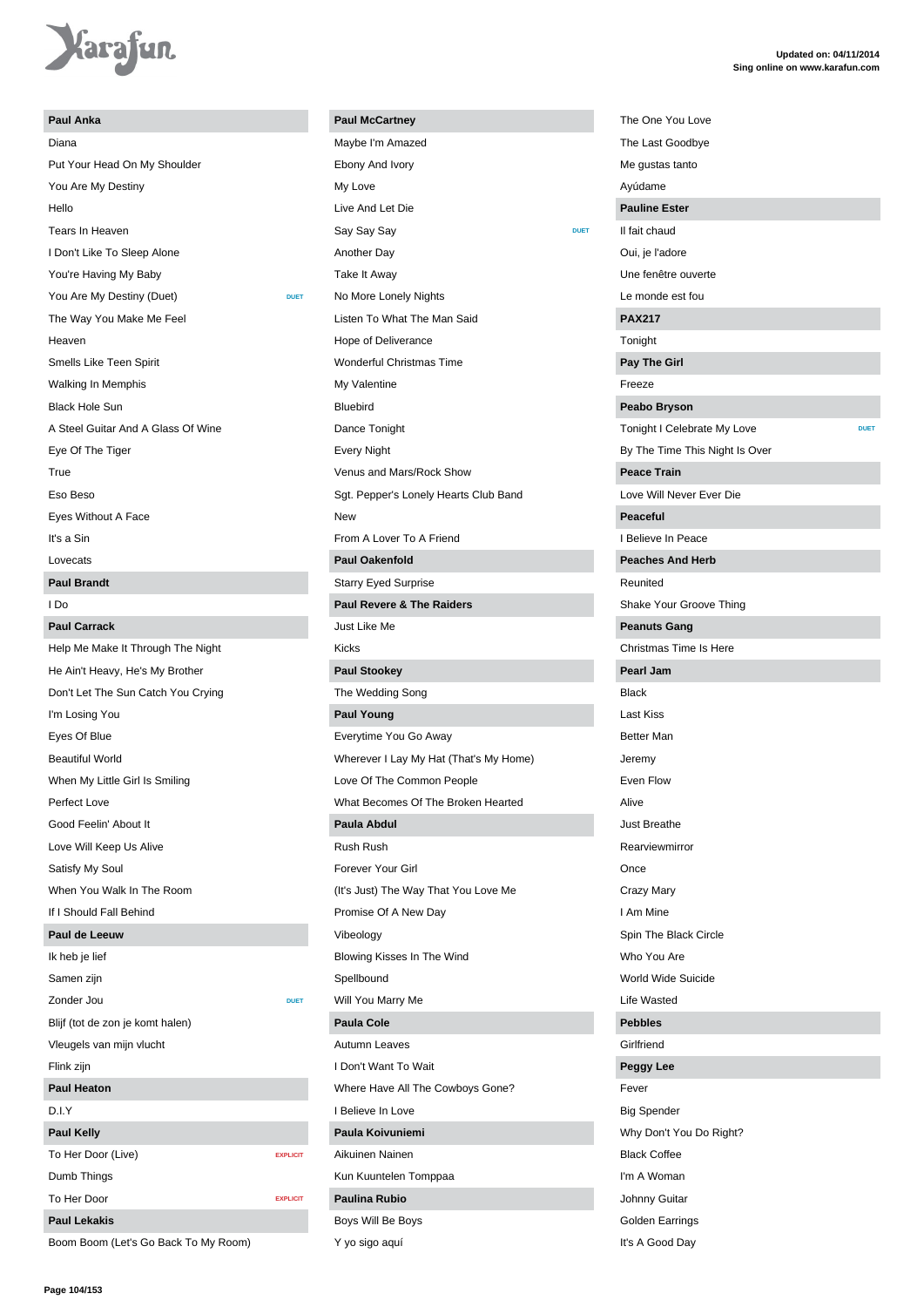

| Is That All There Is ?                      |
|---------------------------------------------|
| My Heart Belongs To Daddy                   |
| How Long Has This Been Going On             |
| Pekka Ruuska                                |
| Rafaelin Enkeli                             |
| Pelle Miljoona                              |
| Moottoritie On Kuuma                        |
| Pendulum                                    |
| Watercolour                                 |
| <b>Pepe Willberg</b>                        |
| Aamu                                        |
| <b>Percy Sledge</b>                         |
| When A Man Loves A Woman                    |
| My Special Prayer                           |
| <b>Perry Como</b>                           |
| And I Love You So                           |
| It's Impossible                             |
| Killing Me Softly With His Song             |
| Papa Loves Mambo                            |
| <b>Magic Moments</b>                        |
| Winter Wonderland                           |
| It's Beginning To Look A Lot Like Christmas |
| Make Someone Happy                          |
| Temptation                                  |
| Kewpie Doll                                 |
| <b>Pet Shop Boys</b>                        |
| <b>West End Girls</b>                       |
| Always On My Mind                           |
| Go West                                     |
| Suburbia                                    |
| Love Comes Quickly                          |
| Love etc.                                   |
| Left To My Own Devices                      |
| Leaving                                     |
| New York City Boy                           |
| <b>Pete Doherty</b>                         |
| <b>Broken Love Song</b>                     |
| <b>Pete Seeger</b>                          |
| This Land Is Your Land                      |
| Pete Yorn                                   |
| Life On A Chain                             |
| Relator<br><b>DUET</b>                      |
| <b>Peter Alexander</b>                      |
| Die kleine Kneipe                           |
| Sag beim Abschied leise Servus              |
| Im weissen Rössl am Wolfgangsee             |
| <b>Peter Allen</b>                          |
| I Go To Rio                                 |
| <b>Peter And Gordon</b>                     |
| A World Without Love                        |
| <b>Peter Andre</b>                          |
| Mysterious Girl                             |

| <b>Peter Cetera</b>                           |             |
|-----------------------------------------------|-------------|
| Glory Of Love                                 |             |
| After All                                     | <b>DUET</b> |
| Next Time I Fall                              | <b>DUET</b> |
| Forever Tonight (I Wanna Take)                |             |
| <b>Perfect World</b>                          |             |
| <b>Peter Cincotti</b>                         |             |
| Sway                                          |             |
| <b>St Louis Blues</b>                         |             |
| Goodbye Philadelphia                          |             |
| Some Kind Of Wonderful                        |             |
| December Boys                                 |             |
| <b>Peter Cornelius</b>                        |             |
| Du Entschuldige I Kenn' Di                    |             |
| <b>Peter et Sloane</b>                        |             |
| Besoin de rien, envie de toi                  |             |
| <b>Peter Fox</b>                              |             |
| Haus Am See                                   |             |
| Schwarz zu Blau                               |             |
| <b>Peter Frampton</b>                         |             |
| Baby I Love Your Way                          |             |
| Show Me The Way                               |             |
| Do You Feel Like I Do                         |             |
| I'm In You                                    |             |
| <b>Peter Gabriel</b>                          |             |
| Sledgehammer                                  |             |
| In Your Eyes                                  |             |
|                                               |             |
| Don't Give Up                                 | <b>DUET</b> |
| Solsbury Hill                                 |             |
| Come Talk To Me                               |             |
| <b>Mercy Street</b>                           |             |
| <b>Red Rain</b>                               |             |
| The Book Of Love                              |             |
| Here Comes The Flood                          |             |
| Steam                                         |             |
| <b>Peter Kay</b>                              |             |
| Once Upon a Christmas Song                    |             |
| <b>Peter Kent</b>                             |             |
| It's A Real Good Feeling                      |             |
| <b>Peter Kingsbery</b>                        |             |
| Only The Very Best                            |             |
| Peter Koelewijn                               |             |
| Kom van dat dak af                            |             |
| <b>Peter Luts</b>                             |             |
| The Rain                                      |             |
| <b>Peter Maffay</b>                           |             |
| Ich wollte nie erwachsen sein (Nessajas Lied) |             |
| Und es war Sommer                             |             |
| Josie                                         |             |
| Ich fühl wie du                               |             |
| Weil es dich gibt                             |             |

Sonne In Der Nacht Sonne in der Nacht (Live) Eiszeit **Peter McCann** Do You Wanna Make Love **Peter Murphy** I'll Fall With Your Knife The Sweetest Drop **Peter Sarstedt** Where Do You Go To (My Lovely)? **Peter Schilling** Major Tom (Völlig Losgelöst) **Peter Tosh** Legalize It **Peter Wackel** Joana Manchmal möchte ich schon mit dir **Peter, Paul and Mary** Leaving On A Jet Plane Blowin' In The Wind If I Had A Hammer **Peters and Lee Don't Stay Away Too Long DUET Petula Clark** Downtown This Is My Song Hello, Dolly! Sailor Je me sens bien auprès de toi Chariot C'est ma chanson La nuit n'en finit plus Marin (l'enfant du voyage) La gadoue **PFM** Impressioni di settembre **Phantom Planet** California **Pharrell Williams** Happy Come Get It Bae Gust Of Wind Marilyn Monroe Number One **Phats & Small** Turn Around **Phil Collins** In The Air Tonight Against All Odds (Take A Look At Me Now) Another Day In Paradise A Groovy Kind Of Love You'll Be In My Heart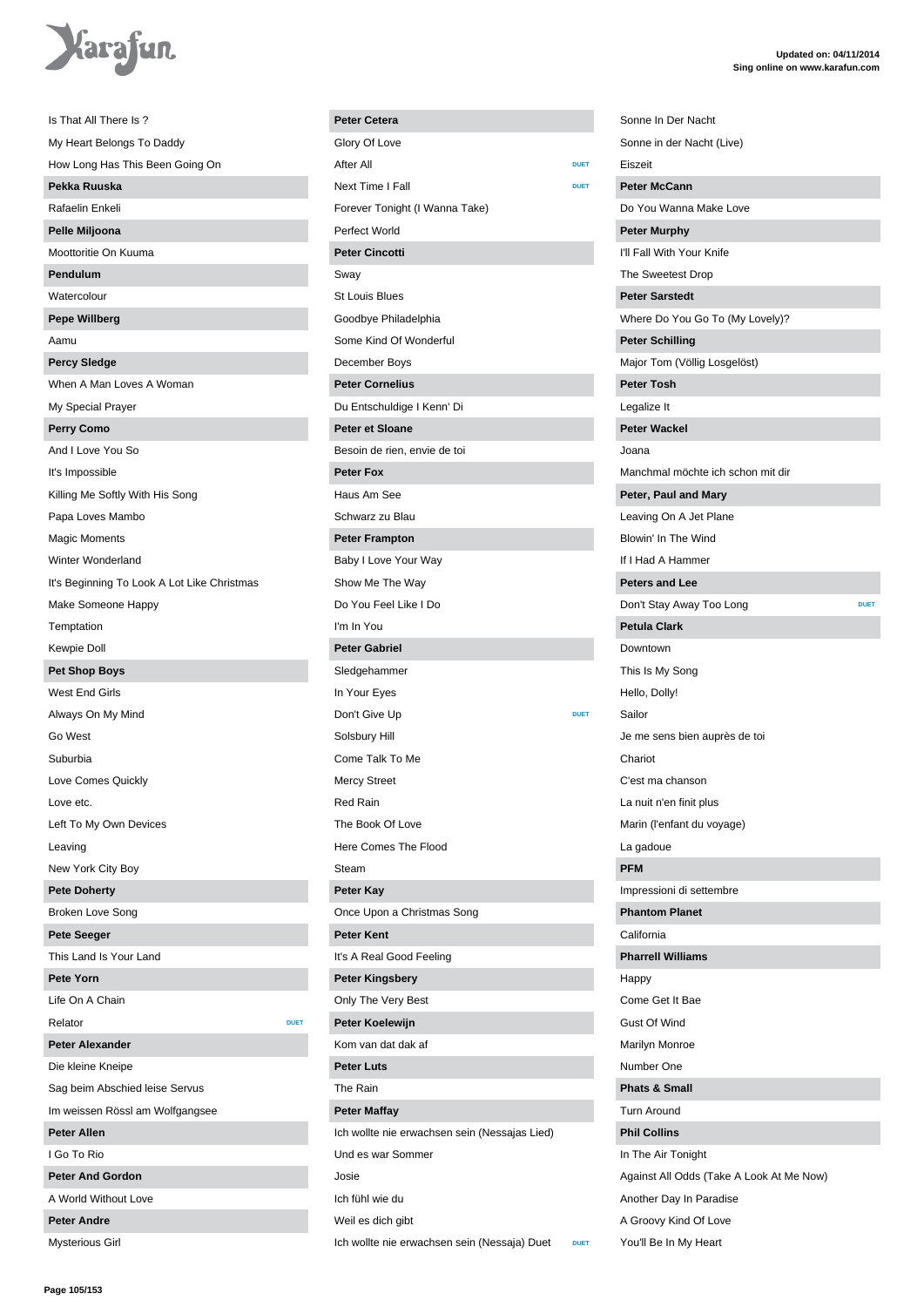

| <b>True Colors</b>              |             |
|---------------------------------|-------------|
| Separate Lives                  | <b>DUET</b> |
| You Can't Hurry Love            |             |
| Can't Stop Loving You           |             |
| (Love Is Like A) Heatwave       |             |
| <b>Phil Joel</b>                |             |
| The Man You Want Me To Be       |             |
| <b>Phil Phillips</b>            |             |
| Sea Of Love                     |             |
| <b>Phil Spector And Artists</b> |             |
| <b>Silent Night</b>             |             |
| <b>Phil Stacey</b>              |             |
| If You Didn't Love Me           |             |
| <b>Phil Vassar</b>              |             |
| That's When I Love You          |             |
| This Is God                     |             |
| Bobbi With An I                 |             |
| This Is My Life                 |             |
| The Woman In My Life            |             |
| I Would                         |             |
| Good Ole Days                   |             |
| <b>Philippe Chatel</b>          |             |
| Emilie Jolie                    | <b>DUET</b> |
| Ma lycéenne                     |             |
| J't'aime bien Lili              |             |
| Mister Hyde                     |             |
| <b>Philippe Clay</b>            |             |
| Le danseur de charleston        |             |
| <b>Philippe Lavil</b>           |             |
| Avec les filles je ne sais pas  |             |
| La chica de Cuba                |             |
| <b>Phillip Phillips</b>         |             |
| Home                            |             |
| Gone, Gone, Gone                |             |
| Raging Fire                     |             |
| <b>Phyllis Hyman</b>            |             |
| Old Friend                      |             |
| Pia Toscano                     |             |
| This Time                       |             |
| Pierpoljak                      |             |
| J'sais pas jouer                |             |
| <b>Pierre Bachelet</b>          |             |
| Elle est d'ailleurs             |             |
| Vingt ans                       |             |
| Les Corons                      |             |
| Flo                             | <b>DUET</b> |
| Destinée                        |             |
| Quand l'enfant viendra          |             |
| Quitte-moi                      |             |
| Marionnettiste                  |             |
| Ecris-moi                       |             |
|                                 |             |

| L'homme en blanc                |                 |
|---------------------------------|-----------------|
| Le No Man's Land                |                 |
| Embrasse-la                     |                 |
| Pleure pas boulou               |                 |
| Vivre                           |                 |
| En l'an 2001                    |                 |
| <b>Pierre Groscolas</b>         |                 |
| Lady Lay                        |                 |
| Elise et moi                    |                 |
| <b>Pierre Lalonde</b>           |                 |
| Les feuilles mortes             |                 |
| <b>Pierre Rapsat</b>            |                 |
| C'est toujours un mystère       |                 |
| Pietro Lombardi                 |                 |
| Call My Name                    |                 |
| <b>Pillar</b>                   |                 |
| Fireproof                       |                 |
| Echelon                         |                 |
| Pink                            |                 |
| Just Give Me A Reason           | <b>DUET</b>     |
| Try                             |                 |
| F**kin' Perfect                 | <b>EXPLICIT</b> |
| Who Knew                        |                 |
| Raise Your Glass                |                 |
| So What                         |                 |
| Glitter In The Air              |                 |
| Sober                           |                 |
| Just Like A Pill                | <b>EXPLICIT</b> |
| Please Don't Leave Me           |                 |
| <b>True Love</b>                | <b>EXPLICIT</b> |
| Dear Mr. President              |                 |
| Beam Me Up                      |                 |
| I Don't Believe You             |                 |
|                                 | <b>DUET</b>     |
| Misery<br>Funhouse              |                 |
|                                 |                 |
| <b>Family Portrait</b>          |                 |
| Perfect (Live Acoustic)         |                 |
| Nobody Knows                    |                 |
| Don't Let Me Get Me             |                 |
| Blow Me (One Last Kiss)         | <b>EXPLICIT</b> |
| <b>Stupid Girls</b>             |                 |
| U + Ur Hand                     |                 |
| Crystal Ball                    |                 |
| Slut Like You                   | <b>EXPLICIT</b> |
| Mean                            |                 |
| There You Go                    |                 |
| Trouble                         |                 |
| Walk Of Shame                   | <b>EXPLICIT</b> |
| Ave Mary A                      |                 |
| <b>Bridge Of Light</b>          |                 |
| Family Portrait (Live Acoustic) |                 |
| Long Way To Happy               |                 |

|                | <b>Bad Influence</b>                     |                 |
|----------------|------------------------------------------|-----------------|
|                | Cuz I Can                                |                 |
|                | The Great Escape                         |                 |
|                | Leave Me Alone (I'm Lonely)              | <b>EXPLICIT</b> |
|                | You Make Me Sick                         |                 |
|                | Is This Thing On?                        |                 |
|                | I'm Not Dead                             |                 |
|                | My Signature Move                        |                 |
|                | It's All Your Fault                      |                 |
|                | 18 Wheeler                               |                 |
|                | Heartbreaker                             |                 |
|                | The Truth About Love                     | <b>EXPLICIT</b> |
|                | Timebomb                                 | <b>EXPLICIT</b> |
|                | Are We All We Are                        | <b>EXPLICIT</b> |
|                | The One That Got Away                    |                 |
|                | Love Song                                |                 |
|                | Run                                      |                 |
|                | One Foot Wrong                           |                 |
|                | How Come You're Not Here                 |                 |
| <b>DUET</b>    | I Got Money Now                          |                 |
|                | The King Is Dead, But The Queen Is Alive |                 |
| <b>(PLICIT</b> | Last To Know                             |                 |
|                | Runaway                                  |                 |
|                | Chaos & Piss                             | <b>EXPLICIT</b> |
|                | <b>Heartbreak Down</b>                   |                 |
|                | <b>Pink Floyd</b>                        |                 |
|                | Arnold Layne                             |                 |
| <b>PLICIT</b>  | <b>Pink Martini</b>                      |                 |
|                | Je ne veux pas travailler                |                 |
| <b>PLICIT</b>  | ¿Dónde estás, Yolanda?                   |                 |
|                | Amado Mio                                |                 |
|                | Hey Eugene!                              |                 |
|                | Brazil                                   |                 |
| <b>DUET</b>    | Hang On Little Tomato                    |                 |
|                | Lilly                                    |                 |
|                | Qué Sera Sera                            |                 |
|                | Una notte a Napoli                       |                 |
|                | Anna (El Negro Zumbón)                   |                 |
|                | Let's Never Stop Falling In Love         |                 |
| <b>PLICIT</b>  | La Soledad                               |                 |
|                | Pippin                                   |                 |
|                | Corner Of The Sky                        |                 |
|                | <b>Pirates Of The Mississippi</b>        |                 |
| <b>PLICIT</b>  | The Wild Side Of Life                    |                 |
|                | <b>Pistol Annies</b>                     |                 |
|                | Hell On Heels                            |                 |
|                | I Feel A Sin Comin' On                   |                 |
| <b>PLICIT</b>  | <b>Takin' Pills</b>                      |                 |
|                | Hush Hush                                |                 |
|                | Boys From The South                      |                 |
|                |                                          |                 |
|                | <b>Trailer For Rent</b>                  |                 |
|                | Dear Sobriety                            |                 |

Coeur de goéland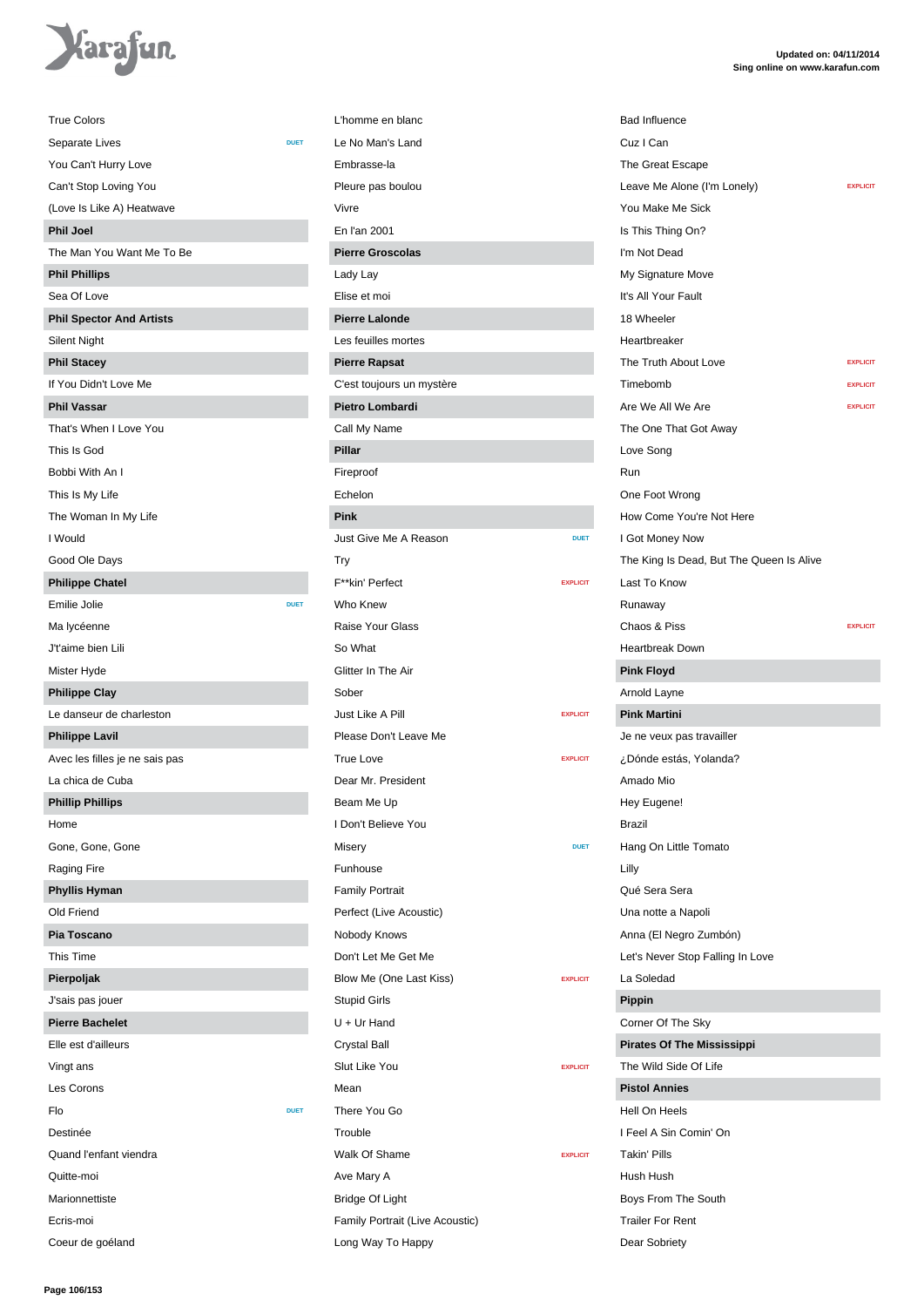

| <b>Unhappily Married</b>                                                        |
|---------------------------------------------------------------------------------|
| Being Pretty Ain't Pretty                                                       |
| I Hope You're The End Of My Story                                               |
| Run Daddy Run                                                                   |
| Loved by a Workin' Man                                                          |
| <b>Bad Example</b>                                                              |
| Damn Thing                                                                      |
| The Hunter's Wife                                                               |
| Housewife's Prayer                                                              |
| Lemon Drop                                                                      |
| <b>Family Feud</b>                                                              |
| Beige                                                                           |
| <b>Pitbull</b>                                                                  |
| Fireball                                                                        |
| I Know You Want Me (Calle Ocho)                                                 |
| Don't Stop The Party                                                            |
| Give Me Everything Tonight                                                      |
| <b>Hotel Room Service</b>                                                       |
| Rain Over Me                                                                    |
| <b>Back in Time</b>                                                             |
| Wild Wild Love                                                                  |
| <b>International Love</b><br>We Are One (Ole Ola) [The Official 2014 FIFA World |
| Shut It Down<br><b>EXPLICIT</b>                                                 |
| <b>Pitch Perfect</b>                                                            |
| Cups (You're Gonna Miss Me When I'm Gone)                                       |
| <b>Bella's Finals</b>                                                           |
| <b>Trebles Finals</b>                                                           |
| Since U Been Gone<br><b>DUET</b>                                                |
| <b>Pixie Lott</b>                                                               |
| Mama Do (Uh Oh, Uh Oh)                                                          |
| Use Somebody                                                                    |
| Nasty                                                                           |
| All About Tonight                                                               |
| <b>Boys And Girls</b>                                                           |
| Cry Me Out                                                                      |
| Nothing Compares                                                                |
| Turn It Up                                                                      |
| Apologize                                                                       |
| Gravity                                                                         |
| Jack                                                                            |
| Poker Face                                                                      |
| When Love Takes Over                                                            |
| <b>Broken Arrow</b>                                                             |
| My Love                                                                         |
| PJ & Duncan                                                                     |
| Let's Get Ready to Rhumble                                                      |
| <b>PJ Harvey</b>                                                                |
| C'mon Billy                                                                     |
|                                                                                 |
| <b>Placebo</b>                                                                  |

Running Up That Hill

Every You Every Me The Bitter End Song To Say Goodbye Protège-moi Too Many Friends Meds Never-Ending Why **Placido Domingo** Quiereme mucho Aquellos ojos verdes Medley Deja que salga la luna Si nos dejan Tequila con limón **Plain White T's** Hey There Delilah Rhythm Of Love 1, 2, 3, 4 **Plan B** She Said Stay Too Long **Planet Funk** These Boots Are Made For Walkin' The Switch **Plastic Bertrand** Ça plane pour moi **Play** Whole Again I Must Not Chase The Boys **Player** Baby Come Back **Pleasure P** Under **Plumb** In My Arms Cut Hang On **Plus One** Start To Fly **Poco** Rose Of Cimarron **Poe** Not A Virgin **Point Of Grace** Day By Day **Poison** Every Rose Has Its Thorn Talk Dirty To Me Nothin' But A Good Time Something To Believe In

Your Mamma Don't Dance

**Polka Forever**

| Beer Barrel Polka                 |                 |
|-----------------------------------|-----------------|
| Happy Wanderer                    |                 |
| In Heaven There Is No Beer        |                 |
| <b>Too Fat Polka</b>              |                 |
| <b>Just Because</b>               |                 |
| Pennsylvania Polka                |                 |
| Juke Box Polka                    |                 |
| Who Stole The Kishka              |                 |
| My Melody Of Love                 |                 |
| <b>Tic Toc Polka</b>              |                 |
| Pop Evil                          |                 |
| Monster You Made                  |                 |
| Hero                              |                 |
| Porter Wagoner                    |                 |
| Green, Green Grass Of Home        |                 |
| <b>Portishead</b>                 |                 |
| Glory Box                         |                 |
| Roads                             |                 |
| Sour Times                        |                 |
| <b>Portrait</b>                   |                 |
| Here We Go Again                  |                 |
| <b>Positive Force</b>             |                 |
| We Got The Funk                   |                 |
| Pow woW                           |                 |
| Le chat                           |                 |
| Powderfinger                      |                 |
| (Baby I've Got You) On My Mind    |                 |
| My Happiness                      |                 |
| <b>Power Station</b>              |                 |
| Some Like It Hot                  |                 |
| Powerman 5000                     |                 |
| Bombshell                         |                 |
| Free                              |                 |
| <b>Primal Scream</b>              |                 |
| Rocks                             |                 |
| <b>Country Girl</b>               |                 |
| <b>Prime STH</b>                  |                 |
| I'm Stupid (Don't Worry 'Bout Me) |                 |
| Prince                            |                 |
| Betcha By Golly, Wow              |                 |
| <b>Prince Royce</b>               |                 |
| Darte un beso                     |                 |
| Stand By Me                       |                 |
| Corazón sin cara                  |                 |
| Te perdiste mi amor               | <b>DUET</b>     |
| Las cosas pequeñas                |                 |
| <b>Princess Erika</b>             |                 |
| Trop de bla-bla                   |                 |
| <b>Princess Sarah</b>             |                 |
| A la faveur de l'automne          |                 |
| <b>Princess Superstar</b>         |                 |
| <b>Bad Babysitter</b>             | <b>EXPLICIT</b> |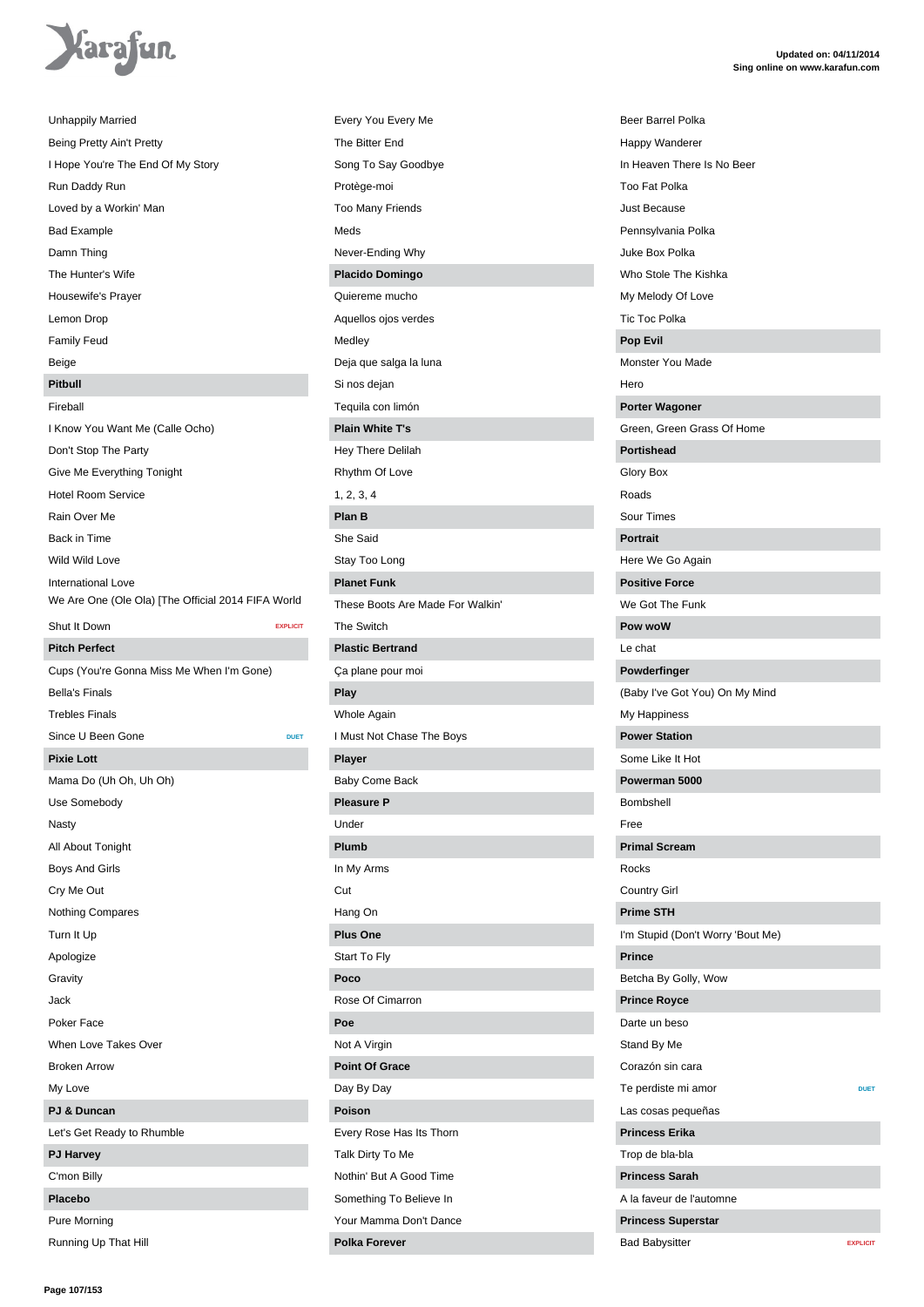

| Priscilla Ahn                                     |
|---------------------------------------------------|
| Dream                                             |
| <b>Procol Harum</b>                               |
| A Whiter Shade Of Pale                            |
| Conquistador                                      |
| Homburg                                           |
| <b>Professor Green</b>                            |
| Read All About It                                 |
| Profyle                                           |
| Liar                                              |
| <b>Pseudo Echo</b>                                |
| Funkytown                                         |
| <b>PSY</b>                                        |
| Gangnam Style (?? ???)                            |
| Gentleman                                         |
| <b>Public Announcement</b>                        |
| Body Bumpin' (Yippie Yi-Yo)                       |
| <b>Public Enemy</b>                               |
| <b>Fight The Power</b>                            |
| <b>Puddle of Mudd</b>                             |
| She Hates Me                                      |
| Blurry                                            |
| Control                                           |
| Spin You Around                                   |
| <b>Heel Over Head</b>                             |
| Away From Me                                      |
| <b>Puff Daddy</b>                                 |
| I'll Be Missing You                               |
| It's All About The Benjamins                      |
| Been Around The World                             |
| Can't Nobody Hold Me Down                         |
| Victory                                           |
| Puggy                                             |
| When You Know                                     |
| Pulp                                              |
| Common People                                     |
| Disco 2000                                        |
| Pur                                               |
| Funkelperlenaugen                                 |
| Lena                                              |
| Ein graues Haar                                   |
| Ich lieb' dich                                    |
| <b>Pure Prairie League</b>                        |
| Amie                                              |
| <b>Puscifer</b>                                   |
| <b>Conditions Of My Parole</b><br><b>EXPLICIT</b> |
| <b>Push Play</b>                                  |
| Midnight Romeo                                    |
| <b>Pussycat</b>                                   |
| Mississippi                                       |
| My Broken Souvenirs                               |
| Smile                                             |

Georgie Teenage Queenie **Quad City DJ's** Space Jam **Quarterflash** Harden My Heart **Queen** Bohemian Rhapsody Crazy Little Thing Called Love Fat Bottomed Girls Under Pressure **DUET** Don't Stop Me Now We Are The Champions Somebody To Love We Will Rock You I Want To Break Free Bohemian Rhapsody (45 edit) Another One Bites The Dust We Will Rock You / We Are The Champions Killer Queen Love Of My Life You're My Best Friend The Show Must Go On Radio Ga Ga Too Much Love Will Kill You A Kind Of Magic Who Wants To Live Forever Bicycle Race Headlong '39 I Want It All Good Old-Fashioned Lover Boy A Winter's Tale One Vision Flash These Are The Days Of Our Lives My Melancholy Blues Save Me Spread Your Wings Hammer to Fall Innuendo No-One But You (Only The Good Die Young) It's A Hard Life Friends Will Be Friends Now I'm Here Tie Your Mother Down I'm In Love With My Car One Year Of Love The Miracle Heaven For Everyone **Queen Latifah** U.N.I.T.Y.

**Updated on: 04/11/2014 Sing online on www.karafun.com Queens Of The Stone Age**

|                      | No One Knows                                        |
|----------------------|-----------------------------------------------------|
|                      | <b>Burn The Witch</b>                               |
| <b>Little Sister</b> |                                                     |
| In My Head           |                                                     |
| Millionaire          | You Think I Ain't Worth A Dollar, But I Feel Like A |
|                      | Queensberry                                         |
|                      | Hello (Turn Your Radio On)                          |
| No Smoke             |                                                     |
|                      | Queensryche                                         |
|                      | <b>Silent Lucidity</b>                              |
|                      | Jet City Woman                                      |
|                      | <b>Question Mark And The Mysterians</b>             |
| 96 Tears             |                                                     |
| Quijano              |                                                     |
|                      | Solo te puedo decir                                 |
| Quincy               |                                                     |
| Verlangen            |                                                     |
|                      | <b>Quincy Jones</b>                                 |
|                      | Soul Bossa Nova                                     |
| It's My Party        |                                                     |
|                      | Ai No Corrida                                       |
| R'n'G                |                                                     |
|                      | Open Your Mind                                      |
|                      | R. B. Greaves                                       |
|                      | Take A Letter, Maria                                |
| R. Kelly             |                                                     |
| Ignition             |                                                     |
|                      | I Believe I Can Fly                                 |
|                      | Bump N' Grind                                       |
|                      | The World's Greatest                                |
|                      | If I Could Turn Back The Hands Of Time              |
|                      | When A Woman Loves                                  |
| <b>Gotham City</b>   |                                                     |
|                      | You Remind Me Of Something                          |
|                      | She's Got That Vibe                                 |
| Snake                |                                                     |
|                      | Did You Ever Think                                  |
|                      | Your Body's Callin'                                 |
|                      | Share My Love                                       |
|                      | Thoia Thoing                                        |
|                      | <b>Summer Bunnies</b>                               |
|                      | I Can't Sleep Baby (If I)                           |
| Pregnant             |                                                     |
|                      | Soldier's Heart                                     |
| R.I.O.               |                                                     |
| Party Shaker         |                                                     |
| Ra                   |                                                     |
|                      | Do You Call My Name                                 |
|                      | Rachael Lampa                                       |

Live For You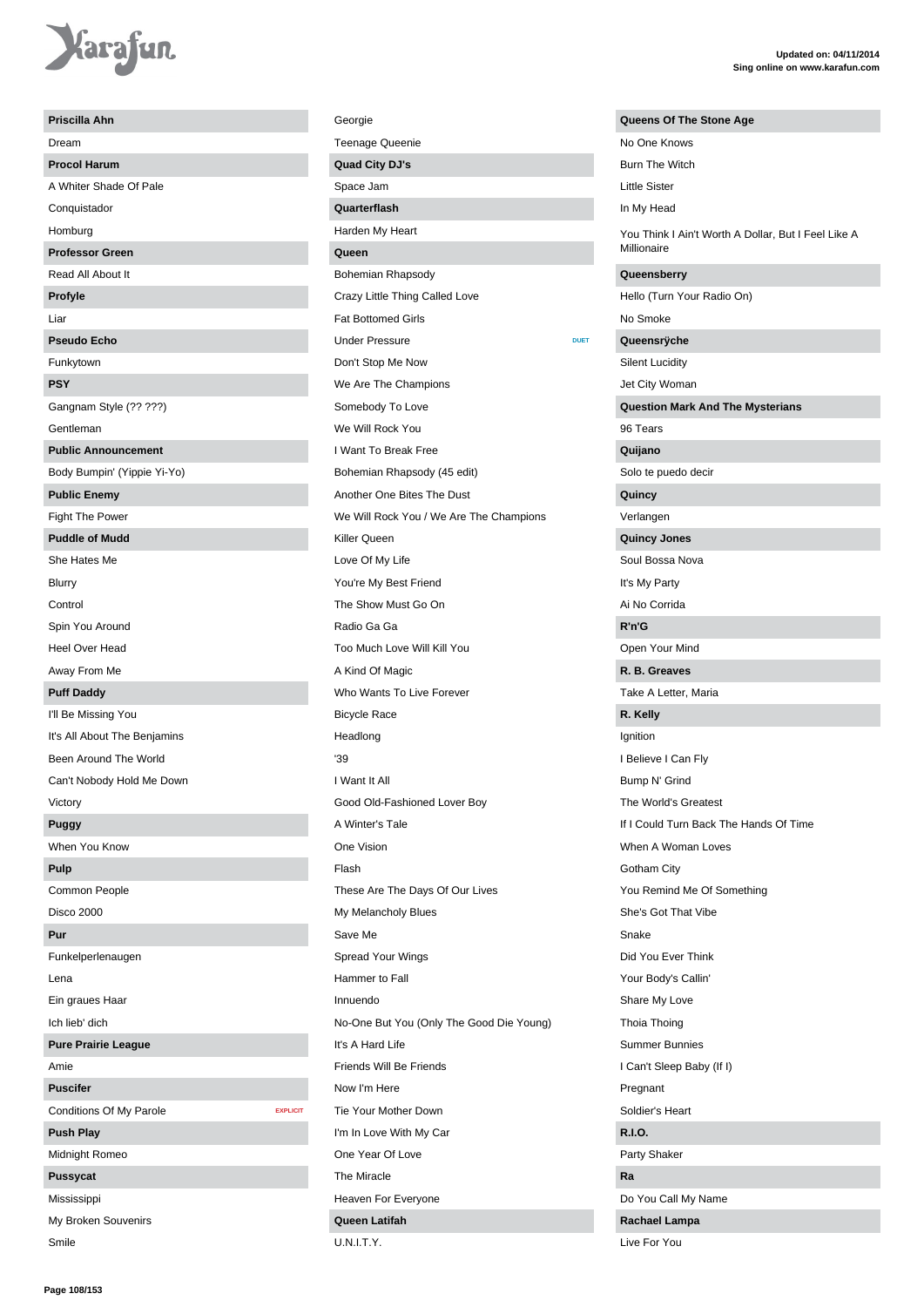

| <b>Rachel Proctor</b>                           |                 |
|-------------------------------------------------|-----------------|
| Me And Emily                                    |                 |
| Where I Belong                                  |                 |
| Didn't I                                        |                 |
| <b>Rachel Stevens</b>                           |                 |
| Knock On Wood                                   |                 |
| <b>Rachid Taha</b>                              |                 |
| Ya rayah                                        |                 |
| Racoon                                          |                 |
| Oceaan                                          |                 |
| No Mercy                                        |                 |
| Love You More                                   |                 |
| <b>Radney Foster</b>                            |                 |
| Just Call Me Lonesome                           |                 |
| Nobody Wins                                     |                 |
| Raekwon                                         |                 |
| Ice Cream                                       | <b>EXPLICIT</b> |
| Raf                                             |                 |
| Ti pretendo                                     |                 |
| <b>Rafael Martos Sánchez</b>                    |                 |
| Mi gran noche                                   |                 |
| Raffaella Carrà                                 |                 |
| Rumore                                          |                 |
| Raffaëla                                        |                 |
| Right Here, Right Now (My Heart Belongs to You) |                 |
| Raffi                                           |                 |
| Over In The Meadow                              |                 |
| <b>Rage Against The Machine</b>                 |                 |
| Killing In The Name                             | <b>EXPLICIT</b> |
| <b>Bulls On Parade</b>                          |                 |
| Wake Up                                         |                 |
| <b>Rainbow</b>                                  |                 |
| Since You Been Gone                             |                 |
| <b>Rainhard Fendrich</b>                        |                 |
| Weus'd a herz hast wie a bergwerk               |                 |
| Macho Macho                                     |                 |
| <b>Ralph McTell</b>                             |                 |
| Streets Of London                               |                 |
| <b>Ralph Stanley</b>                            |                 |
|                                                 |                 |
| O Death                                         |                 |
| Girl From The Greenbrier Shore                  |                 |
| Ram Jam                                         |                 |
| <b>Black Betty</b>                              |                 |
| <b>Ramses Shaffy</b>                            |                 |
| Zing, vecht, huil, bid, lach, werk en bewonder  |                 |
| Sammy                                           |                 |
| Pastorale                                       | <b>DUET</b>     |
| Rancid                                          |                 |
| Fall Back Down                                  |                 |
| Daly City Train                                 |                 |
| <b>Red Hot Moon</b>                             |                 |

Rio De Janeiro Blue Imagine Rainy Night In Georgia Street Life Knockin' On Heaven's Door One Day I'll Fly Away You Might Need Somebody **Randy Houser** Anything Goes Boots On Whistlin' Dixie **Randy Owen** Braid My Hair **Randy Travis** Forever And Ever, Amen I Told You So Three Wooden Crosses Diggin' Up Bones On The Other Hand The Storms Of Life Hard Rock Bottom Of Your Heart Pray For The Fish **Randy Vanwarmer** Just When I Needed You Most **Raphael Saadiq** Ask Of You Staying In Love **Raphaël** Caravane Ne partons pas fâchés Sur la route **DUET** Adieu Haïti Schengen Le vent de l'hiver **Rappers Against Racism** I Want To Know What Love Is **Rare Bird** Sympathy **Rare Earth** I Just Want To Celebrate **Rascal Flatts** Bless The Broken Road Life Is A Highway I Won't Let Go I'm Movin' On Payback What Hurts The Most Here Comes Goodbye My Wish Easy **DUET** I Melt

Fast Cars and Freedom

Come Wake Me Up Rewind Backwards **Stand** Pieces Take Me There These Days Banjo Winner At A Losing Game Why Shine On Mayberry Bob That Head Where You Are Feels Like Today Ellsworth Every Day Changed Skin Unstoppable Here Me And My Gang Here's To You **Raul Malo** I Said I Love You **Raul Paz** Carnaval **Rauli Badding Somerjoki** Paratiisi **Ray Anthony** At Last **Ray Charles** Georgia On My Mind Hit The Road Jack Shake A Tail Feather I Got A Woman You Don't Know Me I Can't Stop Loving You What'd I Say Mess Around You Don't Know Me (Duet) **DUET** Unchain My Heart Hallelujah I Love Her So You Are My Sunshine **Here We Go Again** Born To Lose **Precious Thing Ray J** Let It Go What I Need **Ray LaMontagne**

**Trouble** 

**Page 109/153**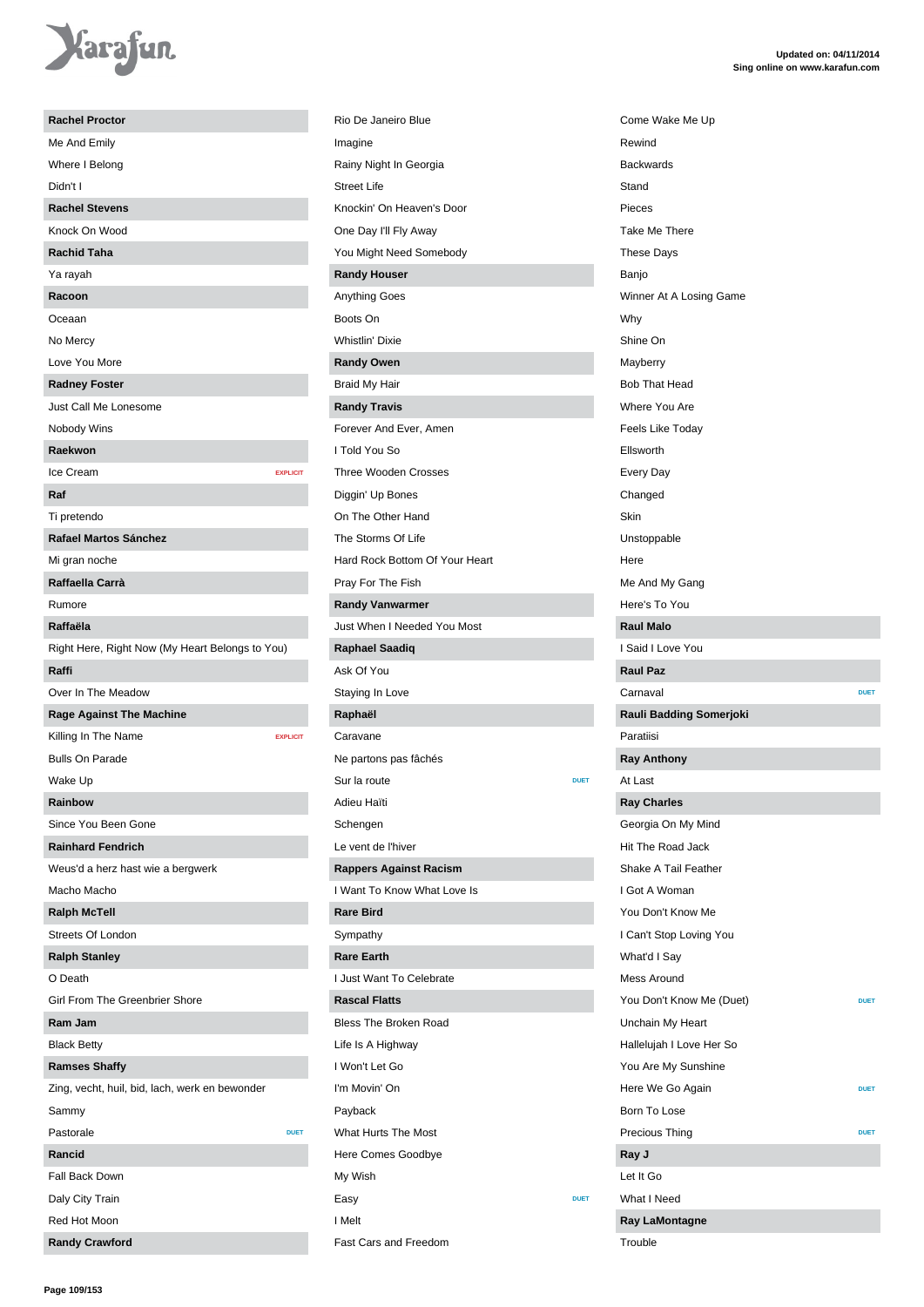

| Jolene                                     |
|--------------------------------------------|
| You Are The Best Thing                     |
| Let It Be Me                               |
| Ray Parker Jr.                             |
| Ghostbusters                               |
| You Can't Change That                      |
| The Other Woman                            |
| Jack And Jill                              |
| <b>Ray Peterson</b>                        |
| Tell Laura I Love Her                      |
| Corrina, Corrina                           |
| <b>Ray Price</b>                           |
| For The Good Times                         |
| Heartaches By The Number                   |
| My Shoes Keep Walking Back to You          |
| <b>Ray Scott</b>                           |
| My Kind Of Music                           |
| <b>Ray Stevens</b>                         |
| Ahab The Arab                              |
| Misty                                      |
| Everything Is Beautiful                    |
| Along Came Jones                           |
| <b>Ray Ventura</b>                         |
| Qu'est-ce qu'on attend pour être heureux ? |
| Tiens! Tiens! Tiens!                       |
| <b>Raymond Froggatt</b>                    |
|                                            |
| All Because Of You                         |
| Raymond van het Groenewoud                 |
| Liefde voor muziek                         |
| Razorlight                                 |
| America                                    |
| In The Morning                             |
| Wire To Wire                               |
| <b>Before I Fall To Pieces</b>             |
| <b>Rea Garvey</b>                          |
| Wild Love                                  |
| Colour Me In                               |
| Can't Stand The Silence                    |
| <b>Real Estate</b>                         |
| <b>Talking Backwards</b>                   |
| Reamonn                                    |
| Supergirl                                  |
| Through The Eyes Of A Child                |
| <b>Moments Like This</b>                   |
| <b>Reba McEntire</b>                       |
| Fancy                                      |
| Does He Love You<br><b>DUET</b>            |
| Why Haven't I Heard From You               |
| The Greatest Man I Never Knew              |
| Turn On The Radio                          |

I Keep On Loving You For My Broken Heart My Sister It's Your Call When You Love Someone Like That **DUET** Every Other Weekend If I Were A Boy I'm Gonna Take That Mountain I Want A Cowboy Everything That You Want Pink Guitar Strange You're Gonna Be (Always Loved By Me) Love Needs A Holiday I Wouldn't Know **Rebecca Black** Friday **Rebecca Ferguson** Nothing's Real But Love Glitter & Gold Teach Me How To Be Loved I Hope Light On **Rebecca Lynn Howard** Forgive Sing 'Cause I Love To I Need A Vacation No One'll Ever Love Me **Rebecca St. James** Breathe Song Of Love I Thank You Yes I Believe In God **Rebel Meets Rebel** Get Outta My Life **Recisio** KFNTest **Red Hot Chili Peppers** Under The Bridge Californication Otherside Dani California Scar Tissue Snow (Hey Oh) By The Way Give It Away Can't Stop Higher Ground My Friends The Zephyr Song Tell Me Baby The Adventures of Rain Dance Maggie

**Updated on: 04/11/2014 Sing online on www.karafun.com**

| Love Rollercoaster                     |                 |
|----------------------------------------|-----------------|
| Dosed                                  |                 |
| Fortune Faded                          |                 |
| Look Around                            |                 |
| Road Trippin'                          |                 |
| Monarchy Of Roses                      |                 |
| Redfoo                                 |                 |
| New Thang                              |                 |
| <b>Redlight</b>                        |                 |
| Get Out My Head                        |                 |
| Redmon & Vale                          |                 |
| Squeezin' The Love Outta You           |                 |
| <b>Rednex</b>                          |                 |
| Cotton Eyed Joe                        |                 |
| Wish You Were Here                     |                 |
| Old Pop And An Oak                     |                 |
| <b>Reece Mastin</b>                    |                 |
| Good Night                             |                 |
| Reef                                   |                 |
| <b>Place Your Hands</b>                |                 |
| <b>Reel 2 Real</b>                     |                 |
| I Like To Move It                      |                 |
| <b>Reel Big Fish</b>                   |                 |
| Beer                                   |                 |
| Take On Me                             | <b>EXPLICIT</b> |
| Sell Out                               |                 |
| Nothin' But a Good Time                |                 |
| <b>Refugee Camp All-Stars</b>          |                 |
| Avenues                                |                 |
| Reggae Man                             |                 |
| Joy To The World                       |                 |
| <b>Regina Spektor</b>                  |                 |
| Fidelity                               |                 |
| Samson                                 |                 |
| On The Radio                           |                 |
| Hotel Song                             |                 |
| Rein Mercha                            |                 |
| Jouw ogen                              |                 |
| Ik zal er altijd voor je zijn          |                 |
| Hou Van Mij                            |                 |
| <b>Reinhard Mey</b>                    |                 |
| Uber den Wolken                        |                 |
| <b>Relient K</b>                       |                 |
| Who I Am Hates Who I've Been           |                 |
| Remady                                 |                 |
| Save Your Heart                        |                 |
| Give Me A Sign                         |                 |
|                                        |                 |
|                                        |                 |
| No Superstar                           |                 |
| <b>Remy Zero</b><br>Save Me            |                 |
|                                        |                 |
| Ren & Stimpy<br>Happy, Happy, Joy, Joy |                 |

Consider Me Gone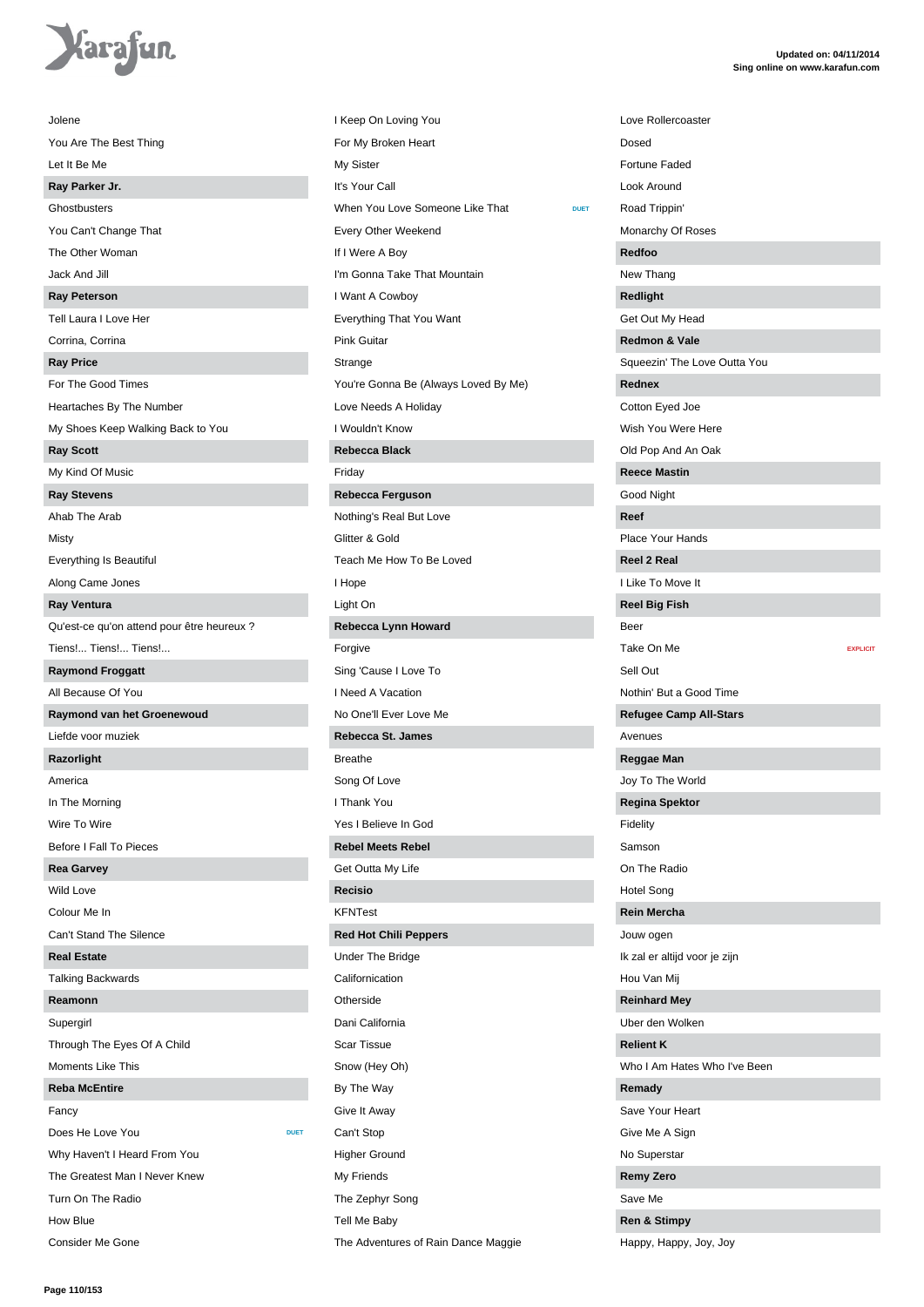

| <b>Renan Luce</b>                       |                      |             |
|-----------------------------------------|----------------------|-------------|
| La fille de la bande                    |                      |             |
| On n'est pas à une bêtise près          |                      |             |
| Appelle quand tu te réveilles           |                      |             |
| La lettre                               |                      |             |
| Renaud                                  |                      |             |
| Mistral gagnant                         |                      |             |
| Manhattan-Kaboul                        |                      | <b>DUET</b> |
| Manu                                    |                      |             |
| Laisse béton                            |                      |             |
| Marche à l'ombre                        |                      |             |
|                                         |                      |             |
| Dès que le vent soufflera               |                      |             |
| La ballade Nord-Irlandaise              |                      |             |
| Arrêter la clope !                      |                      |             |
| It is not because you are               |                      |             |
| Morgane de toi                          |                      |             |
| Mon beauf                               |                      |             |
| C'est mon dernier bal                   |                      |             |
| Morts les enfants                       |                      |             |
| Dans mon H.L.M                          |                      |             |
| Marchand de cailloux                    |                      |             |
| La mère à Titi                          |                      |             |
| Le p'tit bal du samedi soir             |                      |             |
| Ecoutez-moi les gavroches               |                      |             |
| Putain de camion                        |                      |             |
| Déserteur                               |                      |             |
| Fatigué                                 |                      |             |
| En cloque                               |                      |             |
| Chanson pour Pierrot                    |                      |             |
| Viens chez moi j'habite chez une copine |                      |             |
| <b>Renee Olstead</b>                    |                      |             |
| Summertime                              |                      |             |
| Breaking Up Is Hard To Do               |                      | <b>DUET</b> |
| Hit The Road Jack                       |                      |             |
| A Love That Will Last                   |                      |             |
| Is You Is Or Is You Ain't My Baby       |                      |             |
| What A Wonderful World                  |                      |             |
| Someone To Watch Over Me                |                      |             |
| Taking A Chance On Love                 |                      |             |
| Merry Christmas In Love                 |                      |             |
| Meet Me, Midnight                       |                      |             |
| Midnight Man                            |                      |             |
| Rent                                    |                      |             |
| Seasons Of Love                         |                      |             |
| Take Me Or Leave Me                     |                      | <b>DUET</b> |
| Out Tonight                             |                      |             |
| Light My Candle                         |                      | <b>DUET</b> |
| I'll Cover You (reprise)                |                      |             |
| Tango: Maureen                          | <b>EXPLICIT DUET</b> |             |
| One Song Glory                          |                      |             |
| La Vie Bohème                           |                      |             |

| Today 4 U                           |
|-------------------------------------|
| What You Own                        |
| Will I                              |
| I Should Tell You                   |
| Rent                                |
| Finale B                            |
| <b>René Carol</b>                   |
| Rote rosen, rote lippen, roter wein |
| René Froger                         |
| Daar sta je dan                     |
| Ik mis je                           |
| 'k Heb je lief                      |
| This Is The Moment                  |
| In Dreams                           |
| Nobody Else                         |
| Als ik jou zie                      |
| Winter In America                   |
| Just Say Hello                      |
| Jij moet verder                     |
| Are You Ready For Loving Me         |
| Here In My Heart                    |
| Wild Rhythm                         |
| René Riva                           |
| C'est la vie                        |
| <b>René Schuurmans</b>              |
| Laat de zon in je hart              |
| Dans vanavond met mij               |
| Ik ben nou eenmaal zo               |
| Als ik haar zie                     |
| Blij dat ik leef                    |
| De avond van mijn leven             |
| Renée Geyer                         |
| <b>Stares And Whisper</b>           |
| <b>REO Speedwagon</b>               |
| I Can't Fight This Feeling Anymore  |
| Take It On The Run                  |
| Keep On Loving You                  |
| In My Dreams                        |
| Keep The Fire Burning               |
| After Tonight                       |
| <b>Restless Heart</b>               |
| That Rock Won't Roll                |
| As Far As I Can Tell                |
| Feel My Way To You                  |
| Maverick                            |
| <b>Revelation Theory</b>            |
| Slowburn                            |
| Revis                               |
| Caught In The Rain                  |
| <b>Rex Gildo</b>                    |
| Fiesta Mexicana                     |

Der letzte Sirtaki

**Updated on: 04/11/2014 Sing online on www.karafun.com**

| <b>Rhett Akins</b>           |                 |
|------------------------------|-----------------|
| Drivin' My Life Away         |                 |
| <b>Rhonda Vincent</b>        |                 |
| I'm Not Over You             |                 |
| Ricardo Arjona               |                 |
| Señora De Las Cuatro Decadas |                 |
| <b>Ricardo Montaner</b>      |                 |
| Bésame                       |                 |
| Será                         |                 |
| Ricchi e Poveri              |                 |
| Sara Perché Ti Amo           | <b>DUET</b>     |
| Mamma Maria                  | <b>DUET</b>     |
| Come vorrei                  |                 |
| <b>Rich Mullins</b>          |                 |
| Awesome God                  |                 |
| <b>Richard Anthony</b>       |                 |
| J'entends siffler le train   |                 |
| La Terre promise             |                 |
| Ce monde                     |                 |
| J'irai twister le blues      |                 |
| Donne-moi ma chance          |                 |
| Fiche le camp, Jack          |                 |
| A présent tu peux t'en aller |                 |
| <b>Richard Cheese</b>        |                 |
| Down With The Sickness       | <b>EXPLICIT</b> |
| Gin and Juice                | <b>EXPLICIT</b> |
| Baby Got Back                |                 |
| Bohemian Rhapsody            |                 |
| Like A Virgin                |                 |
| Smack That                   |                 |
| Ice Ice Baby                 |                 |
| My Neck, My Back             |                 |
| You're The Inspiration       |                 |
| (You Drive Me) Crazy         | <b>EXPLICIT</b> |
| Stronger                     |                 |
| Hey Ya                       |                 |
| Smells Like Teen Spirit      |                 |
| Nookie/Break Stuff           | <b>EXPLICIT</b> |
| Been Caught Stealing         |                 |
| See You Again                |                 |
| <b>Richard Cocciante</b>     |                 |
| Le coup de soleil            |                 |
| Marguerite                   |                 |
| <b>Richard Harris</b>        |                 |
| <b>MacArthur Park</b>        |                 |
| <b>Richard Marx</b>          |                 |
| <b>Right Here Waiting</b>    |                 |
| Hazard                       |                 |
| Now And Forever              |                 |
| <b>Endless Summer Nights</b> |                 |
| Hold On To The Nights        |                 |
|                              |                 |
| Take This Heart              |                 |

I'll Cover You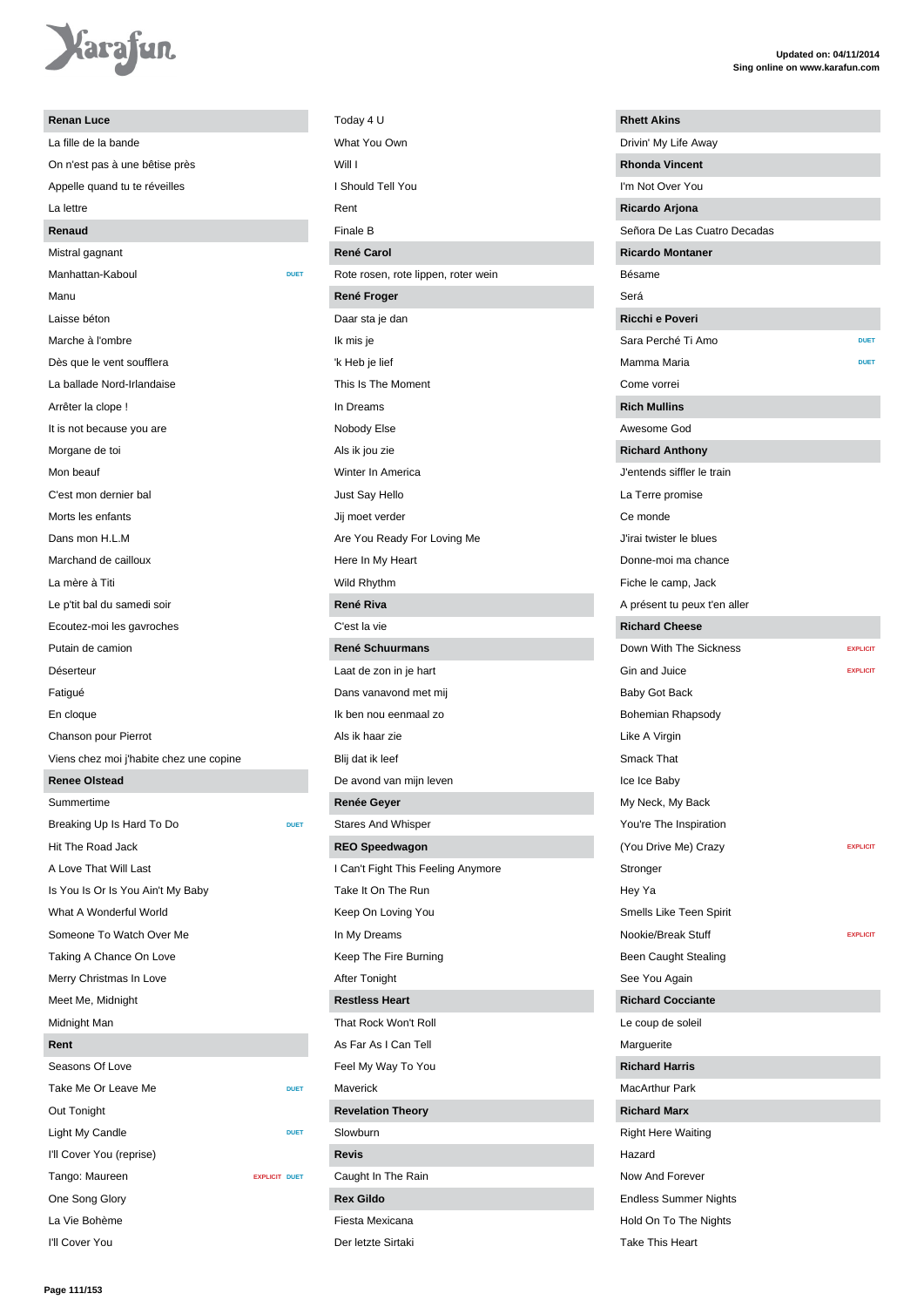

Should've Known Better Edge Of Forever Keep Coming Back Children Of The Night Ready To Fly Don't Mean Nothing When You're Gone Shine Satisfied **Richard Sanderson** Reality She's A Lady **Richard Vission & Static Revenger** I Like That **Richie McDonald** How Do I Just Stop Six Foot Teddy Bear **Rick Astley** Never Gonna Give You Up Together Forever It Would Take A Strong Man Take Me To Your Heart Whenever You Need Somebody Cry For Help **Rick James** Superfreak Give It To Me Baby Ebony Eyes You And I **Rick Springfield** Jessie's Girl Affair Of The Heart Love Somebody Human Touch Speak To The Sky **Rick Trevino** In My Dreams **Rickie Lee Jones** Chuck E.'s In Love **Ricky Martin** Livin' La Vida Loca She Bangs Maria (Un, dos, tres) The Cup Of Life (La Copa de la Vida) Shake Your Bon-Bon Private Emotion Lo mejor de mi vida eres tú **DUET** The Best Thing About Me Is You Vida She's All I Ever Had **Ricky Nelson**

Hello Mary Lou

| Travelin' Man                                         |                 |
|-------------------------------------------------------|-----------------|
| Garden Party                                          |                 |
| Poor Little Fool                                      |                 |
| Never Be Anyone Else But You                          |                 |
| It's Late                                             |                 |
| A Wonder Like You                                     |                 |
| Be-Bop Baby                                           |                 |
| <b>Ricky Skaggs</b>                                   |                 |
| Crying My Heart Out Over You                          |                 |
| I Wouldn't Change You If I Could                      |                 |
| Highway 40 Blues                                      |                 |
| <b>Ricky Van Shelton</b>                              |                 |
| Statue Of A Fool                                      |                 |
| Life Turned Her That Way                              |                 |
| I'll Leave This World Loving You                      |                 |
| Ridan                                                 |                 |
| Ulysse                                                |                 |
| <b>Rie Sinclair</b>                                   |                 |
| Just You And Me                                       |                 |
| Righeira                                              |                 |
| Vamos A La Playa                                      |                 |
| <b>Right Said Fred</b>                                |                 |
| I'm Too Sexy                                          |                 |
| Deeply Dippy                                          |                 |
| Stand Up (For The Champions)                          |                 |
| Rihanna                                               |                 |
| Diamonds                                              |                 |
| Take A Bow                                            |                 |
|                                                       |                 |
| Man Down                                              | <b>EXPLICIT</b> |
|                                                       |                 |
| Only Girl (In The World)<br>Umbrella                  |                 |
|                                                       |                 |
| Love The Way You Lie (piano version)<br>We Found Love |                 |
|                                                       |                 |
| We Found Love (Acoustic)<br>S&M                       | <b>EXPLICIT</b> |
| Unfaithful                                            |                 |
| <b>Russian Roulette</b>                               |                 |
| Diamonds (Acoustic)                                   |                 |
| Don't Stop The Music                                  |                 |
| Skin                                                  |                 |
| Rude Boy                                              |                 |
| Disturbia                                             | <b>EXPLICIT</b> |
| California King Bed                                   |                 |
| Pour It Up                                            |                 |
|                                                       |                 |
| Umbrella (Acoustic)<br>Hate That I Love You           |                 |
| Love The Way You Lie (Part II)                        | <b>EXPLICIT</b> |
| You Da One                                            |                 |
| Cheers (Drink To That)                                |                 |
| What's My Name                                        |                 |
| Russian Roulette (Acoustic)                           |                 |

| Talk That Talk                                   | <b>EXPLICIT</b> |
|--------------------------------------------------|-----------------|
| Rockstar 101                                     |                 |
| Raining Men                                      | <b>DUET</b>     |
| Te amo                                           |                 |
| No Love Allowed                                  |                 |
| <b>What Now</b>                                  |                 |
| Nobody's Business                                |                 |
| Unfaithful (Acoustic)                            |                 |
| Who's That Chick?                                |                 |
| SOS                                              |                 |
| The Last Song                                    | <b>EXPLICIT</b> |
| Love Without Tragedy / Mother Mary               |                 |
| We All Want Love                                 |                 |
| Stupid In Love                                   |                 |
| Good Girl Gone Bad                               |                 |
| Cry                                              |                 |
| Drunk On Love                                    |                 |
| Fading                                           |                 |
| Farewell                                         |                 |
| <b>Breakin' Dishes</b>                           |                 |
| Hard                                             |                 |
| Lost In Paradise                                 | <b>EXPLICIT</b> |
| Half Of Me                                       | <b>EXPLICIT</b> |
| Roc Me Out                                       |                 |
| Photographs                                      |                 |
| <b>Right Now</b>                                 |                 |
| Fire Bomb                                        |                 |
|                                                  |                 |
| Jump                                             |                 |
| Complicated                                      |                 |
| Final Goodbye<br>Wait Your Turn                  |                 |
|                                                  |                 |
| Rika Zaraï                                       |                 |
| Sans chemise, sans pantalon                      |                 |
| <b>Ringo Starr</b>                               |                 |
| You're Sixteen, You're Beautiful And You're Mine |                 |
| It Don't Come Easy                               |                 |
| Photograph                                       |                 |
| <b>Rio Grand</b>                                 |                 |
| Kill Me Now                                      |                 |
| <b>Rio Reiser</b>                                |                 |
| Junimond                                         |                 |
| <b>Rise Against</b>                              |                 |
| Swing Life Away                                  |                 |
| Ready To Fall                                    |                 |
| <b>Rita Hovink</b>                               |                 |
| Laat Me Alleen                                   |                 |
| <b>Rita Ora</b>                                  |                 |
| I Will Never Let You Down                        |                 |
| R.I.P.                                           |                 |
| How We Do (Party)                                |                 |
| Radioactive                                      |                 |
| Shine Ya Light                                   |                 |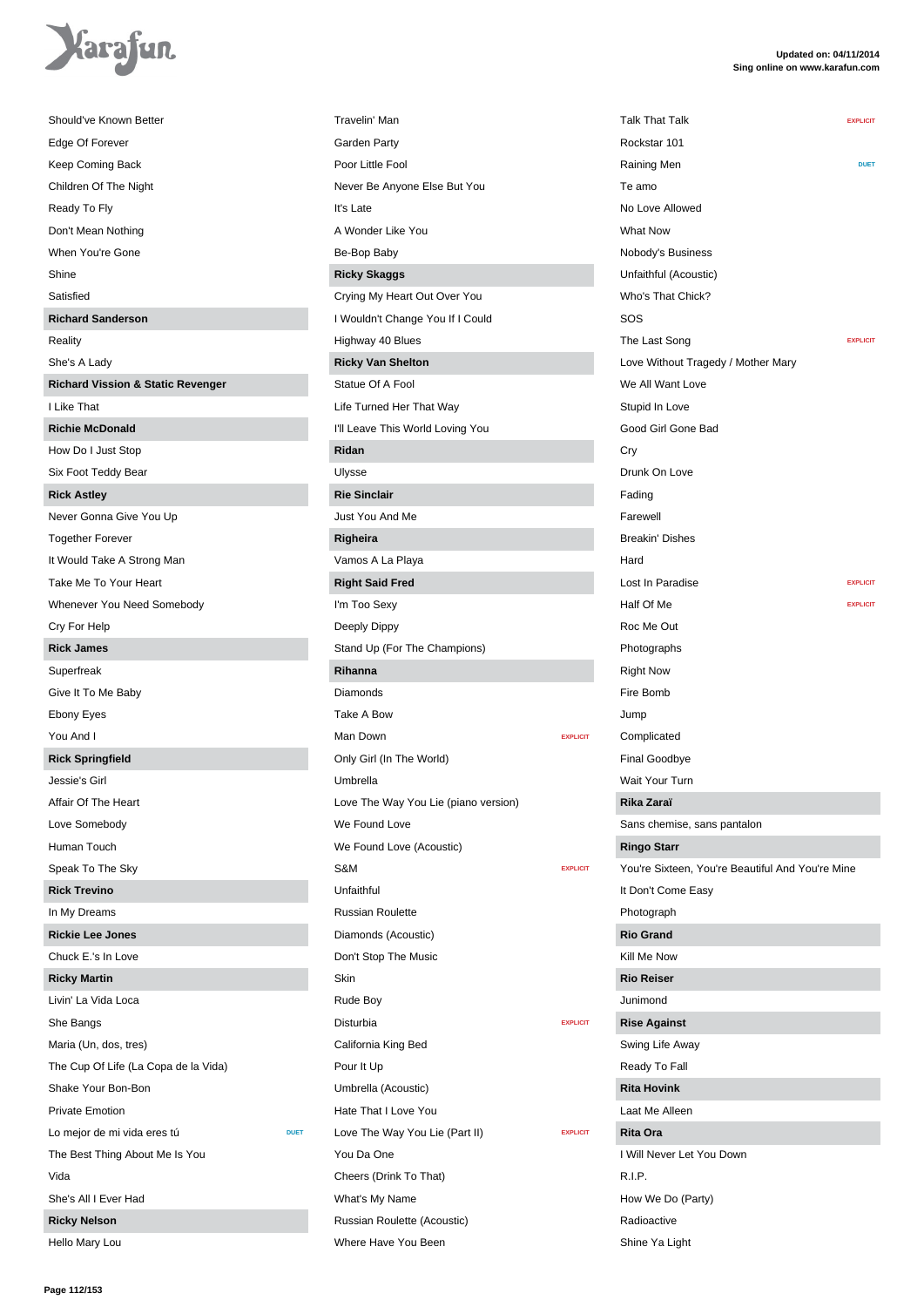

| <b>Ritchie Valens</b>                       |                 |
|---------------------------------------------|-----------------|
| La Bamba                                    |                 |
| Donna                                       |                 |
| We Belong Together                          |                 |
| Come On, Let's Go!                          |                 |
| <b>Ritva Kinnunen</b>                       |                 |
| Pojat                                       |                 |
| <b>Rixton</b>                               |                 |
| Me And My Broken Heart                      |                 |
| Rob de Nijs                                 |                 |
| Malle Babbe                                 |                 |
| Hou me vast (want ik val)                   |                 |
| Foto van vroeger                            |                 |
| <b>Rob Thomas</b>                           |                 |
| Lonely No More                              |                 |
| This Is How A Heart Breaks                  |                 |
| Someday                                     |                 |
| Ever The Same                               |                 |
| Give Me The Meltdown                        |                 |
| <b>Rob Zombie</b>                           |                 |
| <b>Brick House</b>                          | <b>EXPLICIT</b> |
| <b>Robben Ford</b>                          |                 |
| Help The Poor                               |                 |
| Don't Let Me Be Misunderstood               |                 |
| Talk To Your Daughter                       |                 |
| Start It Up                                 |                 |
|                                             |                 |
| <b>Robbie Williams</b>                      |                 |
| Angels                                      |                 |
| Feel                                        |                 |
| Mr. Bojangles                               |                 |
| Let Me Entertain You                        |                 |
| She's The One                               |                 |
| Somethin' Stupid                            | <b>DUET</b>     |
| Come Undone                                 |                 |
| Mack The Knife                              |                 |
| <b>Better Man</b>                           |                 |
| Puttin' On The Ritz                         |                 |
| Rock DJ                                     |                 |
| Dream A Little Dream                        | <b>DUET</b>     |
| Supreme                                     |                 |
| One For My Baby (And One More For The Road) |                 |
| Go Gentle                                   |                 |
| 16 Tons                                     |                 |
| Eternity                                    |                 |
| Things                                      | <b>DUET</b>     |
| <b>Advertising Space</b>                    |                 |
| My Way (Live)                               |                 |
| Candy                                       |                 |
| Beyond The Sea                              |                 |
| Little Green Apples                         | <b>DUET</b>     |
| Let Me Entertain You (Live At Knebworth)    |                 |

| Soda Pop                              | <b>DUET</b> |
|---------------------------------------|-------------|
| <b>Back For Good</b>                  |             |
| Minnie The Moocher                    |             |
| Sexed Up                              |             |
| Me And My Monkey                      |             |
| If I Only Had A Brain                 |             |
| I Will Talk And Hollywood Will Listen |             |
| Shine My Shoes                        |             |
| <b>Swing Supreme</b>                  |             |
| Me And My Shadow                      | <b>DUET</b> |
| Do Nothing 'Till You Hear From Me     |             |
| Shame                                 | <b>DUET</b> |
| Sin Sin Sin                           |             |
| The Lady Is A Tramp                   |             |
| Video Killed The Radio Star (live)    |             |
| Hot Fudge                             |             |
| Kids                                  |             |
| Karma Killer                          |             |
| All That I Want                       |             |
| She's Madonna                         |             |
| <b>Bodies</b>                         |             |
| Morning Sun                           |             |
| The Lady Is A Tramp (Live)            |             |
| Make Me Pure                          |             |
| Gospel                                |             |
| It's Only Us                          |             |
| Do You Mind?                          |             |
| Swings Both Ways                      | <b>DUET</b> |
| Radio                                 |             |
| Nan's Song                            |             |
| Lovelight                             |             |
| <b>Starstruck</b>                     |             |
| Losers                                | <b>DUET</b> |
| Let's Face The Music And Dance        |             |
| <b>Heart And I</b>                    |             |
| Lazy Days                             |             |
| A Place To Crash                      |             |
| Into The Silence                      |             |
| Ghosts                                |             |
| Rudebox                               |             |
| Not Like The Others                   |             |
| Handsome Man                          |             |
| Robert & Johnny                       |             |
| We Belong Together                    |             |
| <b>Robert Charlebois</b>              |             |
| Lindberg                              | <b>DUET</b> |
| Les ailes d'un ange                   |             |
| <b>Robert Cogoi</b>                   |             |
| Je m'sens très seul                   |             |
| <b>Robert Cray</b>                    |             |
| Smoking Gun                           |             |
| Don't Be Afraid Of The Dark           |             |

| Phone Booth                             |  |
|-----------------------------------------|--|
| <b>Robert Francis</b>                   |  |
| Junebug                                 |  |
| <b>Robert John</b>                      |  |
| Sad Eyes                                |  |
| <b>Greased Lightning</b>                |  |
| <b>Robert Mizzell</b>                   |  |
| Thanks A Lot                            |  |
| Louisiana Saturday Night                |  |
| Say You Love Me                         |  |
| Rose Of My Heart                        |  |
| Who's Gonna Dance With Sally Ann        |  |
| Walk The Line Revisited                 |  |
| <b>Robert Palmer</b>                    |  |
| Bad Case Of Loving You (Doctor, Doctor) |  |
| I'll Be Your Baby Tonight               |  |
| <b>Addicted To Love</b>                 |  |
| Simply Irresistable                     |  |
| I Didn't Mean To Turn You On            |  |
| Every Kinda People                      |  |
| Let's Get It On                         |  |
| Johnny And Mary                         |  |
| <b>Robert Pater</b>                     |  |
| Waarom ben jij nooit op zondag vrij     |  |
| <b>Robert Plant</b>                     |  |
| Gone Gone Gone (Done Moved On)          |  |
| <b>Robert Ramirez</b>                   |  |
| Sick Of Love                            |  |
| <b>Roberta Flack</b>                    |  |
| Killing Me Softly With His Song         |  |
| The Closer I Get To You                 |  |
| The First Time Ever I Saw Your Face     |  |
| You've Got A Friend                     |  |
| Feel Like Makin' Love                   |  |
| Where Is The Love                       |  |
| Set The Night To Music                  |  |
| Roberto Alagna                          |  |
| Besame mucho como si fuera              |  |
| Quizás, quizás, quizás                  |  |
| Cielito lindo                           |  |
| Abballati                               |  |
| Piensa en mi                            |  |
| Esperanza                               |  |
| L'amour est un bouquet de violettes     |  |
| Salade de fruits                        |  |
| <b>Roberto Carlos</b>                   |  |
| Cama Y Mesa                             |  |
| <b>Roberto Vecchioni</b>                |  |
| Chiamami ancora amore                   |  |
|                                         |  |
| Robin des bois                          |  |
| Un monde à changer                      |  |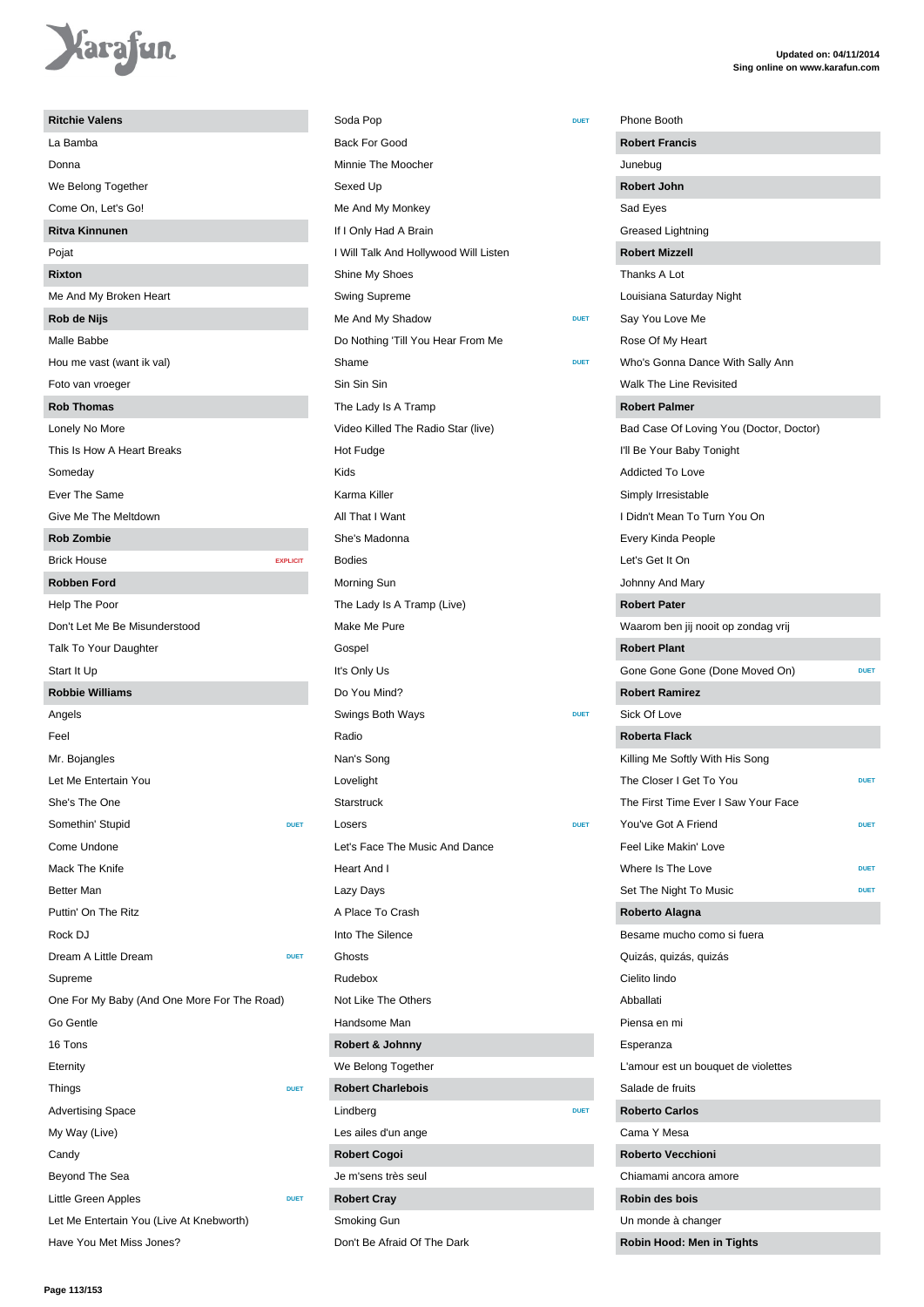

| <b>Robin Lee</b><br><b>Black Velvet</b><br>Robin S.<br>Show Me Love<br>Luv 4 Luv<br>It Must Be Love<br><b>Robin Thicke</b><br><b>Blurred Lines</b><br><b>EXPLICIT</b><br>Lost Without U<br>Get Her Back<br>The Sweetest Love<br>When I Get You Alone<br>Magic<br>Robyn<br>Dancing On My Own<br>Call Your Girlfriend<br>Show Me Love<br>Hang With Me<br>Be Mine!<br>Indestructible<br><b>Time Machine</b><br>Rocco Granata<br>Marina<br><b>Roch Voisine</b><br>Take Me Home, Country Roads<br>City of New Orleans<br>Tant pis<br>I Will Always Love You<br>California Dreaming<br>That's How I Got To Memphis<br>Tant pis (Duo)<br><b>DUET</b><br>I'll Always Be There<br>Let It Be Me (Je t'appartiens)<br>Noël Blanc<br>Je l'ai vu<br><b>Rochelle &amp; The Candles</b><br>Once Upon A Time<br><b>Rock Kills Kid</b><br>Paralyzed<br><b>Rock Mafia</b><br>The Big Bang<br><b>Rock Of Ages</b><br>Jukebox Hero / I Love Rock 'n' Roll<br>More Than Words / Heaven<br>Here I Go Again<br>Any Way You Want It<br>Just Like Paradise / Nothin' But A Good Time<br>Rockell<br>The Dance<br>Tears | Men In Tights   |
|----------------------------------------------------------------------------------------------------------------------------------------------------------------------------------------------------------------------------------------------------------------------------------------------------------------------------------------------------------------------------------------------------------------------------------------------------------------------------------------------------------------------------------------------------------------------------------------------------------------------------------------------------------------------------------------------------------------------------------------------------------------------------------------------------------------------------------------------------------------------------------------------------------------------------------------------------------------------------------------------------------------------------------------------------------------------------------------------|-----------------|
|                                                                                                                                                                                                                                                                                                                                                                                                                                                                                                                                                                                                                                                                                                                                                                                                                                                                                                                                                                                                                                                                                              |                 |
|                                                                                                                                                                                                                                                                                                                                                                                                                                                                                                                                                                                                                                                                                                                                                                                                                                                                                                                                                                                                                                                                                              |                 |
|                                                                                                                                                                                                                                                                                                                                                                                                                                                                                                                                                                                                                                                                                                                                                                                                                                                                                                                                                                                                                                                                                              |                 |
|                                                                                                                                                                                                                                                                                                                                                                                                                                                                                                                                                                                                                                                                                                                                                                                                                                                                                                                                                                                                                                                                                              |                 |
|                                                                                                                                                                                                                                                                                                                                                                                                                                                                                                                                                                                                                                                                                                                                                                                                                                                                                                                                                                                                                                                                                              |                 |
|                                                                                                                                                                                                                                                                                                                                                                                                                                                                                                                                                                                                                                                                                                                                                                                                                                                                                                                                                                                                                                                                                              |                 |
|                                                                                                                                                                                                                                                                                                                                                                                                                                                                                                                                                                                                                                                                                                                                                                                                                                                                                                                                                                                                                                                                                              |                 |
|                                                                                                                                                                                                                                                                                                                                                                                                                                                                                                                                                                                                                                                                                                                                                                                                                                                                                                                                                                                                                                                                                              |                 |
|                                                                                                                                                                                                                                                                                                                                                                                                                                                                                                                                                                                                                                                                                                                                                                                                                                                                                                                                                                                                                                                                                              |                 |
|                                                                                                                                                                                                                                                                                                                                                                                                                                                                                                                                                                                                                                                                                                                                                                                                                                                                                                                                                                                                                                                                                              |                 |
|                                                                                                                                                                                                                                                                                                                                                                                                                                                                                                                                                                                                                                                                                                                                                                                                                                                                                                                                                                                                                                                                                              |                 |
|                                                                                                                                                                                                                                                                                                                                                                                                                                                                                                                                                                                                                                                                                                                                                                                                                                                                                                                                                                                                                                                                                              |                 |
|                                                                                                                                                                                                                                                                                                                                                                                                                                                                                                                                                                                                                                                                                                                                                                                                                                                                                                                                                                                                                                                                                              |                 |
|                                                                                                                                                                                                                                                                                                                                                                                                                                                                                                                                                                                                                                                                                                                                                                                                                                                                                                                                                                                                                                                                                              |                 |
|                                                                                                                                                                                                                                                                                                                                                                                                                                                                                                                                                                                                                                                                                                                                                                                                                                                                                                                                                                                                                                                                                              |                 |
|                                                                                                                                                                                                                                                                                                                                                                                                                                                                                                                                                                                                                                                                                                                                                                                                                                                                                                                                                                                                                                                                                              |                 |
|                                                                                                                                                                                                                                                                                                                                                                                                                                                                                                                                                                                                                                                                                                                                                                                                                                                                                                                                                                                                                                                                                              |                 |
|                                                                                                                                                                                                                                                                                                                                                                                                                                                                                                                                                                                                                                                                                                                                                                                                                                                                                                                                                                                                                                                                                              |                 |
|                                                                                                                                                                                                                                                                                                                                                                                                                                                                                                                                                                                                                                                                                                                                                                                                                                                                                                                                                                                                                                                                                              |                 |
|                                                                                                                                                                                                                                                                                                                                                                                                                                                                                                                                                                                                                                                                                                                                                                                                                                                                                                                                                                                                                                                                                              |                 |
|                                                                                                                                                                                                                                                                                                                                                                                                                                                                                                                                                                                                                                                                                                                                                                                                                                                                                                                                                                                                                                                                                              |                 |
|                                                                                                                                                                                                                                                                                                                                                                                                                                                                                                                                                                                                                                                                                                                                                                                                                                                                                                                                                                                                                                                                                              |                 |
|                                                                                                                                                                                                                                                                                                                                                                                                                                                                                                                                                                                                                                                                                                                                                                                                                                                                                                                                                                                                                                                                                              |                 |
|                                                                                                                                                                                                                                                                                                                                                                                                                                                                                                                                                                                                                                                                                                                                                                                                                                                                                                                                                                                                                                                                                              |                 |
|                                                                                                                                                                                                                                                                                                                                                                                                                                                                                                                                                                                                                                                                                                                                                                                                                                                                                                                                                                                                                                                                                              |                 |
|                                                                                                                                                                                                                                                                                                                                                                                                                                                                                                                                                                                                                                                                                                                                                                                                                                                                                                                                                                                                                                                                                              |                 |
|                                                                                                                                                                                                                                                                                                                                                                                                                                                                                                                                                                                                                                                                                                                                                                                                                                                                                                                                                                                                                                                                                              |                 |
|                                                                                                                                                                                                                                                                                                                                                                                                                                                                                                                                                                                                                                                                                                                                                                                                                                                                                                                                                                                                                                                                                              |                 |
|                                                                                                                                                                                                                                                                                                                                                                                                                                                                                                                                                                                                                                                                                                                                                                                                                                                                                                                                                                                                                                                                                              |                 |
|                                                                                                                                                                                                                                                                                                                                                                                                                                                                                                                                                                                                                                                                                                                                                                                                                                                                                                                                                                                                                                                                                              |                 |
|                                                                                                                                                                                                                                                                                                                                                                                                                                                                                                                                                                                                                                                                                                                                                                                                                                                                                                                                                                                                                                                                                              |                 |
|                                                                                                                                                                                                                                                                                                                                                                                                                                                                                                                                                                                                                                                                                                                                                                                                                                                                                                                                                                                                                                                                                              |                 |
|                                                                                                                                                                                                                                                                                                                                                                                                                                                                                                                                                                                                                                                                                                                                                                                                                                                                                                                                                                                                                                                                                              |                 |
|                                                                                                                                                                                                                                                                                                                                                                                                                                                                                                                                                                                                                                                                                                                                                                                                                                                                                                                                                                                                                                                                                              |                 |
|                                                                                                                                                                                                                                                                                                                                                                                                                                                                                                                                                                                                                                                                                                                                                                                                                                                                                                                                                                                                                                                                                              |                 |
|                                                                                                                                                                                                                                                                                                                                                                                                                                                                                                                                                                                                                                                                                                                                                                                                                                                                                                                                                                                                                                                                                              |                 |
|                                                                                                                                                                                                                                                                                                                                                                                                                                                                                                                                                                                                                                                                                                                                                                                                                                                                                                                                                                                                                                                                                              |                 |
|                                                                                                                                                                                                                                                                                                                                                                                                                                                                                                                                                                                                                                                                                                                                                                                                                                                                                                                                                                                                                                                                                              |                 |
|                                                                                                                                                                                                                                                                                                                                                                                                                                                                                                                                                                                                                                                                                                                                                                                                                                                                                                                                                                                                                                                                                              |                 |
|                                                                                                                                                                                                                                                                                                                                                                                                                                                                                                                                                                                                                                                                                                                                                                                                                                                                                                                                                                                                                                                                                              |                 |
|                                                                                                                                                                                                                                                                                                                                                                                                                                                                                                                                                                                                                                                                                                                                                                                                                                                                                                                                                                                                                                                                                              |                 |
|                                                                                                                                                                                                                                                                                                                                                                                                                                                                                                                                                                                                                                                                                                                                                                                                                                                                                                                                                                                                                                                                                              |                 |
|                                                                                                                                                                                                                                                                                                                                                                                                                                                                                                                                                                                                                                                                                                                                                                                                                                                                                                                                                                                                                                                                                              |                 |
|                                                                                                                                                                                                                                                                                                                                                                                                                                                                                                                                                                                                                                                                                                                                                                                                                                                                                                                                                                                                                                                                                              |                 |
|                                                                                                                                                                                                                                                                                                                                                                                                                                                                                                                                                                                                                                                                                                                                                                                                                                                                                                                                                                                                                                                                                              |                 |
|                                                                                                                                                                                                                                                                                                                                                                                                                                                                                                                                                                                                                                                                                                                                                                                                                                                                                                                                                                                                                                                                                              |                 |
|                                                                                                                                                                                                                                                                                                                                                                                                                                                                                                                                                                                                                                                                                                                                                                                                                                                                                                                                                                                                                                                                                              |                 |
|                                                                                                                                                                                                                                                                                                                                                                                                                                                                                                                                                                                                                                                                                                                                                                                                                                                                                                                                                                                                                                                                                              |                 |
|                                                                                                                                                                                                                                                                                                                                                                                                                                                                                                                                                                                                                                                                                                                                                                                                                                                                                                                                                                                                                                                                                              |                 |
|                                                                                                                                                                                                                                                                                                                                                                                                                                                                                                                                                                                                                                                                                                                                                                                                                                                                                                                                                                                                                                                                                              |                 |
|                                                                                                                                                                                                                                                                                                                                                                                                                                                                                                                                                                                                                                                                                                                                                                                                                                                                                                                                                                                                                                                                                              | <b>Rockwell</b> |

| Somebody's Watching Me                         |             |
|------------------------------------------------|-------------|
| Knife                                          |             |
| Rocío Dúrcal                                   |             |
| Si piensas Si quieres                          |             |
| Rocío Jurado                                   |             |
| Paloma Brava                                   |             |
| Perros perdidos                                |             |
| <b>Rod Stewart</b>                             |             |
| Have I Told You Lately                         |             |
| Maggie May                                     |             |
| I Don't Want To Talk About It                  |             |
| Sailing                                        |             |
| Da Ya Think I'm Sexy?                          |             |
| Tonight's The Night (Gonna Be Alright)         |             |
| The First Cut Is The Deepest                   |             |
| Have You Ever Seen The Rain                    |             |
| I Wish You Love                                |             |
| Moonglow                                       |             |
| What A Wonderful World                         |             |
| Fly Me To The Moon                             |             |
| Bewitched, Bothered And Bewildered             | <b>DUET</b> |
| Forever Young                                  |             |
| <b>Blue Moon</b>                               |             |
| Da Ya Think I'm Sexy? (45 edit)                |             |
| The Way You Look Tonight                       |             |
| Rhythm Of My Heart                             |             |
| You're In My Heart                             |             |
| Some Guys Have All The Luck                    |             |
| Reason To Believe                              |             |
| As Time Goes By                                |             |
| I'm In The Mood For Love                       |             |
| 'Till There Was You                            |             |
| <b>Time After Time</b>                         |             |
| It Had to Be You                               |             |
| Sweet Little Rock 'N' Roller                   |             |
| Baby Jane                                      |             |
| The Very Thought of You                        |             |
| <b>Blue Skies</b>                              |             |
| Twisting The Night Away                        |             |
| Stay With Me                                   |             |
| My Funny Valentine                             |             |
| These Foolish Things                           |             |
| Having A Party                                 |             |
| Makin' Whoopee                                 | <b>DUET</b> |
| (Your Love Keeps Lifting Me) Higher And Higher |             |
| Hot Legs                                       |             |
| It's The Same Old Song                         |             |
| You Wear It Well                               |             |
| They Can't Take That Away From Me              |             |
| Every Time We Say Goodbye                      |             |
| I've Got A Crush On You                        | <b>DUET</b> |
|                                                |             |

The Motown Song

Where Or When Don't Get Around Much Anymore But Not For Me Stardust Our Love Is Here To Stay My One And Only Love Nevertheless Long Ago and Far Away For All We Know **This Old Heart Of Mine (Is Weak For You)** DUET So Far Away Taking A Chance On Love I've Got My Love To Keep Me Warm Faith Of The Heart To Be With You **Rodney Atkins** Watching You If You're Going Through Hell (Before The Devil Even Cleaning This Gun (Come On In Boy) Chasin' Girls 15 Minutes It's America Invisibly Shaken **Rodney Carrington Titties and Beer EXPLICIT EXPLICIT DUET** Don't Look Now Wish She Would Have Left Quicker **EXPLICIT Rodney Crowell** I Walk The Line (Revisited) I Couldn't Leave You If I Tried Till I Can Gain Control Again Lovin' All Night Earthbound Riding Out The Storm **Rodney Dangerfield** Rappin' Rodney **Rodolfo y su Tipica** La Colegiala **Roger Cicero** Ich atme ein Wenn sie dich fragt In diesem moment Alles kommt zurück Kompromisse Tabu **Roger Daltrey** Without Your Love **Roger Glover and The Butterfly Ball** Love Is All

King Of The Road You Can't Rollerskate In A Buffalo Herd

**Roger Miller**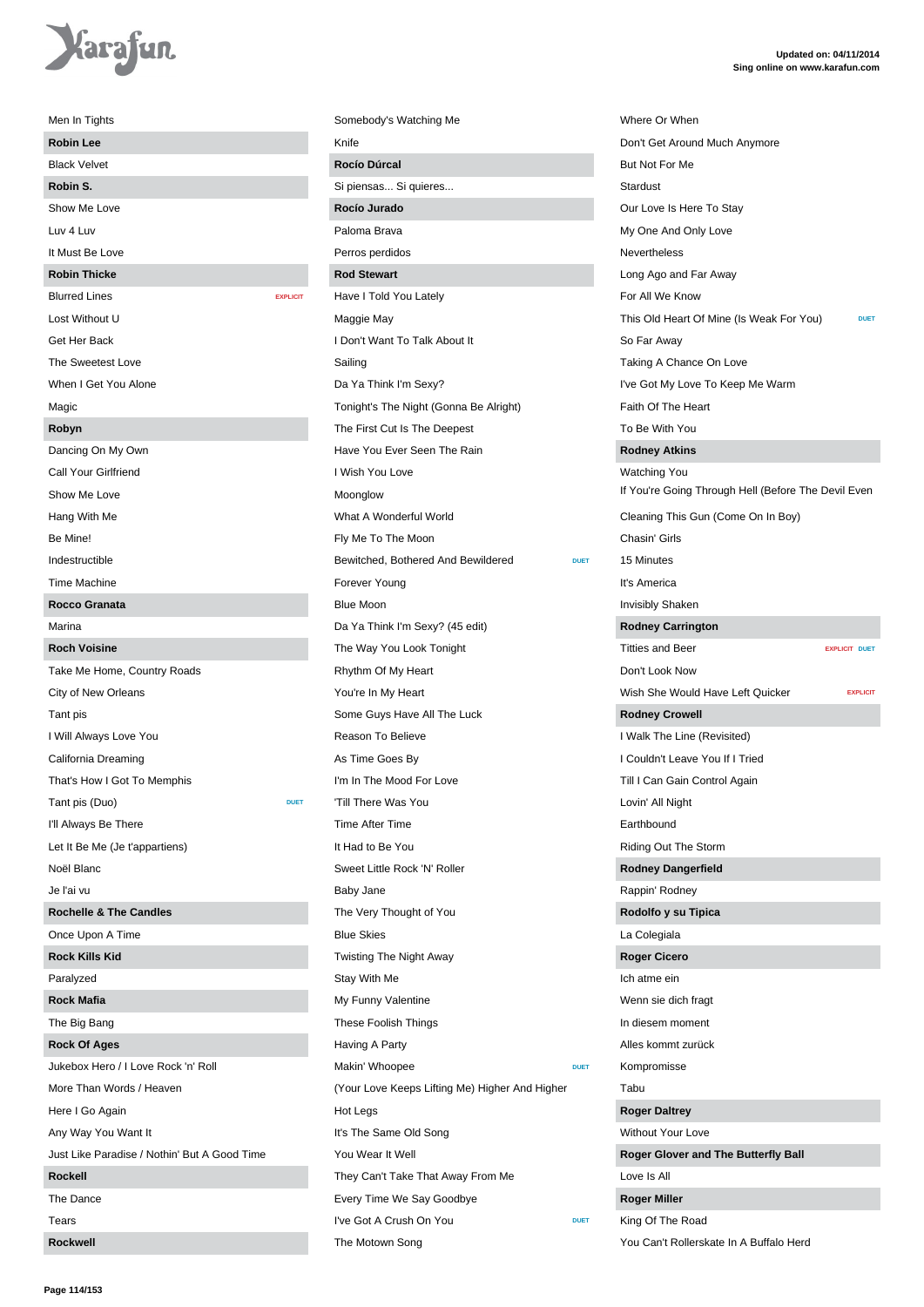

| Dang Me                                     |
|---------------------------------------------|
| <b>Husbands And Wives</b>                   |
| Walkin' In The Sunshine                     |
| Engine Engine Number Nine                   |
| Kansas City Star                            |
| <b>Roger Whittaker</b>                      |
| I Don't Believe In If Anymore               |
| <b>Yellow Bird</b>                          |
| Albany                                      |
| Albany (Deutsch version)                    |
| You Are My Miracle                          |
| I Am But A Small Voice                      |
| <b>Rogue Traders</b>                        |
| <b>Watching You</b>                         |
| Would You Raise Your Hands?                 |
| <b>Roland Kaiser</b>                        |
| Santa Maria                                 |
| Manchmal Möchte Ich Schon Mit Dir           |
| Dich Zu Lieben                              |
| <b>Rolf Harris</b>                          |
| Tie Me Kangaroo Down, Sport                 |
| Two Little Boys                             |
| The Court Of King Caractacus                |
| Jake The Peg                                |
| <b>Roll Deep</b>                            |
| Good Times                                  |
| <b>Take Control</b>                         |
| <b>Rollins Band</b>                         |
| I jar                                       |
| <b>Roman Lob</b>                            |
| Standing Still                              |
| Rome                                        |
| I Belong to You (Everytime I See Your Face) |
| <b>Romeo Santos</b>                         |
| Propuesta Indecente                         |
| Roméo                                       |
| Maman                                       |
| Roméo et Juliette                           |
| Aimer<br><b>DUET</b>                        |
| Vérone                                      |
| Les rois du monde                           |
| Comment lui dire ?                          |
| La haine<br><b>DUET</b>                     |
| Avoir une fille                             |
| <b>Ron Pope</b>                             |
| A Drop In The Ocean                         |
| <b>Ronan Keating</b>                        |
| When You Say Nothing At All                 |
| If Tomorrow Never Comes                     |
|                                             |
| We've Got Tonight<br>She Believes In Me     |
|                                             |

I Hope You Dance Stay The Way You Make Me Feel Vincent Fires **Ronnie Dunn** Bleed Red Cost Of Livin' Let The Cowboy Rock How Far To Waco **Ronnie Dyson** Just Don't Want To Be Lonely **Ronnie Milsap** Lost In The Fifties Tonight (In The Still Of The Night) There's No Gettin' Over Me (I'm A) Stand By My Woman Man (I'd Be) A Legend In My Time (After Sweet Memories) Play Born To Lose Again Stranger In My House Still Losing You Show Her Why Don't You Spend The Night Local Girls In Love Where Do The Nights Go **Room 5** Make Luv **Rooney** I'm Shakin' **Rooster** Come Get Some **Rosana** El Talismán A fuego lento Si Tú No Estás En las calles de Madrid **Rosanne Cash** Seven Year Ache **Rosario Flores** No Dudaría **Rose Laurens** Africa **Rose Royce** Car Wash Love Don't Live Here Anymore **Rosemary Clooney** Sisters Mambo Italiano (Hey Mambo) Come On-A My House Beautiful Brown Eyes

**Rosenstolz**

This I Promise You

Liebe ist alles Ich geh in Flammen auf Auch im Regen Gib mir sonne Ich Bin Ich (Wir Sind Wir) Willkommen **Rosie And The Originals** Angel Baby **Rosie Gaines** Closer Than Close **Rox** My Baby Left Me **Roxette** It Must Have Been Love Listen To Your Heart The Look How Do You Do! Spending My Time Joyride Fading Like A Flower Dangerous She's Got Nothing On (But The Radio) Anyone Church Of Your Heart You Don't Understand Me **Roxy Music** More Than This Jealous Guy Avalon Love Is The Drug Virginia Plain Ladytron **Roy Acuff** Wabash Cannonball **Roy Black** In Japan geht die Sonne auf Ganz in Weiß Schön ist es, auf der Welt zu sein **Roy Clark** Yesterday, When I Was Young Come Live With Me **Roy Drusky** Yes, Mr. Peters **Roy Hamilton** Ebb Tide **Roy Orbison** Oh, Pretty Woman Only The Lonely Crying Penny Arcade You Got It California Blue

Iris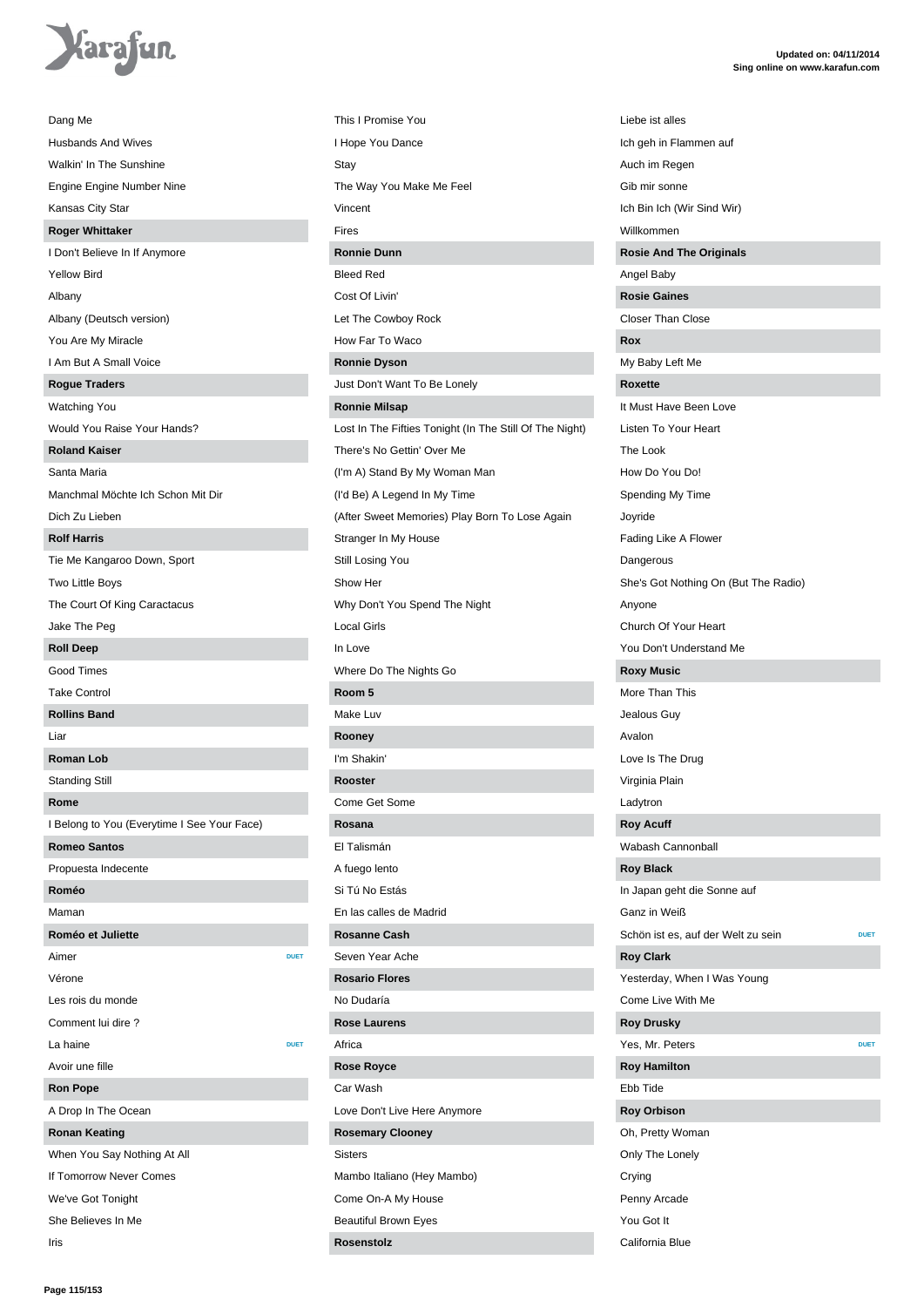

| <b>Pretty Paper</b>                   |
|---------------------------------------|
| <b>Running Scared</b>                 |
| Crying (duet)<br><b>DUET</b>          |
| Dream Baby (How Long Must I Dream)    |
| I Drove All Night                     |
| Working For The Man                   |
| Ooby Dooby                            |
| Mean Woman Blues                      |
| Communication Breakdown               |
| Ride Away                             |
| <b>Royal Crown Revue</b>              |
| Hey Pachuco                           |
| Zip Gun Bop                           |
| <b>Royal Guardsmen</b>                |
| Snoopy Vs. The Red Baron              |
| Snoopy's Christmas                    |
| <b>Royal Wade Kimes</b>               |
| Night Birds                           |
| <b>Ruben Studdard</b>                 |
| Superstar                             |
| <b>Sorry 2004</b>                     |
| <b>Flying Without Wings</b>           |
| Change Me                             |
| <b>Ruby And The Romantics</b>         |
| Our Day Will Come                     |
| <b>Rudi Carrell</b>                   |
| Wann Wird's Mal Wieder Richtig Sommer |
| <b>Rudimental</b>                     |
| Waiting All Night                     |
| Feel The Love                         |
| Free                                  |
| Rudy de Wit                           |
| Ga met me mee                         |
| <b>Ruffneck</b>                       |
| Everybody Be Somebody                 |
| <b>Rufus</b>                          |
| Tell Me Something Good                |
| Sweet Thing                           |
| <b>Rufus Thomas</b>                   |
| <b>Walking The Dog</b>                |
| <b>Rufus Wainwright</b>               |
| Hallelujah                            |
| Rumer                                 |
| Goodbye Girl                          |
| Take Me As I Am                       |
| Slow                                  |
| Aretha                                |
| Run D.M.C.                            |
| <b>Christmas In Hollis</b>            |
| <b>Run-DMC</b>                        |
| Down With The King                    |
| <b>Rupert Holmes</b>                  |

| Escape (The Piña Colada Song) |             |
|-------------------------------|-------------|
| <b>Rush</b>                   |             |
| <b>Tom Sawyer</b>             |             |
| Limelight                     |             |
| Working Man                   |             |
| The Trees                     |             |
| Freewill                      |             |
| One Little Victory            |             |
| <b>Ruth Brown</b>             |             |
| Lucky Lips                    |             |
| <b>Ruth Jacott</b>            |             |
| Blijf bij mij                 |             |
| Ik kan echt zonder jou        |             |
| Hou me vast                   |             |
| Rad van Fortuin               |             |
| Leun op mij                   |             |
| Vrede                         |             |
| <b>Ry Cooder</b>              |             |
| <b>Little Sister</b>          |             |
| <b>Ryan Adams</b>             |             |
| New York, New York            |             |
| Ryan Cabrera                  |             |
| On The Way Down               |             |
| True                          |             |
| 40 Kinds Of Sadness           |             |
| Shine On                      |             |
| <b>Ryan Leslie</b>            |             |
| I Choose You                  |             |
| You're Not My Girl            |             |
| Ryan Paris                    |             |
| Dolce Vita                    |             |
| Ryan Shupe & the RubberBand   |             |
| Dream Big                     |             |
| <b>Ryan Tyler</b>             |             |
| Run, Run, Run                 |             |
| Régine                        |             |
| Les p'tits papiers            |             |
| Azzurro (duet)                | <b>DUET</b> |
| La grande Zoa                 |             |
| S Club 7                      |             |
| Reach                         |             |
| Never Had A Dream Come True   |             |
| S Club Party                  |             |
| Don't Stop Movin'             |             |
| Two In A Million              |             |
| S Club 8                      |             |
| <b>New Direction</b>          |             |
| <b>S.O.A.P.</b>               |             |
| This Is How We Party          |             |
| <b>Sabine Paturel</b>         |             |
| Les bêtises                   |             |
| <b>Sabrina</b>                |             |
|                               |             |

| Boys (Summertime Love)                                |
|-------------------------------------------------------|
| <b>Sacha Distel</b>                                   |
| L'incendie à Rio                                      |
| <b>Monsieur Cannibale</b>                             |
| Scoubidou (des pommes des poires)                     |
| Toute la pluie tombe sur moi                          |
| Scandale dans la famille                              |
| La belle vie                                          |
| Tu es le soleil de ma vie<br><b>DUET</b>              |
| Ma première guitare                                   |
| Ces mots stupides<br><b>DUET</b>                      |
| Oh, quelle nuit                                       |
| Sade                                                  |
| Still In Love With You                                |
| Why Can't We Live Together                            |
| Please Send Me Someone To Love                        |
| Saffire, The Uppity Blues Women                       |
|                                                       |
| There's Lightning In These Thunder Thighs             |
| <b>Safura</b>                                         |
| Drip Drop                                             |
| Sagi Rei                                              |
| I'll Fly With You (L'Amour Toujours)                  |
| (Out Here) On My Own                                  |
| <b>Sailor</b>                                         |
| A Glass Of Champagne                                  |
| Girls Girls Girls                                     |
|                                                       |
| <b>Sak Noel</b>                                       |
| Loca People (What the Fuck)<br><b>EXPLICIT</b>        |
| <b>Saliva</b>                                         |
| <b>Click Click Boom</b>                               |
| Ladies And Gentlemen                                  |
| Your Disease                                          |
| Always                                                |
| Salomé de Bahia                                       |
| Que reste-t-il de nos amours?                         |
| Taj Mahal                                             |
| Outro Lugar                                           |
| <b>Salsoul Orchestra</b>                              |
| Little Drummer Boy                                    |
| Salt' N' Pepa                                         |
| Shoop                                                 |
| None Of Your Business                                 |
|                                                       |
| Ain't Nuthin' But A She Thing                         |
| Champagne                                             |
| Salut les copains                                     |
| Poupée de cire, poupée de son                         |
| Laisse tomber les filles                              |
| <b>Salvatore Adamo</b>                                |
| Tombe la neige                                        |
| Mes mains sur tes hanches                             |
| Vous permettez, Monsieur<br>Les filles du bord de mer |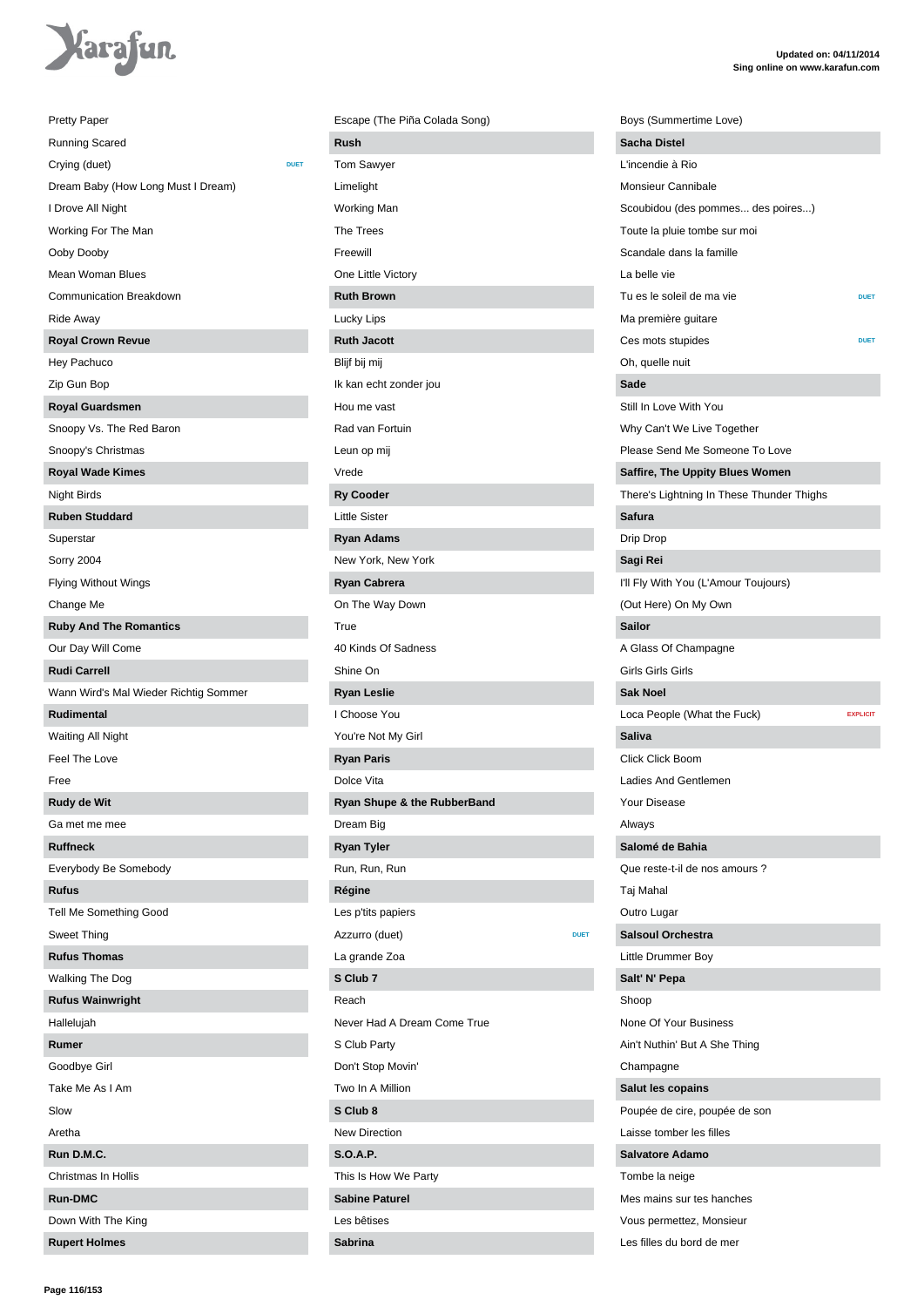

| Sans toi, ma mie                      |             |
|---------------------------------------|-------------|
| Sam & Dave                            |             |
| Hold On, I'm Comin'                   |             |
| Soul Man (1979)                       |             |
| Soul Man                              |             |
| <b>Sam And The Womp</b>               |             |
| <b>Bom Bom</b>                        |             |
| <b>Sam Bailey</b>                     |             |
| Skyscraper                            |             |
| <b>Sam Brown</b>                      |             |
| Stop!                                 |             |
| <b>Sam Cooke</b>                      |             |
| A Change Is Gonna Come                |             |
| Bring It On Home To Me                | <b>DUET</b> |
| Cupid                                 |             |
| Twistin' The Night Away               |             |
| Another Saturday Night                |             |
| You Send Me                           |             |
| Wonderful World                       |             |
| Chain Gang                            |             |
| Havin' A Party                        |             |
| <b>Tennessee Waltz</b>                |             |
| Summertime                            |             |
| (I Love You) For Sentimental Reasons  |             |
| <b>Sam Harris</b>                     |             |
| Over The Rainbow                      |             |
| <b>Sam Smith</b>                      |             |
| Stay With Me                          |             |
| I'm Not The Only One                  |             |
| Latch (Acoustic)                      |             |
| Lay Me Down (Acoustic)                |             |
| How Will I Know                       |             |
| Leave Your Lover                      |             |
| Nirvana (Acoustic)                    |             |
| Not In That Way                       |             |
| Lay Me Down                           |             |
| Money On My Mind                      |             |
| Make It To Me                         |             |
| I've Told You Now                     |             |
| <b>Sam Sparro</b>                     |             |
| <b>Black And Gold</b>                 |             |
| 21st Century Life                     |             |
| Sam The Sham & The Pharaohs           |             |
| Lil' Red Riding Hood                  |             |
| <b>Wooly Bully</b><br><b>Sam Tsui</b> |             |
| Hold It Against Me                    |             |
| <b>Samantha Fox</b>                   |             |
| I Only Wanna Be With You              |             |
| Nothing's Gonna Stop Me Now           |             |
| (Another Woman) Too Many People       |             |
| Samantha Jade                         |             |
|                                       |             |

| Firestarter                                  |
|----------------------------------------------|
| Samantha Mumba                               |
| Baby Come Over (This Is Our Night)           |
| Gotta Tell You                               |
| Sami Jo                                      |
| It Could Have Been Me                        |
| Sammi Smith                                  |
| Help Me Make It Through The Night            |
| Sammy Davis Jr.                              |
| Candy Man                                    |
| The Birth Of The Blues                       |
| Mr. Bojangles                                |
| Me And My Shadow<br><b>DUET</b>              |
| What Kind Of Fool Am I                       |
| <b>Sammy Kershaw</b>                         |
| Christmas Time's A-Coming                    |
| Cadillac Style                               |
| Love Of My Life                              |
| Beer, Bait And Ammo                          |
| Tennessee Girl                               |
| Samuli Edelmann                              |
| Peggy                                        |
| Sandi Patty                                  |
| Another Time, Another Place<br><b>DUET</b>   |
| <b>Sandi Thom</b>                            |
| I Wish I Was A Punk Rocker                   |
| <b>Sandie Shaw</b>                           |
| Puppet On A String                           |
| Sandpiper                                    |
| The Shadow Of Your Smile                     |
| Sandra van Nieuwland                         |
| More                                         |
| Hunter                                       |
| Keep Your Head Up                            |
| <b>Sandrine</b>                              |
| Where Do We Go                               |
| <b>Sandy Coast</b>                           |
| The Eyes Of Jenny                            |
| <b>Sandy Posey</b>                           |
| Born A Woman                                 |
| I Take It Back                               |
| Sanna Ja Lapset                              |
| Pieni Murhapolttaja                          |
| Santa Esmeralda                              |
| Don't Let Me Be Misunderstood                |
| You're My Everything                         |
| Don't Let Me Be Misunderstood (Extended Mix) |
| <b>Santana</b>                               |
| Black Magic Woman                            |
| Smooth                                       |
| Evil Ways                                    |
|                                              |

| Corazon Espinado                   |             |
|------------------------------------|-------------|
| Oye Como Va                        |             |
| Put Your Lights On                 |             |
| She's Not There                    |             |
| The Game Of Love                   |             |
| While My Guitar Gently Weeps       |             |
| Hold On                            |             |
| <b>Feels Like Fire</b>             |             |
| I'm Feeling You                    |             |
| Nothing At All                     |             |
| Just Feel Better                   |             |
| Well All Right                     |             |
| They All Went To Mexico            |             |
| <b>Santiano</b>                    |             |
| Santiano                           |             |
| <b>Santo California</b>            |             |
| Tornerò                            |             |
| Santogold                          |             |
| L.E.S. Artistes                    |             |
| <b>Sara Bareilles</b>              |             |
| Brave                              |             |
| Gravity                            |             |
| Love Song                          |             |
| I Choose You                       |             |
| King of Anything                   |             |
| Many The Miles                     |             |
| <b>Bluebird</b>                    |             |
| Fairytale                          |             |
| Manhattan                          |             |
| Chasing The Sun                    |             |
| Gonna Get Over You                 |             |
| <b>Basket Case</b>                 |             |
| <b>Between The Lines</b>           |             |
| Let The Rain                       |             |
| Vegas                              |             |
| Uncharted                          |             |
| Hold My Heart                      |             |
| Stay                               |             |
| Morningside                        |             |
| Bottle It Up                       |             |
| Breathe Again                      |             |
| Hercules                           |             |
| 1000 Times                         |             |
| Islands                            |             |
| Love Is Christmas                  |             |
| City                               |             |
| King Of Anything (Strings Version) |             |
| Come Round Soon                    |             |
| Winter Song                        | <b>DUET</b> |
| Love On The Rocks                  |             |
| One Sweet Love                     |             |
| The Light                          |             |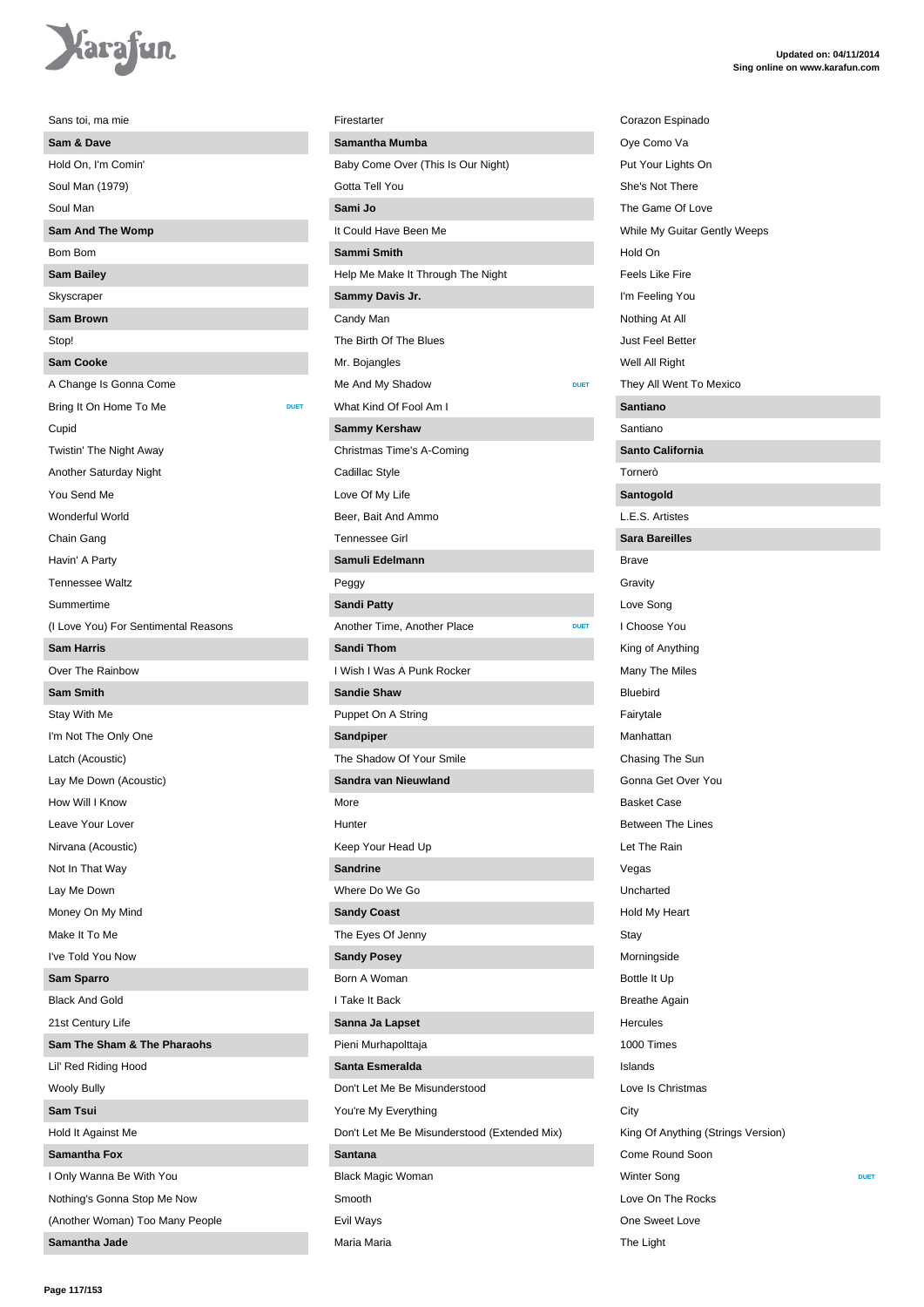

| Cassiopeia                                |             | World On Fire                       |
|-------------------------------------------|-------------|-------------------------------------|
| Eden                                      |             | Stupid                              |
| <b>Sara Evans</b>                         |             | <b>Sarah Menescal</b>               |
| Suds In The Bucket                        |             | Here Comes The Sun                  |
| A Little Bit Stronger                     |             | Don't Speak                         |
| No Place That Far                         |             | <b>Sarah Sadler</b>                 |
| Born To Fly                               |             | Running Into You                    |
| My Heart Can't Tell You No                |             | Sarah Vaughan                       |
| I Could Not Ask For More                  |             | Whatever Lola Wants (Lola Gets)     |
| Perfect                                   |             | Moonlight In Vermont                |
| As If                                     |             | <b>Broken Hearted Melody</b>        |
| Cheatin'                                  |             | <b>Sarina Paris</b>                 |
| You'll Always Be My Baby                  |             | Look At Us                          |
| Niagara Falls                             |             | Sash!                               |
| A Real Fine Place To Start                |             | <b>Mysterious Times</b>             |
| I Keep Looking                            |             | Encore Une Fois                     |
| Why Should I Care                         |             | Sasha                               |
| Missing Missouri                          |             | If You Believe                      |
| Low                                       |             | Please Please Please                |
| <b>Sara Ramirez</b>                       |             | Sass Jordan                         |
| The Story                                 |             | High Road Easy                      |
| Saragossa Band                            |             | <b>Save Ferris</b>                  |
| Zabadak                                   |             | Come On Eileen                      |
| Sarah Brightman                           |             | I Know                              |
| Don't Cry for Me Argentina                |             | <b>Saving Abel</b>                  |
| Pie Jesu                                  |             | 18 Days                             |
| Nella Fantasia                            |             | Sawyer Brown                        |
| Amigos Para Siempre                       | <b>DUET</b> | Six Days On The Road                |
| Hijo de la luna                           |             | The Race Is On                      |
| Just Show Me How To Love You (Tu Cosa Fai | <b>DUET</b> | Can You Hear Me Now                 |
| There For Me (La Bionda Song)             | <b>DUET</b> | Mission Temple Fireworks Stand      |
| <b>Sarah Buxton</b>                       |             | Saxon                               |
|                                           |             | Wheels of Steel                     |
| Space                                     |             | Denim and Leather                   |
| <b>Outside My Window</b>                  |             |                                     |
| <b>Sarah Connor</b>                       |             | <b>SBTRKT</b>                       |
| Cold As Ice                               |             | New Dorp. New York                  |
| Real Love                                 |             | <b>Scandal</b>                      |
| <b>Sarah Engels</b>                       |             | The Warrior                         |
| I Miss You                                | <b>DUET</b> | Goodbye To You                      |
| Call My Name                              |             | <b>Scarlett Belle</b>               |
| Sarah Johns                               |             | Closure                             |
| He Hates Me                               |             | <b>Scatman John</b>                 |
| The One In The Middle                     |             | Scatman (Ski-Ba-Bop-Ba-Dop-Bo       |
| Sarah McLachlan                           |             | Everybody Jam                       |
| Angel                                     |             | <b>Schoolhouse Rock</b>             |
| I Will Remember You                       |             | Conjunction Junction                |
| <b>Blackbird</b>                          |             | Interjections!                      |
| Ice Cream                                 |             | Lolly, Lolly, Lolly, Get Your Adver |
| Adia                                      |             | Interplanet Janet                   |
| <b>Building A Mystery</b>                 |             | <b>Scissor Sisters</b>              |
|                                           |             |                                     |
| Wintersong / Christmas Time Is Here       |             | I Don't Feel Like Dancin'           |

**Page 118/153**

Filthy/Gorgeous Only The Horses Baby Come Home Any Which Way Fire With Fire **Scorpions** Dust In The Wind **Scott McKenzie** San Francisco (Be Sure To Wear Some Flowers In **Scott Stapp** The Great Divide **Scotty Emerick** The Coast Is Clear **Scotty McCreery** The Trouble With Girls I Love You This Big Christmas In Heaven Write My Number On Your Hand **Scouting for Girls** Elvis Ain't Dead She's So Lovely This Ain't A Love Song Love How It Hurts Kiss From A Rose Crazy (Acoustic) Knock On Wood Stand By Me I Can't Stand The Rain Soul Medley If You Don't Know Me By Now A Change Is Gonna Come Let's Stay Together

**Seal**

Crazy

Killer

People Get Ready

Love's Divine Don't Cry

Fly Like An Eagle Walk On By Secret

Waiting For You It's Alright

Lost My Faith Get It Together **Sean Kingston** Beautiful Girls Fire Burning **Sean Paul**

It's a Man's Man's Man's World

I've Been Loving You Too Long

Here I Am (Come And Take Me)

**Updated on: 04/11/2014 Sing online on www.karafun.com**

**Saxon** eels of Steel im and Leather **SRKT** v Dorp. New York **Scandal** Warrior dbye To You **Scarlett Belle Closure DUET Scatman John** atman (Ski-Ba-Bop-Ba-Dop-Bop) rybody Jam **Schoolhouse Rock** ijunction Junction rjections! y, Lolly, Lolly, Get Your Adverbs Here! rplanet Janet **Scissor Sisters** n't Feel Like Dancin'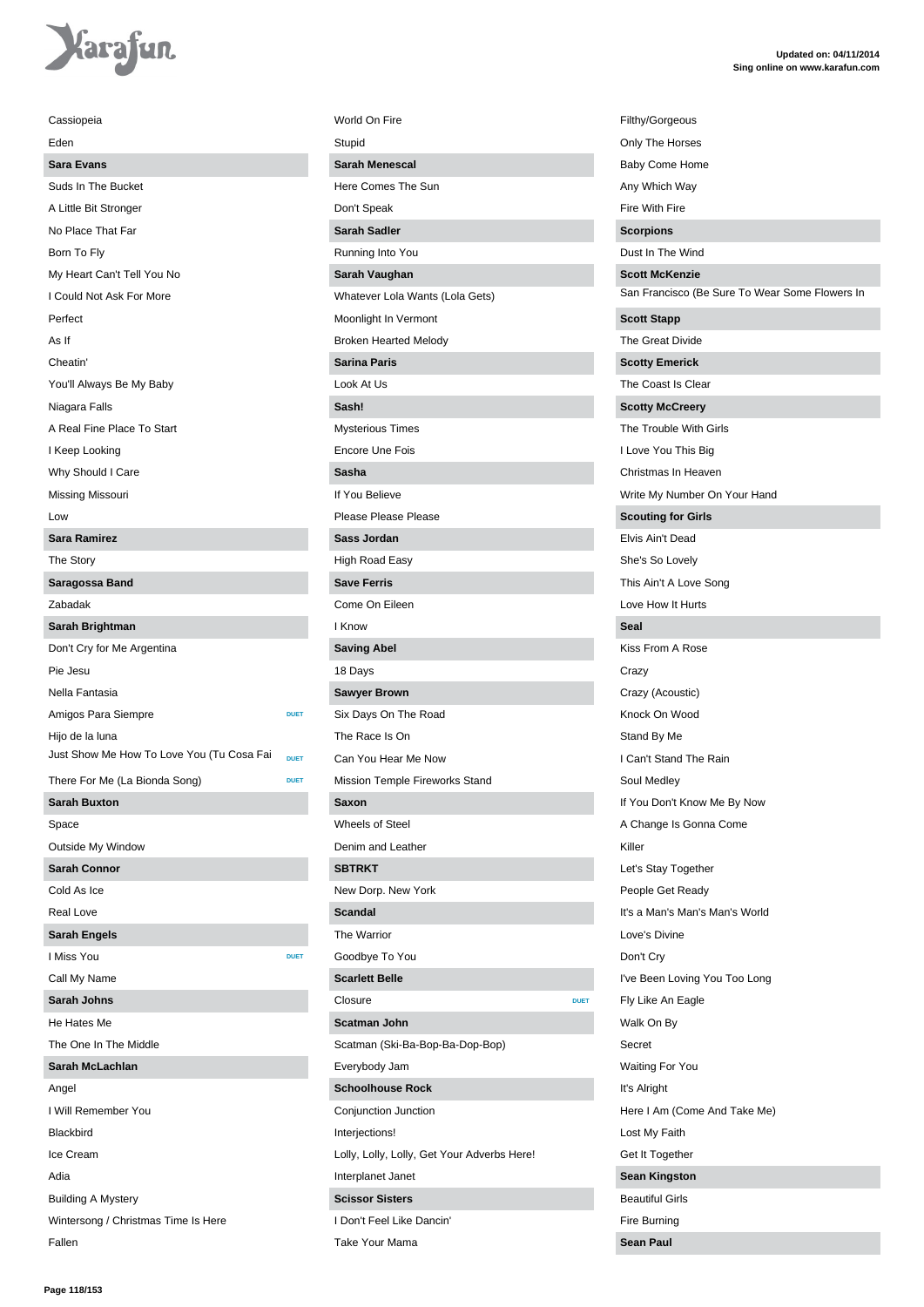

| Get Busy                                   |
|--------------------------------------------|
| Temperature                                |
| We Be Burnin'                              |
| She Doesn't Mind                           |
| (When You Gonna) Give It Up To Me          |
| Got 2 Luv U                                |
| Ever Blazin'                               |
| <b>Secondhand Serenade</b>                 |
| Fall For You                               |
| <b>Seether</b>                             |
| <b>Broken</b><br><b>DUET</b>               |
| Country Song                               |
| The Gift                                   |
| Truth                                      |
| <b>Seiko</b>                               |
| The Right Combination<br><b>DUET</b>       |
| <b>Selah Sue</b>                           |
| <b>Crazy Vibes</b>                         |
| Summertime                                 |
| This World                                 |
| Selena                                     |
| Bidi Bidi Bom Bom                          |
| Dreaming Of You                            |
| I Could Fall In Love                       |
| Disco Medley (I Will Survive / Funky Town) |
| Selena Gomez                               |
|                                            |
| Love You Like A Love Song                  |
| Come & Get It                              |
| Slow Down                                  |
| Magic                                      |
| Naturally                                  |
| <b>Hit The Lights</b>                      |
| Love Will Remember                         |
| Ghost Of You                               |
| Tell Me Something I Don't Know             |
| A Year Without Rain                        |
| Round And Round                            |
| Save The Day                               |
| <b>Stars Dance</b>                         |
| Live Like There's No Tomorrow              |
| <b>Winter Wonderland</b>                   |
| <b>Falling Down</b>                        |
| The Way I Loved You                        |
| Selig                                      |
| Ohne Dich                                  |
| Semi-Pro                                   |
| Love Me Sexy<br><b>EXPLICIT</b>            |
| <b>Semisonic</b>                           |
| <b>Closing Time</b>                        |
| September                                  |

| Serena Ryder                                  |             |
|-----------------------------------------------|-------------|
| Stompa                                        |             |
| <b>Serge Gainsbourg</b>                       |             |
| La Javanaise                                  |             |
| Elisa                                         |             |
| Sous le soleil exactement                     |             |
| Le poinçonneur des Lilas                      |             |
| Couleur café                                  |             |
| Je suis venu te dire que je m'en vais         |             |
| Comic Strip                                   |             |
| La chanson de Prévert                         |             |
| L'ami Caouette                                |             |
| Aux armes et caetera                          |             |
| Bonnie And Clyde                              | <b>DUET</b> |
| Vieille Canaille                              | <b>DUET</b> |
| 69 Année érotique                             | <b>DUET</b> |
| Requiem pour un con                           |             |
| Sea, Sex And Sun                              |             |
| L'Anamour                                     |             |
| Serge Lama                                    |             |
| Je suis malade                                |             |
| Le temps de la rengaine                       |             |
| D'aventures en aventures (Duo Live)           | <b>DUET</b> |
| L'Algérie                                     |             |
| Chez moi                                      |             |
| Les p'tites femmes de Pigalle                 |             |
| Les glycines                                  |             |
| Je t'aime à la folie                          |             |
| C'est toujours comme ça la première fois      |             |
| Je voudrais tant que tu sois là               |             |
| Le dernier baiser                             |             |
| Toute blanche                                 |             |
| Femme femme femme                             |             |
| Femme femme femme (Live)                      |             |
| L'enfant d'un autre                           |             |
| La chanteuse a vingt ans                      |             |
| Mon ami, mon maître                           |             |
| Je suis malade, Les petites femmes de Pigalle |             |
| Le roi du café-tabac                          |             |
| Serge Reggiani                                |             |
| Il suffirait de presque rien                  |             |
| Ma solitude                                   |             |
| Ma liberté                                    |             |
| Le barbier de Belleville                      |             |
| Ma fille                                      |             |
| La cinquantaine                               |             |
| Votre fille a 20 ans                          |             |
| Sarah                                         |             |
| <b>Sergio Cammariere</b>                      |             |
| Tutto quello che un uomo                      |             |
| Sergio Dalma                                  |             |
| Esa chica es mia                              |             |

Ī

I

| Sergio Endrigo                                                                 |
|--------------------------------------------------------------------------------|
| lo che amo solo te                                                             |
| <b>Sergio Mendes</b>                                                           |
| The Look Of Love                                                               |
| Más que nada                                                                   |
| Never Gonna Let You Go<br><b>DUET</b>                                          |
| Berimbau                                                                       |
| <b>Seven Channels</b>                                                          |
| <b>Breathe</b>                                                                 |
| <b>Seven Mary Three</b>                                                        |
| Wait                                                                           |
| <b>Sevendust</b>                                                               |
| <b>Broken Down</b>                                                             |
| Live Again                                                                     |
| <b>Seventh Day Slumber</b>                                                     |
| I Know                                                                         |
| <b>Sex Bob-omb</b>                                                             |
| Threshold                                                                      |
| Garbage Truck                                                                  |
| Summertime                                                                     |
| <b>Sex Pistols</b>                                                             |
| God Save The Queen                                                             |
| <b>Sexion d'Assaut</b>                                                         |
| Désolé                                                                         |
| Shaggy                                                                         |
| It Wasn't Me                                                                   |
| Hey Sexy Lady                                                                  |
| Oh Carolina                                                                    |
| Strength Of A Woman                                                            |
| Piece Of My Heart                                                              |
| The Train Is Coming                                                            |
| Shai                                                                           |
| The Place Where You Belong                                                     |
| Shaila Dúrcal                                                                  |
| Por ti                                                                         |
| <b>Shakatak</b>                                                                |
| Night Birds                                                                    |
| <b>Shakespears Sister</b>                                                      |
| Hello (Turn Your Radio On)                                                     |
| <b>Shakin' Stevens</b>                                                         |
| This Ole House                                                                 |
| You Drive Me Crazy                                                             |
| Slippin' And Slidin'                                                           |
| Green Door                                                                     |
| Merry Christmas Everyone                                                       |
| Oh Julie                                                                       |
| What Do You Want To Make Those Eyes At Me                                      |
| Marie, Marie<br>A Rockin' Good Way (To Mess Around And Fall In <sub>buer</sub> |
| A Love Worth Waiting For                                                       |
|                                                                                |

I Might Trouble

Can't Get Over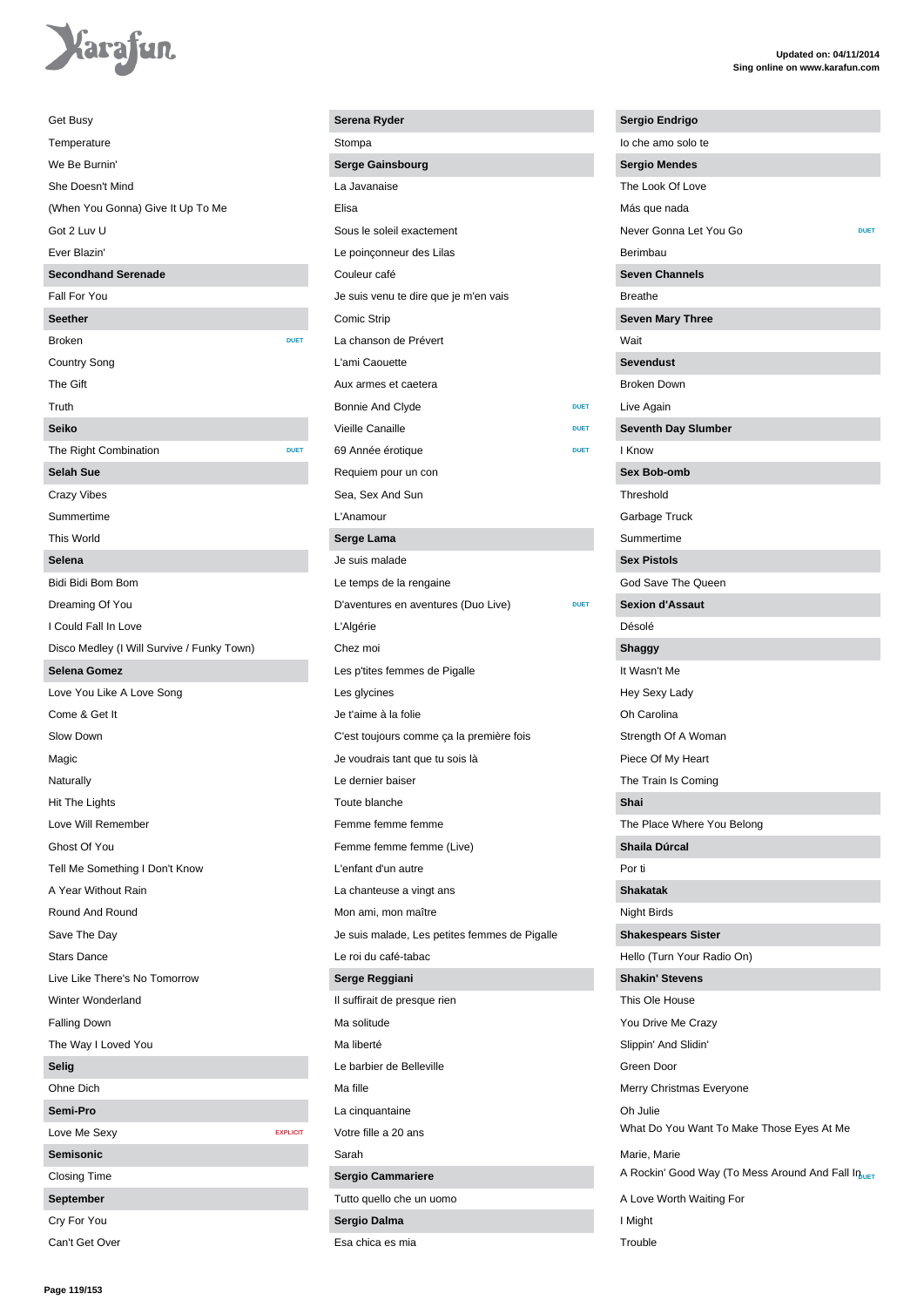

| I Hear You Knockin'                   |             |
|---------------------------------------|-------------|
| Got My Mind Set On You                |             |
| Mona Lisa                             |             |
| <b>Sweet Little Sixteen</b>           |             |
| This Time                             |             |
| Shakin' Stevens Mix                   |             |
| <b>Shakira</b>                        |             |
| Empire                                |             |
| <b>Shalamar</b>                       |             |
| A Night To Remember                   |             |
| Shampoo                               |             |
| Trouble                               |             |
| <b>Shane Filan</b>                    |             |
| Knee Deep In My Heart                 |             |
| <b>Shania Twain</b>                   |             |
| Whose Bed Have Your Boots Been Under? |             |
| Coat Of Many Colours                  |             |
| The Heart Is Blind                    |             |
| Today Is Your Day                     |             |
| What Made You Say That                |             |
| Shoes                                 |             |
| <b>Shanice</b>                        |             |
| Saving Forever For You                |             |
| When I Close My Eyes                  |             |
| I Love Your Smile                     |             |
| Yesterday                             |             |
| Take Care Of U                        |             |
| <b>Shannon Brown</b>                  |             |
| Corn Fed                              |             |
| Pearls                                |             |
| <b>Shannon Noll</b>                   |             |
| Loud                                  |             |
| Don't Give Up                         | <b>DUET</b> |
| <b>Sharleen Spiteri</b>               |             |
| All The Times I Cried                 |             |
| <b>Sharon Jones</b>                   |             |
| 100 Days, 100 Nights                  |             |
| <b>Shawn Colvin</b>                   |             |
| Sunny Came Home                       |             |
| When The Rainbow Comes                |             |
| <b>Shawn Mendes</b>                   |             |
| Life Of The Party                     |             |
| <b>Shawn Mullins</b>                  |             |
| Lullaby (Rock-a-bye)                  |             |
| <b>Shayne Ward</b>                    |             |
|                                       |             |
| No Promises                           |             |
| That's My Goal                        |             |
| <b>Breathless</b>                     |             |
|                                       |             |
| Damaged<br>She & Him                  |             |
| Fools Rush In                         |             |

| Tear You Apart                    | <b>EXPLICIT</b> |
|-----------------------------------|-----------------|
| These Things                      |                 |
| <b>Sheb Wooley</b>                |                 |
| Purple People Eater               |                 |
| <b>SHeDAISY</b>                   |                 |
| Don't Worry 'Bout A Thing         |                 |
| Passenger Seat                    |                 |
| Come Home Soon                    |                 |
| Lucky 4 You (Tonight I'm Just Me) |                 |
| In Terms Of Love                  |                 |
| Mine All Mine                     |                 |
| <b>Sheena Easton</b>              |                 |
| 9 To 5                            |                 |
| For Your Eyes Only                |                 |
| <b>What Comes Naturally</b>       |                 |
| <b>Sheila</b>                     |                 |
| Bang bang                         |                 |
| Adios Amor                        |                 |
| Le folklore américain             |                 |
| <b>Shelby Lynne</b>               |                 |
| Wall In Your Heart                |                 |
| <b>Shelley Fabares</b>            |                 |
| Johnny Angel                      |                 |
| <b>Shelly West</b>                |                 |
| Jose Cuervo                       |                 |
| Shenandoah                        |                 |
| Sunday In The South               |                 |
| <b>Shep And The Limelites</b>     |                 |
| Daddy's Home                      |                 |
| Sheppard                          |                 |
| Geronimo                          |                 |
| Let Me Down Easy                  |                 |
| I Loved 'Em Every One             |                 |
| Sherrié Austin                    |                 |
| Son Of A Preacher Man             |                 |
| <b>Sherry Bryce</b>               |                 |
| Don't Let Go                      | <b>DUET</b>     |
| Sheryfa Luna                      |                 |
| Quelque part                      |                 |
| <b>Sheryl Crow</b>                |                 |
| The First Cut Is The Deepest      |                 |
| Sweet Child O' Mine               |                 |
| Callin' Me When I'm Lonely        |                 |
| Shinedown                         |                 |
| Simple Man                        |                 |
| Call Me                           |                 |
| 45                                |                 |
| Second Chance                     |                 |
| If You Only Knew                  |                 |
| Save Me                           |                 |
| Burning Bright                    |                 |

I Dare You

| Heroes                                    |                 |
|-------------------------------------------|-----------------|
| Bully                                     |                 |
| Fly From The Inside                       |                 |
| <b>Shirley and Lee</b>                    |                 |
| Let The Good Times Roll                   |                 |
| <b>Shirley Bassey</b>                     |                 |
| <b>Big Spender</b>                        |                 |
| Goldfinger                                |                 |
| This Is My Life                           |                 |
| Diamonds Are Forever                      |                 |
| I (Who Have Nothing)                      |                 |
| This Is My Life (Disco Version)           |                 |
| I Am What I Am                            |                 |
| <b>Never Never Never</b>                  |                 |
| <b>History Repeating</b>                  |                 |
| Something                                 |                 |
| (Where Do I Begin?) Love Story            |                 |
| The Greatest Performance Of My Life       |                 |
| The Lady Is A Tramp                       |                 |
| Kiss Me, Honey Honey, Kiss Me             |                 |
| Light My Fire                             |                 |
| If You Go Away                            |                 |
| <b>Shirley Ellis</b>                      |                 |
| The Name Game                             |                 |
|                                           |                 |
| <b>Shirley Horn</b><br>Hit The Road Jack  |                 |
|                                           |                 |
| <b>Shirley Zwerus</b><br><b>Heel Even</b> |                 |
|                                           |                 |
| <b>Shivaree</b>                           |                 |
| Goodnight Moon                            |                 |
| <b>Shocking Blue</b>                      |                 |
| Venus                                     |                 |
| Shola Ama                                 |                 |
| You Might Need Somebody                   |                 |
| <b>Shontelle</b>                          |                 |
| Impossible                                |                 |
| <b>Shooter Jennings</b>                   |                 |
| 4th Of July                               |                 |
| <b>Shop Boyz</b>                          |                 |
| Party Like A Rock Star                    | <b>EXPLICIT</b> |
| Showaddywaddy                             |                 |
| Under The Moon Of Love                    |                 |
| Three Steps To Heaven                     |                 |
| <b>Shrek</b>                              |                 |
| Who I'd Be                                | <b>DUET</b>     |
| Holding Out For A Hero                    |                 |
| I Know It's Today                         |                 |
| <b>Morning Person</b>                     |                 |
| That's The Story Of My Life               |                 |
| Freak Flag                                |                 |
| What's Up, Duloc?                         |                 |
| Don't Let Me Go                           |                 |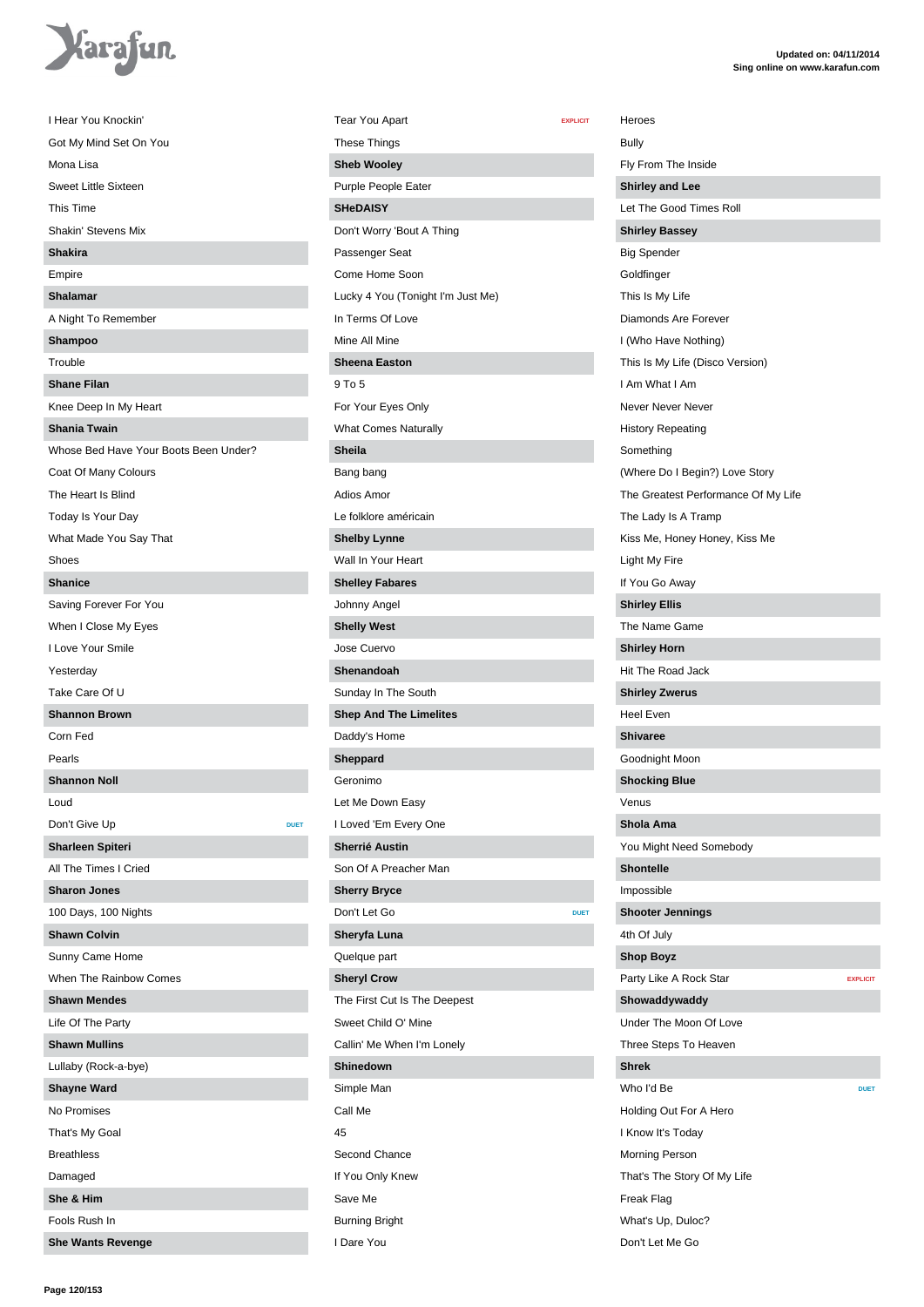

| Shy'm                        |
|------------------------------|
| Et alors!                    |
| Tourne                       |
| Victoire                     |
| En apesanteur                |
| Je suis moi                  |
| T'es parti                   |
| Si tu savais                 |
| Rêves d'enfants              |
| Femme de couleur             |
| Je sais                      |
| Elle danse                   |
| Et si                        |
| Oublie-moi                   |
| Caméléon                     |
| Comme ils disent             |
| Prendre l'air                |
| Mauvaises nouvelles          |
| Ne pars pas                  |
| Petit Tom                    |
| Le blues de toi              |
| Elle                         |
| Comme un oiseau              |
| La première fois             |
| <b>Black Marilyn</b>         |
| Contrôle                     |
| Déjà vu                      |
| Sia                          |
| Chandelier                   |
| Chandelier (Piano Version)   |
| <b>Breathe Me</b>            |
| <b>Big Girls Cry</b>         |
| Soon We'll Be Found          |
| <b>Fire Meet Gasoline</b>    |
| <b>Elastic Heart</b>         |
| My Love                      |
| Kill And Run                 |
| Eye Of The Needle            |
| Clap Your Hands              |
| I'm In Here                  |
| Day Too Soon                 |
| I Go To Sleep                |
| <b>Sick Puppies</b>          |
| You're Going Down            |
| Odd One                      |
| <b>Sieneke</b>               |
| Ik ben verliefd (sha-la-lie) |
| Hé lekker ding!              |
|                              |
| Sigma                        |
| Changing                     |
| Nobody To Love               |

## Das Beste Himmel auf Das Beste (Piano Version) Ja (Piano Version) Krieger des Lichtes Irgendwas bleibt Durch Die Nacht Ja FDSMH (Für dich schlägt mein Herz) **Silk** Freak Me If You (Lovin' Me) Girl U For Me Deeper **Silkk the Shocker** It Ain't My Fault **Silly** Alles Rot **Silvertide** Blue Jeans Ain't Coming Home **Silvia Padilla** Ponte el cinturón **Simon & Garfunkel** Wake Up Little Suzy **Simon et Les Modanais** Etoile des neiges **Simon Webbe** Lay Your Hands Coming Around Again **Simona Molinari** La felicità **Simple E** Play My Funk **Simple Minds** Don't You (Forget About Me) Alive And Kicking Mandela Day See The Lights **Simple Plan** Perfect I'm Just A Kid Addicted Welcome To My Life Jet Lag (feat. Natasha Bedingfield) **DUET** Summer Paradise When I'm Gone Your Love Is A Lie Astronaut Grow Up

Shut Up Untitled

| Don't Wanna Think About You                               |
|-----------------------------------------------------------|
| <b>Simply Red</b>                                         |
| <b>Holding Back The Years</b>                             |
| If You Don't Know Me By Now                               |
| Stars                                                     |
| You Make Me Feel Brand New                                |
| For Your Babies                                           |
| Say You Love Me                                           |
| Your Eyes                                                 |
| Money's Too Tight (To Mention)                            |
| Sunrise                                                   |
| It's Only Love                                            |
| Something Got Me Started                                  |
| Remembering The First Time                                |
| You've Got It                                             |
| Singin' In The Rain                                       |
|                                                           |
| Singin' In The Rain                                       |
| Good Morning                                              |
| Moses Supposes<br><b>DUET</b>                             |
| <b>Singing Dogs</b>                                       |
| Jingle Bells                                              |
| <b>Single Tree</b>                                        |
| Ms. What's Her Name                                       |
| <b>Sinitta</b>                                            |
| Cross My Broken Heart                                     |
| I Don't Believe In Miracles                               |
| Toy Boy                                                   |
| <b>Sinsemilia</b>                                         |
| La mauvaise réputation                                    |
| Tout le bonheur du monde                                  |
| <b>Siouxsie &amp; The Banshees</b>                        |
| Happy House                                               |
| Spellbound                                                |
| Face To Face                                              |
| <b>Sir Douglas Quintet</b>                                |
| She's About A Mover                                       |
| Sir Mix-a-Lot                                             |
| Baby Got Back<br><b>EXPLICIT</b>                          |
| Sisqó                                                     |
| Incomplete                                                |
| Unleash The Dragon                                        |
| Dance For Me                                              |
| <b>Sister Act</b>                                         |
| Oh Happy Day                                              |
| Joyful Joyful                                             |
| I Will Follow Him (Chariot)                               |
| Ain't No Mountain High Enough                             |
| The Greatest Medley Ever Told                             |
| Hail Holy Queen                                           |
| My Guy (My God)                                           |
| Wake Up And Pay Attention (If You Wanna Be<br><b>DUET</b> |

Raise Your Voice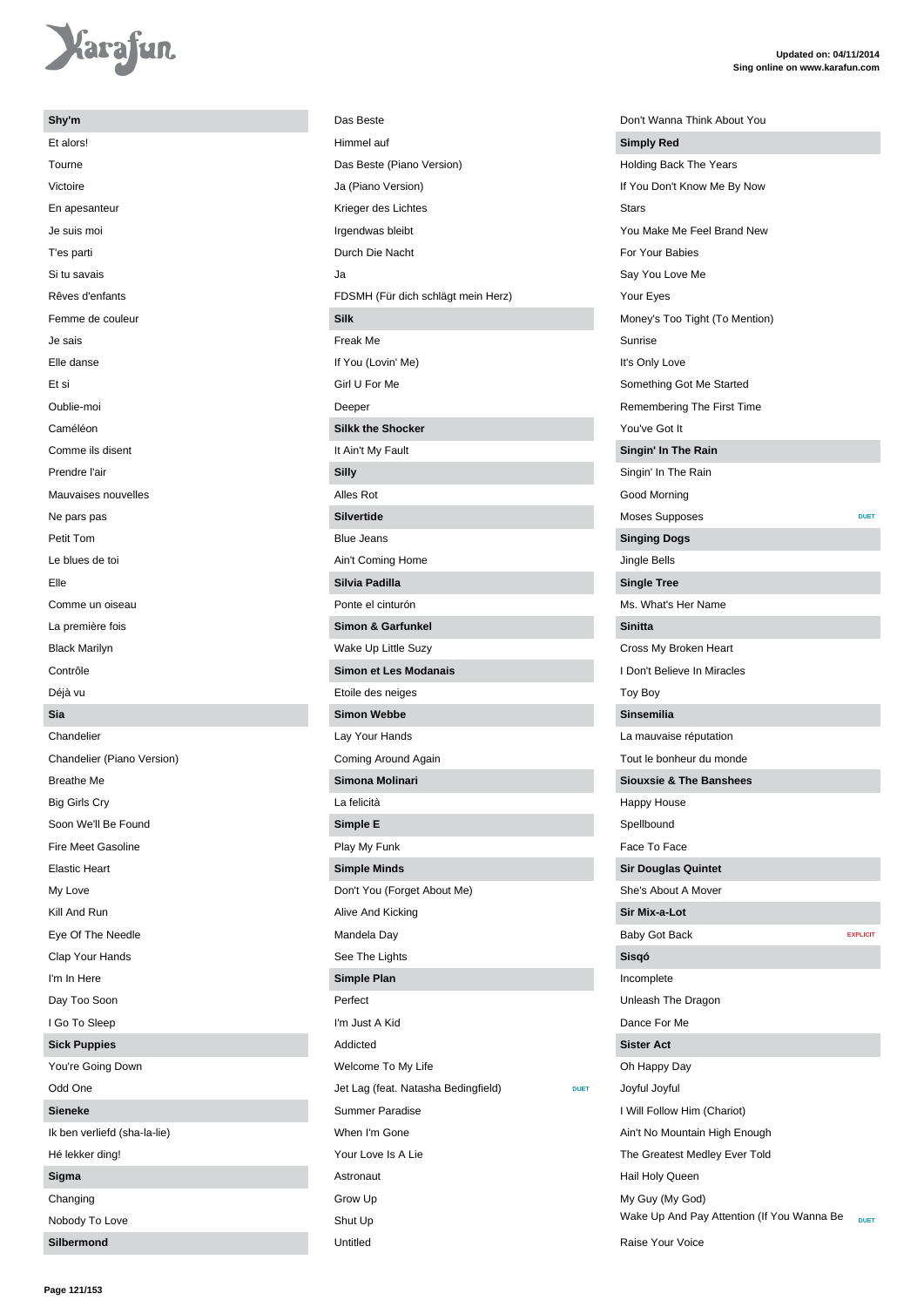

| The Life I Never Led                  |
|---------------------------------------|
| Fabulous, Baby!                       |
| Take Me To Heaven                     |
| Sister Act                            |
| Spread The Love Around                |
| <b>Sister Hazel</b>                   |
| All For You                           |
| <b>Sister Janet Mead</b>              |
| The Lord's Prayer                     |
| <b>Sister Sledge</b>                  |
| We Are Family                         |
| Lost In Music                         |
| Frankie                               |
| <b>Siw Malmkvist</b>                  |
| Liebeskummer Lohnt Sich Nicht         |
| <b>Sixpence None the Richer</b>       |
| Kiss Me                               |
| Don't Dream It's Over                 |
| <b>Breathe Your Name</b>              |
| <b>There She Goes</b>                 |
| Us                                    |
| Sixx:A.M.                             |
| Life Is Beautiful<br><b>EXPLICIT</b>  |
| Ska-P                                 |
| El vals del obrero                    |
| Cannabis                              |
|                                       |
| Skee-Lo                               |
| Top Of The Stairs                     |
| <b>Skeeter Davis</b>                  |
| The End Of The World                  |
| <b>Skid Row</b>                       |
| 18 And Life                           |
| <b>Skillet</b>                        |
| Awake and Alive                       |
| Hero                                  |
| <b>Skunk Anansie</b>                  |
| Hedonism (Just Because You Feel Good) |
| Weak                                  |
| You'll Follow Me Down                 |
| Brazen (Weep)                         |
| Secretly                              |
| <b>Skye Sweetnam</b>                  |
| Billy S.                              |
| Number One                            |
| <b>Skylar Grey</b>                    |
| Invisible                             |
| <b>Skylark</b>                        |
| Wildflower                            |
| SL <sub>2</sub>                       |
| On A Ragga Tip                        |

Burn Out

**Slade** Mama Weer All Crazee Now Cum On Feel The Noize So Here It Is Merry Christmas My Oh My Far Far Away **Slash** Beautiful Dangerous **Slim Dusty** Waltzing Matilda **Slim Whitman** North Wind **Slipknot** Snuff Psychosocial **Slow Moving Millie** Please, Please, Please Let Me Get What I Want **Sly And The Family Stone** Dance To The Music Everyday People Hot Fun In The Summertime Family Affair Thank You Sing A Simple Song Stand! **Small Faces** Itchycoo Park Lazy Sunday All Or Nothing **Smash** That's Life **DUET** They Just Keep Moving The Line I Never Met A Wolf Who Didn't Love To Howl Never Give All The Heart On Broadway Broadway, Here I Come! Second Hand White Baby Grand Let Me Be Your Star **DUET** Let's Be Bad Don't Forget Me **Rewrite This Story DUET** Mama Makes Three The National Pastime Heart Shaped Wreckage **DUET** The 20th Century Fox Mambo Stand Call Me Original

**Big Finish DUET** 

Our Little Secret Bittersweet Symphony Hang The Moon

**Updated on: 04/11/2014 Sing online on www.karafun.com**

| Don't Let Me Know                     | <b>DUET</b>     |
|---------------------------------------|-----------------|
| Smash!                                |                 |
| Crazy Dreams                          |                 |
| The Last Goodbye                      |                 |
| Grin And Bare It                      |                 |
| Mr. and Mrs. Smith                    |                 |
| Another Op'nin', Another Show         |                 |
| The Love I Meant To Say               |                 |
| Reach For Me                          |                 |
| Caught In The Storm                   |                 |
| Cut, Print Moving On                  |                 |
| At Your Feet                          |                 |
| History Is Made At Night              |                 |
| Shake It Out                          |                 |
| <b>Public Relations</b>               |                 |
| The Right Regrets                     | <b>DUET</b>     |
| (Let's Start) Tomorrow Tonight        |                 |
| Brighter Than The Sun                 |                 |
| A Thousand And One Nights             |                 |
| Dancing On My Own                     |                 |
| I Can't Let Go                        |                 |
| The Goodbye Song                      |                 |
| Touch Me                              |                 |
| On Lexington & 52nd Street            |                 |
| I Heard Your Voice In A Dream         |                 |
| Some Boys                             |                 |
| Cheers (Drink To That)                |                 |
| I'm Not Sorry                         |                 |
| Don't Say Yes Until I Finish Talking  |                 |
| Good For You                          |                 |
| Smash Mouth                           |                 |
| All Star                              |                 |
| I'm A Believer                        |                 |
| Walkin' On The Sun                    |                 |
| Hang On                               |                 |
| <b>Smile Empty Soul</b>               |                 |
| Silhouettes                           |                 |
| Nowhere Kids                          |                 |
| <b>Smokey Robinson</b>                |                 |
| The Tracks Of My Tears                |                 |
| You've Really Got A Hold On Me        |                 |
| <b>Smokie</b>                         |                 |
| Living Next Door To Alice             |                 |
| Who The Fuck Is Alice?                | <b>EXPLICIT</b> |
| Have You Ever Seen The Rain           |                 |
| Needles and Pins                      |                 |
| It Never Rains In Southern California |                 |
|                                       |                 |
| Smokie Megamix<br>Oh Carol            |                 |
|                                       |                 |
| Lay Back In The Arms Of Someone       |                 |
| Take Good Care Of My Baby             |                 |
| I'll Meet You At Midnight             |                 |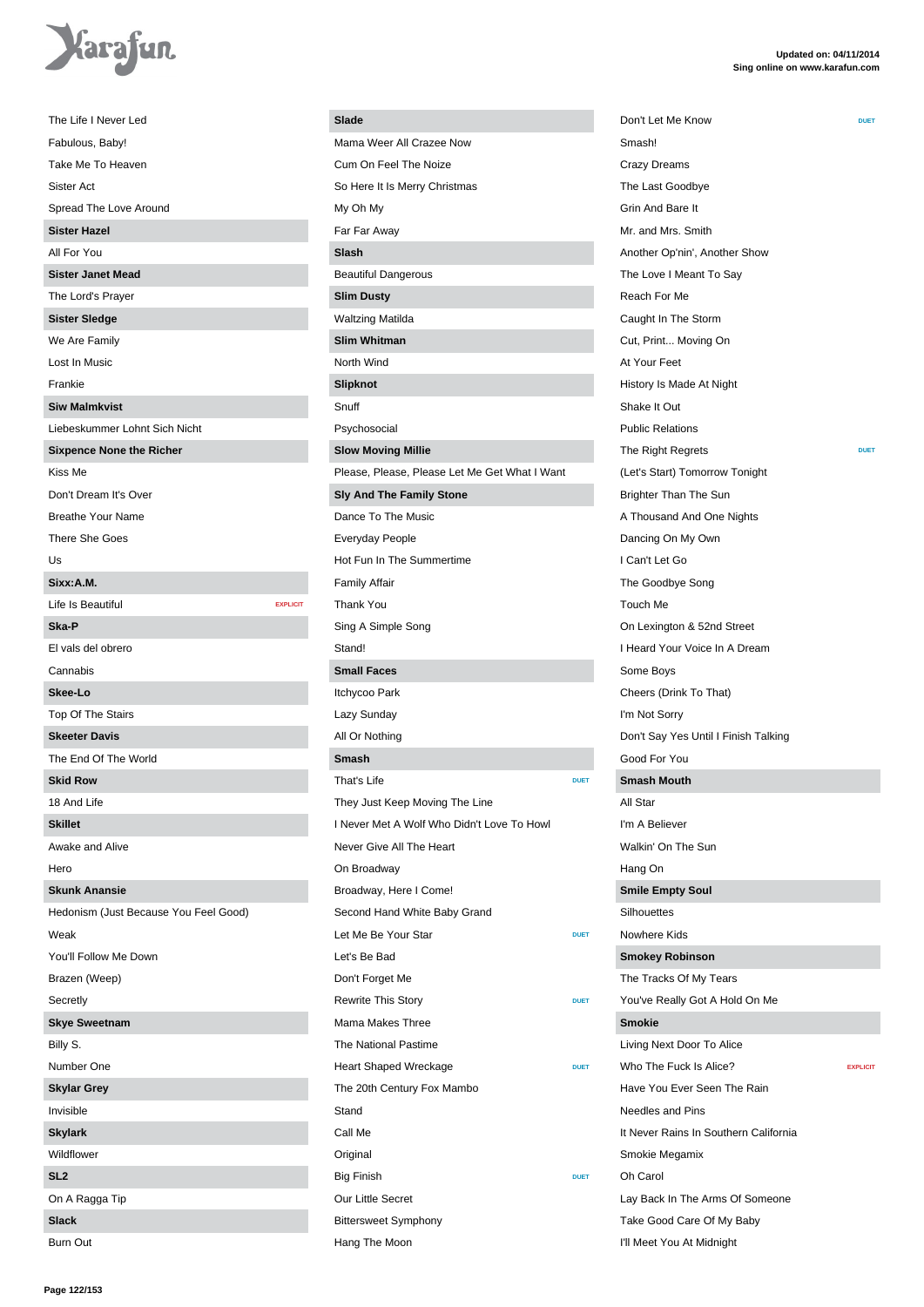

| Darlin'                                   |
|-------------------------------------------|
| When You Walk In The Room                 |
| For A Few Dollars More                    |
| Arms Of Mary                              |
| Don't Play Your Rock'n'Roll to Me         |
| Lodi                                      |
| Rose A Lee                                |
| <b>Sniff 'n' the Tears</b>                |
| <b>Driver's Seat</b>                      |
| <b>Snoop Dogg</b>                         |
| <b>Gin And Juice</b>                      |
| Drop It Like It's Hot (clean)             |
| Lodi Dodi<br><b>EXPLICIT</b>              |
| Sexual Eruption                           |
| Sweat (David Guetta Remix)                |
| Snow                                      |
| Informer                                  |
| <b>Snow White And The Seven Dwarfs</b>    |
| Some Day My Prince Will Come              |
| Heigh Ho                                  |
| <b>Social Distortion</b>                  |
| <b>Machine Gun Blues</b>                  |
| Reach For The Sky                         |
| <b>Soeur sourire</b>                      |
| Dominique                                 |
| Sofia Essaidi                             |
| Roxanne                                   |
| J'croque la vie                           |
| <b>Soft Cell</b>                          |
| <b>Tainted Love</b>                       |
| <b>Soggy Bottom Boys</b>                  |
| I Am A Man Of Constant Sorrow             |
| In The Jailhouse Now                      |
| <b>Soldat Louis</b>                       |
| Du rhum, des femmes                       |
| <b>Solomon Burke</b>                      |
| Cry To Me                                 |
| <b>Solomon's Wish</b>                     |
| Learning To Fly                           |
| Somethin' for the People                  |
| My Love Is the Shhh!                      |
| <b>Something Corporate</b>                |
| If You C Jordan                           |
| Son by Four                               |
| A Puro Dolor                              |
| <b>Song And Dance</b>                     |
| Tell Me On A Sunday                       |
| Take That Look Off Your Face              |
| Nothing Like You've Ever Known            |
| Come Back With The Same Look In Your Eyes |
| Sonia                                     |
| The End Of The World                      |

| You'll Never Stop Me Loving You             |
|---------------------------------------------|
| Listen To Your Heart                        |
| Can't Forget You                            |
| Sonicflood                                  |
| I Want To Know You                          |
| Sonique                                     |
| It Feels So Good                            |
| Sky                                         |
| Sonny and Cher                              |
| I Got You Babe<br><b>DUET</b>               |
| The Beat Goes On<br><b>DUET</b>             |
| Baby Don't Go<br><b>DUET</b>                |
| <b>Sonny James</b>                          |
| Young Love                                  |
| Sonya Isaacs                                |
| No Regrets Yet                              |
| Sophie B. Hawkins                           |
| Damn I Wish I Was Your Lover                |
| <b>Right Beside You</b>                     |
| <b>Sophie Ellis Bextor</b>                  |
| Murder On The Dancefloor                    |
| <b>Bittersweet</b>                          |
| Take Me Home                                |
| Me And My Imagination                       |
| <b>Sophie Tucker</b>                        |
| Some of These Days                          |
| Soraya Arnelas                              |
| Me tienes delirando (chain reaction)        |
| Mi mundo sin ti                             |
| <b>Soul Asylum</b>                          |
| Runaway Train                               |
| Misery                                      |
| <b>Soul Coughing</b>                        |
| Super Bon Bon                               |
| Soul for Real                               |
| Candy Rain                                  |
| Soulja Boy                                  |
| Crank That                                  |
| Souljahz                                    |
| All Around the World                        |
| <b>Soulsister</b>                           |
| The Way To Your Heart                       |
|                                             |
| Soundgarden                                 |
| <b>Black Hole Sun</b>                       |
| Outshined<br><b>South Pacific</b>           |
|                                             |
| Happy Talk                                  |
| Some Enchanted Evening                      |
| I'm Gonna Wash That Man Right Outta My Hair |
| Spacehog                                    |
| Space Is The Place                          |
| I Want To Live                              |

| <b>Spandau Ballet</b> |                                                |
|-----------------------|------------------------------------------------|
| True                  |                                                |
| Gold                  |                                                |
|                       | Through The Barricades                         |
| I'll Fly For You      |                                                |
|                       | <b>Spanky And Our Gang</b>                     |
|                       | Sunday Will Never Be The Same                  |
| Lazy Day              |                                                |
| Spargo                |                                                |
| You And Me            |                                                |
| Sparks                |                                                |
| I Predict             |                                                |
| Sparx                 |                                                |
| El de los ojos negros |                                                |
| <b>Spice Girls</b>    |                                                |
| Wannabe               |                                                |
| Stop                  |                                                |
| Spice Up Your Life    |                                                |
| Viva Forever          |                                                |
|                       | Who Do You Think You Are?                      |
| Mama                  |                                                |
| Lady Is A Vamp        |                                                |
|                       | If You Wanna Have Some Fun                     |
|                       | Let Love Lead The Way                          |
|                       | Headlines (Friendship Never Ends)              |
| Get Down With Me      |                                                |
| Naked                 |                                                |
| Time Goes By          |                                                |
|                       | <b>Spider Murphy Gang</b>                      |
|                       | Skandal im Sperrbezirk                         |
| Schickeria            |                                                |
| <b>Spike Jones</b>    |                                                |
|                       | All I Want For Christmas Is My Two Front Teeth |
| <b>Spiller</b>        |                                                |
|                       | Groovejet (If This Ain't Love)                 |
| <b>Spin Doctors</b>   |                                                |
| <b>Two Princes</b>    |                                                |
| <b>Spinal Tap</b>     |                                                |
| <b>Big Bottom</b>     |                                                |
|                       | Tonight I'm Gonna Rock You Tonight             |
|                       | (Listen to The) Flower People                  |
| <b>Hell Hole</b>      |                                                |
| <b>Split Enz</b>      |                                                |
| I Got You             |                                                |
|                       | <b>Sportfreunde Stiller</b>                    |
| Applaus, Applaus      |                                                |
| '54, '74, '90, 2010   |                                                |
|                       | New York, Rio, Rosenheim                       |
|                       | Lass mich nie mehr los                         |
| Squeak E. Clean       |                                                |
| <b>Hello Tomorrow</b> |                                                |
|                       |                                                |
| Squeeze               |                                                |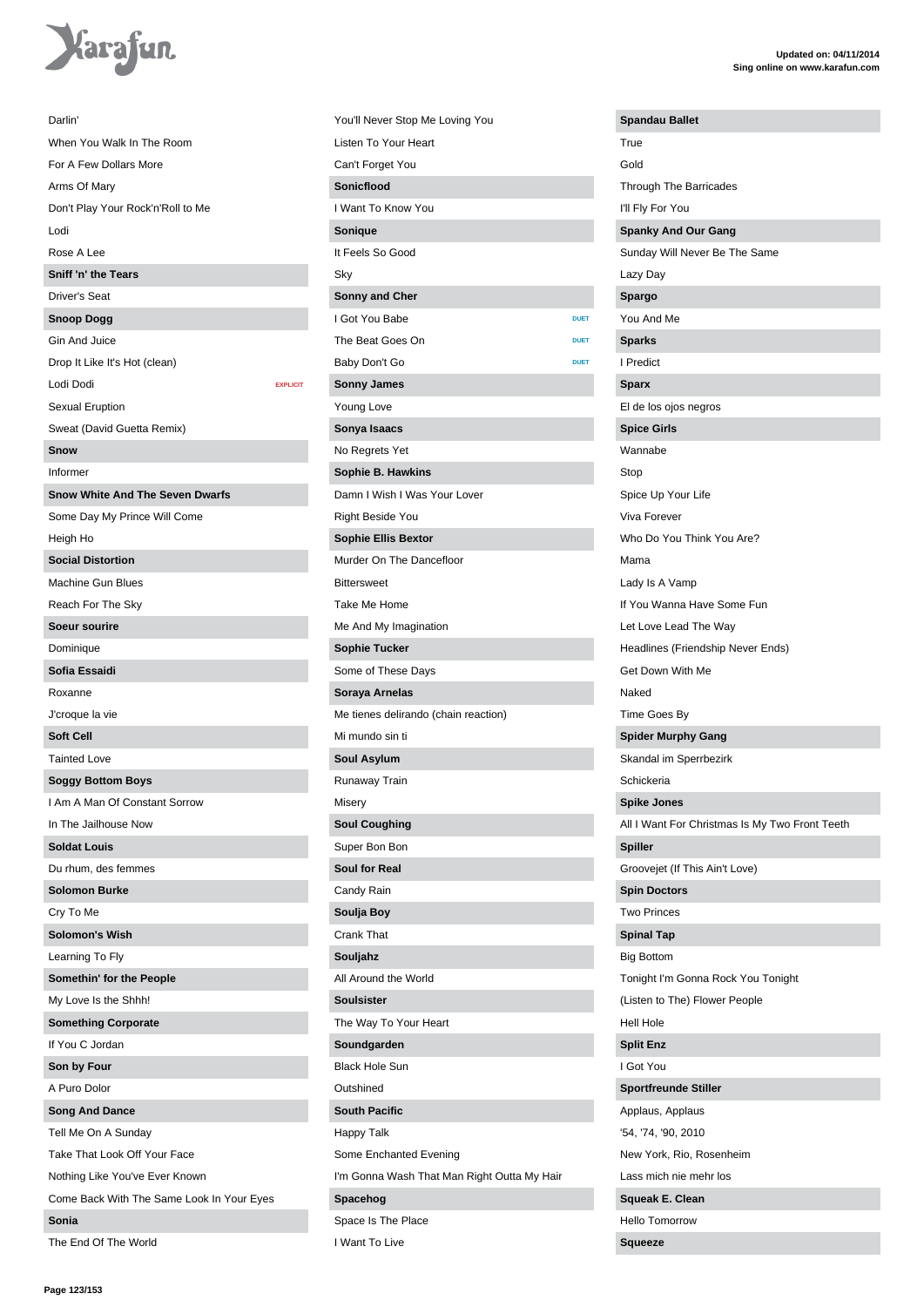

| Tempted                                                          |
|------------------------------------------------------------------|
| Up The Junction                                                  |
| <b>Squirrel Nut Zippers</b>                                      |
| Put A Lid On It                                                  |
| Hell                                                             |
| <b>SR-71</b>                                                     |
| Tomorrow                                                         |
| <b>Stacey Kent</b>                                               |
| What A Wonderful World                                           |
| One Note Samba (Samba de uma nota so)                            |
| You've Got A Friend                                              |
| So Nice                                                          |
| Close Your Eyes                                                  |
| <b>Comes Love</b>                                                |
| The Ice Hotel                                                    |
| Never Let Me Go                                                  |
| Que reste-t-il de nos amours ?                                   |
| <b>Hard Hearted Hannah</b>                                       |
| Samba Saravah                                                    |
| Too Darn Hot                                                     |
| The Best Is Yet To Come                                          |
| <b>Stacie Orrico</b>                                             |
| <b>Stuck</b>                                                     |
| (There's Gotta Be) More To Life                                  |
| I'm Not Missing You                                              |
| Instead                                                          |
|                                                                  |
|                                                                  |
| <b>Stacy Earl</b><br><b>DUET</b>                                 |
| Romeo And Juliet                                                 |
| <b>Staff Sgt. Barry Sadler</b><br>The Ballad Of The Green Berets |
| <b>Staind</b>                                                    |
| It's Reen Awhile                                                 |
| Outside                                                          |
| Tangled Up In You                                                |
| Epiphany                                                         |
| So Far Away                                                      |
| <b>Right Here</b>                                                |
| <b>Everything Changes</b>                                        |
| Zoe Jane                                                         |
| Fade                                                             |
| For You                                                          |
| How About You                                                    |
| Price To Play                                                    |
|                                                                  |
| King Of All Excuses<br><b>Stan Getz</b>                          |
| Só Danço Samba                                                   |
| Desafinado                                                       |
| <b>Stan Walker</b>                                               |
| <b>Black Box</b>                                                 |
| <b>Stanfour</b>                                                  |
| In Your Arms                                                     |

Les lignes de ma main **Star Academy** Paris Latino L'orange **DUET** Porque te vas Parce qu'on vient de loin La musique **Stardust (band)** Music Sounds Better With You **Starkoo** Laat me nu toch niet alleen **Starland Vocal Band** Afternoon Delight **Stars On 45** Beatles Medley Stevie Wonder Medley Part 1 Stevie Wonder Medley Part 2 45 **Stars On 54** If You Could Read My Mind **Starsailor** Four To The Floor **Starship Nothing's Gonna Stop Us Now DUET** We Built This City Sara **Status Quo** Rockin' All Over The World Proud Mary Old Time Rock And Roll In The Army Now Caroline Whatever You Want Wild Side Of Life Burning Bridges Anniversary Waltz (Part 1) Rolling Home Bye Bye Johnny Fun, Fun, Fun Down Down The Wanderer Good Golly Miss Molly When You Walk In The Room Paper Plane Don't Drive My Car **Stealers Wheel** Stuck In The Middle With You **Steam** Na Na Hey Hey (Kiss Him Goodbye) **Steel Dragon**

Long Live Rock And Roll

La belle de mai

### **Updated on: 04/11/2014 Sing online on www.karafun.com**

| <b>Steel Magnolia</b>        |                 |
|------------------------------|-----------------|
| Keep On Lovin' You           | <b>DUET</b>     |
| <b>Steel Panther</b>         |                 |
| Fat Girl (Thar She Blows)    | <b>EXPLICIT</b> |
| Death To All But Metal       | <b>EXPLICIT</b> |
| <b>Steely Dan</b>            |                 |
| Do It Again                  |                 |
| Deacon Blues                 |                 |
| Rikki Don't Lose That Number |                 |
| Peg                          |                 |
| My Old School                |                 |
| Reelin' In The Years         |                 |
| <b>Hey Nineteen</b>          |                 |
| Dirty Work                   |                 |
| Josie                        |                 |
| Kid Charlemagne              |                 |
| <b>Cousin Dupree</b>         |                 |
| <b>Stef Bos</b>              |                 |
| Papa                         |                 |
| <b>Stef Ekkel</b>            |                 |
| Marina                       |                 |
| Jij wil vrij zijn            |                 |
| Dan ben ik weer thuis        |                 |
| Ik schrijf je naam           |                 |
| Hopeloos                     |                 |
| Waarheen waarvoor            |                 |
| Dat zomerse gevoel           |                 |
| <b>Stefanie Heinzmann</b>    |                 |
| Diggin' In The Dirt          |                 |
| <b>Stella Soleil</b>         |                 |
| <b>Kiss Kiss</b>             |                 |
| <b>Stellarsound</b>          |                 |
| Let's Dance                  |                 |
| <b>Stephan Remmler</b>       |                 |
| Vogel Der Nacht              |                 |
| <b>Stephen Bishop</b>        |                 |
| It Might Be You              |                 |
| On And On                    |                 |
| <b>Stephen Lynch</b>         |                 |
| Gay                          | <b>EXPLICIT</b> |
| Special                      | <b>EXPLICIT</b> |
| Vanilla Ice Cream            |                 |
| Hallelujah                   | <b>EXPLICIT</b> |
| Talk To Me                   |                 |
| America                      | <b>EXPLICIT</b> |
| You (Prettier Than)          | <b>EXPLICIT</b> |
| <b>Steppenwolf</b>           |                 |
| Born To Be Wild              |                 |
| Magic Carpet Ride            |                 |
| Steps                        |                 |
| Summer Of Love               |                 |
| 5,6,7,8                      |                 |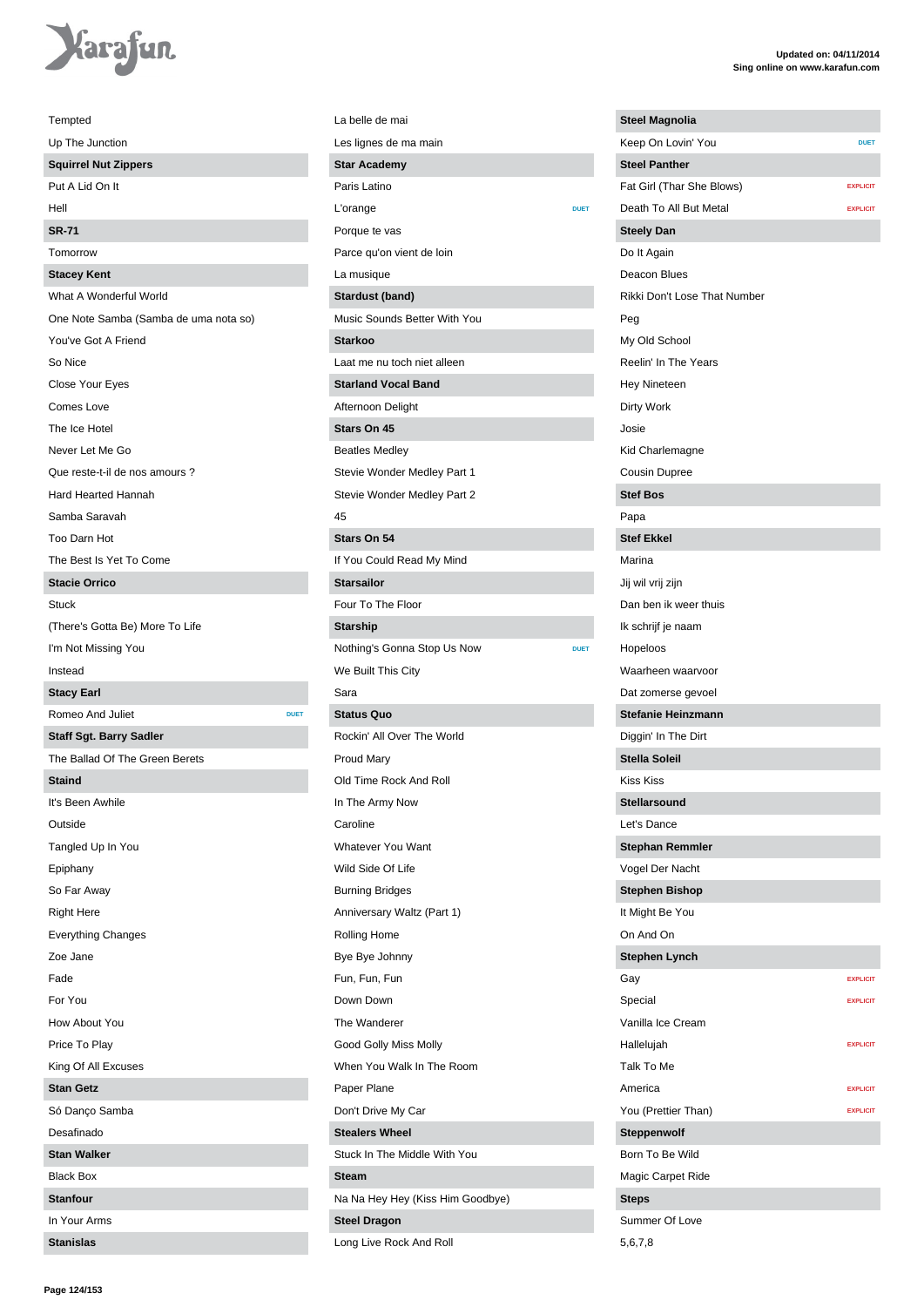

| Say You'll Be Mine                        |             |
|-------------------------------------------|-------------|
| <b>Stereomud</b>                          |             |
| Pain                                      |             |
| Steppin' Away                             |             |
| <b>Stereophonics</b>                      |             |
| Handbags And Gladrags                     |             |
| Dakota                                    |             |
| The First Time Ever I Saw Your Face       |             |
| Maybe Tomorrow                            |             |
| Have A Nice Day                           |             |
| <b>Indian Summer</b>                      |             |
| Mr. Writer                                |             |
| Devil                                     |             |
| Could You Be The One?                     |             |
| Rewind                                    |             |
| Innocent                                  |             |
| <b>Steve Angello</b>                      |             |
| Show Me Love                              |             |
| <b>Steve Azar</b>                         |             |
| Moo La Moo                                |             |
| <b>Steve Brookstein</b>                   |             |
| Against All Odds (Take A Look At Me Now)  |             |
| <b>Steve Earle</b>                        |             |
| Copperhead Road                           |             |
| <b>Galway Girl</b>                        |             |
| <b>Guitar Town</b>                        |             |
| The Devil's Right Hand                    |             |
| Hillbilly Highway                         |             |
| Goodbye                                   |             |
| Johnny Come Lately                        |             |
| Jerusalem                                 |             |
| <b>Steve Gibbons Band</b>                 |             |
| Tulane                                    |             |
| <b>Steve Grand</b>                        |             |
| All-American Boy                          |             |
| <b>Steve Green</b>                        |             |
| People Need The Lord                      |             |
| <b>Steve Harley And Cockney Rebel</b>     |             |
| Make Me Smile (Come Up And See Me)        |             |
| <b>Steve Holy</b>                         |             |
| <b>Brand New Girlfriend</b>               |             |
| Might Have Been                           |             |
| Men Buy The Drinks (Girls Call The Shots) |             |
| <b>Steve Lawrence</b>                     |             |
| Go Away Little Girl                       |             |
| You'd Be So Nice To Come Home To          |             |
| Footsteps                                 |             |
| Green Eyes                                | <b>DUET</b> |
| <b>Steve Martin</b>                       |             |
|                                           |             |
| King Tut<br><b>Steve Miller Band</b>      |             |
|                                           |             |

Abracadabra Jet Airliner Take The Money And Run Fly Like An Eagle Rock'n Me Swingtown **Steve Perry** You Better Wait **Steve Tyrell** Give Me The Simple Life Nevertheless **Steve Walsh** Every Step Of The Way **Steve Wariner** Holes In The Floor Of Heaven **Steve Winwood** Higher Love Roll With It **Steven Curtis Chapman** The Great Adventure Dive **Steven Houghton** Wind Beneath My Wings **Stevens Sisters** Wherever You Are **Stevie B** Because I Love You Dream About You Funky Melody **Stevie Brock** All For Love **Stevie Nicks** Stop Draggin' My Heart Around **DUET** Too Far From Texas **Stevie Ray Vaughan** Pride And Joy The Sky Is Crying The House Is Rockin' Cold Shot **Tightrope** Look At Little Sister Mary Had A Little Lamb Texas Flood Crossfire Superstition Let Me Love You Baby Love Struck Baby **Stevie Wonder** Superstition I Just Called To Say I Love You Happy Birthday

Isn't She Lovely

My Cherie Amour Lately Ribbon In The Sky For Once In My Life Signed Sealed And Delivered (I'm Yours) Higher Ground Knocks Me Off My Feet Master Blaster (Jammin') You Are The Sunshine Of My Life Part-time Lover Boogie On Reggae Woman If You Really Love Me I Wish All I Do Sir Duke Overjoyed Another Star As Do I Do Living For The City Someday at Christmas One Little Christmas Tree Don't You Worry 'Bout A Thing You And I All In Love Is Fair Pastime Paradise Superwoman (Where Were You When I Needed Free I Was Made to Love Her That Girl We Can Work It Out I Never Dreamed You'd Leave In Summer From The Bottom Of My Heart If It's Magic Golden Lady Yester-Me, Yester-You, Yesterday Love's In Need Of Love Today Uptight (Everything's Alright) Redemption Song They Won't Go When I Go What Christmas Means to Me You Haven't Done Nothin' Ngiculela, Es Una Historia, I Am Singing Shoo Be Doo Be Doo Da Day Fingertips Summer Soft Seasons Of Love He's Misstra Know It All Moon Blue **Stiltskin** Inside **Sting**

The Joker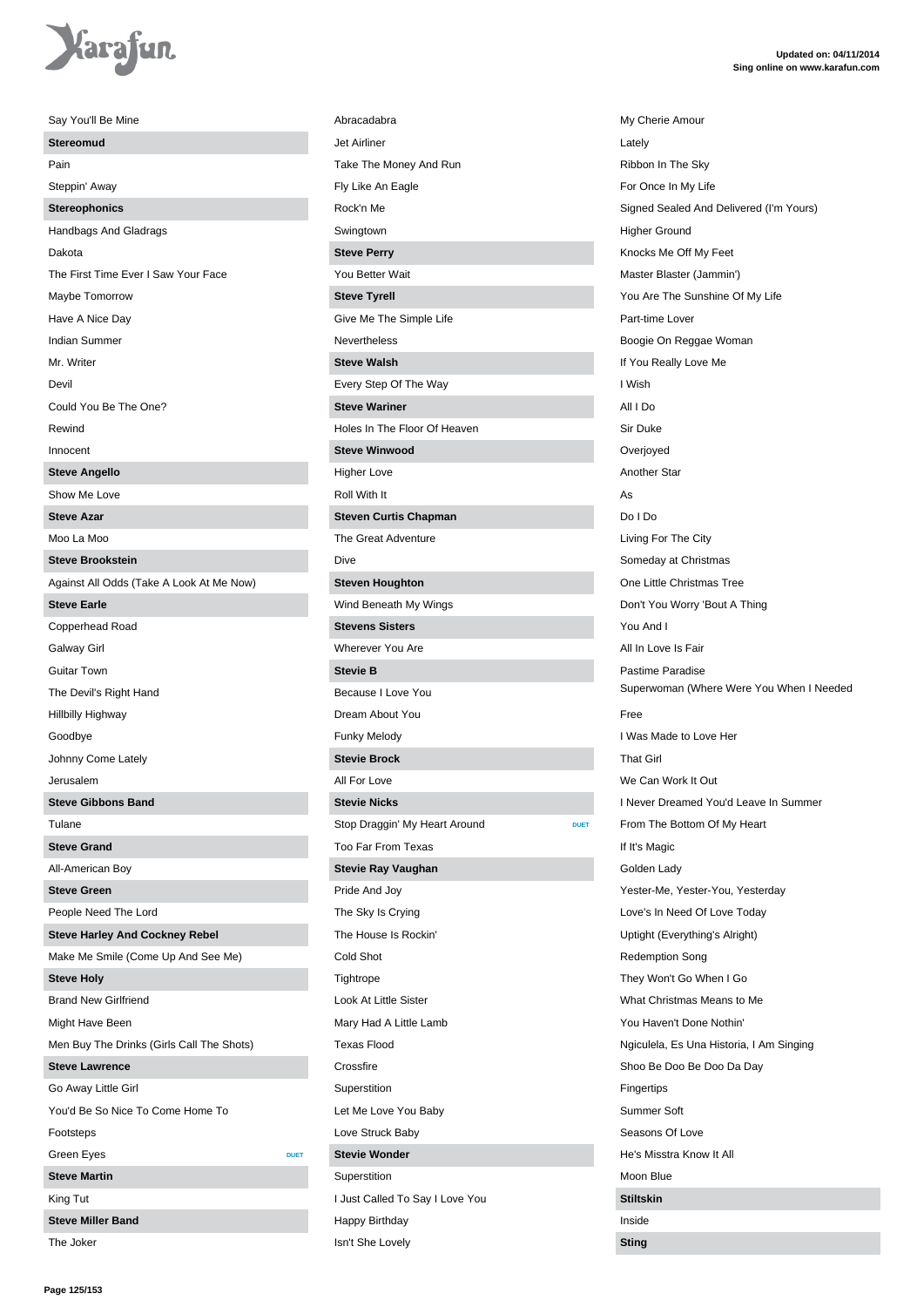

| Fields Of Gold                     |
|------------------------------------|
| Englishman In New York             |
| Shape Of My Heart                  |
| Fragile                            |
| <b>Desert Rose</b>                 |
| It's Probably Me                   |
| Someone To Watch Over Me           |
| Moon Over Bourbon Street           |
| Windmills Of Your Mind             |
| If You Love Somebody Set Them Free |
| La belle dame sans regrets         |
| If I Ever Lose My Faith In You     |
| <b>Brand New Day</b>               |
| Let Your Soul Be Your Pilot        |
| Sister Moon                        |
| When We Dance                      |
| Mad About You                      |
| Little Wing                        |
| Fill Her Up                        |
| Russians                           |
| Twenty Five To Midnight            |
| <b>Stone Sour</b>                  |
| <b>Through Glass</b>               |
| Inhale                             |
| <b>Stone Temple Pilots</b>         |
| Plush                              |
|                                    |
|                                    |
| Creep                              |
| Plush (Acoustic)                   |
| <b>Wicked Garden</b>               |
| Sex Type Thing<br>Revolution       |
| All In The Suit That You Wear      |
|                                    |
| <b>StooShe</b>                     |
| <b>Black Heart</b>                 |
| Waterfalls                         |
| Slip                               |
| <b>Storm Queen</b>                 |
| Look Right Through                 |
| <b>Story Of The Year</b>           |
| Until The Day I Die                |
| Sidewalks                          |
| <b>Take Me Back</b>                |
| <b>Stretch</b>                     |
| Why Did You Do It                  |
| <b>Stryper</b>                     |
| To Hell With The Devil             |
| <b>STS</b>                         |
| Gö, du bleibst heut nacht bei mir  |
| <b>Studio Killers</b>              |
| Ode To The Bouncer                 |
| Styx<br>Come Sail Away             |

| Mr. Roboto                |                 |
|---------------------------|-----------------|
| Babe                      |                 |
| Too Much Time On My Hands |                 |
| Show Me The Way           |                 |
| Boat On The River         |                 |
| <b>Sublime</b>            |                 |
| Santeria                  |                 |
| Smoke Two Joints          | <b>EXPLICIT</b> |
| Caress Me Down            | <b>EXPLICIT</b> |
| Garden Grove              | <b>EXPLICIT</b> |
| Saw Red                   | <b>DUET</b>     |
| <b>Sublime with Rome</b>  |                 |
| Panic                     |                 |
| Subway                    |                 |
| This Lil' Game We Play    |                 |
| <b>Sue Thompson</b>       |                 |
| Norman                    |                 |
| <b>Suede</b>              |                 |
| <b>Animal Nitrate</b>     |                 |
| <b>Sugababes</b>          |                 |
| Freak Like Me             |                 |
| Round Round               |                 |
| Get Sexy                  |                 |
| About You Now             |                 |
| Too Lost In You           |                 |
| Ugly                      |                 |
| About A Girl              |                 |
| Hole In The Head          |                 |
| Wear My Kiss              |                 |
| New Year                  |                 |
| <b>Run For Cover</b>      |                 |
| Girls                     |                 |
| Change                    |                 |
| <b>Sugar Lee Hooper</b>   |                 |
| De Wandelclub             |                 |
| <b>Sugar Ray</b>          |                 |
| <b>Every Morning</b>      |                 |
| Someday                   |                 |
| Answer The Phone          |                 |
| <b>Sugarhill Gang</b>     |                 |
| Rapper's Delight          |                 |
| Sugarland                 |                 |
| Stay                      |                 |
| <b>Stuck Like Glue</b>    |                 |
| All I Want To Do          |                 |
| Winter Wonderland         |                 |
| Something More            |                 |
| Sex On Fire               |                 |
| It Happens                |                 |
| <b>Baby Girl</b>          |                 |
| Settlin'                  |                 |
|                           |                 |

Come On Get Higher

I

| Down In Mississippi (Up To No Good) |
|-------------------------------------|
| Joey                                |
| <b>Already Gone</b>                 |
| Want To                             |
| Life In A Northern Town             |
| Incredible Machine                  |
| Stand Back Up                       |
| <b>Little Miss</b>                  |
| <b>Steve Earle</b>                  |
| Very Last Country Song              |
| Fall Into Me                        |
| Just Might (Make Me Believe)        |
| Wishing                             |
| What I'd Give                       |
| Tonight                             |
| <b>Better Man</b>                   |
| Keep You                            |
| Take Me As I Am                     |
| Wide Open                           |
| <b>Red Dirt Road</b>                |
| Nuttin' For Christmas               |
| <b>Mean Girls</b>                   |
| <b>April Showers</b>                |
| All We Are                          |
| Genevieve                           |
| Stand Up                            |
| Shine The Light                     |
| Find The Beat Again                 |
| Every Girl Like Me                  |
| County Line                         |
| Love                                |
| We Run<br><b>DUET</b>               |
| Everyday America                    |
| Sugarloaf                           |
| Green-Eyed Lady                     |
| <b>Suicidal Tendencies</b>          |
| Send Me Your Money                  |
| <b>Sukhwinder Singh</b>             |
| Jai Ho                              |
| <b>Sum 41</b>                       |
| Fat Lip                             |
| In Too Deep                         |
| Pieces                              |
| Still Waiting                       |
| Hell Song                           |
| We're All To Blame                  |
| Pain For Pleasure                   |
| Over My Head (Better Off Dead)      |
| Mr. Amsterdam                       |
| Some Say                            |
| Motivation                          |
| <b>Sunny Sweeney</b>                |
|                                     |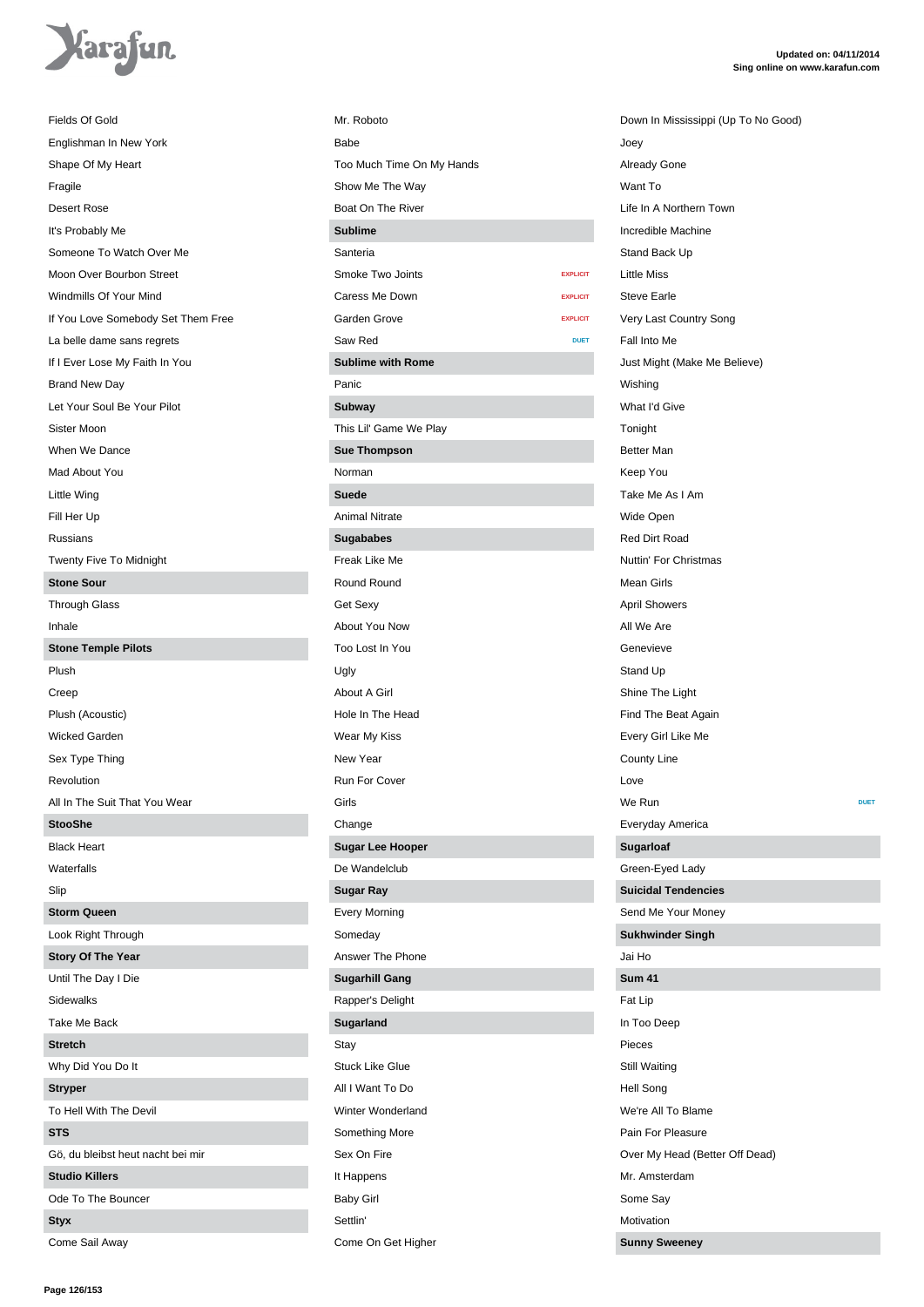

| From A Table Away             |
|-------------------------------|
| <b>Sunrise Avenue</b>         |
| <b>Hollywood Hills</b>        |
| Fairytale Gone Bad            |
| I Don't Dance                 |
| Fairytale Gone Bad (Acoustic) |
| Lifesaver                     |
| <b>Sunset Boulevard</b>       |
| <b>Sunset Boulevard</b>       |
| <b>Superbus</b>               |
| Butterfly                     |
| <b>Superchick</b>             |
| One Girl Revolution           |
| So Bright (Stand Up)          |
| <b>Supergrass</b>             |
| Alright                       |
| Supertramp                    |
| The Logical Song              |
| Take The Long Way Home        |
| Give A Little Bit             |
| <b>Breakfast In America</b>   |
| Goodbye Stranger              |
|                               |
| <b>Bloody Well Right</b>      |
| Dreamer                       |
| Babaji                        |
| School                        |
| Lover Boy                     |
| It's Raining Again            |
| From Now On                   |
| <b>Survivor</b>               |
| Eye Of The Tiger              |
| <b>Burning Heart</b>          |
| <b>First Night</b>            |
| The Moment Of Truth           |
| <b>Susan Ashton</b>           |
| Closer                        |
| <b>Susan Boyle</b>            |
| Amazing Grace                 |
| <b>Wild Horses</b>            |
| Silent Night                  |
| Perfect Day                   |
| Who I Was Born To Be          |
| <b>Susan Tedeschi</b>         |
| It Hurt So Bad                |
| Rock Me Right                 |
| <b>Suzi Quatro</b>            |
| Stumblin' In<br><b>DUET</b>   |
| If You Can't Give Me Love     |
| Can The Can                   |
|                               |
| Suzy Bogguss                  |
| Mr Santa                      |

Two-Step 'Round The Christmas Tree

# **Updated on: 04/11/2014 Sing online on www.karafun.com**

Quand il pète il troue son slip

| Suzy K                              |             |
|-------------------------------------|-------------|
| Gabriel                             |             |
| <b>Swedish House Mafia</b>          |             |
| Don't You Worry Child               |             |
| Save The World                      |             |
| <b>Sweet</b>                        |             |
| <b>Ballroom Blitz</b>               |             |
| Fox On The Run                      |             |
| Love Is Like Oxygen                 |             |
| <b>Blockbuster</b>                  |             |
| <b>Funny Funny</b>                  |             |
| <b>Sweet Charity</b>                |             |
| The Rhythm Of Life                  |             |
| <b>Big Spender</b>                  |             |
| <b>Switchfoot</b>                   |             |
| Dare You To Move                    |             |
| We Are One Tonight                  |             |
| <b>Meant To Live</b>                |             |
| This Is Your Life                   |             |
| <b>Stars</b>                        |             |
| <b>SWV</b>                          |             |
| Weak                                |             |
| I'm So Into You                     |             |
| Right Here (Human Nature Radio Mix) |             |
| Rain                                |             |
| Someone                             |             |
| Sylvester                           |             |
| You Make Me Feel (Mighty Real)      |             |
| Do Ya Wanna Funk                    |             |
| <b>Sylvie Vartan</b>                |             |
| La plus belle pour aller danser     |             |
| Je chante pour Swanee               |             |
| La panne d'essence                  |             |
| J'ai un problème                    | <b>DUET</b> |
| Da dou ron ron                      |             |
| Comme un garçon                     |             |
| <b>Madison Twist</b>                |             |
| L'amour c'est comme une cigarette   |             |
| Nicolas                             |             |
| Le locomotion                       |             |
| Cheveux au vent                     |             |
| Mon père                            |             |
| Si je chante                        |             |
| Sébastien El Chato                  |             |
| Por el amor de una mujer            |             |
| Que bonita eres                     |             |
| Medley                              |             |
|                                     |             |
| Imagine                             |             |
| Je l'aime                           |             |
| Le coeur d'une mère                 |             |
| Ca pleure aussi un homme            |             |

| Séverine                          |
|-----------------------------------|
| Un banc, un arbre, une rue        |
| T-Bone                            |
| King Of My Life                   |
| <b>T-Boz</b>                      |
| My Getaway                        |
| <b>T-Pain</b>                     |
| Bartender                         |
| Buy U A Drank (Shawty Snappin)    |
| 5 O'Clock                         |
| T. Rex                            |
| Get It On                         |
| 20th Century Boy                  |
| I Love To Boogie                  |
| <b>Children Of The Revolution</b> |
| Hot Love                          |
| Ride A White Swan                 |
| t.A.T.u.                          |
| All The Things She Said           |
| Not Gonna Get Us                  |
| All About Us                      |
| Show Me Love                      |
| T.I.                              |
| Live Your Life                    |
| Remember Me                       |
| <b>Tacabro</b>                    |
| Tacatà                            |
|                                   |
| Taco<br>Puttin' On The Ritz       |
|                                   |
| <b>Tag Team</b>                   |
| Whoomp! (There It Is)             |
| <b>Taio Cruz</b>                  |
| Dynamite                          |
| There She Goes                    |
| <b>Break Your Heart</b>           |
| Troublemaker                      |
| <b>Telling The World</b>          |
| Falling In Love                   |
| <b>Dirty Picture</b>              |
| Hangover                          |
| Higher                            |
| No Other One                      |
| <b>Tait</b>                       |
| All You Got                       |
| <b>Take That</b>                  |
| Relight My Fire                   |
| <b>Beatles Medley</b>             |
| Could It Be Magic                 |
| A Million Love Songs              |
| Never Forget                      |
| <b>Back For Good</b>              |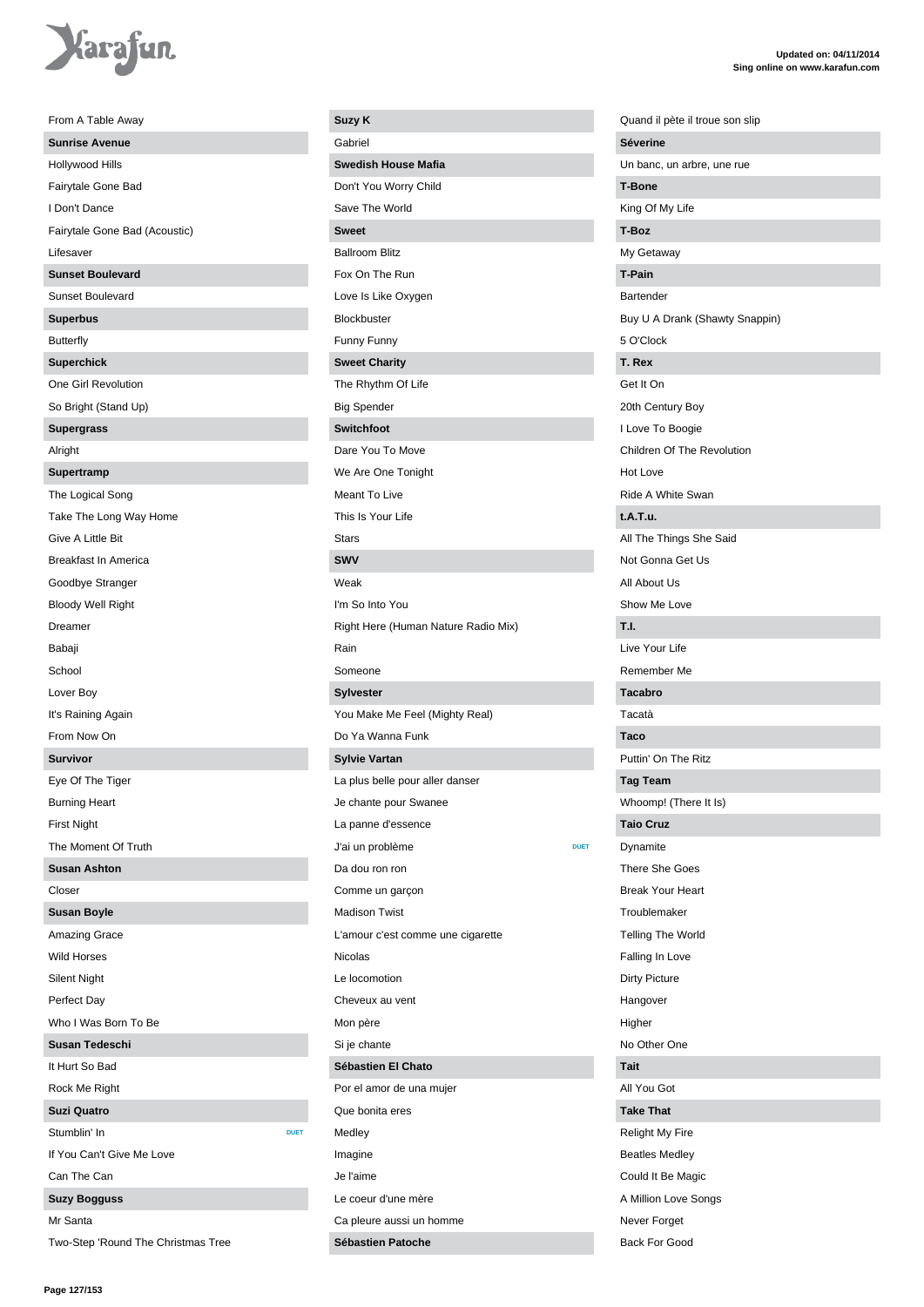

| <b>Rule The World</b>                      |
|--------------------------------------------|
| Shine                                      |
| Rock 'n' Roll Medley                       |
| Patience                                   |
| Motown Medley                              |
| The Flood                                  |
| <b>Greatest Day</b>                        |
| <b>Everything Changes</b>                  |
| Pray                                       |
| Said It All                                |
| Hold Up A Light                            |
| Affirmation                                |
| I'd Wait For Life                          |
| Babe                                       |
| Greatest Day (Live)                        |
| Up All Night                               |
| <b>Happy Now</b>                           |
| SOS                                        |
| <b>Eight Letters</b>                       |
| Aliens                                     |
| When We Were Young                         |
| Wait                                       |
| <b>Pretty Things</b>                       |
| Love Love                                  |
| What Do You Want From Me?                  |
| Don't Say Goodbye                          |
| Kidz                                       |
| Man                                        |
| Sure                                       |
| <b>Underground Machine</b>                 |
| <b>Taking Back Sunday</b>                  |
| Cute Without The 'E' (Cut From The Team)   |
| This Photograph Is Proof (I Know You Know) |
| A Decade Under The Influence               |
| Set Phasers To Stun                        |
| Tal                                        |
| Le sens de la vie                          |
| Marcher au soleil                          |
| Rien n'est parfait                         |
| Au delà                                    |
| Le sens de la vie (Acoustique)             |
| On avance                                  |
| Le droit de rêver                          |
| Je prends le large                         |
| Oublie                                     |
| <b>Tal Bachman</b>                         |
| She's So High                              |
| <b>Talk Talk</b>                           |
|                                            |
| It's My Life                               |
| Such A Shame                               |

Take Me To The River

**Updated on: 04/11/2014 Sing online on www.karafun.com**

| <b>Tamar Braxton</b>                      |
|-------------------------------------------|
| Love And War                              |
| <b>Tamara</b>                             |
| Si pudiera imaginarte                     |
| <b>Tamela Mann</b>                        |
| Take Me To The King                       |
| <b>Tamia</b>                              |
| Officially Missing You                    |
| Stranger In My House                      |
| <b>Careless Whisper</b>                   |
| Missing You                               |
| <b>Tammy Cochran</b>                      |
| Love Won't Let Me                         |
| <b>Tammy Wynette</b>                      |
| Stand By Your Man                         |
| D-I-V-O-R-C-E                             |
| Silver Threads And Golden Needles         |
| <b>Bedtime Story</b>                      |
| The Ways To Love A Man                    |
| Another Lonely Song                       |
| No Charge                                 |
| <b>Tanita Tikaram</b>                     |
| Twist In My Sobriety                      |
| Tanja Berg                                |
| Ich hab' dir nie den Himmel versprochen   |
| <b>Tank</b>                               |
| I Can't Make You Love Me                  |
| <b>Tantric</b>                            |
| Breakdown                                 |
| Mourning                                  |
| Astounded                                 |
| <b>Hey Now</b>                            |
| <b>Tanya Tucker</b>                       |
| Delta Dawn                                |
| It's A Little Too Late                    |
| Texas (When I Die)                        |
| Here's Some Love                          |
| <b>Tanz der Vampire</b>                   |
| Der Tanz Der Vampire (Finale Zweiter Akt) |
|                                           |
| Tapo & Raya<br>Quitate el top             |
|                                           |
| <b>Taproot</b>                            |
| Calling                                   |
| <b>Tara Kemp</b>                          |
| Piece Of My Heart                         |
| Hold You Tight                            |
| Actions Speak Louder Than Words           |
| <b>Tarkan</b>                             |
| Simarik (Kiss Kiss)                       |
| Tarzan                                    |
| Dir gehört mein Herz                      |
| <b>Tasmin Archer</b>                      |

| <b>Sleeping Satellite</b>               |             |
|-----------------------------------------|-------------|
| <b>Taste</b>                            |             |
| What's Going On                         |             |
| Tatyana Ali                             |             |
| Daydreamin'                             |             |
| Tavares                                 |             |
| Heaven Must Be Missing An Angel         |             |
| Taxi                                    |             |
| <b>Dollar Wine</b>                      |             |
| <b>Taylor Dayne</b>                     |             |
| I'll Always Love You                    |             |
| Can't Get Enough Of Your Love           |             |
| Naked Without You                       |             |
| <b>Taylor Henderson</b>                 |             |
| Borrow My Heart                         |             |
| <b>Taylor Hicks</b>                     |             |
| Do I Make You Proud?                    |             |
| <b>Taylor Swift</b>                     |             |
| Shake It Off                            |             |
| I Knew You Were Trouble                 |             |
| 22                                      |             |
| Love Story                              |             |
| Mean                                    |             |
| We Are Never Ever Getting Back Together |             |
| You Belong With Me                      |             |
| Teardrops On My Guitar                  |             |
| Our Song                                |             |
|                                         |             |
| Safe & Sound                            |             |
| <b>Back To December</b>                 |             |
| Everything Has Changed                  | <b>DUET</b> |
| Santa Baby                              |             |
| <b>Last Christmas</b>                   |             |
| <b>Tim McGraw</b>                       |             |
| White Horse                             |             |
| Red                                     |             |
| Stay Stay Stay                          |             |
| Picture To Burn                         |             |
| If This Was A Movie                     |             |
| Sparks Fly                              |             |
| Never Grow Up                           |             |
| Begin Again                             |             |
| Ours                                    |             |
| I Almost Do                             |             |
| Fifteen                                 |             |
| <b>White Christmas</b>                  |             |
| Should've Said No                       |             |
| Last Kiss                               |             |
| Dear John                               |             |
| I'd Lie                                 |             |
| Mine                                    |             |
| Haunted                                 |             |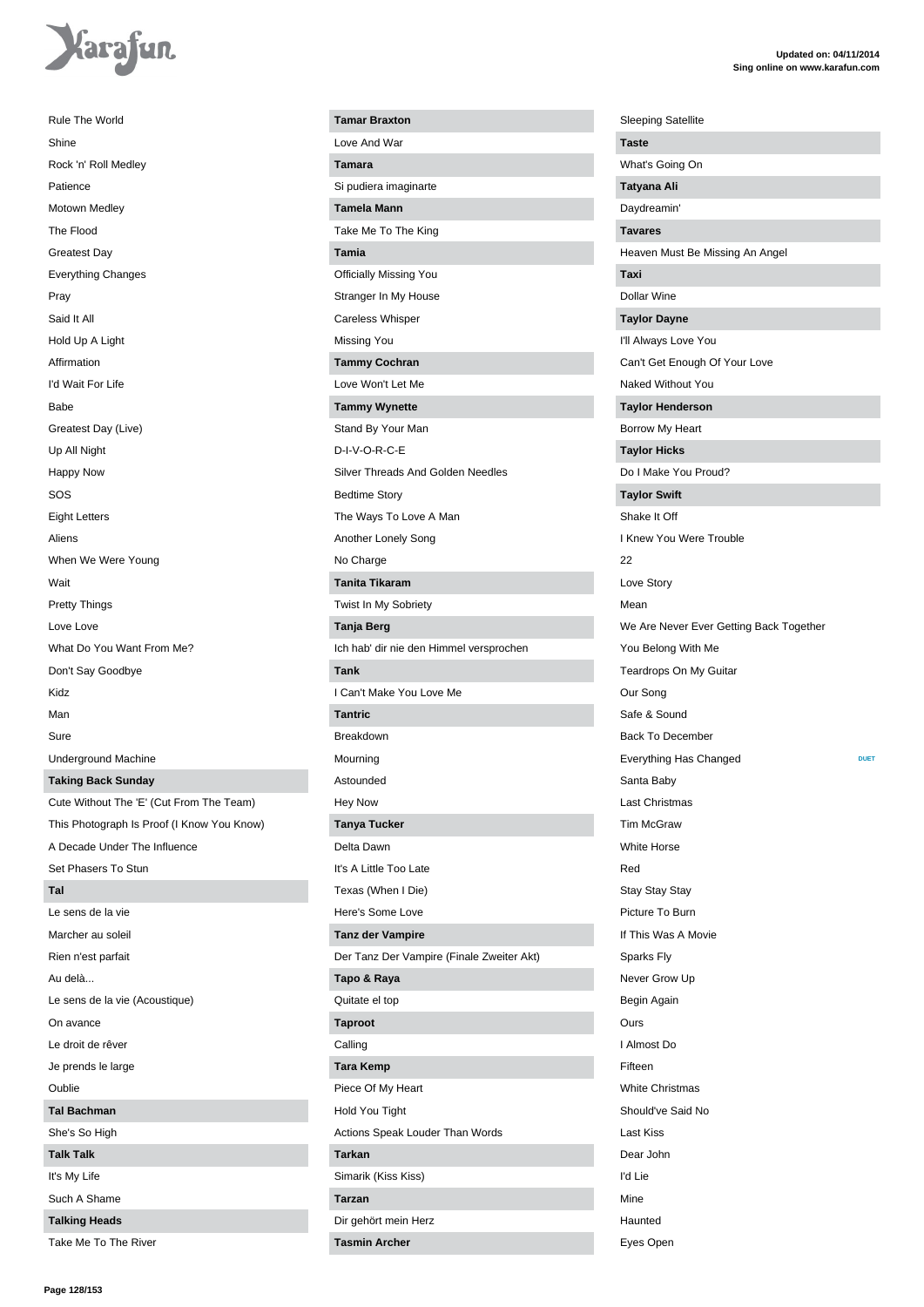

All Too Well Crazier Fearless Enchanted Silent Night Breathe The Best Day Forever & Always State Of Grace Christmas Must Be Something More Speak Now Cold As You Treacherous Christmases When You Were Mine The Lucky One You're Not Sorry Hey Stephen Mary's Song (Oh My My My) Change Story Of Us I'm Only Me When I'm With You Innocent Come In With The Rain Beautiful Eyes Haunted (Acoustic) Better Than Revenge Holy Ground Jump Then Fall Today Was A Fairytale Superman The Way I Loved You Tell Me Why Tied Together With A Smile A Place In This World Long Live Superstar Sad Beautiful Tragic Stay Beautiful Untouchable **Starlight** A Perfectly Good Heart Forever & Always (Piano Version) Come Back... Be Here The Outside Invisible I Heart ? The Moment I Knew Ronan Girl At Home The Other Side Of The Door **Tea** Tytöt Tykkää

**Teach-In** Ding-A-Dong (Dutch Version) Ding-A-Dong **Team America: World Police I'm So Ronery EXPLICIT** Everyone Has Aids Freedom Isn't Free Montage You Are Worthless Alec Baldwin **EXPLICIT Tears For Fears** Everybody Wants To Rule The World Shout Mad World Head Over Heels Break It Down Again Sowing The Seeds Of Love Woman In Chains Advice For The Young At Heart **Technotronic** Pump Up The Jam Move This (Shake That Body) Get Up! (Before The Night Is Over) **Ted Herold** Moonlight **Ted Nugent** Fred Bear **Teddy Geiger** For You I Will (Confidence) **Teddy Pendergrass** Love T.K.O. Close The Door **Teena Marie** Square Biz I Need Your Lovin' Out On A Limb Lovergirl Ooo La La La **Tegan And Sara** Everything Is Awesome Closer Walking With A Ghost **Telly Savalas** Some Broken Hearts Never Mend **Temple Of The Dog** Say Hello 2 Heaven **Ten Sharp** You **Tenacious D Tribute** Kickapoo Beelzeboss (The Final Showdown) **EXPLICIT** 

**Double Team EXPLICIT** 

**History** Low Hangin' Fruit Rock Is Dead Rize Of The Fenix **Tennessee Ernie Ford** Sixteen Tons **Terence Trent D'Arby** Sign Your Name Wishing Well Let Her Down Easy **Teresa Brewer** Music! Music! Music! **Terri Clark** Girls Lie Too She Didn't Have Time Dirty Girl I Think The World Needs A Drink In My Next Life **Terrorvision** Tequila **Terry Jacks** Seasons In The Sun **Terry Woods** Girls Against Girls **Teräsbetoni** Missä Miehet Ratsastaa **Tevin Campbell** Can We Talk? I'm Ready Tell Me What You Want Me to Do Confused Alone With You **Tex Ritter** (I've Got Spurs That) Jingle Jangle Jingle **Texas** I Don't Want A Lover Black Eyed Boy Summer Son The Conversation Inner Smile Everyday Now **Texas Lightning** No No Never **Texas Tornados** (Hey Baby) Que Paso Who Were You Thinkin' Of? A Little Bit Is Better Than Nada Is Anybody Goin' To San Antone She Never Spoke Spanish To Me **Tha Dogg Pound Nothin' But The Cavi Hit Thalia**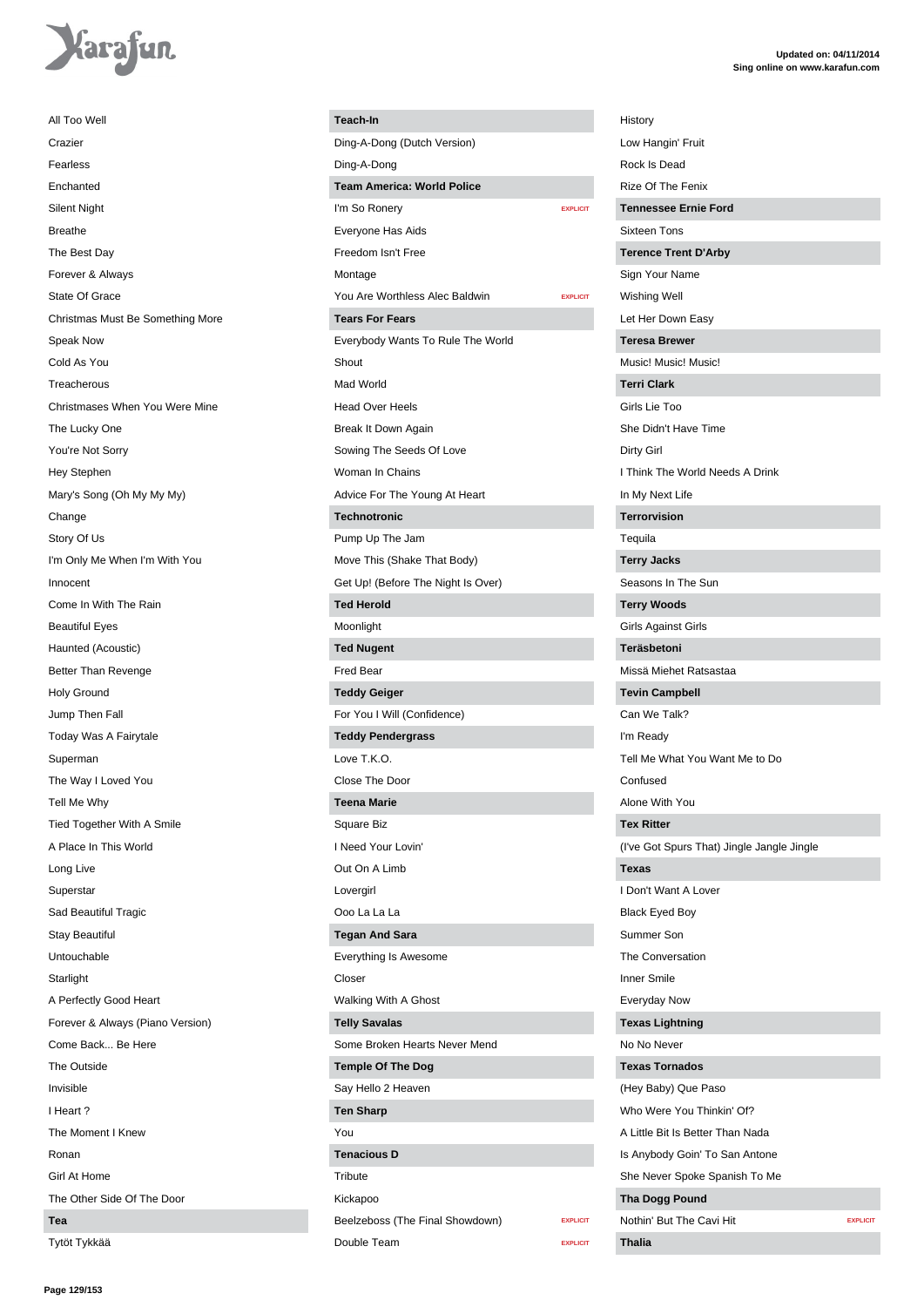

| Amor Prohibido                                                    |             | Don't Sit Under                       |
|-------------------------------------------------------------------|-------------|---------------------------------------|
| Estoy enamorado                                                   | <b>DUET</b> | In The Mood                           |
| Qué será de ti (Como vai você)                                    |             | Rum And Coca                          |
| Tumba la casa (Remix)                                             |             | Alexander's Ra                        |
| Closer To You                                                     |             | Bei Mir Bist Du                       |
| Un Alma Sentenciada                                               |             | <b>Tico Tico</b>                      |
| <b>The 1975</b>                                                   |             | Ac-Cent-Tchu-                         |
| Chocolate                                                         |             | Say Si Si (Para                       |
| <b>The 411</b>                                                    |             | The Woodpeck                          |
| Teardrops                                                         |             | Beat Me Daddy                         |
| <b>The A-Teens</b>                                                |             | Sing Sing Sing                        |
| Halfway Around The World                                          |             | Beer Barrel Pol                       |
| The Ad Libs                                                       |             | Back In Your O                        |
| The Boy From New York City                                        |             | Shoo Shoo Bal                         |
| The Addams Family (Musical)                                       |             | Hold Tight, Hol                       |
| When You're an Addams                                             |             | <b>The Angels</b>                     |
| Pulled                                                            |             | My Boyfriend's                        |
| The Adventures of Stevie V                                        |             | Take A Long Li                        |
| That's The Way It Is                                              |             | No Secrets                            |
| The Afghan Whigs                                                  |             | Am I Ever Goni                        |
| Debonair                                                          |             | We Gotta Get (                        |
| <b>The Airborne Toxic Event</b>                                   |             | Shadow Boxer                          |
| Sometime Around Midnight                                          |             | <b>Marseilles</b>                     |
| The Alan Parsons Project                                          |             | <b>The Animals</b>                    |
| Eye In The Sky                                                    |             | House Of The I                        |
|                                                                   |             |                                       |
| Old And Wise                                                      |             |                                       |
|                                                                   |             | Bring It On Hor<br>Don't Let Me B     |
| Games People Play                                                 |             |                                       |
| Don't Answer Me                                                   |             | We Gotta Get (                        |
| The All-American Rejects<br>Gives You Hell                        |             | Don't Bring Me<br><b>The Archies</b>  |
| <b>Dirty Little Secret</b>                                        |             | Sugar, Sugar                          |
|                                                                   |             |                                       |
| Swing, Swing                                                      |             | The Art Comp<br>Susanna               |
| It Ends Tonight                                                   |             |                                       |
| Move Along                                                        |             | <b>The Association</b>                |
| Last Song                                                         |             | Never My Love<br>Windy                |
| My Paper Heart<br><b>The Allman Brothers Band</b>                 |             | Cherish                               |
| Soulshine                                                         |             | Everything Tha                        |
|                                                                   |             | <b>The Asteroids</b>                  |
| Stormy Monday<br>Ramblin' Man                                     |             |                                       |
| Melissa                                                           |             | The Golden Ag<br><b>The Automatio</b> |
|                                                                   |             | Monster                               |
| <b>Whipping Post</b><br>Blue sky                                  |             | The B-52's                            |
|                                                                   |             | Love Shack                            |
| <b>The Amboy Dukes</b>                                            |             | Roam                                  |
| Baby Please Don't Go                                              |             |                                       |
| Journey To The Center Of the Mind<br><b>The American Breed</b>    |             | (Meet) The Flin<br>Dance This Me      |
| Bend Me, Shape Me                                                 |             | <b>The Band</b>                       |
| <b>The Andrews Sisters</b>                                        |             |                                       |
|                                                                   |             | The Weight                            |
| Boogie Woogie Bugle Boy<br>I'll Be With You In Apple Blossom Time |             | Up On Cripple<br><b>The Band Perr</b> |

If I Die Young

Don't Sit Under The Apple Tree (With Anyone Else n The Mood Rum And Coca Cola Alexander's Ragtime Band Bei Mir Bist Du Schon Tico Tico Ac-Cent-Tchu-Ate The Positive Say Si Si (Para Vigo Me Voy) he Woodpecker Song Beat Me Daddy, Eight To The Bar Sing Sing Sing Beer Barrel Polka ack In Your Own Backyard Shoo Shoo Baby Hold Tight, Hold Tight (Want Some Sea Food **The Angels** My Boyfriend's Back -<br>Take A Long Line No Secrets Am I Ever Gonna See Your Face Again We Gotta Get Out Of This Place Shadow Boxer Marseilles **The Animals** louse Of The Rising Sun Bring It On Home To Me on't Let Me Be Misunderstood We Gotta Get Out Of This Place on't Bring Me Down **The Archies** Sugar, Sugar **The Art Company** Susanna **The Association** Never My Love Windy Cherish verything That Touches You **The Asteroids Galaxy Tour** he Golden Age **The Automatic** Monster **The B-52's** Love Shack oam Meet) The Flintstones ance This Mess Around **The Band** he Weight Up On Cripple Creek **The Band Perry**

Done **Chainsaw** You Lie All Your Life Don't Let Me Be Lonely I'm A Keeper Hip To My Heart Postcard From Paris Mother Like Mine Walk Me Down the Middle **The Bangles** Eternal Flame Walk Like An Egyptian Manic Monday Walking Down Your Street Something That You Said **The Baseballs** Born This Way Hey There Delilah Bleeding Love Torn (Live) Angels This Is A Night / Het is een nacht Umbrella Let's Get Loud Poker Face Candy Shop I Don't Feel Like Dancing Paparazzi Quit Playing Games (With My Heart) Follow Me Bitch Don't Cha Hello This Love No One The Look Love In This Club I'm Not A Girl, Not Yet A Woman Hard Not To Cry Tik Tok **The Bates** Billie Jean **The Beach Boys** Kokomo God Only Knows Sloop John B California Girls California Dreamin' Good Vibrations

Barbara Ann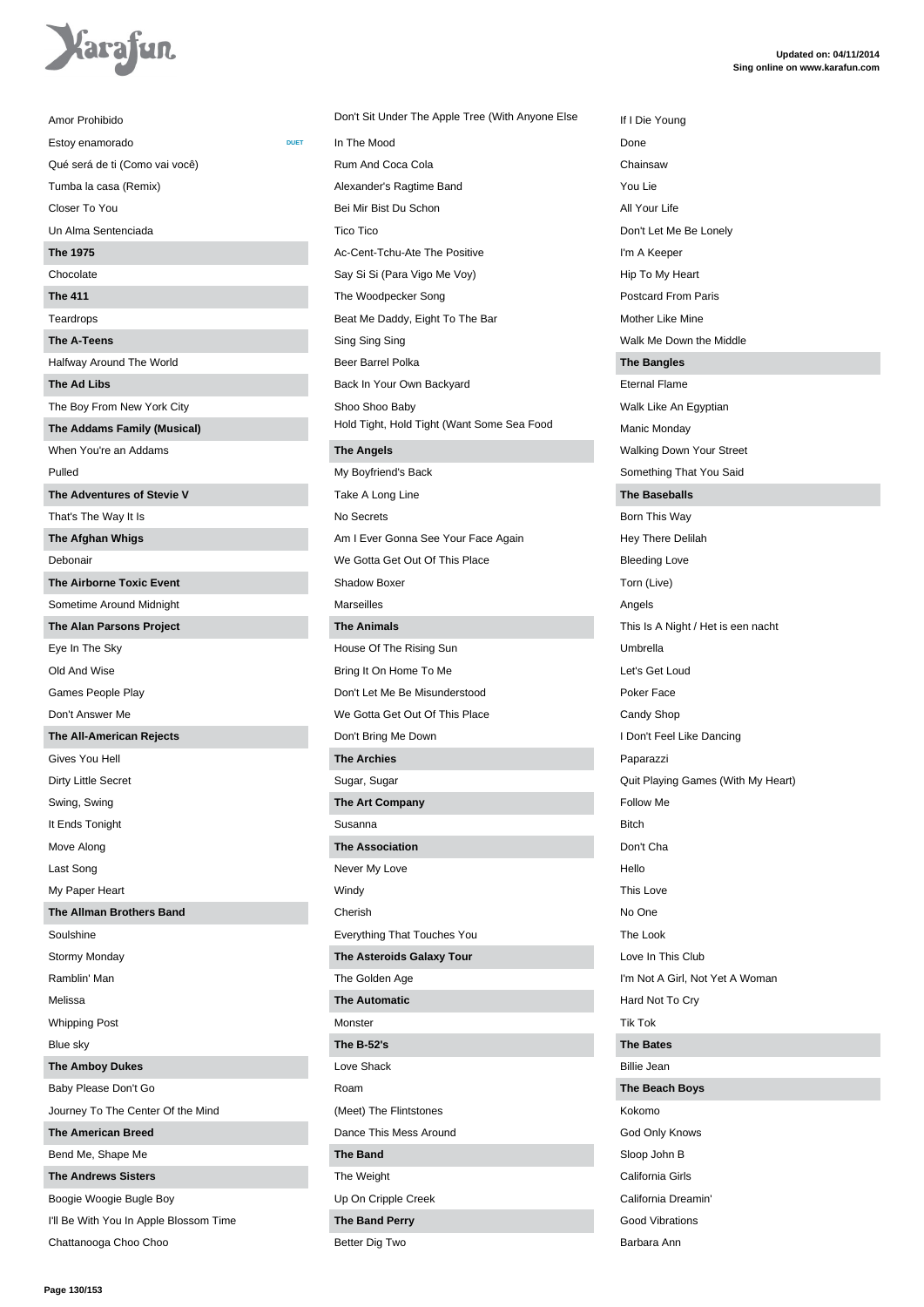

Wouldn't It Be Nice In My Room Rock And Roll Music Help Me, Rhonda Surfin' USA Fun, Fun, Fun Surfer Girl The Beach Boys Medley I Get Around Don't Worry Baby Little Deuce Coupe Surfin' Safari Warmth Of The Sun Cottonfields Dance, Dance, Dance Girl Don't Tell Me Catch A Wave All Summer Long Girls On The Beach Little Saint Nick Be True To Your School Let Him Run Wild Wendy **The Beatles** Twist And Shout Hey Jude Yesterday Let It Be Come Together Here Comes The Sun I Saw Her Standing There While My Guitar Gently Weeps All My Loving Oh! Darling Yellow Submarine With A Little Help From My Friends Something Blackbird I Want To Hold Your Hand Eight Days A Week Eleanor Rigby Ob-La-Di, Ob-La-Da Don't Let Me Down When I'm Sixty-Four In My Life Help! Ticket To Ride Michelle The Long and Winding Road Strawberry Fields Forever A Hard Day's Night Till There Was You

Rocky Raccoon All You Need Is Love And I Love Her Get Back Revolution Norwegian Wood Nowhere Man I've Just Seen A Face Can't Buy Me Love Roll Over Beethoven Dear Prudence If I Fell I Feel Fine Penny Lane Kansas City (Hey Hey Hey Hey!) Love Me Do You've Got To Hide Your Love Away Birthday Lucy In The Sky With Diamonds Rock And Roll Music I Am The Walrus Across The Universe Back in the U.S.S.R. The Fool On The Hill Hello Goodbye Lady Madonna I Will Act Naturally She Loves You A Day In The Life Tomorrow Never Knows Octopus's Garden Please Mr. Postman I Should Have Known Better I'll Follow the Sun The Ballad Of John And Yoko Golden Slumbers / Carry That Weight We Can Work It Out Please Please Me Drive My Car Maxwell's Silver Hammer Day Tripper Happiness Is A Warm Gun Here, There And Everywhere Do You Want To Know A Secret Another Girl You Can't Do That The Night Before Slow Down From Me To You Every Little Thing I'm So Tired

Good Day Sunshine This Boy I'll Be Back Money (That's What I Want) Sgt. Pepper's Lonely Hearts Club Band I'm Happy Just To Dance With You Because Got To Get You Into My Life She Came In Through The Bathroom Window Your Mother Should Know I Need You Paperback Writer It's Only Love And Your Bird Can Sing I've Got A Feeling Everybody's Got Something To Hide Except Me And Misery If I Needed Someone I'll Get You I'll Cry Instead Not A Second Time Mother Nature's Son No Reply You Really Got A Hold On Me She's A Woman Dizzy Miss Lizzy Helter Skelter For No One All Together Now Things We Said Today Free As A Bird You Never Give Me Your Money Tell Me Why I'm A Loser Girl There's A Place When I Get Home Besame Mucho Getting Better Fixing A Hole Mean Mr. Mustard Magical Mystery Tour Baby's In Black Bad Boy Everybody's Trying To Be My Baby Chains You're Going To Lose That Girl Honey Don't P.S. I Love You All I've Got To Do Baby It's You Hold Me Tight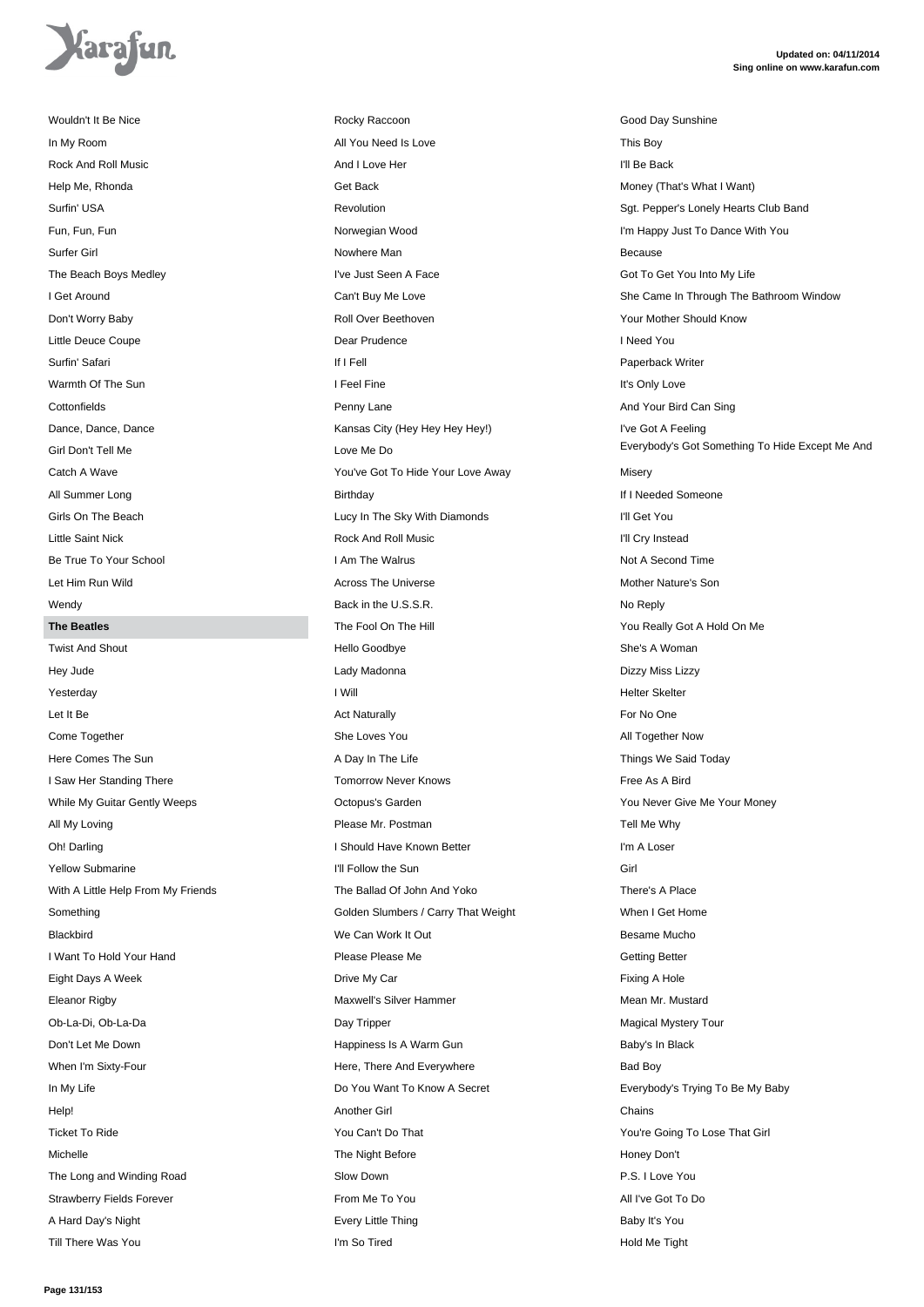

Piggies Honey Pie Hello Little Girl Savoy Truffle Devil In Her Heart Rain Being For The Benefit Of Mr Kite I Me Mine Good Morning Good Morning What You're Doing She Said She Said One After 909 A Taste Of Honey I Don't Want To Spoil The Party Martha My Dear Words Of Love I Want You (She's So Heavy) Anna (Go To Him) Two Of Us Boys Dig A Pony I Wanna Be Your Man Little Child Sun King The End Any Time At All It Won't Be Long Taxman My Bonnie Cry Baby Cry Tell Me What You See Ask Me Why Don't Bother Me The Word **The Beautiful South** Don't Marry Her A Little Time **DUE The Bellamy Brothers** If I Said You Had A Beautiful Body Let Your Love Flow Redneck Girl Almost Jamaica Vertical Expression (Of Horizontal Desire) Satin Sheets I Need More Of You You'll Never Be Sorry Feelin' The Feelin' Dancin' Cowboy Lovers Live Longer Crossfire

Rock-A-Billy Forget About Me You're The World **DUET** Lord Help Me Be The Kind Of Person Crazy From The Heart **The Belle Stars** Sign Of The Times **The Bells Stay Awhile The Big Bopper** Chantilly Lace **The Big Pink** Dominos **The Bill Gaither Trio** He Touched Me Because He Lives Then Came The Morning **The Birthday Massacre** I Think We're Alone Now **The Black Crowes** She Talks To Angels Hard To Handle Jealous Again Twice As Hard Lickin' **The Black Keys** Lonely Boy Gold On The Ceiling Gotta Get Away Tighten Up Little Black Submarines Fever Howlin' For You **The Blackout All-Stars** I Like It **The Bloodhound Gang** The Bad Touch You're Pretty When I'm Drunk **The Blues Brothers** Sweet Home Chicago Everybody Needs Somebody To Love Soul Man Ghost Riders In The Sky Flip, Flop And Fly Theme From Rawhide Hey Bartender Minnie The Moocher She Caught The Katy Jailhouse Rock Do You Love Me Gimme Some Lovin' Shot Gun Blues

| Think                           |                 |
|---------------------------------|-----------------|
| <b>Rubber Biscuit</b>           |                 |
| Who's Making Love               |                 |
| Riot In Cell Block Number Nine  |                 |
| Expressway To Your Heart        |                 |
| Going Back To Miami             |                 |
| <b>The BoDeans</b>              |                 |
| Closer To Free                  |                 |
| <b>The Book Of Mormon</b>       |                 |
| I Believe                       |                 |
| Turn It Off                     |                 |
| Baptize Me                      |                 |
| Hasa Diga Eebowai               | <b>EXPLICIT</b> |
| Hello!                          |                 |
| Spooky Mormon Hell Dream        |                 |
| Man Up                          |                 |
| Sal Tlay Ka Siti                |                 |
| All-American Prophet            |                 |
| Two By Two                      |                 |
| You And Me (But Mostly Me)      |                 |
| Making Things Up Again          | <b>EXPLICIT</b> |
| <b>The Booze Brothers</b>       |                 |
| The Fields Of Athenry           |                 |
| <b>The BossHoss</b>             |                 |
| Jambalaya                       |                 |
| The Box Tops                    |                 |
| The Letter                      |                 |
| Cry Like A Baby                 |                 |
| <b>The Braids</b>               |                 |
| Bohemian Rhapsody               |                 |
| <b>The Brand New Heavies</b>    |                 |
| Dream On Dreamer                |                 |
| Midnight At The Oasis           |                 |
| Never Stop                      |                 |
| The Brothers Four               |                 |
| Greenfields                     |                 |
| Try To Remember                 |                 |
| Where Have All The Flowers Gone |                 |
| The Green Leaves Of Summer      |                 |
| <b>The Browns</b>               |                 |
| Scarlet Ribbons (For Her Hair)  |                 |
| The Three Bells                 |                 |
| Just For Old Times Sake         |                 |
| <b>The Buchanan Brothers</b>    |                 |
| Medicine Man                    |                 |
| <b>The Buckinghams</b>          |                 |
| Kind Of A Drag                  |                 |
| Don't You Care                  |                 |
| Mercy Mercy Mercy               |                 |
| <b>The Buggles</b>              |                 |
| Video Killed The Radio Star     |                 |
| The Byrds                       |                 |

Some Broken Hearts Get Into Reggae Cowboy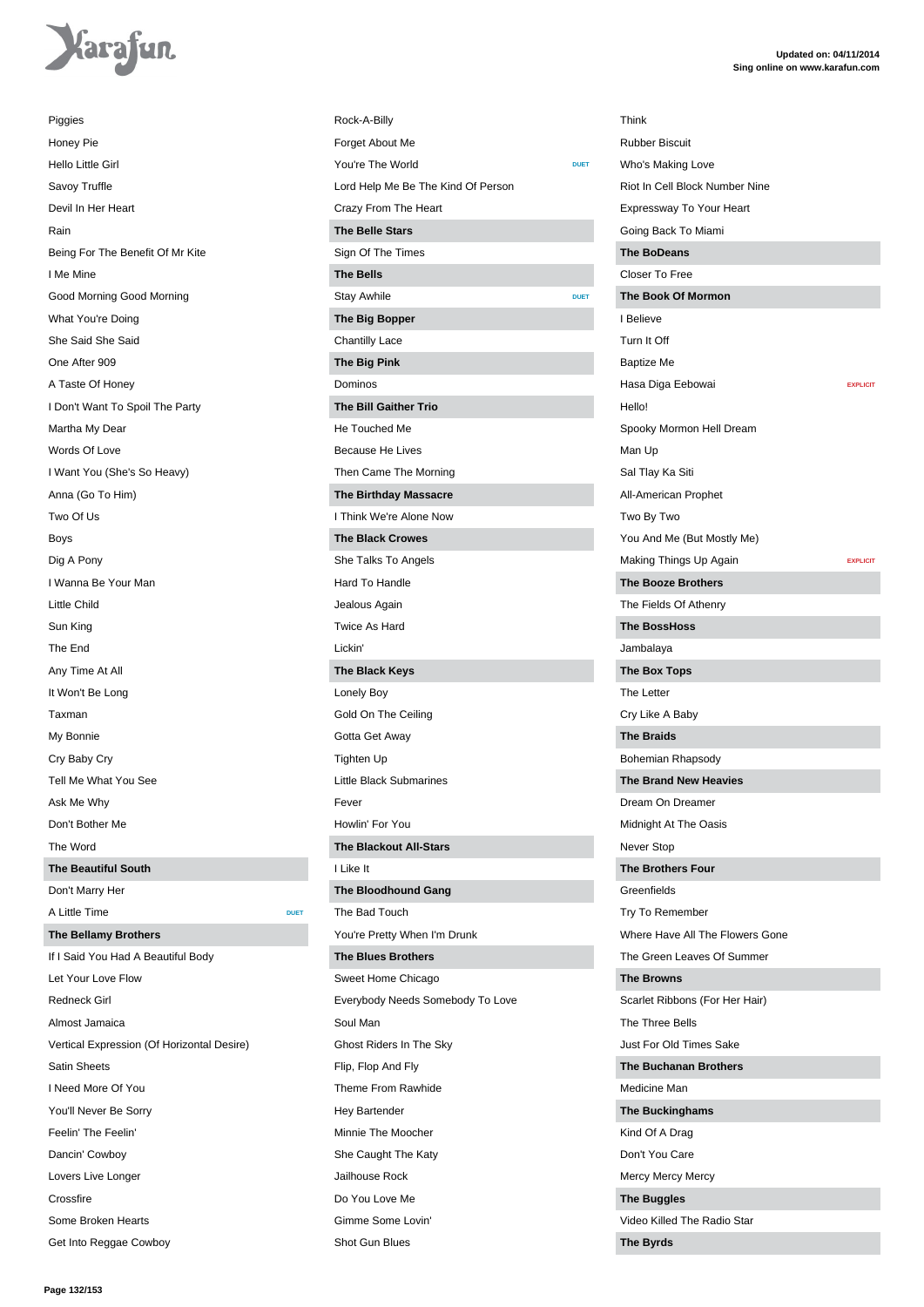

Turn Turn Turn Mr. Tambourine Man Ballad Of Easy Rider You Ain't Going Nowhere Mr. Spaceman So You Want To Be A Rock And Roll Star Jesus Is Just Alright Eight Miles High **The Cadillacs** Speedo Gloria **The Call** I Still Believe (Great Design) **The Calling** Wherever You Will Go Adrienne Could It Be Any Harder Our Lives Things Will Go My Way **The Capris** There's A Moon Out Tonight Morse Code Of Love **The Cardigans** Lovefool Erase/Rewind My Favourite Game **The Carpenters** Top Of The World (They Long To Be) Close To You Superstar This Masquerade Rainy Days And Mondays We've Only Just Begun Yesterday Once More Please Mr. Postman Jambalaya (On The Bayou) I Won't Last A Day Without You There's A Kind Of Hush Christmas Medley: Winter Wonderland / Silver Bells / White Christmas Merry Christmas Darling Sing I Need To Be In Love I'll Be Home For Christmas Can't Smile Without You Only Yesterday For All We Know A Song For You Sweet, Sweet Smile Goodbye To Love It's Going To Take Some Time

Hurting Each Other **The Carter Family** Can the Circle Be Unbroken (By and By) **The Cascades** Rhythm Of The Rain Dreamin' **The Casinos** Then You Can Tell Me Goodbye **The Cats** Let's Dance Be My Day One Way Wind Lea **The Chainsmokers** #SELFIE **The Chambers Brothers** Time Has Come Today **The Champs Tequila The Channels** The Closer You Are **The Chantels** Maybe **The Charlie Daniels Band** Devil Went Down To Georgia Long Haired Country Boy **Devil Went Down To Georgia (duet)** DUET Drinkin' My Baby Goodbye The South's Gonna' Do It Boogie Woogie Fiddle Country Blues **The Charts** Desiree **The Cheers** Black Denim Trousers And Motorcycle Boots **The Cheetah Girls** Have Yourself A Merry Little Christmas **The Chi-Lites** Oh Girl Have You Seen Her **The Chiffons** He's So Fine One Fine Day Sweet Talkin' Guy **The Chordettes** Lollipop Mr. Sandman **The Christians** Words **The Church** Under The Milky Way **The Civil Wars Barton Hollow DUET** 

#### **Updated on: 04/11/2014 Sing online on www.karafun.com**

| Poison & Wine                         | <b>DUET</b> |
|---------------------------------------|-------------|
| The One That Got Away                 |             |
| <b>The Click Five</b>                 |             |
| <b>Just The Girl</b>                  |             |
| <b>The Clovers</b>                    |             |
| Love Potion No. 9                     |             |
| Devil Or Angel                        |             |
| <b>The Coasters</b>                   |             |
| Poison Ivy                            |             |
| <b>Charlie Brown</b>                  |             |
| Down in Mexico                        |             |
| <b>Yakety Yak</b>                     |             |
| Little Egypt                          |             |
| <b>The Commitments</b>                |             |
| <b>Mustang Sally</b>                  |             |
| Chain Of Fools                        |             |
| Try A Little Tenderness               |             |
| The Dark End of the Street            |             |
| Treat Her Right                       |             |
| In The Midnight Hour                  |             |
| <b>The Commodores</b>                 |             |
| Easy                                  |             |
| <b>Brick House</b>                    |             |
| Three Times A Lady                    |             |
| Sail On                               |             |
| Zoom                                  |             |
| Jesus Is Love                         |             |
| Still                                 |             |
| Just To Be Close To You               |             |
| <b>The Common Linnets</b>             |             |
| Calm After The Storm                  | <b>DUET</b> |
| Love Goes On                          |             |
| Still Loving After You                | <b>DUET</b> |
| <b>The Connells</b>                   |             |
| '74 '75                               |             |
| <b>The Contours</b>                   |             |
| Do You Love Me                        |             |
| <b>The Cookies</b>                    |             |
| Chains                                |             |
| Don't Say Nothin' Bad (About My Baby) |             |
| <b>The Cooltrane Quartet</b>          |             |
| Like A Virgin                         |             |
| <b>The Corrs</b>                      |             |
| What Can I Do                         |             |
| Runaway                               |             |
| Only When I Sleep                     |             |
| So Young                              |             |
| Summer Sunshine                       |             |
| When The Stars Go Blue                | <b>DUET</b> |
|                                       |             |
| <b>The Cowsills</b>                   |             |
| Hair                                  |             |

All Of My Life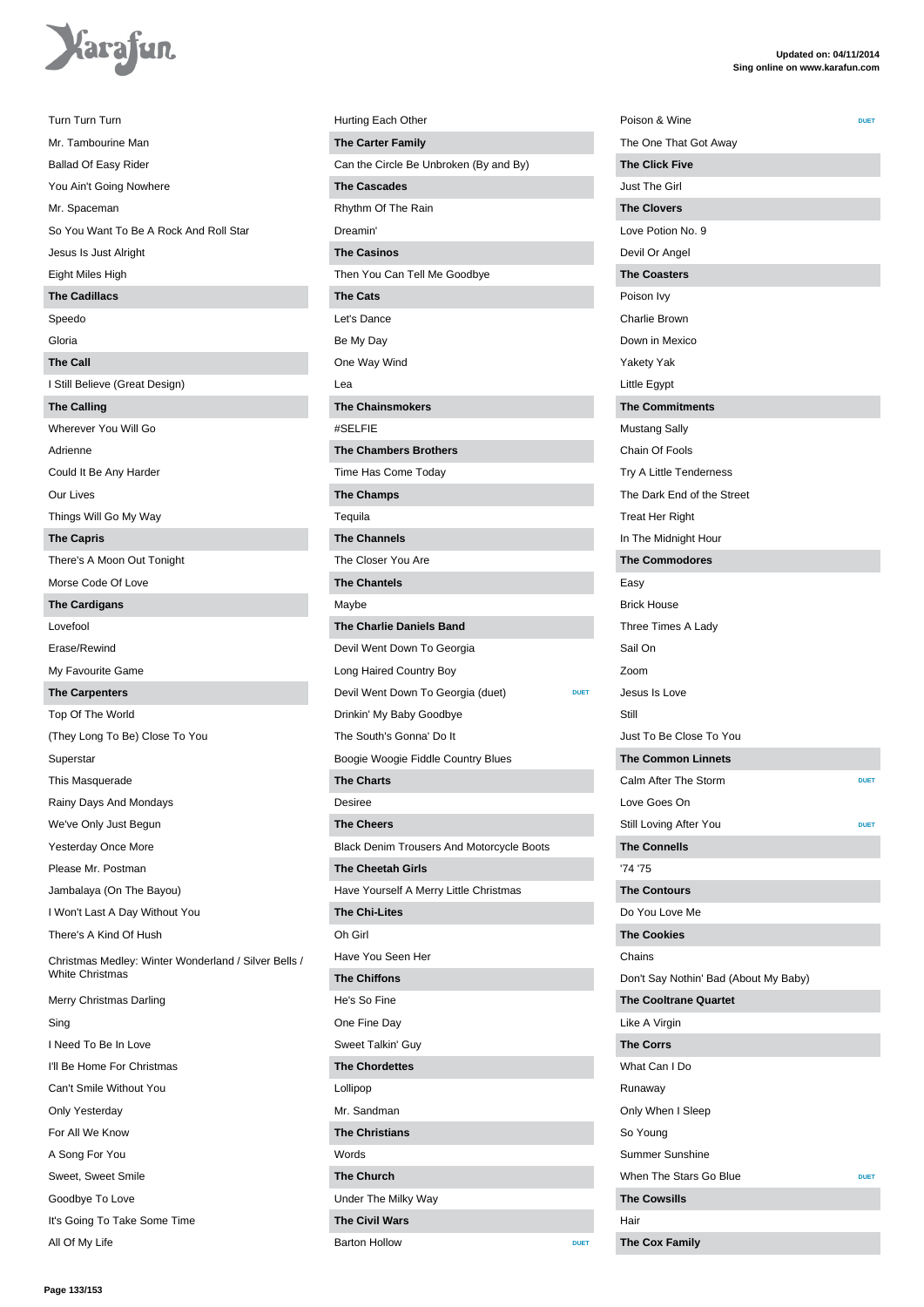

| I Am Weary                                                                           |
|--------------------------------------------------------------------------------------|
| Will There Be Any Stars In My Crown                                                  |
| <b>The Cramps</b>                                                                    |
| Queen Of Pain                                                                        |
| <b>The Cranberries</b>                                                               |
| Zombie                                                                               |
| Linger                                                                               |
| Dreams                                                                               |
| When You're Gone                                                                     |
| Ode To My Family                                                                     |
| Animal Instinct                                                                      |
| Just My Imagination                                                                  |
| Salvation                                                                            |
| <b>The Crests</b>                                                                    |
| <b>Sixteen Candles</b>                                                               |
| <b>The Crew-Cuts</b>                                                                 |
| Sh-Boom (Life Could Be A Dream)                                                      |
| <b>The Cribs</b>                                                                     |
| Cheat On Me                                                                          |
| <b>The Critters</b>                                                                  |
| Mr. Dieingly Sad                                                                     |
| <b>The Crystals</b>                                                                  |
| Da Doo Ron Ron                                                                       |
| Rudolph The Red Nosed Reindeer                                                       |
| Then He Kissed Me                                                                    |
| Santa Claus Is Coming To Town                                                        |
| Uptown                                                                               |
| <b>The Cult</b>                                                                      |
| She Sells Sanctuary                                                                  |
| <b>The Cure</b>                                                                      |
| Just Like Heaven                                                                     |
| Friday I'm In Love                                                                   |
|                                                                                      |
| Lovesong                                                                             |
| Boys Don't Cry                                                                       |
| The Lovecats                                                                         |
| Lullaby                                                                              |
| Close To Me                                                                          |
| In Between Days                                                                      |
| A Forest                                                                             |
| The End Of The World                                                                 |
| The 13th                                                                             |
| <b>The Damned</b>                                                                    |
| Eloise                                                                               |
| <b>The Dan Band</b>                                                                  |
| Flashdance / Fame<br><b>EXPLICIT</b><br>Shoop / Whatta Man / My Lovin' (You're Never |
| <b>The Darkness</b>                                                                  |
| I Believe In A Thing Called Love                                                     |
| Christmas Time (Don't Let the Bells End)                                             |
| One Way Ticket                                                                       |
| <b>The Dave Clark Five</b>                                                           |

| Over And Over               |             |
|-----------------------------|-------------|
| Glad All Over               |             |
| <b>The Dead Weather</b>     |             |
| Treat Me Like Your Mother   |             |
| <b>The Deele</b>            |             |
| <b>Two Occasions</b>        |             |
| <b>The Del Vikings</b>      |             |
| Come Go With Me             |             |
| <b>The Delfonics</b>        |             |
| Didn't I (Blow Your Mind)   |             |
| <b>The Desert Rose Band</b> |             |
| Ashes Of Love               |             |
| <b>The Dewey Cox Story</b>  |             |
| Let's Duet                  | <b>DUET</b> |
| <b>Walk Hard</b>            |             |
| <b>The Diamonds</b>         |             |
| Little Darlin'              |             |
| <b>The Stroll</b>           |             |
| <b>The Dirty Heads</b>      |             |
| Lay Me Down                 |             |
| Spread Too Thin             |             |
| <b>The Disco Boys</b>       |             |
| For You                     |             |
| <b>The Divinyls</b>         |             |
| I Touch Myself              |             |
| Boys In Town                |             |
| <b>The Dixie Cups</b>       |             |
| Chapel Of Love              |             |
| Iko Iko                     |             |
| People Say                  |             |
| The Do                      |             |
| On My Shoulders             |             |
| <b>The Donnas</b>           |             |
| Take It Off                 |             |
| Who Invited You             |             |
| <b>The Doobie Brothers</b>  |             |
| Long Train Runnin'          |             |
| Listen To The Music         |             |
| <b>Black Water</b>          |             |
| Takin' It to the Streets    |             |
| Minute By Minute            |             |
| China Grove                 |             |
| Need A Little Taste Of Love |             |
| Natural Thing               |             |
| <b>The Doors</b>            |             |
| Roadhouse Blues             |             |
| People Are Strange          |             |
| Light My Fire               |             |
| Riders On The Storm         |             |
| Love Her Madly              |             |
| L.A. Woman                  |             |
| Love Me Two Times           |             |

Break On Through (To The Other Side) Touch Me Five To One Back Door Man Hello, I Love You Peace Frog Alabama Song Soul Kitchen When The Music's Over The End (45 edit) The End Strange Days **The Dovells** Bristol Stomp **The Doves** Catch The Sun **The Dreamlovers** When We Get Married **The Dresden Dolls** Coin-Operated Boy **The Drifters** Under The Boardwalk Save The Last Dance For Me Up On The Roof You're More Than A Number In My Little Red Book There Goes My Baby White Christmas Kissin' In The Back Row Of The Movies Saturday Night At The Movies There Goes My First Love Fools Fall In Love I Count The Tears **The Drowsy Chaperone** Show Off **The Drums** Best Friend **The Dubliners** The Wild Rover The Fields Of Athenry Whiskey In The Jar The Black Velvet Band Rocky Road To Dublin Molly Malone The Rare Old Mountain Dew Dirty Old Town **The Duprees** Why Don't You Believe Me Take Me As I Am My Own True Love **The Eagles** Seven Bridges Road

Love Will Keep Us Alive

Because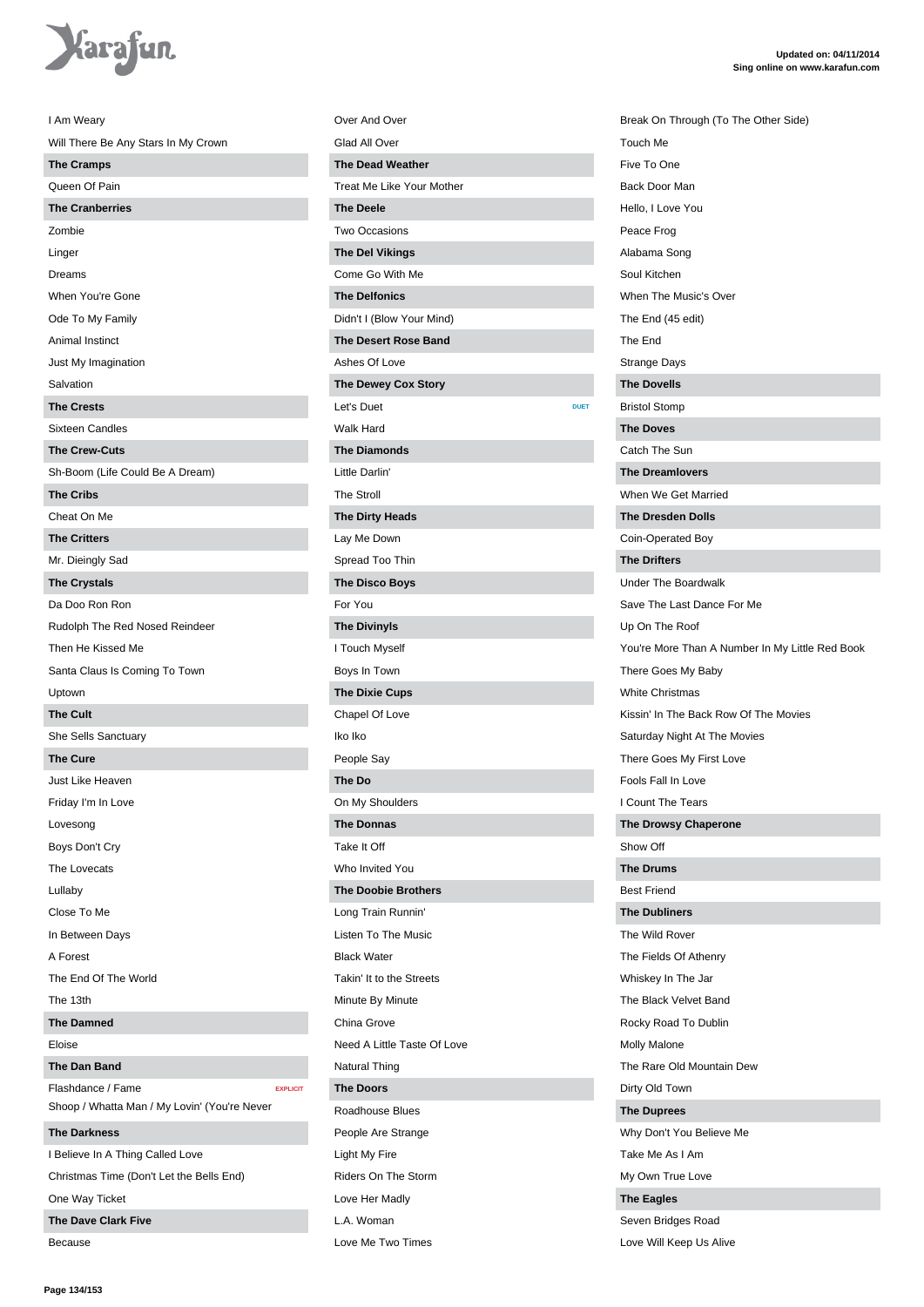

| Please Come Home For Christmas      |
|-------------------------------------|
| How Long                            |
| In The City                         |
| Pretty Maids All In A Row           |
| <b>Bitter Creek</b>                 |
| I Don't Want To Hear Anymore        |
| <b>The Earls</b>                    |
| <b>Remember Then</b>                |
| I Believe                           |
| <b>The Easybeats</b>                |
| Friday On My Mind                   |
| <b>The Elegants</b>                 |
| <b>Little Star</b>                  |
| <b>The Emotions</b>                 |
| Best Of My Love                     |
| <b>The Enemy</b>                    |
| This Song                           |
| <b>The English Beat</b>             |
| <b>Twist &amp; Crawl</b>            |
| <b>The Equals</b>                   |
| <b>Baby Come Back</b>               |
| The Escape Club                     |
| I'll Be There                       |
| <b>The Everly Brothers</b>          |
| All I Have To Do Is Dream           |
| Bye Bye Love                        |
| Wake Up Little Susie                |
| Let It Be Me                        |
| Walk Right Back                     |
| Cathy's Clown                       |
| When Will I Be Loved                |
| <b>Bird Dog</b>                     |
| ('Til) I Kissed You                 |
| So Sad (To Watch Good Love Go Bad)  |
| Devoted To You                      |
| Be-Bop-A-Lula                       |
| Lucille                             |
| <b>The Excellents</b>               |
| Coney Island Baby                   |
| <b>The Explosion</b>                |
| Here I Am                           |
| <b>The Falcons</b>                  |
| You're So Fine                      |
| <b>The Farm</b>                     |
| All Together Now                    |
| The Farm Inc.                       |
| Home Sweet Home                     |
| <b>The Feeling</b>                  |
|                                     |
| A Hundred Sinners (Come And Get It) |
| Sewn                                |

| Turn It Up                                    |
|-----------------------------------------------|
| I Thought It Was Over                         |
| <b>The Fifth Element</b>                      |
| Diva Dance                                    |
| <b>The Five Heartbeats</b>                    |
| Are You Ready For Me                          |
| The Five Man Electrical Band                  |
| Signs                                         |
| <b>The Five Satins</b>                        |
| In The Still Of The Night                     |
| <b>The Five Stairsteps</b>                    |
| O-o-h Child                                   |
| <b>The Fixx</b>                               |
| One Thing Leads To Another                    |
| Saved By Zero                                 |
| <b>The Flaming Lips</b>                       |
| The Yeah Yeah Yeah Song (With All Your Power) |
| <b>The Flamingos</b>                          |
| I Only Have Eyes For You                      |
| <b>The Fleetwoods</b>                         |
| Mr. Blue                                      |
| Come Softly To Me                             |
| <b>The Flobots</b>                            |
| Handlebars                                    |
| <b>The Flying Machine</b>                     |
| Smile A Little Smile For Me                   |
| The Folk Implosion                            |
| Natural One                                   |
| <b>The Forit Group</b>                        |
| They're Not For It                            |
| <b>The Fortunes</b>                           |
| You've Got Your Troubles                      |
| <b>The Foundations</b>                        |
| <b>Build Me Up Buttercup</b>                  |
| Baby, Now That I've Found You                 |
| <b>The Four Aces</b>                          |
| The Gang That Sang Heart Of My Heart          |
| Peg O' My Heart                               |
| <b>The Four Preps</b>                         |
| 26 Miles (Santa Catalina)                     |
| Down By The Station                           |
| <b>The Four Seasons</b>                       |
| December '63 (Oh What A Night)                |
| Sherry                                        |
| Big Girls Don't Cry                           |
| Walk Like A Man                               |
| Dawn (Go Away)                                |
| Bye, Bye, Baby (Baby Goodbye)                 |
| Beggin'                                       |
| Who Loves You                                 |
| Let's Hang On!                                |

**The Four Tops**

I Can't Help Myself (Sugar Pie, Honey Bunch) Ain't No Woman (Like The One I've Got) Reach Out (I'll Be There) Baby I Need Your Loving When She Was My Girl Walk Away Renee Medley It's The Same Old Song Bernadette **The Fratellis** Chelsea Dagger Whistle For The Choir **The Fray** How To Save A Life You Found Me Over My Head (Cable Car) Love Don't Die Never Say Never Heartbeat Look After You Syndicate Run For Your Life **The Friends of Distinction** Grazin' In the Grass **The Fugees** Killing Me Softly Ready Or Not No Woman, No Cry Fu-Gee-La **The Full Monty** Big Black Man It's A Woman's World You Walk With Me You Rule My World **The Fureys** The Red Rose Cafe **The Genies** Who's That Knocking **The Georgia Satellites** Keep Your Hands To Yourself **The Gipsy Kings** Volare El Mariachi Baila Me Bamboleo Medley (Hit Mix '99) Djobi, Djoba Trista Pena Quiero saber Un Amor Tu quieres volver Soy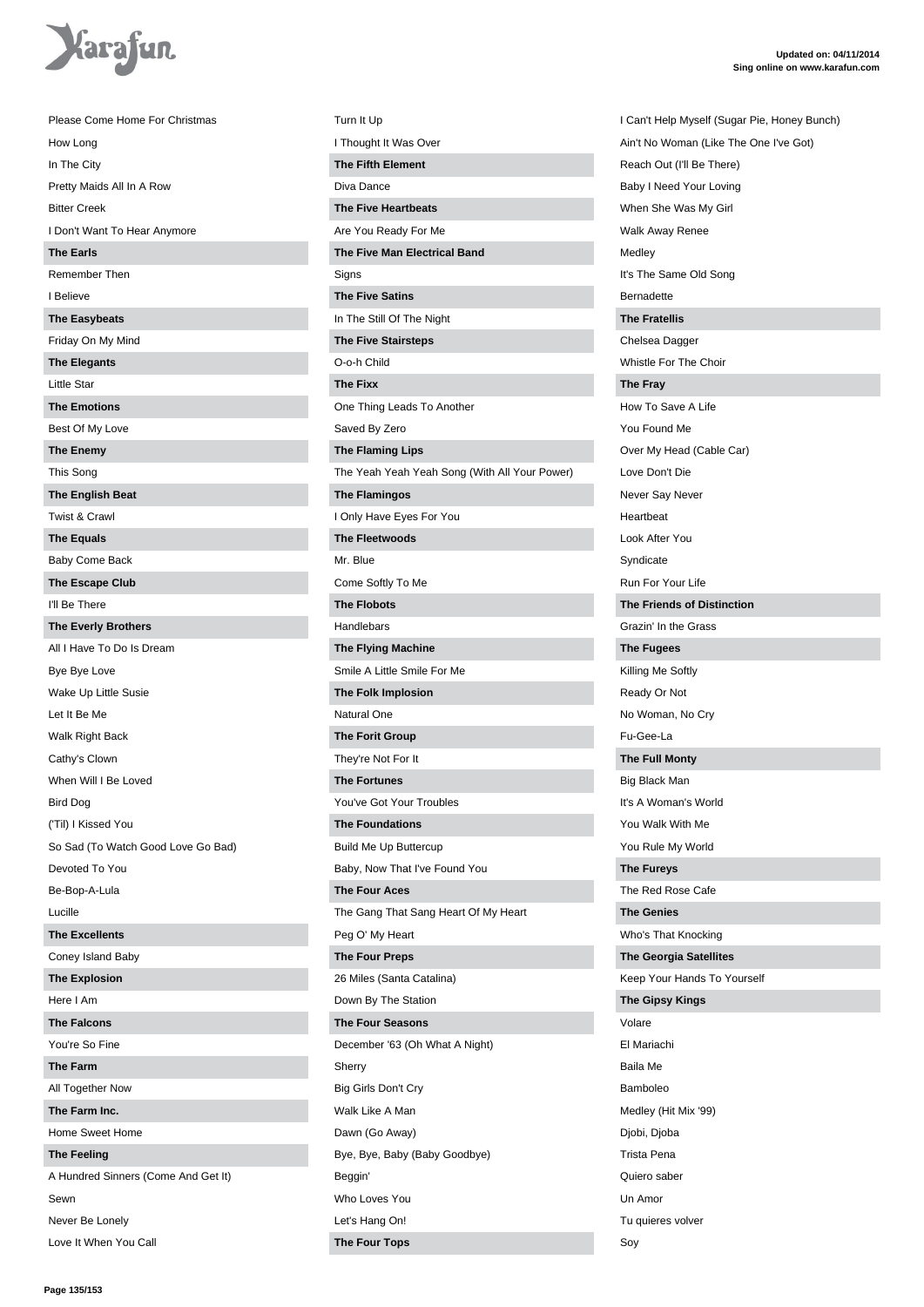

| The Go-Go's                      |
|----------------------------------|
| Vacation                         |
| We Got The Beat                  |
| <b>The Gossip</b>                |
| Heavy Cross                      |
| Move In The Right Direction      |
| Standing In The Way Of Control   |
| Love Long Distance               |
| Perfect World                    |
| <b>The Grass Roots</b>           |
| <b>Midnight Confessions</b>      |
| Sooner Or Later                  |
| Let's Live For Today             |
| <b>The Grateful Dead</b>         |
| Truckin'                         |
| Casey Jones                      |
| Sugaree                          |
| <b>Franklin's Tower</b>          |
| The Guess Who                    |
| American Woman                   |
| No Time                          |
| <b>The Happenings</b>            |
| See You In September             |
| <b>The Harptones</b>             |
| Sunday Kind Of Love              |
| Life Is But A Dream              |
| <b>The Heartbeats</b>            |
| You're A Thousand Miles Away     |
| <b>The Heights</b>               |
| How Do You Talk To An Angel?     |
| <b>The Henningsens</b>           |
| American Beautiful               |
| The Highwaymen                   |
| Michael, Row The Boat Ashore     |
| <b>Cotton Fields</b>             |
| <b>The Hilltoppers</b>           |
| Marianne                         |
| <b>The Hives</b>                 |
| Walk Idiot Walk                  |
| <b>The Hollies</b>               |
| He Ain't Heavy, He's My Brother  |
| Long Cool Woman In A Black Dress |
| The Air That I Breathe           |
| <b>Bus Stop</b>                  |
| Just One Look                    |
| Look Through Any Window          |
| Sorry Suzanne                    |
| Yes I Will                       |
| <b>The Hollywood Argyles</b>     |
| Alley Oop                        |
| <b>The Honeydrippers</b>         |
| Sea Of Love                      |

| <b>The Hoosiers</b>                          |             |
|----------------------------------------------|-------------|
| Choices                                      |             |
| Cops And Robbers                             |             |
| <b>Worried About Ray</b>                     |             |
| Goodbye Mr A                                 |             |
| <b>The Hooters</b>                           |             |
| 500 Miles                                    |             |
| Johnny B.                                    |             |
| <b>The Housemartins</b>                      |             |
| Happy Hour                                   |             |
| <b>The Hues Corporation</b>                  |             |
| Rock The Boat                                |             |
| <b>The Human Beinz</b>                       |             |
| Nobody But Me                                |             |
| <b>The Human League</b>                      |             |
| Don't You Want Me                            |             |
| The Ides of March                            |             |
| Vehicle                                      |             |
| <b>The Ikettes</b>                           |             |
| Peaches 'N' Cream                            |             |
| <b>The Irish Rovers</b>                      |             |
| Wasn't That A Party                          |             |
| The Unicorn Song                             |             |
| Drunken Sailor                               |             |
| Whiskey on a Sunday (The Puppet Song)        |             |
| <b>The Isley Brothers</b>                    |             |
| For The Love Of You                          |             |
| Shout                                        |             |
| <b>Between The Sheets</b>                    |             |
| Who's That Lady                              |             |
| It's Your Thing                              |             |
| <b>Twist And Shout</b>                       |             |
| This Old Heart Of Mine                       |             |
| Just Came Here To Chill                      |             |
| The Jackson 5                                |             |
| I Want You Back                              |             |
| ABC                                          |             |
| Rockin' Robin                                |             |
| Blame It On The Boogie                       |             |
| Who's Lovin' You                             |             |
| I'll Be There                                |             |
| Medley: I Want You Back / ABC / The Love You |             |
| Shake Your Body (Down To The Ground)         |             |
| Never Can Say Goodbye                        |             |
| Dancing Machine                              |             |
| Can You Feel It                              |             |
| This Place Hotel (aka Heartbreak Hotel)      |             |
| Give Love On Christmas Day                   |             |
| <b>The JaneDear Girls</b>                    |             |
| Wildflower                                   | <b>DUET</b> |
| <b>The Jarmels</b>                           |             |
| A Little Bit Of Soap                         |             |

**The Jaynetts** Sally Go 'Round The Roses **The Jeff Healey Band** Angel Eyes While My Guitar Gently Weeps Stuck In The Middle With You I'm Tore Down When The Night Comes Falling From The Sky **The Jeffersons** Movin' On Up **The Jelly Beans** I Wanna Love Him So Bad **The Jenkins** Blame It On Mama **The Jets** You Got It All Crush On You **The Jimi Hendrix Experience** Red House All Along The Watchtower Purple Haze The Wind Cries Mary Hey Joe Foxy Lady Crosstown Traffic Fire Little Wing Stone Free **The Jive Aces** Bring Me Sunshine **The Judds** Grandpa (Tell Me 'Bout The Good Old Days) Mama He's Crazy Love Can Build A Bridge Why Not Me **The Jungle Book** The Bare Necessities **The Justice Collective** He Ain't Heavy, He's My Brother **The Kalin Twins** When **The Kendalls** Put It Off Until Tomorrow **The Kentucky Headhunters** Singing The Blues Walk Softly On This Heart Of Mine Oh Lonesome Me Dumas Walker Spirit In The Sky Honky Tonk Walkin' **The Kingsmen**

Louie, Louie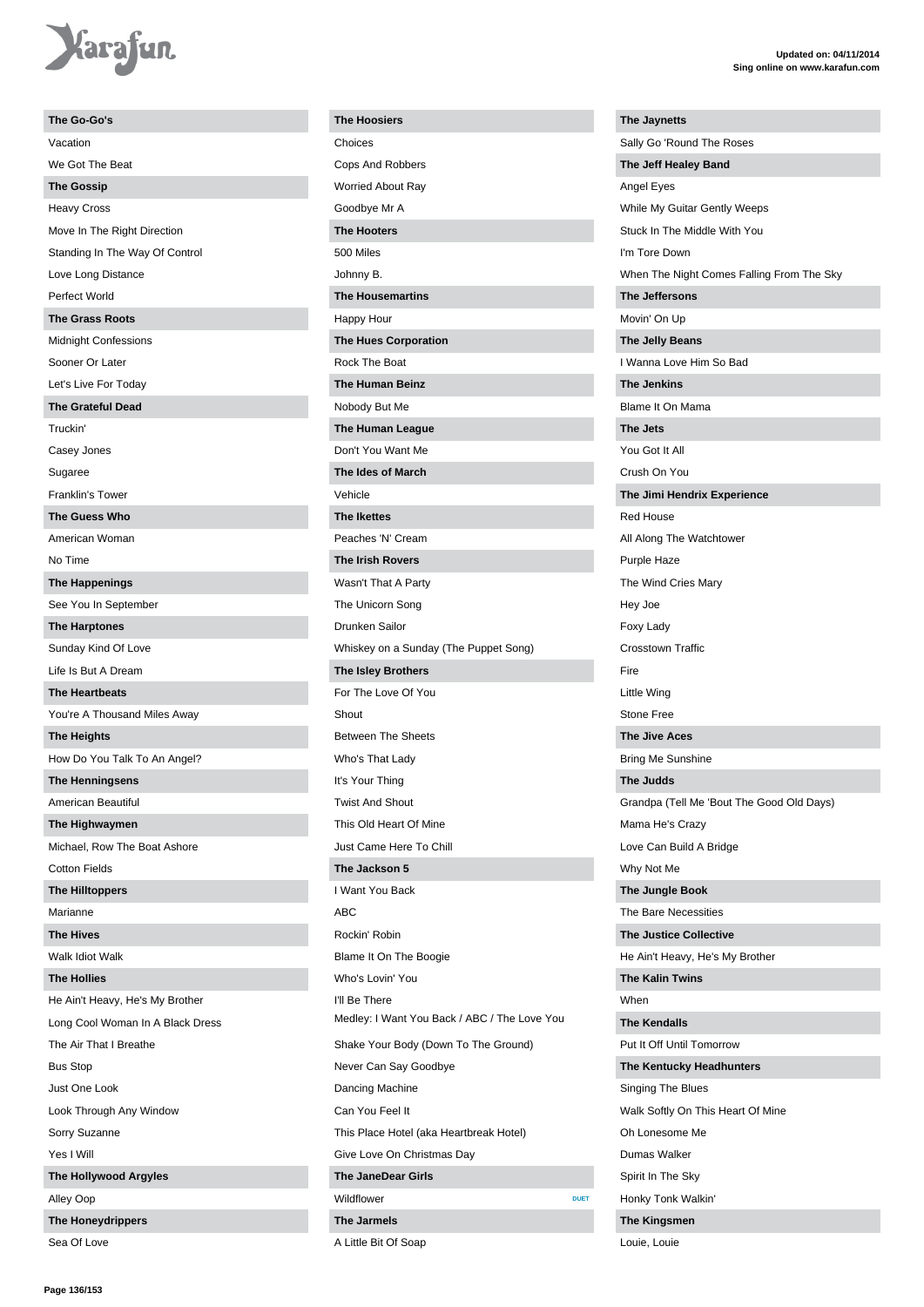

| <b>The Kingston Trio</b>           |
|------------------------------------|
| <b>Tom Dooley</b>                  |
| M.T.A.                             |
| When The Saints Go Marching In     |
| Where Have All The Flowers Gone    |
| <b>The Kinks</b>                   |
| Lola                               |
| You Really Got Me                  |
| Sunny Afternoon                    |
| All Day And All Of The Night       |
| <b>Waterloo Sunset</b>             |
| Low Budget                         |
| Dedicated Follower Of Fashion      |
| <b>Better Things</b>               |
| Tired Of Waiting For You           |
| <b>The KLF</b>                     |
| <b>Justified And Ancient</b>       |
| <b>The Knack</b>                   |
| My Sharona                         |
| <b>The Knife</b>                   |
| Heartbeats                         |
| <b>The Kooks</b>                   |
| Naive                              |
| She Moves In Her Own Way           |
| Ooh La                             |
| <b>The Korgis</b>                  |
| Everybody's Got To Learn Sometime  |
| The La's                           |
| <b>There She Goes</b>              |
| <b>The Last Goodnight</b>          |
| Pictures Of You                    |
| <b>The Lennerockers</b>            |
| High Class Lady                    |
| <b>The Lettermen</b>               |
| The Way You Look Tonight           |
| <b>The Libertines</b>              |
| Can't Stand Me Now                 |
| <b>The Lollies</b>                 |
| Wahnsinn (Hölle, Hölle, Hölle)     |
| The Lonely Island                  |
| Jizz In My Pants                   |
| I Just Had Sex<br><b>EXPLICIT</b>  |
| <b>Jack Sparrow</b>                |
| <b>YOLO</b><br><b>EXPLICIT</b>     |
| The Creep                          |
| Boombox<br><b>DUET</b>             |
| No Homo                            |
| Cool Guys Don't Look At Explosions |
| <b>The Lords</b>                   |
| Poor Boy                           |
| <b>The Lost Trailers</b>           |
| <b>Holler Back</b>                 |

How 'Bout You Don't Country Folks (Livin' Loud) Why Me Call Me Crazy **The Lovin' Spoonful** Summer In The City You Didn't Have To Be So Nice Daydream **The Lumineers** Ho Hey Stubborn Love **The Madden Brothers** We Are Done **The Mamas And The Papas** California Dreamin' **DUET** DUET Dream A Little Dream Of Me Monday, Monday Dedicated To The One I Love Dancing In The Street Creeque Alley I Saw Her Again **The Mambo Kings** Beautiful Maria Of My Soul **The Manhattans** Kiss And Say Goodbye **The Marcels** Blue Moon **The Mars Volta** The Widow **The Marshall Tucker Band** Can't You See Heard It In A Love Song **The Marvelettes** Please Mr. Postman **The Mavericks** All You Ever Do Is Bring Me Down Dance The Night Away The Lion Sleeps Tonight Back In Your Arms Again Matchbox Here Comes My Baby I Don't Care If You Love Me Anymore There Goes My Heart As Long As There's Loving Tonight Think Of Me (When You're Lonely) Born To Be Blue Down On The Corner I Should Have Been True All That Heaven Will Allow Hey Good Lookin' Someone Should Tell Her

Excuse Me (I Think I've Got A Heartache)

(Tonight) The Bottle Let Me Down Pizzirico The Losing Side Of Me Loving You Oh What A Thrill La Mucara Neon Blue Foolish Heart Pretend World Without Love All Over Again Amsterdam Moon Things You Said To Me Children The Writing On The Wall That's Not My Name **The McCoys** Hang On Sloopy **The McGuire Sisters** Sugartime Chanson d'amour Little Things Mean A Lot **The Mello-Kings** Tonite, Tonite **The Miami Sound Machine** Sobe son **The Michael Zager Band** Let's All Chant **The Midnight Beast** Tik Tok (Parody) **The Mighty Boosh** Love Games **The Mills Brothers** Cab Driver **The Moments** Love On A Two-Way Street **The Monkees** Daydream Believer I'm A Believer Last Train To Clarksville (I'm Not Your) Steppin' Stone A Little Bit Of Me, A Little Bit Of You (Theme From) The Monkees Pleasant Valley Sunday **The Monks** Drugs In My Pocket **The Moody Blues** Nights In White Satin Tuesday Afternoon Question Go Now **The Moonglows**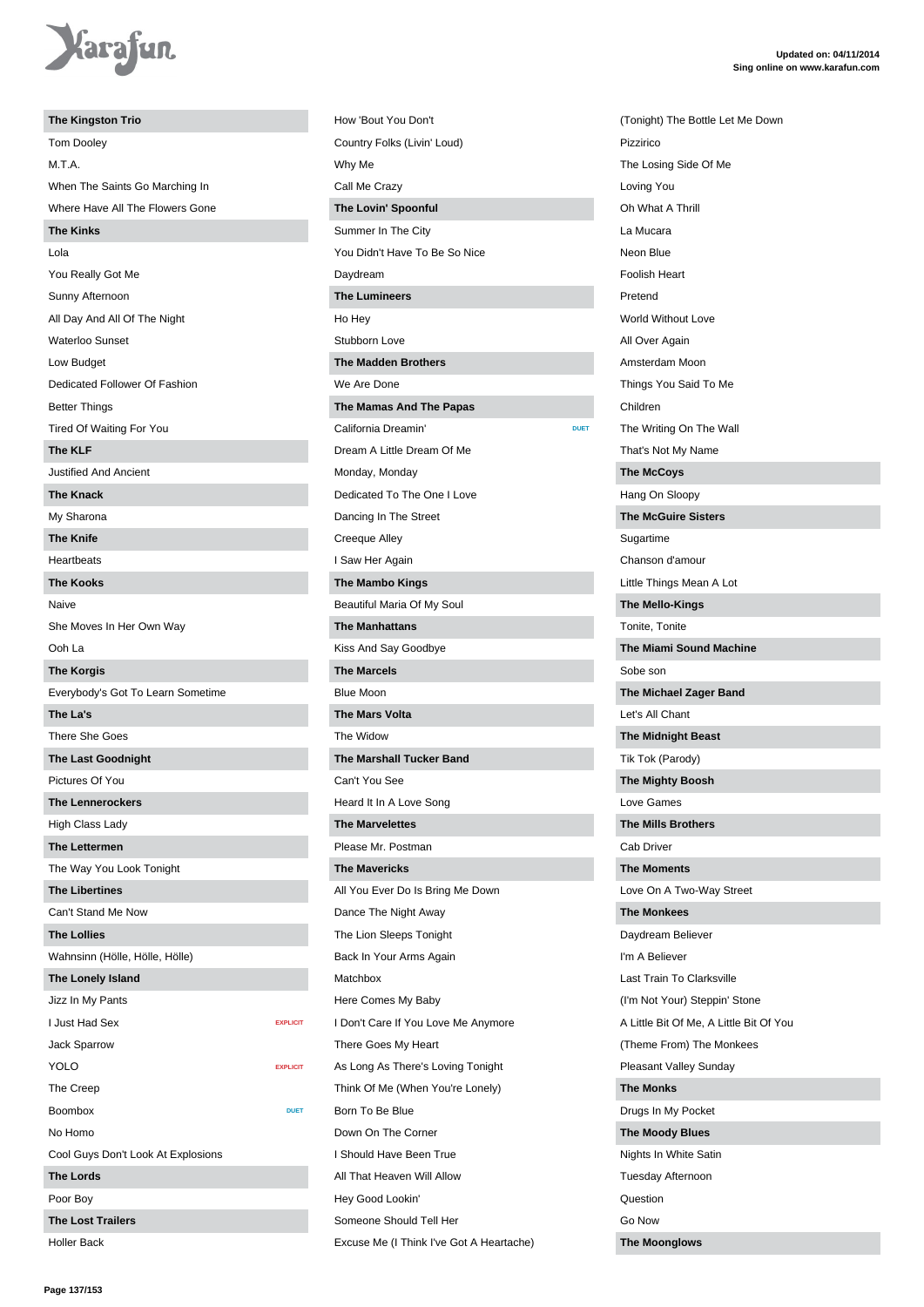

| Ten Commandments Of Love            |
|-------------------------------------|
| <b>The Motels</b>                   |
| Only The Lonely                     |
| <b>The Muppets</b>                  |
| Manah Manah                         |
| Man or Muppet                       |
| Life's a Happy Song                 |
| <b>Bohemian Rhapsody</b>            |
| Bein' Green                         |
| It Feels Like Christmas             |
| Movin' Right Along                  |
| Me Party                            |
| Pictures In My Head                 |
| I'm Going To Go Back There Someday  |
| <b>The Music Man</b>                |
| Till There Was You                  |
| Seventy Six Trombones               |
| <b>The Mystics</b>                  |
| Hushabye                            |
| <b>The Naked And Famous</b>         |
| Young Blood                         |
| <b>The Nashville Teens</b>          |
| <b>Tobacco Road</b>                 |
| <b>The Neighbourhood</b>            |
| <b>Sweater Weather</b>              |
| The New Main Street Singers         |
| Potato's In The Paddy Wagon         |
| <b>The New Radicals</b>             |
| You Get What You Give               |
| <b>The New Seekers</b>              |
| I'd Like To Teach The World To Sing |
| The New Vaudeville Band             |
| <b>Winchester Cathedral</b>         |
| The Nightmare Before Christmas      |
| Oogie Boogie's Song                 |
| Sally's Song                        |
| Jack's Lament                       |
| What's This?                        |
| The Notorious B.I.G.                |
| Big Poppa<br><b>EXPLICIT</b>        |
| Hypnotize                           |
| Mo Money Mo Problems                |
| One More Chance / Stay With Me      |
| <b>The Nutmegs</b>                  |
| A Story Untold                      |
| The O'Jays                          |
| Use Ta Be My Girl                   |
| Love Train                          |
| For The Love Of Money               |
| The O'Kaysions                      |
| <b>Girl Watcher</b>                 |
| The Oak Ridge Boys                  |

Elvira Come On In American Made Trying To Love Two Women **The Offspring** Pretty Fly (For a White Guy) Self Esteem The Kids Aren't Alright Original Prankster She's Got Issues (Can't Get My) Head Around You Hammerhead Hit That Can't Repeat Next To You **The Olympics** (Baby) Hully Gully **The Osmonds** One Bad Apple **The Outfield** Your Love Since You've Been Gone For You All The Love **The Outhere Brothers** Boom Boom Boom **The Overtones** Pretty Woman Runaround Sue In The Still Of The Night Goodnight Sweetheart Moon River Blue Moon Breaking Up Is Hard To Do Hit The Road Jack **DUET** Why Do Fools Fall In Love Reet Petite Sh Boom (Life Could Be A Dream) Saturday Night At The Movies Gambling Man Perfect Good Ol' Fashioned Love Come Back My Love The Longest Time Keep Me Hanging On Say What I Feel Loving The Sound Second Last Chance **The Pajama Game** Hernando's Hideaway **The Panic Channel**

Why Cry

**Updated on: 04/11/2014 Sing online on www.karafun.com**

| <b>The Paragons</b>                 |                      |             |
|-------------------------------------|----------------------|-------------|
| <b>Diamonds And Pearls</b>          |                      |             |
| Please Let Me Love You              |                      |             |
| So Strange                          |                      |             |
| <b>The Partridge Family</b>         |                      |             |
| I Think I Love You                  |                      |             |
| Come On Get Happy                   |                      |             |
| I Woke Up In Love This Morning      |                      |             |
| <b>The Pasadenas</b>                |                      |             |
| I'm Doing Fine Now                  |                      |             |
| <b>The Passions</b>                 |                      |             |
| Just To Be With You                 |                      |             |
| <b>The Penguins</b>                 |                      |             |
| Earth Angel (Will You Be Mine)      |                      |             |
| The Phantom Of The Opera            |                      |             |
| The Phantom Of The Opera            |                      | <b>DUET</b> |
| The Music Of The Night              |                      |             |
| All I Ask Of You                    |                      |             |
| Think Of Me                         |                      |             |
| Wishing You Were Somehow Here Again |                      |             |
| Angel Of Music                      |                      |             |
| <b>The Pink Spiders</b>             |                      |             |
| Little Razorblade                   |                      |             |
| <b>The Pipkins</b>                  |                      |             |
| Gimme Dat Ding                      |                      |             |
| <b>The Plastic Ono Band</b>         |                      |             |
| Happy Christmas (War Is Over)       |                      |             |
| Give Peace A Chance                 |                      |             |
| <b>The Platters</b>                 |                      |             |
| Only You (And You Alone)            |                      |             |
| Smoke Gets In Your Eyes             |                      |             |
| The Great Pretender                 |                      |             |
| My Prayer                           |                      |             |
| <b>Sixteen Tons</b>                 |                      |             |
| <b>Twilight Time</b>                |                      |             |
| Harbor Lights                       |                      |             |
| <b>The Pogues</b>                   |                      |             |
| Fairytale Of New York               | <b>EXPLICIT DUET</b> |             |
| Dirty Old Town                      |                      |             |
| The Irish Rover                     |                      |             |
| <b>The Pointer Sisters</b>          |                      |             |
| Fire                                |                      |             |
| Slow Hand                           |                      |             |
| I'm So Excited                      |                      |             |
| He's So Shy                         |                      |             |
| Jump (For My Love)                  |                      |             |
| Automatic                           |                      |             |
| Yes We Can Can                      |                      |             |
| <b>The Polar Express</b>            |                      |             |
| When Christmas Comes to Town        |                      |             |
| <b>The Polecats</b>                 |                      |             |
| Make A Circuit With Me              |                      |             |
|                                     |                      |             |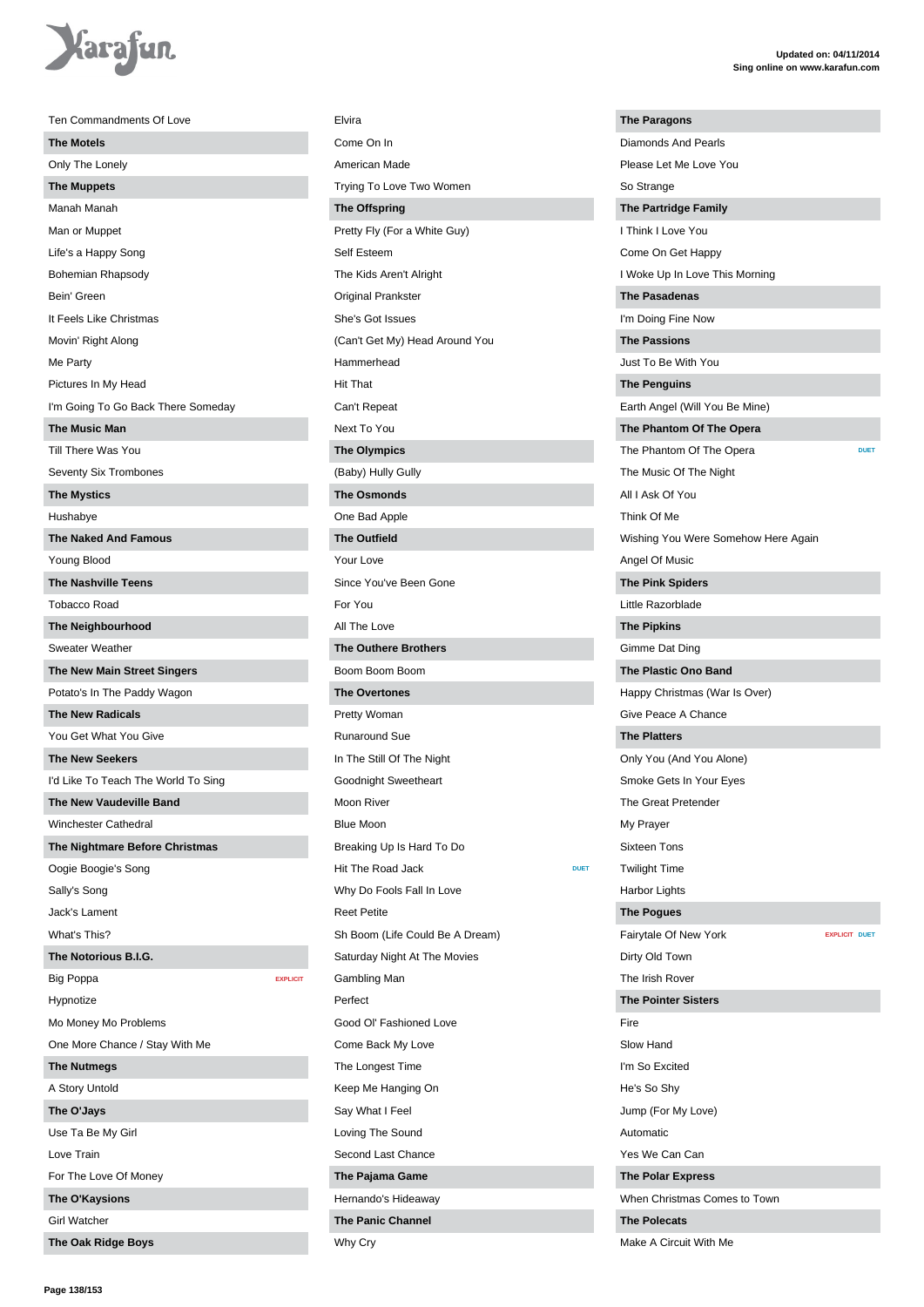

**The Police**

| THE LONGE                                      |
|------------------------------------------------|
| Every Breath You Take                          |
| Roxanne                                        |
| Every Little Thing She Does Is Magic           |
| King Of Pain                                   |
| Walking On The Moon                            |
| Message In A Bottle                            |
| De Do Do Do, De Da Da Da                       |
| So Lonely                                      |
| Don't Stand So Close To Me                     |
| Spirits In The Material World                  |
| Wrapped Around Your Finger                     |
| Can't Stand Losing You                         |
| Roxanne '97                                    |
| <b>The Popettes</b>                            |
| Lullaby Of Broadway                            |
| <b>The Posies</b>                              |
| Dream All Day                                  |
| <b>The Postal Service</b>                      |
| We Will Become Silhouettes                     |
| Nothing Better<br><b>DUET</b>                  |
| The District Sleeps Alone Tonight              |
| Be Still My Heart                              |
| The Presidents Of The United States Of America |
| Peaches                                        |
| <b>The Pretenders</b>                          |
| <b>Brass In Pocket</b>                         |
| Back On The Chain Gang                         |
| I'll Stand By You                              |
| Don't Get Me Wrong                             |
| 2000 Miles                                     |
|                                                |
| I Go To Sleep                                  |
| Have Yourself A Merry Little Christmas         |
| <b>The Pretty Reckless</b>                     |
| <b>Heaven Knows</b>                            |
| Make Me Wanna Die                              |
| My Medicine                                    |
| <b>Just Tonight</b>                            |
| Miss Nothing                                   |
| <b>The Proclaimers</b>                         |
| I'm Gonna Be (500 Miles)                       |
| I'm On My Way                                  |
| Letter From America                            |
| <b>The Prodigy</b>                             |
| Smack My Bitch Up<br><b>EXPLICIT</b>           |
| <b>Breathe</b>                                 |
| <b>The Producers</b>                           |
| Keep It Gay                                    |
| Der Guten Tag Hop-Clop                         |
| That Face                                      |
| Springtime For Hitler                          |

Prisoners Of Love **DUET** I Wanna Be A Producer Along Came Bialy The King Of Broadway **The Puppini Sisters** Mr. Sandman Boogie Woogie Bugle Boy Sway In The Mood Tu vuo fa l'Americano Last Christmas Walk Like An Egyptian It Don't Mean A Thing (If It Ain't Got That Swing) I Will Survive Spooky Jilted Wuthering Heights Sisters Heart Of Glass Could It Be Magic Java Jive I Can't Believe I'm Not A Millionaire **The Pussycat Dolls** Don't Cha Sway Buttons Fever Feelin' Good Tainted Love / Where Did Our Love Go Beep Hush Hush Remix (I Will Survive) When I Grow Up Halo Hush Hush Buttons (With Snoop Dogg) I Hate This Part I Don't Need A Man Perhaps Perhaps Perhaps I'm Done Right Now **The Raconteurs** Steady As She Goes Level **The Rainbirds** Blueprint **The Rascals** Good Lovin' Groovin' People Got To Be Free How Can I Be Sure A Beautiful Morning

**The Rasmus**

You To Me Are Everything Can't Get By Without You **The Red Jumpsuit Apparatus** Your Guardian Angel **The Rembrandts** I'll Be There For You **The Replacements** Skyway I'll Be You **The Reverend Horton Heat** It's Martini Time **The Reynolds Girls** I'd Rather Jack **The Righteous Brothers** Unchained Melody You've Lost That Loving Feeling (You're My) Soul And Inspiration **The Road Hammers** Girl On The Billboard I Don't Know When To Quit **The Rocky Horror Show** Time Warp Sweet Transvestite Touch-a-Touch-a-Touch-a-Touch Me Science Fiction, Double Feature Whatever Happened to Saturday Night? I'm Going Home **The Rolling Stones** Honky Tonk Women (I Can't Get No) Satisfaction Paint It Black Wild Horses Sympathy For The Devil Angie Jumpin' Jack Flash Beast Of Burden Gimme Shelter Brown Sugar Dead Flowers Start Me Up Ruby Tuesday Route 66 You Can't Always Get What You Want

It's All Over Now

In The Shadows **The Real McCoy** Another Night

Run Away One More Time Sleeping With An Angel **The Real Thing**

Come And Get Your Love

Betrayed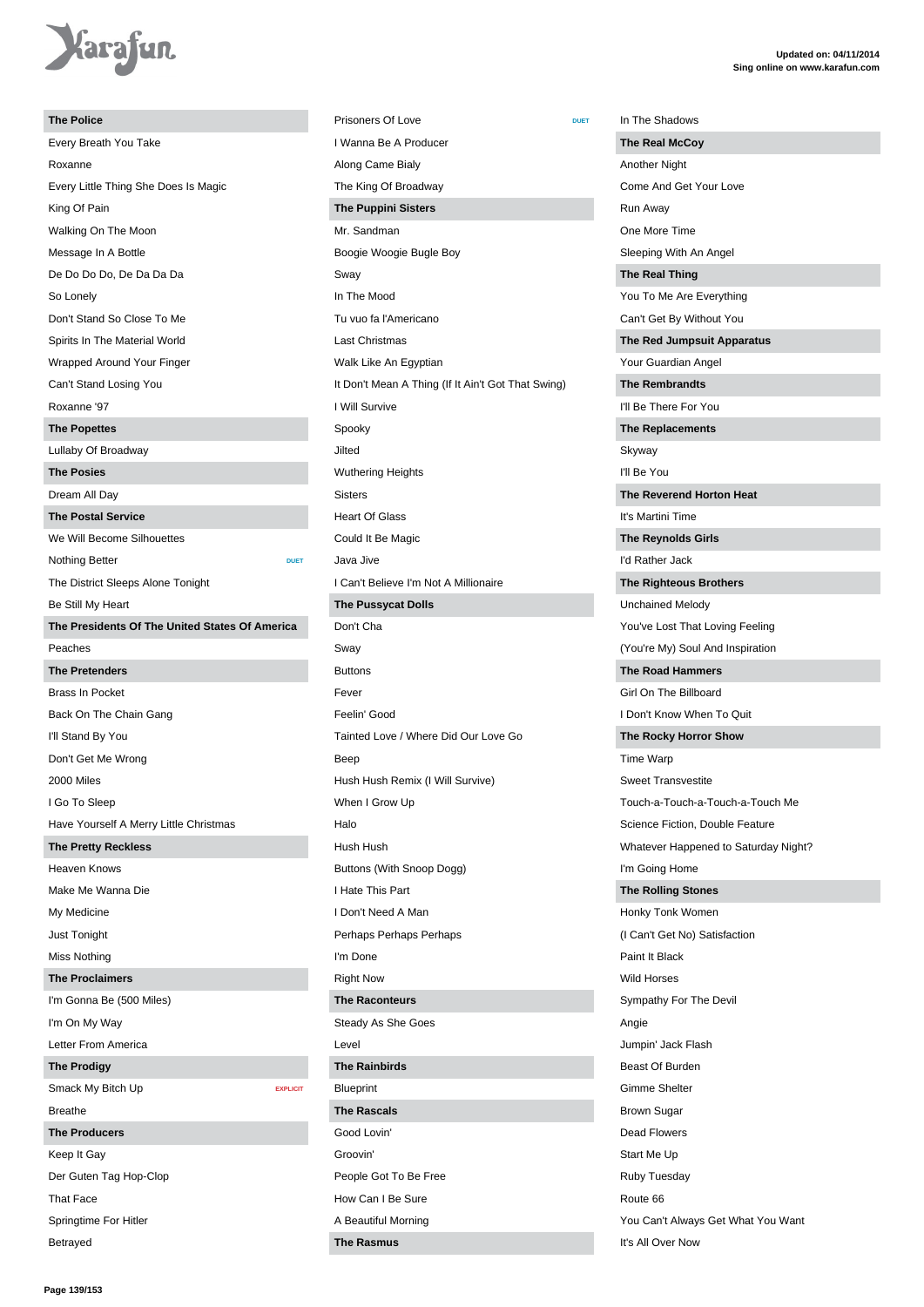

As Tears Go By Waiting On A Friend The Last Time Time Is On My Side Lady Jane Get Off Of My Cloud Walking The Dog It's Only Rock And Roll Under My Thumb Miss You Mother's Little Helper Not Fade Away Emotional Rescue Little Red Rooster Sweet Virginia Play With Fire Out Of Time Mannish Boy Anybody Seen My Baby? You Better Move On One Hit (To The Body) Carol Shine A Light Doom And Gloom Streets Of Love **The Romantics** What I Like About You (Live) Talking In Your Sleep **The Ronettes** Be My Baby I Saw Mommy Kissing Santa Claus Sleigh Ride Walking In The Rain Frosty The Snowman **The Rooftop Singers** Walk Right In **The Rubettes** Juke Box Jive **The Saturdays** Missing You Up Can't Get Over All Fired Up 30 Days Forever Is Over Disco Love Ego Higher My Heart Takes Over Just Can't Get Enough **The Saw Doctors**

I Useta Lover

**Updated on: 04/11/2014 Sing online on www.karafun.com**

Joyce Country Céili Band Tommy K N17 **The Scaffold** Lily The Pink **The Scene** Iedereen is van de wereld **The Screaming Jets** Better **The Script** Breakeven The Man Who Can't Be Moved For The First Time Hall Of Fame Breakeven (Acoustic) Nothing If You Could See Me Now I'm Yours If You Ever Come Back Superheroes Six Degrees Of Separation If You See Kay **The Searchers** Love Potion No. 9 Don't Throw Your Love Away When You Walk In The Room Medley **The Secret Garden** Hold On **The Seekers** I'll Never Find Another You A World Of Our Own Georgy Girl **The Sensations** Let Me In **The Shadows** Let Me Be The One **The Shangri-Las** Leader Of The Pack Remember (Walking In The Sand) Give Him A Great Big Kiss **The Shells** Baby Oh Baby **The Shields** You Cheated, You Lied **The Shirelles** Will You Love Me Tomorrow Mama Said **The Silhouettes** Get A Job **The Simpsons** Do The Bartman

Deep, Deep Trouble **The Skyliners** Since I Don't Have You **The Smashing Pumpkins** Bullet With Butterfly Wings Tonight, Tonight The End Is The Beginning Is The End **The Smithereens** A Girl Like You Behind The Wall Of Sleep Too Much Passion **The Smiths** Please, Please, Please Let Me Get What I Want Unhappy Birthday I Know It's Over Girl Afraid **The Snake Oil Willie Band** I Don't Look Good Naked Anymore **The Solitaires** Walking Along **The Soulful Dynamics** Mademoiselle Ninette **The Sound Of Music** My Favorite Things Edelweiss The Lonely Goatherd Do-Re-Mi Climb Ev'ry Mountain The Sound of Music So Long, Farewell **Something Good The Soup Dragons** I'm Free Pleasure **The Source** You Got The Love **The Spaniels** Goodnight, Sweetheart, Goodnight **The Special AKA** Free Nelson Mandela **The Specials** Ghost Town A Message To You Rudy Too Much Too Young **The Spencer Davis Group** Gimme Some Lovin' Keep On Running **The Spinners** I'll Be Around Working My Way Back To You / Forgive Me Girl It's A Shame **The Staple Singers**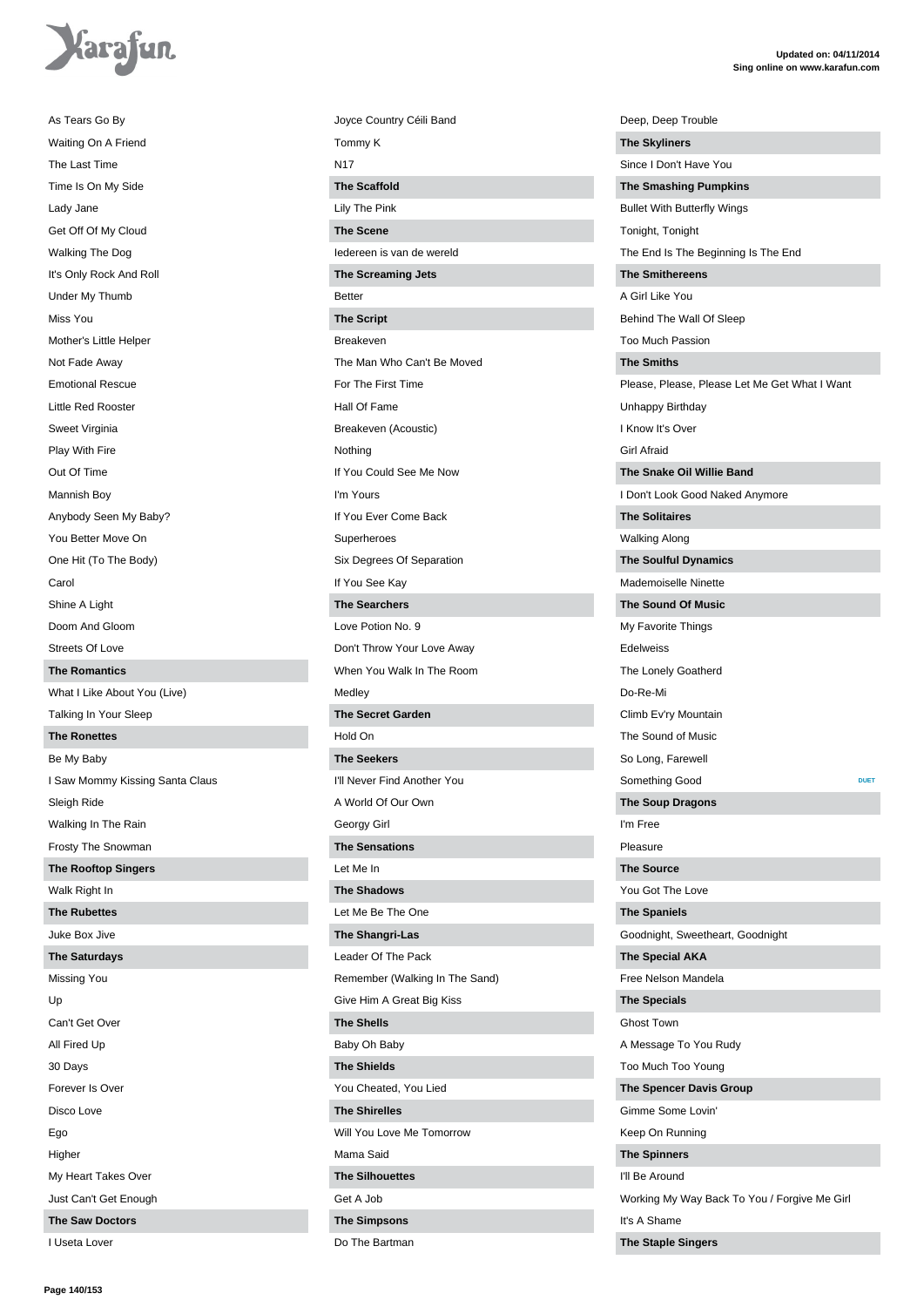

I'll Take You There Let's Do It Again If You're Ready (Come Go With Me) **The Storm** I've Got A Lot to Learn About Love **The Stranglers** Golden Brown **The Stray Cats** Stray Cat Strut Rock This Town I Won't Stand In Your Way (She's) Sexy + 17 Runaway Boys **The Streets** Dry Your Eyes **The Strokes** Last Nite Reptilia Heart In A Cage  $12:51$ Juicebox **The Students** I'm So Young **The Stylistics** You Make Me Feel Brand New Betcha By Golly, Wow You Are Everything I'm Stone In Love With You People Make The World Go Round **The Sunny Cowgirls** Summer **The Supermen Lovers** Starlight **The Supremes** Stop! In The Name Of Love Baby Love You Can't Hurry Love Where Did Our Love Go Come See About Me Medley You Keep Me Hangin' On Love Child Back In My Arms Again Nathan Jones Everybody's Got The Right To Love **The Sutherland Brothers And Quiver** Arms Of Mary **The Swan Princess** Far Longer Than Forever **The Swinging Blue Jeans** Hippy Hippy Shake

Boogie Fever **The Tams** Be Young, Be Foolish, Be Happy **The Teen Queens** Eddie My Love **The Temper Trap** Sweet Disposition **The Temptations** My Girl Just My Imagination (Running Away From Me) Ain't Too Proud To Beg Papa Was A Rolling Stone Lady Soul I Wish It Would Rain Get Ready The Way You Do the Things You Do Beauty Is Only Skin Deep Treat Her Like A Lady Papa Was A Rolling Stone (45 edit) I Can't Get Next To You Night And Day (I Know) I'm Losing You Cloud Nine All I Need Ball of Confusion (That's What the World Is Today) A Song For You **The The** Kingdom Of Rain Uncertain Smile **The Three Degrees** When Will I See You Again Dirty Old Man **The Ting Tings** Shut Up And Let Me Go That's Not My Name **The Tokens** The Lion Sleeps Tonight Tonight I Fell In Love **The Toys** A Lover's Concerto **The Tractors** Baby Likes To Rock It Santa Claus is Comin' On A Boogie Woogie Choo **The Trammps** Disco Inferno Zing Went The Strings Of My Heart Shout **The Transplants** Gangsters And Thugs **The Trashmen** Surfin' Bird

**The Traveling Wilburys**

Handle With Care **DUET** End Of The Line Last Night Not Alone Any More She's My Baby Rattled Tweeter And The Monkey Man Wilbury Twist **The Tremeloes** My Little Lady **The Troggs** Wild Thing Any Way That You Want Me **The Troys** What Do You Do **The Tubes** She's A Beauty **The Tune Weavers** Happy, Happy Birthday Baby **The Turtles** Happy Together Elenore You Showed Me **The Tymes** So Much In Love **The Undertones** Teenage Kicks **The Used** All That I've Got Under Pressure Take It Away **The Vamps** Somebody To You **The Vapors** Turning Japanese **The Velvet Underground** Sweet Jane Venus In Furs What Goes On **The Velvets** Tonight (Could Be The Night) **The Veronicas** 4ever Speechless Everything I'm Not **The Verve** Bitter Sweet Symphony The Drugs Don't Work Lucky Man Sonnet **The Verve Pipe** The Freshmen

**The Sylvers**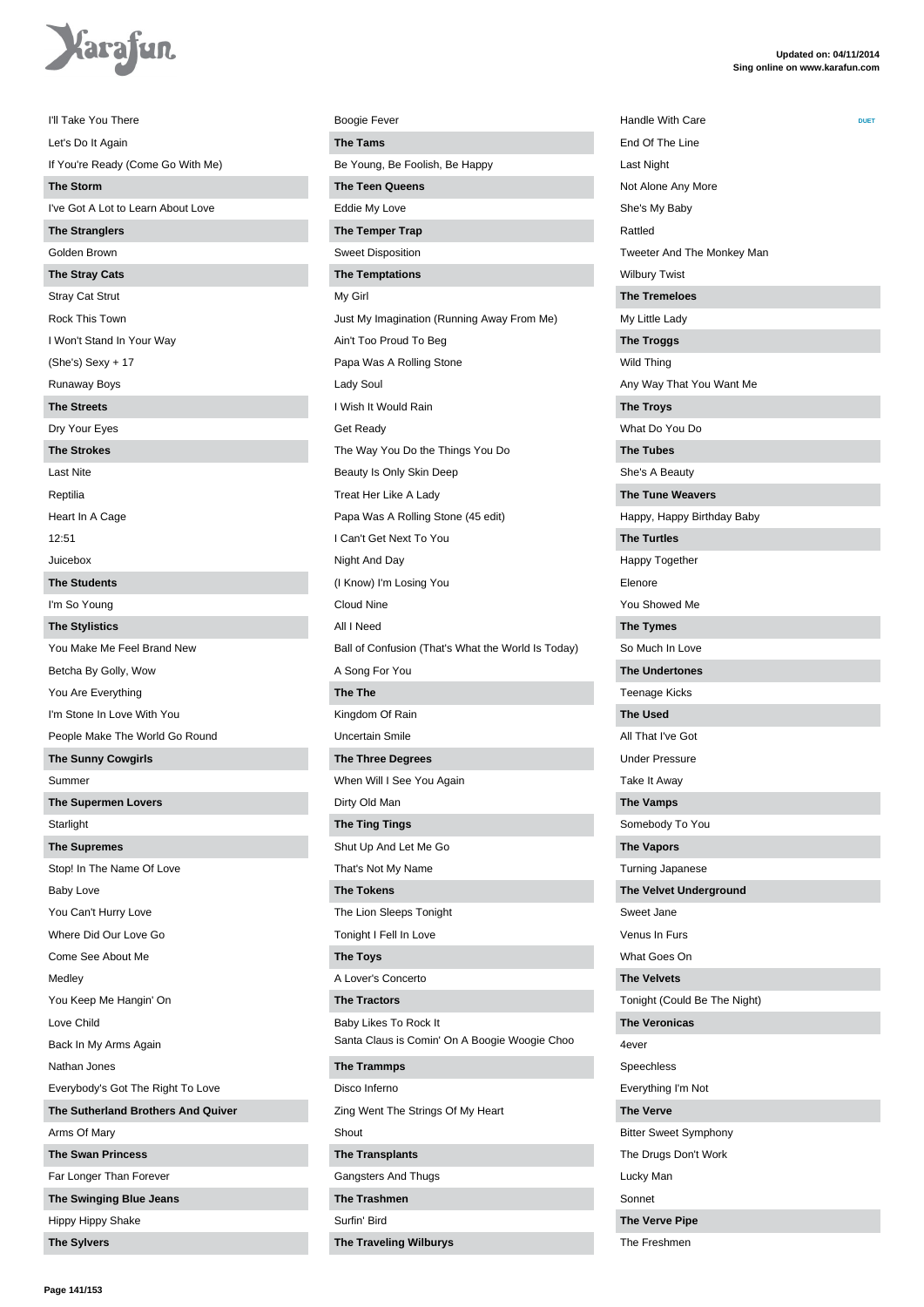

| Colorful                                    |
|---------------------------------------------|
| <b>The Videos</b>                           |
| <b>Trickle Trickle</b>                      |
| <b>The Vines</b>                            |
| Get Free                                    |
| Ride                                        |
| <b>The Violent Femmes</b>                   |
| <b>Blister In The Sun</b>                   |
| Gone Daddy Gone                             |
| Breakin' Up                                 |
| <b>The Virgins</b>                          |
| <b>Rich Girls</b><br><b>EXPLICIT</b>        |
| <b>The Vogues</b>                           |
| <b>Moments To Remember</b>                  |
| <b>The Von Bondies</b>                      |
| C'mon C'mon                                 |
| <b>The Wallflowers</b>                      |
| Heroes                                      |
| <b>The Wanted</b>                           |
| Glad You Came                               |
| Walks Like Rihanna                          |
| Chasing The Sun                             |
| <b>Gold Forever</b>                         |
| I Found You                                 |
| All Time Low                                |
| Warzone                                     |
| Lightning                                   |
| <b>The Warren Brothers</b>                  |
| That's The Beat Of A Heart<br><b>DUET</b>   |
| Dear Mr. God                                |
| Hey, Mr. President                          |
| <b>Break The Record</b>                     |
| <b>The Waterboys</b>                        |
| The Whole Of The Moon                       |
| <b>Fisherman's Blues</b>                    |
| And A Bang On The Ear                       |
| <b>The Weavers</b>                          |
| Goodnight Irene                             |
| This Land Is Your Land                      |
| <b>The Whispers</b>                         |
| And The Beat Goes On                        |
| It's A Love Thing                           |
| Make Sweet Love To Me                       |
| <b>The White Stripes</b>                    |
| Seven Nation Army                           |
| I Just Don't Know What To Do With Myself    |
| My Doorbell                                 |
| <b>Denial Twist</b>                         |
| <b>Blue Orchid</b>                          |
| Apple Blossom                               |
| You Don't Know What Love Is (You Just Do as |
| <b>The Whites</b>                           |

Keep On The Sunny Side **The Who** Behind Blue Eyes Baba O'Riley Pinball Wizard My Generation Who Are You Substitute Baba O'Riley (45 edit) You Better You Bet Happy Jack Magic Bus I Can See For Miles Won't Get Fooled Again **The Wiseguys** Start The Commotion **The Wiz** Home (Finale) Ease On Down The Road **DUET The Wizard of Oz** If I Only Had A Brain We're Off To See The Wizard Ding Dong The Witch Is Dead The Merry Old Land Of Oz **The Wonders** Dance With Me Tonight I Need You (That Thing You Do) **The Wreckers** Leave The Pieces My, Oh My Stand Still, Look Pretty Tennessee **The Wurzels** Combine Harvester (Brand New Key) **The X Factor Finalists** Heroes Hero **The xx** Crystalised **DUET The Yardbirds** Heart Full Of Soul **The Young Dubliners** The Leaving Of Liverpool **The Young Rascals** I Ain't Gonna Eat Out My Heart Anymore **The Youngbloods** Get Together Other Side Of This Life **The Zombies** Time Of The Season She's Not There

Whenever You're Ready

| <b>The Zutons</b>                          |                 |
|--------------------------------------------|-----------------|
| Valerie                                    |                 |
| Always Right Behind You                    |                 |
| The ZZ-Bros                                |                 |
| Funky Cold Medina                          |                 |
| <b>Thelma Houston</b>                      |                 |
| Don't Leave Me This Way                    |                 |
| First Time Ever I Saw Your Face            |                 |
| Them                                       |                 |
| It's All Over Now, Baby Blue               |                 |
| Baby, Please Don't Go                      |                 |
| <b>Them Crooked Vultures</b>               |                 |
| Mind Eraser, No Chaser                     |                 |
| Theory Of A Deadman                        |                 |
| Santa Monica                               |                 |
| <b>Bad Girlfriend</b>                      | <b>EXPLICIT</b> |
| <b>Bitch Came Back</b>                     | <b>EXPLICIT</b> |
| No Surprise                                |                 |
| <b>Hello Lonely</b>                        |                 |
| Say Goodbye                                |                 |
| Nothing Could Come Between Us              |                 |
| <b>These Kids Wear Crowns</b>              |                 |
| I Wanna Dance with Somebody (Who Loves Me) |                 |
| <b>They Might Be Giants</b>                |                 |
| Birdhouse In Your Soul                     |                 |
| Letterbox                                  |                 |
| <b>Thierry Hazard</b>                      |                 |
| Le Jerk                                    |                 |
| Poupée psychédélique                       |                 |
| Les brouillards de Londres                 |                 |
| Thierry Le Luron                           |                 |
| Nous nous reverrons un jour ou l'autre     |                 |
| <b>Thierry Pastor</b>                      |                 |
| Le coup de folie                           |                 |
| <b>Thin Lizzy</b>                          |                 |
| Whiskey In The Jar                         |                 |
| The Boys Are Back In Town                  |                 |
| Cowboy Song                                |                 |
| Jailbreak                                  |                 |
| Dancing In The Moonlight                   |                 |
| Rosalie                                    |                 |
| Black Rose, A Rock Legend                  |                 |
| Don't Believe A Word                       |                 |
| Sarah                                      |                 |
| Waiting For An Alibi                       |                 |
| <b>Third Day</b>                           |                 |
| Consuming Fire                             |                 |
| Thief                                      |                 |
| You Are So Good To Me                      |                 |
| 40 Days                                    |                 |
| Come Together                              |                 |
| <b>Third Eye Blind</b>                     |                 |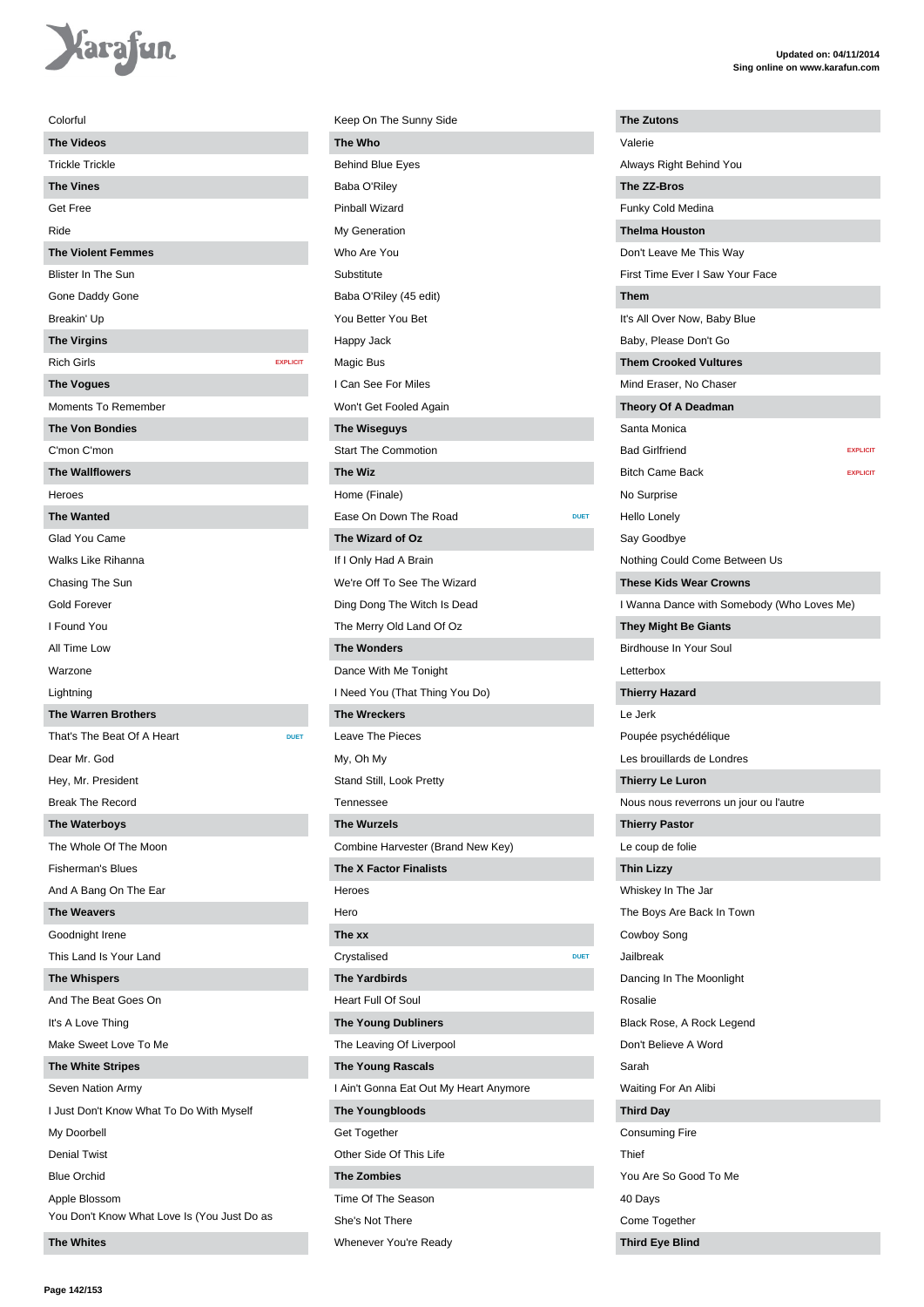

| Semi-Charmed Life               |             |
|---------------------------------|-------------|
| Jumper                          |             |
| How's It Going To Be            |             |
| <b>Blinded When I See You</b>   |             |
| <b>Third World</b>              |             |
| Now That We Found Love          |             |
| <b>Thirsty Merc</b>             |             |
| Mousetrap Heart                 |             |
| <b>Thomas Rhett</b>             |             |
| <b>Beer With Jesus</b>          |             |
| <b>Thompson Square</b>          |             |
| Are You Gonna Kiss Me Or Not    |             |
| Glass                           |             |
| If I Didn't Have You            |             |
| <b>Thompson Twins</b>           |             |
| Hold Me Now                     |             |
| King For A Day                  |             |
| <b>Three Days Grace</b>         |             |
| Never Too Late                  |             |
| I Hate Everything About You     |             |
| <b>Break</b>                    |             |
| Just Like You                   |             |
| <b>Three Dog Night</b>          |             |
| Joy To The World                |             |
| One                             |             |
| Just An Old Fashioned Love Song |             |
| Easy To Be Hard                 |             |
| <b>Black And White</b>          |             |
| Eli's Coming                    |             |
| The Show Must Go On             |             |
| Sure As I'm Sitting Here        |             |
| <b>Thrice</b>                   |             |
| <b>Red Sky</b>                  |             |
| All That's Left                 |             |
| Image Of The Invisible          |             |
| <b>Thunderclap Newman</b>       |             |
| Something In The Air            |             |
| <b>Thurl Ravenscroft</b>        |             |
| You're A Mean One, Mr. Grinch   |             |
| Tiffany                         |             |
| I Think We're Alone Now         |             |
| <b>Tiffany Affair</b>           |             |
| <b>Start A Fire</b>             |             |
| Tikay                           |             |
| La vie en rose                  |             |
| <b>Tim Bendzko</b>              |             |
| Wenn Worte meine Sprache wären  |             |
| Am Seidenen Faden               |             |
| Unter die Haut                  | <b>DUET</b> |
| Ohne zurück zu sehen            |             |
| Sag einfach ja                  |             |
| <b>Tim Curry</b>                |             |

| I Do The Rock                               |             |
|---------------------------------------------|-------------|
| <b>Tim Deluxe</b>                           |             |
| It Just Won't Do                            |             |
| <b>Tim Hughes</b>                           |             |
| Here I Am To Worship                        |             |
| <b>Tim McGraw</b>                           |             |
| Don't Take The Girl                         |             |
| It's Your Love                              | <b>DUET</b> |
| Live Like You Were Dying                    |             |
| I Like It, I Love It                        |             |
| If You're Reading This                      |             |
| Highway Don't Care                          | <b>DUET</b> |
| I Need You                                  |             |
| <b>Indian Outlaw</b>                        |             |
| Down On The Farm                            |             |
| Just To See You Smile                       |             |
| Southern Girl                               |             |
| Better Than I Used To Be                    |             |
| My Little Girl                              |             |
| My Next Thirty Years                        |             |
| Southern Voice                              |             |
| Let It Go                                   |             |
| When The Stars Go Blue                      |             |
| She's My Kind Of Rain                       |             |
| Watch The Wind Blow By                      |             |
| <b>Back When</b>                            |             |
| Suspicions                                  |             |
| Felt Good On My Lips                        |             |
| Grown Men Don't Cry                         |             |
| Do You Want Fries With That                 |             |
| My Old Friend                               |             |
| <b>Truck Yeah</b>                           |             |
| That's Why God Made Mexico                  |             |
| Red Ragtop                                  |             |
| Drugs Or Jesus                              |             |
| Kristofferson                               |             |
| All We Ever Find                            |             |
| Sleep Tonight                               |             |
| Nashville Without You                       |             |
| Nothin' To Die For                          |             |
| I've Got Friends That Do                    |             |
|                                             |             |
| Sing Me Home<br><b>Timbaland</b>            |             |
|                                             |             |
| Apologize                                   |             |
| If We Ever Meet Again                       |             |
| The Way I Are                               |             |
| Morning After Dark                          |             |
| Throw It On Me (Clean)                      |             |
| Timbuk3                                     |             |
| The Future's So Bright, I Gotta Wear Shades |             |
| <b>Timi Yuro</b>                            |             |
| Hurt                                        |             |

### **Updated on: 04/11/2014 Sing online on www.karafun.com**

| Timmy T.                                    |             |
|---------------------------------------------|-------------|
| One More Try                                |             |
| <b>Timmy Thomas</b>                         |             |
| (Dying Inside) To Hold You                  |             |
| <b>Tina Arena</b>                           |             |
| Chains                                      |             |
| I Want To Spend My Lifetime Loving You      | <b>DUET</b> |
| Burn                                        |             |
| I Want To Know What Love Is                 |             |
| Sorrento Moon (I Remember)                  |             |
| Show Me Heaven                              |             |
| Les trois cloches                           |             |
| Aimer jusqu'à l'impossible                  |             |
| Je m'appelle Bagdad                         |             |
| Heaven Help My Heart                        |             |
| The Flame                                   |             |
| Vanina                                      |             |
| <b>Timeless</b>                             | <b>DUET</b> |
| Tu es toujours là                           |             |
| L'un pour l'autre                           |             |
| <b>Tina Charles</b>                         |             |
| I Love To Love (but My Baby Loves To Dance) |             |
| <b>Tina Turner</b>                          |             |
| <b>Proud Mary</b>                           |             |
| What's Love Got To Do With It               |             |
| The Best                                    |             |
| Proud Mary (live 2008)                      |             |
| River Deep, Mountain High                   |             |
| Nutbush City (live Wembley)                 |             |
| <b>Steamy Windows</b>                       |             |
| Let's Stay Together                         |             |
| Better Be Good To Me                        |             |
| Rock Me Baby                                |             |
| We Don't Need Another Hero                  |             |
| A Fool In Love                              |             |
| Stand By Me                                 |             |
| I Don't Wanna Fight                         |             |
| Try A Little Tenderness (live Wembley)      | <b>DUET</b> |
| <b>Addicted To Love</b>                     |             |
| I Can't Stand The Rain                      |             |
| It Takes Two                                | <b>DUET</b> |
| In Your Wildest Dreams                      | <b>DUET</b> |
| Disco Inferno                               |             |
| I Can't Stand The Rain (live Wembley)       |             |
| Jumpin Jack Flash / Only Rock And Roll      |             |
| Help (live Wembley)                         |             |
| <b>Two People</b>                           |             |
| Acid Queen                                  |             |
| Way Of The World                            |             |
| <b>Whatever You Want</b>                    |             |
| Typical Male                                |             |
| Whatever You Need                           |             |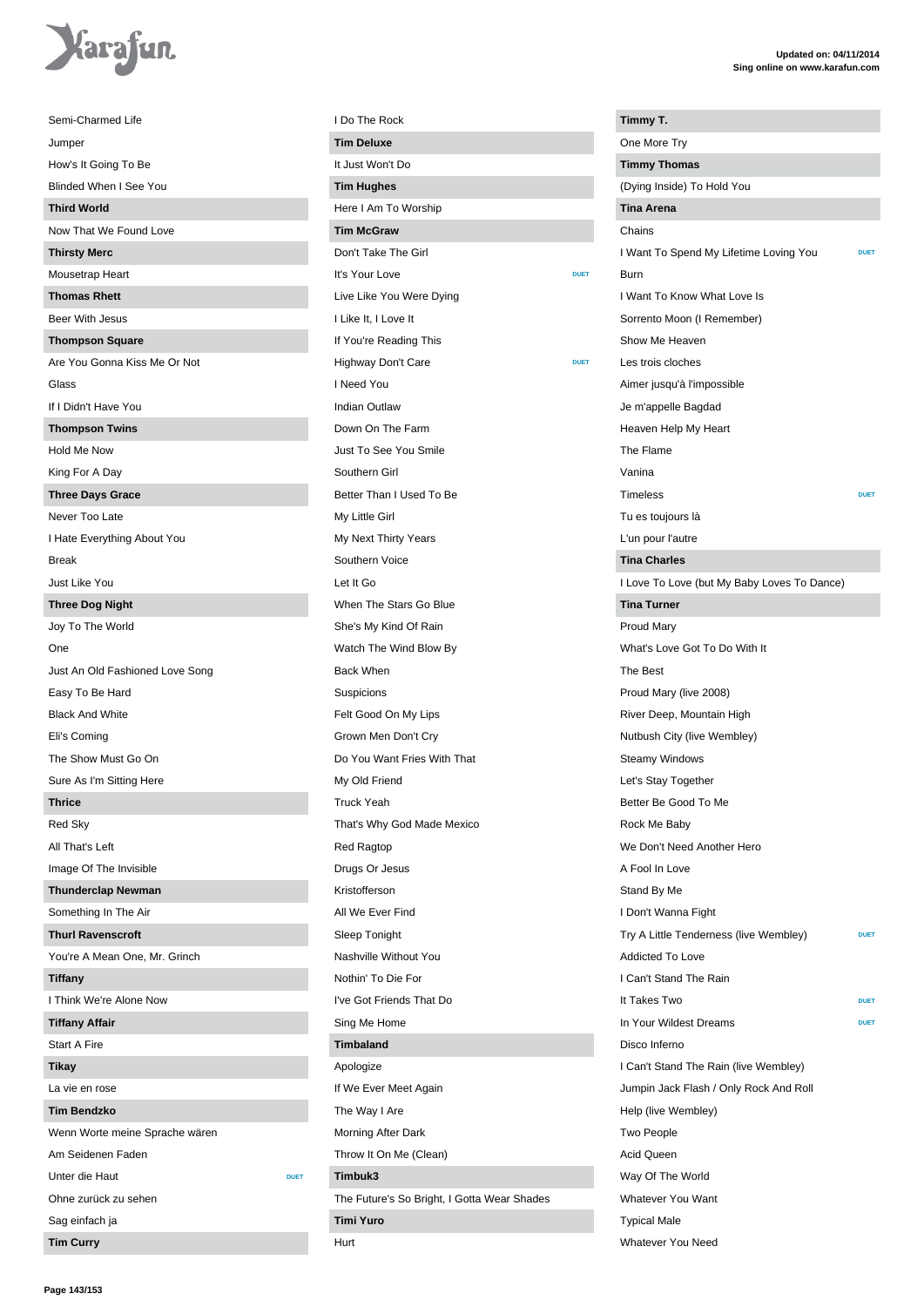

| <b>Tina York</b>                                                          |
|---------------------------------------------------------------------------|
| Wir lassen uns das Singen nicht verbieten                                 |
| <b>Tinchy Stryder</b>                                                     |
| You're Not Alone                                                          |
| Second Chance                                                             |
| <b>Tinie Tempah</b>                                                       |
| Written In The Stars                                                      |
| Pass Out                                                                  |
| <b>Tino Rossi</b>                                                         |
| La cucaracha                                                              |
| Le plus beau de tous les tangos du monde                                  |
| Méditerranée                                                              |
| Noël blanc                                                                |
| Petit Papa Noël                                                           |
| Tango bleu                                                                |
| <b>Titiyo</b>                                                             |
| Come Along                                                                |
| <b>Tito El Bambino</b>                                                    |
| El amor                                                                   |
| <b>Tito Nieves</b>                                                        |
| I Like It Like That                                                       |
| <b>Tito Puente</b>                                                        |
| Cuando, Cuando                                                            |
| <b>Tiziano Ferro</b>                                                      |
| Indietro                                                                  |
| <b>Tiësto</b>                                                             |
|                                                                           |
| Wasted                                                                    |
| <b>TLC</b>                                                                |
| No Scrubs                                                                 |
| Waterfalls                                                                |
| Creep                                                                     |
| Red Light Special                                                         |
| Unpretty                                                                  |
| Baby Baby Baby                                                            |
| Diggin' On You                                                            |
| What About Your Friends?                                                  |
| Hands Up                                                                  |
| Hat 2 Da Back                                                             |
| <b>Toad The Wet Sprocket</b>                                              |
| Walk On The Ocean                                                         |
| All I Want                                                                |
| <b>Tobee</b>                                                              |
| Tausendmal du                                                             |
| <b>Toby Keith</b>                                                         |
| I Love This Bar                                                           |
| Red Solo Cup                                                              |
| Beer For My Horses<br><b>DUET</b>                                         |
| As Good As I Once Was                                                     |
| Should've Been A Cowboy<br>Courtesy Of The Red, White And Blue (The Angry |
| Who's Your Daddy                                                          |

A Little Less Talk And A Lot More Action Whiskey Girl You Shouldn't Kiss Me Like This Weed With Willie A Little Too Late Get Drunk And Be Somebody **Mockingbird** DUET I'm So Happy I Can't Stop Crying Stays In Mexico God Love Her Memphis Cryin' For Me (Wayman's Song) I Like Girls That Drink Beer She's A Hottie Cabo San Lucas She Never Cried in Front Of Me A Woman's Touch Drinks After Work You Can't Read My Mind Get My Drink On Hope On The Rocks Crash Here Tonight Every Dog Has Its Day High Maintenance Woman Trailerhood The Size I Wear Nights I Can't Remember, Friends I'll Never Forget White Rose Lost You Anyway Somewhere Else Don't Leave Go With Her **Toby Lightman** Real Love My Sweet Song Operator (That's Not the Way It Feels) **TobyMac** Irene **Todd Rundgren** Bang The Drum All Day **Tokio Hotel** Ready Set Go Spring Nicht **Tom Astor** Flieg junger Adler **Tom Baxter** Better **Tom Cochrane** Life Is A Highway **Tom Dice** Me And My Guitar

**Tom Frager**

Lady Melody **Tom Haver** Samen Vanavond **Tom Jones** It's Not Unusual Delilah Green Green Grass Of Home I'll Never Fall In Love Again She's A Lady Sex Bomb You're My World I (Who Have Nothing) Love Is In The Air The Most Beautiful Girl (In The World) Delilah (Live) What's New Pussycat? Till Love Me Tonight Help Yourself **Thunderball** Baby, It's Cold Outside **DUET** Detroit City All By Myself You Are The Sunshine Of My Life Yesterday With These Hands My Way Take Me To The River Not Responsible Help Yourself (Live) Something 'Bout You Baby I Like Say You'll Stay Until Tomorrow Hit Or Miss **Tom Odell** Another Love Long Way Down **Tom Paxton** Engelbert The Elephant **Tom Petty** Mary Jane's Last Dance Free Fallin' I Won't Back Down Breakdown Runnin' Down A Dream Learning To Fly Yer So Bad Into The Great Wide Open Refugee You Wreck Me Don't Do Me Like That The Waiting **Needles And Pins DUET**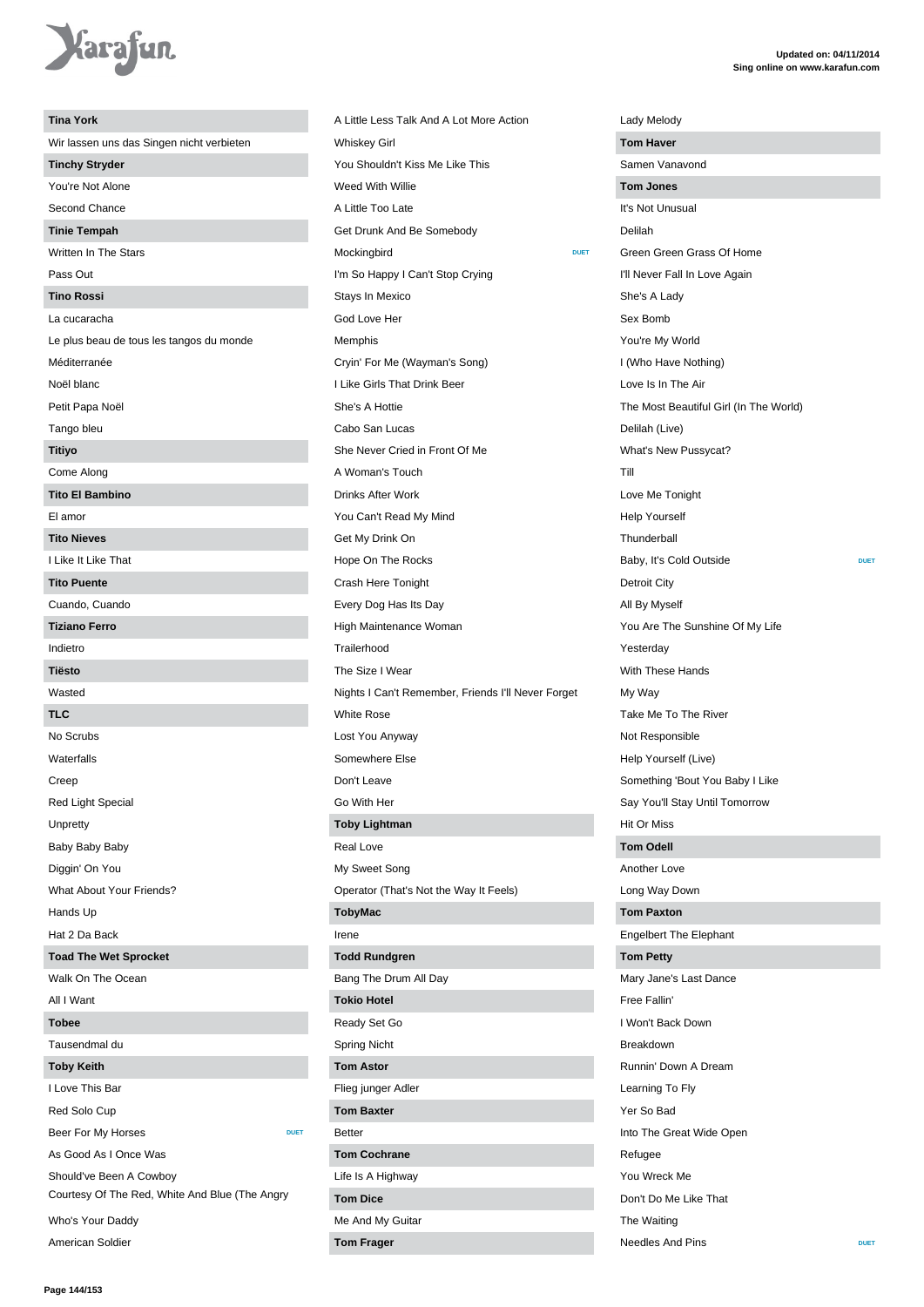

| Listen To Her Heart                      |
|------------------------------------------|
| <b>Red River</b>                         |
| <b>Saving Grace</b>                      |
| I'll Feel A Whole Lot Better             |
| The Last DJ                              |
| <b>Tom Robinson Band</b>                 |
| 2-4-6-8 Motorway                         |
| Tom T. Hall                              |
| I Like Beer                              |
| Old Dogs, Children And Watermelon Wine   |
| <b>Tomer G</b>                           |
| Seven Nation Army                        |
| <b>Tommy Edwards</b>                     |
| It's All In The Game                     |
| <b>Tommy James and The Shondells</b>     |
| <b>Crimson And Clover</b>                |
| Mony Mony                                |
| <b>Crystal Blue Persuasion</b>           |
| Hanky Panky                              |
| I Think We're Alone Now                  |
| <b>Tommy Lee</b>                         |
| Hold Me Down                             |
| <b>Tommy Roe</b>                         |
| Sheila                                   |
| Dizzy                                    |
| Sweet Pea                                |
| Jam Up, Jelly Tight                      |
| <b>Tommy Shane Steiner</b>               |
| Tell Me Where It Hurts                   |
| <b>Tommy Tutone</b>                      |
| 867-5309/Jenny                           |
| <b>Tompall &amp; The Glaser Brothers</b> |
| Lovin' Her Was Easier                    |
| Tone L?c                                 |
| Wild Thing                               |
| <b>Tones on Tail</b>                     |
| Go!                                      |
| <b>Toni Basil</b>                        |
| Mickey                                   |
| <b>Toni Braxton</b>                      |
| Unbreak My Heart                         |
| Another Sad Love Song                    |
| <b>Breathe Again</b>                     |
| How Could An Angel Break My Heart        |
| You're Makin Me High                     |
| Yesterday                                |
| You Mean The World To Me                 |
| I Don't Want To                          |
| Spanish Guitar                           |
| <b>Hit The Freeway</b>                   |
| <b>Toni Harper</b>                       |
| Bewitched, Bothered And Bewildered       |

| <b>Toni Tennille</b>                        |             |
|---------------------------------------------|-------------|
| It's So Nice To Have A Man Around The House |             |
| Tonic                                       |             |
| If You Could Only See                       |             |
| <b>Tonight Alive</b>                        |             |
| The Edge                                    |             |
| <b>Tony Bennett</b>                         |             |
| I Left My Heart In San Francisco            |             |
| Somewhere Over The Rainbow                  |             |
| As Time Goes By                             |             |
| The Shadow Of Your Smile                    |             |
| It Had To Be You                            |             |
| The Good Life                               |             |
| The Way You Look Tonight (duet)             | <b>DUET</b> |
| Rockin' Around The Christmas Tree           |             |
| Body And Soul (duet)                        | <b>DUET</b> |
| The Lady Is A Tramp                         | <b>DUET</b> |
| For Once In My Life                         |             |
| Yesterday I Heard The Rain                  | <b>DUET</b> |
| The Shadow Of Your Smile (duet)             | <b>DUET</b> |
| La vie en rose                              | <b>DUET</b> |
| Stranger In Paradise                        |             |
| How Do You Keep The Music Playing?          |             |
| Santa Claus Is Coming To Town               |             |
| If I Ruled The World                        |             |
| Auld Lang Syne                              |             |
| Steppin' Out With My Baby                   |             |
| As Time Goes By (trio version)              |             |
| Steppin' Out With My Baby (Duet)            | <b>DUET</b> |
| Just In Time (duet)                         | <b>DUET</b> |
| Rags To Riches                              |             |
| Joy To The World                            |             |
| The Best Is Yet To Come                     |             |
| Sleigh Ride                                 |             |
| <b>Twelve Days Of Christmas</b>             |             |
| Toot Toot Tootsie, Goodbye                  |             |
| Have You Met Miss Jones                     |             |
| <b>Tony Carey</b>                           |             |
| Room With A View                            |             |
| <b>Tony Carreira</b>                        |             |
| L'oiseau et l'enfant (Uma Criança)          | <b>DUET</b> |
| Qui saura (Quem Será)                       | <b>DUET</b> |
| J'ai oublié de vivre (Esqueci-Me de Viver)  | <b>DUET</b> |
| <b>Tony Christie</b>                        |             |
| I Did What I Did For Maria                  |             |
| <b>Tony Holiday</b>                         |             |
| Tanze Samba mit mir                         |             |
| <b>Tony Joe White</b>                       |             |
| Polk Salad Annie                            |             |
| <b>Tony Orlando And Dawn</b>                |             |
| Tie A Yellow Ribbon Round The Ole Oak Tree  |             |
| Knock Three Times                           |             |

| Candida                                 |                 |
|-----------------------------------------|-----------------|
| <b>Bless You</b>                        |                 |
| Look In My Eyes Pretty Woman            |                 |
| When We All Sang Along                  |                 |
| <b>Tony Terry</b>                       |                 |
| With You                                |                 |
| <b>Tony Thompson</b>                    |                 |
| I Want A Love Like That                 |                 |
| <b>Tony! Toni! Toné!</b>                |                 |
| It Never Rains (In Southern California) |                 |
| Anniversary                             |                 |
| <b>Feels Good</b>                       |                 |
| Whatever U Want                         |                 |
| If I Had No Loot                        |                 |
| <b>The Blues</b>                        |                 |
| Thinking Of You                         |                 |
| Tool                                    |                 |
| Schism                                  |                 |
| Prison Sex                              | <b>EXPLICIT</b> |
| <b>Toon Hermans</b>                     |                 |
| Als de liefde niet bestond              |                 |
| <b>Toontje Lager</b>                    |                 |
| Stiekem gedanst                         |                 |
| <b>Toots &amp; The Maytals</b>          |                 |
| Do The Reggay                           |                 |
| <b>Toploader</b>                        |                 |
| Dancing In The Moonlight                |                 |
| <b>Tori Amos</b>                        |                 |
| Crucify                                 |                 |
| Winter                                  |                 |
| <b>Silent All These Years</b>           |                 |
| A Sorta Fairytale                       |                 |
| Jackie's Strength                       |                 |
| <b>Smells Like Teen Spirit</b>          |                 |
| China                                   |                 |
| <b>Sleeps With Butterflies</b>          |                 |
| A Thousand Oceans                       |                 |
| <b>Torrey Carter</b>                    |                 |
| <b>Take That</b>                        |                 |
| <b>Total</b>                            |                 |
| Trippin'                                |                 |
| <b>Total Touch</b>                      |                 |
| <b>Touch Me There</b>                   |                 |
| <b>Toto</b>                             |                 |
| Africa                                  |                 |
| <b>Hold The Line</b>                    |                 |
| Rosanna                                 |                 |
| Georgy Porgy                            |                 |
| I'll Be Over You                        |                 |
| Stop Loving You                         |                 |
| House Of The Rising Sun                 |                 |
| While My Guitar Gently Weeps            |                 |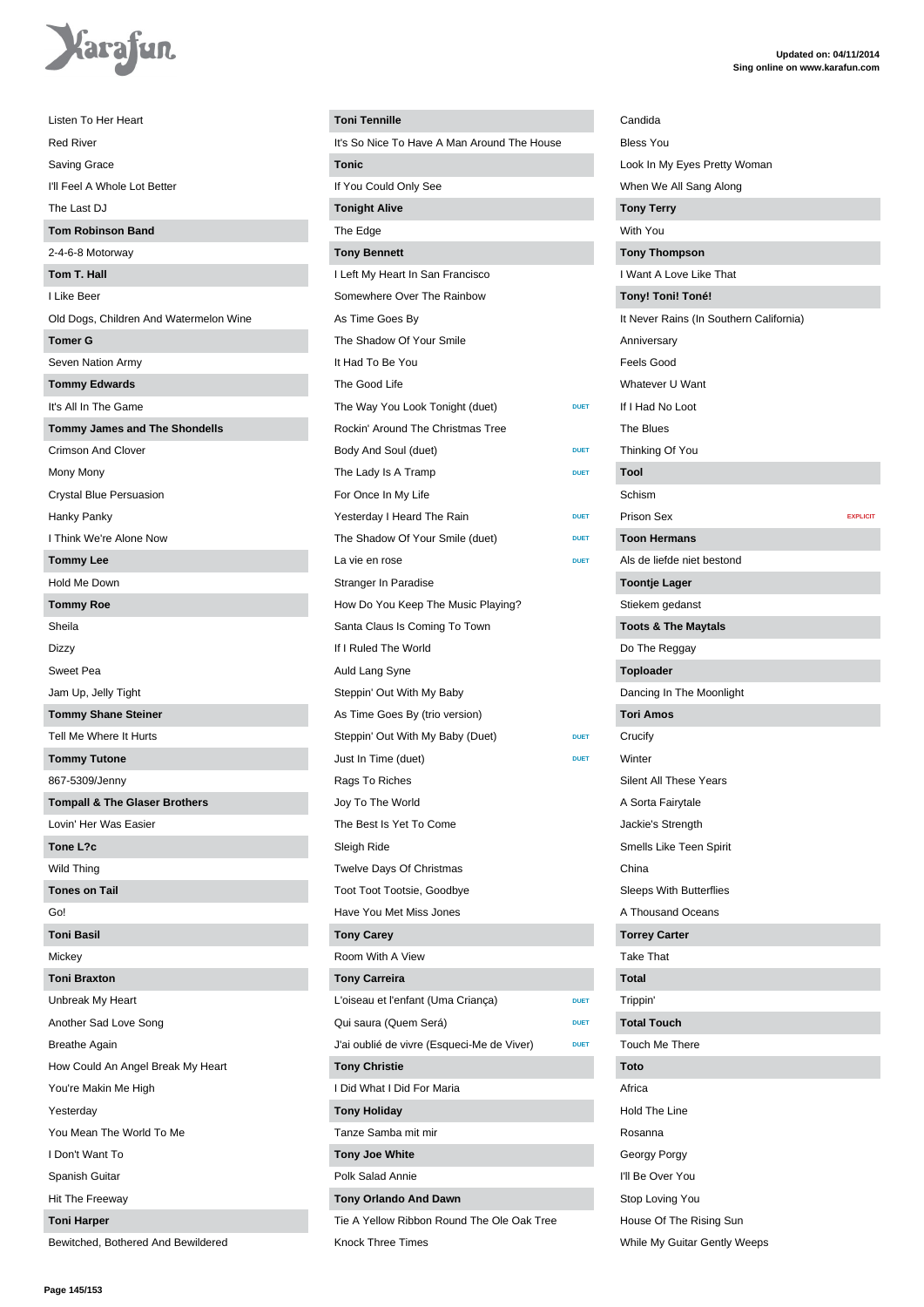

| Pamela                                           |             |
|--------------------------------------------------|-------------|
| Out Of Love                                      |             |
| I Will Remember                                  |             |
| Don't Chain My Heart                             |             |
| I Won't Hold You Back                            |             |
| <b>Make Believe</b>                              |             |
| 99                                               |             |
| Bottom Of Your Soul                              |             |
| 2 Hearts                                         |             |
| Caught In The Balance                            |             |
| Only The Children                                |             |
| Home Of The Brave                                |             |
| Anna                                             |             |
| <b>Toto Cutugno</b>                              |             |
| L'Italiano                                       |             |
| Tout ce qui brille                               |             |
| Chanson sur ma drôle de vie                      | <b>DUET</b> |
| <b>Tove Lo</b>                                   |             |
| Stay High (Habits Remix)                         |             |
| <b>Tower Of Power</b>                            |             |
| Diggin' On James Brown                           |             |
| So Very Hard To Go                               |             |
| What Is Hip?                                     |             |
| Soul With A Capital 'S'                          |             |
| Toya                                             |             |
| I Do                                             |             |
| <b>Trace Adkins</b>                              |             |
|                                                  |             |
|                                                  |             |
| Honky Tonk Badonkadonk<br>You're Gonna Miss This |             |
|                                                  |             |
| Arlington<br>Til the Last Shot's Fired           |             |
|                                                  |             |
| Swing                                            |             |
| Songs About Me                                   |             |
| Muddy Water<br>Brown Chicken Brown Cow           |             |
| Marry For Money                                  |             |
| I Got My Game On                                 |             |
| I Wanna Feel Something                           |             |
| Ladies Love Country Boys                         |             |
| Then They Do                                     |             |
| <b>Tracey Ullman</b>                             |             |
| Breakaway                                        |             |
| <b>Tracie Spencer</b>                            |             |
| This House                                       |             |
|                                                  |             |
| It's All About You (Not About Me)<br>Love Me     |             |
| <b>Tracy Byrd</b>                                |             |
| The Keeper Of The Stars                          |             |
| <b>Watermelon Crawl</b>                          |             |
| Drinkin' Bone                                    |             |
| No Ordinary Man                                  |             |

Better Off Alive

Lincoln Avenue Get To Me

Give Myself To You Something More Following Rita **Trans-X**

Cab

Pink Flamingos You Lied To Me A Cowboy And A Dancer **Tracy Chapman** Give Me One Reason Fast Car Baby Can I Hold You Talkin' 'bout a Revolution Sing For You The Promise Telling Stories **Tracy Lawrence** Paint Me A Birmingham Find Out Who Your Friends Are Up To Him **Traditional** Amazing Grace House Of The Rising Sun Danny Boy When The Saints Go Marchin In Little Brown Jug For He's A Jolly Good Fellow Greensleeves Oh! Susannah When The Saints Go Marching In (Big Band Version) All Hail The Power Of Jesus' Name Hip Hip Hooray For The US Of A Carry Me Back To Old Virginny **Traditionnel** Le temps des cerises **Trafassi** Lik maar aan mijn lolly Wasmasjien **Trailer Choir** Rockin' The Beer Gut What Would You Say Off The Hillbilly Hook **Train** Drops Of Jupiter (Tell Me) Hey, Soul Sister Angel In Blue Jeans Marry Me Drive By 50 Ways To Say Goodbye Drops Of Jupiter (Acoustic Live) **Bruises DUET** Save Me, San Francisco Calling All Angels When I Look To The Sky If It's Love Hopeless

Shake Up Christmas

Living On Video **Trapt** Headstrong Disconnected Echo Still Frame **Travie McCoy** Billionaire **EXPLICIT** We'll Be Alright **Travis** Why Does It Always Rain On Me? Side Sing Turn **Travis Tritt** Anymore T-R-O-U-B-L-E Country Club It's A Great Day To Be Alive Best Of Intentions Where Corn Don't Grow Strong Enough Southbound Train You Never Take Me Dancing The Girl's Gone Wild I See Me **Trent Tomlinson** One Wing In The Fire Drunker Than Me Just Might Have Her Radio On Angels Like Her Henry Cartwright's Produce Stand **Trent Willmon** The Good Life So Am I On Again Tonight **Trey Songz** Say Aah **Tri Yann** Les prisons de Nantes La jument de Michao **Triana** Tu frialdad **Trick Pony**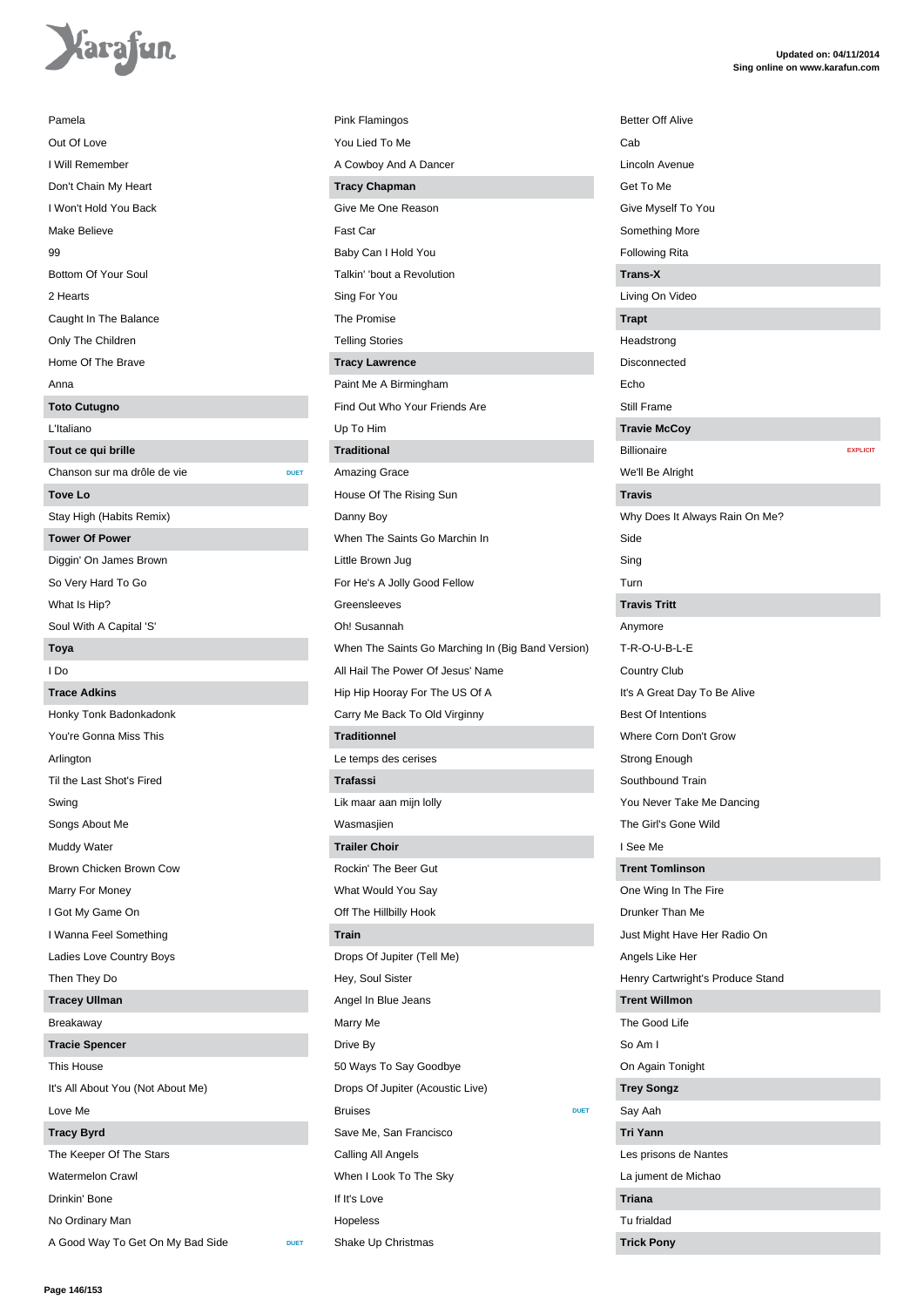

| Pour Me                                 |
|-----------------------------------------|
| It's A Heartache                        |
| Ain't Wastin' Good Whiskey On You       |
| <b>Triggerfinger</b>                    |
| I Follow Rivers                         |
| <b>Trijntje Oosterhuis</b>              |
| Kleine Jongen<br><b>DUET</b>            |
| Nu dat jij er bent                      |
| Ken je mij                              |
| Knocked Out                             |
| <b>Trina</b>                            |
| Here We Go                              |
| Trini Lopez                             |
| If I Had A Hammer                       |
| Gonna Get Along Without Ya' Now         |
| <b>Trio Rio</b>                         |
| New York, Rio, Tokyo                    |
| <b>Triple Image</b>                     |
| Boy Next Door                           |
| Hey Now (Girls Just Wanna Have Fun)     |
| Last One Standing                       |
| <b>Trisha Yearwood</b>                  |
| How Do I Live                           |
| XXX's And OOO's (An American Girl)      |
| I Fall To Pieces<br><b>DUET</b>         |
| Georgia Rain                            |
| I Would've Loved You Anyway             |
| This Is Me You're Talking To            |
| Heaven, Heartache And The Power Of Love |
| Nothin' 'Bout Memphis                   |
| They Call It Falling For A Reason       |
| <b>Tropical Family</b>                  |
| Belle-Ile-en-Mer                        |
| Obsesión                                |
| Mélissa                                 |
| Les sunlights des tropiques             |
| Maldon'                                 |
| <b>Troy Shondell</b>                    |
| This Time                               |
| <b>Troye Sivan</b>                      |
| Happy Little Pill                       |
| <b>Truck Stop</b>                       |
| Arizona Arizona                         |
| <b>Hillybilly Country Lilly</b>         |
| <b>Trude Herr</b>                       |
| Ich will keine schokolade               |
| <b>Trust</b>                            |
| Antisocial                              |
| <b>Trust Company</b>                    |
| Downfall                                |
| <b>Truth Hurts</b>                      |
| Addictive                               |

**Tulisa** Young **Tumbleweeds** Somewhere Between **Tuomari Nurmio** Ramona **Turbo B** Life Is Life **TV On The Radio** Will Do **TV Theme** The Fresh Prince Of Bel Air The Addams Family Dukes Of Hazzard The Love Boat Gilligan's Island The Mickey Mouse Club Cheers The Beverly Hillbillies Green Acres The Brady Bunch Secret Agent Man Casper The Friendly Ghost The Flintstones Happy Days (TV version) Mr. Ed Rawhide Baywatch The Incredible Hulk Three's Company Care Bears Happy Days Space Ghost Moonlighting Wonder Woman Mighty Mouse Dallas (French) Patty Duke Show Schnappi, das kleine Krokodil Starsky & Hutch Space Ghost (short version) Brand New Life The O.C **Tweet** Oops (Oh My) Smokin' Cigarettes **Twila Paris** God is In Control **Twisted Sister** We're Not Gonna Take It **Ty England** Should've Asked Her Faster

| Tyler Farr                          |                 |
|-------------------------------------|-----------------|
| <b>Redneck Crazy</b>                |                 |
| <b>Tyler Hilton</b>                 |                 |
| When It Comes                       |                 |
| How Love Should Be                  |                 |
| <b>Type O Negative</b>              |                 |
| Black No.1 (Little Miss Scare-All)  |                 |
| Christian Woman                     | <b>EXPLICIT</b> |
| Téléphone                           |                 |
| Cendrillon                          |                 |
| Ca c'est vraiment toi               |                 |
| Un autre monde                      |                 |
| Argent trop cher                    |                 |
| La bombe humaine                    |                 |
| Le jour s'est levé                  |                 |
| New York avec toi                   |                 |
| Au coeur de la nuit                 |                 |
| Tété                                |                 |
| A la faveur de l'automne            |                 |
| <b>U.N.V.</b>                       |                 |
| So In Love With You                 |                 |
| <b>UB40</b>                         |                 |
| Red, Red Wine                       |                 |
| Kingston Town                       |                 |
| I Got You Babe                      | <b>DUET</b>     |
| Can't Help Falling In Love          |                 |
| Every Breath You Take               |                 |
| The Way You Do The Things You Do    |                 |
| Higher Ground                       |                 |
| Here I Am (Come and Take Me)        |                 |
| Udo                                 |                 |
| Ik mis je zo                        |                 |
| Udo Jürgens                         |                 |
| Griechischer Wein                   |                 |
| Ich war noch niemals in New York    |                 |
| Vielen Dank Für Die Blumen          |                 |
| Liebe Ohne Leiden                   | <b>DUET</b>     |
| Walk Away (Live)                    |                 |
| Ein ehrenwertes Haus (Version 2000) |                 |
| Siebzehn Jahr, blondes Haar         |                 |
| Udo Lindenberg                      |                 |
| Cello                               | <b>DUET</b>     |
| Horizont                            |                 |
| Gegen die Strömung                  |                 |
| Andrea Doria                        |                 |
| Ich lieb' dich überhaupt nicht mehr |                 |
| Wozu sind Kriege da?                |                 |
| <b>UFO</b>                          |                 |
| Lights Out                          |                 |
| <b>Ugly Kid Joe</b>                 |                 |
| Everything About You                |                 |
| Cat's In The Cradle                 |                 |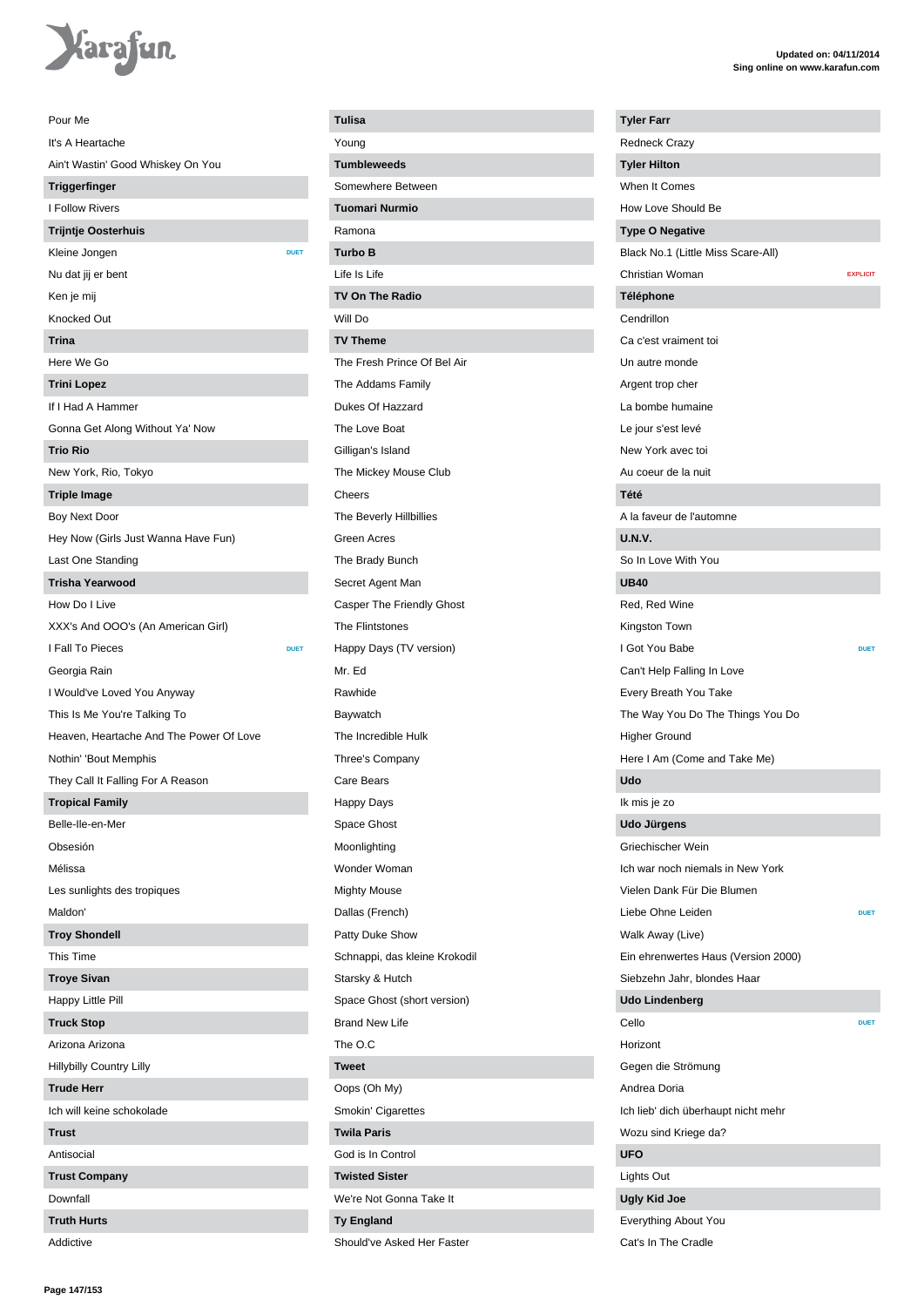

| <b>Ultra Naté</b>                         |  |
|-------------------------------------------|--|
| Free                                      |  |
| <b>Ultravox</b>                           |  |
| Dancing With Tears In My Eyes             |  |
| Hymn                                      |  |
| <b>Umberto Tozzi</b>                      |  |
| Ti Amo                                    |  |
| Gente di mare                             |  |
| Gloria                                    |  |
| Rien que des mots (Ti Amo)<br><b>DUET</b> |  |
| Un éternel hiver                          |  |
| Les mûres                                 |  |
| <b>Uncle Kracker</b>                      |  |
| <b>Follow Me</b>                          |  |
| Drift Away                                |  |
| Smile                                     |  |
| Good To Be Me                             |  |
| Memphis Soul Song                         |  |
| <b>Uncle Sam</b>                          |  |
| I Don't Ever Want To See You Again        |  |
| <b>Underworld</b>                         |  |
| <b>Born Slippy .NUXX</b>                  |  |
| <b>Unheilig</b>                           |  |
| An deiner Seite                           |  |
| Als wär's das erste Mal                   |  |
| Geboren um zu leben                       |  |
| Lichter der Stadt                         |  |
| Für immer                                 |  |
| Winter                                    |  |
| So wie du warst                           |  |
| <b>Unified Tribe</b>                      |  |
| <b>Back And Forth</b>                     |  |
| Unit $4 + 2$                              |  |
| Concrete And Clay                         |  |
| Unity 2                                   |  |
| <b>Brooklyn Story</b>                     |  |
| <b>Unwritten Law</b>                      |  |
| She Says                                  |  |
| <b>UPA Dance: Un, Dos, Tres</b>           |  |
| <b>Medley Cabaret</b>                     |  |
| <b>Urge Overkill</b>                      |  |
| Girl, You'll Be a Woman Soon              |  |
| <b>Uriah Heep</b>                         |  |
| Lady In Black                             |  |
| Easy Livin'                               |  |
| Look At Yourself                          |  |
| Free Me                                   |  |
| Sympathy                                  |  |
| Us <sub>3</sub>                           |  |
| Cantaloop (Flip Fantasia)                 |  |
| <b>USA For Africa</b>                     |  |
| We Are The World                          |  |

## **Updated on: 04/11/2014 Sing online on www.karafun.com**

| Usher                           |
|---------------------------------|
| Nice And Slow                   |
| U Got It Bad                    |
| Yeah!                           |
| U Remind Me                     |
| Good Kisser                     |
| Love In This Club               |
| Burn                            |
| OMG                             |
| You Make Me Wanna               |
| DJ Got Us Fallin' In Love       |
| Climax                          |
| There Goes My Baby              |
| Caught Up                       |
| Scream                          |
| Numb                            |
| <b>Moving Mountains</b>         |
| More                            |
| I Can't Let You Go              |
| U Turn                          |
| Pop Ya Collar                   |
| <b>Ute Freudenberg</b>          |
| Jugendliebe                     |
| <b>Ute Lemper</b>               |
| Parler d'amour<br><b>DUET</b>   |
| V*Enna                          |
| Where I Wanna Be                |
| V.I.C.                          |
| Wobble                          |
| Vader Abraham                   |
| Het kleine café aan de haven    |
| Van Halen                       |
| You Really Got Me               |
| (Oh) Pretty Woman               |
| Van Zant                        |
| <b>Help Somebody</b>            |
| Get What You Got Comin'         |
| Nobody Gonna Tell Me What To Do |
| <b>That Scares Me</b>           |
| Vance Joy                       |
| Riptide                         |
| Vanessa Amorosi                 |
| This Is Who I Am                |
| Mr. Mysterious                  |
| <b>Vanessa Carlton</b>          |
| A Thousand Miles                |
| <b>White Houses</b>             |
| <b>Ordinary Day</b>             |
| Vanessa Hudgens                 |
| Say OK                          |
| Come Back To Me                 |
|                                 |

**Vanessa L. Williams**

|                                                               | <b>DUET</b> |
|---------------------------------------------------------------|-------------|
| <b>Vanessa Paradis</b>                                        |             |
| Joe le taxi                                                   |             |
| Marilyn & John (Acoustique)                                   |             |
| Be My Baby                                                    |             |
| Tandem                                                        |             |
| I Love Paris                                                  |             |
| Emmenez-moi                                                   |             |
| Marilyn et John                                               |             |
| Natural High                                                  |             |
| <b>Vanessa Williams</b>                                       |             |
| Save The Best For Last                                        |             |
| Love Is                                                       | <b>DUET</b> |
| Work To Do                                                    |             |
| The Sweetest Days                                             |             |
| Where Do We Go From Here?                                     |             |
| Vanilla Ice                                                   |             |
| Ice Ice Baby                                                  |             |
| Play That Funky Music                                         |             |
| <b>Vasco Rossi</b>                                            |             |
| Un senso                                                      |             |
| <b>Vaughn Monroe</b>                                          |             |
| Let It Snow! Let It Snow! Let It Snow!                        |             |
| Let It Snow, Let It Snow, Let It Snow (Alternate              |             |
| Vaya Con Dios                                                 |             |
| Nah Neh Nah                                                   |             |
| What's A Woman?                                               |             |
| Puerto Rico                                                   |             |
|                                                               |             |
| Heading For A Fall                                            |             |
| Sally                                                         |             |
| Pauvre diable                                                 |             |
| Veldhuis & Kemper                                             |             |
| Ik wou dat ik jou was                                         |             |
| <b>Velvet Revolver</b>                                        |             |
| Slither                                                       |             |
| <b>Fall To Pieces</b>                                         |             |
| Dirty Little Thing                                            |             |
| Come On Come In                                               |             |
| <b>Vendetta Red</b>                                           |             |
| Seconds Away                                                  |             |
| Vengaboys                                                     |             |
| Shalala Lala                                                  |             |
| Venice                                                        |             |
| The Family Tree                                               |             |
| Vera Lynn                                                     |             |
| Lili Marlene                                                  |             |
| We'll Meet Again                                              |             |
|                                                               |             |
| A Nightingale Sang In Berkeley Square<br><b>Vera Telenius</b> |             |
|                                                               |             |
| Miljoona Ruusua<br><b>Vern Gosdin</b>                         | <b>DUET</b> |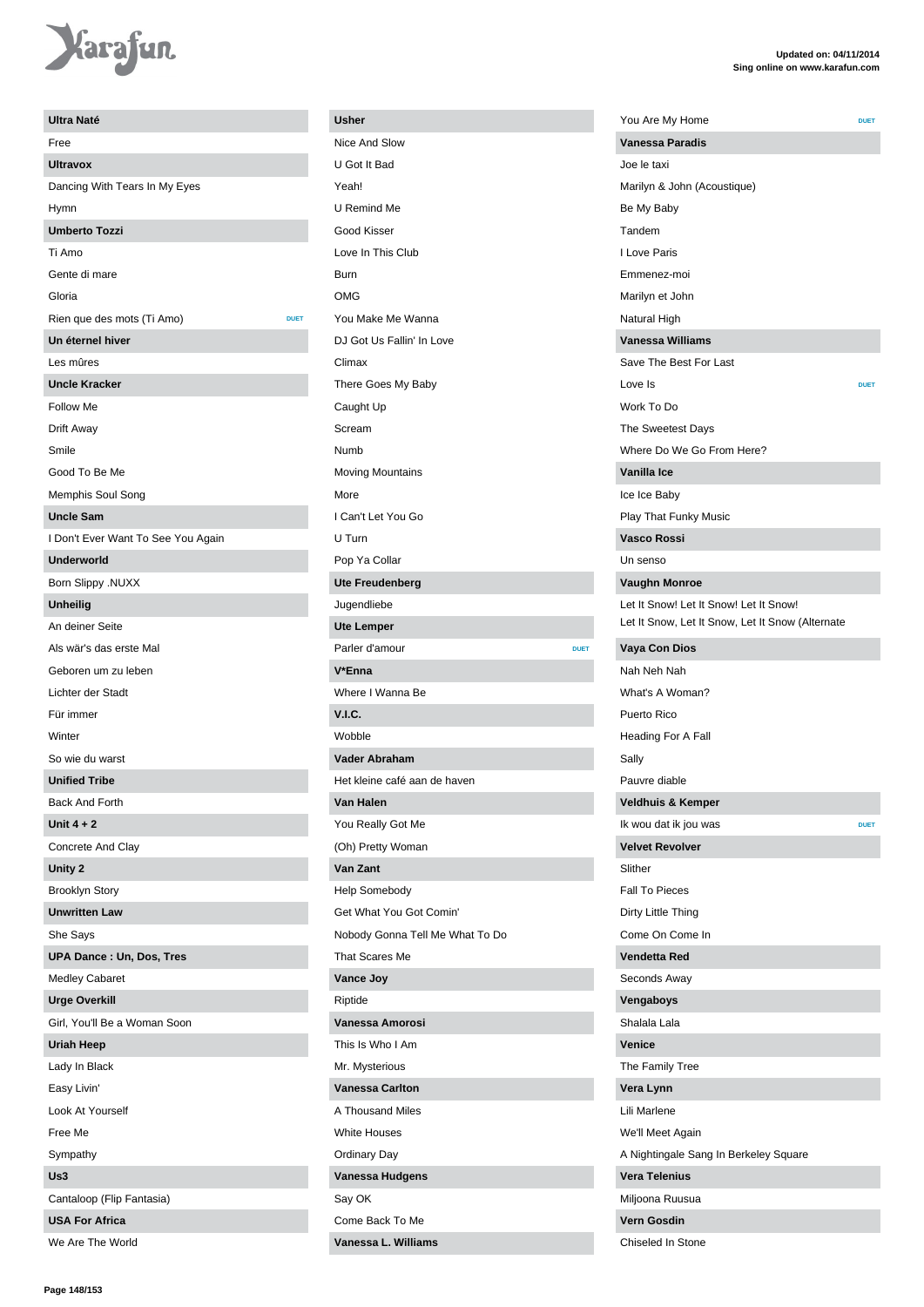

| Is It Raining At Your House             |             |
|-----------------------------------------|-------------|
| Today My World Slipped Away             |             |
| <b>Vertical Horizon</b>                 |             |
| Everything You Want                     |             |
| You're A God                            |             |
| Forever                                 |             |
| I'm Still Here                          |             |
| Veruca Salt                             |             |
| Awesome                                 |             |
| Vesa-Matti Loiri                        |             |
| Lapin Kesä                              |             |
| <b>Vic and Bob</b>                      |             |
| I'm a Believer                          |             |
| <b>Vic Damone</b>                       |             |
| The Look Of Love                        |             |
| <b>Vicki Brown</b>                      |             |
| Stay With Me 'Til Morning               |             |
| Vicky Léandros                          |             |
| Après toi                               |             |
| Ich liebe das leben                     |             |
| Notre tango d'amour                     |             |
| <b>Victor Manuel</b>                    |             |
| Canción para pilar                      |             |
| Victor/Victoria                         |             |
| Le Jazz Hot                             |             |
| <b>Victoria Abril</b>                   |             |
| Tu verras                               |             |
| Victoria Beckham                        |             |
| A Mind Of Its Own                       |             |
| <b>Victoria Justice</b>                 |             |
| <b>Freak The Freak Out</b>              |             |
| Make It Shine                           |             |
| Tell Me That You Love Me                | <b>DUET</b> |
| Vigon Bamy Jay                          |             |
| <b>Unchained Melody</b>                 |             |
| Feelings                                |             |
| Long Train Runnin'                      |             |
| Soul Man                                |             |
| Can't Take My Eyes Off You              |             |
| I'll Be There (Reach Out I'll Be There) |             |
| What I'd Say                            |             |
| The Sun Died                            |             |
| <b>Vikki Carr</b>                       |             |
| Cuando Caliente El Sol                  |             |
| Can't Take My Eyes Off You              |             |
| <b>Viktor Lazlo</b>                     |             |
| Pleurer des rivières                    |             |
| <b>Village People</b>                   |             |
| Y.M.C.A.                                |             |
| Macho Man                               |             |
| In The Navy                             |             |
|                                         |             |

| Go West                               |             |
|---------------------------------------|-------------|
| <b>Ville Valo</b>                     |             |
| Summer Wine                           | <b>DUET</b> |
| <b>Vince Gill</b>                     |             |
| Go Rest High On That Mountain         |             |
| Look At Us                            |             |
| One More Last Chance                  |             |
| Liza Jane                             |             |
| Next Big Thing                        |             |
| Foolin' Around                        |             |
| Young Man's Town                      |             |
| What You Give Away                    | <b>DUET</b> |
| The Reason Why                        |             |
| In These Last Few Days                |             |
| <b>Vince Vance &amp; The Valiants</b> |             |
| All I Want For Christmas Is You       |             |
| <b>Vincent Niclo</b>                  |             |
| Caruso                                |             |
| Adagio                                |             |
| Besame mucho                          |             |
| Ameno                                 |             |
| Dis-lui                               |             |
| Maman, la plus belle du monde         |             |
| <b>Vincent Scotto</b>                 |             |
| Sous les ponts de Paris               |             |
| <b>Vinicio Capossela</b>              |             |
| Che coss'è l'amor                     |             |
| <b>Vinzzent</b>                       |             |
| Dromendans                            |             |
| Wat een wonder                        |             |
| <b>Viola Wills</b>                    |             |
| Gonna Get Along Without You Now       |             |
| <b>Virve Rosti</b>                    |             |
| Sata Salamaa                          |             |
| Oon Voimissain                        |             |
| Vitamin C                             |             |
| Graduation                            |             |
| The Itch                              |             |
| <b>Vivian Green</b>                   |             |
| <b>Emotional Rollercoaster</b>        |             |
| <b>VOF De Kunst</b>                   |             |
| Eén kopje koffie                      |             |
| Suzanne                               |             |
| <b>Voice V</b>                        |             |
| When U Think About Me                 |             |
| <b>Voices That Care</b>               |             |
| <b>Voices That Care</b>               |             |
| <b>Volbeat</b>                        |             |
| Fallen                                |             |
| Volumia!                              |             |
| Afscheid                              |             |

**Vonda Shepard**

You Belong To Me The End Of The World For Once In My Life I Only Want To Be With You Hooked On A Feeling Searchin' My Soul Tell Him **Vonray** Inside Out **VV Brown** Shark In The Water Game Over **Véronique Jannot** Aviateur **Véronique Sanson** Qu'on me pardonne Bahia Chanson sur ma drôle de vie Bernard's song (Il n'est de nulle part) Besoin de personne Amoureuse Le temps est assassin Ma révérence Vancouver Je me suis tellement manquée Cliques-claques Comme je l'imagine Juste pour toi Une nuit sur son épaule **Wade Hayes** Old Enough To Know Better **Waitresses** Christmas Wrapping I Know What Boys Like **Wale** Chillin **Walk Off The Earth** Red Hands **Wallace Collection** Daydream **Walt Disney** When You Wish Upon A Star (Jazz) **Wanda Jackson** Right Or Wrong Let's Have A Party **Wang Chung** Dance Hall Days Everybody Have Fun Tonight **Wankelmut** My Head Is A Jungle **War** Low Rider

We Want You (Megamix 98 V2)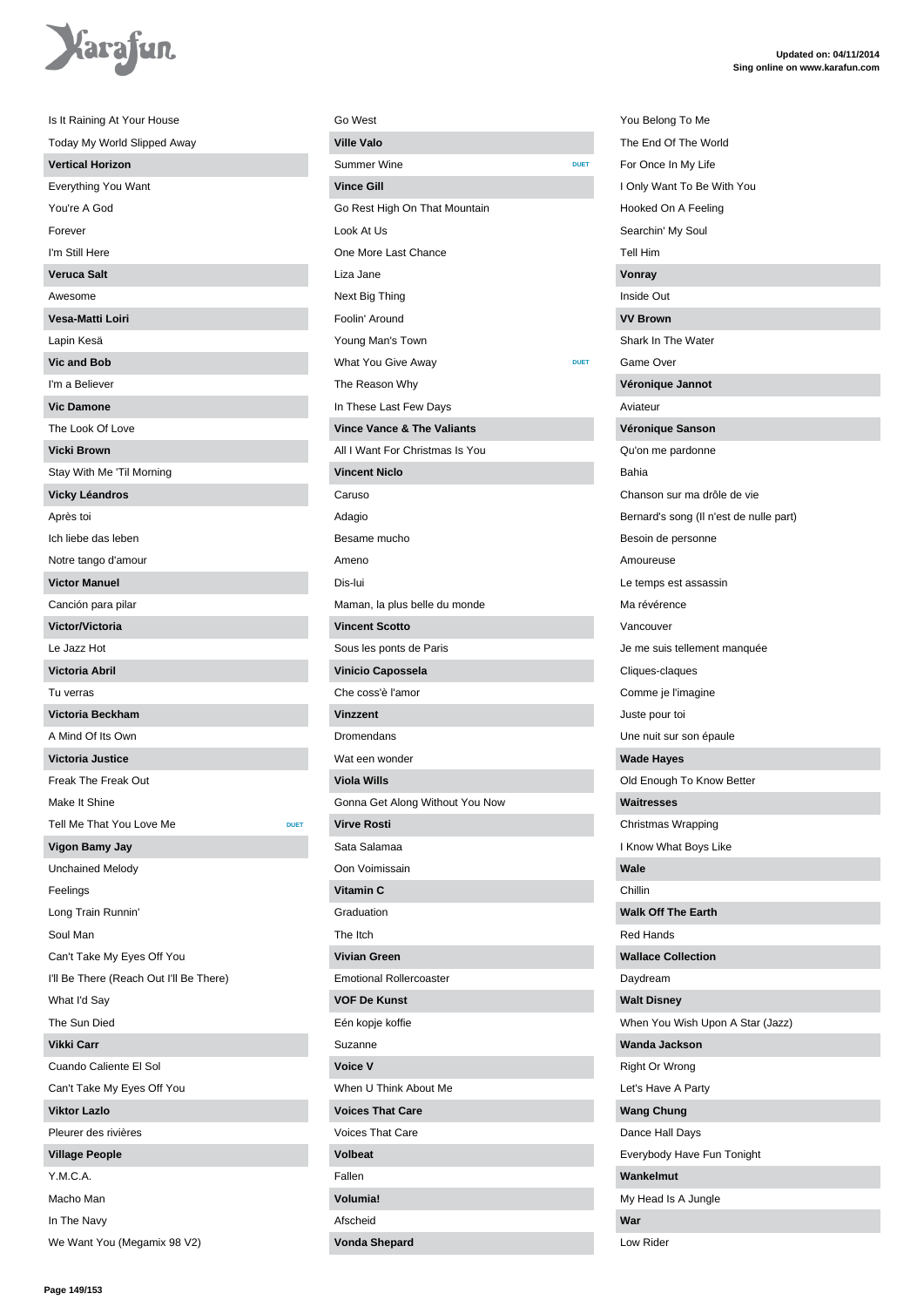

| <b>Ward Thomas</b>                                          |  |
|-------------------------------------------------------------|--|
| <b>Push For The Stride</b>                                  |  |
| <b>Warren G</b>                                             |  |
| Regulate<br>The Rhapsody from Polovtsian Dances From Prince |  |
| What's Love Got To Do With It                               |  |
| I Shot The Sheriff                                          |  |
| <b>Warren Zevon</b>                                         |  |
| Werewolves Of London                                        |  |
| Waylon                                                      |  |
| Wicked Way                                                  |  |
| <b>Waylon Jennings</b>                                      |  |
| Good Hearted Woman                                          |  |
| Help Me Make It Through The Night                           |  |
| Amanda                                                      |  |
| Are You Sure Hank Done it This Way                          |  |
| The Door is Always Open                                     |  |
| <b>Storms Never Last</b><br><b>DUET</b>                     |  |
| <b>Suspicious Minds</b><br><b>DUET</b>                      |  |
| I'm A Ramblin' Man                                          |  |
| Rose In Paradise                                            |  |
| Only Daddy That'll Walk the Line                            |  |
| Lucille                                                     |  |
| Me & Bobby McGee                                            |  |
| Never Could Toe The Mark                                    |  |
| Can't You See                                               |  |
| Don't You Think This Outlaw Bit's Done Got Out Of           |  |
| I Got You<br><b>DUET</b>                                    |  |
| You Ask Me To                                               |  |
| Drinkin' and Dreamin'                                       |  |
| Rainy Day Woman                                             |  |
| Ladies Love Outlaws                                         |  |
| Listen, They're Playing My Song                             |  |
| America                                                     |  |
| The Union Mare And The Confederate Grey                     |  |
| Bob Wills Is Still The King                                 |  |
| Shine                                                       |  |
| <b>Wayne Newton</b>                                         |  |
| Danke Schoen                                                |  |
| Wayne Wonder                                                |  |
| No Letting Go                                               |  |
| <b>We The Kings</b>                                         |  |
| Say You Like Me                                             |  |
| We Will Rock You (The Musical)                              |  |
| Somebody To Love                                            |  |
| <b>Weather Girls</b>                                        |  |
| It's Raining Men                                            |  |
| Webbie                                                      |  |
| Independent                                                 |  |
| Ween                                                        |  |
| Exactly Where I'm At                                        |  |
| Weezer                                                      |  |

| Say It Ain't So                        |
|----------------------------------------|
| Island In The Sun                      |
| Pork And Beans                         |
| Hash Pipe                              |
| <b>Perfect Situation</b>               |
| Beverly Hills                          |
| We Are All On Drugs                    |
| I'm Your Daddy                         |
| This Is Such A Pity                    |
| Photograph                             |
| <b>Weird AI Yankovic</b>               |
| Tacky                                  |
| Foil                                   |
| White & Nerdy                          |
| <b>Word Crimes</b>                     |
| Truck Drivin' Song                     |
| A Complicated Song                     |
| Polka Your Eyes Out                    |
| Perform This Way                       |
| <b>Wende Snijders</b>                  |
| Mens durf te leven                     |
| <b>Wendy Matthews</b>                  |
| The Day You Went Away                  |
| <b>Wesley Klein</b>                    |
| You Raise Me Up                        |
| Als mijn gevoel zegt                   |
| Waait waait weg                        |
| Droom met mij                          |
| Samen dansen (Everyday, Everybody)     |
| <b>Wesley Ponsen</b>                   |
| Bruine ogen huilen niet                |
| <b>Western Union</b>                   |
| Ich möchte so gerne mal nach Nashville |
| Westlife                               |
| You Raise Me Up                        |
| Uptown Girl                            |
| The Rose                               |
| Mandv                                  |
| Flying Without Wings                   |
| Queen Of My Heart                      |
| I Want To Grow Old With You            |
| Total Eclipse Of The Heart             |
| What About Now                         |
| I'm Already There                      |
| What Makes A Man                       |
| When You're Looking Like That          |
| I Lay My Love On You                   |
| Unbreakable                            |
| Us Against The World                   |
|                                        |
| Lighthouse                             |
| Angel's Wings                          |

| <b>Westside Connection</b>             |                 |
|----------------------------------------|-----------------|
| <b>Bow Down</b>                        |                 |
| Wet Wet Wet                            |                 |
| Love Is All Around                     |                 |
| Yesterday                              |                 |
| Julia Says                             |                 |
| <b>Sweet Surrender</b>                 |                 |
| Wham!                                  |                 |
| Wake Me Up Before You Go-Go            |                 |
| <b>Last Christmas</b>                  |                 |
| <b>Everything She Wants</b>            |                 |
| Club Tropicana                         |                 |
| I'm Your Man                           |                 |
| Heartbeat                              |                 |
| <b>Bad Boys</b>                        |                 |
| Like A Baby                            |                 |
| Wheatus                                |                 |
| <b>Teenage Dirtbag</b>                 |                 |
| Whigfield                              |                 |
| Saturday Night                         |                 |
| <b>Whiskey Falls</b>                   |                 |
| Last Train Running                     |                 |
| <b>White Lion</b>                      |                 |
| Radar Love                             |                 |
| <b>White Zombie</b>                    |                 |
| I'm Your Boogieman                     | <b>EXPLICIT</b> |
| Whitesnake                             |                 |
| Here I Go Again                        |                 |
| Is This Love                           |                 |
| Still Of The Night                     |                 |
| Love Ain't No Stranger                 |                 |
| The Deeper The Love                    |                 |
| Ain't No Love In The Heart Of The City |                 |
| Fool For Your Loving                   |                 |
| Don't Break My Heart Again             |                 |
| <b>Whitney Duncan</b>                  |                 |
| Skinny Dippin'                         |                 |
| <b>Whitney Houston</b>                 |                 |
| I Will Always Love You                 |                 |
| I Wanna Dance With Somebody            |                 |
| Greatest Love Of All                   |                 |
| I Have Nothing                         |                 |
| Saving All My Love For You             |                 |
| One Moment In Time                     |                 |
| When You Believe                       | <b>DUET</b>     |
| Run To You                             |                 |
| I Believe In You And Me                |                 |
| I Look To You                          |                 |
| How Will I Know                        |                 |
| The Star Spangled Banner               |                 |
| Didn't We Almost Have It All           |                 |
|                                        |                 |

Jesus Loves Me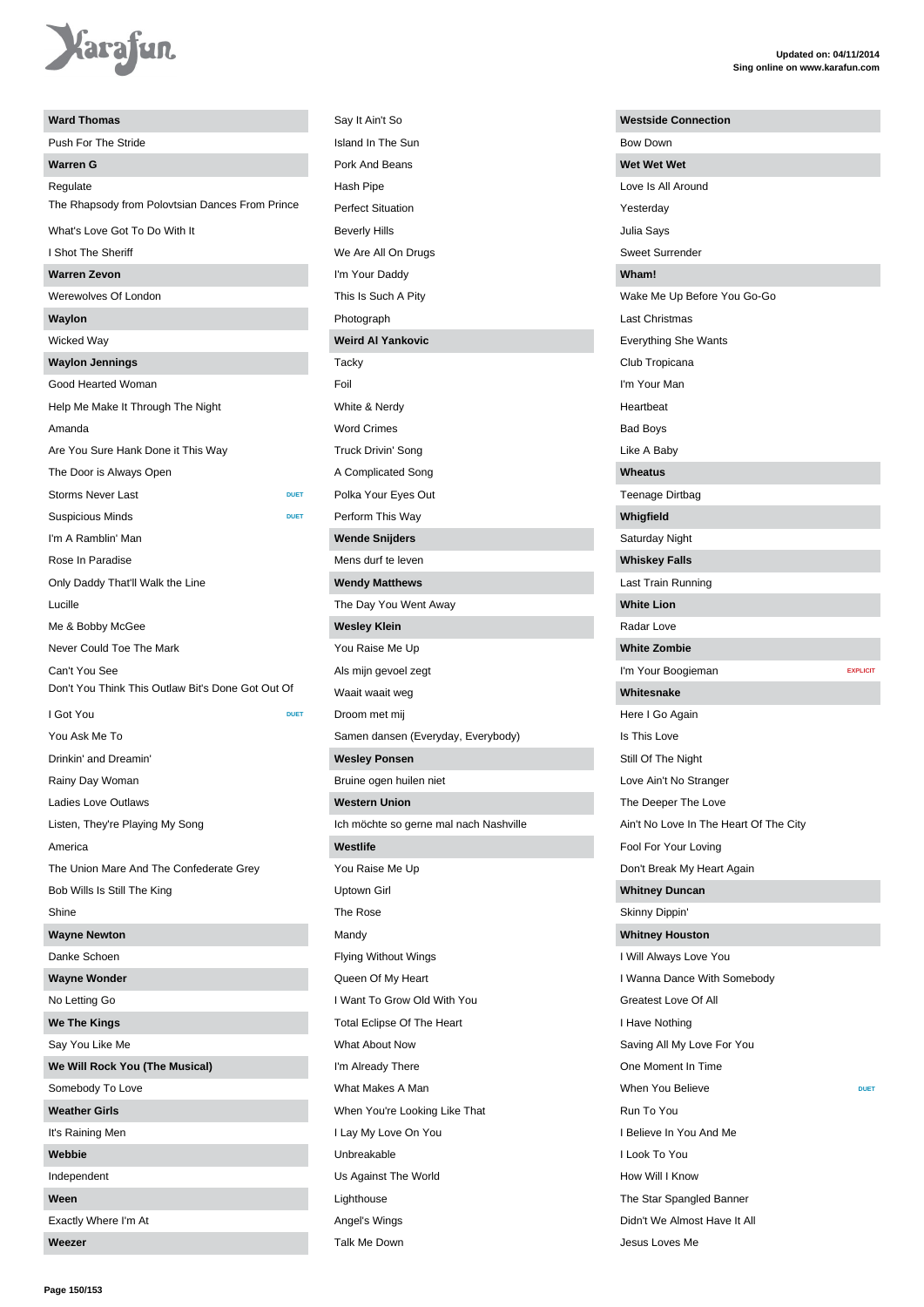

Where Do Broken Hearts Go My Love Is Your Love America The Beautiful Exhale (Shoop Shoop) All The Man That I Need Try It On My Own I'm Every Woman I Didn't Know My Own Strength Million Dollar Bill All At Once You Give Good Love So Emotional Why Does It Hurt So Bad **Count On Me DUET** I'm Your Baby Tonight A Song For You Who Would Imagine A King Queen Of The Night Joy To The World Heartbreak Hotel One Of Those Days I Learned From The Best Call You Tonight If You Say My Eyes Are Beautiful **DUET** Miracle Same Script, Different Cast **DIET** My Name Is Not Susan Until You Come Back Fine **We Didn't Know** Salute Lover For Life It's Not Right But It's Okay Anymore You'll Never Stand Alone My Heart Is Calling Like I Never Left It's Not Right But It's Okay (Thunderpuss Mix) For The Lovers **Wicked** Popular **Defying Gravity Definition DUET For Good DUET** The Wizard and I As Long As You're Mine I'm Not That Girl What Is This Feeling? **DUET** No Good Deed Dancing Through Life **Wilbert Harrison** Kansas City **Wilco**

## You Never Know **Wild Cherry** Play That Funky Music **Wildstylez** Year Of Summer **Wiley** Never Be Your Woman **Wilkins** Margarita **Will And The People** Lion In The Morning Sun **Will Downing** Something Special Love Suggestions **Will Smith** Wild Wild West Men In Black Just The Two Of Us Miami Black Suits Comin' (Nod Ya Head) (R&B version) Black Suits Comin' (Nod Ya Head) Just Cruisin' **Will To Power** Baby, I Love Your Way/Freebird Medley **Will Tura** Eenzaam zonder jou **Will Young** Light My Fire All Time Love Jealousy Hopes & Fears Who Am I **will.i.am Scream & Shout EXPLICIT EXPLICIT DUET** Bang Bang #thatPOWER It's A New Day This Is Love Fall Down Big And Chunky **Willeke Alberti** Spiegelbeeld Samen zijn **Willem Barth** Aan alle mooie meiden Bella Bella Signorina Lieve heer heb medelij Zeg me Als men een drankje naar jou zou vernoemen Gipsy **William Baldé** Rayon de soleil

| <b>Sweet Lady</b>                                    |             |
|------------------------------------------------------|-------------|
| <b>William Bell</b>                                  |             |
| Tryin' To Love Two                                   |             |
| <b>William Shatner</b>                               |             |
| Common People                                        |             |
| <b>William Sheller</b>                               |             |
| Dans un vieux rock'n roll                            |             |
| <b>Williams Riley</b>                                |             |
| Country Livin'                                       |             |
| <b>Willie Nelson</b>                                 |             |
| Always On My Mind                                    |             |
| Seven Spanish Angels                                 |             |
| Blue Eyes Crying In The Rain                         |             |
| On The Road Again                                    |             |
| Mamas Don't Let Your Babies Grow Up To Be            |             |
| <b>City Of New Orleans</b>                           |             |
| Georgia On My Mind                                   |             |
| Pancho and Lefty                                     |             |
| My Heroes Have Always Been Cowboys                   |             |
| Whiskey River (Live)                                 |             |
| All Of Me                                            |             |
| Good Hearted Woman                                   | <b>DUET</b> |
| Crazy                                                |             |
| <b>Blue Skies</b>                                    |             |
| Forgiving You Was Easy                               |             |
| Mendocino County Line                                | <b>DUET</b> |
| Whiskey River (Album Version)                        |             |
| This Face                                            |             |
| Wurlitzer Prize (I Don't Want To Get Over You)       | <b>DUET</b> |
| <b>Willow Smith</b>                                  |             |
| Whip My Hair                                         |             |
| <b>Willy Alberti</b>                                 |             |
|                                                      | <b>DUET</b> |
| De glimlach van een kind<br>Een reisje langs de Rijn | <b>DUET</b> |
|                                                      |             |
| <b>Willy DeVille</b>                                 |             |
| Storybook Love                                       |             |
| <b>Wilson Phillips</b>                               |             |
| Hold On                                              |             |
| Release Me                                           |             |
| Impulsive                                            |             |
| Give It Up                                           |             |
| Over And Over                                        |             |
| The Dream Is Still Alive                             |             |
| Next To You                                          |             |
| <b>Wilson Pickett</b>                                |             |
| Mustang Sally                                        |             |
| In The Midnight Hour                                 |             |
| Land Of 1000 Dances                                  |             |
| Hey Jude                                             |             |
| 634-5789                                             |             |
|                                                      |             |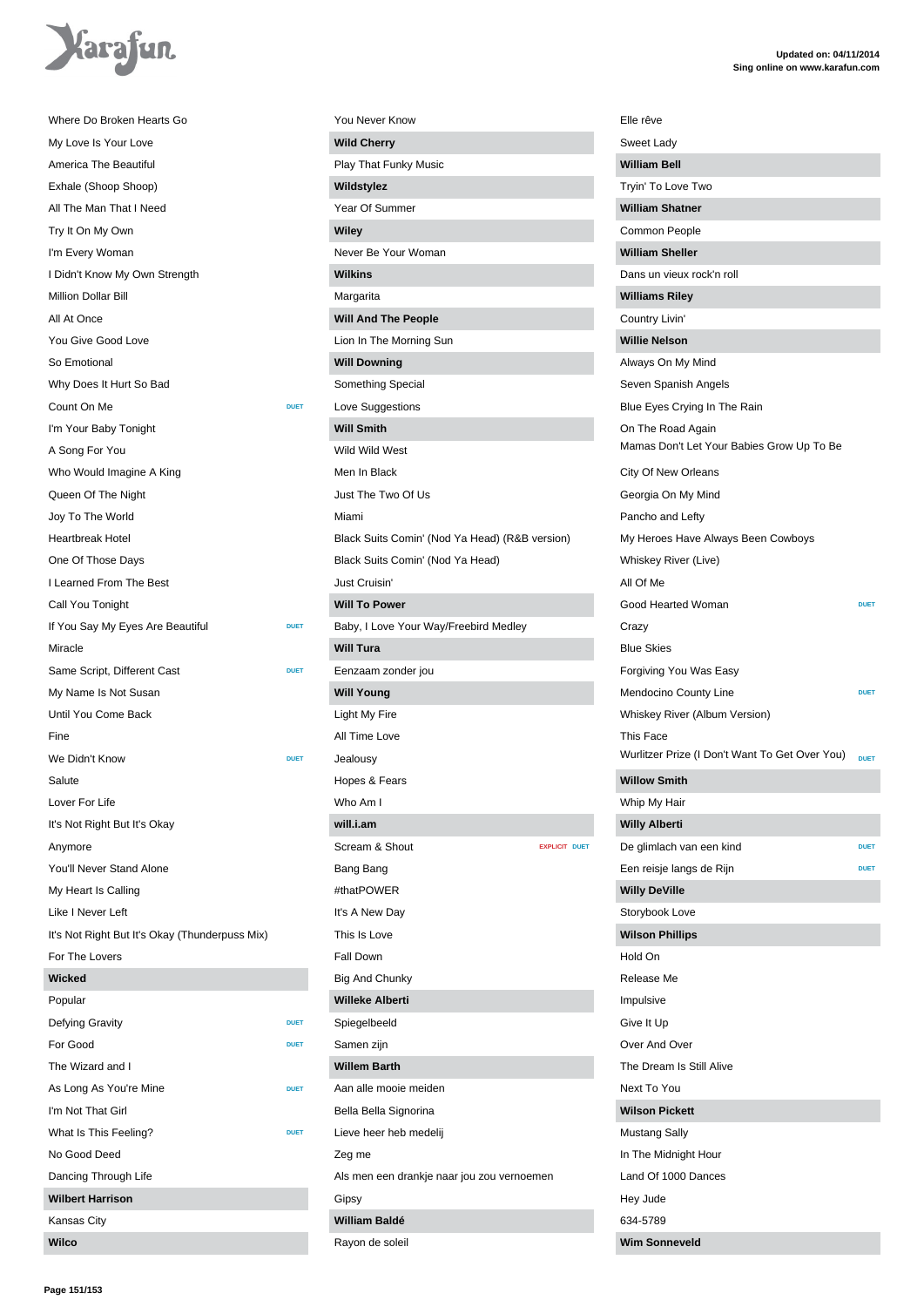

| Aan de Amsterdamse grachten                           |
|-------------------------------------------------------|
| Wind                                                  |
| Lass die sonne in dein herz                           |
| Winger                                                |
| Seventeen                                             |
| Wings                                                 |
| Mull of Kintyre                                       |
| Band On The Run                                       |
| Silly Love Songs                                      |
| Let 'Em In                                            |
| Goodnight Tonight                                     |
| <b>Wisin &amp; Yandel</b>                             |
| Hey Mami                                              |
| <b>Within Temptation</b>                              |
| Frozen                                                |
| The Howling                                           |
| Faster                                                |
| Somewhere                                             |
| Memories                                              |
| Forgiven                                              |
| Stand My Ground                                       |
| Ice Queen                                             |
| <b>Our Farewell</b>                                   |
| What Have You Done                                    |
| All I Need                                            |
| Angels                                                |
| Mother Earth                                          |
| Wizzard                                               |
| I Wish It Could Be Christmas Everyday                 |
| <b>Wolfgang Ambros</b><br>Schifoan                    |
| <b>Wolfgang Petry</b>                                 |
|                                                       |
| Verlieben, Verloren, Vergessen, Verzeih'n<br>Wahnsinn |
| Bronze, Silber und Gold                               |
| Feliz Navidad                                         |
| Sommer in der Stadt                                   |
| Weiß' Der Geier                                       |
| Wolfmother                                            |
| Woman                                                 |
| <b>Wolter Kroes</b>                                   |
| Viva Hollandia                                        |
| Niemand anders                                        |
| Ik kom terug                                          |
| Meer dan ooit                                         |
| <b>Womack &amp; Womack</b>                            |
|                                                       |
| Teardrops                                             |
| <b>Woody Guthrie</b>                                  |
| John Henry                                            |
| <b>World Party</b>                                    |
| Ship Of Fools                                         |

## Rump Shaker **Wyclef Jean** Gone Till November Another One Bites The Dust **Wynonna Judd** I Saw The Light Burning Love Testify To Love Rock Bottom Heaven Help Me What The World Needs **X** Wild Thing White Girl **X Factor** You Are Not Alone **Xander de Buisonjé** De wereld redden **Xscape** My Little Secret The Arms Of The One Who Loves You Just Kickin' It **Yael Naïm** New Soul Toxic **Yaki-Da** I Saw You Dancing **Yannick** Ces soirées-là **Yannick Noah Hello DUET** Redemption Song On court Les Lionnes Destination ailleurs Ose **Yazoo** Only You Don't Go **Ycare** Alison Une vie Sors Lapdance **Yeah Yeah Yeahs** Maps Zero Gold Lion Cheated Hearts **Yelle** Je veux te voir **EXPLICIT**

A cause des garçons

| Yellowcard                       |             |
|----------------------------------|-------------|
| Ocean Avenue                     |             |
| Only One                         |             |
| Rough Landing, Holly             |             |
| Yes                              |             |
| Leave It                         |             |
| Ylvis                            |             |
| The Fox                          |             |
| Yoann Fréget                     |             |
| Ca vient de là-haut              |             |
| Yodelice                         |             |
| Sunday With A Flu                |             |
| <b>Yolanda Adams</b>             |             |
| I Believe I Can Fly              |             |
| Open My Heart                    |             |
| I Believe                        |             |
| Yolanda Be Cool                  |             |
| We No Speak Americano            |             |
| <b>Young Deenay</b>              |             |
| Walk On By                       |             |
| <b>Young Dro</b>                 |             |
| Shoulder Lean                    |             |
| <b>Young MC</b>                  |             |
| <b>Bust A Move</b>               |             |
| Young Money Entertainment        |             |
| <b>Bedrock</b>                   |             |
| Youp van 't Hek                  |             |
| Flappie                          |             |
| <b>Yung Joc</b>                  |             |
| It's Goin' Down                  |             |
| I Know You See It                |             |
| Yuri Buenaventura                |             |
| Ne me quitte pas                 |             |
| Une belle histoire               |             |
| <b>Yves Duteil</b>               |             |
| La langue de chez nous           |             |
| Prendre un enfant                |             |
| Apprendre                        |             |
| Tarentelle                       |             |
| Le mur de la prison d'en face    |             |
| J'ai la guitare qui me démange   |             |
| Virages                          |             |
| Le petit pont de bois            |             |
| Mélancolie                       |             |
| La puce et le pianiste           |             |
| Mélancolie (duo)                 | <b>DUET</b> |
| Pour les enfants du monde entier |             |
| La rumeur                        |             |
| Blessures d'enfance              |             |
| Ton absence                      |             |
| <b>Yves LaRock</b>               |             |

Rise Up

**Page 152/153**